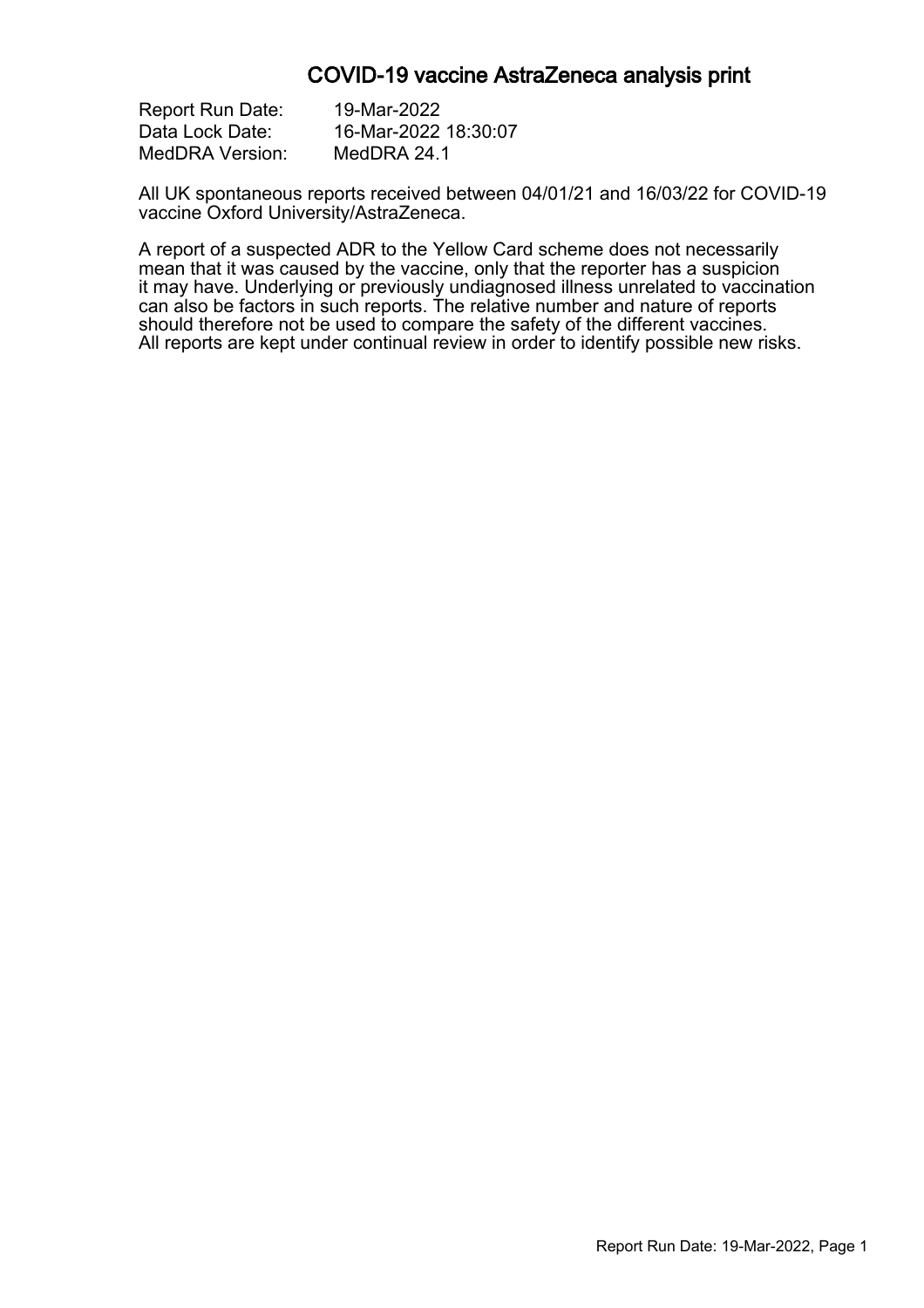### Name: COVID-19 vaccine AstraZeneca analysis print

| <b>Reaction Name</b>                   | <u>Total</u>   | <b>Fatal</b>                               |
|----------------------------------------|----------------|--------------------------------------------|
| <b>Blood disorders</b>                 |                |                                            |
| Anaemia deficiencies                   |                |                                            |
| Anaemia folate deficiency              | 3              | $\boldsymbol{0}$                           |
| Anaemia vitamin B12 deficiency         | 15             | $\mathbf 0$                                |
| Deficiency anaemia                     | 1              | $\overline{0}$                             |
| Iron deficiency anaemia                | 17             | $\boldsymbol{0}$                           |
| Pernicious anaemia                     | 6              | $\overline{0}$                             |
| <b>Anaemias NEC</b>                    |                |                                            |
| Anaemia                                | 192            | $\pmb{0}$                                  |
| Autoimmune anaemia                     | $\overline{c}$ |                                            |
| Blood loss anaemia                     | $\overline{4}$ | $0$ 0                                      |
| Hypochromic anaemia                    | 3              |                                            |
| Microcytic anaemia                     | $\overline{1}$ | $\begin{matrix}0\\0\end{matrix}$           |
| Normocytic anaemia                     | 4              | $\pmb{0}$                                  |
| Anaemias haemolytic NEC                |                |                                            |
| Haemolytic anaemia                     | 9              | $\mathbf 0$                                |
| Anaemias haemolytic immune             |                |                                            |
| Autoimmune haemolytic anaemia          | 10             |                                            |
|                                        | 1              | $\boldsymbol{0}$<br>$\mathbf 0$            |
| Cold type haemolytic anaemia           |                |                                            |
| Evans syndrome                         | 1              | $\pmb{0}$                                  |
| Anaemias haemolytic mechanical factor  |                |                                            |
| Atypical haemolytic uraemic syndrome   | 1              | $\boldsymbol{0}$                           |
| Red cell fragmentation syndrome        | 1              | $\overline{0}$                             |
| <b>Bleeding tendencies</b>             |                |                                            |
| Increased tendency to bruise           | 143            | $\boldsymbol{0}$                           |
| Spontaneous haematoma                  | 8              | $0\atop 0$                                 |
| Spontaneous haemorrhage                | $\overline{2}$ |                                            |
| Coagulation factor deficiencies        |                |                                            |
| Acquired haemophilia                   | 1              | $\boldsymbol{0}$                           |
| Hypofibrinogenaemia                    | 4              | $\pmb{0}$                                  |
| Coagulopathies                         |                |                                            |
| Abnormal clotting factor               | 12             | $\boldsymbol{0}$                           |
| Antiphospholipid syndrome              | 31             | $\mathbf 0$                                |
| Coagulopathy                           | 88             |                                            |
| Disseminated intravascular coagulation | 19             | $\begin{array}{c} 0 \\ 2 \\ 1 \end{array}$ |
| Hypercoagulation                       | 29             |                                            |
| Hyperfibrinogenaemia                   | 11             | $\overline{0}$                             |
| Hypocoagulable state                   | 1              | $\overline{0}$                             |
| <b>Eosinophilic disorders</b>          |                |                                            |
| Eosinophilia                           | 22             | $\mathbf 0$                                |
| Hypereosinophilic syndrome             | 1              | $\overline{0}$                             |
| Haematological cysts and polyps        |                |                                            |
| Splenic cyst                           | 1              | $\boldsymbol{0}$                           |
| Haematological disorders               |                |                                            |
| <b>Blood disorder</b>                  | 16             | 1                                          |
| Bone marrow disorder                   | 3              | $\boldsymbol{0}$                           |
| Bone marrow oedema                     | 1              | $\mathbf 0$                                |
| Mast cell activation syndrome          | 14             | $\boldsymbol{0}$                           |
| Mastocytosis                           | $\mathbf{3}$   | $\overline{0}$                             |
| Methaemoglobinaemia                    |                | $\mathbf 0$                                |
| <b>Haemolyses NEC</b>                  |                |                                            |
| Haemolysis                             | 11             | $\mathbf 0$                                |
| Leukocytoses NEC                       |                |                                            |
| Leukocytosis                           | $\overline{5}$ | $\overline{0}$                             |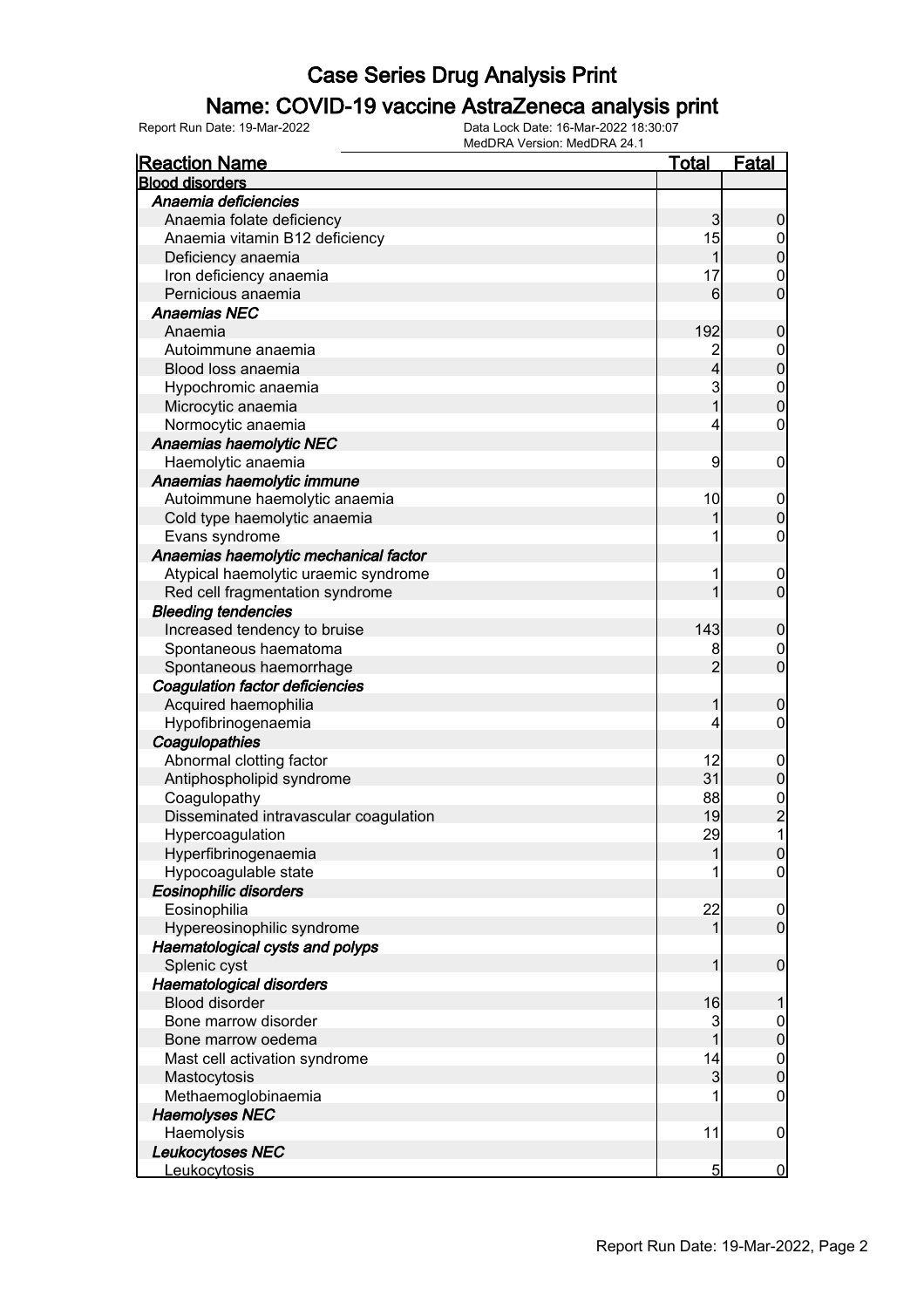### Name: COVID-19 vaccine AstraZeneca analysis print

| <b>Reaction Name</b>                             | <u>Total</u>            | <b>Fatal</b>                     |
|--------------------------------------------------|-------------------------|----------------------------------|
| Blood disorders cont'd<br><b>Blood disorders</b> |                         |                                  |
| Lymphocytosis                                    | 11                      | $\boldsymbol{0}$                 |
| Monocytosis                                      | 2                       | $\boldsymbol{0}$                 |
| Neutrophilia                                     | 14                      | $\overline{0}$                   |
| Leukopenias NEC                                  |                         |                                  |
| Leukopenia                                       | 15                      | $\mathbf 0$                      |
| Lymphopenia                                      | 9                       | $\mathbf 0$                      |
| Lymphatic system disorders NEC                   |                         |                                  |
| Abdominal lymphadenopathy                        | 1                       | $\mathbf 0$                      |
| Hilar lymphadenopathy                            | 1                       | $\mathbf 0$                      |
| Lymph node fibrosis                              |                         |                                  |
| Lymph node pain                                  | 596                     | $0\atop 0$                       |
| Lymphadenitis                                    | 35                      | $0\atop 0$                       |
| Lymphadenopathy                                  | 5035                    |                                  |
| Lymphadenopathy mediastinal                      | 1                       | $0\atop 0$                       |
| Lymphatic disorder                               | $\overline{c}$          |                                  |
| Lymphatic insufficiency                          | 1                       | $\begin{matrix}0\\0\end{matrix}$ |
| Lymphoid tissue hyperplasia                      | 1                       |                                  |
| Pseudolymphoma                                   | 4                       | $\boldsymbol{0}$                 |
| Marrow depression and hypoplastic anaemias       |                         |                                  |
| Aplastic anaemia                                 | 6                       | $\mathbf 0$                      |
| Cytopenia                                        | 1                       | $\mathbf 0$                      |
| Myelosuppression                                 | 5                       | $\mathbf 0$                      |
| Pancytopenia                                     | 20                      | $\overline{1}$                   |
| Neutropenias                                     |                         |                                  |
| Agranulocytosis                                  | $\overline{4}$          | $\boldsymbol{0}$                 |
| Autoimmune neutropenia                           | $\overline{c}$          | $\boldsymbol{0}$                 |
| Febrile neutropenia                              | $\overline{1}$          | $\overline{0}$                   |
| Neutropenia                                      | 85                      | $\boldsymbol{0}$                 |
| <b>Platelet disorders NEC</b>                    |                         |                                  |
| Platelet anisocytosis                            | $\overline{4}$          | $\mathbf 0$                      |
| Platelet disorder                                | 8 <sup>1</sup>          | $\mathbf 0$                      |
| Polycythaemia (excl rubra vera)                  |                         |                                  |
| Polycythaemia                                    | 3                       | $\boldsymbol{0}$                 |
| Stress polycythaemia                             | $\overline{3}$          | $\boldsymbol{0}$                 |
| Purpuras (excl thrombocytopenic)                 |                         |                                  |
| Purpura non-thrombocytopenic                     | $\overline{\mathbf{r}}$ | $\overline{0}$                   |
| Red blood cell abnormal findings NEC             |                         |                                  |
| Anisocytosis                                     | 3                       | $\mathbf 0$                      |
| Macrocytosis                                     | $\overline{3}$          | $\pmb{0}$                        |
| Poikilocytosis                                   | 1                       | $\boldsymbol{0}$                 |
| Polychromasia                                    | 4                       | $\mathbf 0$                      |
| Red blood cell abnormality                       | 1                       | $\boldsymbol{0}$                 |
| Rouleaux formation                               | 1                       | $\mathbf 0$                      |
| Sickle cell trait and disorders                  |                         |                                  |
| Sickle cell anaemia with crisis                  | $6 \mid$                | $\boldsymbol{0}$                 |
| Spleen disorders                                 |                         |                                  |
| Spleen disorder                                  | 1                       | $\boldsymbol{0}$                 |
| Splenic artery thrombosis                        | 3                       | $\overline{0}$                   |
| Splenic haemorrhage                              | $\overline{1}$          | $\pmb{0}$                        |
| Splenic infarction                               | 18                      | $\overline{0}$                   |
| Splenic thrombosis                               | 1                       | $\mathbf 0$                      |
| Splenic varices                                  |                         | $\boldsymbol{0}$                 |
| Splenic vein thrombosis                          | 13                      | $\mathbf 0$                      |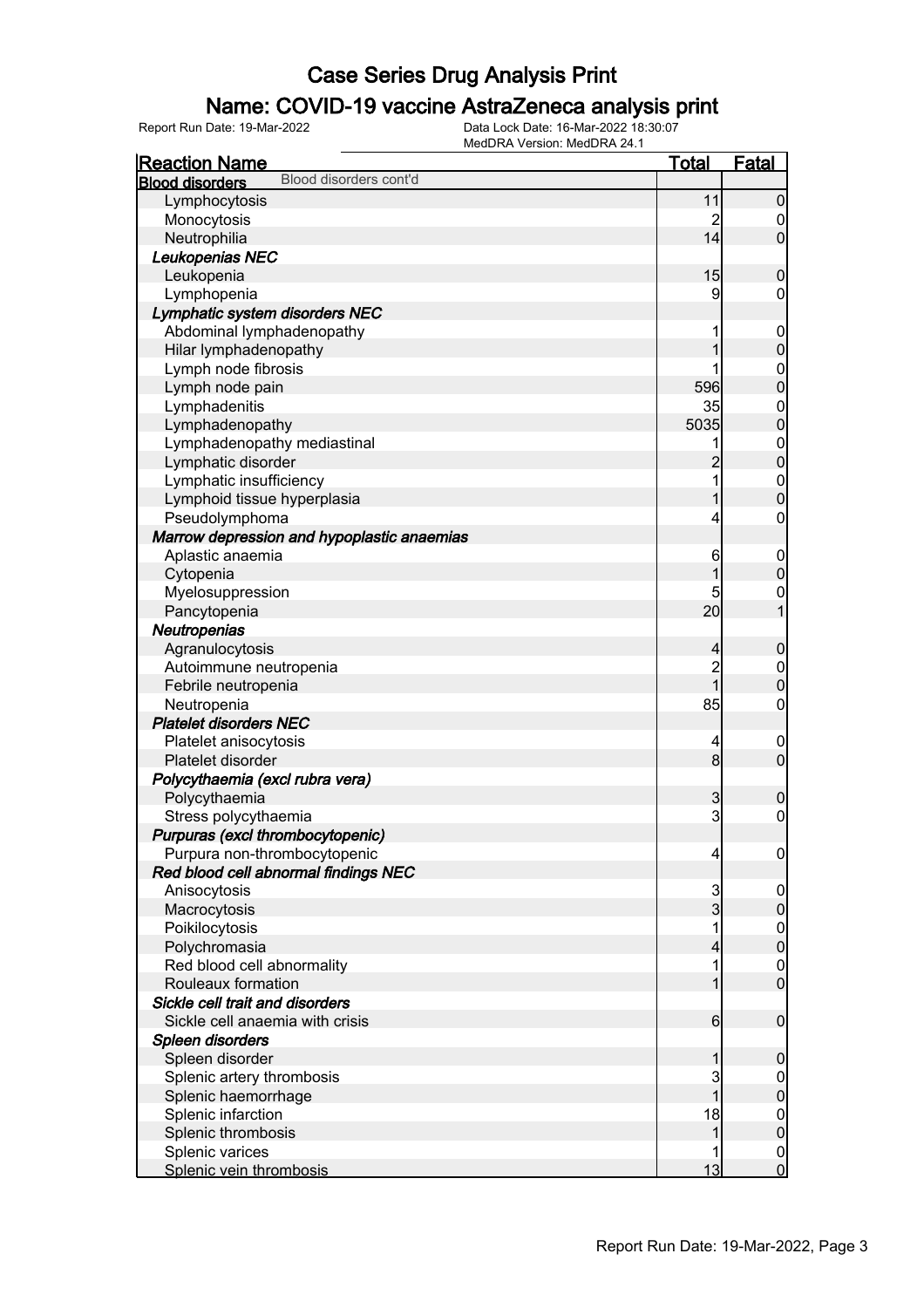### Name: COVID-19 vaccine AstraZeneca analysis print

| <b>Reaction Name</b>                             | Total | Fatal |
|--------------------------------------------------|-------|-------|
| Blood disorders cont'd<br><b>Blood disorders</b> |       |       |
| Splenomegaly                                     | 8     |       |
| Splenorenal shunt                                |       |       |
| Thrombocytopenias                                |       |       |
| Autoimmune heparin-induced thrombocytopenia      |       |       |
| Heparin-induced thrombocytopenia                 | 16    |       |
| Immune thrombocytopenia                          | 222   |       |
| Thrombocytopenia                                 | 896   |       |
| Thrombocytopenic purpura                         | 11    |       |
| Thrombosis with thrombocytopenia syndrome        | 24    |       |
| Thrombotic thrombocytopenic purpura              | 11    | 0     |
| Thrombocytoses                                   |       |       |
| Thrombocytosis                                   | 13    | 0     |
| White blood cell abnormal findings NEC           |       |       |
| White blood cell disorder                        |       |       |
| <b>Blood disorders SOC TOTAL</b>                 | 782   | 13    |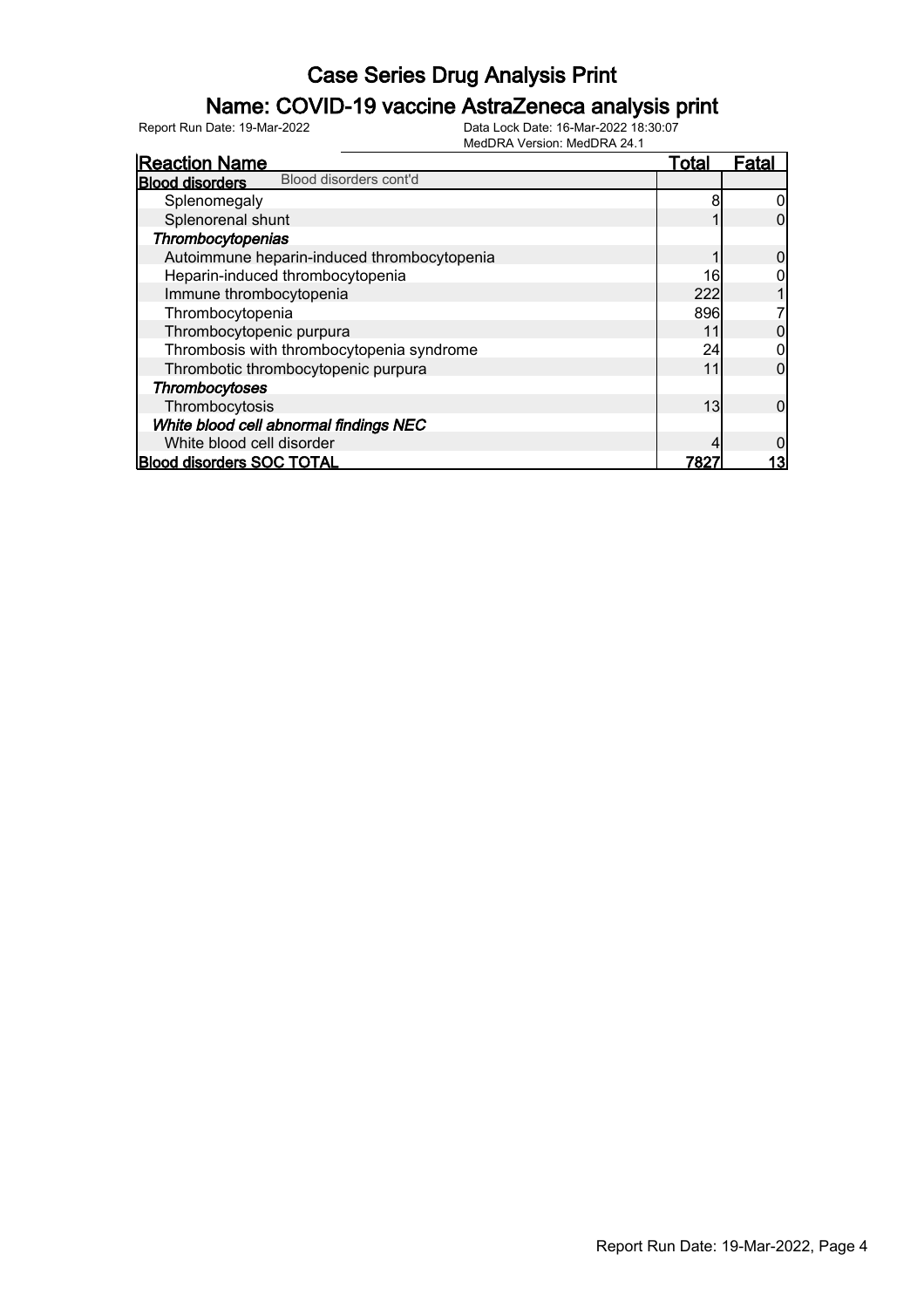### Name: COVID-19 vaccine AstraZeneca analysis print

| <b>Reaction Name</b>                     | Total           | <b>Fatal</b>                               |
|------------------------------------------|-----------------|--------------------------------------------|
| <b>Cardiac disorders</b>                 |                 |                                            |
| Aortic valvular disorders                |                 |                                            |
| Aortic valve incompetence                | 5               | 0                                          |
| Aortic valve sclerosis                   |                 | 0                                          |
| Aortic valve stenosis                    |                 | 0                                          |
| <b>Cardiac conduction disorders</b>      |                 |                                            |
| Atrioventricular block                   | 34              | $\overline{c}$                             |
| Atrioventricular block complete          | 3               | $\mathbf{0}$                               |
| Atrioventricular block first degree      | 4               | 0                                          |
| Atrioventricular block second degree     | 5               | $\mathbf 0$                                |
| Bundle branch block                      | $\overline{2}$  | 0                                          |
| Bundle branch block left                 | 10              | $\mathbf 0$                                |
| Bundle branch block right                | 4               | 0                                          |
| Long QT syndrome                         |                 | 0                                          |
| Trifascicular block                      |                 | 0                                          |
| <b>Cardiac disorders NEC</b>             |                 |                                            |
| Acute cardiac event                      | 4               | $\overline{c}$                             |
| Atrial thrombosis                        | 5               |                                            |
| Cardiac disorder                         | 99              | $\frac{0}{2}$                              |
| Cardiac dysfunction                      |                 |                                            |
| Cardiac ventricular thrombosis           | 14              |                                            |
| Cardiovascular disorder                  | 10              | $\begin{array}{c} 0 \\ 2 \\ 0 \end{array}$ |
| Cardiovascular insufficiency             | 10              | $\overline{0}$                             |
| Intracardiac thrombus                    | 19              | 3                                          |
| Cardiac hypertensive complications       |                 |                                            |
| Hypertensive heart disease               | 2               | 0                                          |
| Cardiac infections and inflammations NEC |                 |                                            |
| Carditis                                 | 2               | 0                                          |
| Cardiac signs and symptoms NEC           |                 |                                            |
| Cardiac discomfort                       | 20              | 0                                          |
| Cardiovascular symptom                   |                 | 0                                          |
| Palpitations                             | 5940            | 0                                          |
| Cardiac valve disorders NEC              |                 |                                            |
| Cardiac valve disease                    | 4               |                                            |
| Heart valve incompetence                 | 4               | 0                                          |
| Cardiomyopathies                         |                 |                                            |
| Cardiomyopathy                           | 19              |                                            |
| Cardiomyopathy acute                     | 1               | $\overline{0}$                             |
| Congestive cardiomyopathy                | 13              |                                            |
| Stress cardiomyopathy                    | $5\overline{)}$ | 0                                          |
| Coronary artery disorders NEC            |                 |                                            |
| Arteriosclerosis coronary artery         | 8               |                                            |
| Coronary artery disease                  | 11              | 0                                          |
| Coronary artery dissection               | 5               |                                            |
| Coronary artery embolism                 |                 | 0                                          |
| Coronary artery occlusion                | $\overline{4}$  | $\mathbf 0$                                |
| Coronary artery stenosis                 |                 | $\overline{0}$                             |
| Coronary artery thrombosis               | 26              | 4                                          |
| <b>Heart failure signs and symptoms</b>  |                 |                                            |
| Cardiac asthma                           | 1               | 0                                          |
| <b>Heart failures NEC</b>                |                 |                                            |
| Cardiac failure                          | 114             | 15                                         |
| Cardiac failure acute                    | 13              | $\overline{a}$                             |
| Cardiac failure chronic                  | 3               | $\overline{1}$                             |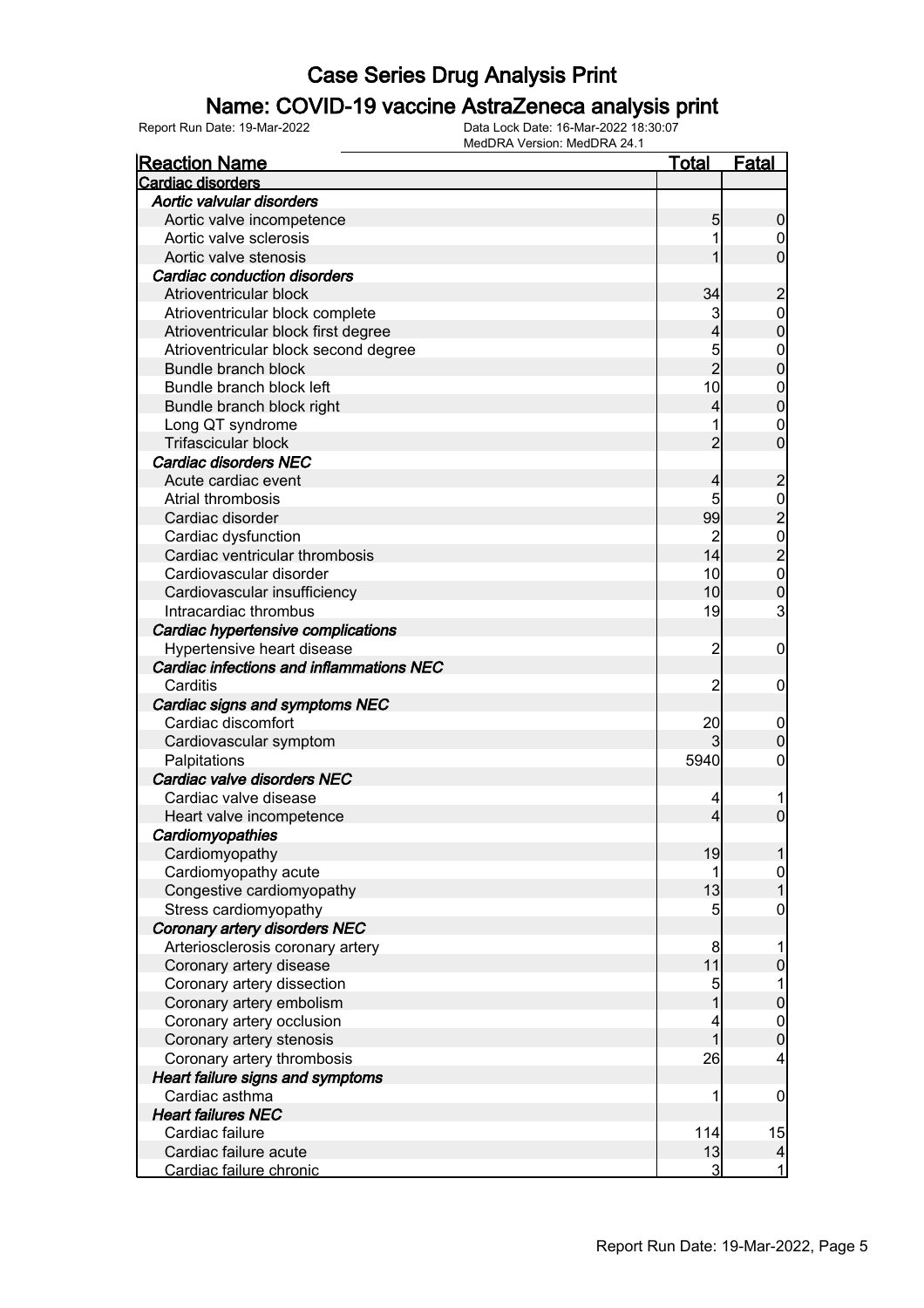### Name: COVID-19 vaccine AstraZeneca analysis print

| <b>Reaction Name</b>                          | <u>Total</u>        | <b>Fatal</b>                         |
|-----------------------------------------------|---------------------|--------------------------------------|
| Cardiac disorders cont'd<br>Cardiac disorders |                     |                                      |
| Cardiac failure congestive                    | 8                   | 4                                    |
| Cardiogenic shock                             | 11                  | $\frac{2}{1}$                        |
| Cardiopulmonary failure                       | 1                   |                                      |
| Ventricular failure                           |                     | 0                                    |
| Ischaemic coronary artery disorders           |                     |                                      |
| Acute coronary syndrome                       | 9                   | 0                                    |
| Acute myocardial infarction                   | 89                  | 14                                   |
| Angina pectoris                               | 263                 | $\boldsymbol{0}$                     |
| Angina unstable                               | 19                  | $\mathbf 0$                          |
| Arteriospasm coronary                         | 7                   | 0                                    |
| Microvascular coronary artery disease         | $\overline{2}$      | $\mathbf 0$                          |
| Myocardial infarction                         | 495                 | 61                                   |
| Myocardial ischaemia                          | 32                  | 13                                   |
| Prinzmetal angina                             | $\overline{2}$      | $\mathbf 0$                          |
| Left ventricular failures                     |                     |                                      |
| Acute left ventricular failure                | $\overline{2}$      | $\mathbf 0$                          |
| Left ventricular failure                      | 10                  | $\overline{1}$                       |
| Mitral valvular disorders                     |                     |                                      |
| Ischaemic mitral regurgitation                | 1                   | $\boldsymbol{0}$                     |
| Mitral valve disease                          | 1                   |                                      |
| Mitral valve incompetence                     | 10                  | $0\atop 0$                           |
| Mitral valve prolapse                         | 5                   | 0                                    |
| <b>Myocardial disorders NEC</b>               |                     |                                      |
| Cardiac aneurysm                              |                     | $\boldsymbol{0}$                     |
| Cardiac sarcoidosis                           | 1                   | $\mathbf 0$                          |
| Cardiomegaly                                  | 37                  |                                      |
| Diastolic dysfunction                         | $\overline{c}$      | $\mathbf 0$                          |
| <b>Dilatation ventricular</b>                 |                     |                                      |
| Left atrial dilatation                        | 1                   | $0\atop 0$                           |
| Left ventricular dilatation                   | $\overline{c}$      |                                      |
| Left ventricular dysfunction                  | $\overline{23}$     | $0\atop 0$                           |
|                                               |                     |                                      |
| Left ventricular hypertrophy                  | 5<br>$\overline{2}$ | $0$<br>0                             |
| Myocardial fibrosis                           |                     |                                      |
| Myocardial injury                             | 15                  | $\mathbf{0}$<br>$\overline{0}$       |
| Myocardial oedema                             | $\mathbf{1}$        |                                      |
| Myocardial rupture                            | $\frac{2}{2}$       | $\frac{0}{0}$                        |
| Right atrial dilatation                       |                     |                                      |
| Right ventricular dilatation                  | 3                   | $0$<br>0                             |
| Right ventricular dysfunction                 | 4                   |                                      |
| Systolic dysfunction                          | 1                   | $\begin{matrix} 0 \\ 0 \end{matrix}$ |
| Ventricular dyskinesia                        | 1                   |                                      |
| Ventricular hypertrophy                       | 5                   | 1                                    |
| Ventricular hypokinesia                       | $\overline{3}$      | $\overline{0}$                       |
| Noninfectious myocarditis                     |                     |                                      |
| Autoimmune myocarditis                        | 1                   | $\boldsymbol{0}$                     |
| Myocarditis                                   | 221                 | 4                                    |
| Myocarditis post infection                    |                     | $\overline{0}$                       |
| Noninfectious pericarditis                    |                     |                                      |
| Pericarditis                                  | 215                 | $\boldsymbol{0}$                     |
| <b>Pericardial disorders NEC</b>              |                     |                                      |
| Cardiac tamponade                             | $\overline{2}$      | $\overline{c}$                       |
| Pericardial disease                           | 1                   | $\frac{0}{0}$                        |
| Pericardial effusion                          | 40                  |                                      |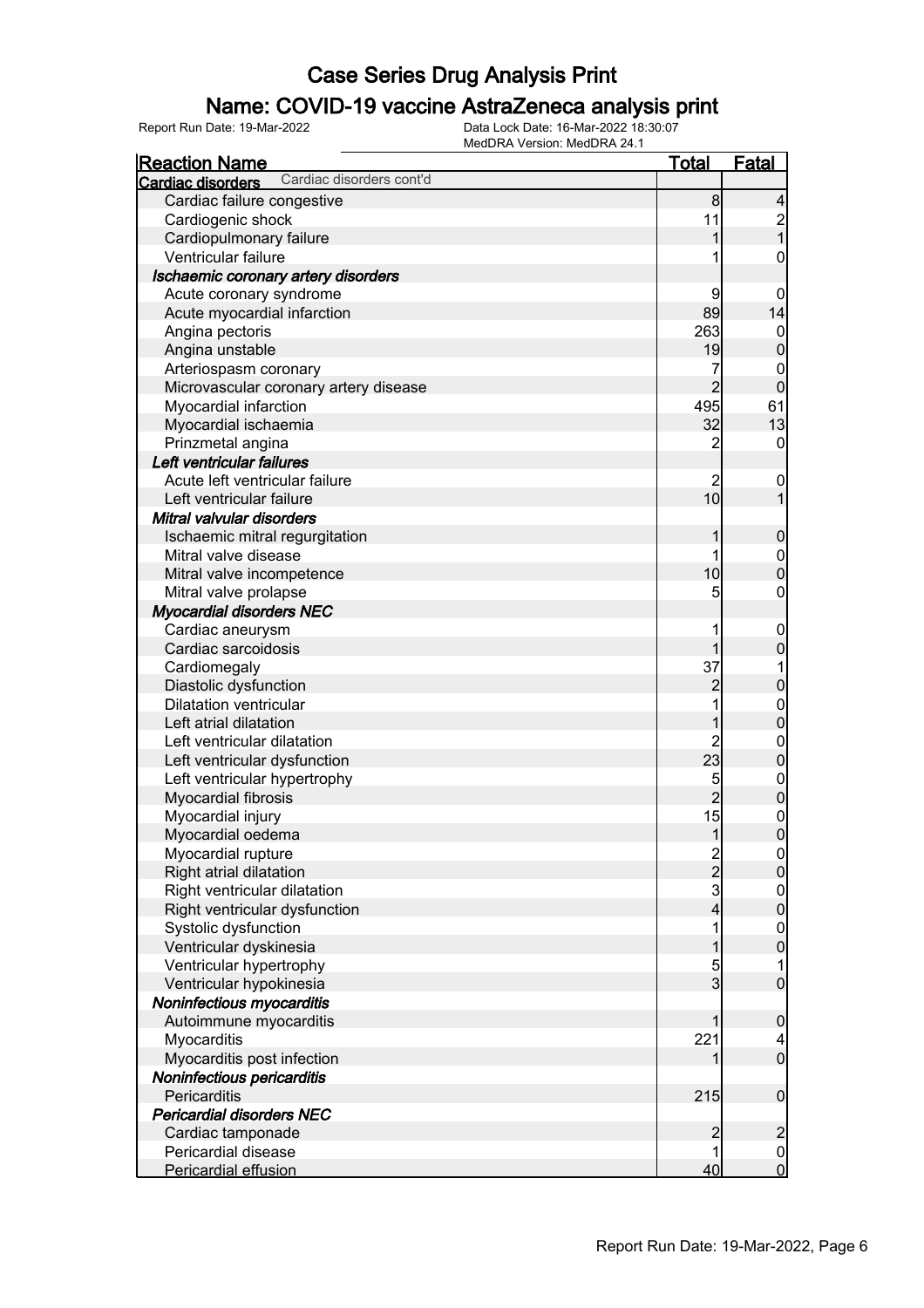### Name: COVID-19 vaccine AstraZeneca analysis print

| <u>Reaction Name</u>                          | <u>Total</u>   | Fatal                                |
|-----------------------------------------------|----------------|--------------------------------------|
| Cardiac disorders cont'd<br>Cardiac disorders |                |                                      |
| Pericardial haemorrhage                       | 10             | 4                                    |
| Pericardial rub                               | 3              | $\overline{0}$                       |
| Rate and rhythm disorders NEC                 |                |                                      |
| Arrhythmia                                    | 162            | 4                                    |
| Arrhythmia neonatal                           | 1              | $\mathbf{0}$                         |
| Bradyarrhythmia                               | 1              | $\mathbf{0}$                         |
| Bradycardia                                   | 92             | $\begin{matrix}0\\0\end{matrix}$     |
| Brugada syndrome                              | $\mathbf 1$    |                                      |
| Cardiac fibrillation                          | 9              |                                      |
| Cardiac flutter                               | 312            | $\begin{matrix} 0 \\ 0 \end{matrix}$ |
| Extrasystoles                                 | 171            | $\begin{matrix} 0 \\ 0 \end{matrix}$ |
| <b>Heart alternation</b>                      | 3              |                                      |
| Paroxysmal arrhythmia                         | $\overline{2}$ | $\begin{matrix} 0 \\ 0 \end{matrix}$ |
| Postural orthostatic tachycardia syndrome     | 30             |                                      |
| Tachyarrhythmia                               | 11             | $\overline{0}$                       |
| Tachycardia                                   | 1659           | $\overline{0}$                       |
| <b>Right ventricular failures</b>             |                |                                      |
| Right ventricular failure                     | 4              | 1                                    |
| Supraventricular arrhythmias                  |                |                                      |
| Arrhythmia supraventricular                   | 18             | $\mathbf 0$                          |
| <b>Atrial fibrillation</b>                    | 361            | 1                                    |
| <b>Atrial flutter</b>                         | 53             | $\mathbf 0$                          |
| Atrial tachycardia                            | 4              | $\begin{matrix} 0 \\ 0 \end{matrix}$ |
| Sinus arrest                                  | $\mathbf 1$    |                                      |
| Sinus arrhythmia                              | $\frac{3}{5}$  | $\begin{matrix} 0 \\ 0 \end{matrix}$ |
| Sinus bradycardia                             |                |                                      |
| Sinus node dysfunction                        | $\overline{2}$ |                                      |
| Sinus tachycardia                             | 72             | $\begin{matrix}0\\0\end{matrix}$     |
| Supraventricular extrasystoles                | $\overline{c}$ | $\overline{0}$                       |
| Supraventricular tachycardia                  | 44             | $\overline{0}$                       |
| Tricuspid valvular disorders                  |                |                                      |
| Tricuspid valve incompetence                  | 8              | $\overline{0}$                       |
| Ventricular arrhythmias and cardiac arrest    |                |                                      |
| Cardiac arrest                                | 191            | 40                                   |
| Cardio-respiratory arrest                     | $\overline{c}$ | 1                                    |
| Pulseless electrical activity                 | 7              | $\mathbf 0$                          |
| Ventricular arrhythmia                        | $\overline{c}$ | $\mathbf{0}$                         |
| Ventricular extrasystoles                     | 24             | $\overline{0}$                       |
| Ventricular fibrillation                      | 10             | 1                                    |
| Ventricular tachycardia                       | 19             | 0                                    |
| <b>Cardiac disorders SOC TOTAL</b>            | 11295          | <u> 196 </u>                         |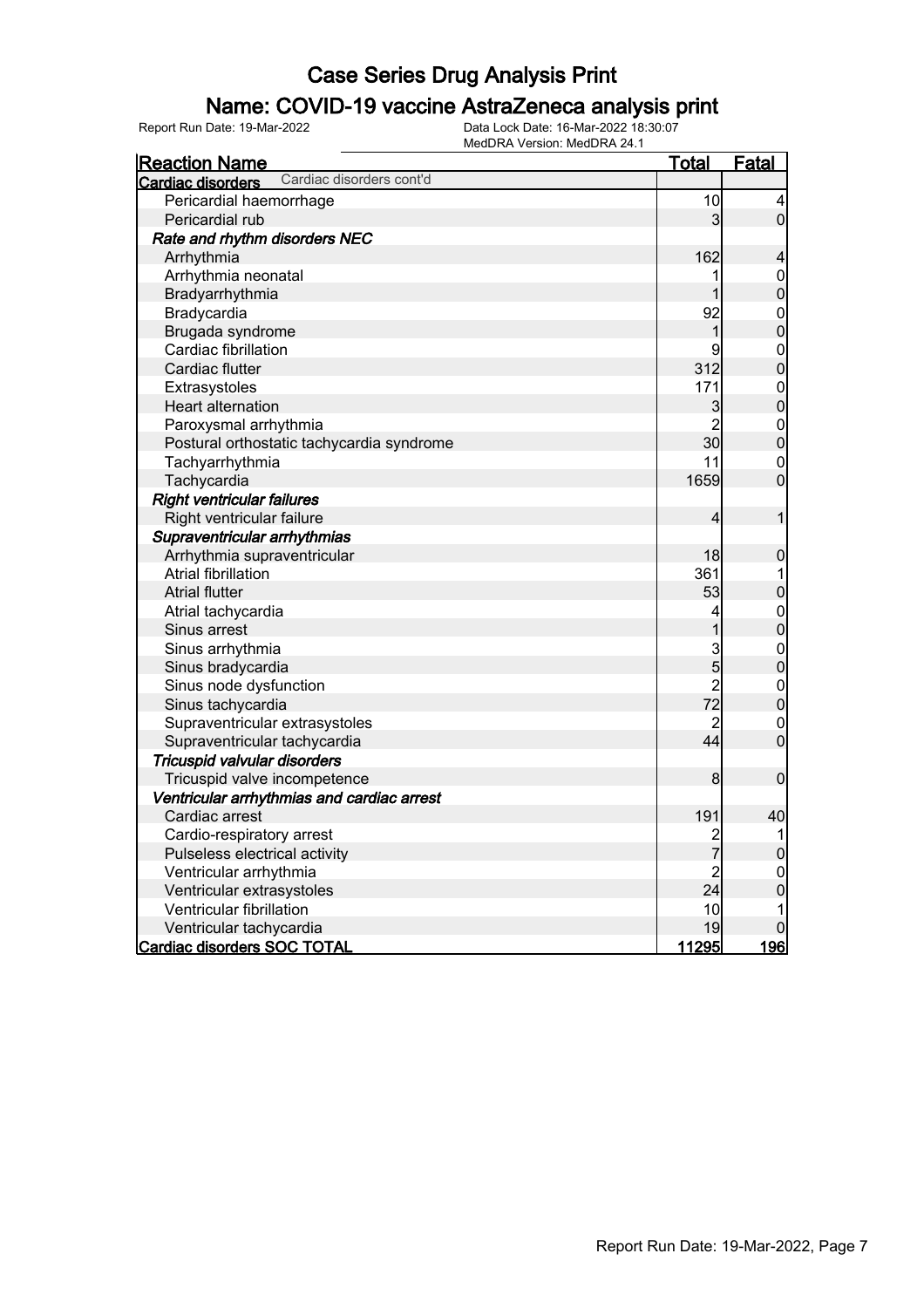#### Name: COVID-19 vaccine AstraZeneca analysis print

| <b>Reaction Name</b>                            | Total           | <b>Fatal</b>     |
|-------------------------------------------------|-----------------|------------------|
| <b>Congenital disorders</b>                     |                 |                  |
| Autosomal chromosomal abnormalities             |                 |                  |
| Trisomy 18                                      | 1               | $\boldsymbol{0}$ |
| Trisomy 21                                      |                 | $\overline{0}$   |
| Cardiac disorders congenital NEC                |                 |                  |
| Heart disease congenital                        | 11              | $\mathbf 0$      |
| Cardiac septal defects congenital               |                 |                  |
| Atrial septal defect                            |                 | $\boldsymbol{0}$ |
| Hypertrophic cardiomyopathy                     | $\overline{3}$  | $\mathbf 0$      |
| Central nervous system disorders congenital NEC |                 |                  |
| <b>Brain malformation</b>                       | 1               | 0                |
| Neural tube defect                              | 1               | 1                |
| Spina bifida                                    | $\overline{c}$  | $\mathbf 0$      |
| Syringomyelia                                   | 1               | $\mathbf 0$      |
| Cerebellar disorders congenital                 |                 |                  |
| Arnold-Chiari malformation                      | $\overline{c}$  | $\mathbf 0$      |
| Cerebral disorders congenital                   |                 |                  |
| Anencephaly                                     | 1               | $\boldsymbol{0}$ |
| Cerebral palsy                                  | $\overline{2}$  | $\mathbf 0$      |
| Coagulation disorders congenital                |                 |                  |
| Factor VII deficiency                           | 1               | $\mathbf 0$      |
| <b>Congenital disorders NEC</b>                 |                 |                  |
| Congenital anomaly                              | 4               | $\boldsymbol{0}$ |
| Congenital midline defect                       |                 | $\mathbf 0$      |
| Heterotaxia                                     |                 | $\mathbf 0$      |
| Multiple congenital abnormalities               |                 | $\mathbf 0$      |
| Young's syndrome                                | 1               | $\overline{0}$   |
| Connective tissue disorders congenital          |                 |                  |
| Ehlers-Danlos syndrome                          | $6 \overline{}$ | $\mathbf 0$      |
| Diaphragmatic disorders congenital              |                 |                  |
| Congenital diaphragmatic hernia                 | $\overline{2}$  | $\mathbf 0$      |
| Gastrointestinal tract disorders congenital NEC |                 |                  |
| Gastrointestinal malformation                   | 1               | $\mathbf 0$      |
| Gene mutations and other alterations NEC        |                 |                  |
| Tuberous sclerosis complex                      | 1               | $\mathbf 0$      |
| Great vessel disorders congenital               |                 |                  |
| Coarctation of the aorta                        |                 | 0                |
| Transposition of the great vessels              |                 | $\overline{0}$   |
| Immune system abnormalities congenital          |                 |                  |
| Combined immunodeficiency                       | 1               | $\mathbf 0$      |
| Inborn errors of lipid metabolism               |                 |                  |
| Type IIa hyperlipidaemia                        | 1               | $\mathbf 0$      |
| Inborn errors of porphyrin metabolism           |                 |                  |
| Porphyria acute                                 | 1               | $\mathbf 0$      |
| Lacrimal system disorders congenital            |                 |                  |
|                                                 | 1               |                  |
| Dacryostenosis congenital                       |                 | $\mathbf 0$      |
| Lysosomal storage disorders                     | 1               |                  |
| Mucolipidosis                                   |                 | $\mathbf 0$      |
| Male reproductive tract disorders congenital    |                 |                  |
| Hydrocele                                       | 3               | $\mathbf 0$      |
| Micropenis                                      | $\overline{2}$  | $\boldsymbol{0}$ |
| Penoscrotal fusion                              | 3               | $\boldsymbol{0}$ |
| Multiple cardiac abnormalities congenital       |                 |                  |
| Multiple cardiac defects                        | 1               | $\bf{0}$         |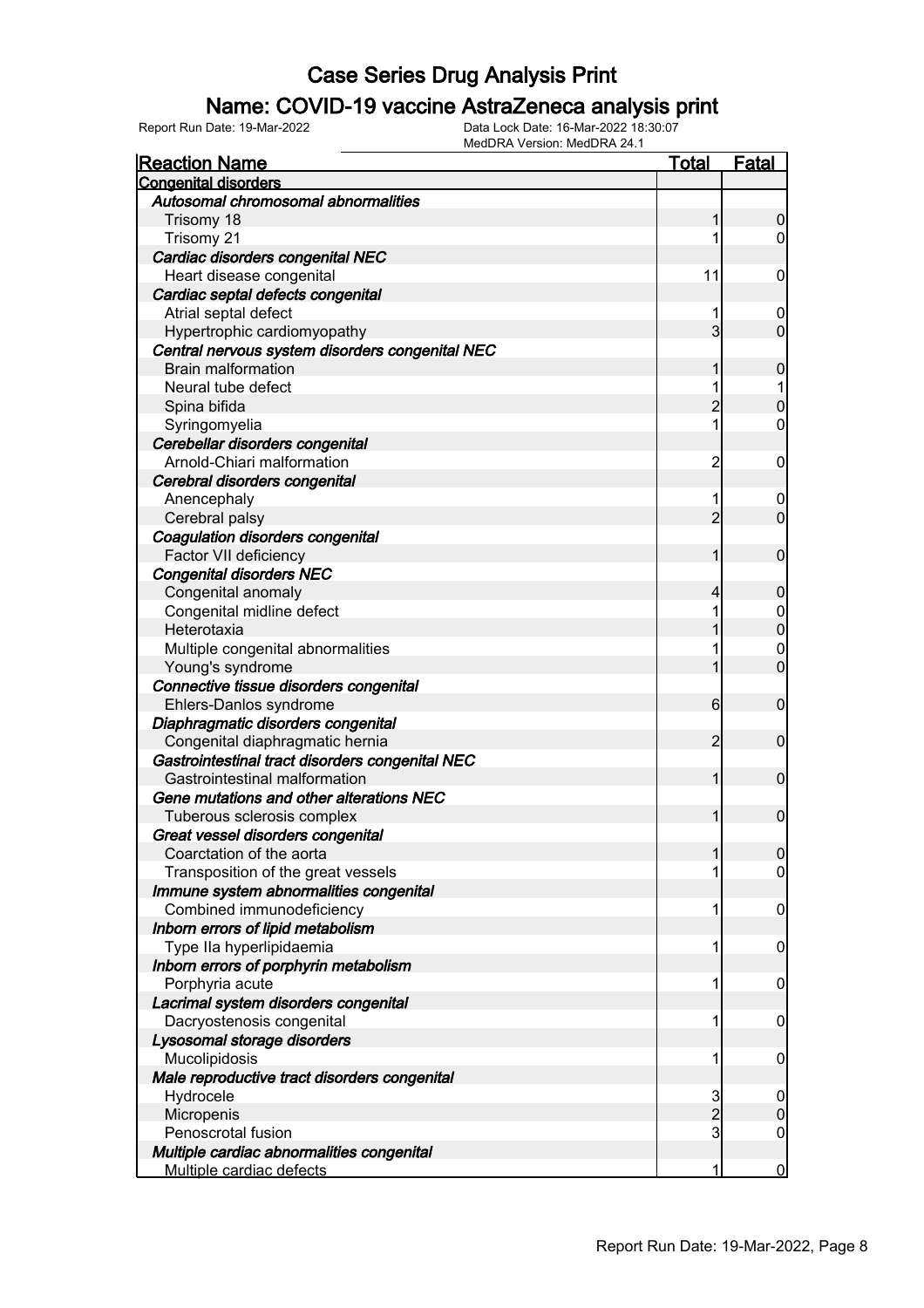### Name: COVID-19 vaccine AstraZeneca analysis print

| <b>Reaction Name</b>                                                                | Total          | <b>Fatal</b>   |
|-------------------------------------------------------------------------------------|----------------|----------------|
| Congenital disordersCongenital disorders cont'd                                     |                |                |
| Musculoskeletal and connective tissue disorders of face, neck and jaw<br>congenital |                |                |
| <b>Branchial cyst</b>                                                               | 3              | 0              |
| Musculoskeletal and connective tissue disorders of limbs congenital                 |                |                |
| Limb reduction defect                                                               | $\overline{c}$ | 0              |
| Os trigonum                                                                         | $\overline{1}$ | $\overline{0}$ |
| Musculoskeletal disorders congenital NEC                                            |                |                |
| Congenital multiplex arthrogryposis                                                 | 1              | $\mathbf 0$    |
| Dysmorphism                                                                         | $\overline{2}$ | 0              |
| Neurological disorders congenital NEC                                               |                |                |
| Epilepsy with myoclonic-atonic seizures                                             |                | $\mathbf 0$    |
| Familial hemiplegic migraine                                                        |                | $\overline{0}$ |
| Huntington's disease                                                                |                |                |
| Neurofibromatosis                                                                   |                | $\overline{0}$ |
| Spinal muscular atrophy                                                             | 1              | $\mathbf 0$    |
| Tourette's disorder                                                                 | 3              | $\overline{0}$ |
| Ocular disorders congenital NEC                                                     |                |                |
| Colour blindness                                                                    | 9              | $\mathbf 0$    |
| Palate disorders congenital                                                         |                |                |
| Cleft lip and palate                                                                | 1              | $\mathbf 0$    |
| Pancreatic disorders congenital                                                     |                |                |
| Hereditary pancreatitis                                                             | 1              | $\mathbf 0$    |
| Peripheral nervous system disorders congenital NEC                                  |                |                |
| Paroxysmal extreme pain disorder                                                    | 13             | $\mathbf 0$    |
| Pulmonary and bronchial disorders congenital                                        |                |                |
| Cystic fibrosis                                                                     | 1              | $\mathbf 0$    |
| Sex chromosomal abnormalities                                                       |                |                |
| Klinefelter's syndrome                                                              | 1              | $\mathbf 0$    |
| Skin and subcutaneous tissue disorders congenital NEC                               |                |                |
| Benign familial pemphigus                                                           | 1              | $\mathbf 0$    |
| Tongue disorders congenital                                                         |                |                |
| Ankyloglossia congenital                                                            | 1              | 0              |
| Macroglossia                                                                        | 1              | $\mathbf 0$    |
| Vascular anomalies congenital NEC                                                   |                |                |
| Arteriovenous malformation                                                          |                | $\mathbf 0$    |
| <b>Congenital disorders SOC TOTAL</b>                                               | 109            | $\overline{2}$ |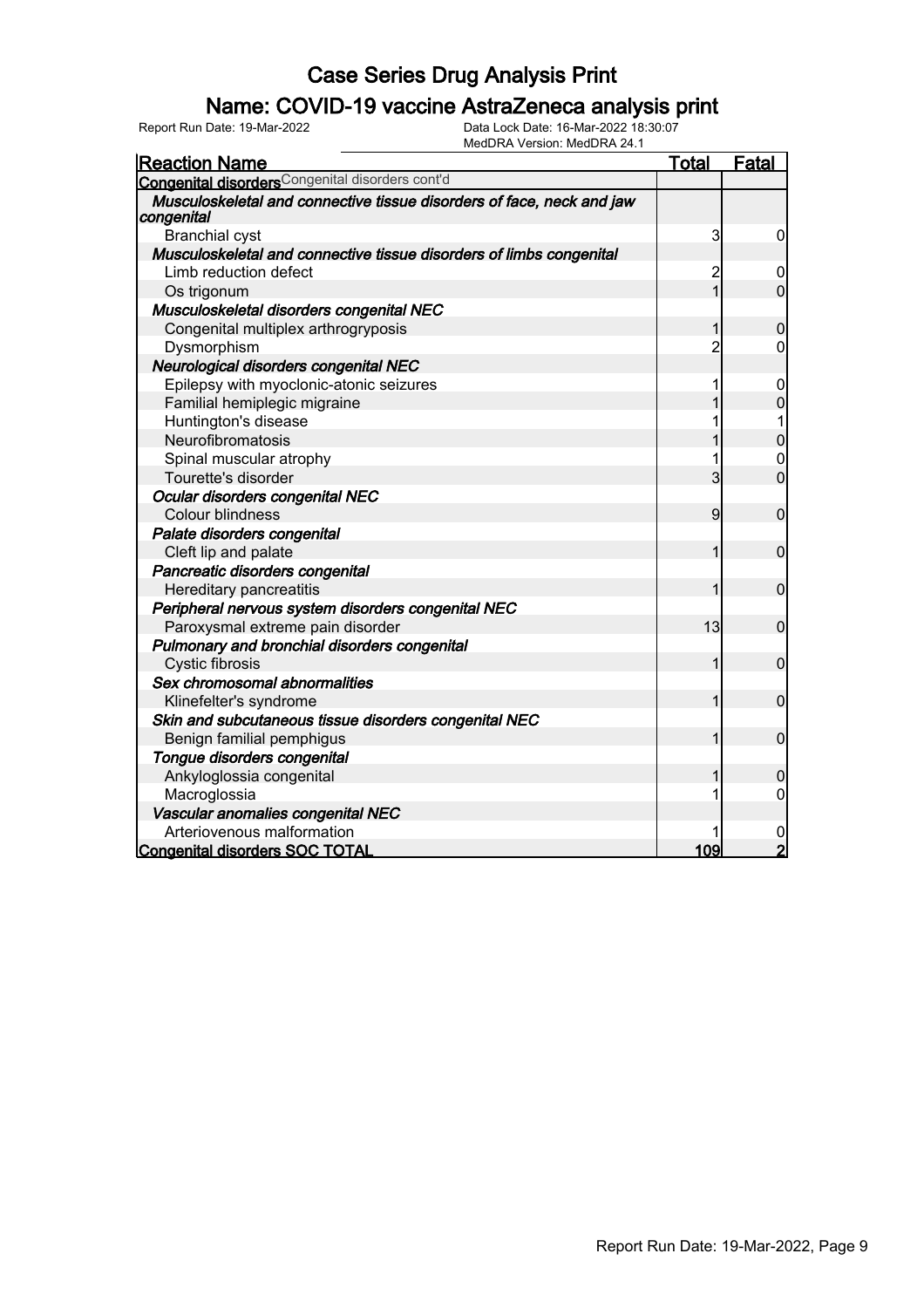#### Name: COVID-19 vaccine AstraZeneca analysis print

| <b>Reaction Name</b>                             | <u>Total</u>    | <u>Fatal</u>                       |
|--------------------------------------------------|-----------------|------------------------------------|
| Ear disorders                                    |                 |                                    |
| Ear disorders NEC                                |                 |                                    |
| Aural polyp                                      | 1               | $\boldsymbol{0}$                   |
| Ear canal erythema                               |                 | $\overline{0}$                     |
| Ear congestion                                   | 34              | $\boldsymbol{0}$                   |
| Ear discomfort                                   | 126             | $\mathbf{0}$                       |
| Ear disorder                                     | 23              | $\overline{0}$                     |
| Ear haemorrhage                                  | 19              | $\mathbf{0}$                       |
| Ear inflammation                                 | $\overline{2}$  | $\overline{0}$                     |
| Ear pain                                         | 2115            |                                    |
| Ear pruritus                                     |                 | $0\atop 0$                         |
| Ear swelling                                     | 77              |                                    |
| Otorrhoea                                        | 8               | $\begin{matrix}0\\0\end{matrix}$   |
| Paraesthesia ear                                 | 1               | $\boldsymbol{0}$                   |
| Eustachian tube disorders                        |                 |                                    |
| Eustachian tube disorder                         | 7               | $\mathbf 0$                        |
| Eustachian tube dysfunction                      | 6               | $\overline{0}$                     |
| Eustachian tube obstruction                      | 8               | 0                                  |
| <b>External ear disorders NEC</b>                |                 |                                    |
| Excessive cerumen production                     | 41              |                                    |
|                                                  | 14              | $\mathbf 0$<br>$\mathbf 0$         |
| External ear pain                                | 1               |                                    |
| Juvenile spring eruption                         |                 | $\boldsymbol{0}$<br>$\overline{0}$ |
| Red ear syndrome                                 | 5               |                                    |
| <b>External ear infections and inflammations</b> |                 |                                    |
| External ear inflammation                        | 4               | $\mathbf 0$                        |
| <b>Hearing disorders NEC</b>                     |                 |                                    |
| Auditory disorder                                | 8               | $\mathbf 0$                        |
| <b>Hearing losses</b>                            |                 |                                    |
| Conductive deafness                              |                 | 0                                  |
| Deafness                                         | 425             | 1                                  |
| Deafness bilateral                               | 19              | $\mathbf 0$                        |
| Deafness neurosensory                            | 41              | $\mathbf{0}$                       |
| Deafness transitory                              | 4               | $\overline{0}$                     |
| Deafness unilateral                              | 59              | $\boldsymbol{0}$                   |
| Hypoacusis                                       | 253             | $\overline{0}$                     |
| Mixed deafness                                   | 3               | $\mathbf 0$                        |
| Neurosensory hypoacusis                          | $\overline{2}$  | 0                                  |
| Sudden hearing loss                              | 86              | $\overline{0}$                     |
| Hyperacusia                                      |                 |                                    |
| Hyperacusis                                      | 178             | $\mathbf 0$                        |
| Inner ear disorders NEC                          |                 |                                    |
| Endolymphatic hydrops                            | 1               | $\boldsymbol{0}$                   |
| Inner ear disorder                               | 8               | $\boldsymbol{0}$                   |
| Meniere's disease                                | 30              | $\mathbf 0$                        |
| Vestibular disorder                              | 10 <sub>l</sub> | $\overline{0}$                     |
| Inner ear infections and inflammations           |                 |                                    |
| Autoimmune inner ear disease                     | 1               | $\mathbf 0$                        |
| Inner ear inflammation                           | 5               | 0                                  |
| Inner ear signs and symptoms                     |                 |                                    |
| Motion sickness                                  | 131             | $\boldsymbol{0}$                   |
| Phobic postural vertigo                          |                 | $\boldsymbol{0}$                   |
| <b>Tinnitus</b>                                  | 4428            | $\overline{0}$                     |
| Vertigo                                          | 2325            | $\pmb{0}$                          |
| Vertigo labyrinthine                             | 16              | $\overline{0}$                     |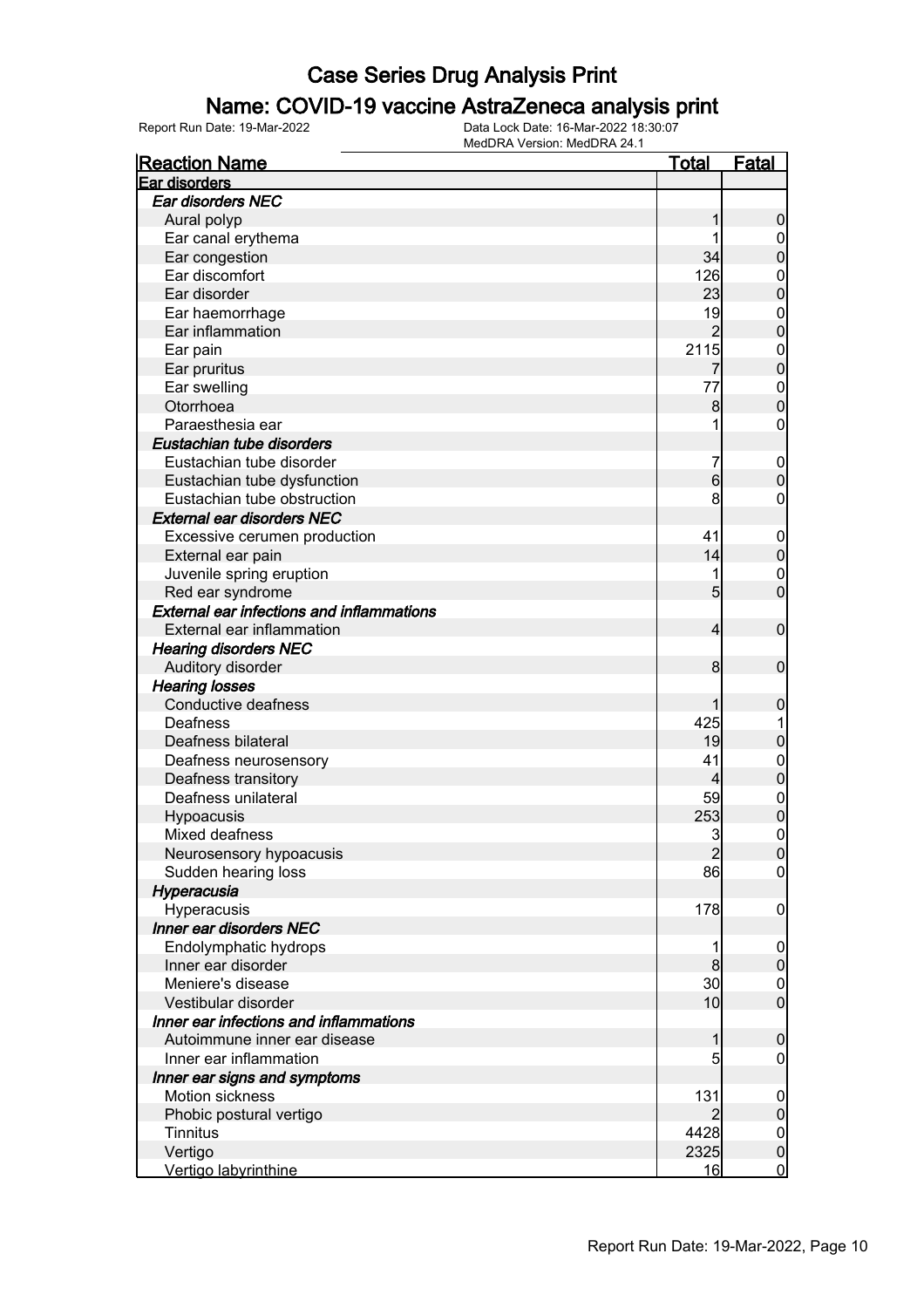### Name: COVID-19 vaccine AstraZeneca analysis print

| <b>Reaction Name</b>                          | Total |  |
|-----------------------------------------------|-------|--|
| Ear disorders cont'd<br>Ear disorders         |       |  |
| Vertigo positional                            | 160   |  |
| Middle ear disorders NEC                      |       |  |
| Middle ear disorder                           |       |  |
| Middle ear effusion                           |       |  |
| Tympanic membrane disorders (excl infections) |       |  |
| Tympanic membrane perforation                 |       |  |
| Ear disorders SOC TOTAL                       |       |  |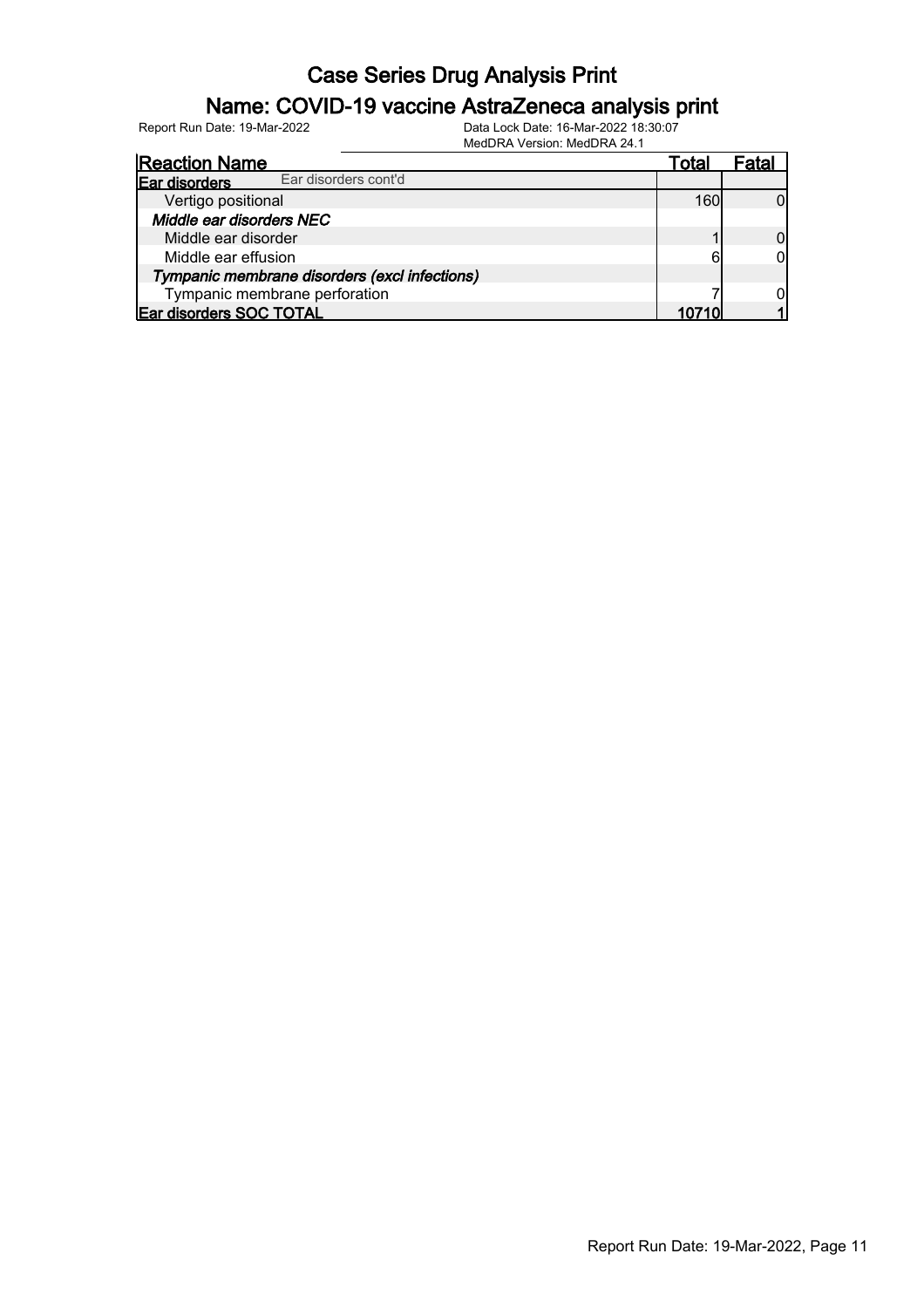### Name: COVID-19 vaccine AstraZeneca analysis print

| <b>Reaction Name</b>                            | <u>Total</u>    | <b>Fatal</b>                     |
|-------------------------------------------------|-----------------|----------------------------------|
| <b>Endocrine disorders</b>                      |                 |                                  |
| Acute and chronic thyroiditis                   |                 |                                  |
| Autoimmune thyroiditis                          | 10              | $\boldsymbol{0}$                 |
| Thyroiditis                                     | 21              |                                  |
| Thyroiditis acute                               | 9               | $0$<br>0                         |
| Thyroiditis chronic                             | $\overline{2}$  | $\mathbf 0$                      |
| Thyroiditis subacute                            | $\overline{8}$  | $\overline{0}$                   |
| <b>Adrenal cortical hyperfunctions</b>          |                 |                                  |
| Cushing's syndrome                              | $\overline{c}$  | $\mathbf 0$                      |
| Cushingoid                                      | $5\overline{5}$ | $\mathbf 0$                      |
| <b>Adrenal cortical hypofunctions</b>           |                 |                                  |
| Addison's disease                               | 4               | $\mathbf 0$                      |
| Adrenal insufficiency                           | 22              | $\mathbf 0$                      |
| Adrenocortical insufficiency acute              | 31              | $\mathbf 0$                      |
| Glucocorticoid deficiency                       | 1               | $\overline{0}$                   |
| <b>Adrenal gland disorders NEC</b>              |                 |                                  |
| Adrenal disorder                                | $\overline{c}$  | $\mathbf 0$                      |
| Adrenal haematoma                               | 1               |                                  |
| Adrenal haemorrhage                             |                 | $\begin{matrix}0\\0\end{matrix}$ |
| Adrenal mass                                    | 1               |                                  |
| <b>Adrenal thrombosis</b>                       | 1               | $\begin{matrix}0\\0\end{matrix}$ |
| Adrenomegaly                                    | $\overline{c}$  | $\mathbf{0}$                     |
| Haemorrhagic adrenal infarction                 | $\overline{5}$  | $\overline{0}$                   |
| Anterior pituitary hyperfunction                |                 |                                  |
| Hyperprolactinaemia                             | $\overline{2}$  | $\mathbf 0$                      |
| Anterior pituitary hypofunction                 |                 |                                  |
| Hypopituitarism                                 |                 | $\mathbf 0$                      |
| Luteal phase deficiency                         | 2<br>2          | $\mathbf 0$                      |
| Ectopic endocrine disorders                     |                 |                                  |
| Carcinoid syndrome                              | 1               | $\boldsymbol{0}$                 |
| Endocrine abnormalities of gonadal function NEC |                 |                                  |
| Oestrogenic effect                              | 1               | 0                                |
| <b>Endocrine abnormalities of puberty</b>       |                 |                                  |
| Delayed menarche                                |                 | $\mathbf 0$                      |
| Premature menarche                              | 17              | $\mathbf 0$                      |
| Female gonadal function disorders               |                 |                                  |
| Anovulatory cycle                               | 23              | $\overline{0}$                   |
| Ovulation delayed                               | 18              | $\overline{0}$                   |
| <b>Hyperparathyroid disorders</b>               |                 |                                  |
| Hyperparathyroidism                             | $\overline{2}$  | $\mathbf 0$                      |
| <b>Hypoparathyroid disorders</b>                |                 |                                  |
| Hypoparathyroidism                              | $\overline{c}$  | $\boldsymbol{0}$                 |
| Primary hypoparathyroidism                      | $\mathbf{1}$    | $\mathbf 0$                      |
| <b>Hypothalamic and pituitary disorders NEC</b> |                 |                                  |
| Empty sella syndrome                            | 1               | $\mathbf 0$                      |
| Hypothalamo-pituitary disorder                  |                 | $\overline{0}$                   |
| Pituitary apoplexy                              | $\frac{2}{2}$   | $\mathbf 0$                      |
| Pituitary haemorrhage                           | 1               |                                  |
| Secondary adrenocortical insufficiency          | 1               | $\mathbf{0}$<br>$\overline{0}$   |
|                                                 |                 |                                  |
| Posterior pituitary disorders                   |                 |                                  |
| Diabetes insipidus                              | 8<br>1          | $\boldsymbol{0}$                 |
| Inappropriate antidiuretic hormone secretion    |                 | $\mathbf 0$                      |
| <b>Thyroid disorders NEC</b>                    |                 |                                  |
| Autoimmune thyroid disorder                     | 1               | $\mathbf 0$                      |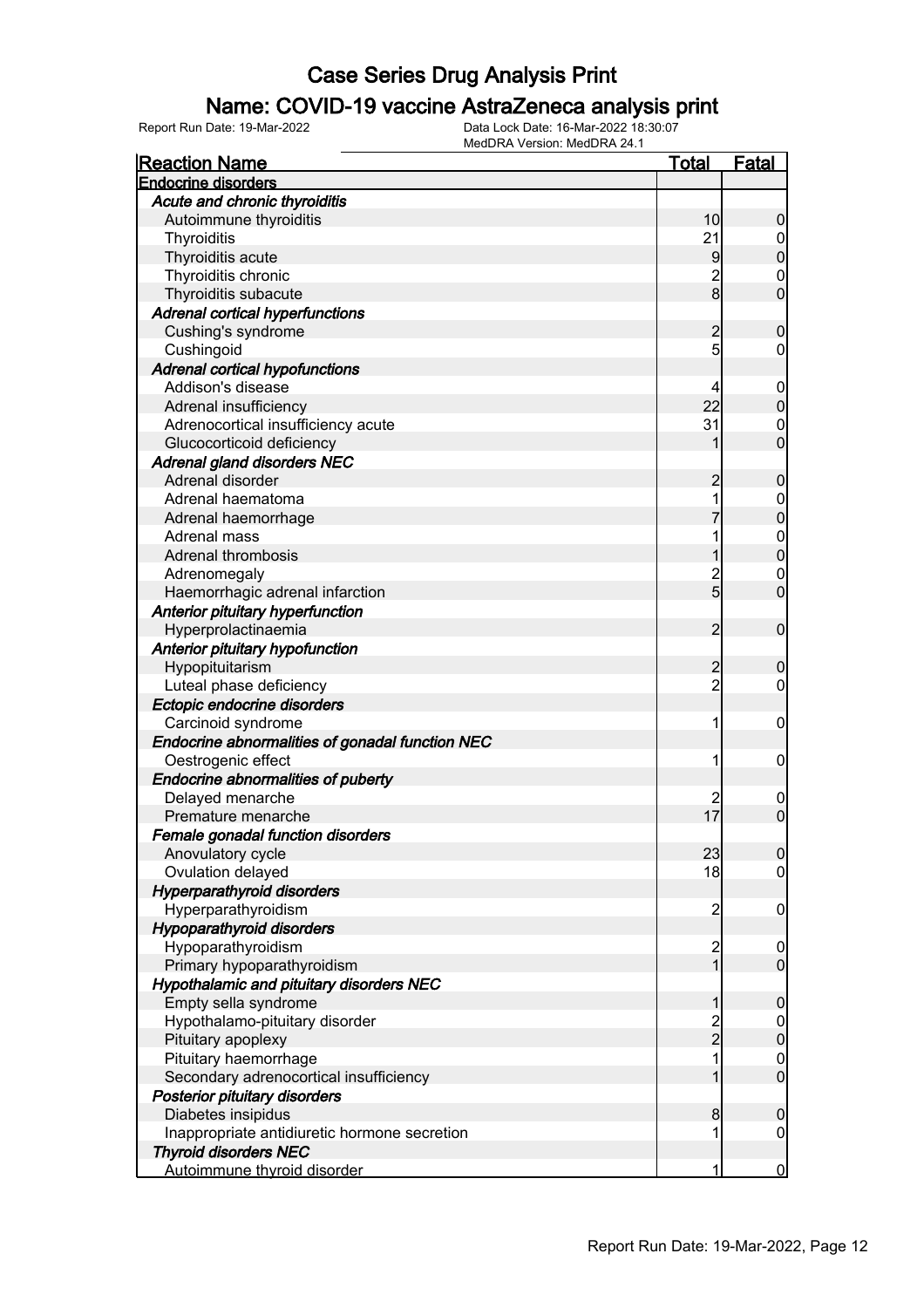### Name: COVID-19 vaccine AstraZeneca analysis print

| <b>Reaction Name</b>                                  | <u>Total</u> | Fata |
|-------------------------------------------------------|--------------|------|
| <b>Endocrine disorders</b> Endocrine disorders cont'd |              |      |
| Euthyroid sick syndrome                               |              |      |
| Goitre                                                | 28           |      |
| Thyroid disorder                                      | 22           |      |
| Thyroid mass                                          |              |      |
| Thyroid pain                                          | 20           | 0    |
| <b>Thyroid hyperfunction disorders</b>                |              |      |
| Basedow's disease                                     | 24           |      |
| Hyperthyroidism                                       | 64           |      |
| Thyrotoxic crisis                                     | 6            | 0    |
| <b>Thyroid hypofunction disorders</b>                 |              |      |
| Hypothyroidism                                        | 68           |      |
| Immune-mediated hypothyroidism                        |              |      |
| <b>Thyroid neoplasms</b>                              |              |      |
| Thyroid cyst                                          |              |      |
| <b>Endocrine disorders SOC TOTAL</b>                  | 468          |      |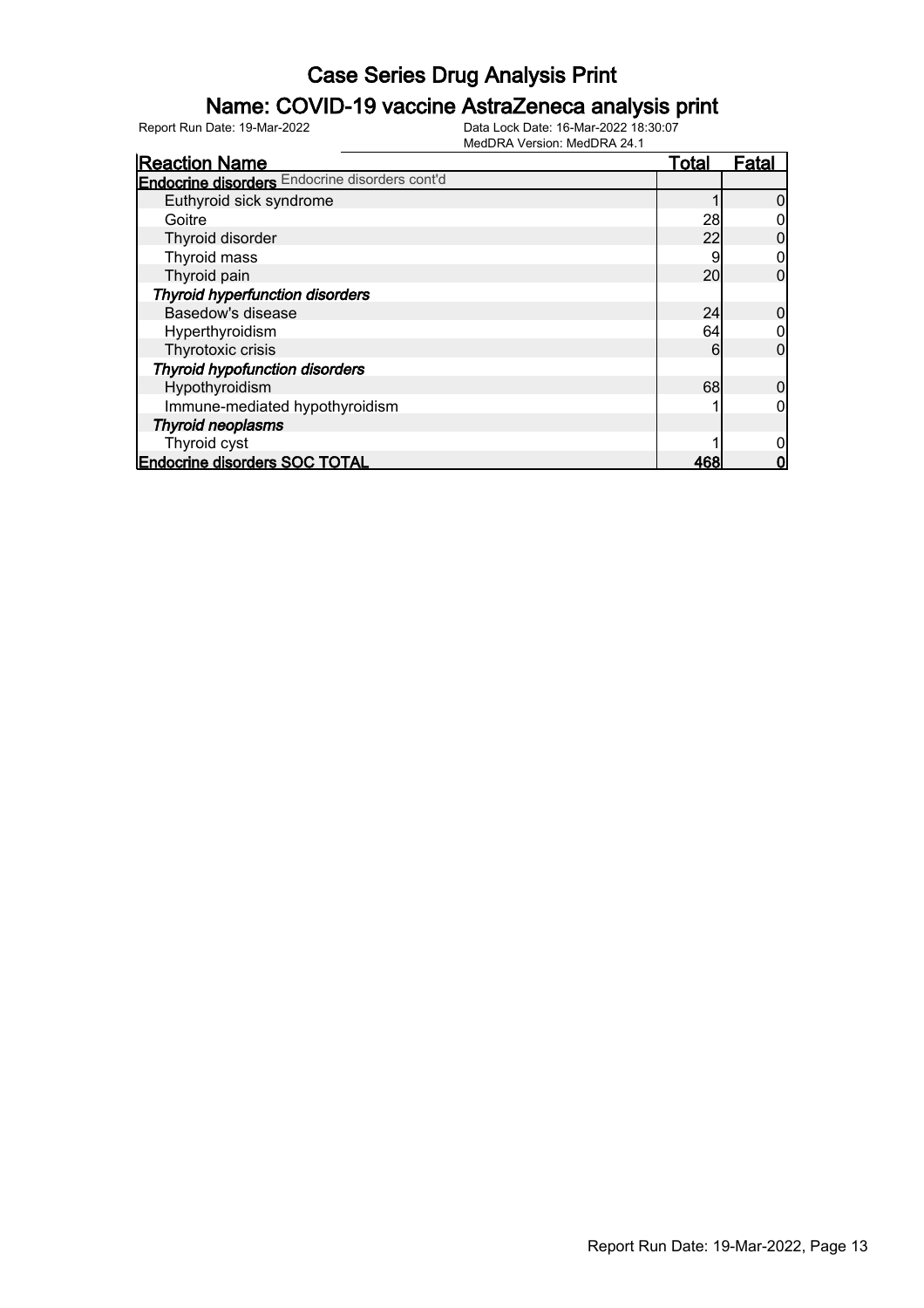### Name: COVID-19 vaccine AstraZeneca analysis print

| <b>Reaction Name</b>                                              | <u>Total</u>   | <b>Fatal</b>        |
|-------------------------------------------------------------------|----------------|---------------------|
| Eye disorders                                                     |                |                     |
| Amblyopic vision impairment                                       |                |                     |
| Amblyopia                                                         | 12             | $\overline{0}$      |
| <b>Cataract conditions</b>                                        |                |                     |
| Cataract                                                          | 25             | $\mathbf 0$         |
| Cataract cortical                                                 | $\overline{2}$ | $\mathbf 0$         |
| Cataract subcapsular                                              | $\overline{4}$ | $\overline{0}$      |
| Choroid and vitreous haemorrhages and vascular disorders          |                |                     |
| Vitreous haematoma                                                | 1              | $\mathbf 0$         |
| Vitreous haemorrhage                                              | 9              | $\mathbf 0$         |
| Choroid and vitreous structural change, deposit and degeneration  |                |                     |
| Chorioretinopathy                                                 | 2              | $\mathbf 0$         |
| Vitreous detachment                                               | 59             | $\mathbf 0$         |
| Vitreous floaters                                                 | 209            | $\boldsymbol{0}$    |
| Vitreous opacities                                                | 1              | $\overline{0}$      |
| Colour blindness (incl acquired)                                  |                |                     |
| Dyschromatopsia                                                   | 19             | $\mathbf 0$         |
| Conjunctival and corneal bleeding and vascular disorders          |                |                     |
| Conjunctival haemorrhage                                          | 131            | $\mathbf 0$         |
| Corneal neovascularisation                                        | 1              | $\mathbf 0$         |
| Scleral haemorrhage                                               | 1              | $\overline{0}$      |
| Conjunctival infections, irritations and inflammations            |                |                     |
| Conjunctival hyperaemia                                           | 2              | $\mathbf 0$         |
| Conjunctivitis allergic                                           | $\overline{2}$ | $\mathbf 0$         |
| Conjunctival structural change, deposit and degeneration          |                |                     |
| Conjunctival bleb                                                 | 1              | $\mathbf 0$         |
| Conjunctival disorder                                             | 1              | $\overline{0}$      |
| Corneal infections, oedemas and inflammations                     |                |                     |
| Keratitis                                                         | 5              | $\mathbf 0$         |
| Ulcerative keratitis                                              | 4              | $\mathbf 0$         |
| Corneal structural change, deposit and degeneration               |                |                     |
| Corneal perforation                                               | 1              | $\mathbf 0$         |
| Corneal scar                                                      | 1              | $\overline{0}$      |
| <b>Eyelid movement disorders</b>                                  |                |                     |
| Blepharospasm                                                     | 162            | 0                   |
| Excessive eye blinking                                            | 9              | $\mathsf{O}\xspace$ |
| Eyelid function disorder                                          | 1              | 0                   |
| Eyelid myokymia                                                   | $\overline{2}$ | 0                   |
| Eyelid ptosis                                                     | 65             | $\mathbf 0$         |
| Paralytic lagophthalmos                                           | 1              | $\boldsymbol{0}$    |
| Glaucomas (excl congenital)                                       |                |                     |
| Angle closure glaucoma                                            | 6              | $\mathbf 0$         |
| Glaucoma                                                          | 16             | $\overline{0}$      |
| Iris and ciliary body structural change, deposit and degeneration |                |                     |
| Eye colour change                                                 | 9              | $\boldsymbol{0}$    |
| Iris and uveal tract infections, irritations and inflammations    |                |                     |
| Autoimmune uveitis                                                | 1              | $\mathbf 0$         |
| Iridocyclitis                                                     | 26             | $\mathbf 0$         |
| <b>Iritis</b>                                                     | 15             | $\mathbf 0$         |
| <b>Uveitis</b>                                                    | 54             | $\boldsymbol{0}$    |
| <b>Lacrimation disorders</b>                                      |                |                     |
| Dry eye                                                           | 326            | $\mathbf 0$         |
| Lacrimation increased                                             | 267            | $\overline{0}$      |
| Lens structural change, deposit and degeneration (excl cataracts) |                |                     |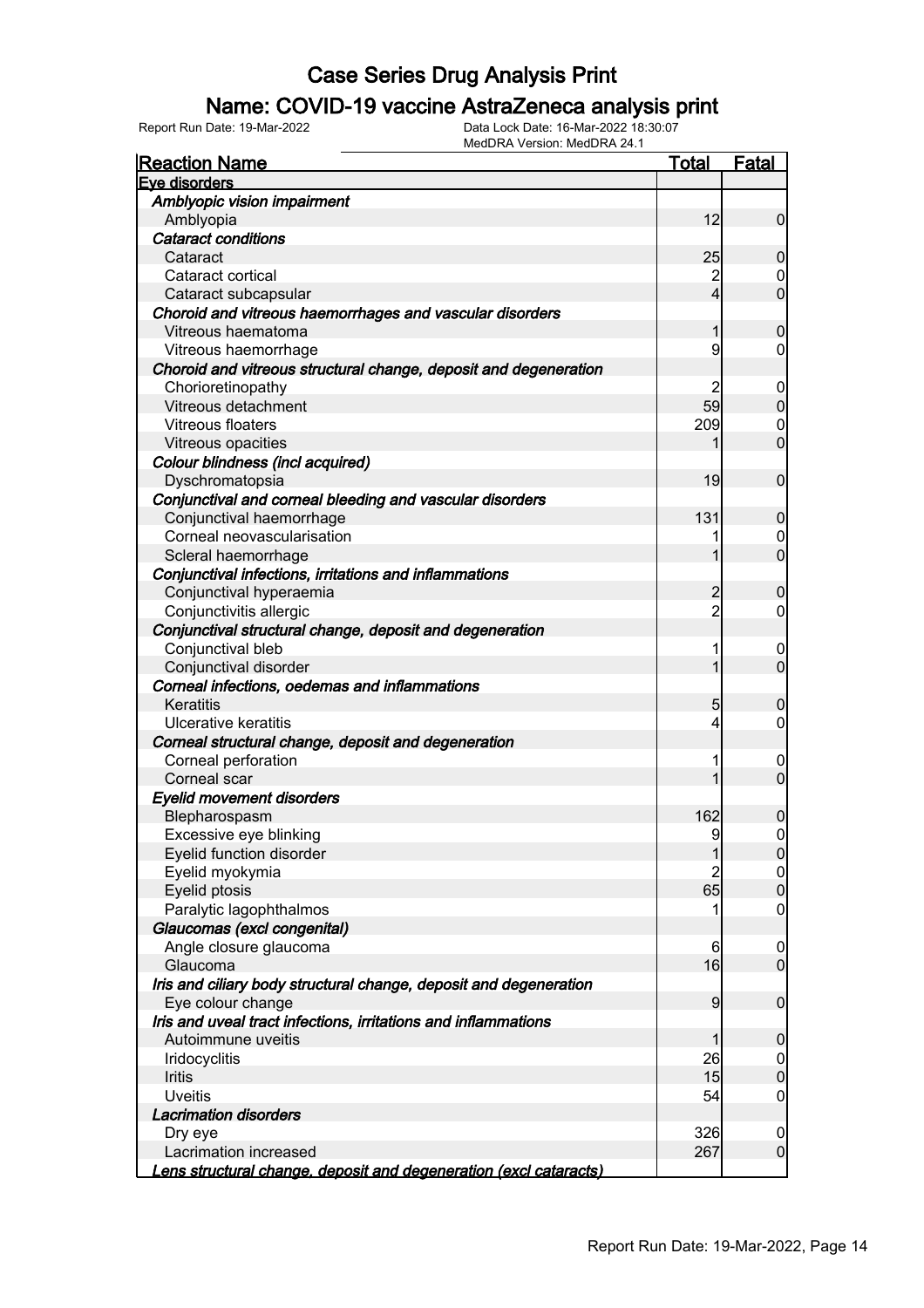### Name: COVID-19 vaccine AstraZeneca analysis print

| <b>Reaction Name</b>                                             | <u>Total</u>    | <b>Fatal</b>        |
|------------------------------------------------------------------|-----------------|---------------------|
| Eye disorders cont'd<br>Eve disorders                            |                 |                     |
| Anterior capsule contraction                                     | $\overline{2}$  | $\overline{0}$      |
| Lid bleeding and vascular disorders                              |                 |                     |
| Eyelid bleeding                                                  | $\mathbf{3}$    | $\mathbf 0$         |
| Eyelid haematoma                                                 | 3               | $\overline{0}$      |
| Lid, lash and lacrimal infections, irritations and inflammations |                 |                     |
| <b>Blepharitis</b>                                               | 32              | $\mathbf 0$         |
| Chalazion                                                        | $\overline{c}$  | $\pmb{0}$           |
| Eczema eyelids                                                   | 9               | $\boldsymbol{0}$    |
| Erythema of eyelid                                               | 8               | $\overline{0}$      |
| Eyelid cyst                                                      | 18              | $\boldsymbol{0}$    |
| <b>Eyelid irritation</b>                                         | 5               | $\mathbf 0$         |
| Eyelid margin crusting                                           | 1               | $\boldsymbol{0}$    |
| Eyelid oedema                                                    | 13              | $\overline{0}$      |
| Eyelid rash                                                      | 15              | $\mathbf{0}$        |
| Meibomianitis                                                    | 1               | $\overline{0}$      |
| Swelling of eyelid                                               | 143             | 0                   |
| Lid, lash and lacrimal structural disorders                      |                 |                     |
| <b>Blepharal pigmentation</b>                                    |                 | $\mathbf 0$         |
| Dermatochalasis                                                  | 1               | $\pmb{0}$           |
| Ectropion                                                        | 1               | $\mathbf{0}$        |
| Eyelid exfoliation                                               | 3               | $\mathbf 0$         |
| Eyelid skin dryness                                              | 6               | $\mathbf{0}$        |
| Eyelid thickening                                                | 4               | $\mathbf 0$         |
| Growth of eyelashes                                              | 10              | $\mathbf 0$         |
| Lagophthalmos                                                    | 5               | $\overline{0}$      |
| Ocular bleeding and vascular disorders NEC                       |                 |                     |
| Eye haematoma                                                    | $\overline{4}$  | $\mathbf 0$         |
| Eye haemorrhage                                                  | 114             | $\overline{0}$      |
| Ocular retrobulbar haemorrhage                                   | 1               | $\mathbf 0$         |
| Ocular vascular disorder                                         | $\overline{c}$  | $\mathbf 0$         |
| Ophthalmic vein thrombosis                                       | $\overline{4}$  | $\overline{0}$      |
| Ocular cysts and polyps                                          |                 |                     |
| Vitreous cyst                                                    | 1               | $\boldsymbol{0}$    |
| <b>Ocular disorders NEC</b>                                      |                 |                     |
| Dark circles under eyes                                          | 12              | $\mathsf{O}\xspace$ |
| Eye disorder                                                     | 47              | 0                   |
| Eye oedema                                                       | 19              | $\overline{0}$      |
| Eye pain                                                         | 3407            | $\overline{0}$      |
| Eye swelling                                                     | 649             | $\overline{0}$      |
| Eye symptom                                                      | 11              | $\boldsymbol{0}$    |
| Eye ulcer                                                        | 11              | $\mathbf 0$         |
| Eyelid disorder                                                  | 18              | $\boldsymbol{0}$    |
| Eyelid pain                                                      | 20              | $\overline{0}$      |
| Eyelids pruritus                                                 | 13              | $\boldsymbol{0}$    |
| Ocular discomfort                                                | 88              | $\mathbf 0$         |
| Periorbital discomfort                                           | 1               | $\boldsymbol{0}$    |
| Periorbital oedema                                               | 18              | $\mathbf 0$         |
| Periorbital pain                                                 | $\vert 4 \vert$ | $\boldsymbol{0}$    |
| Periorbital swelling                                             | 109             | $\mathbf 0$         |
| <b>Retinal disorder</b>                                          | $\overline{2}$  | $\overline{0}$      |
| Retinal fovea disorder                                           | $\overline{1}$  | $\mathbf 0$         |
| Ocular infections, inflammations and associated manifestations   |                 |                     |
| Autoimmune eye disorder                                          | 1               | $\mathbf 0$         |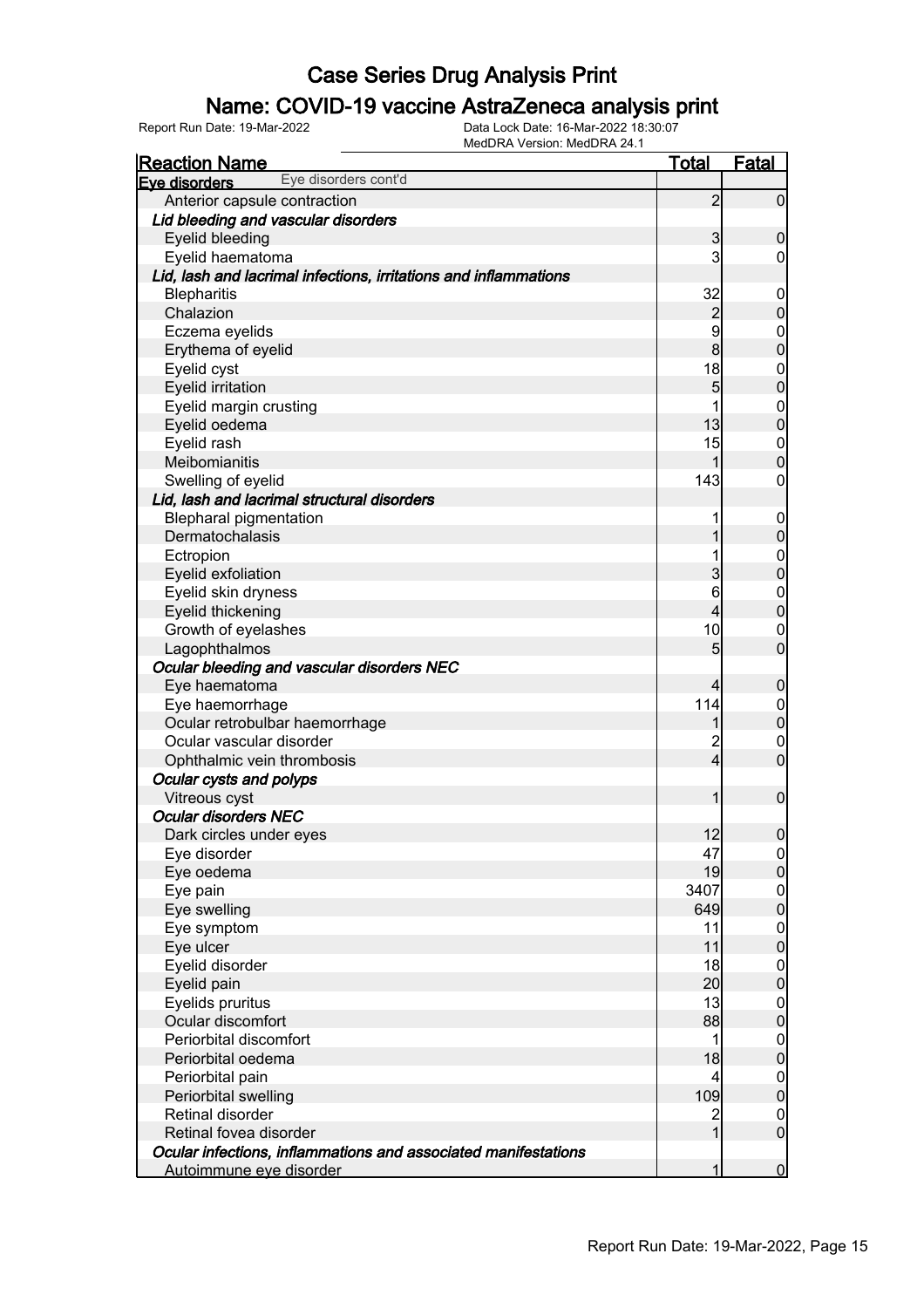### Name: COVID-19 vaccine AstraZeneca analysis print

| <b>Reaction Name</b>                                       | <u>Total</u>   | <u>Fatal</u>                  |
|------------------------------------------------------------|----------------|-------------------------------|
| Eye disorders cont'd<br>Eve disorders                      |                |                               |
| Eye allergy                                                | 31             | $\overline{0}$                |
| Eye discharge                                              | 30             | $\mathbf 0$                   |
| Eye inflammation                                           | 36             | $\overline{0}$                |
| Eye irritation                                             | 208            | $\mathbf 0$                   |
| Eye pruritus                                               | 309            | $\boldsymbol{0}$              |
| Limbal swelling                                            | 8              | $\overline{0}$                |
| Ocular hyperaemia                                          | 473            | $\mathbf 0$                   |
| Ocular rosacea                                             | 1              | $\mathbf 0$                   |
| Ocular nerve and muscle disorders                          |                |                               |
| Extraocular muscle paresis                                 | 13             | $\mathbf 0$                   |
| Eye movement disorder                                      | 58             | $\boldsymbol{0}$              |
| Gaze palsy                                                 | 5              | $\mathbf 0$                   |
| Ocular myasthenia                                          | 4              |                               |
| Ophthalmoplegia                                            | $\overline{c}$ | $0$<br>0                      |
| Parinaud syndrome                                          | 1              | $\mathbf{0}$                  |
| Strabismus                                                 | 5              | $\overline{0}$                |
| <b>Ocular sensation disorders</b>                          |                |                               |
| Abnormal sensation in eye                                  | 28             | $\mathbf 0$                   |
| Asthenopia                                                 | 364            | $\boldsymbol{0}$              |
| Eye paraesthesia                                           | 5              | $\mathbf 0$                   |
| Eyelid sensory disorder                                    | 5              | $\boldsymbol{0}$              |
| Foreign body sensation in eyes                             | 37             | $\mathbf 0$                   |
| Hypoaesthesia eye                                          | 30             | $\mathbf 0$                   |
| Photophobia                                                | 1093           | $\mathbf 0$                   |
|                                                            |                |                               |
| <b>Optic disc abnormalities NEC</b>                        |                |                               |
| Optic atrophy                                              | 1<br>3         | $\mathbf 0$                   |
| Optic discs blurred                                        | 16             | $\mathbf 0$<br>$\overline{0}$ |
| Papilloedema                                               |                |                               |
| Optic nerve bleeding and vascular disorders                |                |                               |
| Optic disc haemorrhage                                     | 2              | $\mathbf 0$                   |
| Optic ischaemic neuropathy                                 | 11             | $\mathbf 0$                   |
| Optic nerve sheath haemorrhage                             | 1              | $\mathbf 0$                   |
| Orbital infections, inflammations and irritations          |                |                               |
| Orbital myositis                                           | 1              | $\boldsymbol{0}$              |
| Parophthalmia                                              | 1              | $\mathsf{O}\xspace$           |
| Orbital structural change, deposit and degeneration        |                |                               |
| Lid sulcus deepened                                        | 3              | 0                             |
| Orbital oedema                                             | 1              | $\overline{0}$                |
| <b>Pupil disorders</b>                                     |                |                               |
| Holmes-Adie pupil                                          | 1              | $\mathbf 0$                   |
| <b>Miosis</b>                                              | 15             | $\mathbf 0$                   |
| <b>Mydriasis</b>                                           | 35             | $\pmb{0}$                     |
| Pupil fixed                                                | 14             | $\boldsymbol{0}$              |
| Pupillary deformity                                        | $\mathbf 1$    | $\mathbf 0$                   |
| Pupillary reflex impaired                                  | 3              | $\mathbf 0$                   |
| Pupils unequal                                             | 13             | $\boldsymbol{0}$              |
| Refractive and accommodative disorders                     |                |                               |
| Altered visual depth perception                            | 5              | $\mathbf 0$                   |
| Hypermetropia                                              | $\mathbf{3}$   | $\overline{0}$                |
| Myopia                                                     | $\overline{5}$ | $\pmb{0}$                     |
| Refraction disorder                                        | 1              | $\mathbf 0$                   |
| Retinal bleeding and vascular disorders (excl retinopathy) |                |                               |
| Retinal aneurysm                                           | $\overline{2}$ | $\overline{0}$                |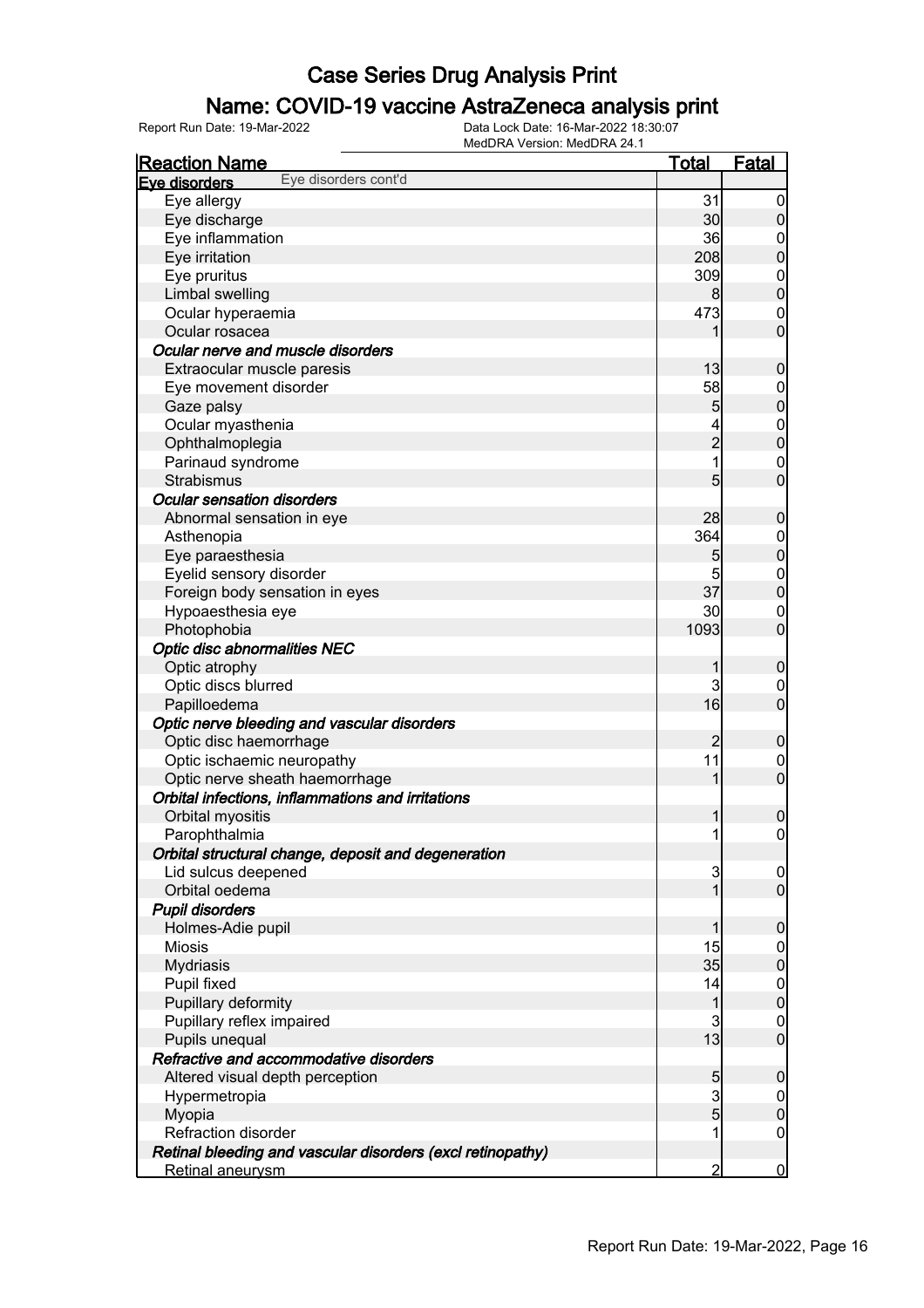### Name: COVID-19 vaccine AstraZeneca analysis print

| <b>Reaction Name</b>                                       | <b>Total</b>                               | <b>Fatal</b>     |
|------------------------------------------------------------|--------------------------------------------|------------------|
| Eye disorders cont'd<br>Eve disorders                      |                                            |                  |
| Retinal artery embolism                                    | 5                                          | $\mathbf 0$      |
| Retinal artery occlusion                                   | 28                                         | $\overline{0}$   |
| Retinal haemorrhage                                        | 21                                         | $\pmb{0}$        |
| Retinal infarction                                         | 1                                          | $\mathbf 0$      |
| Retinal ischaemia                                          | $\overline{c}$                             | $\mathbf 0$      |
| Retinal vascular occlusion                                 | 3                                          | $\mathbf{0}$     |
| Retinal vascular thrombosis                                | $\overline{4}$                             | $\mathbf 0$      |
| Retinal vein occlusion                                     | 103                                        | $\mathbf{0}$     |
| Retinal vein thrombosis                                    | 8                                          | $\overline{0}$   |
| Retinal vein varices                                       |                                            | $\mathbf 0$      |
| Retinal vessel avulsion                                    | 1                                          | $\overline{0}$   |
| Retinal structural change, deposit and degeneration        |                                            |                  |
| Epiretinal membrane                                        | $\overline{c}$                             | $\boldsymbol{0}$ |
| Macular cyst                                               | 1                                          | $\mathbf{0}$     |
| Macular degeneration                                       | 9                                          | $\mathbf 0$      |
| Macular detachment                                         | 1                                          | $\mathbf{0}$     |
| Macular hole                                               |                                            | $\overline{0}$   |
| Macular rupture                                            | $\begin{array}{c} 2 \\ 2 \\ 3 \end{array}$ | $\mathbf{0}$     |
| Maculopathy                                                |                                            | $\mathbf 0$      |
| Neovascular age-related macular degeneration               | 12                                         | $\mathbf{0}$     |
| Retinal degeneration                                       | 1                                          | $\mathbf 0$      |
| Retinal detachment                                         | 31                                         | $\mathbf{0}$     |
| <b>Retinal drusen</b>                                      | 1                                          | $\overline{0}$   |
| <b>Retinal tear</b>                                        | 20                                         | $\mathbf{0}$     |
| <b>Retinal toxicity</b>                                    | 5                                          | $\mathbf 0$      |
| Vitreoretinal traction syndrome                            | 1                                          | $\boldsymbol{0}$ |
| Retinal, choroid and vitreous infections and inflammations |                                            |                  |
| Cystoid macular oedema                                     | 1                                          | $\mathbf 0$      |
| Macular oedema                                             | 8                                          | $\pmb{0}$        |
| Retinal occlusive vasculitis                               | 1                                          | $\mathbf{0}$     |
| Retinal oedema                                             | 3                                          | $\mathbf 0$      |
| <b>Retinal vasculitis</b>                                  | 1                                          | $\mathbf 0$      |
| <b>Retinopathies NEC</b>                                   |                                            |                  |
| Acute macular neuroretinopathy                             | 6                                          | $\mathbf{0}$     |
| Diabetic retinopathy                                       | $\overline{3}$                             | $\mathbf 0$      |
| <b>Retinal exudates</b>                                    | 18                                         | 0                |
| Retinopathy                                                | 8                                          | 0                |
| Serous retinopathy                                         |                                            | $\overline{0}$   |
| Scleral infections, irritations and inflammations          |                                            |                  |
| Episcleritis                                               | 21                                         | $\mathbf 0$      |
| <b>Scleritis</b>                                           | 14                                         | $\mathbf 0$      |
| Scleral structural change, deposit and degeneration        |                                            |                  |
| Scleral discolouration                                     | 1                                          | $\boldsymbol{0}$ |
| Structural change, deposit and degeneration of eye NEC     |                                            |                  |
| Deposit eye                                                | 1                                          | $\boldsymbol{0}$ |
| Endocrine ophthalmopathy                                   | 5                                          | $\overline{0}$   |
| Exophthalmos                                               | $6 \overline{}$                            | $\mathbf 0$      |
| Eye opacity                                                | 1                                          | $\mathbf 0$      |
| <b>Visual colour distortions</b>                           |                                            |                  |
| Chloropsia                                                 |                                            | $\mathbf 0$      |
| Chromatopsia                                               | $\frac{2}{1}$                              | $\pmb{0}$        |
| Cyanopsia                                                  |                                            | $\overline{0}$   |
| Erythropsia                                                | $\frac{3}{7}$                              | $\overline{0}$   |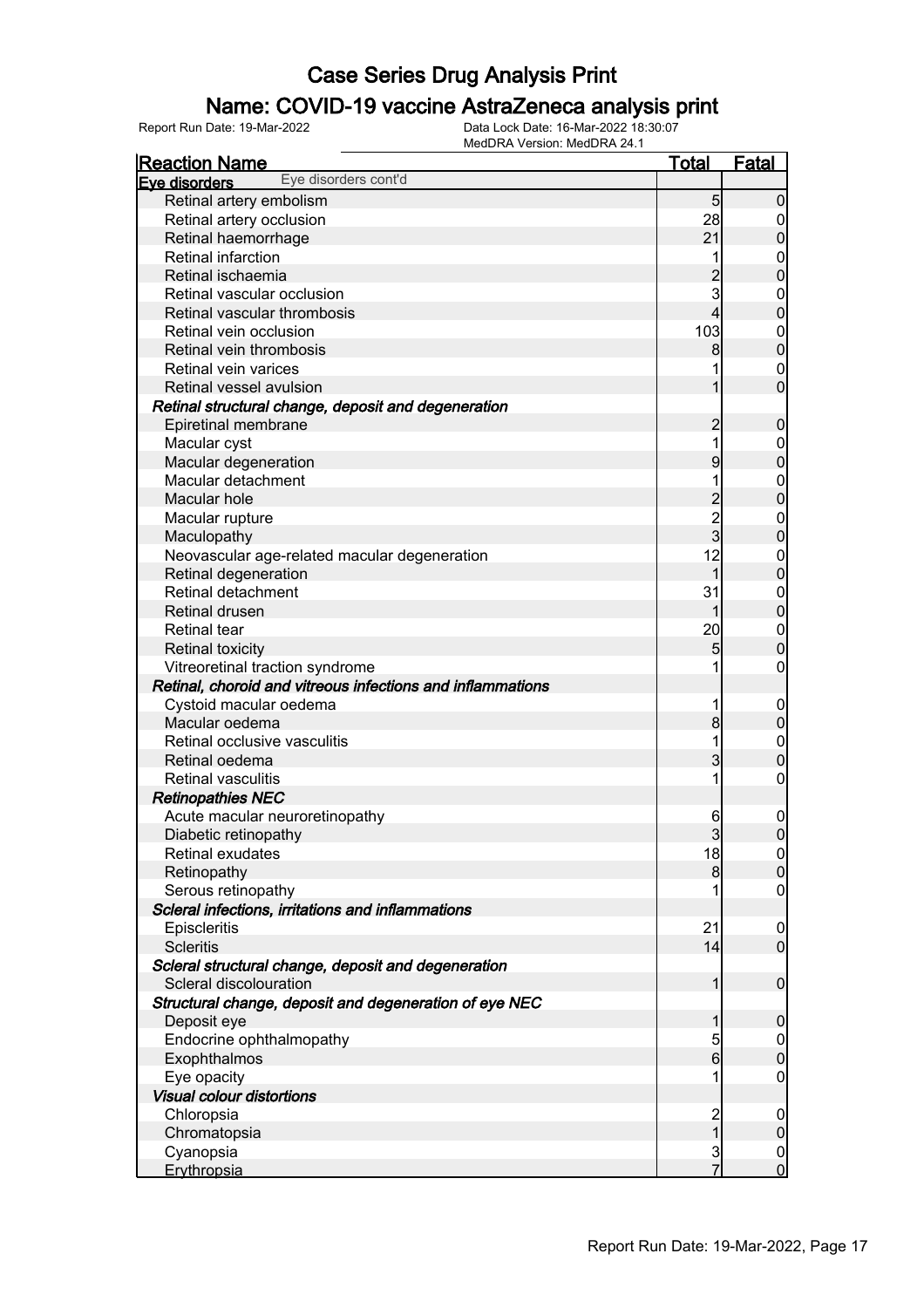#### Name: COVID-19 vaccine AstraZeneca analysis print

| <b>Reaction Name</b>                                    | <b>Total</b> | Fatal                                |
|---------------------------------------------------------|--------------|--------------------------------------|
| Eye disorders cont'd<br>Eye disorders                   |              |                                      |
| Xanthopsia                                              | 9            | $\overline{0}$                       |
| <b>Visual disorders NEC</b>                             |              |                                      |
| Charles Bonnet syndrome                                 |              | 0                                    |
| Delayed dark adaptation                                 |              | $\overline{0}$                       |
| Diplopia                                                | 365          | $\boldsymbol{0}$                     |
| Dysmetropsia                                            |              | $\overline{0}$                       |
| Halo vision                                             | 13           | $\begin{matrix}0\\0\end{matrix}$     |
| Metamorphopsia                                          | 42           |                                      |
| Oscillopsia                                             | 1            | $\begin{matrix}0\\0\end{matrix}$     |
| Photopsia                                               | 345          |                                      |
| Scintillating scotoma                                   | 10           | $\mathbf{0}$                         |
| <b>Vision blurred</b>                                   | 3134         | $\overline{0}$                       |
| Visual brightness                                       | 10           | $\mathbf 0$                          |
| Visual snow syndrome                                    | 6            | $\overline{0}$                       |
| <b>Visual field disorders</b>                           |              |                                      |
| Visual field defect                                     | 45           | $\mathbf 0$                          |
| Visual impairment and blindness (excl colour blindness) |              |                                      |
| Amaurosis                                               | 1            | $\boldsymbol{0}$                     |
| Amaurosis fugax                                         | 10           | $\boldsymbol{0}$                     |
| <b>Blindness</b>                                        | 322          | $\overline{0}$                       |
| <b>Blindness day</b>                                    | 1            | $\begin{matrix} 0 \\ 0 \end{matrix}$ |
| <b>Blindness transient</b>                              | 28           |                                      |
| <b>Blindness unilateral</b>                             | 46           | $\begin{matrix}0\\0\end{matrix}$     |
| Central vision loss                                     | 3            |                                      |
| Night blindness                                         | 6            | $\begin{matrix}0\\0\end{matrix}$     |
| Sudden visual loss                                      | 5            |                                      |
| Visual acuity reduced                                   | 40           | $\begin{matrix} 0 \\ 0 \end{matrix}$ |
| Visual acuity reduced transiently                       |              |                                      |
| Visual impairment                                       | 834          | 0                                    |
| Visual pathway disorders                                |              |                                      |
| Optic nerve compression                                 | 2            | $\mathbf 0$                          |
| Optic nerve disorder                                    | 5            | $\overline{0}$                       |
| Optic neuropathy                                        | 11           | $\mathbf{0}$                         |
| <b>Eve disorders SOC TOTAL</b>                          | 14858        | $\mathbf 0$                          |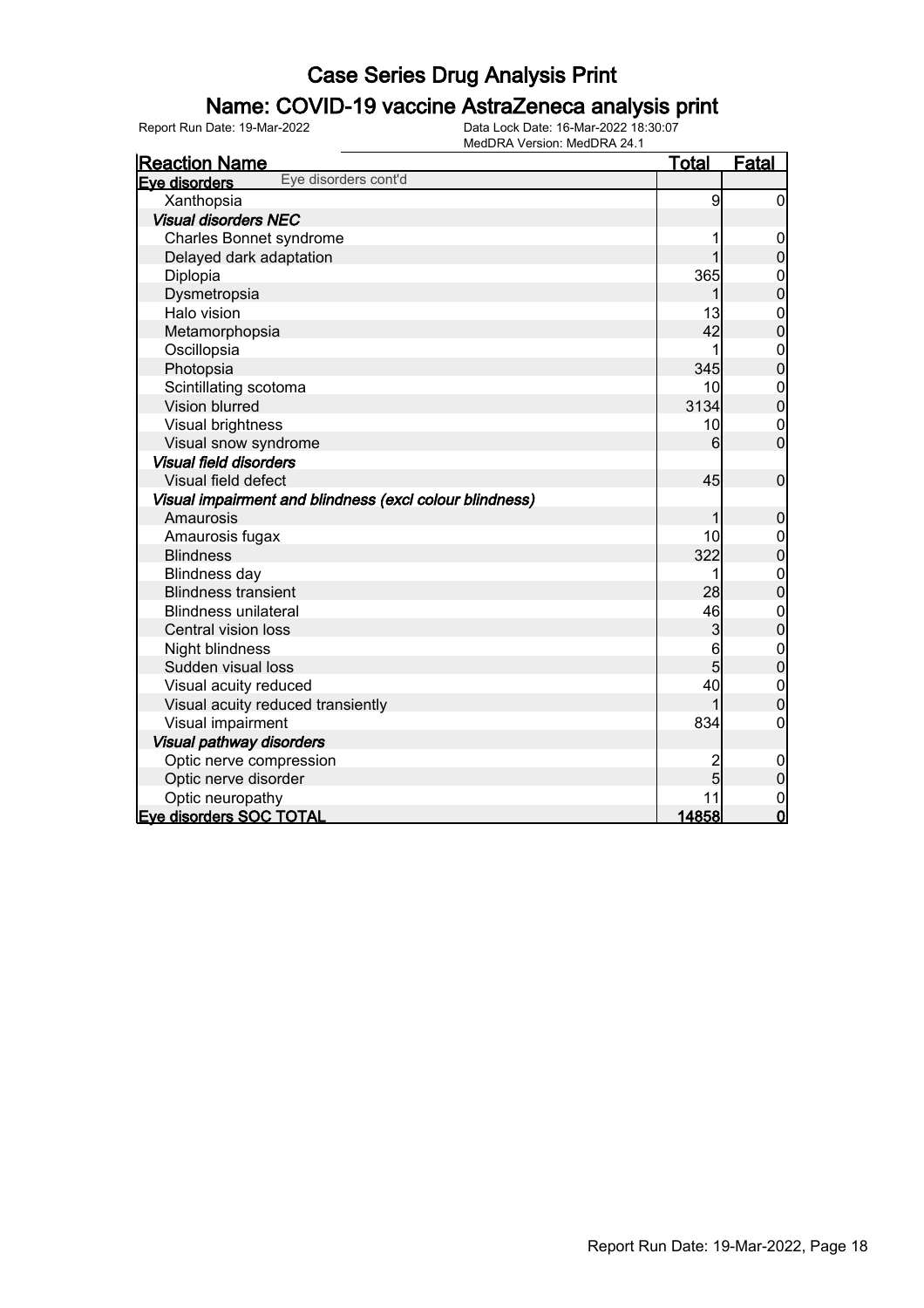#### Name: COVID-19 vaccine AstraZeneca analysis print

| <b>Reaction Name</b>                                | Total           | <b>Fatal</b>                         |
|-----------------------------------------------------|-----------------|--------------------------------------|
| <b>Gastrointestinal disorders</b>                   |                 |                                      |
| Abdominal findings abnormal                         |                 |                                      |
| Abdominal mass                                      | $\overline{4}$  | $\boldsymbol{0}$                     |
| Gastrointestinal sounds abnormal                    | 27              | $\overline{0}$                       |
| <b>Abdominal hernias NEC</b>                        |                 |                                      |
| Abdominal hernia                                    |                 | $\overline{0}$                       |
| Internal hernia                                     | 1               | $\overline{0}$                       |
| Acute and chronic pancreatitis                      |                 |                                      |
| Obstructive pancreatitis                            |                 | 1                                    |
| Pancreatitis                                        | 42              |                                      |
| Pancreatitis acute                                  | 21              | $\begin{matrix} 2 \\ 0 \end{matrix}$ |
| Pancreatitis chronic                                |                 | $\mathbf 0$                          |
| Pancreatitis necrotising                            | $\overline{2}$  | $\overline{0}$                       |
| Anal and rectal disorders NEC                       |                 |                                      |
| Anal fissure                                        | $\overline{2}$  | $\mathbf 0$                          |
| Anal and rectal pains                               |                 |                                      |
| Proctalgia                                          | 28              | $\mathbf 0$                          |
| Anal and rectal signs and symptoms                  |                 |                                      |
| Anal blister                                        |                 |                                      |
|                                                     | $\overline{c}$  | $\boldsymbol{0}$                     |
| Anal hypoaesthesia<br>Anal inflammation             |                 | $\mathbf 0$                          |
|                                                     | $\frac{2}{7}$   | $\mathbf 0$                          |
| Anal paraesthesia                                   |                 | $\mathbf{0}$                         |
| Anal pruritus                                       |                 | $\mathbf 0$                          |
| Anal spasm                                          |                 | $\mathbf{0}$                         |
| Anorectal discomfort                                | 12              | $\mathbf 0$                          |
| Anorectal swelling                                  | 1               | $\mathbf{0}$                         |
| Rectal discharge                                    | $\frac{2}{2}$   | $\mathbf 0$                          |
| Rectal spasm                                        |                 | $\mathbf 0$                          |
| Rectal tenesmus                                     |                 | $\overline{0}$                       |
| Anal and rectal ulcers and perforation              |                 |                                      |
| Anal ulcer                                          | $\overline{2}$  | $\boldsymbol{0}$                     |
| <b>Benign oral cavity neoplasms</b>                 |                 |                                      |
| Mouth cyst                                          | 15              | $\boldsymbol{0}$                     |
| Tongue cyst                                         | 5               | $\boldsymbol{0}$                     |
| Tongue polyp                                        | $\overline{2}$  | $\overline{0}$                       |
| Colitis (excl infective)                            |                 |                                      |
| Autoimmune colitis                                  | $5\overline{)}$ | $\overline{0}$                       |
| Colitis                                             | 64              | 0                                    |
| Colitis ischaemic                                   | 8 <sup>0</sup>  | 1                                    |
| Colitis microscopic                                 | 6               | $\boldsymbol{0}$                     |
| Colitis ulcerative                                  | 114             | $\mathbf 0$                          |
| Crohn's disease                                     | 108             | $\boldsymbol{0}$                     |
| Inflammatory bowel disease                          | 15              | $\mathbf 0$                          |
| <b>Terminal ileitis</b>                             |                 | $\mathbf 0$                          |
| Cystic pancreatic disorders                         |                 |                                      |
| Pancreatic cyst                                     | 1               | $\boldsymbol{0}$                     |
| Pancreatic pseudocyst                               | 1               | $\overline{0}$                       |
| Dental and periodontal infections and inflammations |                 |                                      |
| <b>Dental caries</b>                                | 8               | $\mathbf 0$                          |
| Periodontal inflammation                            |                 | $\overline{0}$                       |
| Dental developmental disorders and anomalies        |                 |                                      |
| Tooth impacted                                      | 1               | $\mathbf 0$                          |
| <b>Dental disorders NEC</b>                         |                 |                                      |
| <b>Diastema</b>                                     | 1               | $\bf{0}$                             |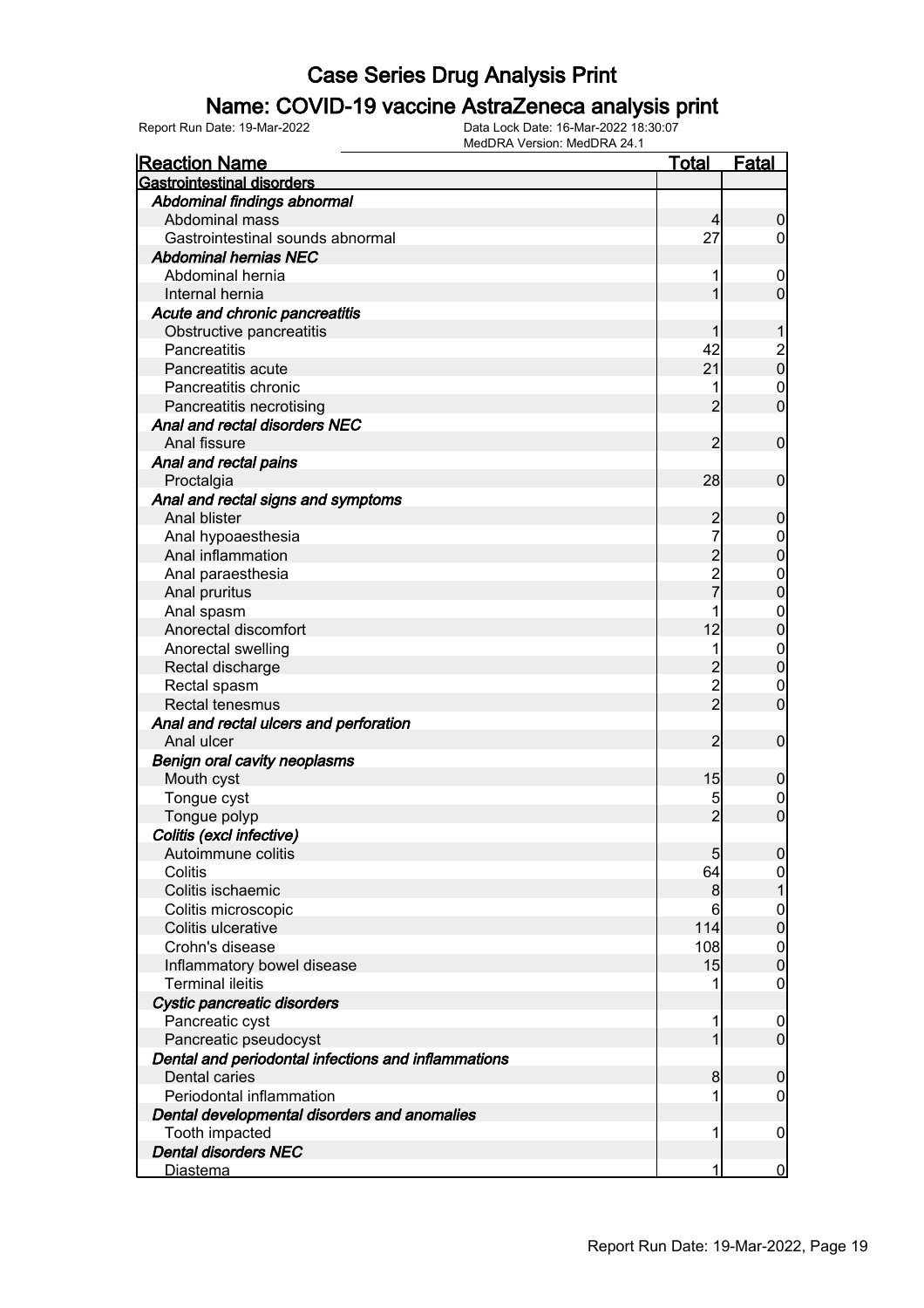### Name: COVID-19 vaccine AstraZeneca analysis print

| <b>Reaction Name</b>                                   | <b>Total</b>   | <b>Fatal</b>     |
|--------------------------------------------------------|----------------|------------------|
| Gastrointestinal disordersointestinal disorders cont'd |                |                  |
| Loose tooth                                            | 3              | $\overline{0}$   |
| Malpositioned teeth                                    | 3              | 0                |
| Teething                                               | 22             | $\pmb{0}$        |
| <b>Tooth disorder</b>                                  | 5              | $\mathbf{0}$     |
| Tooth erosion                                          |                | $\mathbf 0$      |
| Tooth socket haemorrhage                               | 2              | $\mathbf 0$      |
| Dental pain and sensation disorders                    |                |                  |
| Dental discomfort                                      | 12             | $\boldsymbol{0}$ |
| Dental paraesthesia                                    | 18             | $\pmb{0}$        |
| Hyperaesthesia teeth                                   | 67             | $\mathbf{0}$     |
| Hypoaesthesia teeth                                    |                | $\mathbf 0$      |
| Toothache                                              | 346            | $\boldsymbol{0}$ |
| Dental pulp disorders                                  |                |                  |
| Dental pulp disorder                                   | 1              | $\boldsymbol{0}$ |
| Dental surface disorders                               |                |                  |
| Tooth discolouration                                   | 19             | $\mathbf 0$      |
| Diaphragmatic hernias                                  |                |                  |
| Hiatus hernia                                          | 21             | $\mathbf 0$      |
| Diarrhoea (excl infective)                             |                |                  |
| Diarrhoea                                              | 9023           | $\boldsymbol{0}$ |
| Diarrhoea haemorrhagic                                 | 34             | $\mathbf 0$      |
| Diverticula                                            |                |                  |
| Diverticulum                                           | 11             | $\mathbf 0$      |
| Diverticulum intestinal                                |                | $\mathbf 0$      |
| Duodenal and small intestinal stenosis and obstruction |                |                  |
| Small intestinal obstruction                           |                | $\mathbf 0$      |
| Superior mesenteric artery syndrome                    | 1              | $\mathbf 0$      |
| Duodenal ulcers and perforation                        |                |                  |
| Duodenal ulcer                                         | 2              | 0                |
| Duodenal ulcer haemorrhage                             | $\overline{2}$ | 1                |
| Dyspeptic signs and symptoms                           |                |                  |
| Dyspepsia                                              | 914            | $\mathbf 0$      |
| Epigastric discomfort                                  | 20             | $\mathbf 0$      |
| Eructation                                             | 111            | $\mathbf 0$      |
| <b>Faecal abnormalities NEC</b>                        |                |                  |
| Abnormal faeces                                        | 27             | $\Omega$         |
| Faecaloma                                              | 4              | $\overline{0}$   |
| Faeces discoloured                                     | 56             | $\boldsymbol{0}$ |
| Faeces hard                                            | 4              | $\mathbf 0$      |
| Faeces pale                                            | 7              | $\boldsymbol{0}$ |
| Faeces soft                                            | 23             | $\mathbf 0$      |
| Mucous stools                                          | 16             | $\mathbf 0$      |
| Flatulence, bloating and distension                    |                |                  |
| Abdominal distension                                   | 741            | $\boldsymbol{0}$ |
| Flatulence                                             | 408            | $\overline{0}$   |
| Gastric and oesophageal haemorrhages                   |                |                  |
| Gastric haemorrhage                                    | 16             | 1                |
| Gastric ulcers and perforation                         |                |                  |
| Gastric ulcer                                          | 13             | $\mathbf 0$      |
| Gastric ulcer haemorrhage                              | 1              | $\overline{0}$   |
| Gastric ulcer perforation                              | 1              | $\mathbf 0$      |
| Gastritis (excl infective)                             |                |                  |
| Chronic gastritis                                      | 5              | $\mathbf 0$      |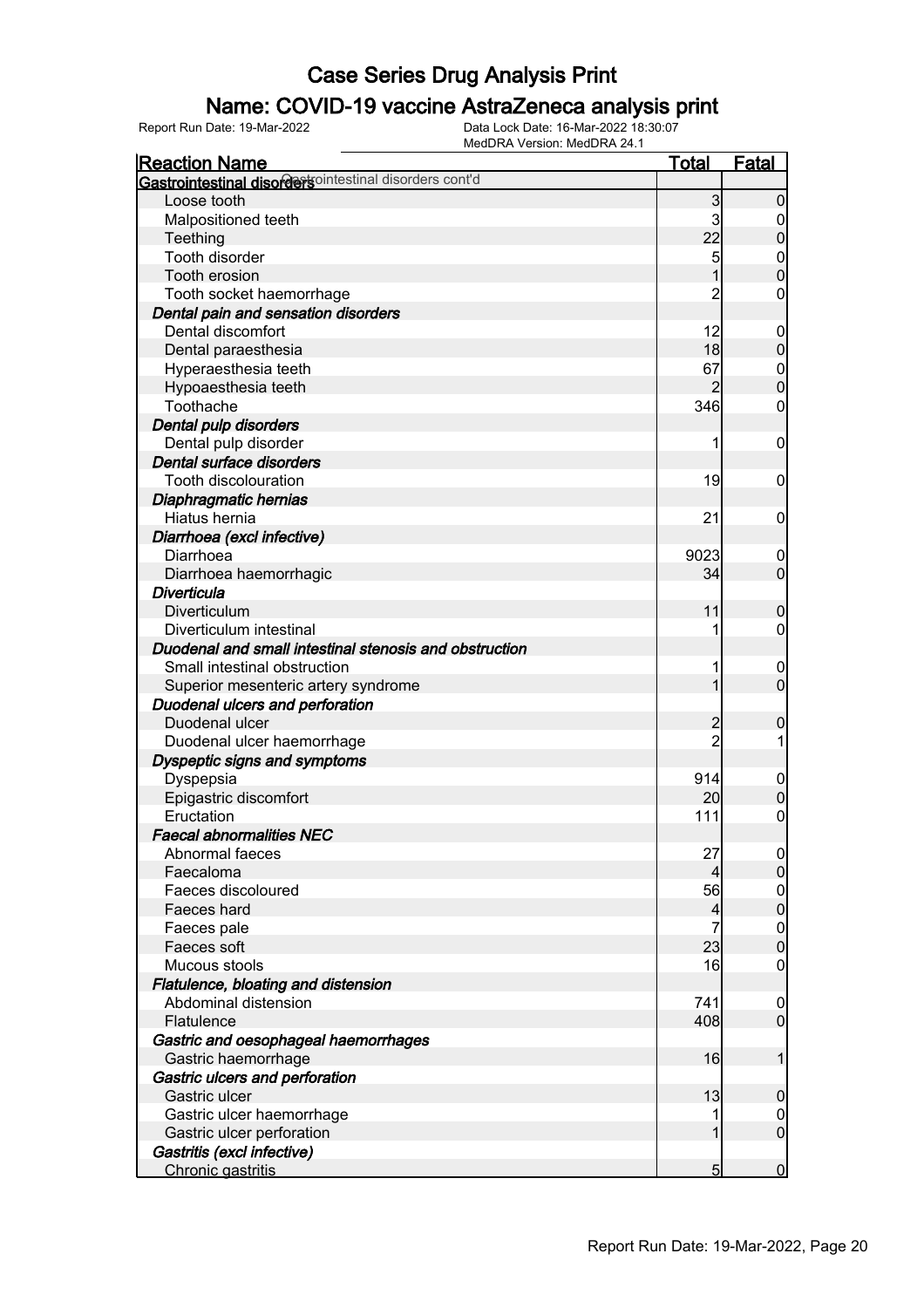### Name: COVID-19 vaccine AstraZeneca analysis print

| <b>Reaction Name</b>                                            | <b>Total</b>        | <b>Fatal</b>                     |
|-----------------------------------------------------------------|---------------------|----------------------------------|
| Gastrointestinal disordersointestinal disorders cont'd          |                     |                                  |
| Gastritis                                                       | 120                 | $\overline{0}$                   |
| Reflux gastritis                                                | 18                  | $\overline{0}$                   |
| Gastrointestinal and abdominal pains (excl oral and throat)     |                     |                                  |
| Abdominal migraine                                              | 3                   | $\mathbf 0$                      |
| Abdominal pain                                                  | 4624                |                                  |
| Abdominal pain lower                                            | 272                 | $\mathbf 0$                      |
| Abdominal pain upper                                            | 5358                | $\overline{0}$                   |
| Abdominal rigidity                                              | 64                  | $\overline{0}$                   |
| Abdominal tenderness                                            | 25                  | $\boldsymbol{0}$                 |
| Gastrointestinal pain                                           | 331                 | $\overline{0}$                   |
| Oesophageal pain                                                | 9                   | $\mathbf 0$                      |
| Gastrointestinal atonic and hypomotility disorders NEC          |                     |                                  |
| Constipation                                                    | 513                 | $\mathbf 0$                      |
| Duodenogastric reflux                                           | 4                   | $\boldsymbol{0}$                 |
| Gastric dilatation                                              | 18                  | $\boldsymbol{0}$                 |
| Gastrooesophageal reflux disease                                | 248                 | $\overline{0}$                   |
| Impaired gastric emptying                                       | 7                   |                                  |
| Infrequent bowel movements                                      | $\overline{3}$      | $0\atop 0$                       |
| Intestinal dilatation                                           | $\overline{c}$      | $\mathbf 0$                      |
| Oesophageal hypomotility                                        | $\overline{1}$      | $\overline{0}$                   |
| <b>Gastrointestinal disorders NEC</b>                           |                     |                                  |
| Appendix disorder                                               | $\overline{4}$      | $\mathbf 0$                      |
| Food poisoning                                                  | 13                  | $\overline{0}$                   |
| Functional gastrointestinal disorder                            | 24                  | $\mathbf 0$                      |
| Gastric disorder                                                | 18                  |                                  |
| Gastrointestinal disorder                                       | 53                  | $\overline{0}$<br>$\overline{0}$ |
|                                                                 |                     |                                  |
| Gastrointestinal oedema                                         | 3<br>$\overline{1}$ | $\mathbf{0}$<br>$\overline{0}$   |
| Gastroptosis                                                    |                     |                                  |
| Neurogenic bowel<br>Stomach mass                                | 3<br>$\overline{2}$ | $\mathbf 0$<br>$\overline{0}$    |
|                                                                 |                     |                                  |
| Gastrointestinal dyskinetic disorders                           |                     |                                  |
| Bowel movement irregularity                                     | 8                   | $\mathbf 0$                      |
| Change of bowel habit                                           | 24                  | $0\atop 0$                       |
| Dyschezia                                                       | 13                  |                                  |
| Gastrointestinal motility disorder                              | $5\overline{)}$     | $\boldsymbol{0}$                 |
| Oesophageal achalasia                                           | 5 <sub>5</sub>      | 0                                |
| Gastrointestinal fistulae                                       |                     |                                  |
| Anal fistula                                                    | 1                   | $\boldsymbol{0}$                 |
| Gastrointestinal inflammatory disorders NEC                     |                     |                                  |
| Appendicitis noninfective                                       | $\overline{2}$      | $\mathbf 0$                      |
| <b>Duodenitis</b>                                               | 1                   | $\overline{0}$                   |
| Enteritis                                                       | 1                   | $\pmb{0}$                        |
| Gastrointestinal inflammation                                   | 3                   | $\overline{0}$                   |
| Gastrointestinal tract irritation                               | $\overline{4}$      | $\mathbf 0$                      |
| Intestinal angioedema                                           | 1                   | $\overline{0}$                   |
| Ischaemic enteritis                                             | 1                   | $\overline{0}$                   |
| Gastrointestinal mucosal dystrophies and secretion disorders    |                     |                                  |
| Achlorhydria                                                    | 1                   | $\mathbf 0$                      |
| Barrett's oesophagus                                            | 1                   | $\overline{0}$                   |
| Hyperchlorhydria                                                | $\overline{4}$      | $\boldsymbol{0}$                 |
| Gastrointestinal necrosis and gangrene (excl gangrenous hernia) |                     |                                  |
| Gastrointestinal necrosis                                       | $\overline{2}$      | $\boldsymbol{0}$                 |
| Gastrointestinal signs and symptoms NEC                         |                     |                                  |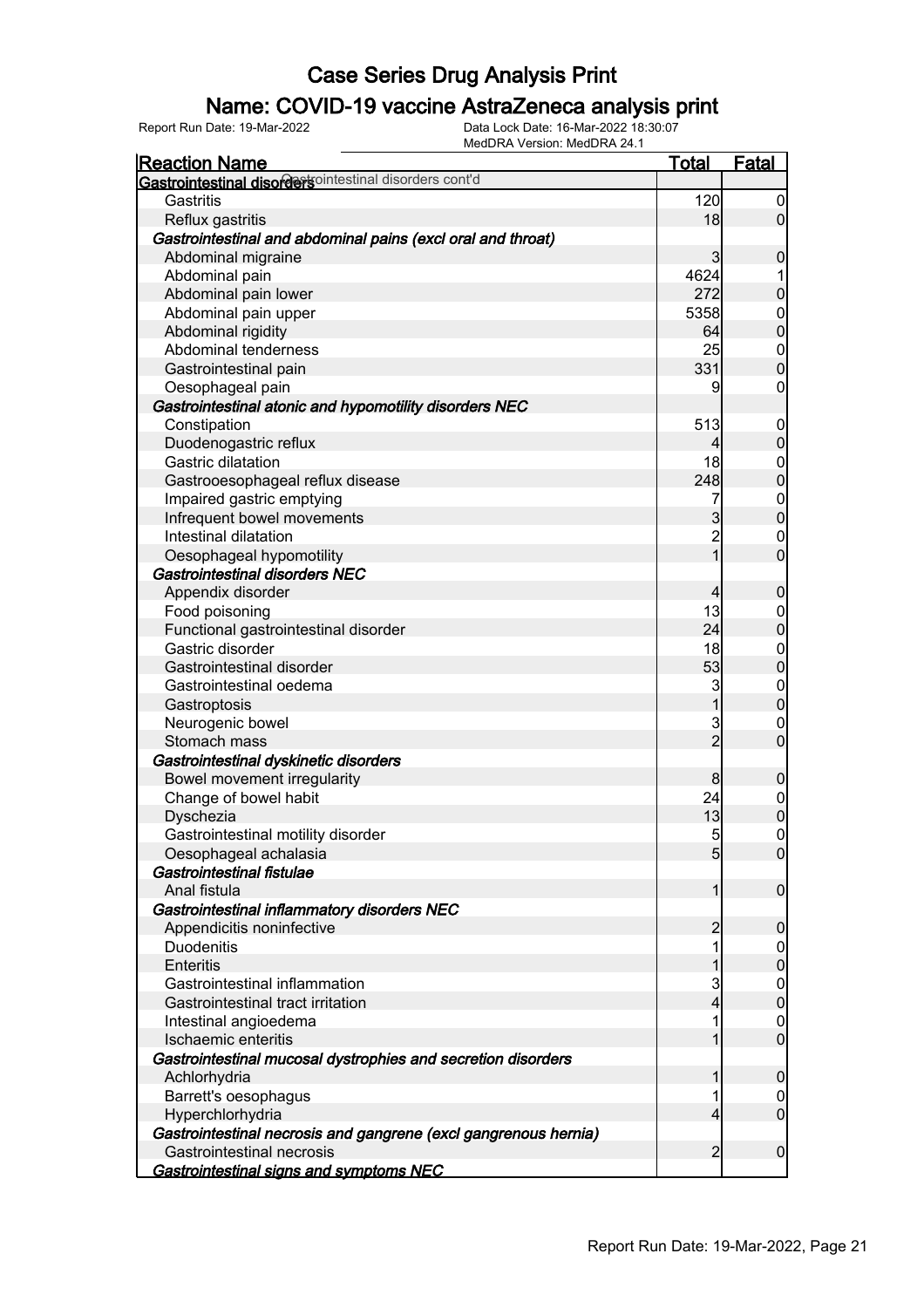### Name: COVID-19 vaccine AstraZeneca analysis print

| <b>Reaction Name</b>                                      | <b>Total</b>   | <b>Fatal</b>                         |
|-----------------------------------------------------------|----------------|--------------------------------------|
| Gastrointestinal disordersointestinal disorders cont'd    |                |                                      |
| Abdominal discomfort                                      | 1619           | $\overline{0}$                       |
| Abdominal symptom                                         | 6              | $\overline{0}$                       |
| Acute abdomen                                             | 18             | $\overline{0}$                       |
| Anal incontinence                                         | 58             | $\boldsymbol{0}$                     |
| <b>Breath odour</b>                                       | 25             | $\overline{0}$                       |
| Dysphagia                                                 | 305            | $\mathbf 0$                          |
| Intestinal congestion                                     | 1              | $\overline{0}$                       |
| Odynophagia                                               | 35             | $\mathbf 0$                          |
| Oesophageal discomfort                                    | 1              | $\overline{0}$                       |
| Gastrointestinal spastic and hypermotility disorders      |                |                                      |
| Cardiospasm                                               | $\overline{c}$ |                                      |
| Defaecation urgency                                       | 17             | $\boldsymbol{0}$                     |
| Frequent bowel movements                                  | 51             | $\mathbf 0$                          |
| Irritable bowel syndrome                                  | 163            | $\overline{0}$                       |
| Oesophageal spasm                                         | 9              | $\overline{0}$                       |
| Gastrointestinal stenosis and obstruction NEC             |                |                                      |
| Intestinal obstruction                                    | 7              | $\boldsymbol{0}$                     |
| Intussusception                                           |                | $\mathbf 0$                          |
| Volvulus                                                  |                | $\overline{1}$                       |
| Gastrointestinal ulcers and perforation, site unspecified |                |                                      |
| Diverticular perforation                                  | $\overline{c}$ | $\boldsymbol{0}$                     |
| Gastrointestinal perforation                              |                | $\boldsymbol{0}$                     |
| Gastrointestinal ulcer                                    |                | $\overline{0}$                       |
| Gastrointestinal vascular malformations                   |                |                                      |
| Gastric antral vascular ectasia                           | 12             | $\mathbf 0$                          |
| Gastrointestinal vascular occlusion and infarction        |                |                                      |
| Intestinal infarction                                     | 6              |                                      |
| Intestinal ischaemia                                      | 38             |                                      |
| Mesenteric arterial occlusion                             |                | $\mathbf 0$                          |
| Mesenteric artery embolism                                |                | $\mathbf{0}$                         |
| Mesenteric artery stenosis                                |                | $\overline{0}$                       |
| Mesenteric artery thrombosis                              | 5              | $\mathbf{0}$                         |
| Mesenteric vein thrombosis                                | 23             | $\overline{0}$                       |
| Mesenteric venous occlusion                               |                | $\mathbf{0}$                         |
| Thrombosis mesenteric vessel                              | $\overline{4}$ | $\overline{0}$                       |
| Visceral venous thrombosis                                | 15             |                                      |
| Gingival disorders, signs and symptoms NEC                |                |                                      |
| Amalgam tattoo                                            |                | $\overline{0}$                       |
| Epulis                                                    |                | $\overline{0}$                       |
| Gingival atrophy                                          |                |                                      |
| <b>Gingival blister</b>                                   | 23             | $\begin{matrix} 0 \\ 0 \end{matrix}$ |
| Gingival discolouration                                   | 1              |                                      |
| Gingival discomfort                                       |                | $\begin{matrix} 0 \\ 0 \end{matrix}$ |
| Gingival disorder                                         | 17             |                                      |
| Gingival hypertrophy                                      | 1              | $\begin{matrix} 0 \\ 0 \end{matrix}$ |
| Gingival oedema                                           | $\overline{2}$ | $\boldsymbol{0}$                     |
| Gingival pain                                             | 241            | $\overline{0}$                       |
| Gingival pruritus                                         |                | $\boldsymbol{0}$                     |
| Gingival recession                                        | 3              | $\overline{0}$                       |
| Gingival swelling                                         | 57             | $\boldsymbol{0}$                     |
| Gingival ulceration                                       | 10             | $\overline{0}$                       |
| Gingivitis ulcerative                                     | $\overline{c}$ | $\overline{0}$                       |
| Noninfective gingivitis                                   | 24             | $\overline{0}$                       |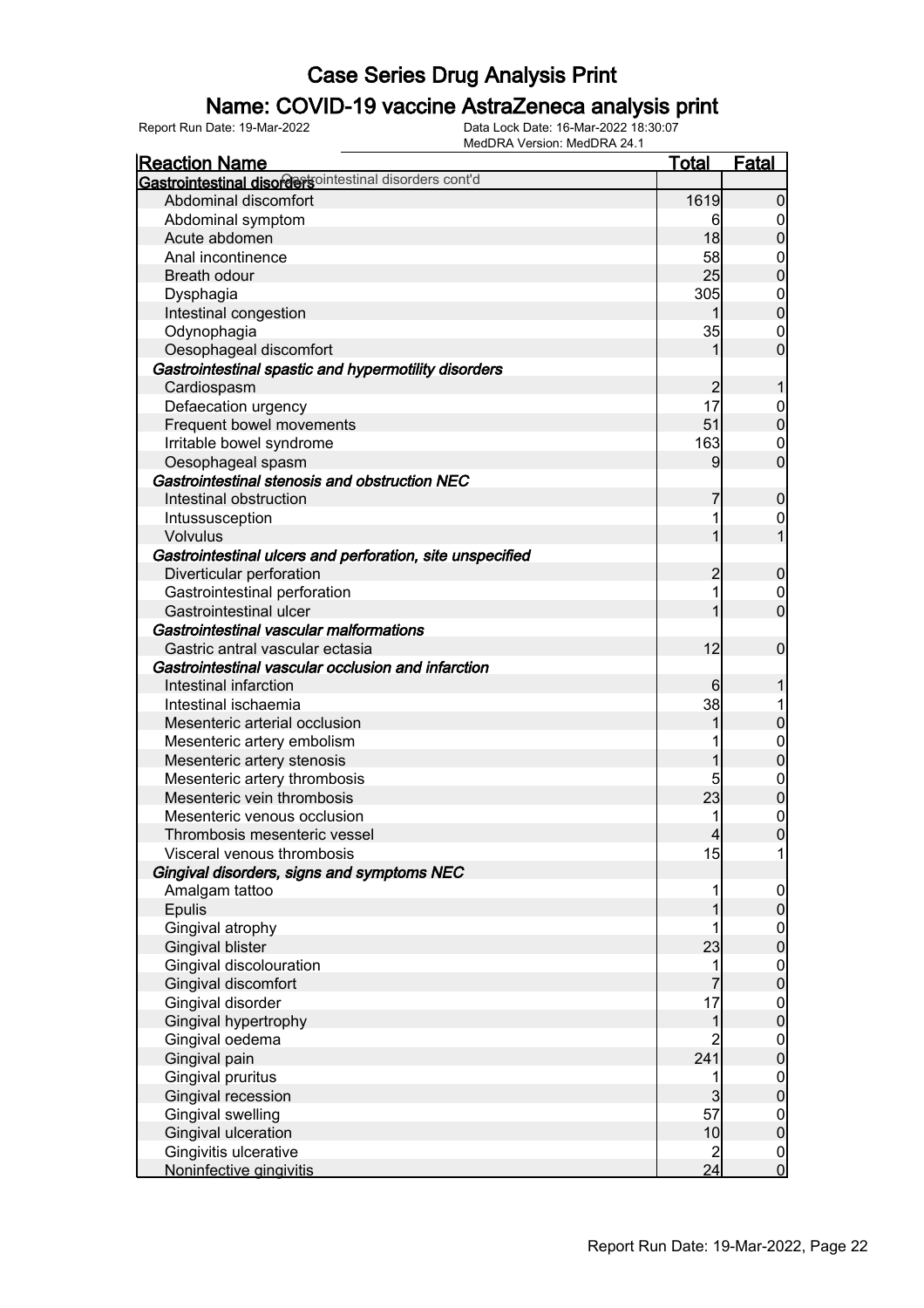### Name: COVID-19 vaccine AstraZeneca analysis print

| <b>Reaction Name</b>                                         | <u>Total</u>            | <b>Fatal</b>                     |
|--------------------------------------------------------------|-------------------------|----------------------------------|
| Gastrointestinal disordersointestinal disorders cont'd       |                         |                                  |
| Gingival haemorrhages                                        |                         |                                  |
| Gingival bleeding                                            | 184                     | $\mathbf 0$                      |
| Haemorrhoids and gastrointestinal varices (excl oesophageal) |                         |                                  |
| Anorectal varices                                            | 1                       | $\boldsymbol{0}$                 |
| Haemorrhoidal haemorrhage                                    | 4                       | $\mathbf 0$                      |
| Haemorrhoids                                                 | 71                      | $\overline{0}$                   |
| Haemorrhoids thrombosed                                      | 15                      | $\boldsymbol{0}$                 |
| Inguinal hernias                                             |                         |                                  |
| Inguinal hernia                                              | 5                       | $\mathbf 0$                      |
| Intestinal haemorrhages                                      |                         |                                  |
| Anal haemorrhage                                             | 52                      | $\mathbf 0$                      |
| Intestinal haemorrhage                                       | 1                       | $\pmb{0}$                        |
| Lower gastrointestinal haemorrhage                           | 3                       |                                  |
| Mesenteric haemorrhage                                       | 5                       | $0\atop 0$                       |
| Rectal haemorrhage                                           | 121                     | $\mathbf{0}$                     |
| Small intestinal haemorrhage                                 | 27                      | $\overline{0}$                   |
| Intestinal ulcers and perforation NEC                        |                         |                                  |
| Intestinal perforation                                       | 5                       | $\boldsymbol{0}$                 |
| Large intestine perforation                                  | 1                       | $\boldsymbol{0}$                 |
| Large intestinal stenosis and obstruction                    |                         |                                  |
| Large intestinal obstruction                                 | 1                       | $\mathbf 0$                      |
| Large intestinal stenosis                                    | 1                       | $\overline{0}$                   |
| <b>Malabsorption syndromes</b>                               |                         |                                  |
| Bile acid malabsorption                                      | 1                       | $\boldsymbol{0}$                 |
| Coeliac disease                                              | 24                      | $\mathbf 0$                      |
| Steatorrhoea                                                 | $\overline{2}$          | $\overline{0}$                   |
| Nausea and vomiting symptoms                                 |                         |                                  |
| Acetonaemic vomiting                                         | 1                       | $\boldsymbol{0}$                 |
| Cyclic vomiting syndrome                                     | $\overline{c}$          | $\mathbf{0}$                     |
| Discoloured vomit                                            | 19                      | $\overline{0}$                   |
| Faecal vomiting                                              | 3                       |                                  |
| Infantile spitting up                                        | 1                       | $0$ 0                            |
| Infantile vomiting                                           | 6                       |                                  |
| Nausea                                                       | 33628                   | $\begin{matrix}0\\0\end{matrix}$ |
| Regurgitation                                                | 3                       | $\mathbf 0$                      |
| Retching                                                     | 237                     | 0                                |
| Vomiting                                                     | 11485                   | $\overline{0}$                   |
| Vomiting projectile                                          | 157                     | $\overline{0}$                   |
| Non-site specific gastrointestinal haemorrhages              |                         |                                  |
| Gastrointestinal haemorrhage                                 | 41                      | $\overline{c}$                   |
| Haematemesis                                                 | 81                      | $\boldsymbol{0}$                 |
| Haematochezia                                                | 108                     | $\pmb{0}$                        |
| Intra-abdominal haematoma                                    | $\overline{\mathbf{c}}$ | $\boldsymbol{0}$                 |
| Intra-abdominal haemorrhage                                  | $\overline{2}$          | $\mathbf 0$                      |
| Melaena                                                      | 10                      | $\mathbf 0$                      |
| Upper gastrointestinal haemorrhage                           | 10                      | $\boldsymbol{0}$                 |
| Oesophageal disorders NEC                                    |                         |                                  |
| Oesophageal disorder                                         | $\overline{2}$          | $\boldsymbol{0}$                 |
| Oesophageal stenosis and obstruction                         |                         |                                  |
| Acquired oesophageal web                                     | 1                       | $\boldsymbol{0}$                 |
| Oesophageal obstruction                                      | 1                       | $\boldsymbol{0}$                 |
| Oesophageal ulcers and perforation                           |                         |                                  |
| Oesophageal rupture                                          | 1                       | $\mathbf{1}$                     |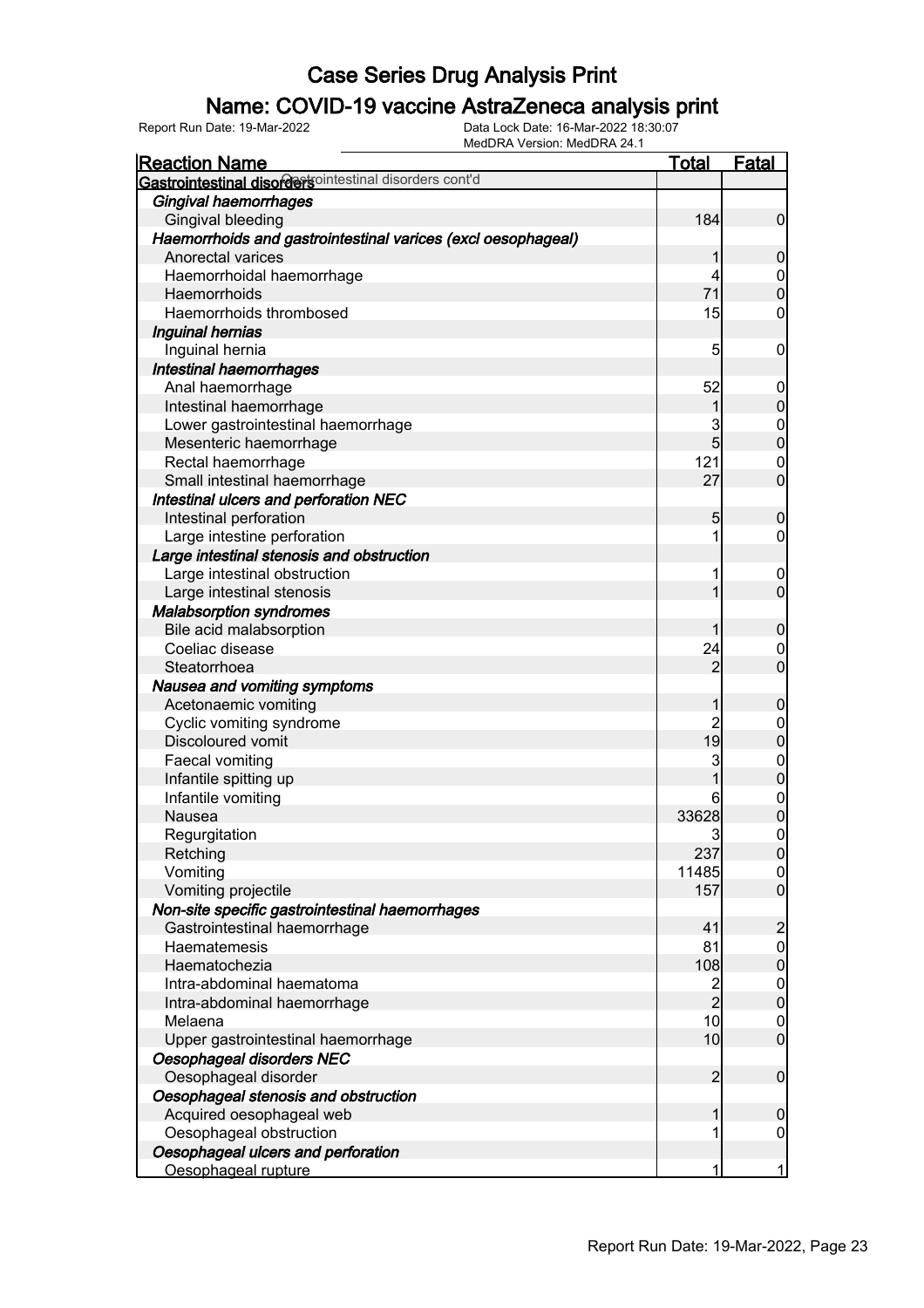### Name: COVID-19 vaccine AstraZeneca analysis print

| <b>Reaction Name</b>                                   | <b>Total</b>            | <b>Fatal</b>     |
|--------------------------------------------------------|-------------------------|------------------|
| Gastrointestinal disordersointestinal disorders cont'd |                         |                  |
| Oesophageal ulcer                                      | 1                       | $\overline{0}$   |
| Oesophageal varices                                    |                         |                  |
| Varices oesophageal                                    | $\overline{\mathbf{3}}$ | $\overline{0}$   |
| Oesophagitis (excl infective)                          |                         |                  |
| Eosinophilic oesophagitis                              | 3                       | $\boldsymbol{0}$ |
| Oesophagitis                                           | 21                      | 0                |
| Oral dryness and saliva altered                        |                         |                  |
| Aptyalism                                              | 5                       | $\mathbf 0$      |
| Dry mouth                                              | 1165                    | $\boldsymbol{0}$ |
| Lip dry                                                | 80                      | $\boldsymbol{0}$ |
| Saliva altered                                         | 9                       | $\overline{0}$   |
| Saliva discolouration                                  |                         | $\mathbf 0$      |
| Salivary hypersecretion                                | 95                      | $\mathbf 0$      |
| Oral soft tissue disorders NEC                         |                         |                  |
| Angina bullosa haemorrhagica                           | 4                       | $\boldsymbol{0}$ |
| Chapped lips                                           | 25                      | $\boldsymbol{0}$ |
| <b>Cheilitis</b>                                       | 41                      | $\mathbf 0$      |
| Chronic cheek biting                                   |                         | $\boldsymbol{0}$ |
| Enlarged uvula                                         | 11                      | $\overline{0}$   |
| Leukoplakia oral                                       | $\overline{c}$          | $\mathbf{0}$     |
| Lip blister                                            | 38                      | $\overline{0}$   |
| Lip disorder                                           | 6                       | $\boldsymbol{0}$ |
| Oral disorder                                          | 21                      | $\overline{0}$   |
| Oral lichen planus                                     | 18                      | $\mathbf{0}$     |
| Oral papule                                            | $\overline{c}$          | $\overline{0}$   |
| Palatal disorder                                       | $\overline{c}$          | $\mathbf 0$      |
| <b>Uvulitis</b>                                        | $\overline{5}$          | $\overline{0}$   |
| Oral soft tissue haemorrhages                          |                         |                  |
| Lip haemorrhage                                        | 4                       | $\boldsymbol{0}$ |
| Mouth haemorrhage                                      | 60                      | $\mathbf 0$      |
| Oral blood blister                                     | 55                      | $\mathbf 0$      |
| Oral purpura                                           | $\overline{2}$          | $\mathbf 0$      |
| Oral soft tissue infections                            |                         |                  |
| Angular cheilitis                                      | 12                      | $\boldsymbol{0}$ |
| Oral soft tissue signs and symptoms                    |                         |                  |
| Anaesthesia oral                                       | $\bf{8}$                | 0                |
| Burning mouth syndrome                                 | 17                      | $\mathbf 0$      |
| Coating in mouth                                       | 4                       | $\mathbf 0$      |
| Hypoaesthesia oral                                     | 682                     | $\overline{0}$   |
| Lip discolouration                                     | 3                       | $\boldsymbol{0}$ |
| Lip erythema                                           | 4                       | $\overline{0}$   |
| Lip exfoliation                                        | 9                       | $\boldsymbol{0}$ |
| Lip pain                                               | 61                      | $\overline{0}$   |
| Lip pruritus                                           | 16                      | $\mathbf 0$      |
| Oral discharge                                         | 1                       | $\overline{0}$   |
| Oral discomfort                                        | 112                     | $\mathbf 0$      |
| Oral dysaesthesia                                      | 1                       | $\overline{0}$   |
| Oral mucosal blistering                                | 35                      | $\boldsymbol{0}$ |
| Oral mucosal discolouration                            | 1                       | $\overline{0}$   |
| Oral mucosal eruption                                  | 33                      | $\boldsymbol{0}$ |
| Oral mucosal erythema                                  | $\overline{3}$          | $\mathbf 0$      |
| Oral mucosal exfoliation                               | 11                      | $\overline{0}$   |
| Oral mucosal roughening                                | $\overline{3}$          | $\overline{0}$   |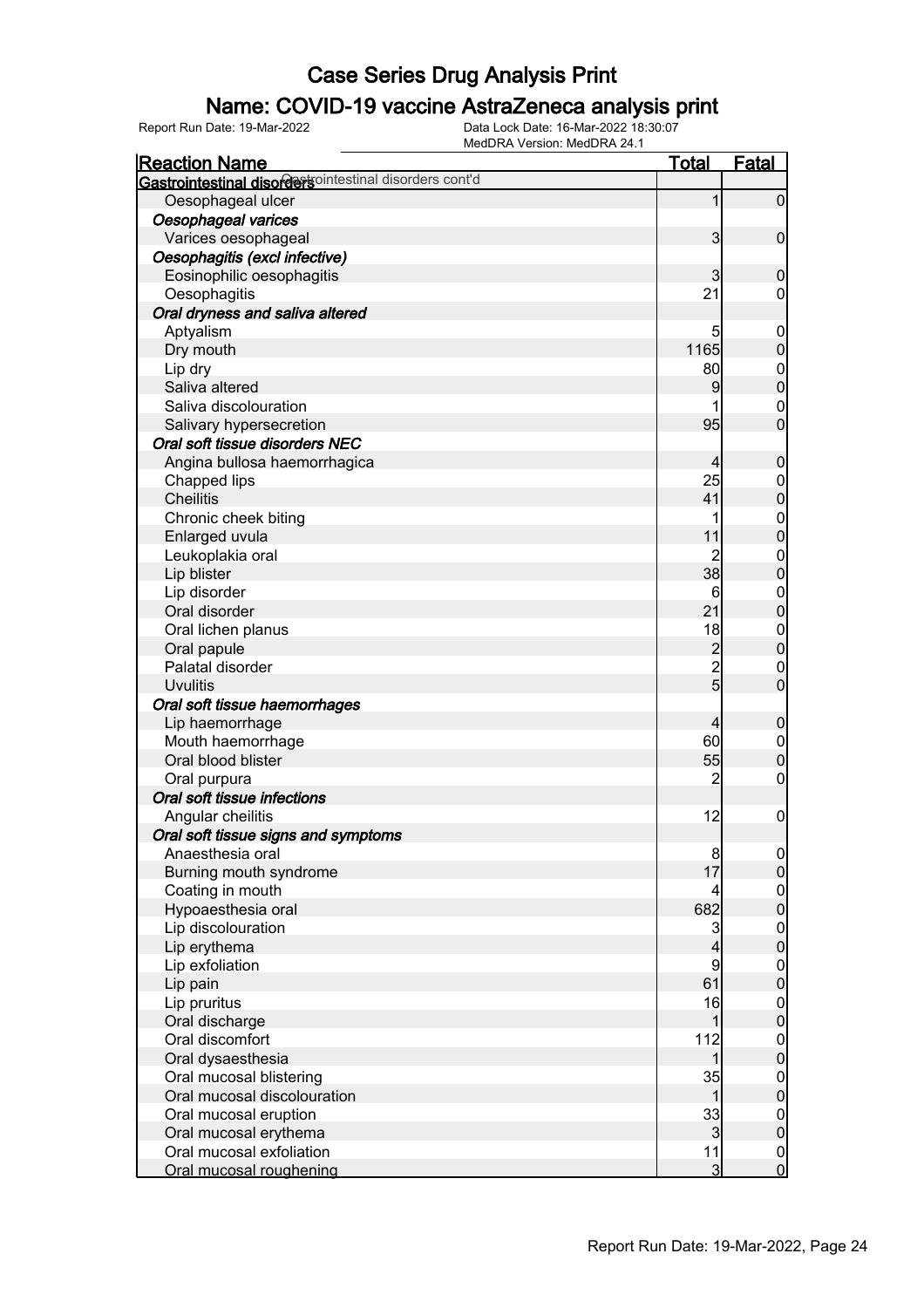### Name: COVID-19 vaccine AstraZeneca analysis print

| <b>Reaction Name</b>                                   | <b>Total</b>            | <b>Fatal</b>     |
|--------------------------------------------------------|-------------------------|------------------|
| Gastrointestinal disordersointestinal disorders cont'd |                         |                  |
| Oral pain                                              | 371                     | $\overline{0}$   |
| Oral pruritus                                          | 21                      | $\overline{0}$   |
| Paraesthesia oral                                      | 872                     | 0                |
| Oral soft tissue swelling and oedema                   |                         |                  |
| Lip oedema                                             | 10                      | $\mathbf 0$      |
| Lip swelling                                           | 1017                    | $\mathbf 0$      |
| Mouth swelling                                         | 141                     | $\mathbf 0$      |
| Oedema mouth                                           |                         | $\overline{0}$   |
| Palatal oedema                                         |                         | $\mathbf 0$      |
| Palatal swelling                                       | 14                      | $\mathbf 0$      |
| <b>Pancreatic disorders NEC</b>                        |                         |                  |
| Pancreatic disorder                                    |                         | $\boldsymbol{0}$ |
| Pancreatic failure                                     |                         | $\boldsymbol{0}$ |
| Pancreatic mass                                        |                         | $\overline{0}$   |
| Pancreatic steatosis                                   |                         | 0                |
| Peptic ulcers and perforation                          |                         |                  |
| Peptic ulcer                                           | $\overline{\mathbf{c}}$ | $\mathbf 0$      |
| Peptic ulcer haemorrhage                               | $\overline{9}$          | $\overline{0}$   |
| Peritoneal and retroperitoneal disorders               |                         |                  |
| <b>Ascites</b>                                         | 9                       | $\mathbf 0$      |
| Pneumoperitoneum                                       |                         | 0                |
| Peritoneal and retroperitoneal fibrosis and adhesions  |                         |                  |
| Abdominal adhesions                                    | $\overline{c}$          | $\mathbf 0$      |
| Peritoneal and retroperitoneal haemorrhages            |                         |                  |
| Haemoperitoneum                                        | $\overline{c}$          | $\mathbf 0$      |
| Retroperitoneal haematoma                              | $\overline{1}$          | $\mathbf 0$      |
| Retroperitoneal haemorrhage                            |                         | 0                |
| <b>Rectal inflammations NEC</b>                        |                         |                  |
| Proctitis                                              | 5                       | $\mathbf 0$      |
| Salivary gland disorders NEC                           |                         |                  |
| Salivary gland calculus                                | 4                       | $\mathbf 0$      |
| Salivary gland cyst                                    |                         | $\boldsymbol{0}$ |
| Salivary gland disorder                                |                         | $\boldsymbol{0}$ |
| Salivary gland mass                                    |                         | $\overline{0}$   |
| Salivary gland pain                                    | 13                      | $\overline{0}$   |
| Salivary gland enlargements                            |                         |                  |
| Parotid gland enlargement                              | 14                      | 0                |
| Salivary gland enlargement                             | 6                       | $\overline{0}$   |
| Salivary gland infections and inflammations            |                         |                  |
| Noninfective sialoadenitis                             | 2                       | $\boldsymbol{0}$ |
| Stomatitis and ulceration                              |                         |                  |
| Aphthous ulcer                                         | 66                      | $\mathbf 0$      |
| Lip ulceration                                         | 19                      | $\overline{0}$   |
| Mouth ulceration                                       | 777                     | $\mathbf 0$      |
| <b>Stomatitis</b>                                      | 111                     | 0                |
| <b>Tongue disorders</b>                                |                         |                  |
| Acquired macroglossia                                  |                         | $\mathbf 0$      |
| <b>Glossitis</b>                                       | 18                      | $\pmb{0}$        |
| Plicated tongue                                        |                         | $\boldsymbol{0}$ |
| Tongue disorder                                        | 37                      | $\mathbf 0$      |
| Tongue geographic                                      | 5                       | $\overline{0}$   |
| Tongue haemorrhage                                     | $\overline{2}$          | $\boldsymbol{0}$ |
| Tongue ulceration                                      | 33                      | $\overline{0}$   |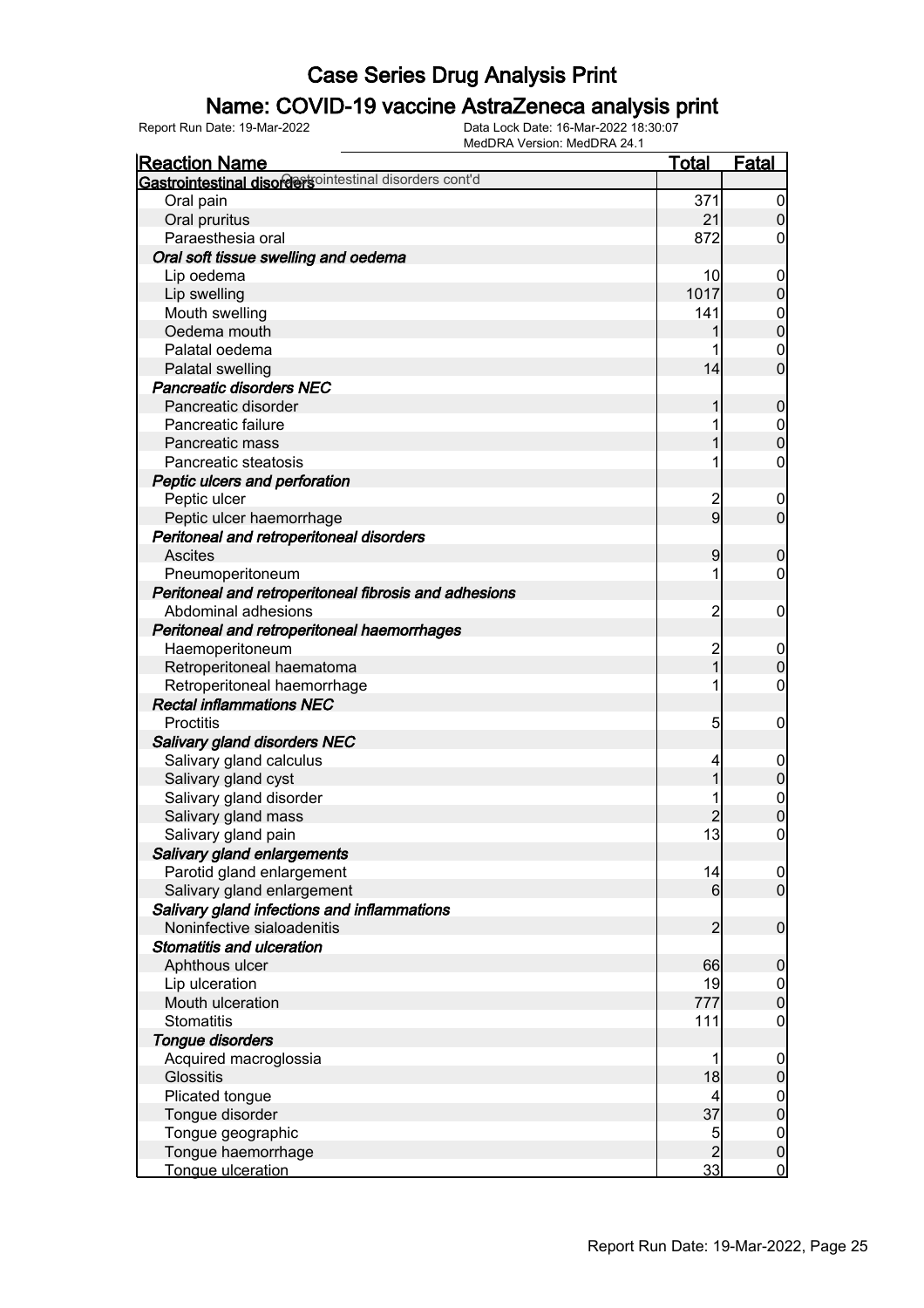### Name: COVID-19 vaccine AstraZeneca analysis print

| <b>Reaction Name</b>                                    | <u>Total</u> | <u>Fatal</u> |
|---------------------------------------------------------|--------------|--------------|
| Gastrointestinal disordertsointestinal disorders cont'd |              |              |
| Trichoglossia                                           |              | 0            |
| Tongue signs and symptoms                               |              |              |
| Glossodynia                                             | 269          | 0            |
| Scalloped tongue                                        |              |              |
| Stiff tongue                                            | 6            |              |
| Strawberry tongue                                       |              | 0            |
| Swollen tongue                                          | 641          | 0            |
| Tongue blistering                                       | 29           | 0            |
| Tongue coated                                           | 37           | $\Omega$     |
| Tongue discolouration                                   | 40           | 0            |
| Tongue discomfort                                       | 58           | $\Omega$     |
| Tongue dry                                              | 24           | 0            |
| Tongue eruption                                         | 12           | 0            |
| Tongue erythema                                         |              | 0            |
| Tongue exfoliation                                      | 2            | 0            |
| Tongue movement disturbance                             | 9            | 0            |
| Tongue oedema                                           | 17           | 0            |
| Tongue pruritus                                         | 3            | 0            |
| Tongue rough                                            | 3            | 0            |
| Tongue spasm                                            | 6            | 0            |
| <b>Tooth missing</b>                                    |              |              |
| <b>Tooth loss</b>                                       | 12           |              |
| Gastrointestinal disorders SOC TOTAL                    | 80940        | 15           |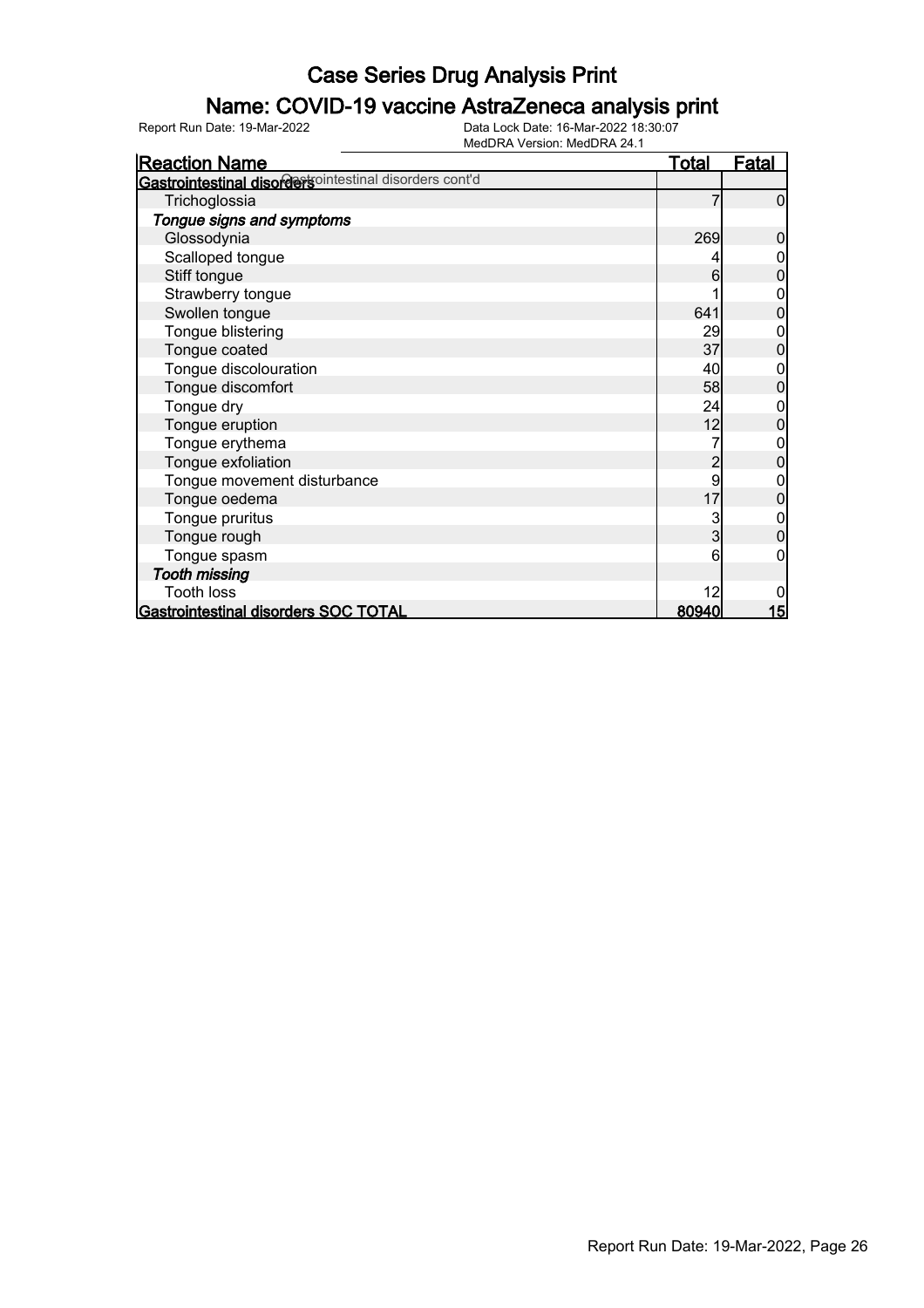### Name: COVID-19 vaccine AstraZeneca analysis print

| <u>Reaction Name</u>                        | <u>Total</u>                               | <u>Fatal</u>                   |
|---------------------------------------------|--------------------------------------------|--------------------------------|
| <b>General disorders</b>                    |                                            |                                |
| <b>Administration site reactions NEC</b>    |                                            |                                |
| Administration site bruise                  | 18                                         | $\boldsymbol{0}$               |
| Administration site coldness                | 1                                          | $\mathbf 0$                    |
| Administration site erythema                | 6                                          | $\mathbf 0$                    |
| Administration site extravasation           |                                            | $\mathbf{0}$                   |
| Administration site haemorrhage             |                                            | $\overline{0}$                 |
| Administration site indentation             |                                            | $\mathbf{0}$                   |
| Administration site induration              |                                            | $\overline{0}$                 |
| Administration site injury                  |                                            | $\mathbf{0}$                   |
| Administration site irritation              |                                            | $\overline{0}$                 |
| Administration site mass                    |                                            | $\mathbf{0}$                   |
| Administration site movement impairment     |                                            | $\overline{0}$                 |
| Administration site pain                    | 45                                         | $\mathbf{0}$                   |
| Administration site rash                    | 5                                          | $\overline{0}$                 |
| Administration site reaction                | 6                                          | $\mathbf{0}$                   |
| Administration site swelling                | 3                                          | $\overline{0}$                 |
| Administration site urticaria               | 5                                          | $\mathbf{0}$                   |
| Administration site warmth                  | $\overline{2}$                             | $\overline{0}$                 |
| Puncture site bruise                        | 61                                         | $\mathbf{0}$                   |
| Puncture site haemorrhage                   | 1                                          | $\overline{0}$                 |
| Puncture site pain                          | 22                                         | $\mathbf{0}$                   |
| Puncture site reaction                      | 3                                          | $\overline{0}$                 |
| Puncture site swelling                      | 1                                          | $\mathbf{0}$                   |
| Vessel puncture site bruise                 | $\overline{2}$                             | $\overline{0}$                 |
| Adverse effect absent                       |                                            |                                |
| No adverse event                            | 3                                          | $\boldsymbol{0}$               |
| Application and instillation site reactions |                                            |                                |
| Application site acne                       | 1                                          | $\mathbf 0$                    |
| Application site bruise                     | 25                                         | $\mathbf{0}$                   |
| Application site burn                       | 4                                          | $\mathbf 0$                    |
| Application site coldness                   | $\overline{c}$                             |                                |
| Application site discharge                  | $\overline{1}$                             | $\mathbf{0}$<br>$\mathbf 0$    |
| Application site discolouration             | $\overline{2}$                             |                                |
| Application site erythema                   | 29                                         | $\mathbf{0}$<br>$\overline{0}$ |
|                                             |                                            | $\mathbf 0$                    |
| Application site exfoliation                | 1                                          |                                |
| Application site haemorrhage                | $\mathbf{1}$<br>1                          | 0                              |
| Application site hypersensitivity           |                                            | $\overline{0}$                 |
| Application site hypoaesthesia              | $\begin{array}{c} 2 \\ 2 \\ 1 \end{array}$ | $\overline{0}$                 |
| Application site inflammation               |                                            | $\overline{0}$                 |
| Application site joint pain                 |                                            | $\mathbf 0$                    |
| Application site laceration                 | 1                                          | $\boldsymbol{0}$               |
| Application site movement impairment        | 1                                          | $\mathbf 0$                    |
| Application site odour                      | 1                                          | $\boldsymbol{0}$               |
| Application site pain                       | 52                                         | $\mathbf 0$                    |
| Application site pruritus                   | 20                                         | $\boldsymbol{0}$               |
| Application site rash                       | 4                                          | $\mathbf 0$                    |
| Application site reaction                   | 1                                          | $\boldsymbol{0}$               |
| Application site scar                       | 1                                          | $\mathbf 0$                    |
| Application site swelling                   | 4                                          | $\boldsymbol{0}$               |
| Application site vesicles                   | 14                                         | $\mathbf 0$                    |
| Application site warmth                     | $\frac{2}{1}$                              | $\boldsymbol{0}$               |
| Application site wound                      |                                            | $\mathbf 0$                    |
| Instillation site bruise                    | 1                                          | $\overline{0}$                 |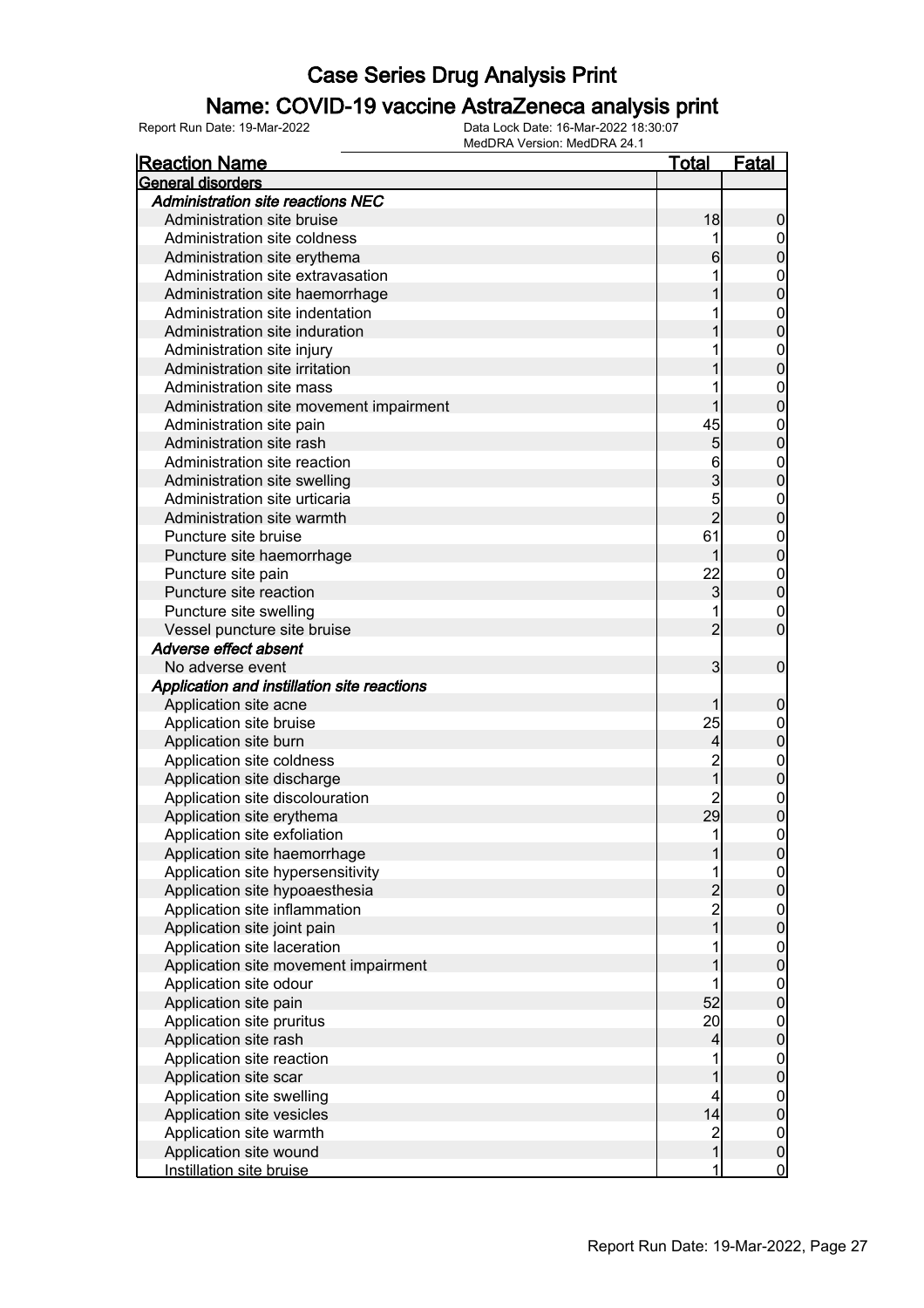### Name: COVID-19 vaccine AstraZeneca analysis print

| <b>Reaction Name</b>                                             | <b>Total</b>         | Fatal                                |
|------------------------------------------------------------------|----------------------|--------------------------------------|
| General disorders cont'd<br>General disorders                    |                      |                                      |
| Instillation site discomfort                                     |                      | $\overline{0}$                       |
| Instillation site pain                                           | 5                    | $\overline{0}$                       |
| Instillation site pruritus                                       |                      | $\mathbf 0$                          |
| Instillation site warmth                                         | 12                   | 0                                    |
| <b>Asthenic conditions</b>                                       |                      |                                      |
| Asthenia                                                         | 5172                 |                                      |
| Chronic fatigue syndrome                                         | 172                  | $\frac{2}{0}$                        |
| Decreased activity                                               | 16                   | $\boldsymbol{0}$                     |
| Fatigue                                                          | 51259                | $\mathbf 0$                          |
| Malaise                                                          | 12829                | $\mathbf 0$                          |
| Sluggishness                                                     | 32                   | $\mathbf 0$                          |
| <b>Body temperature altered</b>                                  |                      |                                      |
| Hyperthermia                                                     | 13                   | $\boldsymbol{0}$                     |
| Hypothermia                                                      | 58                   | 0                                    |
| Temperature regulation disorder                                  | 29                   | $\mathbf 0$                          |
| Breast complications associated with device                      |                      |                                      |
| Capsular contracture associated with breast implant              | 1                    | $\mathbf 0$                          |
| Complications associated with device NEC                         |                      |                                      |
| Complication of device removal                                   |                      | $\boldsymbol{0}$                     |
| Injury associated with device                                    | 10                   |                                      |
| Medical device site dysaesthesia                                 |                      | $\boldsymbol{0}$<br>$\overline{0}$   |
| Medical device site joint pain                                   |                      | $\mathbf 0$                          |
| <b>Phantom shocks</b>                                            | 4                    | $\overline{0}$                       |
| Death and sudden death                                           |                      |                                      |
|                                                                  |                      |                                      |
| <b>Brain death</b>                                               | $5\overline{)}$<br>8 | 3<br>7                               |
| Cardiac death                                                    | 327                  |                                      |
| Death                                                            |                      | 327                                  |
| Drowning                                                         |                      | $\boldsymbol{0}$                     |
| Hanging                                                          |                      |                                      |
| Sudden cardiac death                                             | $\overline{c}$<br>43 | $\overline{\mathbf{c}}$<br>43        |
| Sudden death                                                     |                      |                                      |
| Sudden unexplained death in epilepsy<br><b>Febrile disorders</b> |                      | 1                                    |
|                                                                  |                      |                                      |
| Hyperpyrexia                                                     | 42                   | 0                                    |
| Masked fever                                                     | 1                    | $\overline{0}$                       |
| PFAPA syndrome                                                   |                      | 0                                    |
| Pyrexia                                                          | 55642                | $\overline{0}$                       |
| <b>Feelings and sensations NEC</b>                               |                      |                                      |
| Chills                                                           | 43246                | $\boldsymbol{0}$                     |
| Early satiety                                                    |                      | $\overline{0}$                       |
| Feeling abnormal                                                 | 3424                 | $\overline{0}$                       |
| Feeling cold                                                     | 5297                 | $0\atop 0$                           |
| Feeling drunk                                                    | 133                  |                                      |
| Feeling hot                                                      | 2491                 | $\begin{matrix} 0 \\ 0 \end{matrix}$ |
| Feeling jittery                                                  | 48                   |                                      |
| Feeling of body temperature change                               | 972                  | $0\atop 0$                           |
| Feeling of relaxation                                            | $\overline{2}$       |                                      |
| Hangover                                                         | 199                  | $0\atop 0$                           |
| Humidity intolerance                                             | 1                    |                                      |
| Hunger                                                           | 84                   | $\boldsymbol{0}$                     |
| Sensation of blood flow                                          | 17                   | $\mathbf 0$                          |
| Sensation of foreign body                                        | 57                   | $\overline{0}$                       |
| Temperature intolerance                                          | 91                   | $\overline{0}$                       |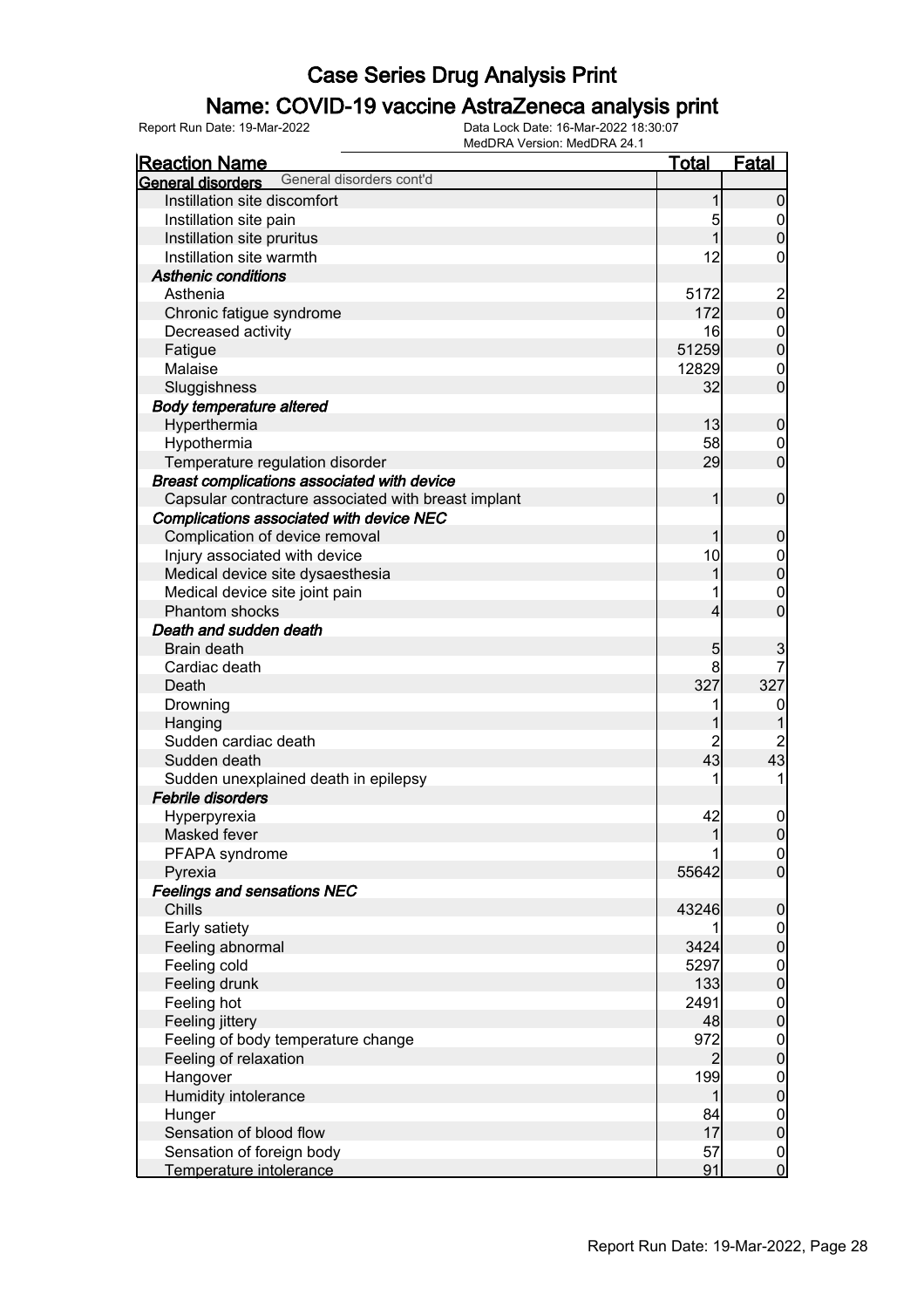### Name: COVID-19 vaccine AstraZeneca analysis print

| <b>Total</b><br><b>Fatal</b><br><b>Reaction Name</b><br>General disorders cont'd<br>General disorders<br><b>Thirst</b><br>1276<br>$\mathbf 0$<br>$\overline{0}$<br>Thirst decreased<br>11<br><b>Fibrosis NEC</b><br>$\mathbf 0$<br>Fibrosis<br>7<br>Gait disturbances<br>Decreased gait velocity<br>3<br>$\boldsymbol{0}$<br>Gait disturbance<br>514<br>$\boldsymbol{0}$<br>$\mathbf 0$<br>244<br>Gait inability<br>63<br>Loss of control of legs<br>0<br>General signs and symptoms NEC<br>Apparent death<br>$\mathbf 0$<br>$\mathbf 0$<br>Chronic disease<br>351<br>Condition aggravated<br>$\boldsymbol{0}$<br>$\mathbf 0$<br>10<br>Crepitations<br>305<br>Crying<br>$\boldsymbol{0}$<br>$\overline{0}$<br>Deformity<br>3<br>Developmental delay<br>$\boldsymbol{0}$<br>9<br>$\mathbf 0$<br>Discharge<br>Disease prodromal stage<br>$\boldsymbol{0}$<br>3<br>$\overline{1}$<br>Disease progression<br>2<br>2<br>Disease recurrence<br>$\boldsymbol{0}$<br>$\mathbf 0$<br>Effusion<br>26<br>Energy increased<br>$\mathbf{0}$<br>$\mathbf 0$<br>47<br>Exercise tolerance decreased<br>6<br>Foaming at mouth<br>$\frac{0}{2}$<br>33<br>General physical health deterioration<br>12<br>$\mathbf{0}$<br>General symptom<br>$\pmb{0}$<br>$\bf{8}$<br>Glassy eyes<br>High-pitched crying<br>8<br>$\boldsymbol{0}$<br>12<br>Ill-defined disorder<br>$\mathbf 0$<br>5160<br><b>Illness</b><br>1<br>$\pmb{0}$<br>Impaired self-care<br>2<br>Induration<br>22<br>$\boldsymbol{0}$<br>$\overline{0}$<br>Influenza like illness<br>9723<br>3<br>$\boldsymbol{0}$<br>Irritability postvaccinal<br>156<br>Local reaction<br> 0 <br>9<br>Moaning<br>$\overline{0}$ |
|-------------------------------------------------------------------------------------------------------------------------------------------------------------------------------------------------------------------------------------------------------------------------------------------------------------------------------------------------------------------------------------------------------------------------------------------------------------------------------------------------------------------------------------------------------------------------------------------------------------------------------------------------------------------------------------------------------------------------------------------------------------------------------------------------------------------------------------------------------------------------------------------------------------------------------------------------------------------------------------------------------------------------------------------------------------------------------------------------------------------------------------------------------------------------------------------------------------------------------------------------------------------------------------------------------------------------------------------------------------------------------------------------------------------------------------------------------------------------------------------------------------------------------------------------------------------------------------------------------------------------------------------------------|
|                                                                                                                                                                                                                                                                                                                                                                                                                                                                                                                                                                                                                                                                                                                                                                                                                                                                                                                                                                                                                                                                                                                                                                                                                                                                                                                                                                                                                                                                                                                                                                                                                                                       |
|                                                                                                                                                                                                                                                                                                                                                                                                                                                                                                                                                                                                                                                                                                                                                                                                                                                                                                                                                                                                                                                                                                                                                                                                                                                                                                                                                                                                                                                                                                                                                                                                                                                       |
|                                                                                                                                                                                                                                                                                                                                                                                                                                                                                                                                                                                                                                                                                                                                                                                                                                                                                                                                                                                                                                                                                                                                                                                                                                                                                                                                                                                                                                                                                                                                                                                                                                                       |
|                                                                                                                                                                                                                                                                                                                                                                                                                                                                                                                                                                                                                                                                                                                                                                                                                                                                                                                                                                                                                                                                                                                                                                                                                                                                                                                                                                                                                                                                                                                                                                                                                                                       |
|                                                                                                                                                                                                                                                                                                                                                                                                                                                                                                                                                                                                                                                                                                                                                                                                                                                                                                                                                                                                                                                                                                                                                                                                                                                                                                                                                                                                                                                                                                                                                                                                                                                       |
|                                                                                                                                                                                                                                                                                                                                                                                                                                                                                                                                                                                                                                                                                                                                                                                                                                                                                                                                                                                                                                                                                                                                                                                                                                                                                                                                                                                                                                                                                                                                                                                                                                                       |
|                                                                                                                                                                                                                                                                                                                                                                                                                                                                                                                                                                                                                                                                                                                                                                                                                                                                                                                                                                                                                                                                                                                                                                                                                                                                                                                                                                                                                                                                                                                                                                                                                                                       |
|                                                                                                                                                                                                                                                                                                                                                                                                                                                                                                                                                                                                                                                                                                                                                                                                                                                                                                                                                                                                                                                                                                                                                                                                                                                                                                                                                                                                                                                                                                                                                                                                                                                       |
|                                                                                                                                                                                                                                                                                                                                                                                                                                                                                                                                                                                                                                                                                                                                                                                                                                                                                                                                                                                                                                                                                                                                                                                                                                                                                                                                                                                                                                                                                                                                                                                                                                                       |
|                                                                                                                                                                                                                                                                                                                                                                                                                                                                                                                                                                                                                                                                                                                                                                                                                                                                                                                                                                                                                                                                                                                                                                                                                                                                                                                                                                                                                                                                                                                                                                                                                                                       |
|                                                                                                                                                                                                                                                                                                                                                                                                                                                                                                                                                                                                                                                                                                                                                                                                                                                                                                                                                                                                                                                                                                                                                                                                                                                                                                                                                                                                                                                                                                                                                                                                                                                       |
|                                                                                                                                                                                                                                                                                                                                                                                                                                                                                                                                                                                                                                                                                                                                                                                                                                                                                                                                                                                                                                                                                                                                                                                                                                                                                                                                                                                                                                                                                                                                                                                                                                                       |
|                                                                                                                                                                                                                                                                                                                                                                                                                                                                                                                                                                                                                                                                                                                                                                                                                                                                                                                                                                                                                                                                                                                                                                                                                                                                                                                                                                                                                                                                                                                                                                                                                                                       |
|                                                                                                                                                                                                                                                                                                                                                                                                                                                                                                                                                                                                                                                                                                                                                                                                                                                                                                                                                                                                                                                                                                                                                                                                                                                                                                                                                                                                                                                                                                                                                                                                                                                       |
|                                                                                                                                                                                                                                                                                                                                                                                                                                                                                                                                                                                                                                                                                                                                                                                                                                                                                                                                                                                                                                                                                                                                                                                                                                                                                                                                                                                                                                                                                                                                                                                                                                                       |
|                                                                                                                                                                                                                                                                                                                                                                                                                                                                                                                                                                                                                                                                                                                                                                                                                                                                                                                                                                                                                                                                                                                                                                                                                                                                                                                                                                                                                                                                                                                                                                                                                                                       |
|                                                                                                                                                                                                                                                                                                                                                                                                                                                                                                                                                                                                                                                                                                                                                                                                                                                                                                                                                                                                                                                                                                                                                                                                                                                                                                                                                                                                                                                                                                                                                                                                                                                       |
|                                                                                                                                                                                                                                                                                                                                                                                                                                                                                                                                                                                                                                                                                                                                                                                                                                                                                                                                                                                                                                                                                                                                                                                                                                                                                                                                                                                                                                                                                                                                                                                                                                                       |
|                                                                                                                                                                                                                                                                                                                                                                                                                                                                                                                                                                                                                                                                                                                                                                                                                                                                                                                                                                                                                                                                                                                                                                                                                                                                                                                                                                                                                                                                                                                                                                                                                                                       |
|                                                                                                                                                                                                                                                                                                                                                                                                                                                                                                                                                                                                                                                                                                                                                                                                                                                                                                                                                                                                                                                                                                                                                                                                                                                                                                                                                                                                                                                                                                                                                                                                                                                       |
|                                                                                                                                                                                                                                                                                                                                                                                                                                                                                                                                                                                                                                                                                                                                                                                                                                                                                                                                                                                                                                                                                                                                                                                                                                                                                                                                                                                                                                                                                                                                                                                                                                                       |
|                                                                                                                                                                                                                                                                                                                                                                                                                                                                                                                                                                                                                                                                                                                                                                                                                                                                                                                                                                                                                                                                                                                                                                                                                                                                                                                                                                                                                                                                                                                                                                                                                                                       |
|                                                                                                                                                                                                                                                                                                                                                                                                                                                                                                                                                                                                                                                                                                                                                                                                                                                                                                                                                                                                                                                                                                                                                                                                                                                                                                                                                                                                                                                                                                                                                                                                                                                       |
|                                                                                                                                                                                                                                                                                                                                                                                                                                                                                                                                                                                                                                                                                                                                                                                                                                                                                                                                                                                                                                                                                                                                                                                                                                                                                                                                                                                                                                                                                                                                                                                                                                                       |
|                                                                                                                                                                                                                                                                                                                                                                                                                                                                                                                                                                                                                                                                                                                                                                                                                                                                                                                                                                                                                                                                                                                                                                                                                                                                                                                                                                                                                                                                                                                                                                                                                                                       |
|                                                                                                                                                                                                                                                                                                                                                                                                                                                                                                                                                                                                                                                                                                                                                                                                                                                                                                                                                                                                                                                                                                                                                                                                                                                                                                                                                                                                                                                                                                                                                                                                                                                       |
|                                                                                                                                                                                                                                                                                                                                                                                                                                                                                                                                                                                                                                                                                                                                                                                                                                                                                                                                                                                                                                                                                                                                                                                                                                                                                                                                                                                                                                                                                                                                                                                                                                                       |
|                                                                                                                                                                                                                                                                                                                                                                                                                                                                                                                                                                                                                                                                                                                                                                                                                                                                                                                                                                                                                                                                                                                                                                                                                                                                                                                                                                                                                                                                                                                                                                                                                                                       |
|                                                                                                                                                                                                                                                                                                                                                                                                                                                                                                                                                                                                                                                                                                                                                                                                                                                                                                                                                                                                                                                                                                                                                                                                                                                                                                                                                                                                                                                                                                                                                                                                                                                       |
|                                                                                                                                                                                                                                                                                                                                                                                                                                                                                                                                                                                                                                                                                                                                                                                                                                                                                                                                                                                                                                                                                                                                                                                                                                                                                                                                                                                                                                                                                                                                                                                                                                                       |
|                                                                                                                                                                                                                                                                                                                                                                                                                                                                                                                                                                                                                                                                                                                                                                                                                                                                                                                                                                                                                                                                                                                                                                                                                                                                                                                                                                                                                                                                                                                                                                                                                                                       |
|                                                                                                                                                                                                                                                                                                                                                                                                                                                                                                                                                                                                                                                                                                                                                                                                                                                                                                                                                                                                                                                                                                                                                                                                                                                                                                                                                                                                                                                                                                                                                                                                                                                       |
|                                                                                                                                                                                                                                                                                                                                                                                                                                                                                                                                                                                                                                                                                                                                                                                                                                                                                                                                                                                                                                                                                                                                                                                                                                                                                                                                                                                                                                                                                                                                                                                                                                                       |
|                                                                                                                                                                                                                                                                                                                                                                                                                                                                                                                                                                                                                                                                                                                                                                                                                                                                                                                                                                                                                                                                                                                                                                                                                                                                                                                                                                                                                                                                                                                                                                                                                                                       |
|                                                                                                                                                                                                                                                                                                                                                                                                                                                                                                                                                                                                                                                                                                                                                                                                                                                                                                                                                                                                                                                                                                                                                                                                                                                                                                                                                                                                                                                                                                                                                                                                                                                       |
|                                                                                                                                                                                                                                                                                                                                                                                                                                                                                                                                                                                                                                                                                                                                                                                                                                                                                                                                                                                                                                                                                                                                                                                                                                                                                                                                                                                                                                                                                                                                                                                                                                                       |
|                                                                                                                                                                                                                                                                                                                                                                                                                                                                                                                                                                                                                                                                                                                                                                                                                                                                                                                                                                                                                                                                                                                                                                                                                                                                                                                                                                                                                                                                                                                                                                                                                                                       |
|                                                                                                                                                                                                                                                                                                                                                                                                                                                                                                                                                                                                                                                                                                                                                                                                                                                                                                                                                                                                                                                                                                                                                                                                                                                                                                                                                                                                                                                                                                                                                                                                                                                       |
| 13<br>26<br>Multiple organ dysfunction syndrome                                                                                                                                                                                                                                                                                                                                                                                                                                                                                                                                                                                                                                                                                                                                                                                                                                                                                                                                                                                                                                                                                                                                                                                                                                                                                                                                                                                                                                                                                                                                                                                                       |
| Nonspecific reaction<br>$\overline{0}$                                                                                                                                                                                                                                                                                                                                                                                                                                                                                                                                                                                                                                                                                                                                                                                                                                                                                                                                                                                                                                                                                                                                                                                                                                                                                                                                                                                                                                                                                                                                                                                                                |
| $\frac{3}{3}$<br>$\mathbf 0$<br>Organ failure                                                                                                                                                                                                                                                                                                                                                                                                                                                                                                                                                                                                                                                                                                                                                                                                                                                                                                                                                                                                                                                                                                                                                                                                                                                                                                                                                                                                                                                                                                                                                                                                         |
| Perforation<br>$\overline{2}$                                                                                                                                                                                                                                                                                                                                                                                                                                                                                                                                                                                                                                                                                                                                                                                                                                                                                                                                                                                                                                                                                                                                                                                                                                                                                                                                                                                                                                                                                                                                                                                                                         |
| $\begin{matrix} 0 \\ 0 \end{matrix}$<br>$\overline{1}$<br>Performance status decreased                                                                                                                                                                                                                                                                                                                                                                                                                                                                                                                                                                                                                                                                                                                                                                                                                                                                                                                                                                                                                                                                                                                                                                                                                                                                                                                                                                                                                                                                                                                                                                |
| 6060<br>Peripheral swelling                                                                                                                                                                                                                                                                                                                                                                                                                                                                                                                                                                                                                                                                                                                                                                                                                                                                                                                                                                                                                                                                                                                                                                                                                                                                                                                                                                                                                                                                                                                                                                                                                           |
| $0\atop 0$<br>Pre-existing condition improved<br>19                                                                                                                                                                                                                                                                                                                                                                                                                                                                                                                                                                                                                                                                                                                                                                                                                                                                                                                                                                                                                                                                                                                                                                                                                                                                                                                                                                                                                                                                                                                                                                                                   |
| Premature ageing<br>3                                                                                                                                                                                                                                                                                                                                                                                                                                                                                                                                                                                                                                                                                                                                                                                                                                                                                                                                                                                                                                                                                                                                                                                                                                                                                                                                                                                                                                                                                                                                                                                                                                 |
| $\begin{matrix} 0 \\ 0 \end{matrix}$<br>Prolapse                                                                                                                                                                                                                                                                                                                                                                                                                                                                                                                                                                                                                                                                                                                                                                                                                                                                                                                                                                                                                                                                                                                                                                                                                                                                                                                                                                                                                                                                                                                                                                                                      |
| Screaming<br>32                                                                                                                                                                                                                                                                                                                                                                                                                                                                                                                                                                                                                                                                                                                                                                                                                                                                                                                                                                                                                                                                                                                                                                                                                                                                                                                                                                                                                                                                                                                                                                                                                                       |
| $0$<br>0<br>36<br>Secretion discharge                                                                                                                                                                                                                                                                                                                                                                                                                                                                                                                                                                                                                                                                                                                                                                                                                                                                                                                                                                                                                                                                                                                                                                                                                                                                                                                                                                                                                                                                                                                                                                                                                 |
| 3<br>Sensitivity to weather change                                                                                                                                                                                                                                                                                                                                                                                                                                                                                                                                                                                                                                                                                                                                                                                                                                                                                                                                                                                                                                                                                                                                                                                                                                                                                                                                                                                                                                                                                                                                                                                                                    |
| $\begin{matrix} 0 \\ 0 \end{matrix}$<br>$\overline{2}$<br><b>Stenosis</b>                                                                                                                                                                                                                                                                                                                                                                                                                                                                                                                                                                                                                                                                                                                                                                                                                                                                                                                                                                                                                                                                                                                                                                                                                                                                                                                                                                                                                                                                                                                                                                             |
| 2856                                                                                                                                                                                                                                                                                                                                                                                                                                                                                                                                                                                                                                                                                                                                                                                                                                                                                                                                                                                                                                                                                                                                                                                                                                                                                                                                                                                                                                                                                                                                                                                                                                                  |
| Swelling<br>$\boldsymbol{0}$<br>$\mathbf 0$                                                                                                                                                                                                                                                                                                                                                                                                                                                                                                                                                                                                                                                                                                                                                                                                                                                                                                                                                                                                                                                                                                                                                                                                                                                                                                                                                                                                                                                                                                                                                                                                           |
| Swelling face<br>1127<br>$\overline{0}$<br>Symptom masked<br>1                                                                                                                                                                                                                                                                                                                                                                                                                                                                                                                                                                                                                                                                                                                                                                                                                                                                                                                                                                                                                                                                                                                                                                                                                                                                                                                                                                                                                                                                                                                                                                                        |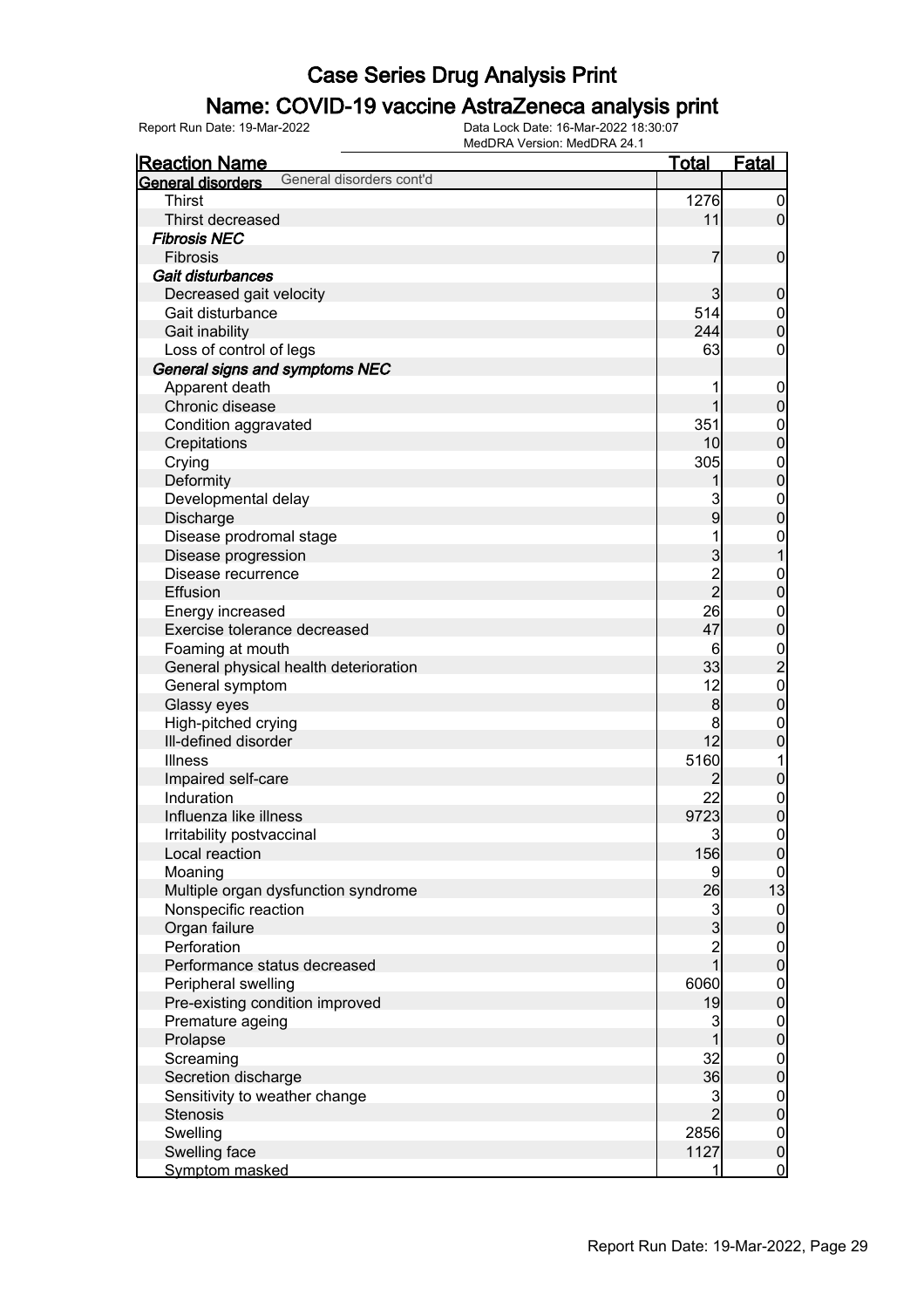### Name: COVID-19 vaccine AstraZeneca analysis print

| <b>Reaction Name</b>                                 | <u>Total</u>   | <b>Fatal</b>                         |
|------------------------------------------------------|----------------|--------------------------------------|
| General disorders cont'd<br><b>General disorders</b> |                |                                      |
| Symptom recurrence                                   | 4              | $\mathbf 0$                          |
| Tissue discolouration                                | 1              | $\overline{0}$                       |
| <b>Tissue infiltration</b>                           | 1              | $\mathbf 0$                          |
| Unevaluable event                                    | 9              | 0                                    |
| <b>Healing abnormal NEC</b>                          |                |                                      |
| Impaired healing                                     | 8              | $\mathbf 0$                          |
| <b>Hernias NEC</b>                                   |                |                                      |
| Hernia                                               | 6              | $\mathbf 0$                          |
| Implant and catheter site reactions                  |                |                                      |
| Catheter site urticaria                              | 1              | $\mathbf 0$                          |
| Implant site coldness                                | 1              | $\mathbf 0$                          |
| Implant site discharge                               | 1              | $\mathbf{0}$                         |
| Implant site discolouration                          | 4              | $\overline{0}$                       |
| Implant site hypoaesthesia                           |                | $\mathbf{0}$                         |
| Implant site pain                                    | $\frac{2}{5}$  | $\overline{0}$                       |
| Implant site rash                                    | 1              | $\mathbf{0}$                         |
| Implant site swelling                                | 3              | $\overline{0}$                       |
| Implant site urticaria                               | 3              | $\mathbf{0}$                         |
| Implant site vesicles                                | $\overline{1}$ | $\overline{0}$                       |
| Implant site warmth                                  | 7              | $\boldsymbol{0}$                     |
| <b>Inflammations</b>                                 |                |                                      |
| Granuloma                                            | 2              | $\mathbf 0$                          |
| Inflammation                                         | 900            | $\mathbf 0$                          |
| Papillitis                                           | 1              | $\mathbf{0}$                         |
| Scar inflammation                                    |                | $\overline{0}$                       |
| Systemic inflammatory response syndrome              | 7              | $\boldsymbol{0}$                     |
| Infusion site reactions                              |                |                                      |
| Infusion site bruising                               | 1              | $\mathbf 0$                          |
| Infusion site discomfort                             | 1              | $\mathbf 0$                          |
| Infusion site erythema                               | 3              | $\mathbf{0}$                         |
| Infusion site joint pain                             | $\overline{1}$ | $\overline{0}$                       |
| Infusion site mass                                   | 5              | $\mathbf{0}$                         |
| Infusion site mobility decreased                     | 1              | $\mathbf 0$                          |
| Infusion site nodule                                 | 2              | $\mathbf{0}$                         |
| Infusion site pain                                   | 14             | $\overline{0}$                       |
| Infusion site urticaria                              |                |                                      |
| Infusion site warmth                                 | $\frac{2}{6}$  | $\begin{matrix} 0 \\ 0 \end{matrix}$ |
| Injection site reactions                             |                |                                      |
| Injected limb mobility decreased                     | 47             | $\pmb{0}$                            |
| Injection site atrophy                               | 9              | $\overline{0}$                       |
| Injection site bruising                              | 126            | $\mathbf 0$                          |
| Injection site coldness                              | 6              | $\boldsymbol{0}$                     |
| Injection site cyst                                  | 6              | $\overline{0}$                       |
| Injection site deformation                           |                | $\boldsymbol{0}$                     |
| Injection site discharge                             | 1              | $\overline{0}$                       |
| Injection site discolouration                        | 8              | $\boldsymbol{0}$                     |
| Injection site discomfort                            | 22             | $\overline{0}$                       |
| Injection site dryness                               | 1              | $\boldsymbol{0}$                     |
| Injection site erythema                              | 602            | $\overline{0}$                       |
| Injection site exfoliation                           | 1              | $\boldsymbol{0}$                     |
| Injection site extravasation                         |                | $\overline{0}$                       |
| Injection site haematoma                             | $\frac{2}{3}$  |                                      |
| Injection site haemorrhage                           | 21             | $\begin{matrix} 0 \\ 0 \end{matrix}$ |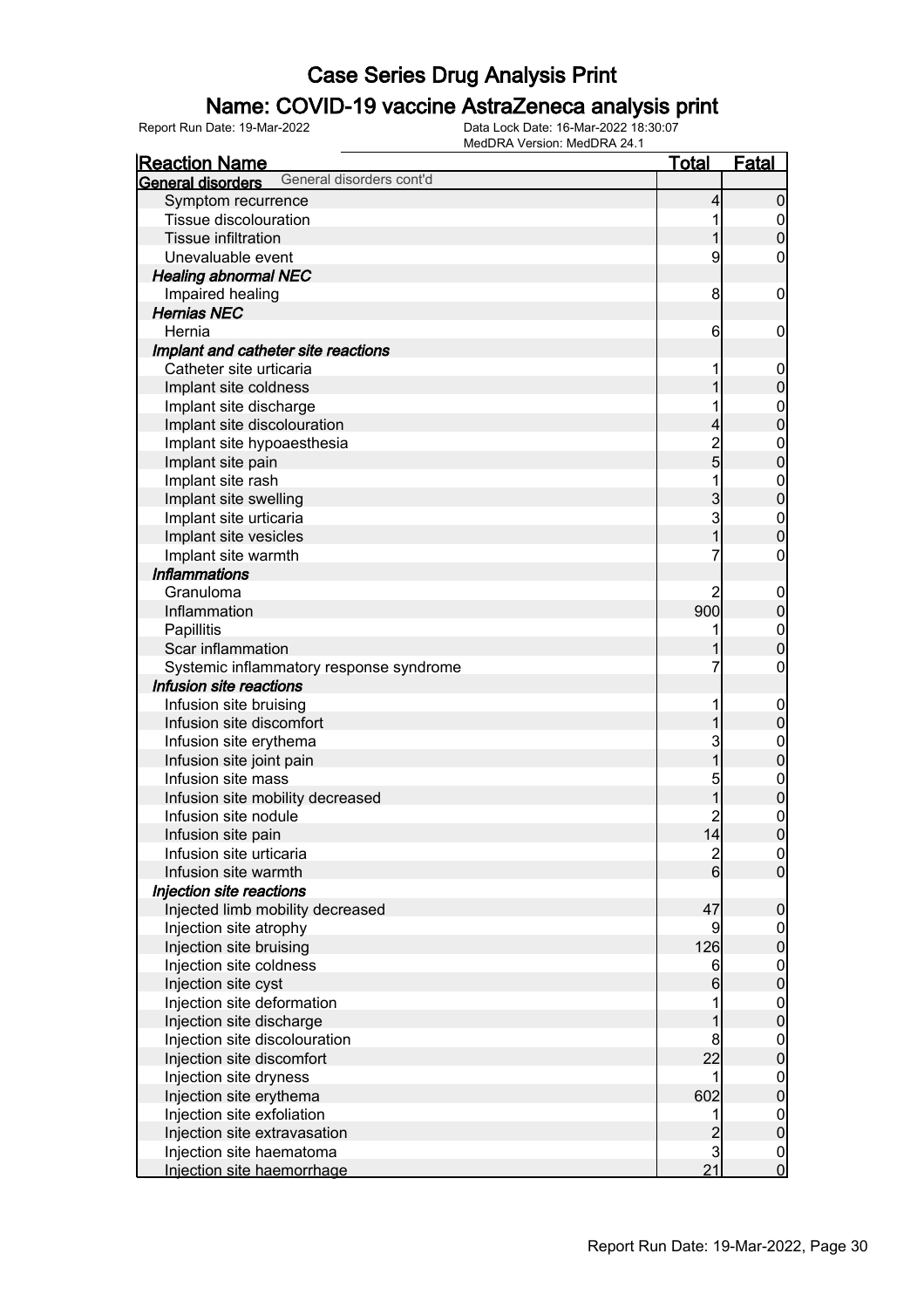#### Name: COVID-19 vaccine AstraZeneca analysis print

| <u>Reaction Name</u>                                       | <u>Total</u>     | <u>Fatal</u>                     |
|------------------------------------------------------------|------------------|----------------------------------|
| General disorders cont'd<br>General disorders              |                  |                                  |
| Injection site hypersensitivity                            | 5                | $\overline{0}$                   |
| Injection site hypoaesthesia                               | 18               | $\mathbf 0$                      |
| Injection site indentation                                 | 22               | $\mathbf{0}$                     |
| Injection site induration                                  | 10               | $\overline{0}$                   |
| Injection site inflammation                                | 67               |                                  |
| Injection site injury                                      | 5                | $\begin{matrix}0\\0\end{matrix}$ |
| Injection site irritation                                  | 4                |                                  |
| Injection site joint discomfort                            | $\overline{1}$   | $\begin{matrix}0\\0\end{matrix}$ |
|                                                            | 8                |                                  |
| Injection site joint erythema<br>Injection site joint pain | 35               | $\begin{matrix}0\\0\end{matrix}$ |
|                                                            | 1                |                                  |
| Injection site joint swelling                              | 1429             | $\begin{matrix}0\\0\end{matrix}$ |
| Injection site mass                                        |                  |                                  |
| Injection site movement impairment                         | 5                | $\begin{matrix}0\\0\end{matrix}$ |
| Injection site muscle weakness                             | $\overline{c}$   |                                  |
| Injection site necrosis                                    | $\overline{7}$   | $\begin{matrix}0\\0\end{matrix}$ |
| Injection site nerve damage                                | $\overline{2}$   |                                  |
| Injection site nodule                                      | 4                | $\begin{matrix}0\\0\end{matrix}$ |
| Injection site oedema                                      | 28               |                                  |
| Injection site pain                                        | 4538             | $\begin{matrix}0\\0\end{matrix}$ |
| Injection site papule                                      | 2                |                                  |
| Injection site paraesthesia                                | 26               | $\begin{matrix}0\\0\end{matrix}$ |
| Injection site pruritus                                    | 302              |                                  |
| Injection site rash                                        | 311              | $\begin{matrix}0\\0\end{matrix}$ |
| Injection site reaction                                    | 123              |                                  |
| Injection site scab                                        | 4                | $\begin{matrix}0\\0\end{matrix}$ |
| Injection site scar                                        | $6 \overline{6}$ |                                  |
| Injection site swelling                                    | 265              | $\begin{matrix}0\\0\end{matrix}$ |
| Injection site thrombosis                                  |                  |                                  |
| Injection site ulcer                                       | 1                | $\begin{matrix}0\\0\end{matrix}$ |
| Injection site urticaria                                   | 41               |                                  |
| Injection site vesicles                                    | 16               | $\mathbf 0$                      |
| Injection site warmth                                      | 356              | $\overline{0}$                   |
| <b>Interactions</b>                                        |                  |                                  |
| Drug interaction                                           | 37               | $\mathbf 0$                      |
| Food interaction                                           | $\overline{c}$   | $\mathsf{O}\xspace$              |
| Inhibitory drug interaction                                | 12               | 0                                |
| <b>Mass conditions NEC</b>                                 |                  |                                  |
| Cyst                                                       | 39               | $\mathbf 0$                      |
| Mass                                                       | 95               | $\overline{0}$                   |
| Nodule                                                     | 27               | $\mathbf 0$                      |
| Pelvic mass                                                | 1                | $\boldsymbol{0}$                 |
| Mucosal findings abnormal                                  |                  |                                  |
| Mucosa vesicle                                             |                  | $\boldsymbol{0}$                 |
| Mucosal disorder                                           | $\frac{2}{2}$    | $\mathbf 0$                      |
| Mucosal dryness                                            | 1                | $\overline{0}$                   |
| Mucosal haemorrhage                                        | 12               | $\mathbf 0$                      |
| Mucosal inflammation                                       | 11               | $\boldsymbol{0}$                 |
| Mucosal pain                                               | $\overline{c}$   | $\overline{0}$                   |
| Mucosal ulceration                                         | 1                | $\mathbf{0}$                     |
| Oedema mucosal                                             | $\overline{3}$   | $\overline{0}$                   |
|                                                            | $6 \overline{}$  | $\mathbf 0$                      |
| Polyp<br><b>Necrosis NEC</b>                               |                  |                                  |
|                                                            |                  |                                  |
| Fat necrosis                                               | $\overline{5}$   | $\overline{0}$                   |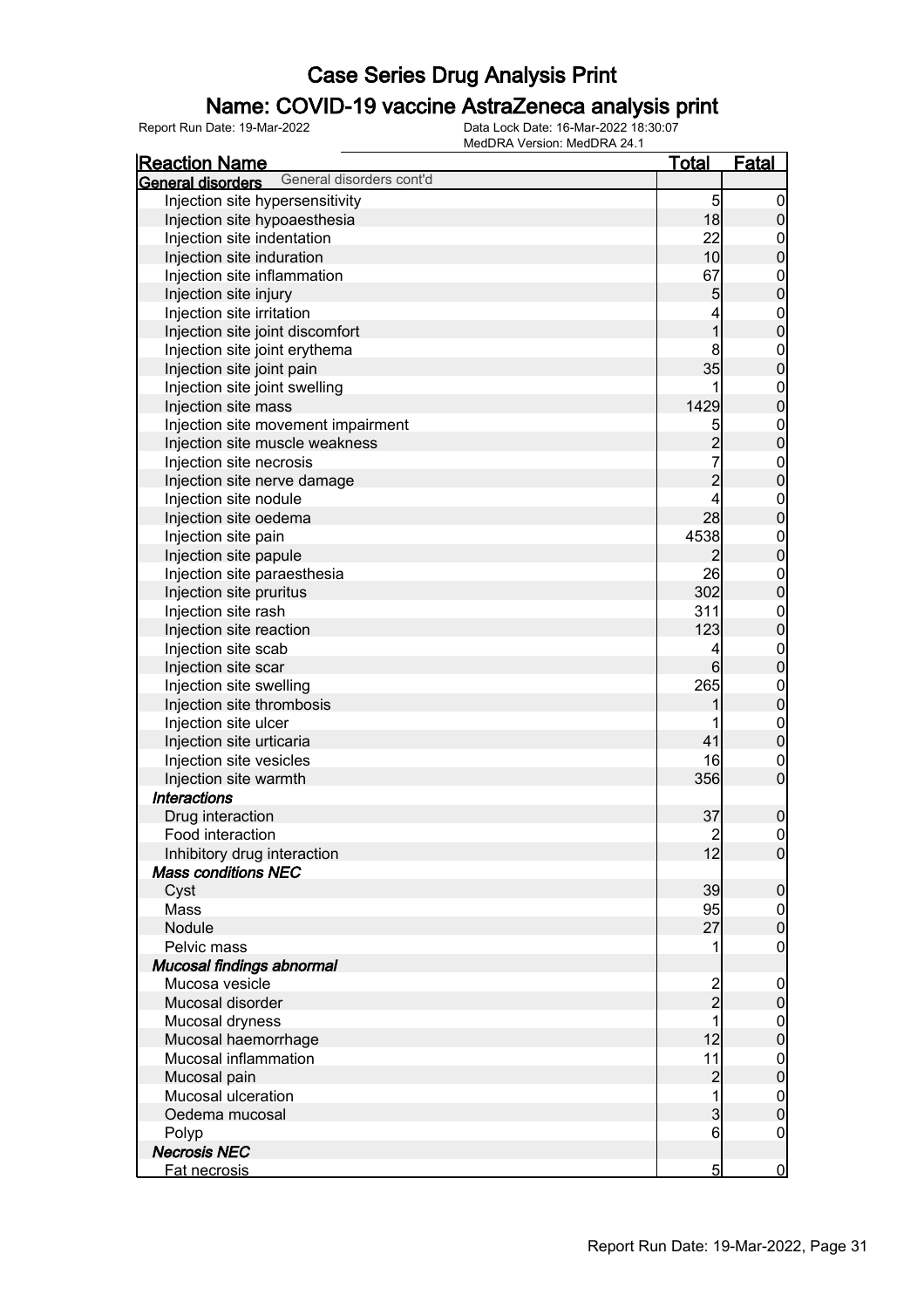#### Name: COVID-19 vaccine AstraZeneca analysis print

| <b>Reaction Name</b>                          | <u>Total</u>            | <b>Fatal</b>     |
|-----------------------------------------------|-------------------------|------------------|
| General disorders cont'd<br>General disorders |                         |                  |
| <b>Necrosis</b>                               | 8                       | $\overline{0}$   |
| Oedema NEC                                    |                         |                  |
| Face oedema                                   | 36                      | $\boldsymbol{0}$ |
| Generalised oedema                            |                         | $\boldsymbol{0}$ |
| Localised oedema                              | 13                      | $\overline{0}$   |
| Oedema                                        | 96                      | $\mathbf 0$      |
| Oedema peripheral                             | 174                     | $\overline{0}$   |
| <b>Pain and discomfort NEC</b>                |                         |                  |
| Axillary pain                                 | 779                     | $\boldsymbol{0}$ |
| Chest discomfort                              | 2172                    | $\mathbf{0}$     |
| Chest pain                                    | 6126                    | $\overline{0}$   |
| <b>Discomfort</b>                             | 662                     | $\mathbf{0}$     |
| Facial discomfort                             | 22                      | $\overline{0}$   |
| Facial pain                                   | 304                     | $\boldsymbol{0}$ |
| Hernia pain                                   | 4                       | $\mathbf 0$      |
| Inflammatory pain                             | 37                      | $\mathbf{0}$     |
| Non-cardiac chest pain                        | 48                      | $\overline{0}$   |
| Pain                                          | 17943                   | $\mathbf{0}$     |
| Suprapubic pain                               |                         | $\mathbf 0$      |
| <b>Tenderness</b>                             | 1849                    | $\mathbf 0$      |
| Visceral pain                                 | 3                       | $\mathbf 0$      |
| Therapeutic and nontherapeutic responses      |                         |                  |
| Adverse drug reaction                         | 26                      | 1                |
| Adverse event                                 | 9                       | $\mathbf{0}$     |
| Adverse food reaction                         |                         | $\overline{0}$   |
| Adverse reaction                              | 9                       | $\mathbf{0}$     |
| Diet failure                                  | 1                       | $\overline{0}$   |
| Drug effect less than expected                |                         | $\mathbf{0}$     |
| Drug ineffective                              | 199                     | $\mathbf{1}$     |
| Drug intolerance                              | 9                       | $\mathbf{0}$     |
| Idiosyncratic drug reaction                   | 1                       | $\mathbf 0$      |
| Immediate post-injection reaction             |                         | $\mathbf{0}$     |
| Inadequate analgesia                          | 32                      | $\mathbf 0$      |
| No reaction on previous exposure to drug      | 11                      | $\mathbf{0}$     |
| Remission not achieved                        | 1                       | $\overline{0}$   |
| Similar reaction on previous exposure to drug | 11                      | 0                |
| Therapeutic product effect decreased          | $\overline{3}$          | $\overline{0}$   |
| Therapeutic product effect delayed            | 1                       | $\overline{0}$   |
| Therapeutic product effect incomplete         | $\overline{c}$          | $\mathbf 0$      |
| Therapeutic product effect prolonged          | $\overline{\mathbf{1}}$ |                  |
| Therapeutic product ineffective               | 9                       | $0$<br>0         |
| Therapeutic reaction time decreased           | 1                       | $\boldsymbol{0}$ |
| Therapeutic response changed                  |                         | $\overline{0}$   |
| Therapeutic response decreased                | 1                       | $\boldsymbol{0}$ |
| Therapeutic response delayed                  | 1                       | $\mathbf 0$      |
| Therapeutic response shortened                | $\overline{2}$          | $\boldsymbol{0}$ |
| Therapeutic response unexpected               | 187                     | $\mathbf 0$      |
| Therapy non-responder                         | $\overline{3}$          | $\boldsymbol{0}$ |
| <b>Treatment failure</b>                      | 20                      | $\mathbf 0$      |
| Treatment noncompliance                       | 1                       | $\boldsymbol{0}$ |
| Vaccination failure                           | 44                      | $\mathbf 0$      |
| Vaccine positive rechallenge                  | 1                       | $\mathbf 0$      |
| <b>Trophic disorders</b>                      |                         |                  |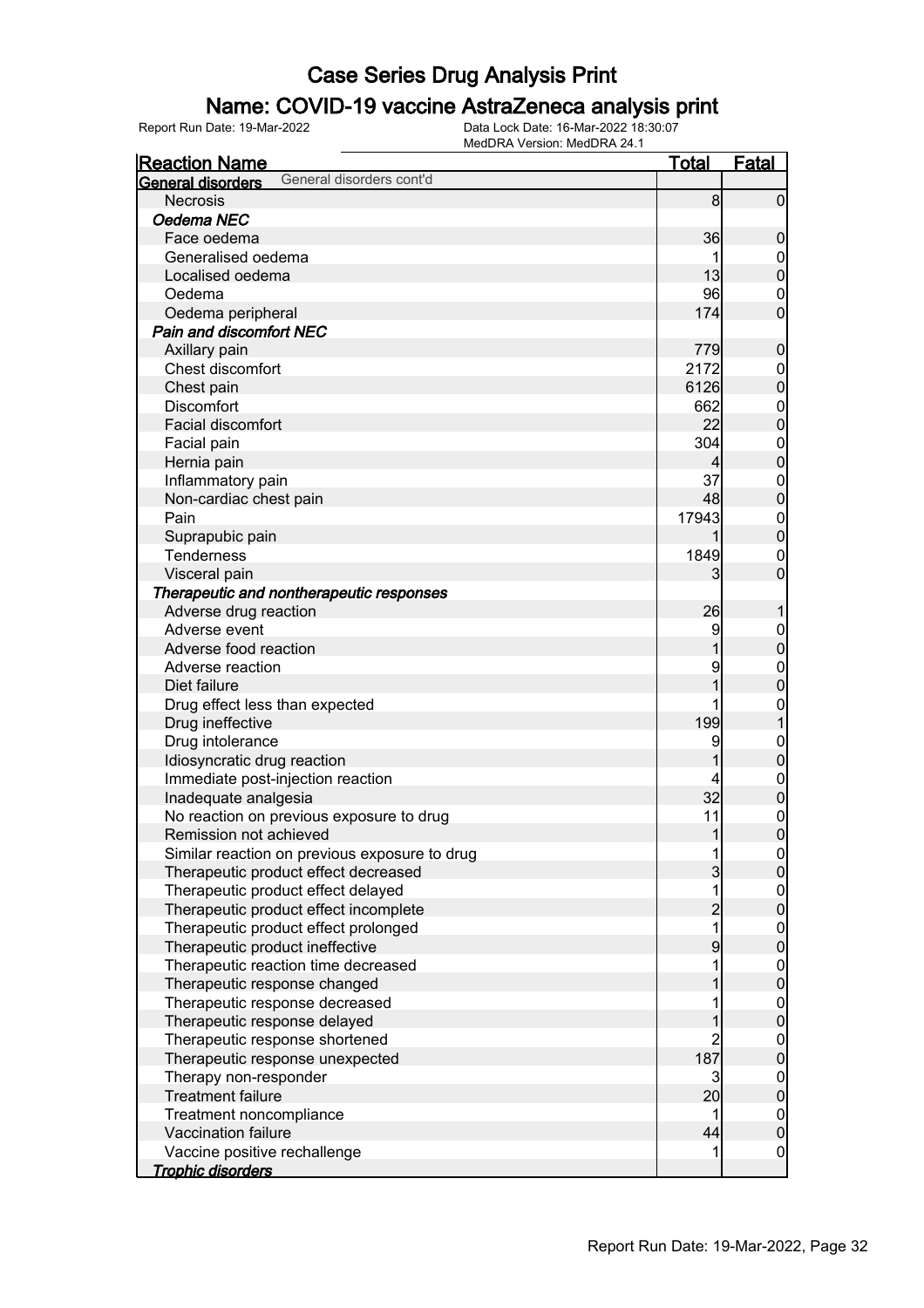#### Name: COVID-19 vaccine AstraZeneca analysis print

| <b>Reaction Name</b>                                   | <u>Total</u>   | Fatal                                |
|--------------------------------------------------------|----------------|--------------------------------------|
| General disorders cont'd<br>General disorders          |                |                                      |
| Atrophy                                                | 4              | $\overline{0}$                       |
| Calcinosis                                             |                | $\pmb{0}$                            |
| Dysplasia                                              | $\frac{2}{3}$  | $\mathbf{0}$                         |
| Hyperplasia                                            | $\overline{2}$ | $\overline{0}$                       |
| <b>Ulcers NEC</b>                                      |                |                                      |
| Ulcer                                                  | 48             | $\boldsymbol{0}$                     |
| Ulcer haemorrhage                                      | 4              | $\boldsymbol{0}$                     |
| <b>Vaccination site reactions</b>                      |                |                                      |
| Extensive swelling of vaccinated limb                  | 19             | $\boldsymbol{0}$                     |
| Shoulder injury related to vaccine administration      | 113            | $\mathbf 0$                          |
| Vaccination site atrophy                               |                |                                      |
| Vaccination site bruising                              | 140            | 0<br>0                               |
| Vaccination site coldness                              | 1              |                                      |
| Vaccination site cyst                                  | 3              | $\begin{matrix}0\\0\end{matrix}$     |
| Vaccination site discharge                             | 1              |                                      |
| Vaccination site discolouration                        | 18             | $0\atop 0$                           |
| Vaccination site discomfort                            | 50             |                                      |
| Vaccination site dryness                               | 1              | $0\atop 0$                           |
| Vaccination site erythema                              | 723            |                                      |
| Vaccination site extravasation                         | 1              | $\begin{matrix}0\\0\end{matrix}$     |
| Vaccination site granuloma                             | 8              |                                      |
| Vaccination site haematoma                             | $\overline{1}$ | $0\atop 0$                           |
| Vaccination site haemorrhage                           | 11             |                                      |
| Vaccination site hyperaesthesia                        | 1              | $\begin{matrix}0\\0\end{matrix}$     |
| Vaccination site hypersensitivity                      | 4              |                                      |
| Vaccination site hypoaesthesia                         | 25             | $\begin{matrix}0\\0\end{matrix}$     |
| Vaccination site induration                            | 71             |                                      |
| Vaccination site inflammation                          | 57             | $\begin{matrix}0\\0\end{matrix}$     |
|                                                        |                |                                      |
| Vaccination site injury<br>Vaccination site irritation | 4<br>15        | $0\atop 0$                           |
|                                                        | $\overline{c}$ |                                      |
| Vaccination site joint discomfort                      | $\overline{5}$ | $0$<br>0                             |
| Vaccination site joint erythema                        | 1              |                                      |
| Vaccination site joint inflammation                    | 18             | $\begin{matrix}0\\0\end{matrix}$     |
| Vaccination site joint movement impairment             |                |                                      |
| Vaccination site joint pain                            | 56             | $\overline{0}$                       |
| Vaccination site joint swelling                        | $\overline{a}$ | 0                                    |
| Vaccination site joint warmth                          | $\frac{2}{2}$  | $\overline{0}$                       |
| Vaccination site lymphadenopathy                       |                | $\overline{0}$                       |
| Vaccination site mass                                  | 571            | $\begin{matrix} 0 \\ 0 \end{matrix}$ |
| Vaccination site movement impairment                   | 111            |                                      |
| Vaccination site nerve damage                          | $\overline{c}$ | $\begin{matrix} 0 \\ 0 \end{matrix}$ |
| Vaccination site nodule                                | 1              |                                      |
| Vaccination site oedema                                | $\overline{3}$ | $\begin{matrix} 0 \\ 0 \end{matrix}$ |
| Vaccination site pain                                  | 2148           |                                      |
| Vaccination site papule                                | 4              | $0\atop 0$                           |
| Vaccination site paraesthesia                          | 13             |                                      |
| Vaccination site pruritus                              | 113            | $\begin{matrix} 0 \\ 0 \end{matrix}$ |
| Vaccination site rash                                  | 195            |                                      |
| Vaccination site reaction                              | 26             | $0\atop 0$                           |
| Vaccination site scab                                  | $\overline{c}$ |                                      |
| Vaccination site scar                                  | $\overline{7}$ | $\boldsymbol{0}$                     |
| Vaccination site swelling                              | 519            | $\mathbf 0$                          |
| Vaccination site urticaria                             | 12             | $\overline{0}$                       |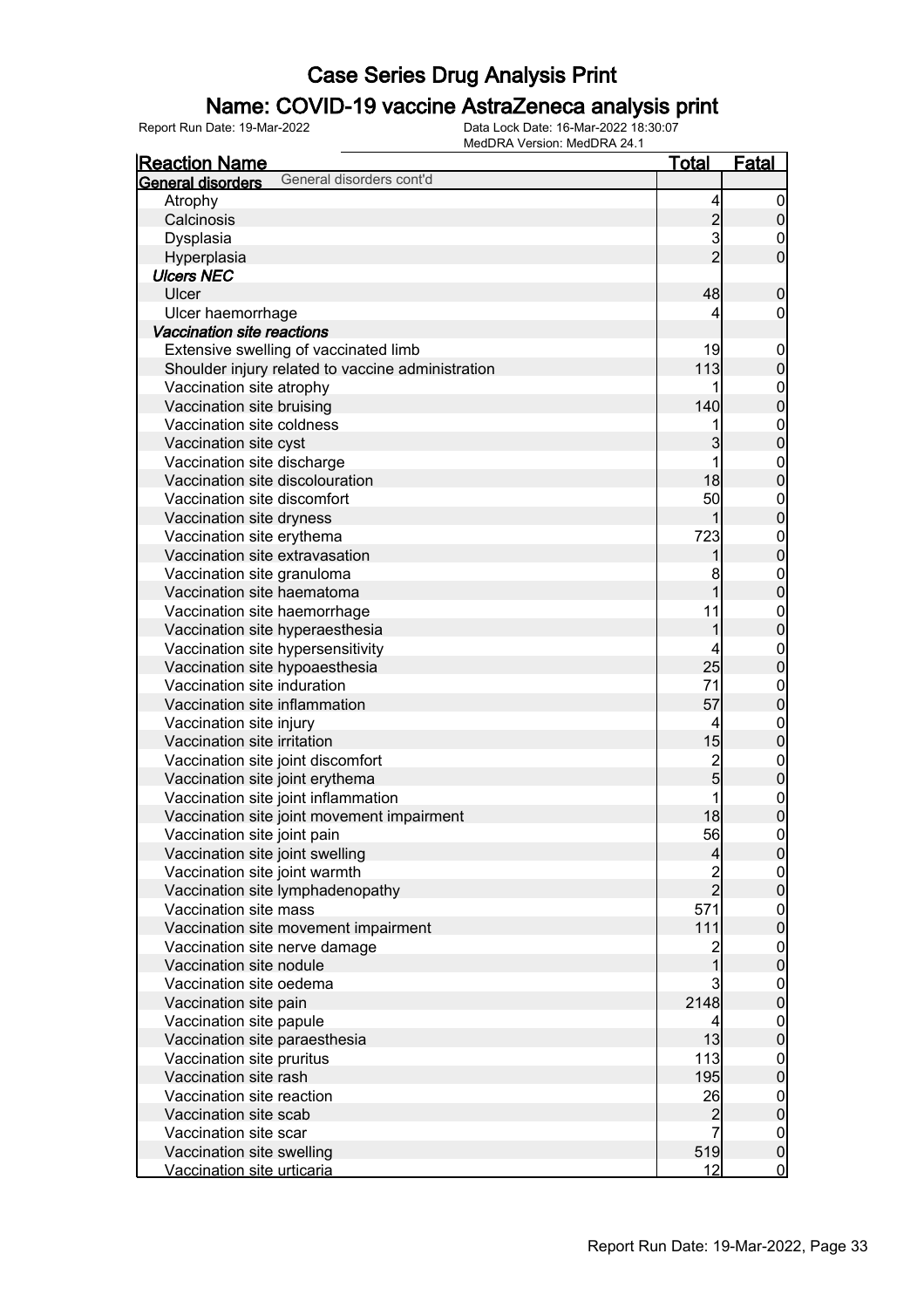### Name: COVID-19 vaccine AstraZeneca analysis print

|                                               | 1000                     |        |       |
|-----------------------------------------------|--------------------------|--------|-------|
| <b>Reaction Name</b>                          |                          | Total  | Fatal |
| <b>General disorders</b>                      | General disorders cont'd |        |       |
| Vaccination site vesicles                     |                          |        |       |
| Vaccination site warmth                       |                          | 385    |       |
| Vascular complications associated with device |                          |        |       |
| Vascular stent occlusion                      |                          |        |       |
| Vascular stent thrombosis                     |                          |        |       |
| Withdrawal and rebound effects                |                          |        |       |
| Drug withdrawal syndrome                      |                          |        |       |
| Withdrawal syndrome                           |                          | 104    |       |
| General disorders SOC TOTAL                   |                          | 256613 |       |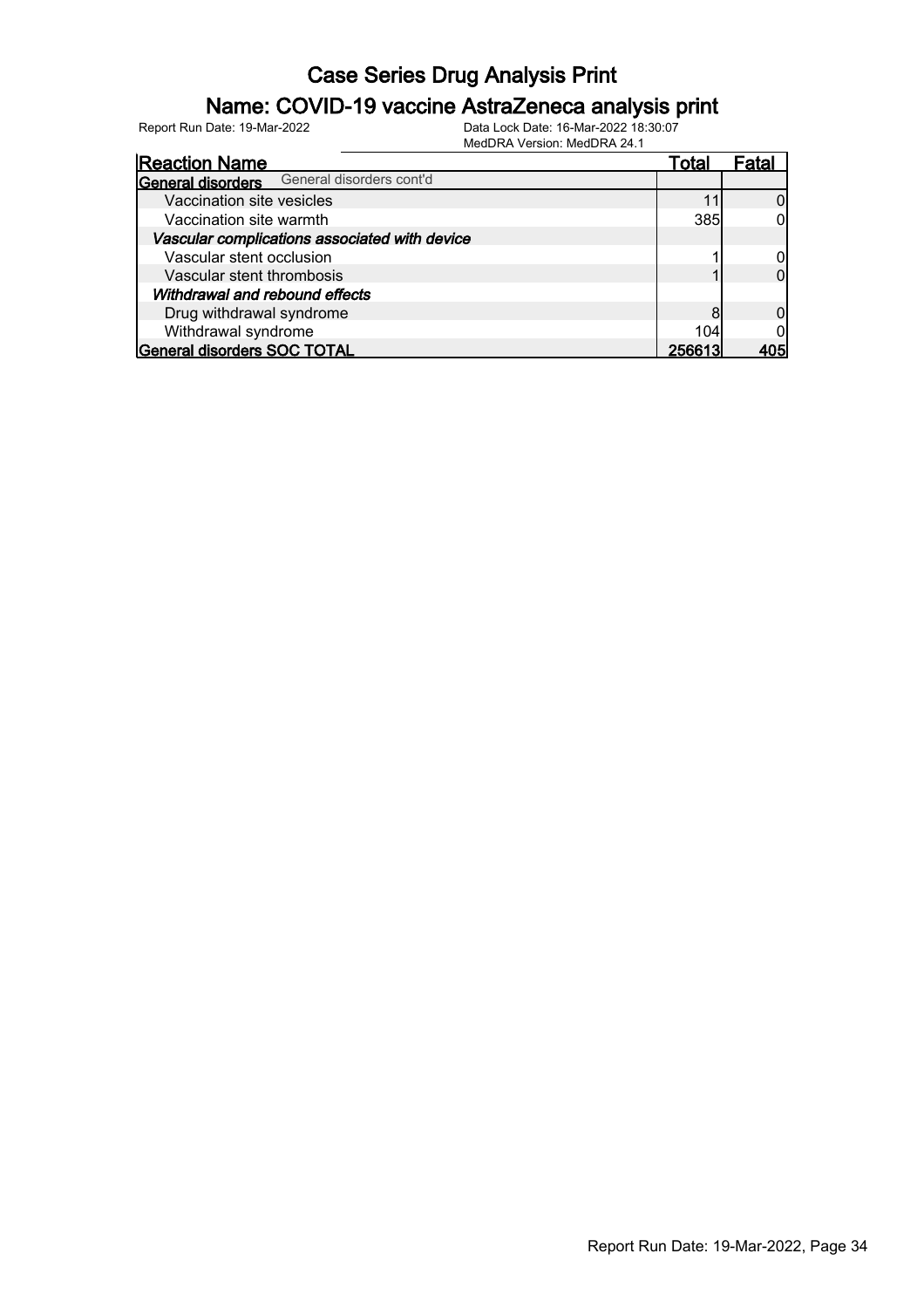### Name: COVID-19 vaccine AstraZeneca analysis print

| <b>Reaction Name</b>                           | <b>Total</b>   | <b>Fatal</b>     |
|------------------------------------------------|----------------|------------------|
| <b>Hepatic disorders</b>                       |                |                  |
| <b>Bile duct infections and inflammations</b>  |                |                  |
| <b>Biliary colic</b>                           | 33             | $\boldsymbol{0}$ |
| Cholangitis                                    | 3              | $\overline{0}$   |
| <b>Cholecystitis and cholelithiasis</b>        |                |                  |
| Cholecystitis                                  | 16             | $\boldsymbol{0}$ |
| Cholecystitis acute                            | $\overline{3}$ | $\mathbf 0$      |
| Cholelithiasis                                 | 16             | $\mathbf 0$      |
| <b>Cholestasis and jaundice</b>                |                |                  |
| Cholestasis                                    | 7              | $\boldsymbol{0}$ |
| Jaundice                                       | 58             | $\pmb{0}$        |
| Jaundice cholestatic                           | 12             | $\mathbf 0$      |
| Ocular icterus                                 | 1              | $\overline{0}$   |
| Gallbladder disorders NEC                      |                |                  |
| Gallbladder disorder                           | $\overline{4}$ | $\mathbf 0$      |
| Gallbladder oedema                             | 1              | $\mathbf 0$      |
| Gallbladder polyp                              | 1              | $\overline{0}$   |
| <b>Hepatic and hepatobiliary disorders NEC</b> |                |                  |
| Liver disorder                                 | 21             | $\boldsymbol{0}$ |
| Hepatic enzymes and function abnormalities     |                |                  |
| Hepatic function abnormal                      | 13             | $\mathbf 0$      |
| Hepatic failure and associated disorders       |                |                  |
| Acute hepatic failure                          | $\overline{c}$ | $\mathbf 0$      |
| Hepatic failure                                | 13             | 1                |
| Hepatorenal syndrome                           | 1              | $\mathbf 0$      |
| Subacute hepatic failure                       | 3              | $\mathbf 0$      |
| <b>Hepatic fibrosis and cirrhosis</b>          |                |                  |
| Hepatic cirrhosis                              | 9              | 1                |
| Hepatic vascular disorders                     |                |                  |
| Budd-Chiari syndrome                           | $\overline{c}$ |                  |
| Hepatic artery thrombosis                      | $\overline{1}$ | $\pmb{0}$        |
| Hepatic haemorrhage                            | 1              | $\mathbf{0}$     |
| Hepatic hypoperfusion                          | 1              | $\overline{0}$   |
| Hepatic infarction                             |                | 1                |
| Hepatic vascular thrombosis                    | 2<br>2         | $\overline{0}$   |
| Hepatic vein thrombosis                        | 16             | $\mathbf 0$      |
| Portal hypertension                            | $\overline{4}$ | 0                |
| Portal vein phlebitis                          | 1              |                  |
| Portal vein thrombosis                         | 74             | $\frac{0}{3}$    |
| Portosplenomesenteric venous thrombosis        | $\overline{2}$ | $\boldsymbol{0}$ |
| <b>Hepatobiliary signs and symptoms</b>        |                |                  |
| Hepatic pain                                   | 81             | $\boldsymbol{0}$ |
| Hepatomegaly                                   | $\overline{5}$ | $\pmb{0}$        |
| Liver tenderness                               | 6              | $\mathbf 0$      |
| <b>Hepatocellular damage and hepatitis NEC</b> |                |                  |
| Acute yellow liver atrophy                     | 1              | $\boldsymbol{0}$ |
| Allergic hepatitis                             | 1              | $\pmb{0}$        |
| Autoimmune hepatitis                           | 12             | $\boldsymbol{0}$ |
| Cholestatic liver injury                       | $\mathbf{1}$   | $\mathbf 0$      |
| Drug-induced liver injury                      |                | $\boldsymbol{0}$ |
| Hepatic necrosis                               | $\frac{2}{2}$  | $\overline{1}$   |
| Hepatic steatosis                              | 13             | $\boldsymbol{0}$ |
| Hepatitis                                      | 32             | $\pmb{0}$        |
| Hepatitis acute                                | $\bf{8}$       | 1                |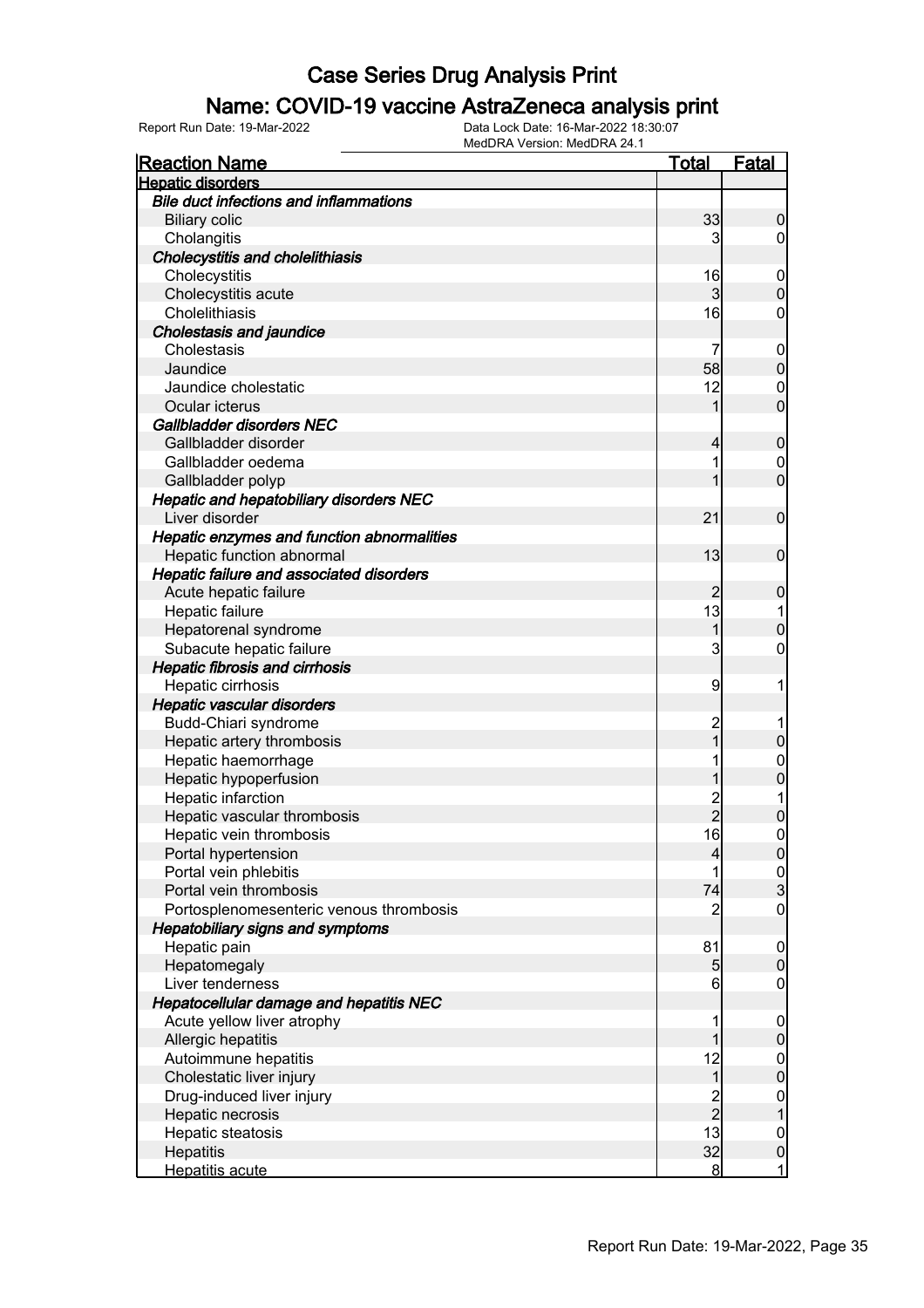### Name: COVID-19 vaccine AstraZeneca analysis print

| 1810 G D I V I V O I OIO II. 1810 G D I V I L T.     |       |       |
|------------------------------------------------------|-------|-------|
| <b>Reaction Name</b>                                 | Total | Fatal |
| Hepatic disorders cont'd<br><b>Hepatic disorders</b> |       |       |
| Immune-mediated hepatitis                            |       |       |
| Ischaemic hepatitis                                  |       |       |
| Liver injury                                         | 31    |       |
| Nonalcoholic fatty liver disease                     |       |       |
| Reye's syndrome                                      |       |       |
| Obstructive bile duct disorders (excl neoplasms)     |       |       |
| <b>Biliary obstruction</b>                           |       |       |
| Sphincter of Oddi dysfunction                        |       |       |
| <b>Hepatic disorders SOC TOTAL</b>                   | 526   |       |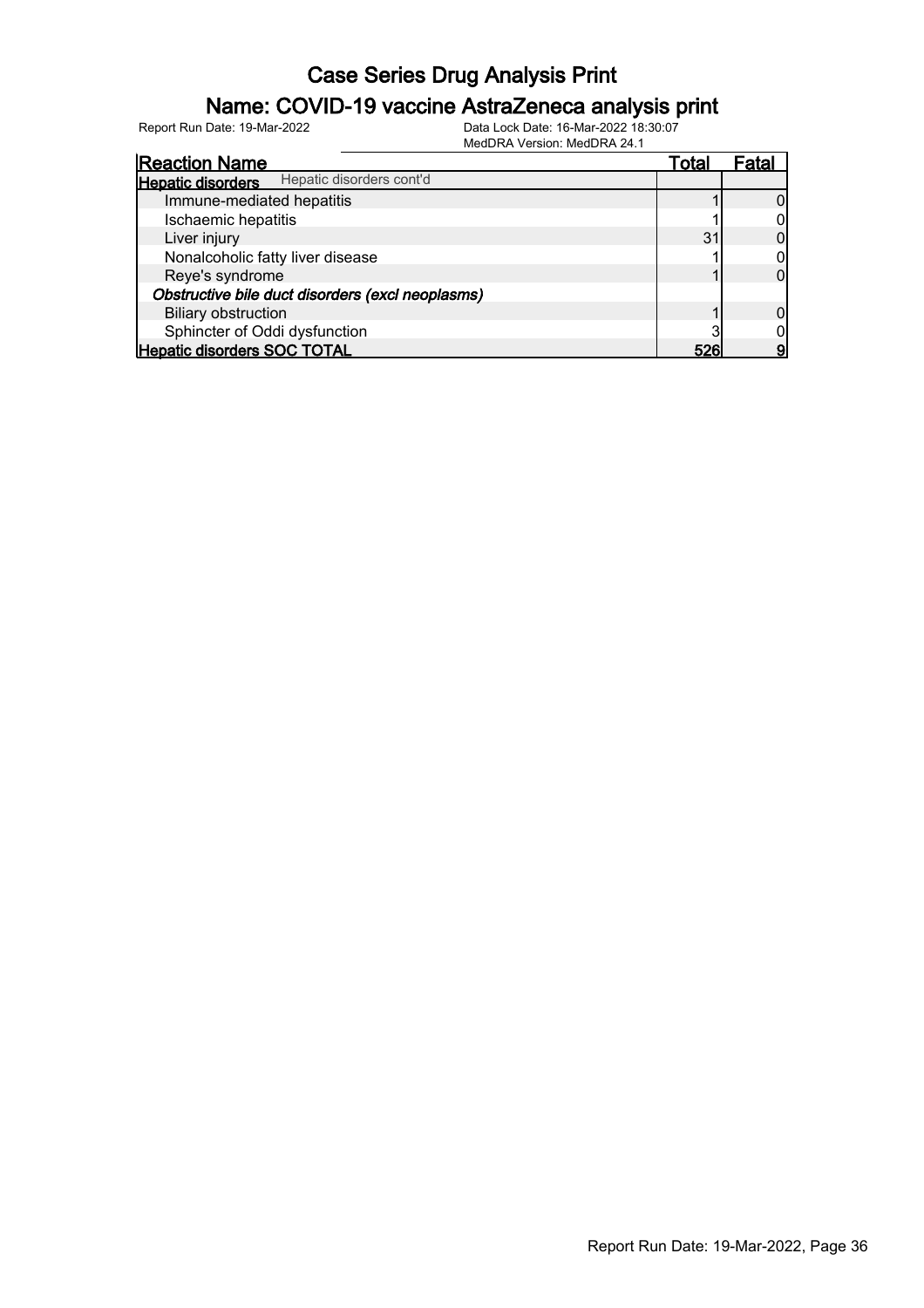#### Name: COVID-19 vaccine AstraZeneca analysis print

| <b>Reaction Name</b>                                          | Total          | <b>Fatal</b>                               |
|---------------------------------------------------------------|----------------|--------------------------------------------|
| Immune system disorders                                       |                |                                            |
| Acute and chronic sarcoidosis                                 |                |                                            |
| Sarcoidosis                                                   | 31             | $\mathbf 0$                                |
| <b>Allergic conditions NEC</b>                                |                |                                            |
| Allergic oedema                                               | 22             | $\boldsymbol{0}$                           |
| Allergy to animal                                             |                | $\mathbf 0$                                |
| Allergy to arthropod bite                                     |                | $\mathbf 0$                                |
| Allergy to arthropod sting                                    |                | $\boldsymbol{0}$                           |
| Allergy to metals                                             | 1              | $\mathbf 0$                                |
| Allergy to sting                                              |                | $\boldsymbol{0}$                           |
| Allergy to venom                                              |                | $\mathbf 0$                                |
| Dust allergy                                                  | 3              |                                            |
| Hypersensitivity                                              | 1584           | $\begin{array}{c} 0 \\ 2 \\ 0 \end{array}$ |
| Infusion related hypersensitivity reaction                    | 5              |                                            |
| Mite allergy                                                  | $\overline{2}$ | $\mathbf 0$                                |
| Multiple allergies                                            | 25             | $\boldsymbol{0}$                           |
| Serum sickness                                                | 15             | $\mathbf 0$                                |
| Serum sickness-like reaction                                  | 13             | $\boldsymbol{0}$                           |
| Type I hypersensitivity                                       | 1              | $\mathbf 0$                                |
| Type III immune complex mediated reaction                     | 8              | $\mathbf 0$                                |
| Type IV hypersensitivity reaction                             | $\overline{4}$ | $\mathbf 0$                                |
| Allergies to foods, food additives, drugs and other chemicals |                |                                            |
| Allergic reaction to excipient                                | 3              | $\boldsymbol{0}$                           |
| Allergy to chemicals                                          | 9              | $\mathbf 0$                                |
| Allergy to vaccine                                            | 62             | $\pmb{0}$                                  |
| Contrast media reaction                                       | 4              | $\boldsymbol{0}$                           |
| Drug hypersensitivity                                         | 71             | $\mathbf 0$                                |
| Food allergy                                                  | 60             | $\boldsymbol{0}$                           |
| Milk allergy                                                  | 1              | $\mathbf 0$                                |
| Oral allergy syndrome                                         | 5              | $\boldsymbol{0}$                           |
| Polymers allergy                                              | $\overline{1}$ | $\mathbf 0$                                |
| Reaction to colouring                                         | $\overline{c}$ | $\boldsymbol{0}$                           |
| Reaction to excipient                                         | 14             | $\mathbf 0$                                |
| Reaction to food additive                                     | 1              | $\boldsymbol{0}$                           |
| Reaction to preservatives                                     | 16             | $\overline{0}$                             |
| Rubber sensitivity                                            | 3              | $\pmb{0}$                                  |
| Smoke sensitivity                                             | 3              | 0                                          |
| Anaphylactic and anaphylactoid responses                      |                |                                            |
| Anaphylactic reaction                                         | 723            | $\overline{c}$                             |
| Anaphylactic shock                                            | 125            | $\boldsymbol{0}$                           |
| Anaphylactoid reaction                                        | 24             | $\mathbf 0$                                |
| Anaphylactoid shock                                           | 4              | $\mathbf 0$                                |
| <b>Atopic disorders</b>                                       |                |                                            |
| Atopy                                                         | 5              | $\mathbf 0$                                |
| Seasonal allergy                                              | 149            | $\overline{0}$                             |
| Autoimmune disorders NEC                                      |                |                                            |
| Autoimmune disorder                                           | 77             | $\boldsymbol{0}$                           |
| <b>Autoinflammatory diseases</b>                              |                |                                            |
| Autoinflammatory disease                                      | 1              | $\boldsymbol{0}$                           |
| Endocrine autoimmune disorders                                |                |                                            |
| Hashitoxicosis                                                | 1              | $\boldsymbol{0}$                           |
| Immune and associated conditions NEC                          |                |                                            |
| Bacille Calmette-Guerin scar reactivation                     | 38             | $\mathbf 0$                                |
| Cytokine release syndrome                                     | 2              | $\overline{0}$                             |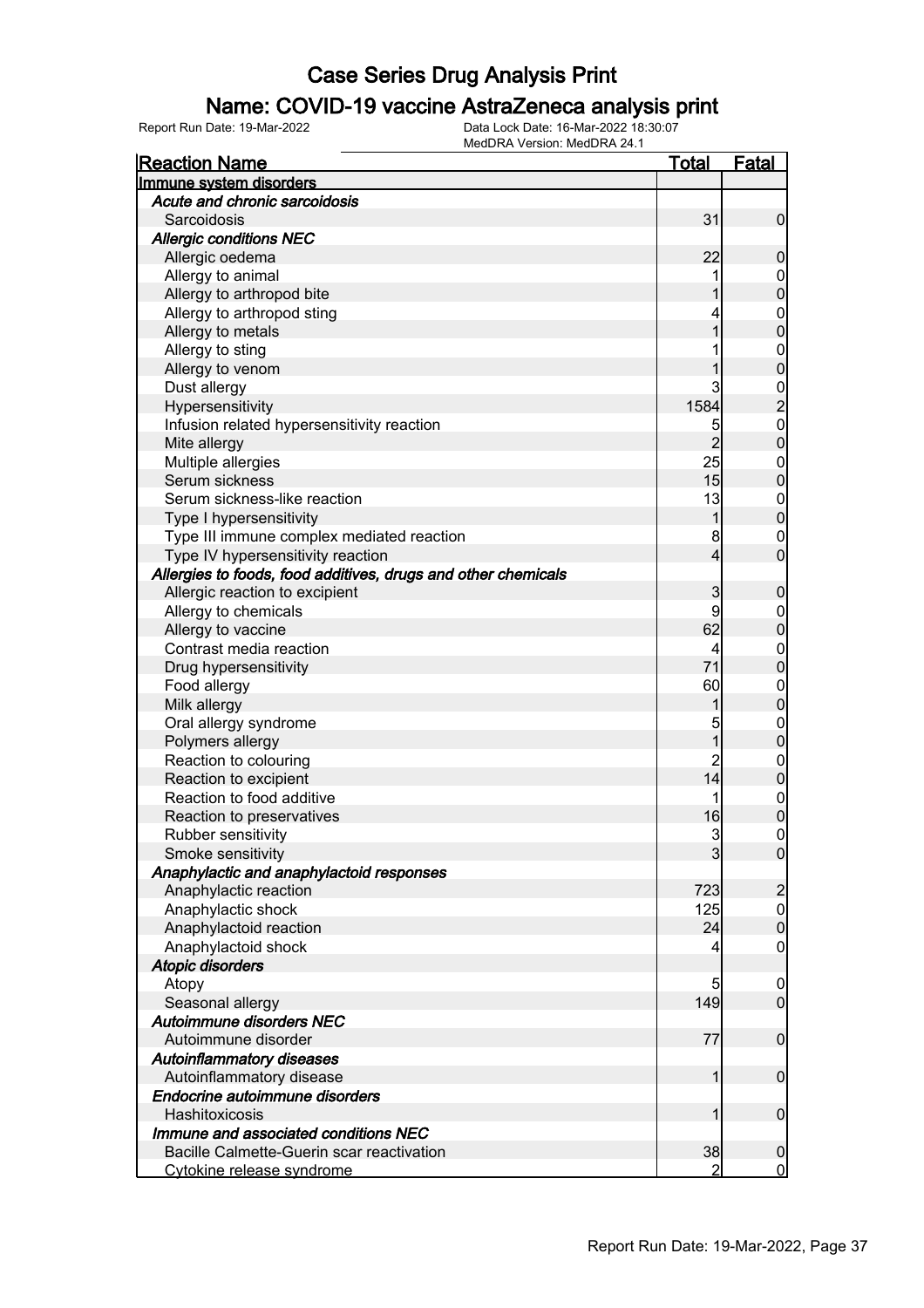### Name: COVID-19 vaccine AstraZeneca analysis print

| <b>Reaction Name</b>                                     | <u>Total</u> | <b>Fatal</b> |
|----------------------------------------------------------|--------------|--------------|
| Immune system disordersne system disorders cont'd        |              |              |
| Cytokine storm                                           | 6            |              |
| Decreased immune responsiveness                          |              |              |
| Haemophagocytic lymphohistiocytosis                      | 15           |              |
| Hypocomplementaemia                                      |              |              |
| Immune system disorder                                   | 62           |              |
| Immune-mediated adverse reaction                         | 11           |              |
| Immunisation reaction                                    |              |              |
| Multiple chemical sensitivity                            |              |              |
| Pre-engraftment immune reaction                          |              |              |
| Sensitisation                                            | 34           |              |
| Systemic immune activation                               |              |              |
| Vaccine associated enhanced disease                      |              |              |
| <b>Immunodeficiency disorders NEC</b>                    |              |              |
| Immunodeficiency                                         | 15           | 0            |
| Immunosuppression                                        |              | 0            |
| Transplant rejections                                    |              |              |
| Corneal graft rejection                                  | 3            |              |
| Transplant rejection                                     |              |              |
| <b>Vasculitides</b>                                      |              |              |
| Anti-neutrophil cytoplasmic antibody positive vasculitis |              |              |
| Eosinophilic granulomatosis with polyangiitis            |              |              |
| Immune system disorders SOC TOTAL                        | <u>3301</u>  | 6            |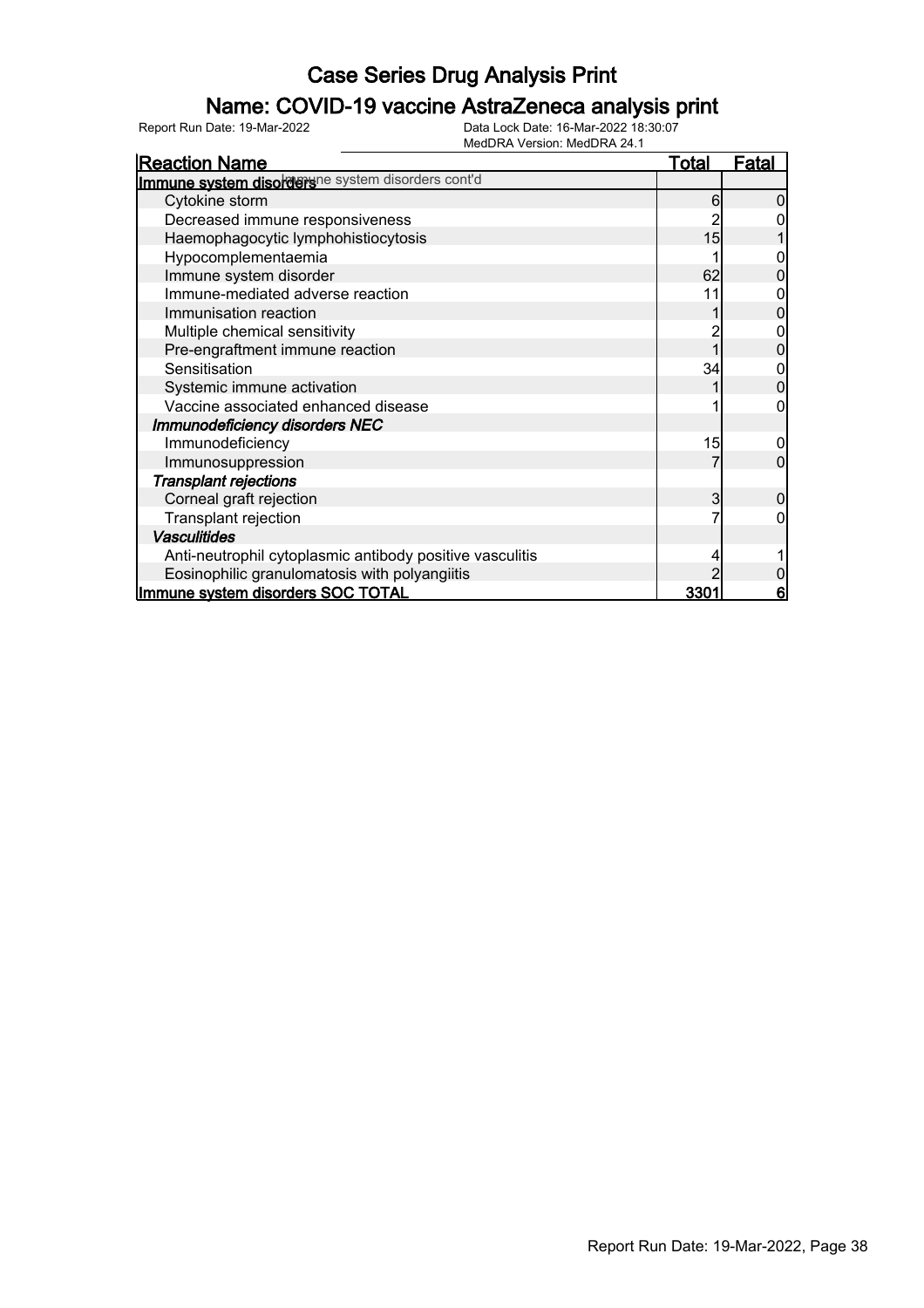#### Name: COVID-19 vaccine AstraZeneca analysis print

| <b>Reaction Name</b>                          | <u>Total</u>        | <b>Fatal</b>                  |
|-----------------------------------------------|---------------------|-------------------------------|
| Infections                                    |                     |                               |
| Abdominal and gastrointestinal infections     |                     |                               |
| Abdominal infection                           |                     | 0                             |
| Abdominal wall infection                      |                     | 0                             |
| Anal abscess                                  |                     | 0                             |
| Appendicitis                                  | 43                  | $\boldsymbol{0}$              |
| Appendicitis perforated                       | 5                   | 0                             |
| Diarrhoea infectious                          | 4                   | $\mathbf{0}$                  |
| <b>Diverticulitis</b>                         | 33                  | $\overline{0}$                |
| <b>Dysentery</b>                              | 5                   | $\mathbf{0}$                  |
| Gastric infection                             | 1                   | $\mathbf 0$                   |
| Gastroenteritis                               | 46                  | $\mathbf{0}$                  |
| <b>Gastrointestinal infection</b>             | $6\phantom{.0}$     | $\overline{0}$                |
| Large intestine infection                     | $\overline{2}$      | $\mathbf{0}$                  |
| Peritonitis                                   | 5 <sup>1</sup>      | $\overline{0}$                |
| <b>Adenoviral infections</b>                  |                     |                               |
| Adenovirus infection                          | 1                   | $\mathbf 0$                   |
| <b>Bacillary infections</b>                   |                     |                               |
| <b>Bacillus infection</b>                     |                     | 0                             |
| Gastroenteritis bacillus                      |                     | 0                             |
| <b>Bacterial infections NEC</b>               |                     |                               |
| Abscess bacterial                             | 1                   | $\mathbf 0$                   |
| Administration site cellulitis                |                     | 0                             |
| Arthritis bacterial                           | 10                  | $\boldsymbol{0}$              |
| <b>Bacterial infection</b>                    | 37                  |                               |
| <b>Bacterial sepsis</b>                       |                     |                               |
| <b>Bacterial vaginosis</b>                    | 5                   | $\mathbf 0$<br>$\mathbf 0$    |
|                                               | 1                   |                               |
| Bacterial vulvovaginitis<br><b>Cellulitis</b> | 545                 | $\mathbf 0$<br>$\overline{0}$ |
| Cellulitis orbital                            |                     |                               |
| Ear infection bacterial                       | 3<br>$\overline{c}$ | $\mathbf{0}$<br>$\mathbf 0$   |
| Endocarditis bacterial                        | $\overline{c}$      |                               |
|                                               | $\overline{1}$      | $\mathbf{0}$                  |
| Eye infection bacterial                       |                     | $\mathbf 0$                   |
| <b>Folliculitis</b>                           | 13                  | $\boldsymbol{0}$              |
| Gangrene                                      | $\mathbf{3}$        | $\mathbf 0$                   |
| Injection site cellulitis                     | 8                   | $\overline{0}$                |
| Meningitis bacterial                          |                     | <sup>0</sup>                  |
| Perichondritis                                | 1                   | $\overline{0}$                |
| <b>Periorbital cellulitis</b>                 | $5\overline{)}$     | $\overline{0}$                |
| Pneumonia bacterial                           | 7                   | 1                             |
| Post procedural cellulitis                    | 1                   | 0                             |
| Skin bacterial infection                      | 6                   | $\mathbf 0$                   |
| Urinary tract infection bacterial             | 5 <sup>1</sup>      | $\mathbf 0$                   |
| Vaccination site cellulitis                   | 22                  | $\boldsymbol{0}$              |
| <b>Bone and joint infections</b>              |                     |                               |
| Abscess jaw                                   | 1                   | $\mathbf 0$                   |
| Arthritis infective                           | $\overline{4}$      | $\mathbf 0$                   |
| <b>Bursitis infective</b>                     | $\overline{3}$      | $\boldsymbol{0}$              |
| Intervertebral discitis                       | $\overline{3}$      | $\overline{0}$                |
| Osteomyelitis                                 | $\overline{2}$      | 1                             |
| <b>Bordetella infections</b>                  |                     |                               |
| Pertussis                                     | 3                   | $\mathbf 0$                   |
| <b>Borrelial infections</b>                   |                     |                               |
| Erythema migrans                              | $\overline{2}$      | $\overline{0}$                |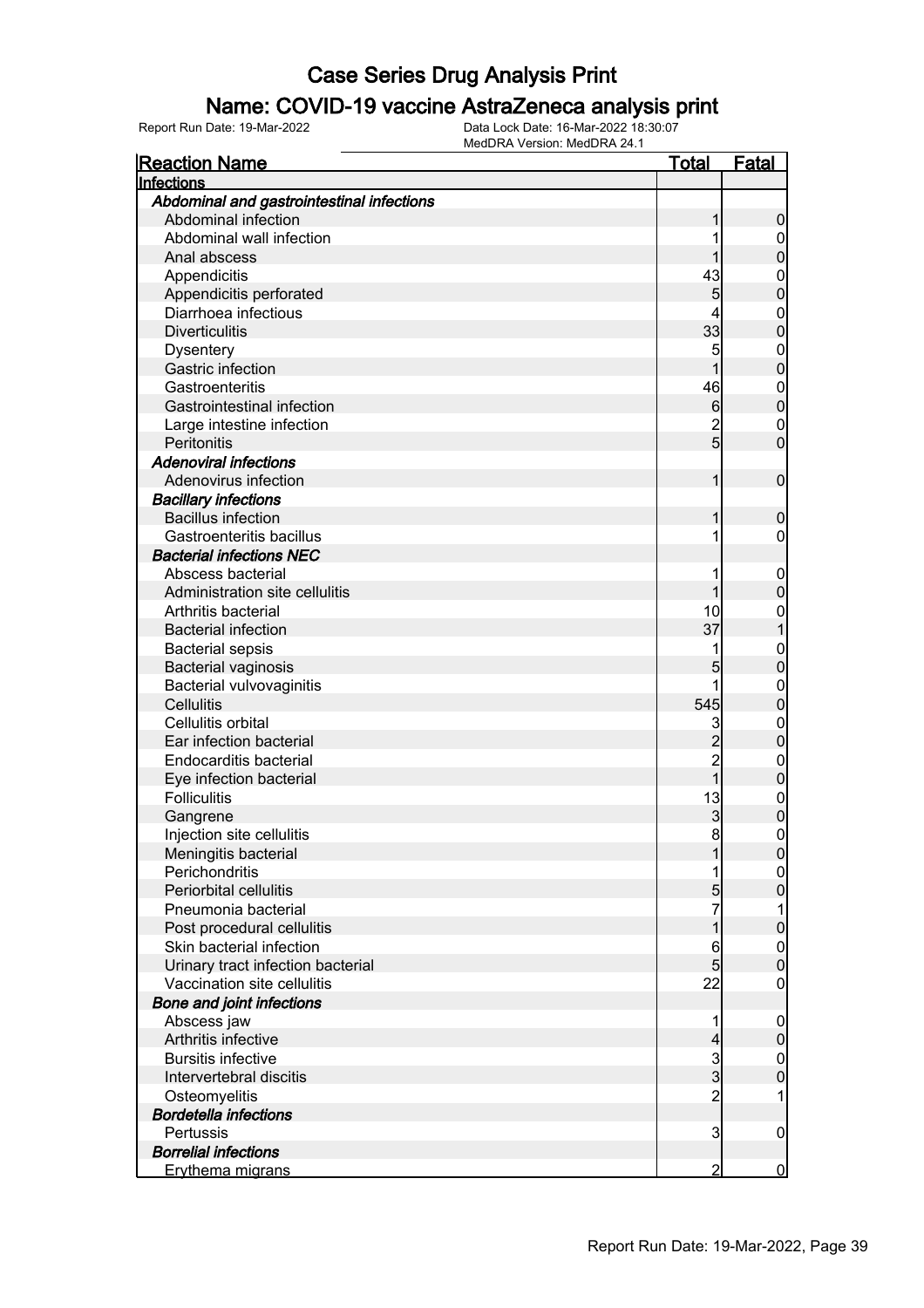### Name: COVID-19 vaccine AstraZeneca analysis print

| <b>Reaction Name</b>                         | <u>Total</u>    | Fatal            |
|----------------------------------------------|-----------------|------------------|
| Infections cont'd<br>Infections              |                 |                  |
| Lyme disease                                 | 8               | $\mathbf 0$      |
| Relapsing fever                              |                 | 0                |
| <b>Breast infections</b>                     |                 |                  |
| <b>Breast abscess</b>                        | 3               | $\boldsymbol{0}$ |
| <b>Mastitis</b>                              | 47              | $\mathbf 0$      |
| <b>Brucella infections</b>                   |                 |                  |
| <b>Brucellosis</b>                           | 1               | $\mathbf 0$      |
| <b>Caliciviral infections</b>                |                 |                  |
| Gastroenteritis norovirus                    |                 | $\boldsymbol{0}$ |
| Norovirus infection                          |                 | 0                |
| <b>Campylobacter infections</b>              |                 |                  |
| Campylobacter colitis                        |                 | $\mathbf 0$      |
| Campylobacter gastroenteritis                |                 | $\mathbf 0$      |
| Campylobacter infection                      |                 | 0                |
| <b>Candida infections</b>                    |                 |                  |
| Anal candidiasis                             |                 | $\mathbf 0$      |
| Balanitis candida                            | $\overline{1}$  | $\boldsymbol{0}$ |
| Candida infection                            | 83              | $\mathbf 0$      |
| Oral candidiasis                             | 64              | $\mathbf 0$      |
| Skin candida                                 | 3               | 0                |
| Vulvovaginal candidiasis                     | 63              | $\overline{0}$   |
| Cardiac infections                           |                 |                  |
| Acute endocarditis                           | $\overline{c}$  | $\mathbf 0$      |
| Cardiac infection                            |                 | $\mathbf 0$      |
| Endocarditis                                 | 8               | $\mathbf 0$      |
| Myocarditis infectious                       |                 | 0                |
| Central nervous system and spinal infections |                 |                  |
| <b>Brain abscess</b>                         | 3               | $\mathbf 0$      |
| Cavernous sinus thrombosis                   | 9               | $\boldsymbol{0}$ |
| Central nervous system infection             |                 | $\boldsymbol{0}$ |
| Encephalitis                                 | 49              | $\overline{1}$   |
| Encephalomyelitis                            | 3               | $\boldsymbol{0}$ |
| <b>Extradural abscess</b>                    |                 | $\overline{0}$   |
| Meningitis                                   | 30              | $\mathbf 0$      |
| <b>Myelitis</b>                              | 31              | $\overline{0}$   |
| <b>Chlamydial infections</b>                 |                 |                  |
| Chlamydial infection                         | $\mathbf{1}$    | $\overline{0}$   |
| Clostridia infections                        |                 |                  |
| Clostridium difficile colitis                | 5 <sub>5</sub>  | $\mathbf 0$      |
| Clostridium difficile infection              | 3               | $\overline{0}$   |
| <b>Tetanus</b>                               | 5 <sub>l</sub>  | $\overline{0}$   |
| <b>Coronavirus infections</b>                |                 |                  |
| Asymptomatic COVID-19                        | 5 <sub>5</sub>  | $\overline{0}$   |
| COVID-19                                     | 1764            | 29               |
| COVID-19 pneumonia                           | 73              | 10               |
| Coronavirus infection                        | 7               | $\overline{0}$   |
| Post-acute COVID-19 syndrome                 | 21              | $\mathbf 0$      |
| SARS-CoV-2 sepsis                            | 1               | $\mathbf 0$      |
| Severe acute respiratory syndrome            | $5\overline{)}$ | $\overline{0}$   |
| Suspected COVID-19                           | 50              | $\overline{0}$   |
| Vaccine derived SARS-CoV-2 infection         | 1               | $\overline{0}$   |
| Corynebacteria infections                    |                 |                  |
| <b>Diphtheria</b>                            | $\overline{3}$  | $\overline{0}$   |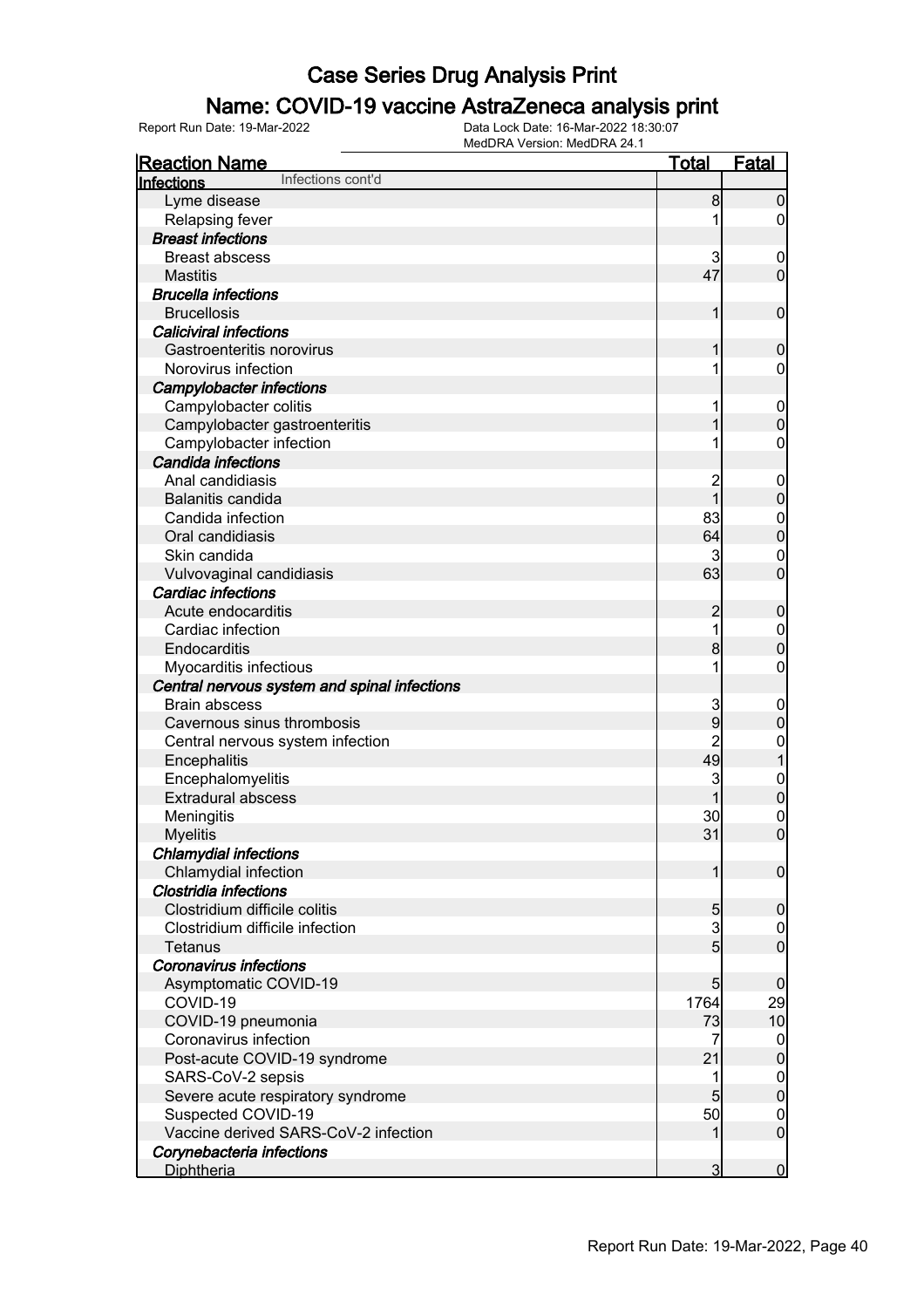### Name: COVID-19 vaccine AstraZeneca analysis print

| <b>Reaction Name</b>                      | <u>Total</u>   | <b>Fatal</b>     |
|-------------------------------------------|----------------|------------------|
| Infections cont'd<br>Infections           |                |                  |
| Coxiella infections                       |                |                  |
| Q fever                                   | 114            | $\mathbf 0$      |
| Coxsackie viral infections                |                |                  |
| Coxsackie bronchitis                      | $\mathbf{1}$   | $\boldsymbol{0}$ |
| <b>Cytomegaloviral infections</b>         |                |                  |
| Encephalitis cytomegalovirus              | $\mathbf{1}$   | $\mathbf 0$      |
| Dental and oral soft tissue infections    |                |                  |
| Abscess oral                              | 4              | $\mathbf 0$      |
| Gingival abscess                          | 9              | $\boldsymbol{0}$ |
| Gingivitis                                | 31             | $\overline{0}$   |
| Lip infection                             | 1              | $\mathbf{0}$     |
| Oral infection                            | 1              | $\overline{0}$   |
| Oral pustule                              | 3              | $\mathbf{0}$     |
| Parotitis                                 | 15             | $\overline{0}$   |
| Pericoronitis                             |                | $\mathbf{0}$     |
| Periodontitis                             | $\frac{3}{2}$  | $\overline{0}$   |
| Pulpitis dental                           | $\overline{1}$ | $\mathbf{0}$     |
| Sialoadenitis                             | 3              | $\overline{0}$   |
| Tongue abscess                            | 5              | $\mathbf{0}$     |
| Tooth abscess                             | 16             | $\overline{0}$   |
| Tooth infection                           | 15             | $\mathbf 0$      |
| <b>Ear infections</b>                     |                |                  |
| Ear infection                             | 150            | $\mathbf{0}$     |
| Labyrinthitis                             | 192            | $\pmb{0}$        |
| Mastoiditis                               | 5              | $\mathbf{0}$     |
| Otitis externa                            | $\overline{7}$ | $\mathbf 0$      |
| Otitis media                              | 9              | $\mathbf{0}$     |
| Otitis media chronic                      | 15             | $\overline{0}$   |
| Otosalpingitis                            | 1              | $\mathbf 0$      |
| <b>Ectoparasitic infestations</b>         |                |                  |
| Acarodermatitis                           | 11             | $\boldsymbol{0}$ |
| Infestation                               | 1              | $\pmb{0}$        |
| Trombidiasis                              | 3              | $\boldsymbol{0}$ |
| <b>Epstein-Barr viral infections</b>      |                |                  |
| Epstein-Barr virus infection              | $6 \mid$       | $\mathbf 0$      |
| Epstein-Barr virus infection reactivation | $\mathbf{3}$   | 0                |
| Infectious mononucleosis                  | 60             | $\overline{0}$   |
| <b>Escherichia infections</b>             |                |                  |
| Escherichia infection                     |                | $\overline{0}$   |
| Escherichia sepsis                        | $\frac{2}{2}$  | $\pmb{0}$        |
| Gastroenteritis Escherichia coli          |                | $\mathbf 0$      |
| Eye and eyelid infections                 |                |                  |
| Conjunctivitis                            | 87             | $\overline{0}$   |
| Eye infection                             | 48             | $\pmb{0}$        |
| Eyelid boil                               | $\overline{3}$ | $\overline{0}$   |
| Eyelid infection                          | $\overline{5}$ | $\pmb{0}$        |
| Hordeolum                                 | 42             | $\boldsymbol{0}$ |
| Keratouveitis                             | $\mathbf{1}$   | $\pmb{0}$        |
| <b>Retinitis</b>                          | 3              | $\mathbf 0$      |
| Female reproductive tract infections      |                |                  |
| Endometritis                              | $\mathbf{3}$   | $\overline{0}$   |
| Fallopian tube abscess                    | $\mathbf{1}$   | $\mathbf 0$      |
| <b>Genital infection female</b>           | 1              | $\overline{0}$   |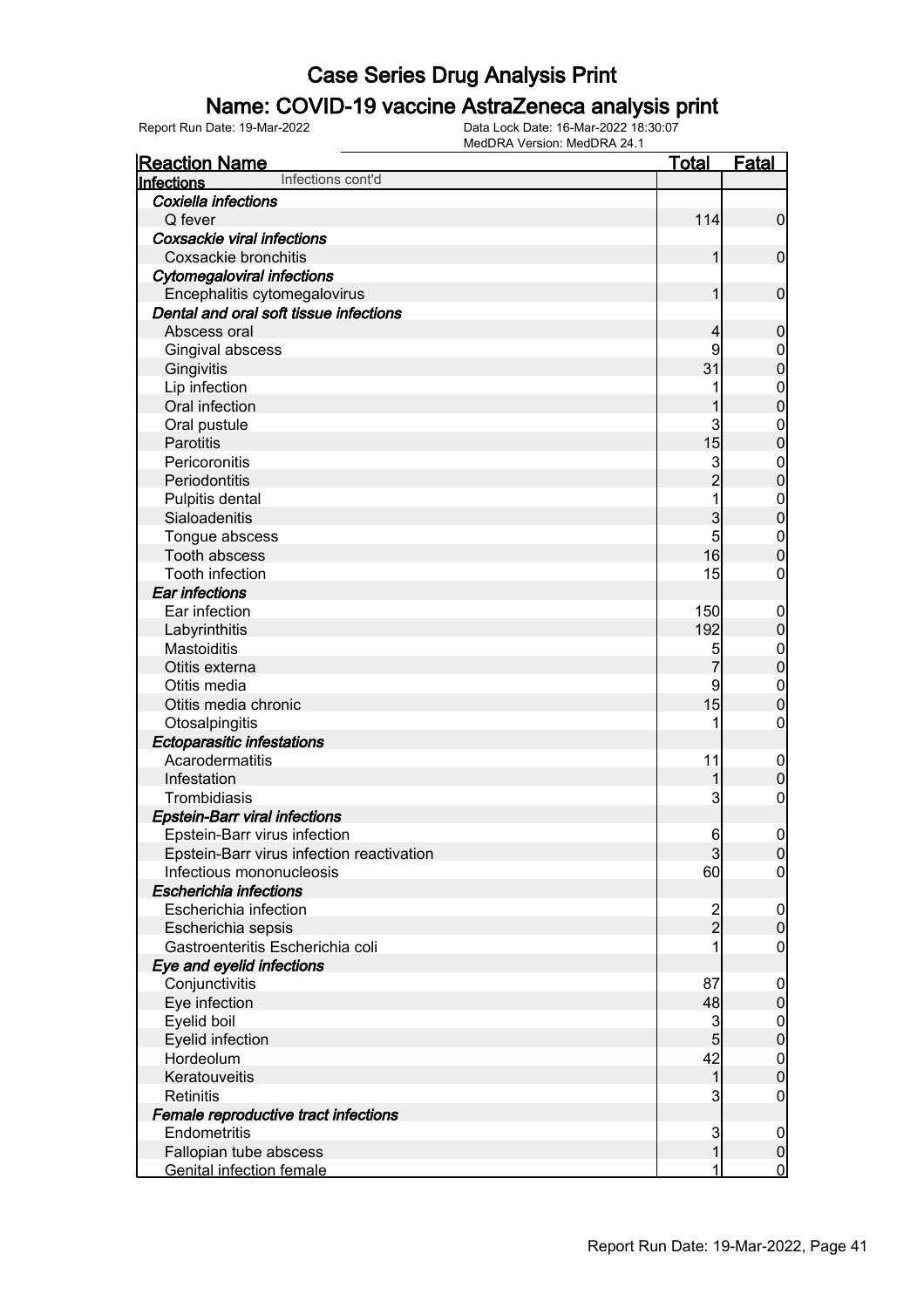### Name: COVID-19 vaccine AstraZeneca analysis print

| <u>Reaction Name</u>                                | <u>Total</u>   | <b>Fatal</b>                         |
|-----------------------------------------------------|----------------|--------------------------------------|
| Infections cont'd<br>Infections                     |                |                                      |
| Ovarian abscess                                     | 1              | 0                                    |
| Pelvic inflammatory disease                         |                | 0                                    |
| Pyometra                                            |                |                                      |
| Vaginal abscess                                     | $\frac{2}{3}$  | $\mathbf{0}$                         |
| Vaginal infection                                   | 6              | $\mathbf 0$                          |
| Vulval abscess                                      | 1              | 0                                    |
| <b>Flaviviral infections</b>                        |                |                                      |
| Dengue fever                                        | 1              | $\mathbf 0$                          |
| Yellow fever                                        | 1              | $\mathbf 0$                          |
| Yellow fever vaccine-associated neurotropic disease |                | 0                                    |
| <b>Fungal infections NEC</b>                        |                |                                      |
| Ear infection fungal                                | 2              | $\boldsymbol{0}$                     |
| Fungal infection                                    | 32             | $\mathbf 0$                          |
| Fungal skin infection                               | 10             | $\mathbf{0}$                         |
| Oral fungal infection                               | 1              | $\mathbf 0$                          |
| Overgrowth fungal                                   |                | $\mathbf{0}$                         |
| Pneumonia fungal                                    | 1              | $\overline{0}$                       |
| Severe asthma with fungal sensitisation             | 5              | $\boldsymbol{0}$                     |
| Tonsillitis fungal                                  | 1              | $\mathbf 0$                          |
| Vulvovaginal mycotic infection                      | 4              | $\mathbf 0$                          |
| <b>Helicobacter infections</b>                      |                |                                      |
| Helicobacter infection                              | 1              | $\mathbf 0$                          |
| <b>Hepatitis virus infections</b>                   |                |                                      |
| <b>Hepatitis E</b>                                  | 1              | $\mathbf 0$                          |
| <b>Hepatobiliary and spleen infections</b>          |                |                                      |
| <b>Biliary sepsis</b>                               | 5              |                                      |
| Liver abscess                                       | 1              | $\mathbf 0$                          |
| Splenic infection                                   | 1              | 0                                    |
| <b>Herpes viral infections</b>                      |                |                                      |
| Eczema herpeticum                                   | 4              | $\boldsymbol{0}$                     |
| <b>Genital herpes</b>                               | 84             | $\pmb{0}$                            |
| Genital herpes simplex                              |                | $\boldsymbol{0}$                     |
| Genital herpes zoster                               |                | $\overline{0}$                       |
| Haemorrhagic varicella syndrome                     |                | $\mathbf{0}$                         |
| Herpes dermatitis                                   | $\overline{2}$ | $\overline{0}$                       |
| Herpes ophthalmic                                   | 16             | 0                                    |
| Herpes pharyngitis                                  | 1              | $\overline{0}$                       |
| Herpes simplex                                      | 50             |                                      |
| Herpes simplex reactivation                         | $\overline{4}$ | $\begin{matrix} 0 \\ 0 \end{matrix}$ |
| Herpes virus infection                              | 16             |                                      |
| Herpes zoster                                       | 1691           | $0\atop 0$                           |
| Herpes zoster disseminated                          | 1              | $\mathbf 0$                          |
| Herpes zoster oticus                                | 16             | $\overline{0}$                       |
| Herpes zoster reactivation                          |                |                                      |
| Meningoencephalitis herpetic                        | $\frac{2}{2}$  | $0\atop 0$                           |
| Nasal herpes                                        | 16             |                                      |
| Ophthalmic herpes simplex                           | $\overline{2}$ | $0$ 0                                |
| Ophthalmic herpes zoster                            | 10             | $\mathbf 0$                          |
| Oral herpes                                         | 725            | $\overline{0}$                       |
| Varicella                                           | 42             | $\overline{0}$                       |
| Varicella zoster virus infection                    | $\overline{4}$ | $\boldsymbol{0}$                     |
| <b>Infections NEC</b>                               |                |                                      |
| <b>Abscess</b>                                      | 54             | $\overline{0}$                       |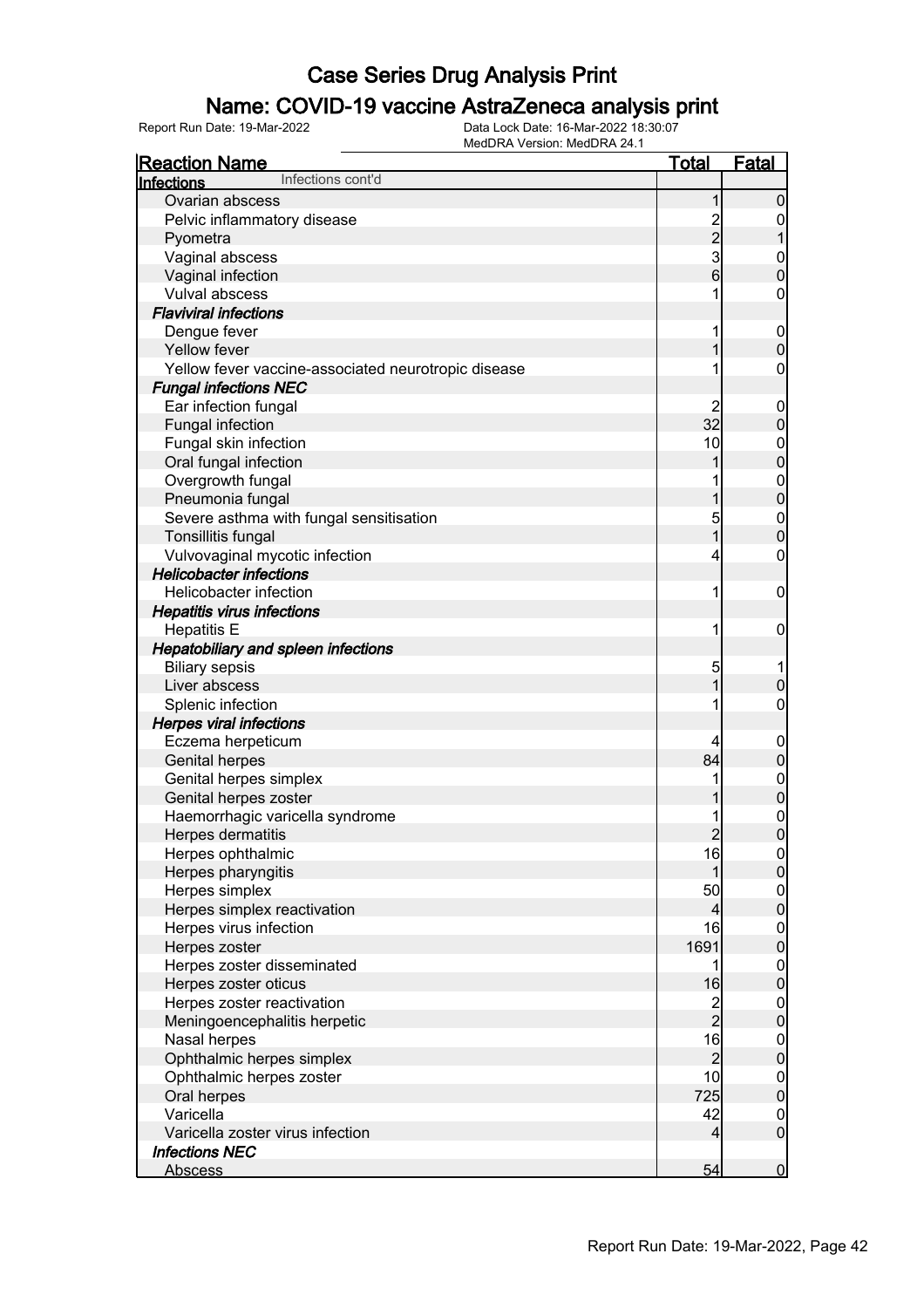### Name: COVID-19 vaccine AstraZeneca analysis print

| <b>Reaction Name</b>                                | <u>Total</u>   | <b>Fatal</b>                   |
|-----------------------------------------------------|----------------|--------------------------------|
| Infections cont'd<br>Infections                     |                |                                |
| Abscess limb                                        | 25             | $\overline{0}$                 |
| Abscess soft tissue                                 | $\overline{c}$ | $\pmb{0}$                      |
| Catheter site infection                             |                | $\mathbf{0}$                   |
| Coinfection                                         |                | $\mathbf 0$                    |
| Device related infection                            | 3              | $\mathbf{0}$                   |
| Empyema                                             |                | $\overline{0}$                 |
| <b>Genital abscess</b>                              |                | $\mathbf{0}$                   |
| Groin abscess                                       |                | $\overline{0}$                 |
| Groin infection                                     | 1              | $\mathbf{0}$                   |
| Infected bite                                       | 5              | $\mathbf 0$                    |
| Infected cyst                                       | 4              | $\mathbf{0}$                   |
| Infection                                           | 549            | $\overline{\mathcal{L}}$       |
| Infection in an immunocompromised host              | 3              | $\mathbf{0}$                   |
| Infectious thyroiditis                              | 1              | $\overline{0}$                 |
| Injection site abscess                              | 3              | $\mathbf{0}$                   |
| Injection site infection                            | 21             | $\overline{0}$                 |
| Localised infection                                 | 109            | $\mathbf{0}$                   |
| Lymph gland infection                               | 9              | $\overline{0}$                 |
| Lymph node abscess                                  |                |                                |
|                                                     | $\overline{1}$ | $\mathbf{0}$<br>$\overline{0}$ |
| Omphalitis                                          | 3              |                                |
| Pathogen resistance<br>Pelvic infection             | $\overline{1}$ | $\mathbf{0}$                   |
|                                                     |                | $\mathbf 0$                    |
| Pyuria                                              |                | $\mathbf{0}$                   |
| Respiratory tract infection                         | 10             | $\overline{1}$                 |
| Toxic shock syndrome                                | 1              | $\mathbf{0}$                   |
| Vaccination site abscess                            |                | $\overline{0}$                 |
| Vaccination site infection                          | 25             | $\mathbf{0}$                   |
| Vaccine breakthrough infection                      | 3              | $\mathbf 0$                    |
| Vestibulitis                                        | 4              | $\mathbf{0}$                   |
| Wound abscess                                       | 1              | $\overline{0}$                 |
| Infectious disorders carrier                        |                |                                |
| SARS-CoV-2 carrier                                  | 1              | $\boldsymbol{0}$               |
| Infectious transmissions                            |                |                                |
| Secondary transmission                              | 16             | 0                              |
| Vaccine virus shedding                              | 1              | $\mathbf 0$                    |
| Influenza viral infections                          |                |                                |
| H1N1 influenza                                      |                | $\overline{0}$                 |
| H2N2 influenza                                      |                | $\mathbf 0$                    |
| Influenza                                           | 6840           | $\mathbf 0$                    |
| <b>Klebsiella infections</b>                        |                |                                |
| Cystitis klebsiella                                 |                | $\boldsymbol{0}$               |
| Pneumonia klebsiella                                | 1              | $\overline{0}$                 |
| Lower respiratory tract and lung infections         |                |                                |
| Atypical pneumonia                                  | 2              | $\mathbf 0$                    |
| <b>Bronchitis</b>                                   | 28             | $\mathbf 0$                    |
| Infectious pleural effusion                         | 4              | $\mathbf 0$                    |
| Infective exacerbation of bronchiectasis            |                | $\mathbf{0}$                   |
| Infective pulmonary exacerbation of cystic fibrosis |                | 1                              |
| Lower respiratory tract infection                   | 347            | 3                              |
| Pleural infection                                   | 1              | $\overline{0}$                 |
| Pneumonia                                           | 291            | 31                             |
| Pneumonia aspiration                                | 29             | $6\phantom{.}6$                |
| Sputum purulent                                     | 3              | $\overline{0}$                 |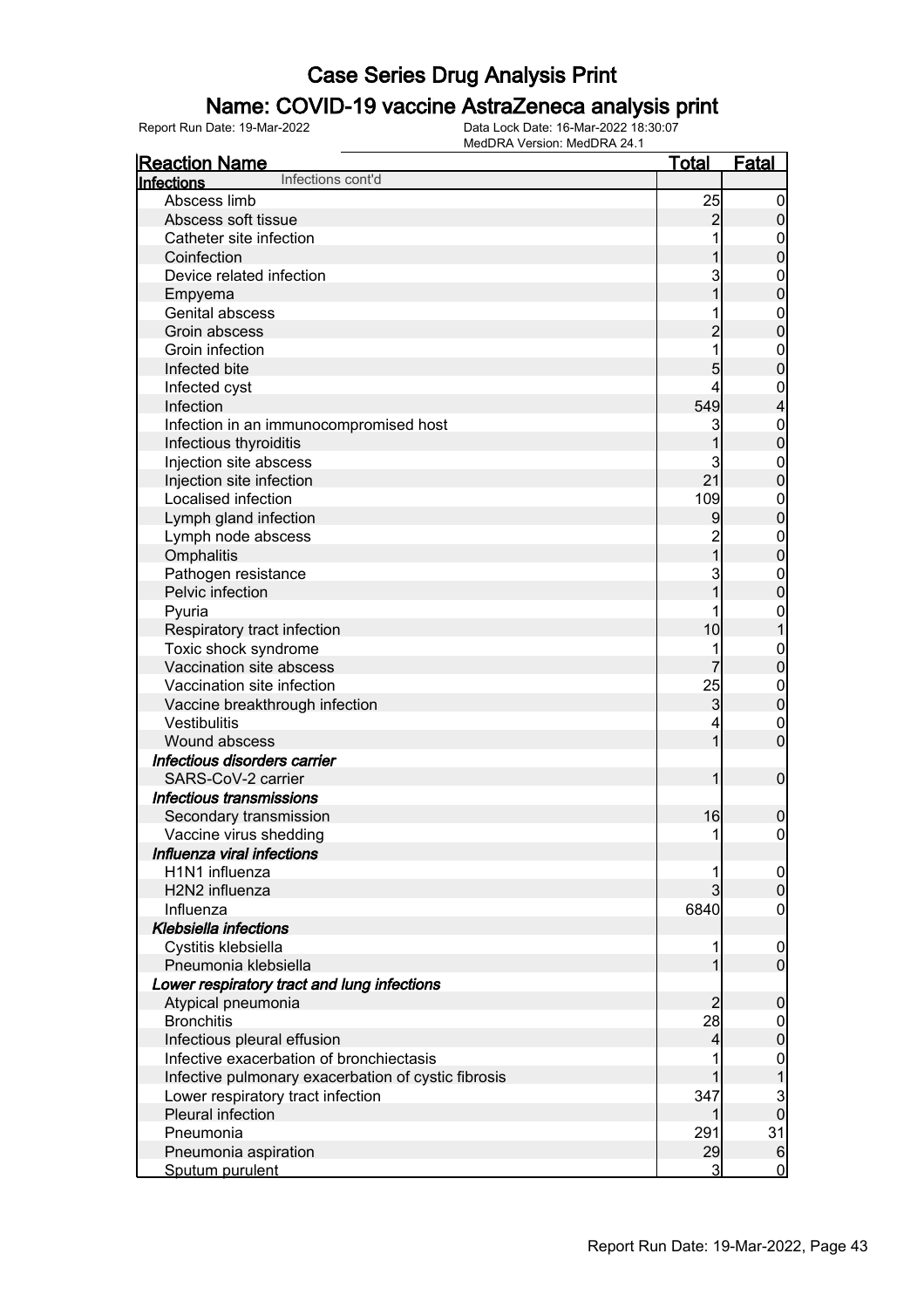### Name: COVID-19 vaccine AstraZeneca analysis print

| <b>Reaction Name</b>                            | Total          | <b>Fatal</b>     |
|-------------------------------------------------|----------------|------------------|
| Infections cont'd<br>Infections                 |                |                  |
| Male reproductive tract infections              |                |                  |
| Epididymitis                                    | 10             | 0                |
| Orchitis                                        | 7              | $\overline{0}$   |
| Molluscum contagiosum viral infections          |                |                  |
| Molluscum contagiosum                           | 1              | $\mathbf 0$      |
| <b>Mumps viral infections</b>                   |                |                  |
| <b>Mumps</b>                                    | 13             | $\mathbf 0$      |
| Muscle and soft tissue infections               |                |                  |
| Muscle abscess                                  | 1              | $\boldsymbol{0}$ |
| Necrotising fasciitis                           |                | 0                |
| Soft tissue infection                           | $\overline{5}$ | $\overline{0}$   |
| Neisseria infections                            |                |                  |
| Gonorrhoea                                      | 1              | $\boldsymbol{0}$ |
| Prostatitis gonococcal                          | 1              | $\mathbf 0$      |
| <b>Orthopox viral infections</b>                |                |                  |
| Cow pox                                         |                | $\boldsymbol{0}$ |
| Vaccinia virus infection                        | $\overline{2}$ | $\mathbf 0$      |
| Papilloma viral infections                      |                |                  |
| Papilloma viral infection                       | 1              | $\mathbf 0$      |
| Paravaccinia infections                         |                |                  |
| Paravaccinia                                    | 1              | $\mathbf 0$      |
| <b>Phleboviral infections</b>                   |                |                  |
| Severe fever with thrombocytopenia syndrome     | 2              | $\mathbf 0$      |
| <b>Plasmodia infections</b>                     |                |                  |
| Malaria                                         | 7              | $\mathbf 0$      |
| <b>Pneumocystis infections</b>                  |                |                  |
| Pneumocystis jirovecii pneumonia                | 1              | $\mathbf 0$      |
| Prion-associated disorders                      |                |                  |
| Creutzfeldt-Jakob disease                       | $\overline{2}$ | $\mathbf 0$      |
| <b>Pseudomonal infections</b>                   |                |                  |
| Pseudomonas infection                           | 1              | $\mathbf 0$      |
| <b>Retroviral infections</b>                    |                |                  |
| Acquired immunodeficiency syndrome              | $\overline{c}$ | $\boldsymbol{0}$ |
| HIV infection                                   | 3              | $\mathbf{0}$     |
| HIV-associated neurocognitive disorder          | 1              | $\overline{0}$   |
| Persistent generalised lymphadenopathy          | 1              | 0                |
| <b>Rotaviral infections</b>                     |                |                  |
| Gastroenteritis rotavirus                       | 1              | $\boldsymbol{0}$ |
| Rotavirus infection                             | 1              | $\overline{0}$   |
| Rubella viral infections                        |                |                  |
| Rubella                                         | 1              | $\boldsymbol{0}$ |
| Rubeola viral infections                        |                |                  |
| <b>Measles</b>                                  | 6              | $\mathbf 0$      |
| Measles post vaccine                            |                | $\overline{0}$   |
| Salmonella infections                           |                |                  |
| <b>Typhoid fever</b>                            | $\overline{c}$ | $\mathbf 0$      |
| Sepsis, bacteraemia, viraemia and fungaemia NEC |                |                  |
| Abdominal sepsis                                | $\overline{c}$ | $\mathbf 0$      |
| Bacteraemia                                     | $\overline{1}$ | $\pmb{0}$        |
| Neutropenic sepsis                              | 9              | $\overline{0}$   |
| Pelvic sepsis                                   |                | $\mathbf 0$      |
| Pulmonary sepsis                                |                | 0                |
| <b>Sepsis</b>                                   | 123            | 15               |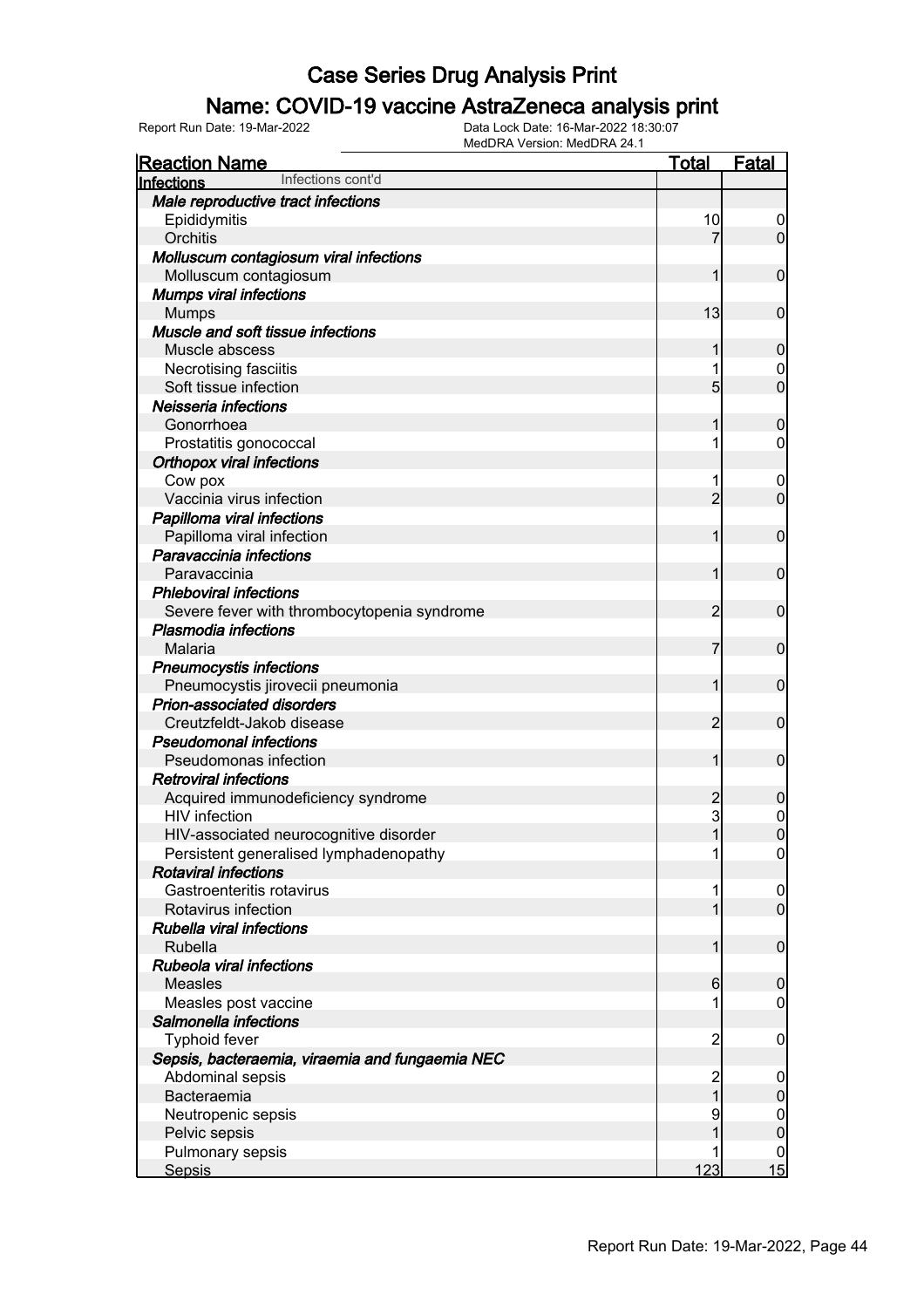### Name: COVID-19 vaccine AstraZeneca analysis print

| <b>Reaction Name</b>                       | <u>Total</u>    | <b>Fatal</b>                         |
|--------------------------------------------|-----------------|--------------------------------------|
| Infections cont'd<br>Infections            |                 |                                      |
| Sepsis syndrome                            | 1               | $\boldsymbol{0}$                     |
| Septic pulmonary embolism                  | 1               | $\mathsf{O}\xspace$                  |
| Septic rash                                | 13              | $\mathbf 0$                          |
| Septic shock                               | $5\overline{)}$ | 1                                    |
| Urosepsis                                  | 11              | 1                                    |
| Viraemia                                   | $\overline{4}$  | $\overline{0}$                       |
| Skin structures and soft tissue infections |                 |                                      |
| <b>Blister infected</b>                    | $\overline{c}$  | $\boldsymbol{0}$                     |
| Carbuncle                                  | 1               |                                      |
| Dermatitis infected                        | 10              | $0\atop 0$                           |
| Dermo-hypodermitis                         | 1               |                                      |
| Eczema infected                            | 3               | $\begin{matrix}0\\0\end{matrix}$     |
| Impetigo                                   | 13              |                                      |
| Infected dermal cyst                       | 3               | $\begin{matrix}0\\0\end{matrix}$     |
|                                            | $\overline{2}$  |                                      |
| Pilonidal cyst<br>Pustule                  | 27              | $\begin{matrix}0\\0\end{matrix}$     |
|                                            |                 |                                      |
| Pyoderma                                   | 1               | $\begin{matrix}0\\0\end{matrix}$     |
| Rash pustular                              | 19              |                                      |
| Skin infection                             | 75              | $\begin{matrix}0\\0\end{matrix}$     |
| Subcutaneous abscess                       | 10              |                                      |
| Vaccination site pustule                   | 5               | $\mathbf 0$                          |
| Staphylococcal infections                  |                 |                                      |
| Furuncle                                   | 57              | $0\atop 0$                           |
| Pneumonia staphylococcal                   | 1               |                                      |
| Staphylococcal bacteraemia                 | $\frac{2}{3}$   | $0\atop 0$                           |
| Staphylococcal infection                   |                 |                                      |
| Staphylococcal scalded skin syndrome       | 1               | $\begin{matrix} 0 \\ 1 \end{matrix}$ |
| Staphylococcal sepsis                      | 4               |                                      |
| Toxic shock syndrome staphylococcal        | 1               | $\begin{matrix}0\\0\end{matrix}$     |
| Vulvovaginitis staphylococcal              | 1               |                                      |
| Wound infection staphylococcal             | 1               | $\pmb{0}$                            |
| <b>Streptococcal infections</b>            |                 |                                      |
| Beta haemolytic streptococcal infection    | 1               | $\boldsymbol{0}$                     |
| Cellulitis streptococcal                   | 1               | $\overline{0}$                       |
| Erysipelas                                 | 1               | $\overline{0}$                       |
| Meningitis pneumococcal                    |                 | 1                                    |
| Pharyngitis streptococcal                  | $\frac{2}{9}$   | $\overline{0}$                       |
| Pneumonia pneumococcal                     | 1               | $\overline{0}$                       |
| Scarlet fever                              | 1               |                                      |
| Streptococcal bacteraemia                  | 1               | $\begin{matrix} 0 \\ 0 \end{matrix}$ |
| Streptococcal infection                    | $\frac{3}{1}$   |                                      |
| Streptococcal sepsis                       |                 | $\begin{matrix} 0 \\ 0 \end{matrix}$ |
| Tonsillitis streptococcal                  | 1               | $\mathsf{O}\xspace$                  |
| <b>Tinea infections</b>                    |                 |                                      |
| Body tinea                                 |                 | $\boldsymbol{0}$                     |
| Tinea cruris                               | 9<br>3<br>3     | $\overline{0}$                       |
| Tinea infection                            |                 |                                      |
| Tinea pedis                                | $\overline{4}$  | $\begin{matrix} 0 \\ 0 \end{matrix}$ |
| Tinea versicolour                          | $\overline{2}$  | $\mathbf 0$                          |
| <b>Treponema infections</b>                |                 |                                      |
| Neurosyphilis                              | 1               | $\mathbf 0$                          |
| Pinta                                      | $\mathbf{1}$    | $\pmb{0}$                            |
| <b>Syphilis</b>                            | 4               | $\mathbf 0$                          |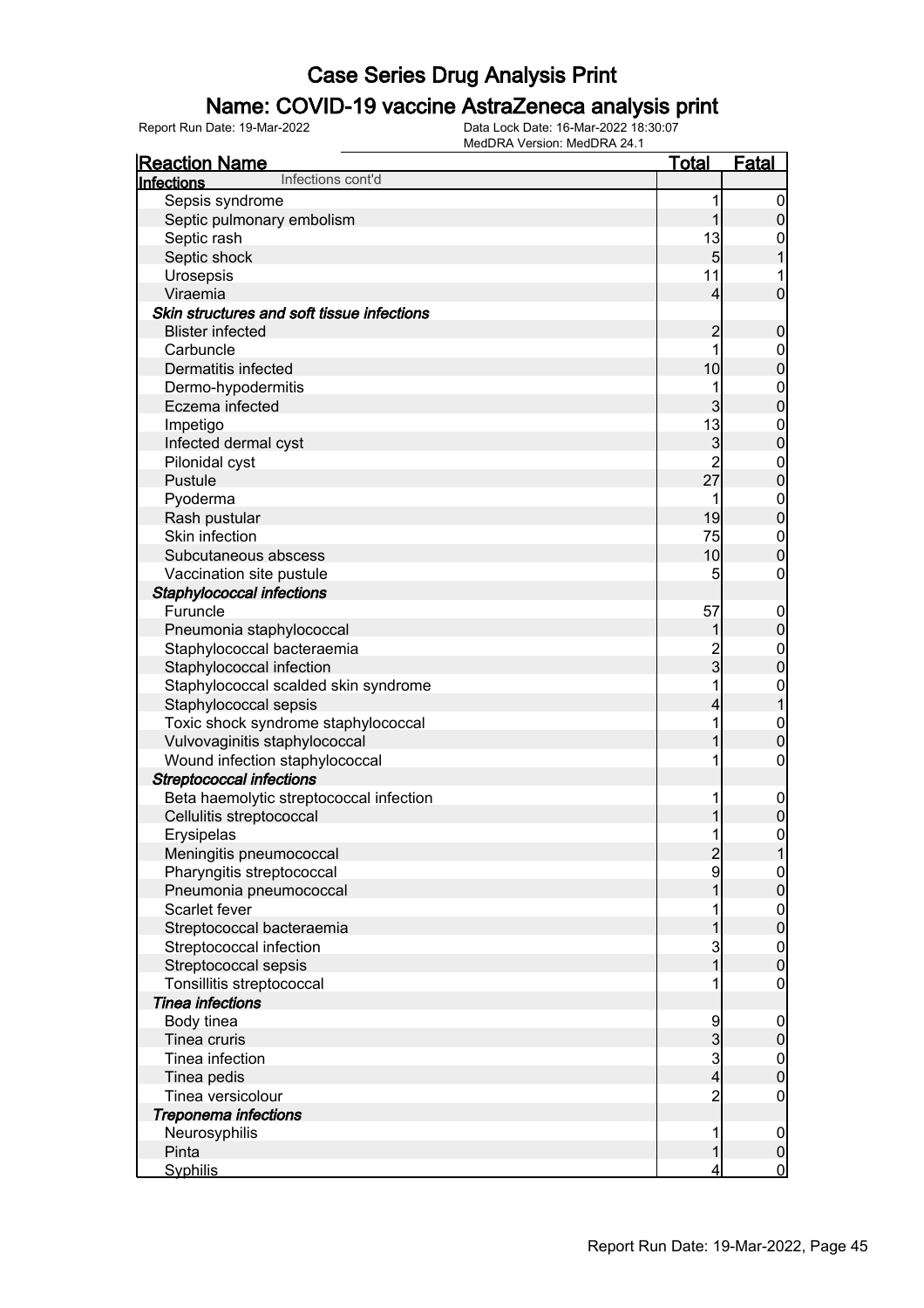### Name: COVID-19 vaccine AstraZeneca analysis print

| <b>Reaction Name</b>                                   | <b>Total</b>            | <b>Fatal</b>                     |
|--------------------------------------------------------|-------------------------|----------------------------------|
| Infections cont'd<br>Infections                        |                         |                                  |
| <b>Trypanosomal infections</b>                         |                         |                                  |
| African trypanosomiasis                                | 6                       | $\boldsymbol{0}$                 |
| <b>Tuberculous infections</b>                          |                         |                                  |
| <b>Disseminated Bacillus Calmette-Guerin infection</b> | 1                       | $\mathbf 0$                      |
| Erythema induratum                                     | 1                       | $\pmb{0}$                        |
| Lymph node tuberculosis                                | 3                       | $\mathbf{0}$                     |
| Meningitis tuberculous                                 | $\overline{1}$          | $\overline{0}$                   |
| Pulmonary tuberculosis                                 | $\overline{c}$          |                                  |
| Tuberculosis                                           | $\overline{6}$          | $\frac{0}{2}$                    |
| <b>Upper respiratory tract infections</b>              |                         |                                  |
| Acute sinusitis                                        | 6                       | $\boldsymbol{0}$                 |
| Chronic sinusitis                                      | 17                      | $\boldsymbol{0}$                 |
| Chronic tonsillitis                                    | 1                       | $\mathbf 0$                      |
| Croup infectious                                       |                         | $\mathbf{0}$                     |
| Epiglottitis                                           | 1                       | $\mathbf{0}$                     |
| Laryngitis                                             | 40                      | $\mathbf{0}$                     |
| Nasal vestibulitis                                     |                         | $\overline{0}$                   |
| Nasopharyngitis                                        | 1946                    | $\mathbf{0}$                     |
| Peritonsillar abscess                                  |                         | $\overline{0}$                   |
| Pharyngeal abscess                                     |                         | $\mathbf{0}$                     |
| Pharyngitis                                            | 44                      | $\overline{0}$                   |
| <b>Rhinitis</b>                                        | 57                      | $\mathbf{0}$                     |
| Sinobronchitis                                         | 1                       | $\mathbf 0$                      |
| <b>Sinusitis</b>                                       | 409                     | $\mathbf{0}$                     |
| Tonsillitis                                            | 89                      | $\mathbf 0$                      |
| <b>Tracheitis</b>                                      | 2                       | $\mathbf 0$                      |
| Upper respiratory tract infection                      | 11                      | $\overline{0}$                   |
| <b>Urinary tract infections</b>                        |                         |                                  |
| Cystitis                                               | 104                     | $\boldsymbol{0}$                 |
| Genitourinary tract infection                          | 1                       | $\overline{0}$                   |
| Kidney infection                                       | 63                      | $\mathbf 0$                      |
| Pyelonephritis                                         | 9                       | $\boldsymbol{0}$                 |
| Pyelonephritis acute                                   | 1                       | $\mathbf 0$                      |
| Pyelonephritis chronic                                 |                         |                                  |
| Renal abscess                                          | $\overline{2}$          | $\begin{matrix}0\\0\end{matrix}$ |
| <b>Urethritis</b>                                      | 1                       | 0                                |
| Urinary tract infection                                | 279                     | $\overline{0}$                   |
| <b>Vascular infections</b>                             |                         |                                  |
| Haematoma infection                                    | $\overline{2}$          | $\pmb{0}$                        |
| Infected lymphocele                                    | 1                       | $\mathbf 0$                      |
| Infected varicose vein                                 | 1                       | $\pmb{0}$                        |
| Lymphangitis                                           | 6                       | $\mathbf 0$                      |
| <b>Viral infections NEC</b>                            |                         |                                  |
| Arthritis viral                                        | $\overline{\mathbf{c}}$ | $\mathbf 0$                      |
| <b>Bronchitis viral</b>                                | $\overline{1}$          | $\pmb{0}$                        |
| Conjunctivitis viral                                   | 1                       | $\mathbf 0$                      |
| Ear infection viral                                    | $\overline{c}$          | $\overline{0}$                   |
| Encephalitis viral                                     | 8                       | $\mathbf{0}$                     |
| Eye infection viral                                    | 1                       | $\overline{0}$                   |
| <b>Gastritis viral</b>                                 | 1                       | $\mathbf 0$                      |
| Gastroenteritis viral                                  | 70                      | $\overline{0}$                   |
| Gastrointestinal viral infection                       | 1                       | $\overline{0}$                   |
| <b>Hepatitis viral</b>                                 | 3                       | $\mathbf 0$                      |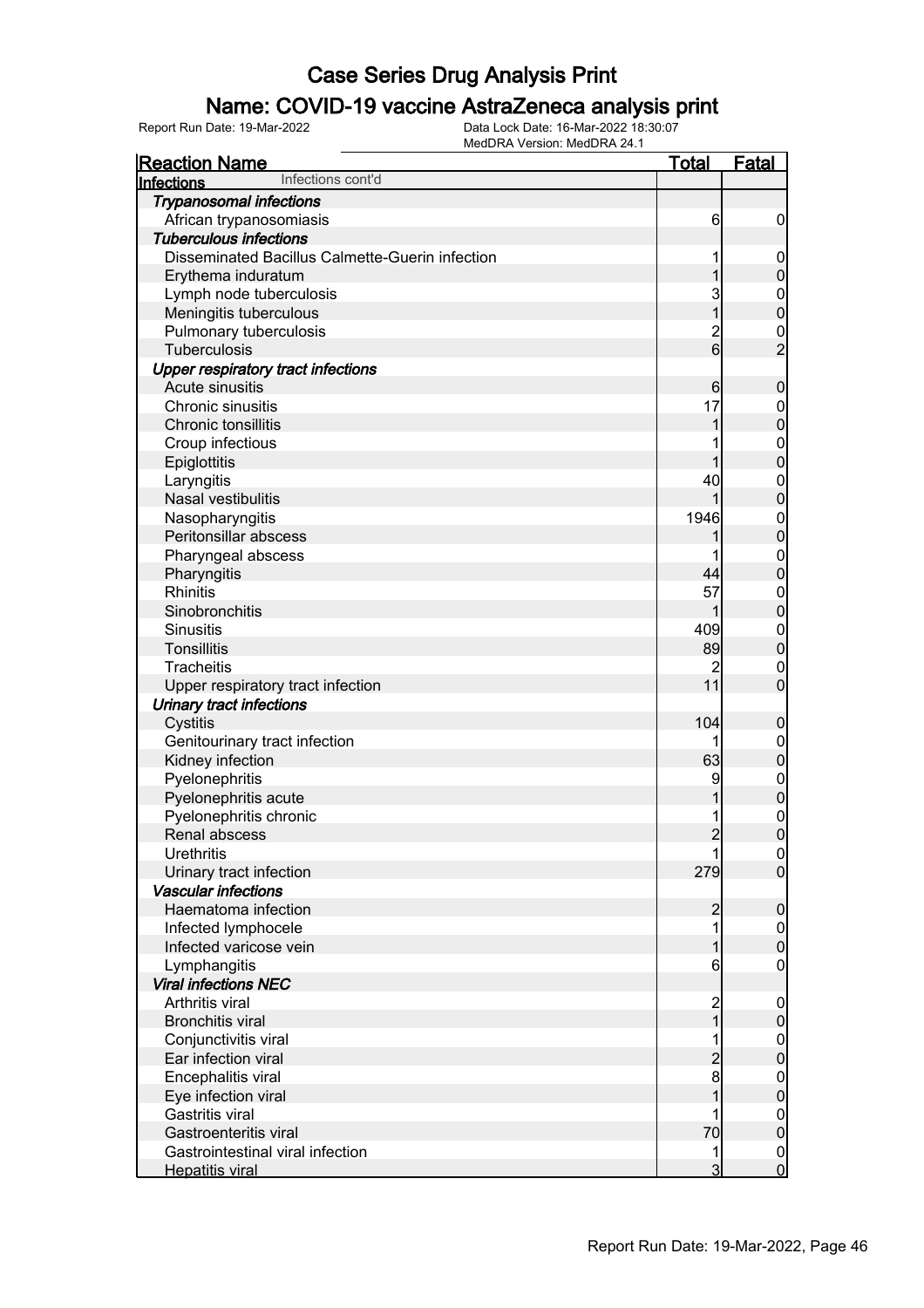### Name: COVID-19 vaccine AstraZeneca analysis print

| <b>Reaction Name</b>                    | <b>Total</b> | <b>Fatal</b> |
|-----------------------------------------|--------------|--------------|
| Infections cont'd<br>Infections         |              |              |
| Meningitis viral                        | 22           |              |
| Pleurisy viral                          |              |              |
| Pneumonia viral                         | 13           |              |
| Post viral fatigue syndrome             | 158          |              |
| Sweating fever                          | 741          |              |
| Vestibular neuronitis                   | 44           |              |
| Viral diarrhoea                         |              |              |
| Viral infection                         | 90           |              |
| Viral labyrinthitis                     |              |              |
| Viral myelitis                          |              |              |
| Viral myocarditis                       | 3            |              |
| Viral pericarditis                      | 5            |              |
| Viral pharyngitis                       | 31           |              |
| Viral rash                              | 81           |              |
| Viral sepsis                            |              |              |
| Viral sinusitis                         |              |              |
| Viral tonsillitis                       |              |              |
| Viral upper respiratory tract infection |              |              |
| Infections SOC TOTAL                    | 20262        | <u> 113 </u> |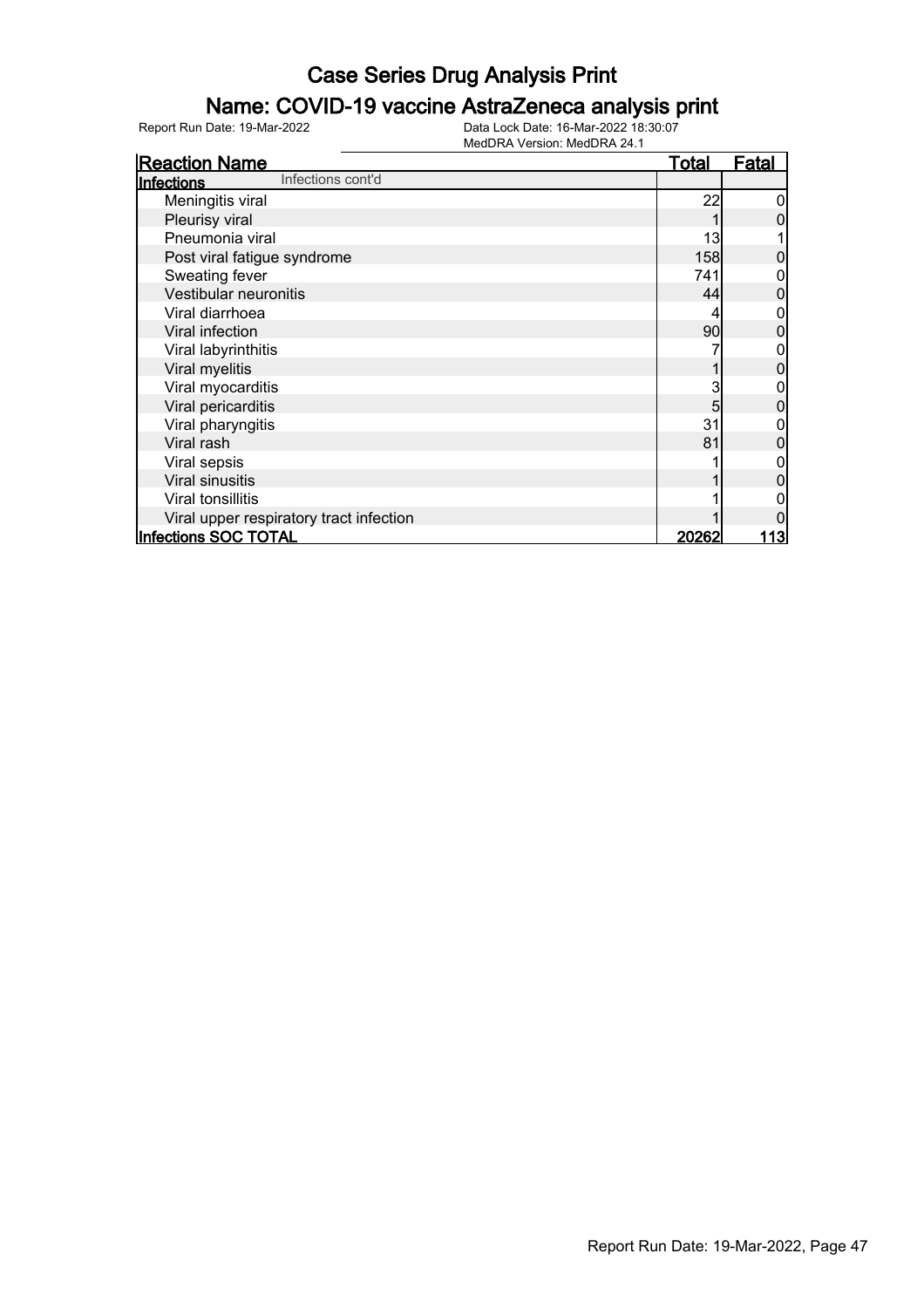### Name: COVID-19 vaccine AstraZeneca analysis print

| <b>Reaction Name</b>                            | <u>Total</u>   | Fatal                                 |
|-------------------------------------------------|----------------|---------------------------------------|
| <b>Injuries</b>                                 |                |                                       |
| Abdominal and gastrointestinal injuries NEC     |                |                                       |
| Abdomen crushing                                | 3              | 0                                     |
| Abdominal injury                                | 1              | $\mathbf 0$                           |
| Colon injury                                    |                | 0                                     |
| Lip injury                                      | $\overline{c}$ | $\mathbf{0}$                          |
| Mouth injury                                    | 3              | 0                                     |
| Oral contusion                                  | 13             | $\mathbf{0}$                          |
| Palate injury                                   | $\overline{2}$ | $\overline{0}$                        |
| Pelvic bone injury                              | 1              | $\mathbf{0}$                          |
| Splenic rupture                                 | 4              | $\overline{0}$                        |
| Tongue injury                                   | $\mathbf{3}$   | $\mathbf{0}$                          |
| Tooth fracture                                  | $\overline{2}$ | $\overline{0}$                        |
| Tooth injury                                    | $\overline{2}$ | $\mathbf 0$                           |
| Accidental exposures to product                 |                |                                       |
| Accidental exposure to product                  | 25             | $\overline{0}$                        |
| Accidental exposure to product packaging        |                | $\overline{0}$                        |
| Anaesthetic and allied procedural complications |                |                                       |
| Airway complication of anaesthesia              | 2              | 0                                     |
| Anaesthetic complication                        | $\mathbf{3}$   | $\mathbf 0$                           |
| Anaesthetic complication neurological           | 1              | $\overline{0}$                        |
| Delayed recovery from anaesthesia               | 6              | $\mathbf{0}$                          |
| Sedation complication                           | 4              | $\overline{0}$                        |
| Atmospheric pressure injuries                   |                |                                       |
| <b>Barotrauma</b>                               |                | 0                                     |
| Decompression sickness                          | $\overline{c}$ | $\overline{0}$                        |
| Hypobarism                                      | $\overline{3}$ | $\overline{0}$                        |
| <b>Bone and joint injuries NEC</b>              |                |                                       |
| Bursa injury                                    | $\overline{c}$ | 0                                     |
| Cartilage injury                                | $\overline{2}$ | $\boldsymbol{0}$                      |
| Joint injury                                    | 20             | $\overline{0}$                        |
| Synovial rupture                                | $\overline{c}$ | 0                                     |
| Cardiac and vascular procedural complications   |                |                                       |
| Deep vein thrombosis postoperative              | 1              | $\mathbf 0$                           |
| Ischaemic contracture of the left ventricle     |                | 0                                     |
| Vascular access site bruising                   | 1              | $\mathbf{0}$                          |
| Vascular graft occlusion                        |                | <sup>0</sup>                          |
| Vascular graft thrombosis                       |                | $\overline{0}$                        |
| Vascular pseudoaneurysm                         |                | $\mathbf 0$                           |
| Vasoplegia syndrome                             | 1              | $\boldsymbol{0}$                      |
| Cardiovascular injuries                         |                |                                       |
| Arterial injury                                 | 1              | $\mathbf 0$                           |
| Vascular injury                                 | 13             | $\overline{0}$                        |
| Venous injury                                   |                | $\mathbf 0$                           |
| <b>Cerebral injuries NEC</b>                    |                |                                       |
| <b>Brain contusion</b>                          | 16             | $\mathbf 0$                           |
| <b>Brain herniation</b>                         | 6              | $\mathbf 0$                           |
| Concussion                                      | 10             | $\mathbf 0$                           |
| Craniocerebral injury                           | 1              | $\mathbf 0$                           |
| Epidural haemorrhage                            |                | $\boldsymbol{0}$                      |
| Extradural haematoma                            |                | $\mathbf 0$                           |
| Subarachnoid haematoma                          | $\frac{2}{3}$  |                                       |
| Subdural haematoma                              | 19             | $\begin{array}{c} 0 \\ 1 \end{array}$ |
| Subdural haemorrhage                            | $6 \mid$       | $\mathbf 0$                           |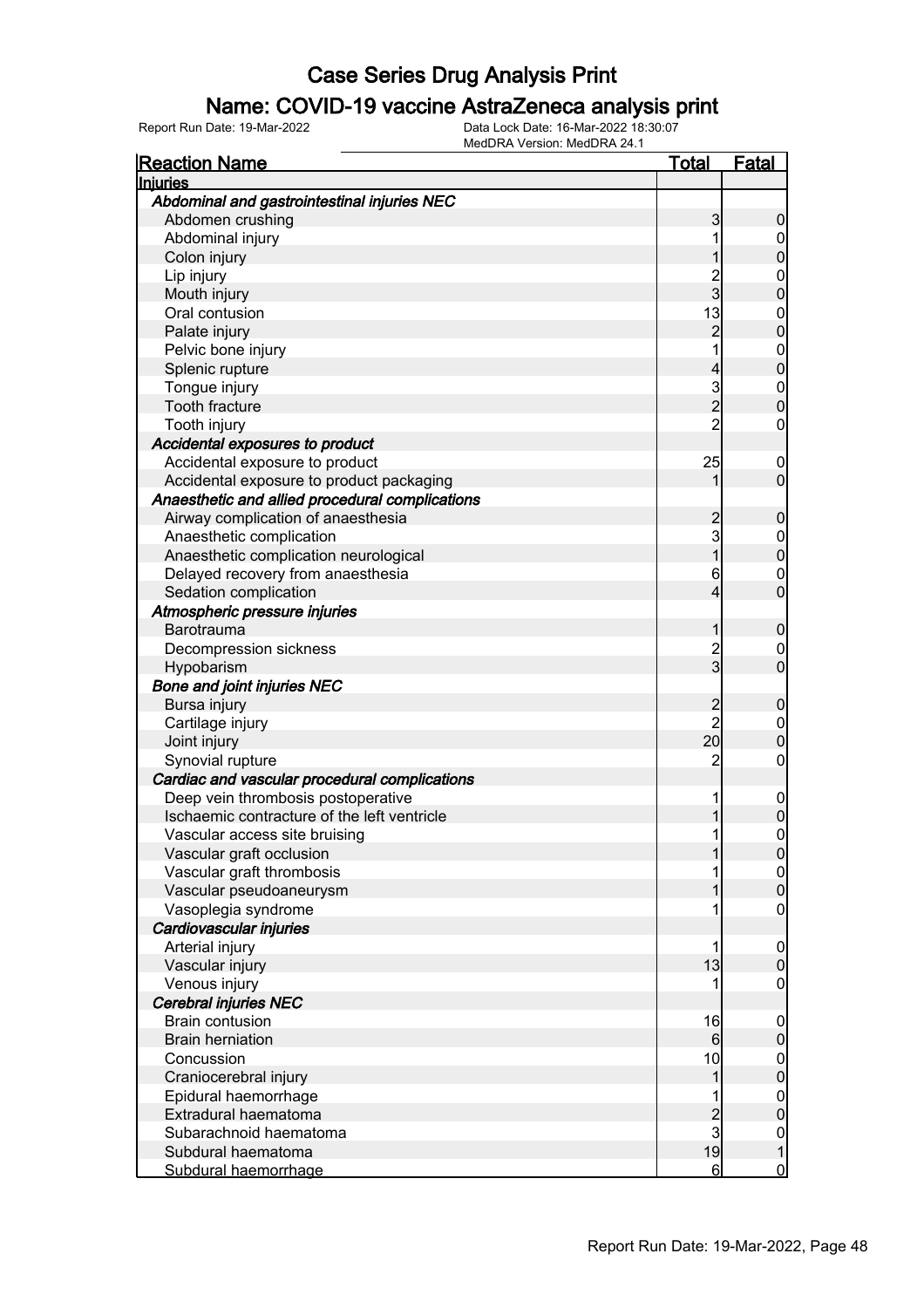### Name: COVID-19 vaccine AstraZeneca analysis print

| <b>Reaction Name</b>                                            | <u>Total</u>   | Fatal                                |
|-----------------------------------------------------------------|----------------|--------------------------------------|
| Injuries cont'd<br><b>Injuries</b>                              |                |                                      |
| Traumatic intracranial haemorrhage                              | 1              | $\overline{0}$                       |
| <b>Chemical injuries</b>                                        |                |                                      |
| Chemical burn                                                   |                | $\mathbf 0$                          |
| Chemical burn of oral cavity                                    | 2<br>2<br>7    | $0$<br>0                             |
| Chemical burn of skin                                           |                |                                      |
| Chemical phlebitis                                              | $\overline{c}$ | $\mathbf 0$                          |
| Chest and respiratory tract injuries NEC                        |                |                                      |
| Asbestosis                                                      | 1              | $\boldsymbol{0}$                     |
| Chest crushing                                                  | 16             | $\mathbf 0$                          |
| Chest injury                                                    | 2<br>2         | $0$<br>0                             |
| Foreign body in throat                                          |                |                                      |
| Traumatic haemothorax                                           | 1              | $\mathbf{0}$                         |
| Traumatic lung injury                                           | 1              | $\overline{0}$                       |
| Conditions caused by cold                                       |                |                                      |
| Chillblains                                                     | 77             | $\mathbf 0$                          |
| Frostbite                                                       | 1              | $\overline{0}$                       |
| Cranial nerve injuries                                          |                |                                      |
| Cranial nerve injury                                            | 1              | $\boldsymbol{0}$                     |
| Optic nerve injury                                              | 8              | $\mathbf 0$                          |
| Vth nerve injury                                                | 1              | $\mathbf 0$                          |
| Ear injuries NEC                                                |                |                                      |
| Deafness traumatic                                              | 1              | $\boldsymbol{0}$                     |
| Exposures associated with pregnancy, delivery and lactation     |                |                                      |
| Drug exposure before pregnancy                                  |                | $\boldsymbol{0}$                     |
| Exposure during pregnancy                                       | 19             | $\pmb{0}$                            |
| Exposure via breast milk                                        | 112            |                                      |
| Foetal exposure during pregnancy                                | 36             | $0\atop 0$                           |
| Maternal exposure before pregnancy                              | 17             | $0\atop 0$                           |
| Maternal exposure during breast feeding                         | 1397           |                                      |
| Maternal exposure during pregnancy                              | 398            | $\begin{matrix} 0 \\ 0 \end{matrix}$ |
| Maternal exposure timing unspecified                            | $\overline{c}$ |                                      |
| Paternal exposure during pregnancy                              | $\overline{2}$ | $\boldsymbol{0}$                     |
| <b>Exposures to agents or circumstances NEC</b>                 |                |                                      |
| Exposure to SARS-CoV-2                                          | 8              | $\mathbf 0$                          |
| Exposure to household chemicals                                 | 1              | $\overline{0}$                       |
| Exposure to toxic agent                                         | 11             | 0                                    |
| Exposure to vaccinated person                                   | $\overline{3}$ | $\overline{0}$                       |
| Eye injuries NEC                                                |                |                                      |
| Cataract traumatic                                              | 1              | $\mathbf 0$                          |
| Eye contusion                                                   | 59             | $\overline{0}$                       |
| Eye injury                                                      | 55             | $\pmb{0}$                            |
| Eyelid contusion                                                | $\overline{5}$ | $\boldsymbol{0}$                     |
| Foreign body in eye                                             | $\overline{c}$ | $\pmb{0}$                            |
| Hyphaema                                                        | 1              | $\boldsymbol{0}$                     |
| Injury corneal                                                  | 1              | $\pmb{0}$                            |
| Periorbital haematoma                                           | 1              | $\boldsymbol{0}$                     |
| Periorbital haemorrhage                                         | $\overline{c}$ | $\pmb{0}$                            |
| Retinal injury                                                  | 4              | $\boldsymbol{0}$                     |
| Superficial injury of eye                                       | 1              | $\mathbf 0$                          |
| <b>Traumatic iritis</b>                                         | 1              | $\mathbf 0$                          |
| Foetal and neonatal conditions associated with product exposure |                |                                      |
| Intoxication by breast feeding                                  | 1              | $\overline{0}$                       |
| <b>Fractures and dislocations NEC</b>                           |                |                                      |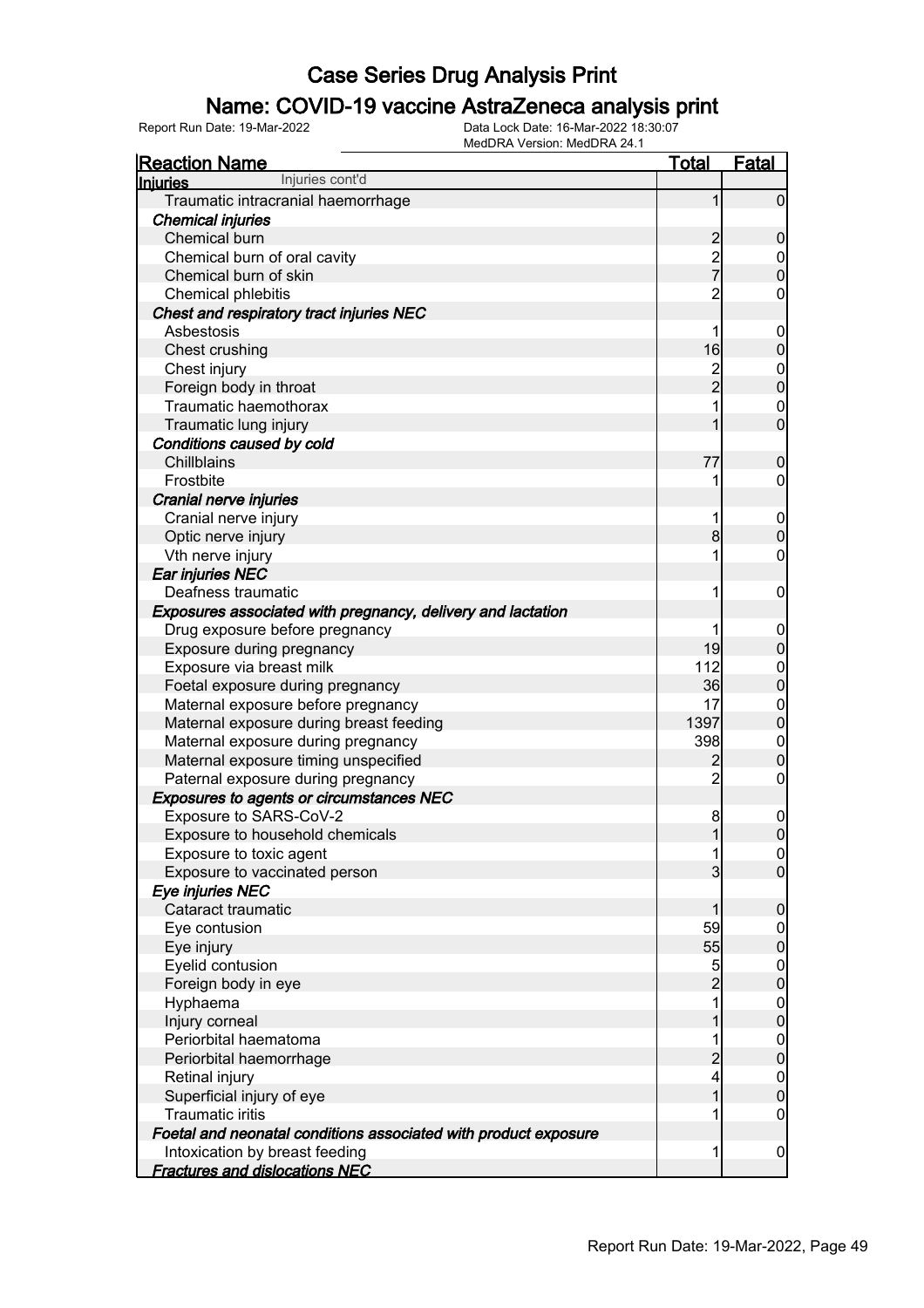### Name: COVID-19 vaccine AstraZeneca analysis print

| <b>Reaction Name</b>                                               | <u>Total</u>                               | <u>Fatal</u>                         |
|--------------------------------------------------------------------|--------------------------------------------|--------------------------------------|
| Injuries cont'd<br><b>Injuries</b>                                 |                                            |                                      |
| Fracture                                                           | $\overline{2}$                             | 0                                    |
| Joint dislocation                                                  | 15                                         |                                      |
| Multiple fractures                                                 | $\overline{c}$                             | $\mathbf{0}$                         |
| Stress fracture                                                    | 4                                          | $\overline{0}$                       |
| <b>Traumatic fracture</b>                                          | 1                                          | 0                                    |
| Gastrointestinal and hepatobiliary procedural complications        |                                            |                                      |
| Anastomotic ulcer                                                  | 1                                          | $\boldsymbol{0}$                     |
| Peripancreatic fluid collection                                    | 1                                          | $\boldsymbol{0}$                     |
| Procedural nausea                                                  | 27                                         | $\mathbf 0$                          |
| Procedural vomiting                                                | 7                                          | $\overline{0}$                       |
| Heat injuries (excl thermal burns)                                 |                                            |                                      |
| Heat cramps                                                        | $\overline{c}$                             | $\mathbf 0$                          |
| Heat exhaustion                                                    | 4                                          | $\mathbf{0}$                         |
| <b>Heat illness</b>                                                | 4                                          | $\overline{0}$                       |
| Heat oedema                                                        | 13                                         | $\mathbf{0}$                         |
| Heat stroke                                                        | 11                                         | $\overline{0}$                       |
| Intentional product misuses                                        |                                            |                                      |
| Intentional product misuse                                         | 14                                         | $\mathbf 0$                          |
| Intentional product use issues                                     |                                            |                                      |
| Intentional dose omission                                          | 22                                         | $\mathbf 0$                          |
| Intentional product use issue                                      | $\overline{2}$                             | 0                                    |
| Limb fractures and dislocations                                    |                                            |                                      |
| Ankle fracture                                                     | 3                                          |                                      |
|                                                                    | 1                                          | $\mathbf 0$<br>$\mathbf 0$           |
| Atypical femur fracture<br>Clavicle fracture                       | 22                                         |                                      |
| Femoral neck fracture                                              |                                            | $\mathbf{0}$<br>$\overline{0}$       |
|                                                                    | $\begin{array}{c} 2 \\ 2 \\ 3 \end{array}$ |                                      |
| Femur fracture                                                     |                                            | $\mathbf{0}$                         |
| Foot fracture                                                      |                                            | $\overline{0}$                       |
| Humerus fracture                                                   | 1                                          | $\mathbf{0}$                         |
| Lower limb fracture                                                | 4                                          | $\mathbf 0$                          |
| Patella fracture                                                   | 1                                          | $\mathbf{0}$                         |
| Tibia fracture                                                     | 1                                          | $\overline{0}$                       |
| Upper limb fracture                                                | 3                                          | $\mathbf 0$                          |
| <b>Wrist fracture</b>                                              | $\overline{3}$                             | $\overline{0}$                       |
| Medication errors, product use errors and issues NEC               |                                            |                                      |
| Circumstance or information capable of leading to medication error | 16                                         | $\overline{0}$                       |
| Device use issue                                                   | 1                                          | $\Omega$                             |
| Dose calculation error                                             | $\overline{3}$                             | $\overline{0}$                       |
| Drug titration error                                               | 1                                          | $\begin{matrix} 0 \\ 0 \end{matrix}$ |
| Inadequate aseptic technique in use of product                     | $\overline{c}$                             |                                      |
| Intercepted medication error                                       | 6                                          | $\begin{matrix} 0 \\ 0 \end{matrix}$ |
| Medication error                                                   | 126                                        |                                      |
| Prescription drug used without a prescription                      | $\overline{2}$                             | $\begin{matrix} 0 \\ 0 \end{matrix}$ |
| Product use in unapproved indication                               | $\mathbf{1}$                               |                                      |
| Product use issue                                                  | 9                                          | $\begin{matrix} 0 \\ 0 \end{matrix}$ |
| Vaccination error                                                  | 11                                         |                                      |
| Wrong device used                                                  | 1                                          | $\begin{matrix} 0 \\ 0 \end{matrix}$ |
| Wrong drug                                                         | 5                                          |                                      |
| Wrong route                                                        | $\mathbf{1}$                               |                                      |
| Wrong schedule                                                     | $\overline{2}$                             | $0\atop 0$                           |
| Wrong technique in product usage process                           | 12                                         | $\boldsymbol{0}$                     |
| Muscle, tendon and ligament injuries                               |                                            |                                      |
| <b>Epicondylitis</b>                                               | 33                                         | $\overline{0}$                       |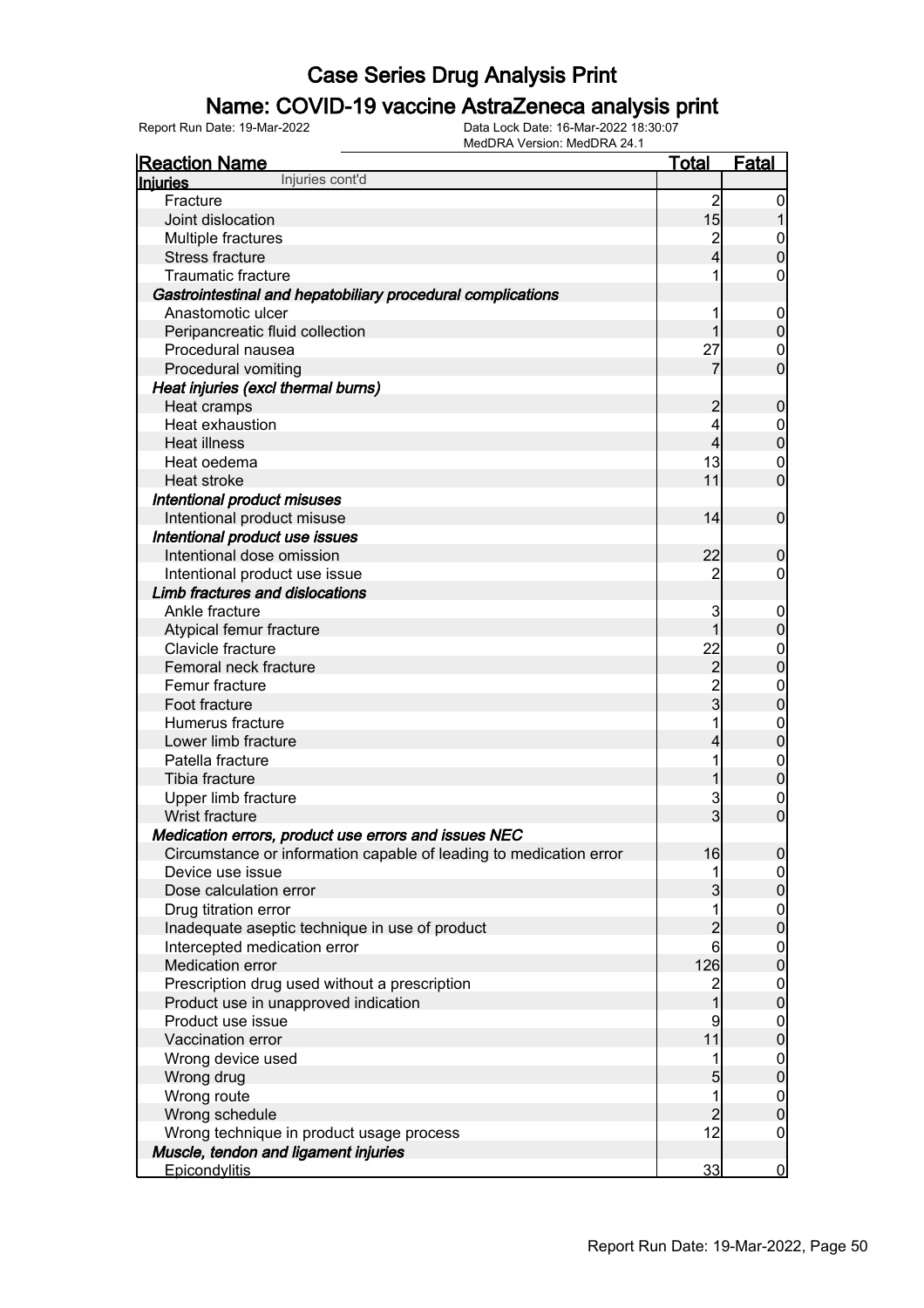### Name: COVID-19 vaccine AstraZeneca analysis print

| <b>Reaction Name</b>                                  | <b>Total</b>            | <b>Fatal</b>                     |
|-------------------------------------------------------|-------------------------|----------------------------------|
| Injuries cont'd<br><b>Injuries</b>                    |                         |                                  |
| Ligament injury                                       | $\overline{4}$          | $\boldsymbol{0}$                 |
| Ligament rupture                                      | $\overline{c}$          | $\overline{0}$                   |
| Ligament sprain                                       | 25                      | $\pmb{0}$                        |
| Muscle injury                                         | 70                      | $\mathbf 0$                      |
| Muscle rupture                                        | 20                      | $\mathbf 0$                      |
| Muscle strain                                         | 59                      | $\boldsymbol{0}$                 |
| Post-traumatic neck syndrome                          | 4                       | $\mathbf 0$                      |
| Repetitive strain injury                              | 3                       | $\boldsymbol{0}$                 |
| Tendon injury                                         | 8                       | $\overline{0}$                   |
| Tendon rupture                                        | 32                      | $\boldsymbol{0}$                 |
| <b>Nerve injuries NEC</b>                             |                         |                                  |
| Nerve injury                                          | 219                     | $\mathbf 0$                      |
| Neurological and psychiatric procedural complications |                         |                                  |
| Post lumbar puncture syndrome                         | 8                       | $\mathbf 0$                      |
| Posterior fossa syndrome                              | 1                       | $\mathbf 0$                      |
| Procedural dizziness                                  | 37                      | $\boldsymbol{0}$                 |
| Non-occupational environmental exposures              |                         |                                  |
| Exposure to chemical pollution                        | 1                       | $\mathbf 0$                      |
| Exposure to extreme temperature                       | $\overline{4}$          | $\mathbf 0$                      |
| Exposure to noise                                     | $\overline{c}$          | $\boldsymbol{0}$                 |
| Non-site specific injuries NEC                        |                         |                                  |
| Animal bite                                           |                         | $\mathbf 0$                      |
| Arthropod bite                                        | 7                       | $\mathbf 0$                      |
| Arthropod sting                                       | 13                      | $\boldsymbol{0}$                 |
| <b>Bite</b>                                           | 1                       | $\overline{0}$                   |
| Child maltreatment syndrome                           |                         | $\mathbf{0}$                     |
| Electric shock                                        | 36                      | $\mathbf 0$                      |
| Extraskeletal ossification                            | 1                       | $\mathbf{0}$                     |
| Fall                                                  | 308                     | $\mathbf 0$                      |
| Foreign body                                          | 3                       | $\boldsymbol{0}$                 |
| Inflammation of wound                                 | 4                       | $\boldsymbol{0}$                 |
| Injury                                                | 23                      |                                  |
| Internal injury                                       | 1                       | 0                                |
| Nervous system injury                                 |                         |                                  |
| Post concussion syndrome                              | $\overline{2}$          | $\begin{matrix}0\\0\end{matrix}$ |
| Road traffic accident                                 |                         | 0                                |
| Soft tissue injury                                    | $\frac{2}{6}$           | $\overline{0}$                   |
| Sports injury                                         |                         |                                  |
| Struck by lightning                                   |                         | $0\atop 0$                       |
| Tissue injury                                         | 4                       | $\boldsymbol{0}$                 |
| Traumatic haematoma                                   | 3                       | $\mathbf 0$                      |
| Traumatic shock                                       | 1                       | $\boldsymbol{0}$                 |
| Wound                                                 | 10                      | $\mathbf 0$                      |
| Wound complication                                    | 15                      | $\boldsymbol{0}$                 |
| Wound haemorrhage                                     | 11                      | $\mathbf 0$                      |
| Wound secretion                                       | 4                       | $\mathbf 0$                      |
| Non-site specific procedural complications            |                         |                                  |
| Administration related reaction                       | $\overline{\mathbf{c}}$ | $\mathbf 0$                      |
| Incision site erythema                                | $\overline{1}$          | $\pmb{0}$                        |
| Incision site haemorrhage                             |                         | $\boldsymbol{0}$                 |
| Incision site oedema                                  |                         | $\pmb{0}$                        |
| Incision site pain                                    | 10                      | $\overline{0}$                   |
| Infusion related reaction                             | 19                      | $\overline{0}$                   |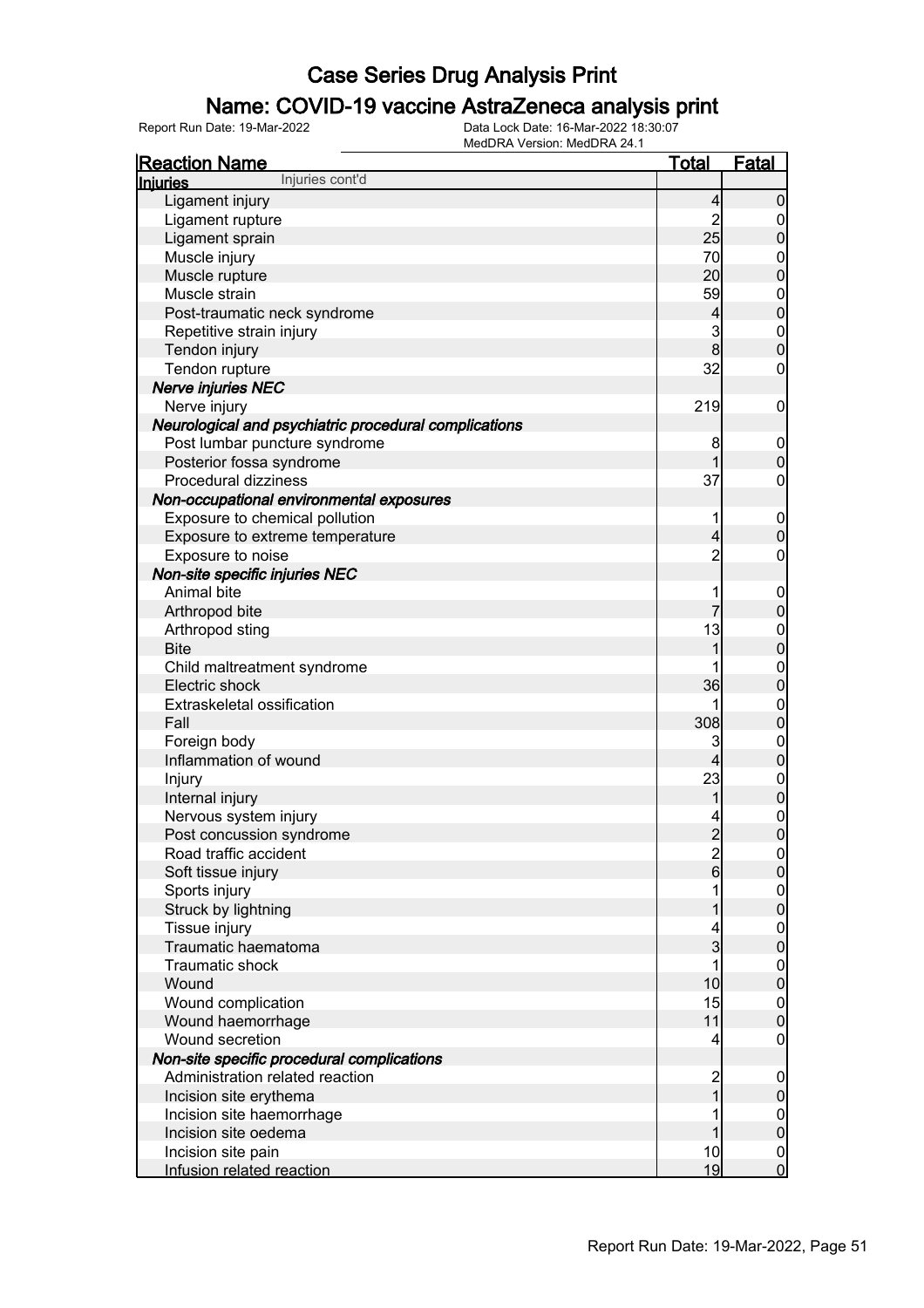### Name: COVID-19 vaccine AstraZeneca analysis print

| <b>Reaction Name</b>                             | Total          | <b>Fatal</b>     |
|--------------------------------------------------|----------------|------------------|
| Injuries cont'd<br>Injuries                      |                |                  |
| Injection related reaction                       | 612            |                  |
| Needle fatigue                                   |                | 0                |
| Post procedural complication                     | 35             | 0                |
| Post procedural contusion                        | 2              | 0                |
| Post procedural discomfort                       | $\overline{2}$ | $\mathbf{0}$     |
| Post procedural haematoma                        |                | 0                |
| Post procedural haemorrhage                      |                | $\mathbf{0}$     |
| Procedural hypertension                          |                | 0                |
| Procedural pain                                  | 8              | $\mathbf{0}$     |
| Procedural site reaction                         |                | 0                |
| Suture related complication                      |                | 0                |
| <b>Occupational exposures</b>                    |                |                  |
| Occupational exposure to product                 | 1              | 0                |
| Off label uses                                   |                |                  |
| Off label use                                    | 102            | 0                |
| <b>Overdoses NEC</b>                             |                |                  |
| Intentional overdose                             | 14             | 0                |
| Overdose                                         | 58             | 0                |
| Prescribed overdose                              | 1              | 0                |
| Pathways and sources of exposure                 |                |                  |
|                                                  |                |                  |
| Exposure via body fluid                          | 1              | $\mathbf 0$      |
| Exposure via partner                             |                | 0                |
| Exposure via unknown route                       | 1              | 0                |
| Peripheral nerve injuries                        |                |                  |
| Brachial plexus injury                           | 2<br>–<br>2    | 0                |
| Median nerve injury                              |                | 0                |
| Peripheral nerve injury                          | 1              | $\mathbf 0$      |
| Radial nerve injury                              | $\overline{2}$ | 0                |
| Sciatic nerve injury                             | 1              | 0                |
| Ulnar nerve injury                               | 3              | 0                |
| Poisoning and toxicity                           |                |                  |
| Alcohol poisoning                                | 3              | 0                |
| Chemical poisoning                               | 1              | $\mathbf 0$      |
| Metal poisoning                                  |                | 0                |
| Poisoning                                        | 7              | 0                |
| Systemic toxicity                                | 2              | U                |
| Toxicity to various agents                       | 10             | $\overline{0}$   |
| Product administration errors and issues         |                |                  |
| Accidental overdose                              | 4              | 0                |
| Accidental underdose                             | $\overline{2}$ | 0                |
| Booster dose missed                              | 1              | 0                |
| Contraindicated product administered             | 5              | 0                |
| Drug administered in wrong device                |                | $\mathbf 0$      |
| Duplicate therapy error                          | $\overline{c}$ | 0                |
| Expired product administered                     | 27             | 0                |
| Extra dose administered                          | 10             | 0                |
| Inappropriate schedule of product administration | 147            | 0                |
| Incomplete course of vaccination                 | 75             | 0                |
| Incorrect dose administered                      | 13             | 0                |
| Incorrect product administration duration        | $\overline{c}$ | $\overline{0}$   |
| Incorrect product formulation administered       |                | $\boldsymbol{0}$ |
| Incorrect route of product administration        | 58             | $\mathbf 0$      |
| Intercepted product administration error         | 2              | $\mathbf 0$      |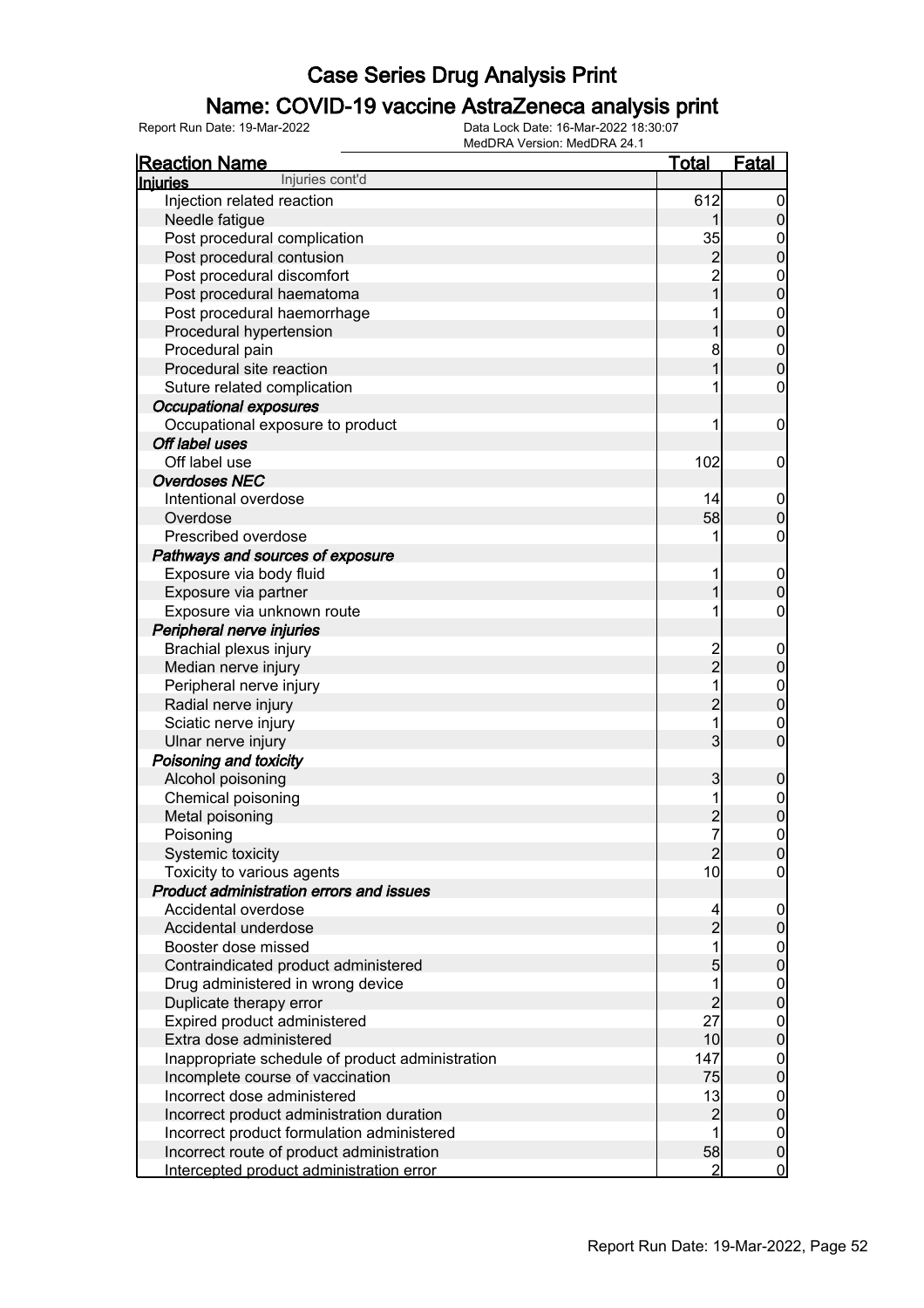### Name: COVID-19 vaccine AstraZeneca analysis print

| <b>Reaction Name</b>                                                                          | <u>Total</u>            | <b>Fatal</b>                         |
|-----------------------------------------------------------------------------------------------|-------------------------|--------------------------------------|
| Injuries cont'd<br><b>Injuries</b>                                                            |                         |                                      |
| Lack of vaccination site rotation                                                             |                         | 0                                    |
| Poor quality product administered                                                             |                         | $\mathbf 0$                          |
| Product administered at inappropriate site                                                    | 31                      | $\overline{0}$                       |
| Product administered to patient of inappropriate age                                          | 31                      | $\mathbf 0$                          |
| Product administration error                                                                  | 29                      | $\overline{0}$                       |
| Product dose omission in error                                                                | $\overline{2}$          |                                      |
| Product dose omission issue                                                                   | 42                      | $0\atop 0$                           |
| Wrong patient received product                                                                |                         | $\mathbf{0}$                         |
| Wrong product administered                                                                    | 22                      | $\overline{0}$                       |
| <b>Product confusion errors and issues</b>                                                    |                         |                                      |
| Product label confusion                                                                       | 1                       | $\mathbf 0$                          |
| Product name confusion                                                                        | $\overline{c}$          | $\overline{0}$                       |
| Product packaging confusion                                                                   | 1                       | $\overline{0}$                       |
| Product dispensing errors and issues                                                          |                         |                                      |
| Product dispensing error                                                                      | 16                      | $\mathbf 0$                          |
| Product monitoring errors and issues                                                          |                         |                                      |
| Documented hypersensitivity to administered product                                           |                         | $\boldsymbol{0}$                     |
| Labelled drug-drug interaction medication error                                               |                         | $\mathbf 0$                          |
| Product monitoring error                                                                      |                         | $\overline{0}$                       |
| Product prescribing errors and issues                                                         |                         |                                      |
| Contraindicated product prescribed                                                            | 10                      | 0                                    |
| Product prescribing error                                                                     | 5                       | $\mathbf 0$                          |
| <b>Product selection errors and issues</b>                                                    |                         |                                      |
| Product selection error                                                                       | 3                       | 0                                    |
| Product storage errors and issues in the product use system                                   |                         |                                      |
| Intercepted product storage error                                                             | 1                       | $\mathbf 0$                          |
| Product storage error                                                                         | 7                       | $\overline{0}$                       |
| Product transcribing errors and communication issues                                          |                         |                                      |
| Product communication issue                                                                   | $\overline{c}$          | $\mathbf 0$                          |
| <b>Radiation injuries</b>                                                                     |                         |                                      |
| Sunburn                                                                                       | 55                      | $\mathbf 0$                          |
| Renal and urinary tract injuries NEC                                                          |                         |                                      |
| <b>Bladder injury</b>                                                                         | 1                       | 0                                    |
| Kidney rupture                                                                                | $\overline{c}$          | $\mathbf 0$                          |
|                                                                                               |                         |                                      |
| Reproductive system and breast injuries<br>Penile contusion                                   |                         |                                      |
|                                                                                               | $\frac{3}{2}$           | $\begin{matrix} 0 \\ 0 \end{matrix}$ |
| Penis injury                                                                                  | 1                       | $\overline{0}$                       |
| Uterine rupture                                                                               |                         |                                      |
| Reproductive tract and breast procedural complications                                        | 1                       |                                      |
| Ovarian injury                                                                                | 1                       | 0                                    |
| Postmastectomy lymphoedema syndrome                                                           |                         |                                      |
| Respiratory tract and thoracic cavity procedural complications<br>Pulmonary oil microembolism | $\overline{2}$          | $\boldsymbol{0}$                     |
|                                                                                               |                         |                                      |
| Site specific injuries NEC                                                                    |                         |                                      |
| Back injury<br>Central nervous system injury                                                  | 7<br>1                  | $\boldsymbol{0}$                     |
|                                                                                               |                         | $0\atop 0$                           |
| Face crushing                                                                                 |                         |                                      |
| Face injury                                                                                   | $\overline{c}$          | $\begin{matrix} 0 \\ 0 \end{matrix}$ |
| Head injury                                                                                   | 45                      |                                      |
| Limb crushing injury                                                                          | 10                      | $\begin{matrix} 0 \\ 0 \end{matrix}$ |
| Limb injury                                                                                   | 374                     |                                      |
| Nasal injury                                                                                  | $\overline{\mathbf{c}}$ | $\begin{matrix} 0 \\ 0 \end{matrix}$ |
| Neck crushing                                                                                 | 1                       |                                      |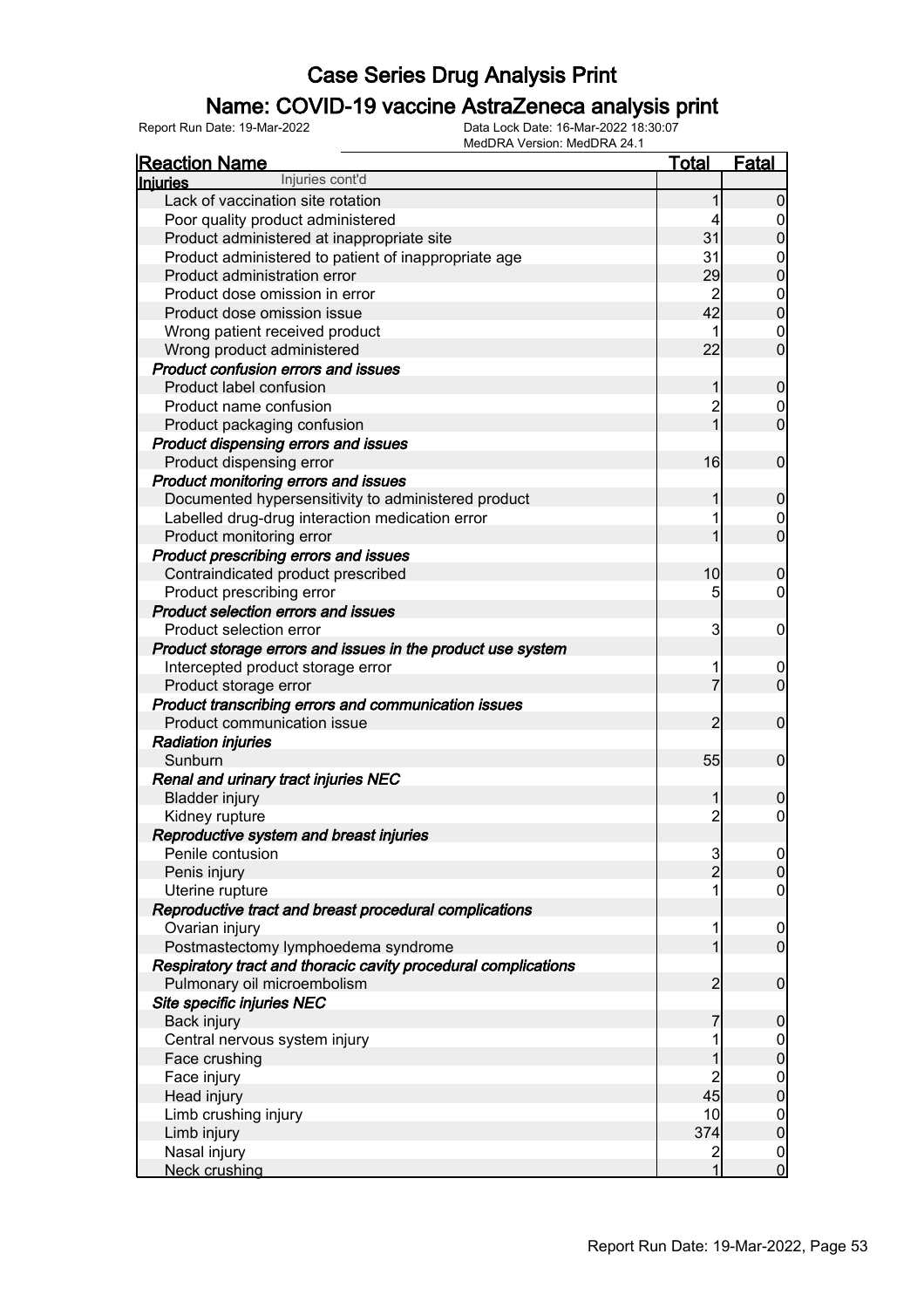### Name: COVID-19 vaccine AstraZeneca analysis print

| <b>Reaction Name</b>                                    | <b>Total</b>   | <b>Fatal</b>     |
|---------------------------------------------------------|----------------|------------------|
| Injuries cont'd<br><b>Injuries</b>                      |                |                  |
| Neck injury                                             | 3              | $\boldsymbol{0}$ |
| Pharyngeal contusion                                    | $\mathbf{3}$   | $\overline{0}$   |
| Site specific procedural complications NEC              |                |                  |
| Axillary web syndrome                                   | 3              | $\mathbf 0$      |
| Head and neck procedural complication                   |                | 0                |
| <b>Skin injuries NEC</b>                                |                |                  |
| Contusion                                               | 3418           | $\boldsymbol{0}$ |
| Hair injury                                             | $\vert$        | $\mathbf 0$      |
| Nail injury                                             | 1              | $\mathbf 0$      |
| Scar                                                    | 50             | $\mathbf 0$      |
| Scratch                                                 | 6              | $\boldsymbol{0}$ |
| Skin abrasion                                           | 6              | $\mathbf 0$      |
| Skin injury                                             | 27             | $\boldsymbol{0}$ |
| Skin laceration                                         | 7              | $\overline{0}$   |
| Skin pressure mark                                      | 1              | $\boldsymbol{0}$ |
| Skin wound                                              | 7              | $\mathbf 0$      |
| Subcutaneous haematoma                                  | 3              | $\mathbf 0$      |
| Skin procedural complications                           |                |                  |
| Dermal filler overcorrection                            | 1              | $\mathbf 0$      |
| Recall phenomenon                                       | $\overline{2}$ | $\mathbf 0$      |
| Skull fractures, facial bone fractures and dislocations |                |                  |
| <b>Skull fracture</b>                                   | 1              | $\mathbf 0$      |
| <b>Spinal cord injuries NEC</b>                         |                |                  |
| Prevertebral soft tissue swelling of cervical space     | 1              | $\mathbf 0$      |
| Spinal cord injury                                      | 6              | $\mathbf 0$      |
| Spinal cord injury sacral                               | 1              | $\mathbf 0$      |
| Spinal cord injury thoracic                             | 1              | $\boldsymbol{0}$ |
| Spinal fractures and dislocations                       |                |                  |
| Spinal compression fracture                             | 4              | 0                |
| Spinal fracture                                         | $\overline{9}$ | $\mathbf 0$      |
| Stoma complications                                     |                |                  |
| Gastrointestinal stoma complication                     | $\overline{2}$ | $\mathbf 0$      |
| Stoma obstruction                                       | 1              |                  |
| Stoma site haemorrhage                                  |                | $0\atop 0$       |
| Stoma site pain                                         | $\overline{2}$ | $\mathbf 0$      |
| Stoma site rash                                         | $\mathbf{1}$   | 0                |
| <b>Thermal burns</b>                                    |                |                  |
| Airway burns                                            | 1              | $\boldsymbol{0}$ |
| Burn oesophageal                                        |                | $\mathbf 0$      |
| Burn of internal organs                                 | 4              | $\mathbf 0$      |
| Burn oral cavity                                        | 11             | $\boldsymbol{0}$ |
| Burns second degree                                     | $\overline{a}$ | $\overline{0}$   |
| Cold burn                                               | $\mathbf{3}$   | $\boldsymbol{0}$ |
| Thermal burn                                            | 56             | $\overline{0}$   |
| Thermal burns of eye                                    | 47             | $\mathbf 0$      |
| Thoracic cage fractures and dislocations                |                |                  |
| Rib fracture                                            | 1              | $\mathbf 0$      |
| <b>Transplantation complications</b>                    |                |                  |
| Transplant failure                                      | 1              | $\mathbf 0$      |
| <b>Underdoses NEC</b>                                   |                |                  |
| Intentional underdose                                   | 1              | $\boldsymbol{0}$ |
| Underdose                                               | 10             | $\mathbf 0$      |
| <b>Vaccination related complications</b>                |                |                  |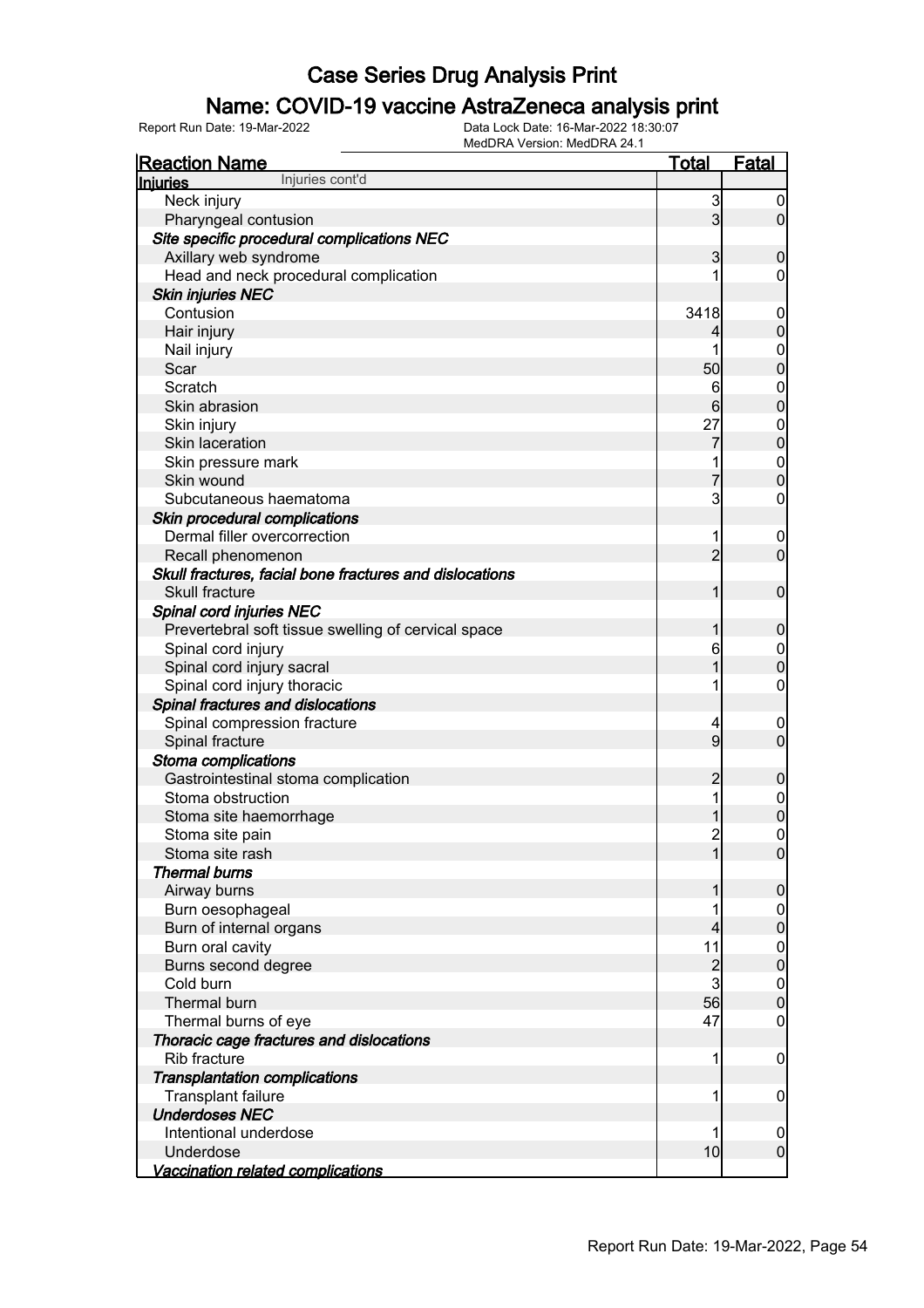### Name: COVID-19 vaccine AstraZeneca analysis print

| <b>Reaction Name</b>                         | Total | Fatal |
|----------------------------------------------|-------|-------|
| Injuries cont'd<br><b>Injuries</b>           |       |       |
| Adverse event following immunisation         |       |       |
| Post vaccination syndrome                    | 5     |       |
| Reaction to previous exposure to any vaccine |       |       |
| Vaccination complication                     |       |       |
| Injuries SOC TOTAL                           | 9648  |       |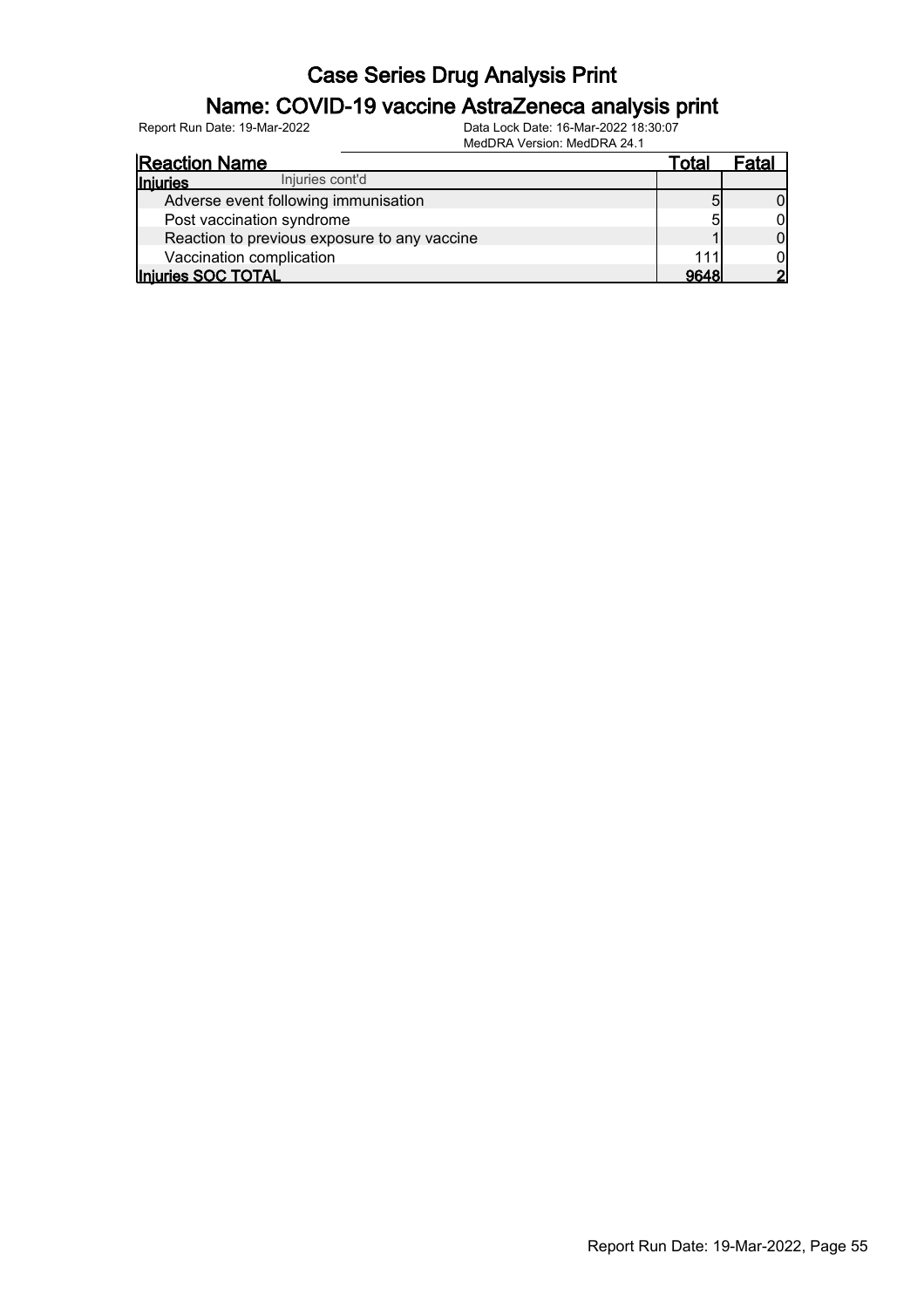#### Name: COVID-19 vaccine AstraZeneca analysis print

| <b>Reaction Name</b>                                     | <b>Total</b>                          | Fatal            |
|----------------------------------------------------------|---------------------------------------|------------------|
| Investigations                                           |                                       |                  |
| <b>Adrenal cortex tests</b>                              |                                       |                  |
| <b>Blood cortisol</b>                                    | 1                                     | $\boldsymbol{0}$ |
| Cortisol decreased                                       | 3                                     | $\boldsymbol{0}$ |
| Cortisol increased                                       | $\overline{2}$                        | $\mathbf 0$      |
| Adrenal medulla tests                                    |                                       |                  |
| Epinephrine increased                                    | 1                                     | $\boldsymbol{0}$ |
| Norepinephrine increased                                 | $\overline{c}$                        | 0                |
| Auditory and vestibular diagnostic procedures            |                                       |                  |
| Acoustic stimulation tests                               | 8                                     | $\boldsymbol{0}$ |
| Audiogram                                                | 1                                     | $\mathbf 0$      |
| <b>Autoimmunity analyses</b>                             |                                       |                  |
| Anti-sperm antibody                                      | 1                                     | $\mathbf 0$      |
| Antimitochondrial antibody positive                      | 2<br>1                                | $\boldsymbol{0}$ |
| Antineutrophil cytoplasmic antibody positive             |                                       | $\overline{0}$   |
| Antinuclear antibody                                     |                                       |                  |
| Antinuclear antibody increased                           |                                       | $0\atop 0$       |
| Antinuclear antibody positive                            | $\begin{array}{c} 2 \\ 3 \end{array}$ |                  |
| Antiphospholipid antibodies                              |                                       | $0\atop 0$       |
| Antiphospholipid antibodies positive                     | 4                                     |                  |
| Cold agglutinins positive                                | $\overline{2}$                        | $0\atop 0$       |
| DNA antibody negative                                    | 1                                     |                  |
| DNA antibody positive                                    | 1                                     | $0\atop 0$       |
| Rheumatoid factor                                        | 4                                     |                  |
| Rheumatoid factor increased                              | 3                                     | $0\atop 0$       |
| Rheumatoid factor negative                               |                                       | $\boldsymbol{0}$ |
| Smooth muscle antibody                                   |                                       | $\overline{0}$   |
| Bacteria identification and serology (excl mycobacteria) |                                       |                  |
| <b>Bacterial test</b>                                    | 1                                     | $\mathbf 0$      |
| Staphylococcus test positive                             |                                       | $\boldsymbol{0}$ |
| Streptococcus test positive                              |                                       | $\mathbf 0$      |
| Treponema test positive                                  |                                       | $\boldsymbol{0}$ |
| <b>Blood counts NEC</b>                                  |                                       |                  |
| Full blood count                                         | 21                                    | $\mathbf 0$      |
| Full blood count abnormal                                | 13                                    | $\mathbf 0$      |
| Full blood count decreased                               | $\overline{3}$                        | $\boldsymbol{0}$ |
| Full blood count increased                               | 1                                     | 0                |
| Full blood count normal                                  |                                       | $\overline{0}$   |
| Blood gas and acid base analyses                         |                                       |                  |
| <b>Blood gases</b>                                       | 1                                     | $\mathbf 0$      |
| Blood gases abnormal                                     |                                       | $\boldsymbol{0}$ |
| Blood lactic acid                                        | 4                                     | $\mathbf 0$      |
| Blood lactic acid increased                              | $6 \overline{}$                       | $\overline{0}$   |
| Blood pH                                                 | 18                                    | $\mathbf 0$      |
| Blood pH increased                                       | 15                                    | $\overline{0}$   |
| Carbon dioxide increased                                 | 1                                     | $\mathbf 0$      |
| Oxygen consumption                                       | $\overline{c}$                        | $\overline{0}$   |
| Oxygen saturation                                        | 27                                    | $\mathbf 0$      |
| Oxygen saturation abnormal                               | $\mathbf{3}$                          | $\overline{0}$   |
| Oxygen saturation decreased                              | 199                                   | $\mathbf 0$      |
| Oxygen saturation normal                                 |                                       | $\pmb{0}$        |
| PO2 decreased                                            |                                       | 0                |
| Venous oxygen saturation decreased                       | 1                                     | $\overline{0}$   |
| <b>Blood grouping and cross-matching analyses</b>        |                                       |                  |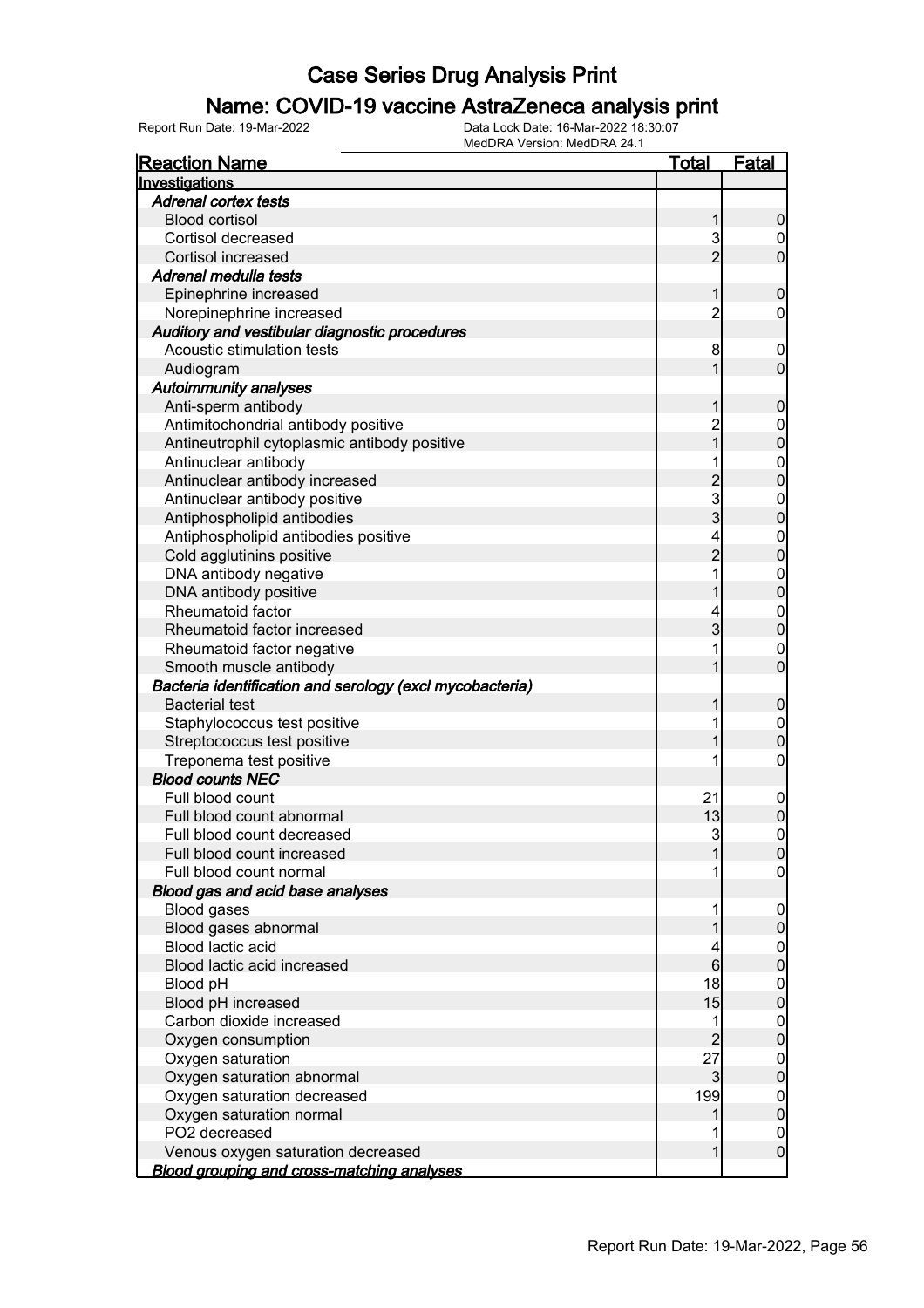### Name: COVID-19 vaccine AstraZeneca analysis print

| <u>Reaction Name</u>                                    | <u>Total</u>   | <b>Fatal</b>                         |
|---------------------------------------------------------|----------------|--------------------------------------|
| Investigations cont'd<br>Investigations                 |                |                                      |
| Blood group O                                           | $\overline{c}$ | $\boldsymbol{0}$                     |
| <b>Blood grouping</b>                                   |                | $\mathbf 0$                          |
| Rhesus antigen negative                                 |                | $\overline{0}$                       |
| Bone marrow and immune tissue histopathology procedures |                |                                      |
| Biopsy lymph gland                                      | 1              | $\boldsymbol{0}$                     |
| Bone marrow and immune tissue imaging procedures        |                |                                      |
| Scan lymph nodes                                        | 2              | $\boldsymbol{0}$                     |
| Carbohydrate tolerance analyses (incl diabetes)         |                |                                      |
| Blood glucose                                           | 20             | $\boldsymbol{0}$                     |
| Blood glucose abnormal                                  | 22             |                                      |
| Blood glucose decreased                                 | 45             | $0\atop 0$                           |
| Blood glucose fluctuation                               | 35             |                                      |
| Blood glucose increased                                 | 193            | $0\atop 0$                           |
| Glycosylated haemoglobin increased                      | 2              | $\boldsymbol{0}$                     |
| Cardiac auscultatory investigations                     |                |                                      |
| Cardiac murmur                                          | 42             | $\mathbf 0$                          |
| Heart sounds                                            | 19             | $\pmb{0}$                            |
| Heart sounds abnormal                                   | 9              | $\mathbf 0$                          |
| Cardiac function diagnostic procedures                  |                |                                      |
| Cardiac monitoring                                      | 1              | $\boldsymbol{0}$                     |
| Central venous pressure                                 | 1              | $\overline{0}$                       |
| Echocardiogram                                          | 3              |                                      |
| Ejection fraction decreased                             | 5              | $0\atop 0$                           |
| Myocardial strain imaging                               | 21             |                                      |
| Stroke volume decreased                                 | $\overline{c}$ | $0\atop 0$                           |
| Stroke volume increased                                 | $\overline{c}$ | $\boldsymbol{0}$                     |
| Venous pressure jugular increased                       | 1              | $\overline{0}$                       |
| Cardiac imaging procedures                              |                |                                      |
| Magnetic resonance imaging heart                        | 1              | $\boldsymbol{0}$                     |
| Cell marker analyses                                    |                |                                      |
| Carbohydrate antigen 15-3                               | 1              | $\boldsymbol{0}$                     |
| Carcinoembryonic antigen increased                      |                |                                      |
| Prostatic specific antigen decreased                    | 2<br>1         | $\begin{matrix} 0 \\ 0 \end{matrix}$ |
| Prostatic specific antigen increased                    |                |                                      |
| Tumour marker increased                                 | 1              | $\begin{matrix}0\\0\end{matrix}$     |
| Central nervous system histopathology procedures        |                |                                      |
| Biopsy brain                                            | 1              | $\overline{0}$                       |
| Central nervous system imaging procedures               |                |                                      |
| Brain scan abnormal                                     | $\overline{2}$ | $\mathbf 0$                          |
| Computerised tomogram head                              | 28             | $\overline{0}$                       |
| Magnetic resonance imaging head                         | 47             | $\overline{0}$                       |
| Magnetic resonance imaging head abnormal                |                | $\boldsymbol{0}$                     |
| Scan brain                                              |                | $\overline{0}$                       |
| Cerebrospinal fluid tests (excl microbiology)           |                |                                      |
| CSF cell count abnormal                                 | 1              | $\mathbf 0$                          |
| CSF lymphocyte count abnormal                           |                | $\overline{0}$                       |
| CSF oligoclonal band present                            |                | $\overline{0}$                       |
| CSF pressure                                            |                |                                      |
| CSF protein increased                                   |                | $\begin{matrix} 0 \\ 0 \end{matrix}$ |
| CSF test abnormal                                       |                | $\boldsymbol{0}$                     |
| CSF white blood cell count increased                    |                | $\overline{0}$                       |
| Xanthochromia                                           | 1              | $\overline{0}$                       |
| <b>Chemistry analyses NEC</b>                           |                |                                      |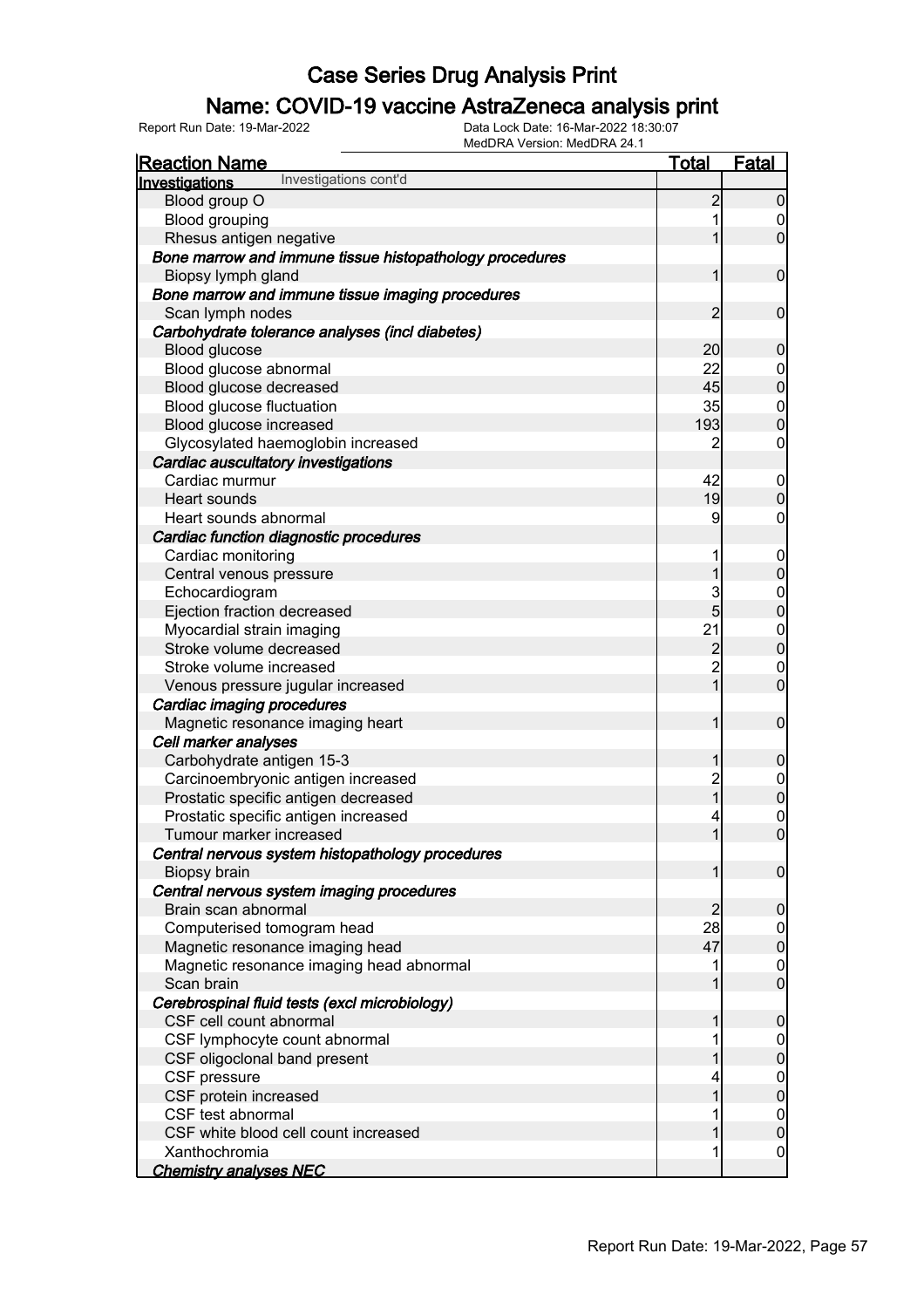### Name: COVID-19 vaccine AstraZeneca analysis print

| <b>Reaction Name</b>                            | <u>Total</u>                               | <b>Fatal</b>                     |
|-------------------------------------------------|--------------------------------------------|----------------------------------|
| Investigations cont'd<br>Investigations         |                                            |                                  |
| Histamine abnormal                              | 4                                          | $\overline{0}$                   |
| Histamine level                                 | $\overline{\mathbf{4}}$                    | $\pmb{0}$                        |
| Histamine level increased                       | 1                                          | $\boldsymbol{0}$                 |
| Inflammatory marker decreased                   | 1                                          | $\mathbf{0}$                     |
| Inflammatory marker increased                   | 14                                         | $\mathbf{0}$                     |
| Serum serotonin increased                       | 1                                          | $\overline{0}$                   |
| <b>Cholesterol analyses</b>                     |                                            |                                  |
| Blood cholesterol increased                     | 22                                         | $\boldsymbol{0}$                 |
| Low density lipoprotein                         |                                            |                                  |
| Low density lipoprotein increased               |                                            | $0\atop 0$                       |
| Very low density lipoprotein decreased          |                                            | $\pmb{0}$                        |
| Coagulation and bleeding analyses               |                                            |                                  |
| ADAMTS13 activity abnormal                      | 1                                          | $\boldsymbol{0}$                 |
| ADAMTS13 activity decreased                     |                                            | $\mathbf 0$                      |
| Activated partial thromboplastin time           |                                            |                                  |
| Activated partial thromboplastin time abnormal  | 1                                          | $0\atop 0$                       |
| Activated partial thromboplastin time prolonged | 123                                        |                                  |
| Anti factor VIII antibody positive              | 1                                          | $\begin{matrix}0\\0\end{matrix}$ |
| Anti-platelet factor 4 antibody positive        | 1                                          |                                  |
| <b>Bleeding time</b>                            | 11                                         | $\begin{matrix}0\\0\end{matrix}$ |
| Bleeding time abnormal                          |                                            |                                  |
| Bleeding time prolonged                         | $\frac{3}{6}$                              | $0$ 0                            |
| Bleeding time shortened                         |                                            |                                  |
| Blood fibrinogen abnormal                       | $\begin{array}{c} 2 \\ 2 \\ 7 \end{array}$ | $0$ 0                            |
| Blood fibrinogen decreased                      |                                            |                                  |
| Blood fibrinogen increased                      | $\overline{c}$                             | $0$ 0                            |
| Blood thromboplastin                            | 1                                          |                                  |
| Blood thromboplastin abnormal                   |                                            | $0\atop 0$                       |
| Clot retraction                                 | 1                                          |                                  |
| Coagulation factor                              | 1                                          | $0\atop 0$                       |
| Coagulation factor VIII level decreased         | 6                                          |                                  |
| Coagulation test abnormal                       | 1                                          | $0$ 0                            |
| Coagulation time                                | 10                                         |                                  |
| Coagulation time prolonged                      | 14                                         | $0$<br>0                         |
| Coagulation time shortened                      | 5                                          | $\mathbf 0$                      |
| Fibrin D dimer                                  |                                            | $\overline{0}$                   |
| Fibrin D dimer decreased                        |                                            | 0                                |
| Fibrin D dimer increased                        | 69                                         | $\pmb{0}$                        |
| Heparin-induced thrombocytopenia test positive  | 1                                          | $\mathbf 0$                      |
| International normalised ratio                  | $\overline{\mathbf{4}}$                    | $\overline{0}$                   |
| International normalised ratio abnormal         | 11                                         | $\mathbf 0$                      |
| International normalised ratio decreased        | 44                                         | $\mathbf 0$                      |
| International normalised ratio fluctuation      | 5                                          | $\mathbf 0$                      |
| International normalised ratio increased        | 90                                         | $\mathbf 0$                      |
| Prothrombin level increased                     |                                            | $\mathbf 0$                      |
| Prothrombin time                                |                                            | $\overline{0}$                   |
| Prothrombin time prolonged                      |                                            | $\mathbf 0$                      |
| Thrombin time                                   |                                            | $\mathbf 0$                      |
| Thrombin time abnormal                          | 2                                          | 0                                |
| Digestive enzymes                               |                                            |                                  |
| Amylase increased                               | 1                                          | $\mathbf 0$                      |
| Lipase increased                                | 1                                          | $\pmb{0}$                        |
| Pancreatic enzymes increased                    |                                            | $\overline{0}$                   |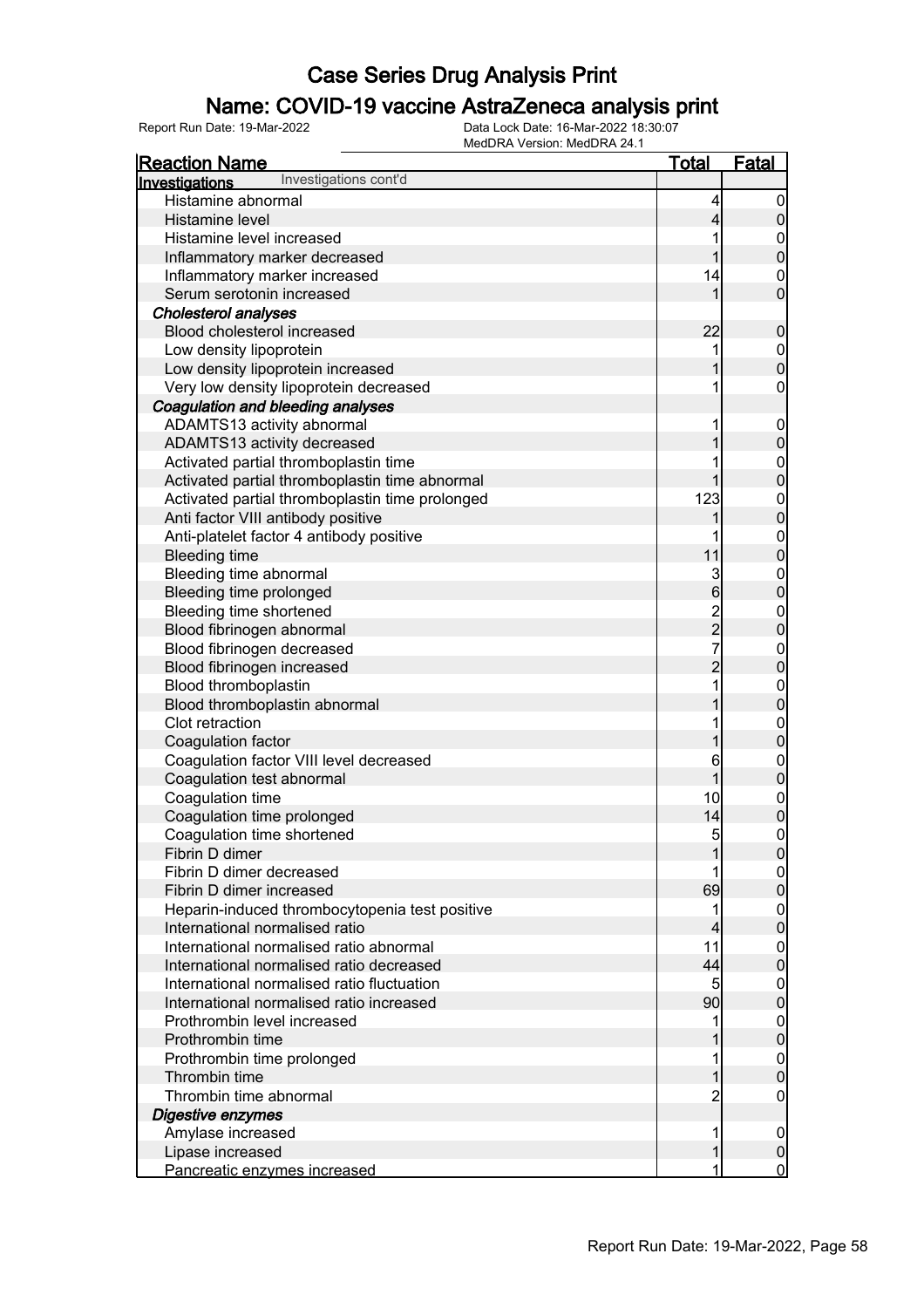### Name: COVID-19 vaccine AstraZeneca analysis print

| <u>Reaction Name</u>                                   | <u>Total</u>   | <b>Fatal</b>     |
|--------------------------------------------------------|----------------|------------------|
| Investigations cont'd<br>Investigations                |                |                  |
| <b>ECG</b> investigations                              |                |                  |
| Cardiac telemetry                                      | 1              | 0                |
| Electrocardiogram                                      | 8              | 0                |
| Electrocardiogram P wave abnormal                      | 1              | $\mathbf 0$      |
| Electrocardiogram QT prolonged                         | 4              | 0                |
| Electrocardiogram ST segment elevation                 | 7              | $\mathbf{0}$     |
| Electrocardiogram ST-T segment abnormal                | 6              | 0                |
| Electrocardiogram T wave inversion                     | 5              | $\mathbf{0}$     |
| Electrocardiogram abnormal                             | 21             | 0                |
| Electrocardiogram change                               | $\overline{c}$ | $\mathbf{0}$     |
| Electrocardiogram normal                               |                | $\mathbf 0$      |
| Electrocardiogram pacemaker spike                      |                | $\mathbf 0$      |
| Exercise electrocardiogram                             |                | $\overline{0}$   |
| Endocrine analyses and imaging NEC                     |                |                  |
| Hormone level abnormal                                 | 65             | $\mathbf 0$      |
| <b>Faecal analyses NEC</b>                             |                |                  |
| Faecal calprotectin                                    | 1              | $\boldsymbol{0}$ |
| Faecal calprotectin increased                          | 9              | $\mathbf 0$      |
| Occult blood                                           | 1              | 0                |
| Stool analysis abnormal                                | $\overline{c}$ | 0                |
| <b>Fertility analyses</b>                              |                |                  |
| Semen analysis abnormal                                | 1              | $\mathbf 0$      |
| Semen volume decreased                                 | $\overline{2}$ | 0                |
| Sperm concentration                                    | 1              | $\mathbf 0$      |
| Spermatozoa abnormal                                   |                | $\mathbf 0$      |
| Foetal and neonatal diagnostic procedures              |                |                  |
| Foetal heart rate                                      | 1              | 0                |
| Foetal heart rate abnormal                             | 1              | 0                |
| <b>Fungus identification and serology</b>              |                |                  |
| Fungal test                                            | 1              | 0                |
| Gastrointestinal and abdominal imaging procedures      |                |                  |
| Barium swallow                                         | 1              | $\mathbf 0$      |
| Computerised tomogram abdomen                          | 4              | 0                |
| Magnetic resonance imaging abdominal                   | 1              | $\mathbf{0}$     |
| Stomach scan                                           |                | 0                |
| Gastrointestinal function diagnostic procedures        |                |                  |
| Gastric pH                                             | $\overline{c}$ | $\overline{0}$   |
| Gastric pH decreased                                   | $\overline{c}$ | $\overline{0}$   |
| Gastrointestinal stoma output increased                | 1              | $\overline{0}$   |
| Swallow study                                          | 3              | $\boldsymbol{0}$ |
| Gastrointestinal, pancreatic and APUD hormone analyses |                |                  |
| Blood gastrin                                          | 1              | $\mathbf 0$      |
| Blood gastrin normal                                   |                | $\mathbf 0$      |
| <b>Blood insulin</b>                                   | 4              | $\mathbf 0$      |
| Blood insulin abnormal                                 | 1              | $\overline{0}$   |
| Blood insulin decreased                                | $\overline{c}$ | $\mathbf 0$      |
| Blood insulin increased                                | $\overline{3}$ | $\overline{0}$   |
| <b>Haematological analyses NEC</b>                     |                |                  |
| Blood viscosity abnormal                               |                | 0                |
| Blood viscosity decreased                              | 1              | $\mathbf 0$      |
| Blood viscosity increased                              | 4              | $\mathbf 0$      |
| Haematology test abnormal                              | $\overline{c}$ | $\boldsymbol{0}$ |
| Plasma viscosity abnormal                              | $\overline{1}$ | $\mathbf 0$      |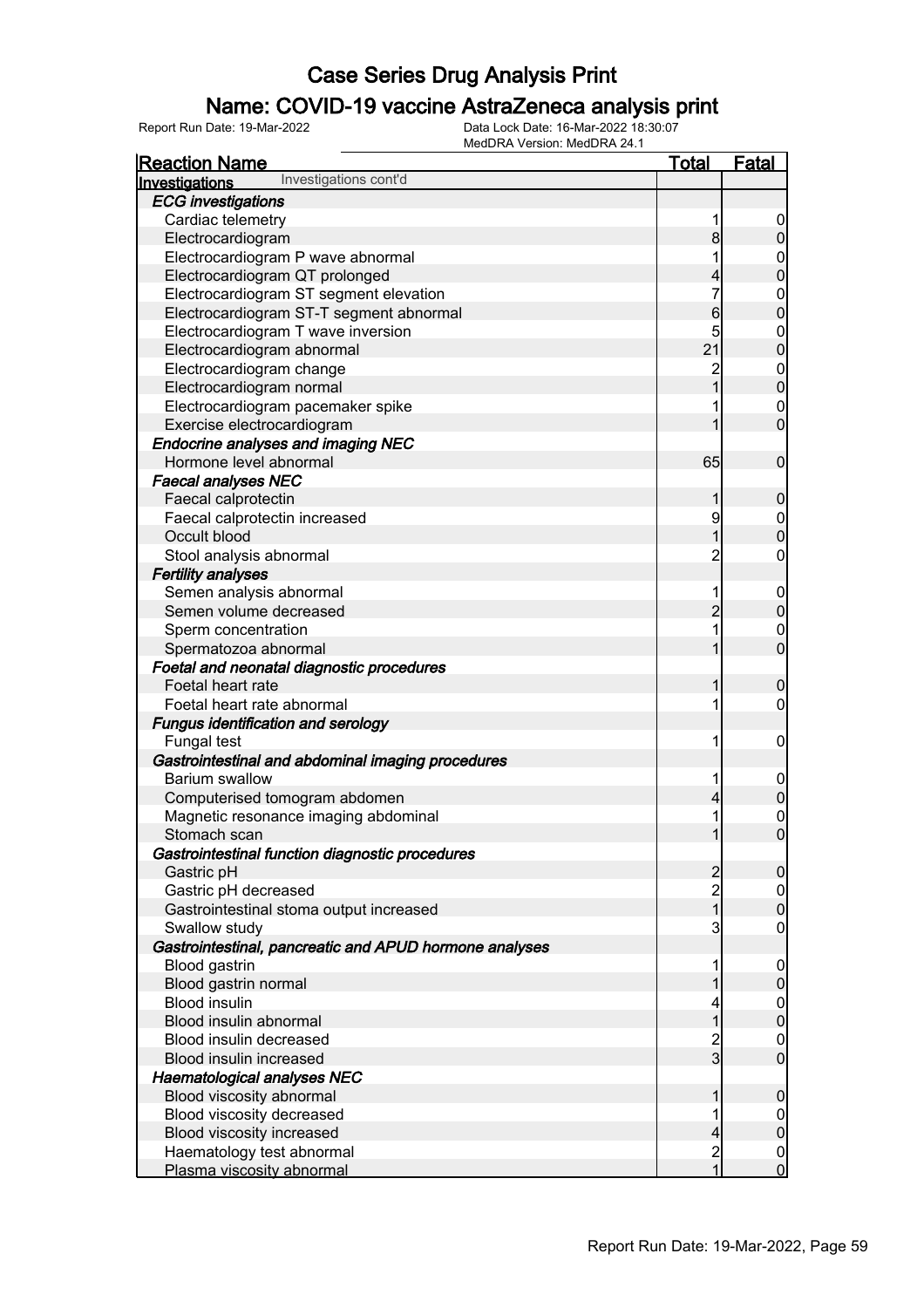### Name: COVID-19 vaccine AstraZeneca analysis print

| Red blood cell sedimentation rate<br>1<br>1<br>Red blood cell sedimentation rate abnormal<br>12<br>Red blood cell sedimentation rate increased<br>Heart rate and pulse investigations<br>Brachial pulse decreased<br>Carotid pulse<br>Femoral pulse<br>1148<br>Heart rate<br>Heart rate abnormal<br>70<br>142<br>Heart rate decreased<br>2162<br>Heart rate increased<br>$\overline{0}$<br>278<br>Heart rate irregular<br>Heart rate variability decreased<br>1<br>$\overline{0}$<br>Heart rate variability increased<br>3<br>Maximum heart rate<br>8<br>$\overline{0}$<br>Maximum heart rate decreased<br>Maximum heart rate increased<br>$\overline{c}$<br>$\overline{1}$<br>Orthostatic heart rate response increased<br>Popliteal pulse<br>$\overline{0}$<br>30<br>Pulse abnormal<br>Pulse absent<br>4<br>$\overline{0}$<br>$\overline{3}$<br>Pulse pressure increased<br>Pulse waveform abnormal<br>1<br>$\mathbf 0$<br>1<br>Radial pulse<br>Sinus rhythm<br>9<br><b>Histopathology procedures NEC</b><br><b>Biopsy</b><br>1<br>$\overline{0}$<br>1<br>Smear test<br>Imaging procedures NEC<br>Computerised tomogram<br>7<br>Computerised tomogram normal<br>1<br>$0\atop 0$<br>$\overline{c}$<br>Magnetic resonance imaging<br>1<br>Magnetic resonance imaging abnormal<br>0<br>0<br>Magnetic resonance imaging whole body<br>$\mathbf 0$<br>Scan<br>1<br>Ultrasound scan<br>1<br> 0 <br>$\overline{0}$<br>X-ray<br>Immunoglobulin analyses<br>Blood immunoglobulin A increased<br>1<br>$\boldsymbol{0}$<br>$\mathbf 0$<br>Blood immunoglobulin E<br>1<br>Blood immunoglobulin E increased<br>3<br>$0\atop 0$<br>1<br>Blood immunoglobulin G<br>Blood immunoglobulin M<br>1<br>$0\atop 0$<br>$\overline{c}$<br>Blood immunoglobulin M increased<br>$\overline{c}$<br>Immunoglobulins decreased<br>$\mathbf 0$<br><b>Immunology analyses NEC</b><br>Antibody test<br>$6 \overline{}$<br>$\boldsymbol{0}$<br>$\bf{8}$<br>$\mathbf 0$<br>Antibody test abnormal<br>Antibody test negative<br>18<br>$0\atop 0$<br>$\overline{2}$<br>Antibody test positive<br>14<br>Immunology test<br>1<br>$\mathbf{1}$<br>$\mathbf 0$<br>Immunology test normal | <b>Reaction Name</b>                    | <u>Total</u> | <b>Fatal</b>     |
|-----------------------------------------------------------------------------------------------------------------------------------------------------------------------------------------------------------------------------------------------------------------------------------------------------------------------------------------------------------------------------------------------------------------------------------------------------------------------------------------------------------------------------------------------------------------------------------------------------------------------------------------------------------------------------------------------------------------------------------------------------------------------------------------------------------------------------------------------------------------------------------------------------------------------------------------------------------------------------------------------------------------------------------------------------------------------------------------------------------------------------------------------------------------------------------------------------------------------------------------------------------------------------------------------------------------------------------------------------------------------------------------------------------------------------------------------------------------------------------------------------------------------------------------------------------------------------------------------------------------------------------------------------------------------------------------------------------------------------------------------------------------------------------------------------------------------------------------------------------------------------------------------------------------------------------------------------------------------------------------------------------------------------------------------------------------------------------------------------------------------------------------------------|-----------------------------------------|--------------|------------------|
|                                                                                                                                                                                                                                                                                                                                                                                                                                                                                                                                                                                                                                                                                                                                                                                                                                                                                                                                                                                                                                                                                                                                                                                                                                                                                                                                                                                                                                                                                                                                                                                                                                                                                                                                                                                                                                                                                                                                                                                                                                                                                                                                                     | Investigations cont'd<br>Investigations |              |                  |
|                                                                                                                                                                                                                                                                                                                                                                                                                                                                                                                                                                                                                                                                                                                                                                                                                                                                                                                                                                                                                                                                                                                                                                                                                                                                                                                                                                                                                                                                                                                                                                                                                                                                                                                                                                                                                                                                                                                                                                                                                                                                                                                                                     |                                         |              | $\overline{0}$   |
|                                                                                                                                                                                                                                                                                                                                                                                                                                                                                                                                                                                                                                                                                                                                                                                                                                                                                                                                                                                                                                                                                                                                                                                                                                                                                                                                                                                                                                                                                                                                                                                                                                                                                                                                                                                                                                                                                                                                                                                                                                                                                                                                                     |                                         |              | $\overline{0}$   |
|                                                                                                                                                                                                                                                                                                                                                                                                                                                                                                                                                                                                                                                                                                                                                                                                                                                                                                                                                                                                                                                                                                                                                                                                                                                                                                                                                                                                                                                                                                                                                                                                                                                                                                                                                                                                                                                                                                                                                                                                                                                                                                                                                     |                                         |              | 0                |
|                                                                                                                                                                                                                                                                                                                                                                                                                                                                                                                                                                                                                                                                                                                                                                                                                                                                                                                                                                                                                                                                                                                                                                                                                                                                                                                                                                                                                                                                                                                                                                                                                                                                                                                                                                                                                                                                                                                                                                                                                                                                                                                                                     |                                         |              |                  |
|                                                                                                                                                                                                                                                                                                                                                                                                                                                                                                                                                                                                                                                                                                                                                                                                                                                                                                                                                                                                                                                                                                                                                                                                                                                                                                                                                                                                                                                                                                                                                                                                                                                                                                                                                                                                                                                                                                                                                                                                                                                                                                                                                     |                                         |              | $\mathbf 0$      |
|                                                                                                                                                                                                                                                                                                                                                                                                                                                                                                                                                                                                                                                                                                                                                                                                                                                                                                                                                                                                                                                                                                                                                                                                                                                                                                                                                                                                                                                                                                                                                                                                                                                                                                                                                                                                                                                                                                                                                                                                                                                                                                                                                     |                                         |              | $\mathbf 0$      |
|                                                                                                                                                                                                                                                                                                                                                                                                                                                                                                                                                                                                                                                                                                                                                                                                                                                                                                                                                                                                                                                                                                                                                                                                                                                                                                                                                                                                                                                                                                                                                                                                                                                                                                                                                                                                                                                                                                                                                                                                                                                                                                                                                     |                                         |              | $\mathbf{0}$     |
|                                                                                                                                                                                                                                                                                                                                                                                                                                                                                                                                                                                                                                                                                                                                                                                                                                                                                                                                                                                                                                                                                                                                                                                                                                                                                                                                                                                                                                                                                                                                                                                                                                                                                                                                                                                                                                                                                                                                                                                                                                                                                                                                                     |                                         |              | $\mathbf 0$      |
|                                                                                                                                                                                                                                                                                                                                                                                                                                                                                                                                                                                                                                                                                                                                                                                                                                                                                                                                                                                                                                                                                                                                                                                                                                                                                                                                                                                                                                                                                                                                                                                                                                                                                                                                                                                                                                                                                                                                                                                                                                                                                                                                                     |                                         |              | $\mathbf{0}$     |
|                                                                                                                                                                                                                                                                                                                                                                                                                                                                                                                                                                                                                                                                                                                                                                                                                                                                                                                                                                                                                                                                                                                                                                                                                                                                                                                                                                                                                                                                                                                                                                                                                                                                                                                                                                                                                                                                                                                                                                                                                                                                                                                                                     |                                         |              | $\overline{0}$   |
|                                                                                                                                                                                                                                                                                                                                                                                                                                                                                                                                                                                                                                                                                                                                                                                                                                                                                                                                                                                                                                                                                                                                                                                                                                                                                                                                                                                                                                                                                                                                                                                                                                                                                                                                                                                                                                                                                                                                                                                                                                                                                                                                                     |                                         |              | $\mathbf{0}$     |
|                                                                                                                                                                                                                                                                                                                                                                                                                                                                                                                                                                                                                                                                                                                                                                                                                                                                                                                                                                                                                                                                                                                                                                                                                                                                                                                                                                                                                                                                                                                                                                                                                                                                                                                                                                                                                                                                                                                                                                                                                                                                                                                                                     |                                         |              |                  |
|                                                                                                                                                                                                                                                                                                                                                                                                                                                                                                                                                                                                                                                                                                                                                                                                                                                                                                                                                                                                                                                                                                                                                                                                                                                                                                                                                                                                                                                                                                                                                                                                                                                                                                                                                                                                                                                                                                                                                                                                                                                                                                                                                     |                                         |              | $\mathbf{0}$     |
|                                                                                                                                                                                                                                                                                                                                                                                                                                                                                                                                                                                                                                                                                                                                                                                                                                                                                                                                                                                                                                                                                                                                                                                                                                                                                                                                                                                                                                                                                                                                                                                                                                                                                                                                                                                                                                                                                                                                                                                                                                                                                                                                                     |                                         |              |                  |
|                                                                                                                                                                                                                                                                                                                                                                                                                                                                                                                                                                                                                                                                                                                                                                                                                                                                                                                                                                                                                                                                                                                                                                                                                                                                                                                                                                                                                                                                                                                                                                                                                                                                                                                                                                                                                                                                                                                                                                                                                                                                                                                                                     |                                         |              | $\mathbf{0}$     |
|                                                                                                                                                                                                                                                                                                                                                                                                                                                                                                                                                                                                                                                                                                                                                                                                                                                                                                                                                                                                                                                                                                                                                                                                                                                                                                                                                                                                                                                                                                                                                                                                                                                                                                                                                                                                                                                                                                                                                                                                                                                                                                                                                     |                                         |              |                  |
|                                                                                                                                                                                                                                                                                                                                                                                                                                                                                                                                                                                                                                                                                                                                                                                                                                                                                                                                                                                                                                                                                                                                                                                                                                                                                                                                                                                                                                                                                                                                                                                                                                                                                                                                                                                                                                                                                                                                                                                                                                                                                                                                                     |                                         |              | $\mathbf{0}$     |
|                                                                                                                                                                                                                                                                                                                                                                                                                                                                                                                                                                                                                                                                                                                                                                                                                                                                                                                                                                                                                                                                                                                                                                                                                                                                                                                                                                                                                                                                                                                                                                                                                                                                                                                                                                                                                                                                                                                                                                                                                                                                                                                                                     |                                         |              | $\mathbf 0$      |
|                                                                                                                                                                                                                                                                                                                                                                                                                                                                                                                                                                                                                                                                                                                                                                                                                                                                                                                                                                                                                                                                                                                                                                                                                                                                                                                                                                                                                                                                                                                                                                                                                                                                                                                                                                                                                                                                                                                                                                                                                                                                                                                                                     |                                         |              | $\mathbf{0}$     |
|                                                                                                                                                                                                                                                                                                                                                                                                                                                                                                                                                                                                                                                                                                                                                                                                                                                                                                                                                                                                                                                                                                                                                                                                                                                                                                                                                                                                                                                                                                                                                                                                                                                                                                                                                                                                                                                                                                                                                                                                                                                                                                                                                     |                                         |              |                  |
|                                                                                                                                                                                                                                                                                                                                                                                                                                                                                                                                                                                                                                                                                                                                                                                                                                                                                                                                                                                                                                                                                                                                                                                                                                                                                                                                                                                                                                                                                                                                                                                                                                                                                                                                                                                                                                                                                                                                                                                                                                                                                                                                                     |                                         |              | $\mathbf{0}$     |
|                                                                                                                                                                                                                                                                                                                                                                                                                                                                                                                                                                                                                                                                                                                                                                                                                                                                                                                                                                                                                                                                                                                                                                                                                                                                                                                                                                                                                                                                                                                                                                                                                                                                                                                                                                                                                                                                                                                                                                                                                                                                                                                                                     |                                         |              |                  |
|                                                                                                                                                                                                                                                                                                                                                                                                                                                                                                                                                                                                                                                                                                                                                                                                                                                                                                                                                                                                                                                                                                                                                                                                                                                                                                                                                                                                                                                                                                                                                                                                                                                                                                                                                                                                                                                                                                                                                                                                                                                                                                                                                     |                                         |              | $\mathbf{0}$     |
|                                                                                                                                                                                                                                                                                                                                                                                                                                                                                                                                                                                                                                                                                                                                                                                                                                                                                                                                                                                                                                                                                                                                                                                                                                                                                                                                                                                                                                                                                                                                                                                                                                                                                                                                                                                                                                                                                                                                                                                                                                                                                                                                                     |                                         |              |                  |
|                                                                                                                                                                                                                                                                                                                                                                                                                                                                                                                                                                                                                                                                                                                                                                                                                                                                                                                                                                                                                                                                                                                                                                                                                                                                                                                                                                                                                                                                                                                                                                                                                                                                                                                                                                                                                                                                                                                                                                                                                                                                                                                                                     |                                         |              | 0                |
|                                                                                                                                                                                                                                                                                                                                                                                                                                                                                                                                                                                                                                                                                                                                                                                                                                                                                                                                                                                                                                                                                                                                                                                                                                                                                                                                                                                                                                                                                                                                                                                                                                                                                                                                                                                                                                                                                                                                                                                                                                                                                                                                                     |                                         |              |                  |
|                                                                                                                                                                                                                                                                                                                                                                                                                                                                                                                                                                                                                                                                                                                                                                                                                                                                                                                                                                                                                                                                                                                                                                                                                                                                                                                                                                                                                                                                                                                                                                                                                                                                                                                                                                                                                                                                                                                                                                                                                                                                                                                                                     |                                         |              | $\boldsymbol{0}$ |
|                                                                                                                                                                                                                                                                                                                                                                                                                                                                                                                                                                                                                                                                                                                                                                                                                                                                                                                                                                                                                                                                                                                                                                                                                                                                                                                                                                                                                                                                                                                                                                                                                                                                                                                                                                                                                                                                                                                                                                                                                                                                                                                                                     |                                         |              |                  |
|                                                                                                                                                                                                                                                                                                                                                                                                                                                                                                                                                                                                                                                                                                                                                                                                                                                                                                                                                                                                                                                                                                                                                                                                                                                                                                                                                                                                                                                                                                                                                                                                                                                                                                                                                                                                                                                                                                                                                                                                                                                                                                                                                     |                                         |              |                  |
|                                                                                                                                                                                                                                                                                                                                                                                                                                                                                                                                                                                                                                                                                                                                                                                                                                                                                                                                                                                                                                                                                                                                                                                                                                                                                                                                                                                                                                                                                                                                                                                                                                                                                                                                                                                                                                                                                                                                                                                                                                                                                                                                                     |                                         |              | $\boldsymbol{0}$ |
|                                                                                                                                                                                                                                                                                                                                                                                                                                                                                                                                                                                                                                                                                                                                                                                                                                                                                                                                                                                                                                                                                                                                                                                                                                                                                                                                                                                                                                                                                                                                                                                                                                                                                                                                                                                                                                                                                                                                                                                                                                                                                                                                                     |                                         |              |                  |
|                                                                                                                                                                                                                                                                                                                                                                                                                                                                                                                                                                                                                                                                                                                                                                                                                                                                                                                                                                                                                                                                                                                                                                                                                                                                                                                                                                                                                                                                                                                                                                                                                                                                                                                                                                                                                                                                                                                                                                                                                                                                                                                                                     |                                         |              |                  |
|                                                                                                                                                                                                                                                                                                                                                                                                                                                                                                                                                                                                                                                                                                                                                                                                                                                                                                                                                                                                                                                                                                                                                                                                                                                                                                                                                                                                                                                                                                                                                                                                                                                                                                                                                                                                                                                                                                                                                                                                                                                                                                                                                     |                                         |              |                  |
|                                                                                                                                                                                                                                                                                                                                                                                                                                                                                                                                                                                                                                                                                                                                                                                                                                                                                                                                                                                                                                                                                                                                                                                                                                                                                                                                                                                                                                                                                                                                                                                                                                                                                                                                                                                                                                                                                                                                                                                                                                                                                                                                                     |                                         |              |                  |
|                                                                                                                                                                                                                                                                                                                                                                                                                                                                                                                                                                                                                                                                                                                                                                                                                                                                                                                                                                                                                                                                                                                                                                                                                                                                                                                                                                                                                                                                                                                                                                                                                                                                                                                                                                                                                                                                                                                                                                                                                                                                                                                                                     |                                         |              |                  |
|                                                                                                                                                                                                                                                                                                                                                                                                                                                                                                                                                                                                                                                                                                                                                                                                                                                                                                                                                                                                                                                                                                                                                                                                                                                                                                                                                                                                                                                                                                                                                                                                                                                                                                                                                                                                                                                                                                                                                                                                                                                                                                                                                     |                                         |              |                  |
|                                                                                                                                                                                                                                                                                                                                                                                                                                                                                                                                                                                                                                                                                                                                                                                                                                                                                                                                                                                                                                                                                                                                                                                                                                                                                                                                                                                                                                                                                                                                                                                                                                                                                                                                                                                                                                                                                                                                                                                                                                                                                                                                                     |                                         |              |                  |
|                                                                                                                                                                                                                                                                                                                                                                                                                                                                                                                                                                                                                                                                                                                                                                                                                                                                                                                                                                                                                                                                                                                                                                                                                                                                                                                                                                                                                                                                                                                                                                                                                                                                                                                                                                                                                                                                                                                                                                                                                                                                                                                                                     |                                         |              |                  |
|                                                                                                                                                                                                                                                                                                                                                                                                                                                                                                                                                                                                                                                                                                                                                                                                                                                                                                                                                                                                                                                                                                                                                                                                                                                                                                                                                                                                                                                                                                                                                                                                                                                                                                                                                                                                                                                                                                                                                                                                                                                                                                                                                     |                                         |              |                  |
|                                                                                                                                                                                                                                                                                                                                                                                                                                                                                                                                                                                                                                                                                                                                                                                                                                                                                                                                                                                                                                                                                                                                                                                                                                                                                                                                                                                                                                                                                                                                                                                                                                                                                                                                                                                                                                                                                                                                                                                                                                                                                                                                                     |                                         |              |                  |
|                                                                                                                                                                                                                                                                                                                                                                                                                                                                                                                                                                                                                                                                                                                                                                                                                                                                                                                                                                                                                                                                                                                                                                                                                                                                                                                                                                                                                                                                                                                                                                                                                                                                                                                                                                                                                                                                                                                                                                                                                                                                                                                                                     |                                         |              |                  |
|                                                                                                                                                                                                                                                                                                                                                                                                                                                                                                                                                                                                                                                                                                                                                                                                                                                                                                                                                                                                                                                                                                                                                                                                                                                                                                                                                                                                                                                                                                                                                                                                                                                                                                                                                                                                                                                                                                                                                                                                                                                                                                                                                     |                                         |              |                  |
|                                                                                                                                                                                                                                                                                                                                                                                                                                                                                                                                                                                                                                                                                                                                                                                                                                                                                                                                                                                                                                                                                                                                                                                                                                                                                                                                                                                                                                                                                                                                                                                                                                                                                                                                                                                                                                                                                                                                                                                                                                                                                                                                                     |                                         |              |                  |
|                                                                                                                                                                                                                                                                                                                                                                                                                                                                                                                                                                                                                                                                                                                                                                                                                                                                                                                                                                                                                                                                                                                                                                                                                                                                                                                                                                                                                                                                                                                                                                                                                                                                                                                                                                                                                                                                                                                                                                                                                                                                                                                                                     |                                         |              |                  |
|                                                                                                                                                                                                                                                                                                                                                                                                                                                                                                                                                                                                                                                                                                                                                                                                                                                                                                                                                                                                                                                                                                                                                                                                                                                                                                                                                                                                                                                                                                                                                                                                                                                                                                                                                                                                                                                                                                                                                                                                                                                                                                                                                     |                                         |              |                  |
|                                                                                                                                                                                                                                                                                                                                                                                                                                                                                                                                                                                                                                                                                                                                                                                                                                                                                                                                                                                                                                                                                                                                                                                                                                                                                                                                                                                                                                                                                                                                                                                                                                                                                                                                                                                                                                                                                                                                                                                                                                                                                                                                                     |                                         |              |                  |
|                                                                                                                                                                                                                                                                                                                                                                                                                                                                                                                                                                                                                                                                                                                                                                                                                                                                                                                                                                                                                                                                                                                                                                                                                                                                                                                                                                                                                                                                                                                                                                                                                                                                                                                                                                                                                                                                                                                                                                                                                                                                                                                                                     |                                         |              |                  |
|                                                                                                                                                                                                                                                                                                                                                                                                                                                                                                                                                                                                                                                                                                                                                                                                                                                                                                                                                                                                                                                                                                                                                                                                                                                                                                                                                                                                                                                                                                                                                                                                                                                                                                                                                                                                                                                                                                                                                                                                                                                                                                                                                     |                                         |              |                  |
|                                                                                                                                                                                                                                                                                                                                                                                                                                                                                                                                                                                                                                                                                                                                                                                                                                                                                                                                                                                                                                                                                                                                                                                                                                                                                                                                                                                                                                                                                                                                                                                                                                                                                                                                                                                                                                                                                                                                                                                                                                                                                                                                                     |                                         |              |                  |
|                                                                                                                                                                                                                                                                                                                                                                                                                                                                                                                                                                                                                                                                                                                                                                                                                                                                                                                                                                                                                                                                                                                                                                                                                                                                                                                                                                                                                                                                                                                                                                                                                                                                                                                                                                                                                                                                                                                                                                                                                                                                                                                                                     |                                         |              |                  |
|                                                                                                                                                                                                                                                                                                                                                                                                                                                                                                                                                                                                                                                                                                                                                                                                                                                                                                                                                                                                                                                                                                                                                                                                                                                                                                                                                                                                                                                                                                                                                                                                                                                                                                                                                                                                                                                                                                                                                                                                                                                                                                                                                     |                                         |              |                  |
|                                                                                                                                                                                                                                                                                                                                                                                                                                                                                                                                                                                                                                                                                                                                                                                                                                                                                                                                                                                                                                                                                                                                                                                                                                                                                                                                                                                                                                                                                                                                                                                                                                                                                                                                                                                                                                                                                                                                                                                                                                                                                                                                                     | Mast cell degranulation present         | 1            | $\mathbf 0$      |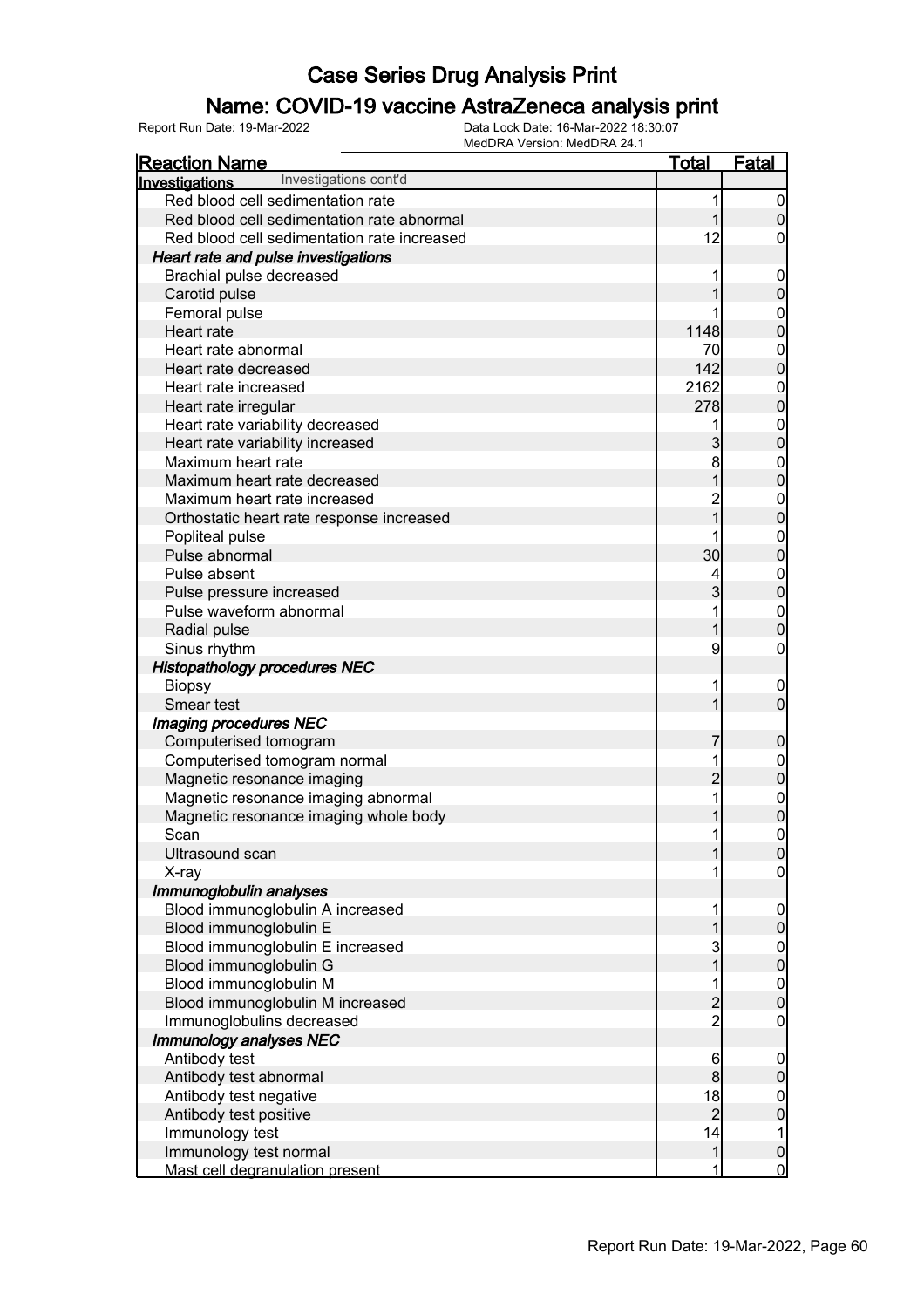### Name: COVID-19 vaccine AstraZeneca analysis print

| <u>Reaction Name</u>                    | <u>Total</u>             | <b>Fatal</b>                     |
|-----------------------------------------|--------------------------|----------------------------------|
| Investigations cont'd<br>Investigations |                          |                                  |
| Tryptase increased                      | 1                        | $\overline{0}$                   |
| <b>Immunology skin tests NEC</b>        |                          |                                  |
| Allergy alert test                      | 3                        | $\mathbf 0$                      |
| Skin test positive                      | 7                        | $\overline{0}$                   |
| <b>Investigations NEC</b>               |                          |                                  |
| <b>APACHE II score</b>                  | 1                        | $\boldsymbol{0}$                 |
| <b>Blood test</b>                       | 53                       | $\overline{0}$                   |
| Blood test abnormal                     | 94                       | $\mathbf{0}$                     |
| <b>Blood test normal</b>                | 1                        | $\overline{0}$                   |
| Laboratory test                         |                          |                                  |
| Laboratory test abnormal                |                          | $0\atop 0$                       |
| Polymerase chain reaction positive      | 3                        | $\mathbf{0}$                     |
| Quality of life decreased               | 4                        | $\overline{0}$                   |
| <b>Liver function analyses</b>          |                          |                                  |
| Alanine aminotransferase decreased      | 1                        | $\boldsymbol{0}$                 |
| Alanine aminotransferase increased      | 32                       | $\mathbf{0}$                     |
| Ammonia                                 | 1                        | $\overline{0}$                   |
| Aspartate aminotransferase              |                          | $\mathbf{0}$                     |
| Aspartate aminotransferase increased    | 4                        | $\overline{0}$                   |
| <b>Bile output</b>                      | 4                        | $\mathbf{0}$                     |
| <b>Blood bilirubin</b>                  | 1                        | $\overline{0}$                   |
| Blood bilirubin increased               |                          | $\mathbf{0}$                     |
| Gamma-glutamyltransferase increased     |                          | $\overline{0}$                   |
| Hepatic enzyme abnormal                 | $\frac{5}{2}$            | $\mathbf{0}$                     |
| Hepatic enzyme increased                | 17                       | $\mathbf 0$                      |
| Liver function test                     | 3                        | $\mathbf{0}$                     |
| Liver function test abnormal            | 57                       | $\mathbf 0$                      |
| Liver function test increased           | 17                       | $\mathbf{0}$                     |
| Transaminases increased                 | 13                       | $\overline{0}$                   |
| <b>Metabolism tests NEC</b>             |                          |                                  |
| Blood ketone body                       | 10                       | $\boldsymbol{0}$                 |
| Blood ketone body increased             |                          | $\boldsymbol{0}$                 |
| Blood ketone body present               | 1                        | $\mathbf 0$                      |
| Blood uric acid increased               | 4                        | $\mathbf{0}$                     |
| Brain natriuretic peptide increased     | 1                        | $\overline{0}$                   |
| Ubiquinone                              | $\overline{\mathcal{L}}$ | 0                                |
| Ubiquinone decreased                    | $\overline{c}$           | $\overline{0}$                   |
| Urine ketone body present               | $\overline{2}$           | $\mathbf 0$                      |
| Microbiology and serology tests NEC     |                          |                                  |
| <b>Blood culture</b>                    | $\frac{2}{1}$            | $\boldsymbol{0}$                 |
| Blood culture negative                  |                          | $\mathbf 0$                      |
| Septic screen                           | 1                        | $\boldsymbol{0}$                 |
| Serology test                           | 1                        | $\overline{0}$                   |
| Mineral and electrolyte analyses        |                          |                                  |
| <b>Blood calcium</b>                    | $\overline{c}$           | $\boldsymbol{0}$                 |
| Blood calcium increased                 | 1                        | $\mathbf 0$                      |
| Blood cyanide                           | 1                        | $\mathbf 0$                      |
| <b>Blood iron</b>                       | 14                       | $\boldsymbol{0}$                 |
| Blood iron decreased                    | 36                       | $\mathbf 0$                      |
| Blood iron increased                    | 5                        | $\boldsymbol{0}$                 |
| Blood magnesium decreased               | $\overline{3}$           | $\mathbf 0$                      |
| Blood phosphorus abnormal               | 1                        | $\begin{matrix}0\\0\end{matrix}$ |
| Blood phosphorus decreased              | 7                        |                                  |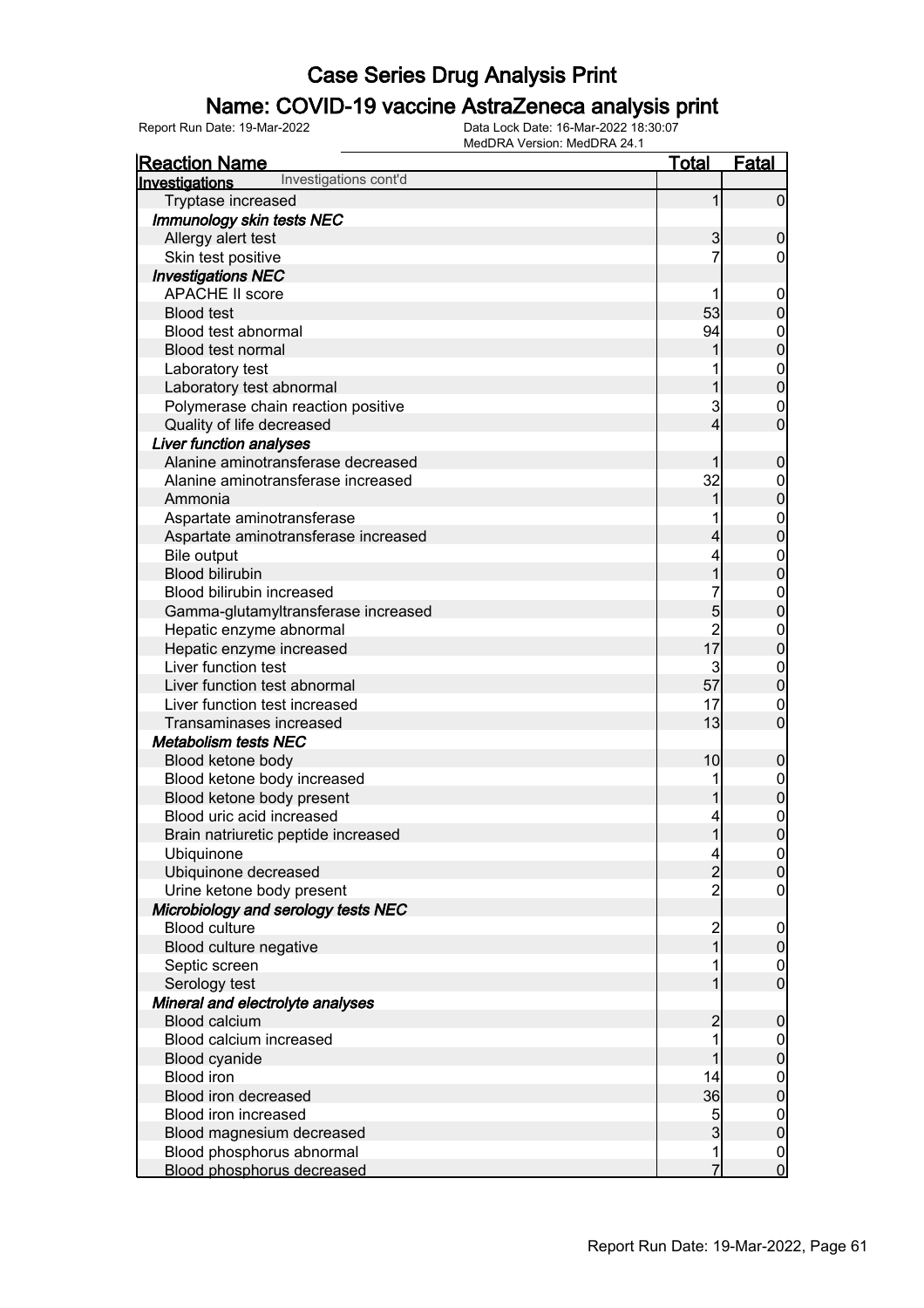### Name: COVID-19 vaccine AstraZeneca analysis print

| <u>Reaction Name</u>                                    | <u>Total</u>            | Fatal          |
|---------------------------------------------------------|-------------------------|----------------|
| Investigations cont'd<br>Investigations                 |                         |                |
| Blood phosphorus increased                              | 4                       | 0              |
| Blood potassium decreased                               | 12                      |                |
| Blood potassium increased                               | 9                       | 0              |
| <b>Blood sodium</b>                                     |                         | 0              |
| Blood sodium decreased                                  | 6                       | $\mathbf 0$    |
| <b>Blood zinc increased</b>                             |                         | 0              |
| Iron binding capacity total decreased                   |                         | $\mathbf{0}$   |
| Serum ferritin                                          |                         | 0              |
| Serum ferritin decreased                                | 6                       | $\mathbf{0}$   |
| Serum ferritin increased                                | 9                       | 0              |
| Sweat test                                              | 3                       | $\mathbf{0}$   |
| <b>Transferrin decreased</b>                            |                         | 0              |
| Urine copper                                            | 2                       | 0              |
| Musculoskeletal and soft tissue imaging procedures      |                         |                |
| Bone densitometry                                       | 1                       | $\mathbf 0$    |
| Discogram abnormal                                      |                         | 0              |
| Magnetic resonance imaging neck                         |                         | $\mathbf 0$    |
| Skull X-ray                                             | 12                      | 0              |
| X-ray limb                                              | $\overline{c}$          | $\mathbf{0}$   |
| X-ray limb abnormal                                     |                         | 0              |
| X-ray of pelvis and hip                                 | $\overline{c}$          | 0              |
| Musculoskeletal and soft tissue tests NEC               |                         |                |
| Muscle mass percentage                                  | 1                       | $\mathbf 0$    |
| Swollen joint count                                     | 2                       | 0              |
| Swollen joint count increased                           | 4                       | $\mathbf 0$    |
| Tender joint count                                      | 4                       | 0              |
| Mycobacteria identification and serology                |                         |                |
| Interferon gamma release assay positive                 | 2                       | $\mathbf 0$    |
| Neurologic diagnostic procedures                        |                         |                |
| Coma scale abnormal                                     | 19                      | 0              |
| Electroencephalogram abnormal                           | 1                       | $\mathbf 0$    |
| Electromyogram abnormal                                 | 2                       | 0              |
| Hoover's sign of leg paresis                            | 1                       | $\mathbf{0}$   |
| Joint position sense decreased                          |                         | 0              |
| Lumbar puncture                                         | 19                      | 0              |
| Nerve conduction studies                                |                         | U              |
| Nerve conduction studies abnormal                       | $\overline{c}$          | 0              |
| Nerve stimulation test abnormal                         |                         | 0              |
| Neurotransmitter level altered                          |                         | $\mathbf 0$    |
| Sensory level abnormal                                  |                         | 0              |
| Sleep study normal                                      | 1                       | 0              |
| Ophthalmic function diagnostic procedures               |                         |                |
| Corneal reflex decreased                                | $\overline{\mathbf{c}}$ | 0              |
| Intraocular pressure increased                          | 8                       | 0              |
| Intraocular pressure test                               | 8                       | 0              |
| Pupillary light reflex tests abnormal                   |                         | 0              |
| Retinal function test abnormal                          | 1                       | $\mathbf 0$    |
| Visual tracking test                                    |                         | $\overline{0}$ |
| <b>Parathyroid analyses</b>                             |                         |                |
| Blood parathyroid hormone decreased                     | 1                       | 0              |
| Physical examination procedures and organ system status |                         |                |
| Body height decreased                                   | 1                       | 0              |
| Body surface area                                       | 3                       | $\overline{0}$ |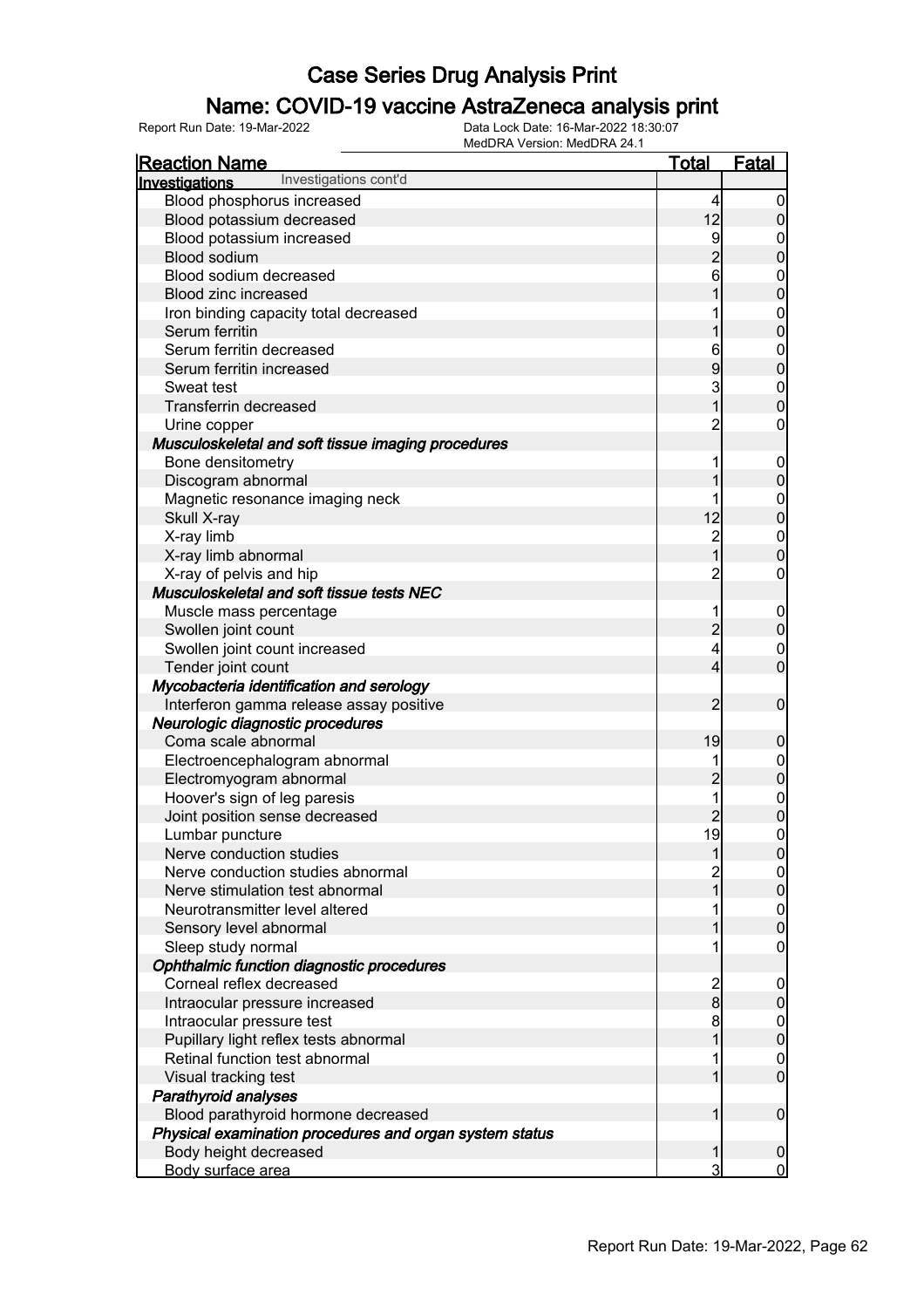### Name: COVID-19 vaccine AstraZeneca analysis print

| <b>Reaction Name</b>                         | <u>Total</u>                     | <b>Fatal</b>                         |
|----------------------------------------------|----------------------------------|--------------------------------------|
| Investigations cont'd<br>Investigations      |                                  |                                      |
| Body surface area decreased                  | 1                                | $\boldsymbol{0}$                     |
| Body temperature                             | 1043                             | $\overline{0}$                       |
| Body temperature abnormal                    | 88                               | $\overline{0}$                       |
| Body temperature decreased                   | 141                              | $\boldsymbol{0}$                     |
| Body temperature fluctuation                 | 195                              | $\overline{0}$                       |
| Body temperature increased                   | 1172                             |                                      |
| Body temperature normal                      | $\mathbf{3}$                     | $0\atop 0$                           |
| <b>Breath sounds</b>                         | 3                                |                                      |
| Breath sounds abnormal                       | $\overline{7}$                   | $0\atop 0$                           |
| Dermatologic examination abnormal            | 1                                |                                      |
| General physical condition abnormal          | $\overline{\mathcal{L}}$         | $0\atop 0$                           |
| Grip strength                                | 14                               | $0\atop 0$                           |
| Grip strength decreased                      | 40                               |                                      |
| Head lag                                     | 19                               | $0\atop 0$                           |
| Lymph node palpable                          | $6\phantom{a}$                   |                                      |
| Male genital examination abnormal            | $\frac{2}{7}$                    | $0\atop 0$                           |
| Menstruation normal                          |                                  |                                      |
| Muscle strength abnormal                     | 6                                | $0$<br>0                             |
| Neurological examination                     | 1                                |                                      |
| Neurological examination abnormal            | 1                                | $0\atop 0$                           |
| Neurological examination normal              | 1                                |                                      |
| Ophthalmological examination                 | 5                                | $0\atop 0$                           |
| Ophthalmological examination abnormal        | $\overline{1}$                   |                                      |
| Palpatory finding abnormal                   | 1                                | $0\atop 0$                           |
| Product residue present                      | 3                                |                                      |
| Psoriasis area severity index decreased      | 1                                | $0\atop 0$                           |
| Psoriasis area severity index increased      | 1                                |                                      |
| Respiratory rate                             | 14                               | $\begin{matrix} 0 \\ 0 \end{matrix}$ |
| Respiratory rate decreased                   | 32                               |                                      |
| Respiratory rate increased                   | 83                               | $\boldsymbol{0}$                     |
| Skin temperature                             | 179                              | $\mathbf 0$                          |
| Temperature difference of extremities        | 9                                | $\begin{matrix} 0 \\ 0 \end{matrix}$ |
| Urological examination                       |                                  |                                      |
| Vital signs measurement                      |                                  | $\mathbf{0}$                         |
| Weight decreased                             | 250                              | $\overline{0}$                       |
| Weight increased                             | 77                               | 0                                    |
| Pituitary analyses anterior                  |                                  |                                      |
| Blood corticotrophin                         | 1                                | $\overline{0}$                       |
| Blood follicle stimulating hormone increased | $\overline{c}$                   | $\pmb{0}$                            |
| Blood growth hormone increased               | 1                                | $\mathbf 0$                          |
| Blood prolactin increased                    |                                  | $\overline{0}$                       |
| Blood thyroid stimulating hormone            |                                  | $\boldsymbol{0}$                     |
| Blood thyroid stimulating hormone abnormal   | 1                                | $\mathbf 0$                          |
| Blood thyroid stimulating hormone decreased  | 4                                | $\boldsymbol{0}$<br>$\overline{0}$   |
| Blood thyroid stimulating hormone increased  | $6 \mid$                         |                                      |
| <b>Platelet analyses</b><br>Platelet count   |                                  |                                      |
| Platelet count abnormal                      | $\overline{4}$<br>$\overline{2}$ | $\mathbf 0$                          |
| Platelet count decreased                     | 356                              | $\mathbf 0$<br>1                     |
| Platelet count increased                     | 8                                |                                      |
| Platelet count normal                        | 1                                | $\boldsymbol{0}$<br>$\mathbf 0$      |
| Platelet morphology abnormal                 | 1                                |                                      |
| <b>Plateletcrit</b>                          | 1                                | $\begin{matrix} 0 \\ 0 \end{matrix}$ |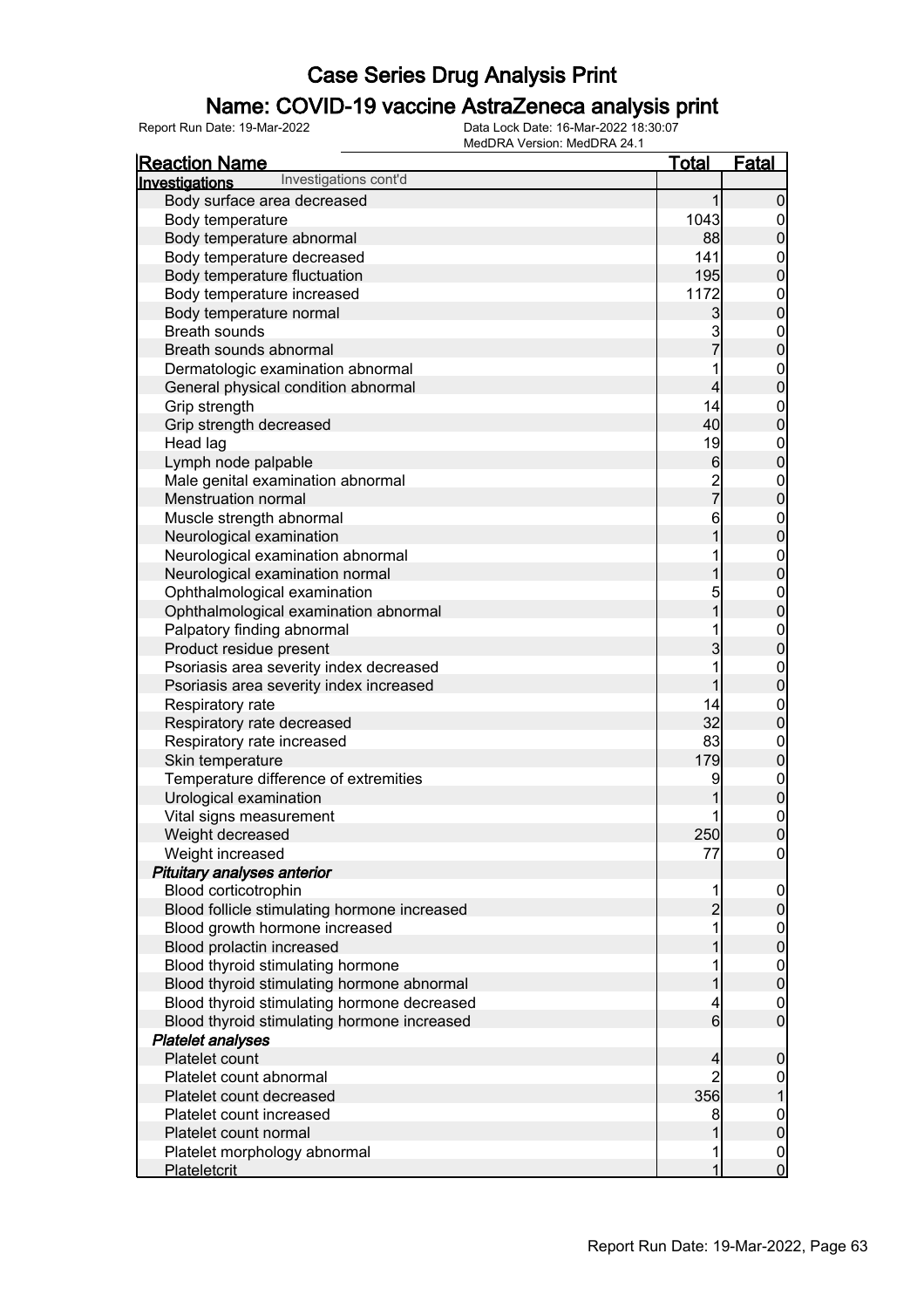### Name: COVID-19 vaccine AstraZeneca analysis print

| <u>Reaction Name</u>                    | <u>Total</u>                               | <b>Fatal</b>                    |
|-----------------------------------------|--------------------------------------------|---------------------------------|
| Investigations cont'd<br>Investigations |                                            |                                 |
| <b>Protein analyses NEC</b>             |                                            |                                 |
| Blood albumin abnormal                  | 1                                          | $\boldsymbol{0}$                |
| C-reactive protein                      | 1                                          | $\overline{0}$                  |
| C-reactive protein abnormal             | 3                                          | $\mathbf 0$                     |
| C-reactive protein decreased            |                                            | $\mathbf{0}$                    |
| C-reactive protein increased            | 44                                         | $\mathbf 0$                     |
| Protein total                           |                                            | $\mathbf{0}$                    |
| Protein total abnormal                  | 2<br>1                                     | $\mathbf 0$                     |
| Protein total increased                 | $\mathbf 2$                                | $\mathbf 0$                     |
| Zinc sulphate turbidity increased       | 1                                          | $\mathbf 0$                     |
| Red blood cell analyses                 |                                            |                                 |
| Haematocrit                             | 10                                         | $\boldsymbol{0}$                |
| Haematocrit decreased                   | 1                                          | $\boldsymbol{0}$                |
| Haematocrit increased                   | 3                                          | $\mathbf 0$                     |
| Haemoglobin                             | 7                                          | $\mathbf{0}$                    |
| Haemoglobin decreased                   | 22                                         | $\overline{0}$                  |
| Haemoglobin increased                   |                                            | $\mathbf{0}$                    |
| Mean cell haemoglobin concentration     | 2<br>1                                     | $\overline{0}$                  |
| Mean cell volume abnormal               |                                            | $\mathbf{0}$                    |
| Red blood cell count                    | 3<br>3                                     | $\overline{0}$                  |
| Red blood cell count decreased          | $\overline{c}$                             | $\mathbf{0}$                    |
| Red blood cell count increased          |                                            | $\mathbf 0$                     |
| Red blood cell elliptocytes present     |                                            | $\mathbf{0}$                    |
| Red blood cell morphology abnormal      |                                            | $\overline{0}$                  |
| Red blood cell target cells present     |                                            | $\boldsymbol{0}$                |
| <b>Renal function analyses</b>          |                                            |                                 |
| Blood creatine increased                | 1                                          | $\mathbf 0$                     |
| Blood creatinine abnormal               |                                            | $\pmb{0}$                       |
| Blood creatinine decreased              |                                            | $\mathbf{0}$                    |
| Blood creatinine increased              | 2<br>3                                     | $\mathbf 0$                     |
| Blood urea                              | 7                                          | $\mathbf{0}$                    |
| Blood urea increased                    | 1                                          | $\mathbf 0$                     |
| Glomerular filtration rate decreased    | 6                                          | $\boldsymbol{0}$                |
| Reproductive hormone analyses           |                                            |                                 |
| 17 ketosteroids urine decreased         | $\mathbf{1}$                               | $\mathbf 0$                     |
| Anti-Muellerian hormone level decreased | $\overline{4}$                             | 0                               |
| Blood oestrogen                         | $\overline{c}$                             | $\overline{0}$                  |
| Blood oestrogen decreased               | $\overline{1}$                             | $\overline{0}$                  |
| Blood oestrogen increased               | 1                                          |                                 |
| Blood testosterone decreased            | $\overline{c}$                             | $0$<br>0                        |
| Blood testosterone increased            | 1                                          |                                 |
| Dihydrotestosterone decreased           | 1                                          | $0\atop 0$                      |
| False negative pregnancy test           | 5                                          |                                 |
| Female sex hormone level                | 1                                          | $0\atop 0$                      |
| Human chorionic gonadotropin decreased  | 1                                          | $\overline{0}$                  |
| Oestradiol                              | $\overline{c}$                             | $\overline{0}$                  |
| Oestradiol decreased                    | 1                                          |                                 |
| Oestriol                                | 1                                          | $\mathbf 0$<br>$\overline{0}$   |
| Pregnancy test                          | 17                                         |                                 |
| Pregnancy test false positive           |                                            | $0\atop 0$                      |
| Pregnancy test negative                 |                                            |                                 |
| Progesterone decreased                  | $\begin{array}{c} 2 \\ 2 \\ 1 \end{array}$ | $\boldsymbol{0}$<br>$\mathbf 0$ |
|                                         | 1                                          |                                 |
| Reproductive hormone                    |                                            | $\overline{0}$                  |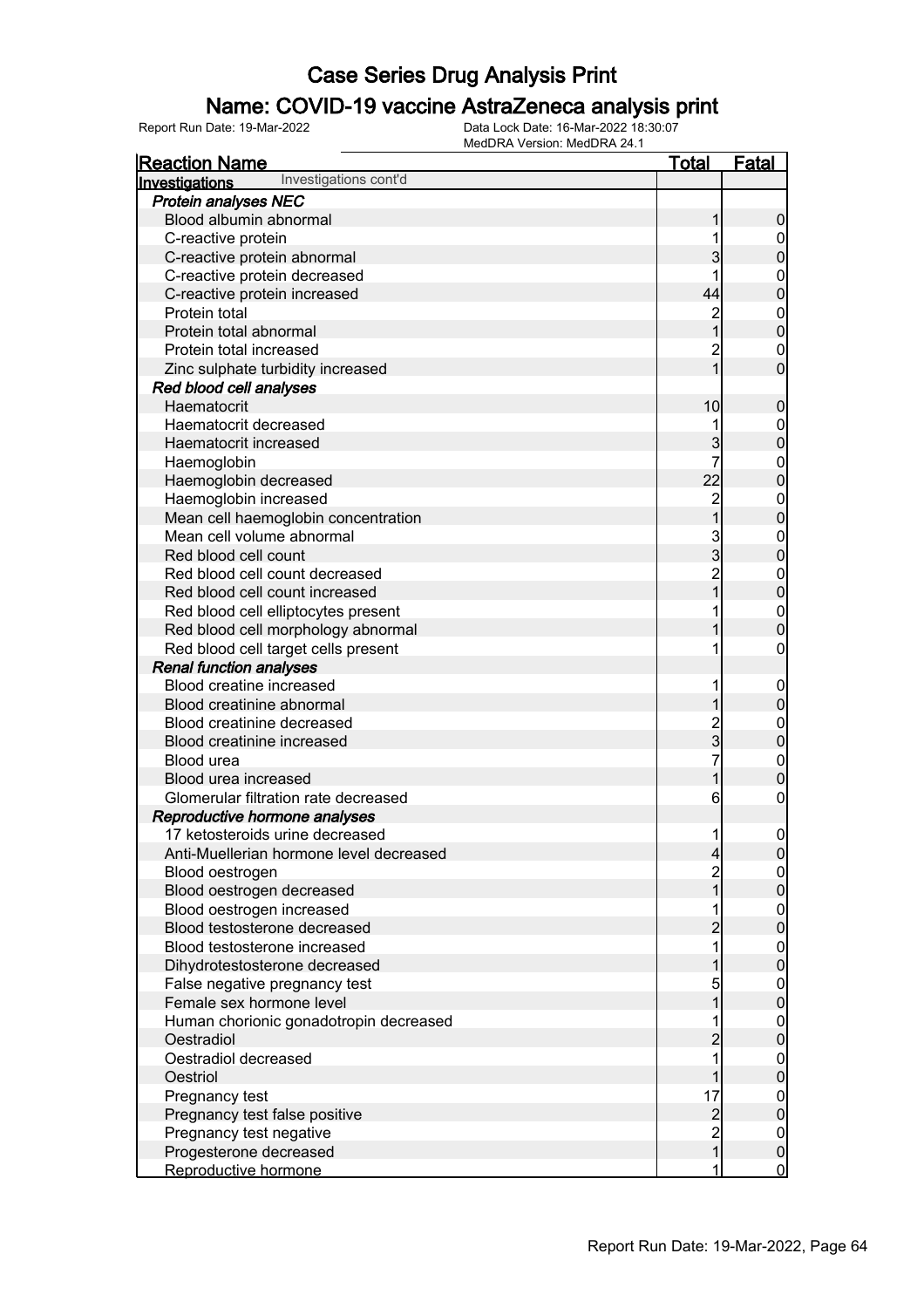### Name: COVID-19 vaccine AstraZeneca analysis print

| <b>Reaction Name</b>                                     | <b>Total</b>     | <b>Fatal</b>          |
|----------------------------------------------------------|------------------|-----------------------|
| Investigations cont'd<br><b>Investigations</b>           |                  |                       |
| Reproductive organ and breast histopathology procedures  |                  |                       |
| <b>Biopsy breast</b>                                     | 1                | $\mathbf 0$           |
| Biopsy vagina                                            |                  | 0                     |
| Smear cervix                                             |                  | 0                     |
| Reproductive organ and breast imaging procedures         |                  |                       |
| Mammogram                                                | 1                | $\overline{0}$        |
| Ultrasound scan vagina normal                            |                  | $\overline{0}$        |
| Respiratory and pulmonary function diagnostic procedures |                  |                       |
| Airway peak pressure                                     |                  | 0                     |
| Forced expiratory volume                                 | $\overline{c}$   | $\mathbf 0$           |
| Forced expiratory volume decreased                       | 1                | 0                     |
| Forced expiratory volume increased                       | 14               | $\mathbf{0}$          |
| Forced expiratory volume normal                          | 1                | 0                     |
| Forced vital capacity decreased                          | $\overline{c}$   | $\mathbf 0$           |
| Fractional exhaled nitric oxide normal                   | 1                | 0                     |
| Maximal voluntary ventilation                            | $\overline{c}$   | $\mathbf{0}$          |
| Peak expiratory flow rate                                | 1                | 0                     |
| Peak expiratory flow rate abnormal                       | 1                | $\mathbf{0}$          |
| Peak expiratory flow rate decreased                      | 7                | 0                     |
| Pulmonary function test                                  | 4                | $\mathbf 0$           |
| Pulmonary function test decreased                        | 6                | $\overline{0}$        |
| Slow vital capacity                                      | 1                | $\mathbf 0$           |
| Total lung capacity decreased                            | $6 \overline{6}$ | $\overline{0}$        |
| Respiratory tract and thoracic histopathology procedures |                  |                       |
| Sputum abnormal                                          | 3                | $\mathbf 0$           |
|                                                          |                  |                       |
| Respiratory tract and thoracic imaging procedures        | 21               |                       |
| Chest X-ray                                              |                  | 0                     |
| Computerised tomogram thorax                             | 4<br>1           | $\boldsymbol{0}$<br>0 |
| Laryngoscopy                                             | 1                |                       |
| Ventilation/perfusion scan                               |                  | 0                     |
| Skeletal and cardiac muscle analyses                     |                  |                       |
| Blood creatine phosphokinase increased                   | 8                | $\mathbf 0$           |
| Muscle enzyme increased                                  |                  | $\mathbf 0$           |
| Myocardial necrosis marker                               |                  | $\mathbf{0}$          |
| Myocardial necrosis marker increased                     |                  | $\overline{0}$        |
| Troponin                                                 | $\frac{2}{3}$    | 이                     |
| Troponin I increased                                     |                  | $\overline{0}$        |
| Troponin T                                               |                  | $0$<br>0              |
| Troponin T increased                                     |                  |                       |
| Troponin increased                                       | 21               | $\mathbf 0$           |
| Skin histopathology procedures                           |                  |                       |
| Biopsy skin                                              | $\overline{2}$   | $\mathbf 0$           |
| Special sense investigations NEC                         |                  |                       |
| Olfactory test                                           | 1                | 0                     |
| Therapeutic drug monitoring analyses                     |                  |                       |
| Analgesic drug level                                     | 17               | $\mathbf 0$           |
| Analgesic drug level increased                           | 1                | 0                     |
| Analgesic drug level therapeutic                         | 1                | $\boldsymbol{0}$      |
| Anticoagulation drug level above therapeutic             | 3                | $\overline{0}$        |
| Anticoagulation drug level below therapeutic             | 4                | $\boldsymbol{0}$      |
| Anticoagulation drug level increased                     | 1                | $\overline{0}$        |
| Antidepressant drug level decreased                      | 1                | $\boldsymbol{0}$      |
| Drug level increased                                     | $\overline{3}$   | $\overline{0}$        |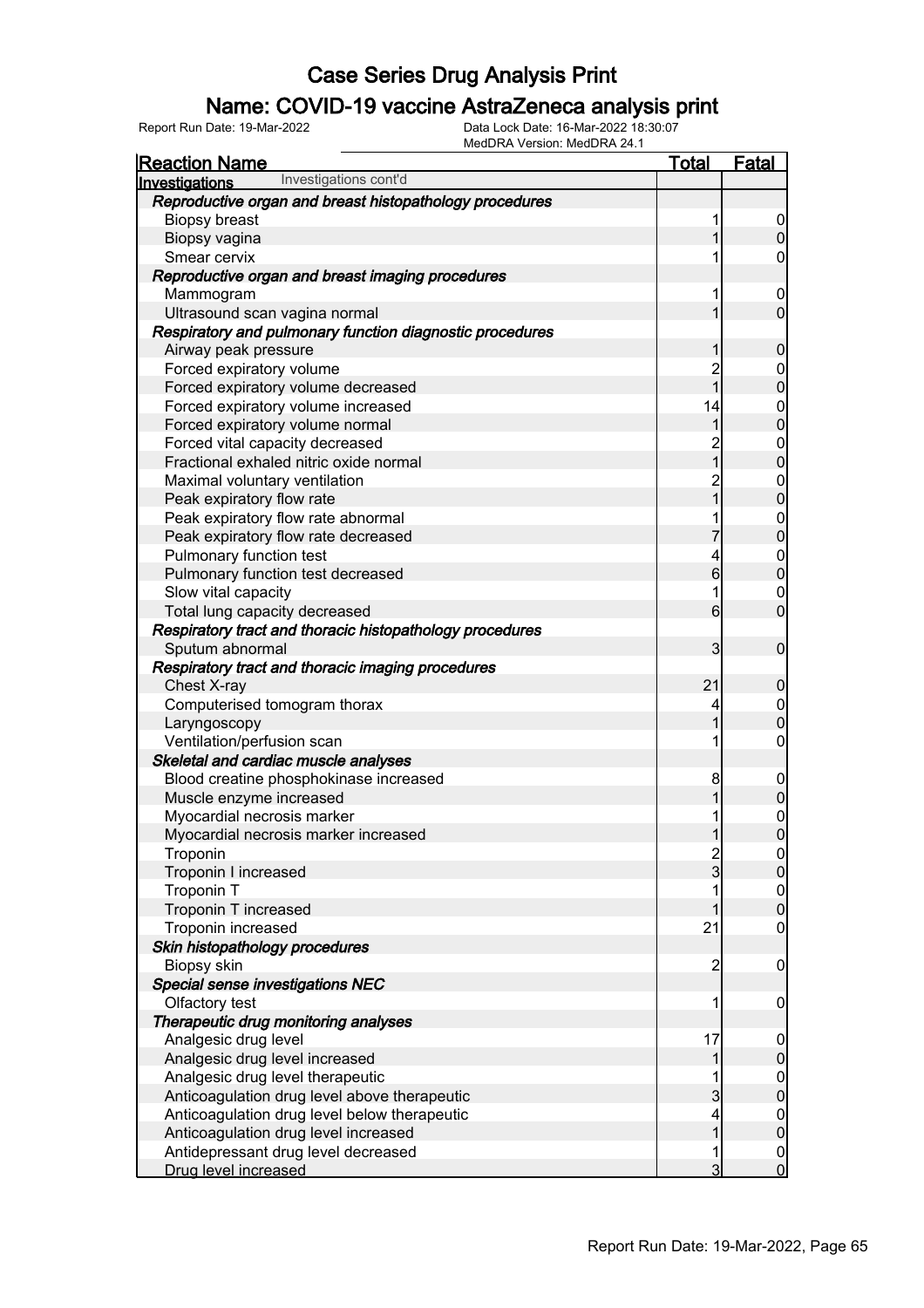### Name: COVID-19 vaccine AstraZeneca analysis print

| <u>Reaction Name</u>                           | <u>Total</u>            | <b>Fatal</b>                  |
|------------------------------------------------|-------------------------|-------------------------------|
| Investigations cont'd<br>Investigations        |                         |                               |
| <b>Thyroid analyses</b>                        |                         |                               |
| Anti-thyroid antibody                          | 1                       | $\boldsymbol{0}$              |
| Thyroid function test abnormal                 | 8                       | $\overline{0}$                |
| Thyroxine                                      |                         | $\mathbf 0$                   |
| Thyroxine abnormal                             |                         |                               |
| Thyroxine free decreased                       |                         | $0\atop 0$                    |
| Thyroxine increased                            |                         | $\boldsymbol{0}$              |
| Tri-iodothyronine decreased                    | 2<br>7                  | $\mathbf 0$                   |
| Tissue enzyme analyses NEC                     |                         |                               |
| Blood alkaline phosphatase decreased           | 1                       | $\mathbf 0$                   |
| Blood alkaline phosphatase increased           | 3                       | $\boldsymbol{0}$              |
| Blood lactate dehydrogenase                    | 1                       | $\mathbf 0$                   |
| Blood lactate dehydrogenase increased          |                         | $\mathbf 0$                   |
| Lactate dehydrogenase urine increased          |                         | $\overline{0}$                |
| <b>Toxicology laboratory analyses</b>          |                         |                               |
| Blood aluminium                                | 1                       | $\mathbf 0$                   |
| Blood arsenic normal                           |                         | $\boldsymbol{0}$              |
| <b>Blood cannabinoids</b>                      |                         | $\mathbf 0$                   |
| Blood carbon monoxide increased                | 3                       | $\mathbf{0}$                  |
| <b>Blood lead</b>                              | 1                       | $\overline{0}$                |
| Drug screen positive                           | 4                       | $\mathbf 0$                   |
| Heavy metal test                               |                         | $\overline{0}$                |
| Triglyceride analyses                          |                         |                               |
| <b>Blood triglycerides</b>                     | 1                       | $\mathbf 0$                   |
| Blood triglycerides increased                  |                         | 0                             |
| <b>Urinalysis NEC</b>                          |                         |                               |
| <b>Blood urine</b>                             | 40                      | $\mathbf 0$                   |
| Blood urine present                            | 96                      | $\pmb{0}$                     |
| Cells in urine                                 | $\overline{\mathbf{c}}$ | $\mathbf{0}$                  |
| Crystal urine                                  | $\overline{\mathbf{4}}$ | $\mathbf 0$                   |
| Glucose urine                                  |                         |                               |
| Haemoglobin urine                              |                         | $0$<br>0                      |
| Medication crystals in urine present           | 1                       |                               |
| Protein urine                                  | 3                       | $0\atop 0$                    |
| Protein urine present                          | $\overline{2}$          | $\mathbf 0$                   |
| Red blood cells urine                          |                         | 0                             |
| Urea urine increased                           |                         | 0                             |
| Urine analysis                                 |                         | $\overline{0}$                |
| Urine analysis abnormal                        | 17                      |                               |
| Urine analysis normal                          | $\mathbf{3}$            | $0\atop 0$                    |
| White blood cells urine positive               | 1                       |                               |
| pH urine                                       | 10                      | $0\atop 0$                    |
| pH urine decreased                             |                         | $\boldsymbol{0}$              |
| pH urine increased                             | $\frac{2}{3}$           | $\overline{0}$                |
| Urinary tract function analyses NEC            |                         |                               |
| Urine output                                   | 49                      | $\boldsymbol{0}$              |
| Urine output decreased                         | 18                      | $\overline{0}$                |
| Urine output increased                         | 11                      | $\overline{0}$                |
| Urinary tract histopathology procedures        |                         |                               |
| Biopsy kidney                                  | 1                       | $\boldsymbol{0}$              |
|                                                |                         |                               |
| Urinary tract imaging procedures<br>Cystoscopy |                         |                               |
|                                                | $\mathbf{3}$<br>1       | $\mathbf 0$<br>$\overline{0}$ |
| Ultrasound kidney                              |                         |                               |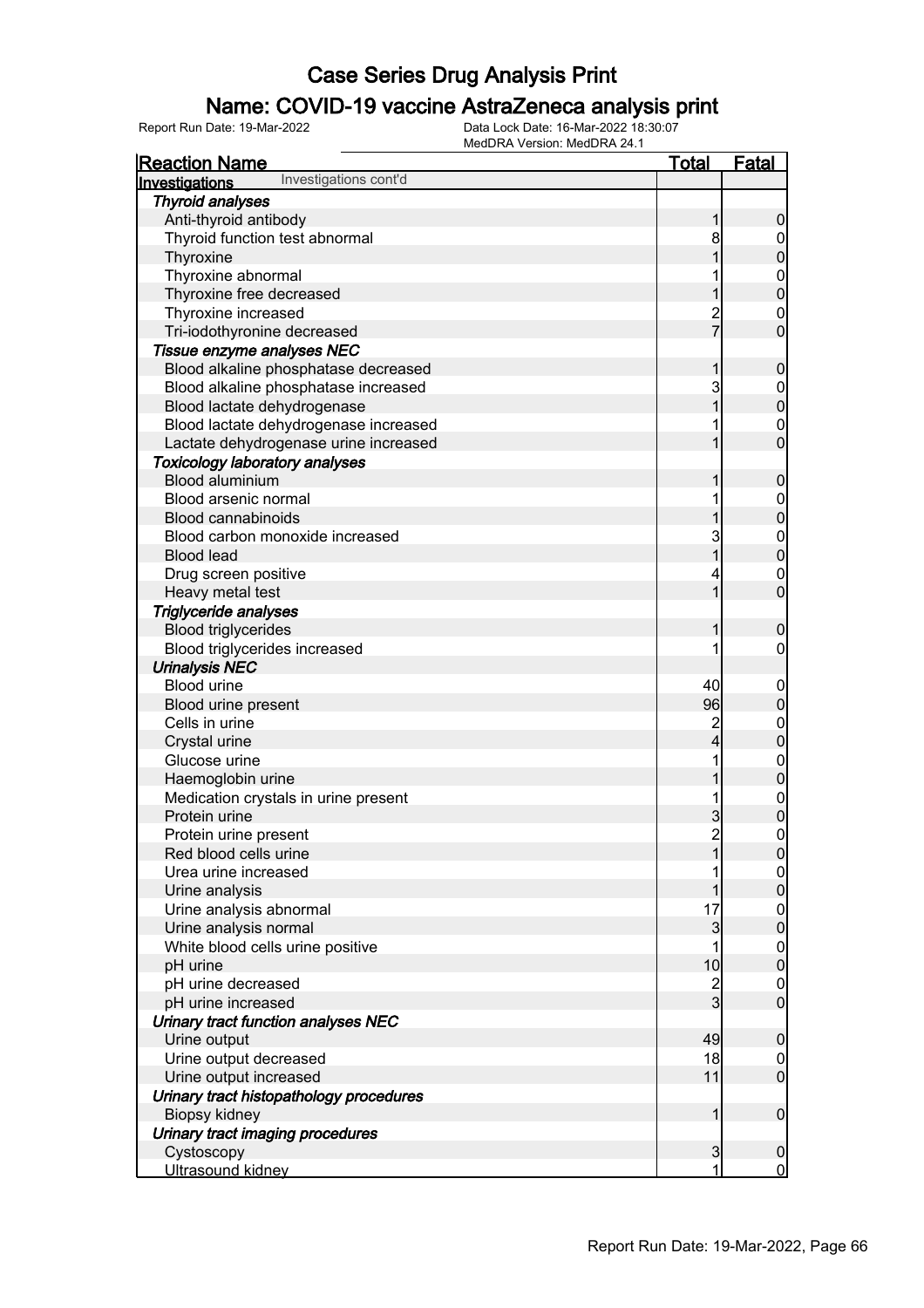### Name: COVID-19 vaccine AstraZeneca analysis print

| <b>Reaction Name</b>                     | <u>Total</u>   | <b>Fatal</b>                         |
|------------------------------------------|----------------|--------------------------------------|
| Investigations cont'd<br>Investigations  |                |                                      |
| Vascular auscultatory investigations     |                |                                      |
| Abdominal bruit                          | 1              | $\overline{0}$                       |
| Aortic bruit                             | 1              | $\overline{0}$                       |
| Carotid bruit                            |                | 0                                    |
| Vascular imaging procedures NEC          |                |                                      |
| Arteriogram carotid                      | 1              | $\mathbf 0$                          |
| Venogram                                 | $\overline{2}$ | $\mathbf 0$                          |
| Vascular tests NEC (incl blood pressure) |                |                                      |
| Blood pressure abnormal                  | 18             | $\boldsymbol{0}$                     |
| Blood pressure decreased                 | 105            |                                      |
| Blood pressure diastolic                 |                | $0\atop 0$                           |
| Blood pressure diastolic decreased       | 1              |                                      |
| Blood pressure diastolic increased       | 5              | $0$<br>0                             |
| Blood pressure difference of extremities | 1              |                                      |
| Blood pressure increased                 | 353            | $0\atop 0$                           |
| Blood pressure measurement               | 116            | $0\atop 0$                           |
| Blood pressure normal                    | 5              |                                      |
| Blood pressure systolic                  | 1              |                                      |
| Blood pressure systolic abnormal         | 1              | $0$<br>0                             |
| Blood pressure systolic increased        | 5              | $\begin{matrix}0\\0\end{matrix}$     |
| Capillary nail refill test               | 1              |                                      |
| Pulmonary arterial pressure abnormal     |                | $\pmb{0}$                            |
| Virus identification and serology        |                |                                      |
| Blood HIV RNA increased                  |                | $\boldsymbol{0}$                     |
| Coronavirus test                         | 43             | $\mathbf 0$                          |
| Cytomegalovirus test                     | 1              | $0$ 0                                |
| Epstein-Barr virus antibody positive     | 1              |                                      |
| HIV antibody negative                    | $\overline{c}$ | $0$ 0                                |
| Hepatitis B core antibody positive       | $\overline{1}$ |                                      |
| Hepatitis B surface antibody positive    |                | $0$ 0                                |
| Herpes virus test                        | 1              |                                      |
| Human papilloma virus test negative      | 1              |                                      |
| Human papilloma virus test positive      | 1              | $0$<br>0                             |
| SARS-CoV-1 test positive                 |                | $\begin{matrix}0\\0\end{matrix}$     |
| SARS-CoV-2 RNA                           | 1              |                                      |
| SARS-CoV-2 antibody test                 | $\overline{9}$ | 0                                    |
| SARS-CoV-2 antibody test negative        | 37             | $\overline{0}$                       |
| SARS-CoV-2 antibody test positive        | 11             | $\overline{0}$                       |
| SARS-CoV-2 test                          | 30             | $\mathbf 0$                          |
| SARS-CoV-2 test false negative           | 5              | $\overline{0}$                       |
| SARS-CoV-2 test false positive           | $\overline{4}$ | $\mathbf 0$                          |
| SARS-CoV-2 test negative                 | 19             | $\boldsymbol{0}$                     |
| SARS-CoV-2 test positive                 | 115            | $\mathbf 0$                          |
| Varicella virus test positive            | 1              | $\begin{matrix} 0 \\ 0 \end{matrix}$ |
| Viral load                               | 1              |                                      |
| Viral test                               | 4              | $\begin{matrix} 0 \\ 0 \end{matrix}$ |
| Viral test positive                      | $\overline{1}$ |                                      |
| Vitamin analyses                         |                |                                      |
| <b>Blood folate</b>                      | 3              | $\mathbf 0$                          |
| Blood folate abnormal                    | 1              | $\boldsymbol{0}$                     |
| Blood folate decreased                   | 14             | $\bf{0}$                             |
| Vitamin B12                              | $\frac{2}{3}$  | $\begin{matrix} 0 \\ 0 \end{matrix}$ |
| Vitamin B12 abnormal                     |                |                                      |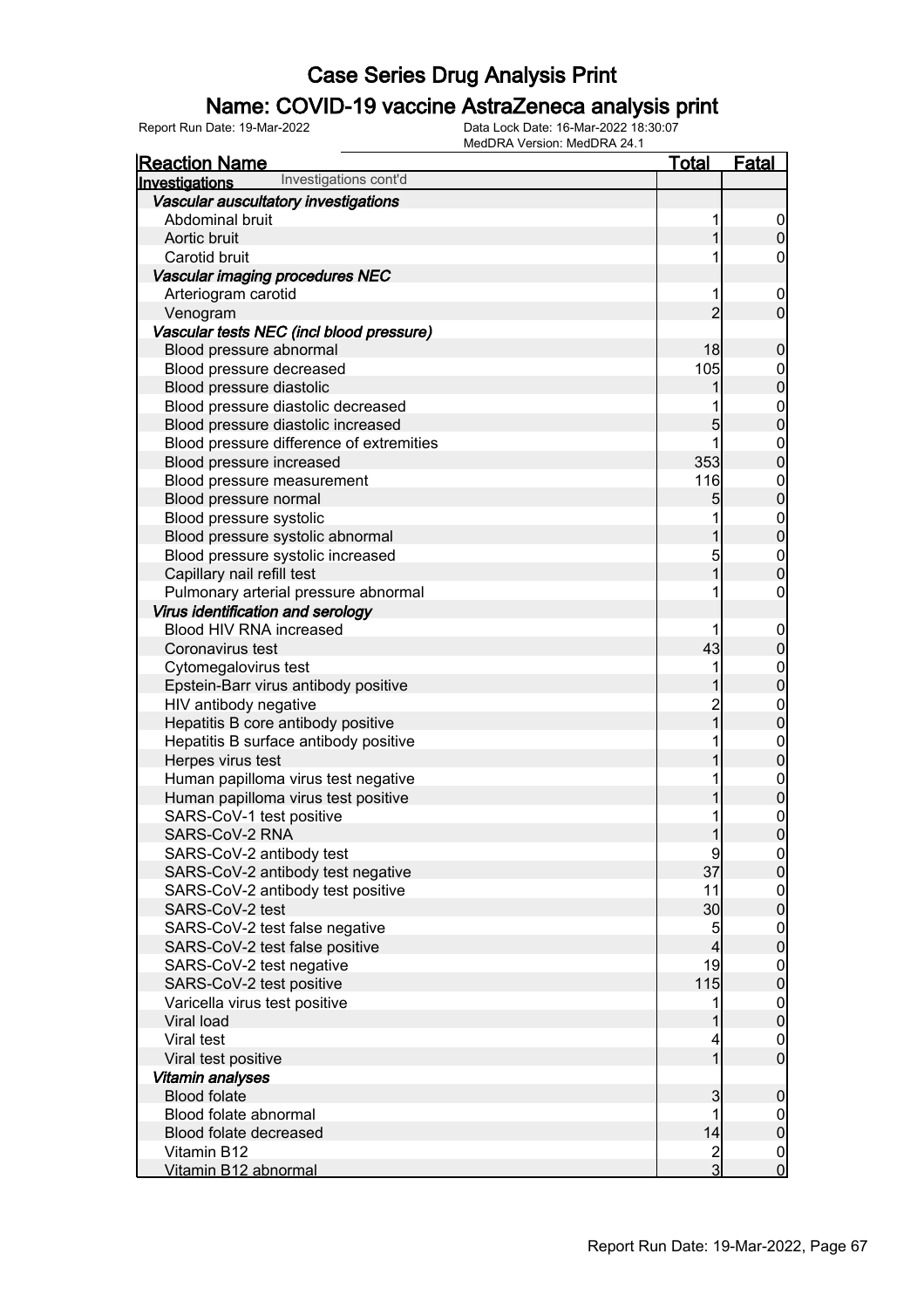### Name: COVID-19 vaccine AstraZeneca analysis print

| <b>Reaction Name</b>                    | <u>Total</u>   | <b>Fatal</b>     |
|-----------------------------------------|----------------|------------------|
| Investigations cont'd<br>Investigations |                |                  |
| Vitamin B12 decreased                   | 6              |                  |
| Vitamin D                               | 3              | 0                |
| Vitamin D decreased                     | 7              | $\mathbf 0$      |
| Vitamin D increased                     | 1              | $\mathbf{0}$     |
| Vitamin E decreased                     |                | 0                |
| Water and electrolyte analyses NEC      |                |                  |
| Blood electrolytes decreased            | 2<br>1         | $\mathbf{0}$     |
| <b>Blood osmolarity</b>                 |                | 0                |
| Volume blood                            | 7              | 0                |
| White blood cell analyses               |                |                  |
| CD4 lymphocytes decreased               |                | $\mathbf 0$      |
| Eosinophil count                        |                | $\overline{0}$   |
| Eosinophil count abnormal               |                | 0                |
| Eosinophil count decreased              | 2<br>1         | 0                |
| Eosinophil count increased              | 7              | $\mathbf{0}$     |
| Lymphocyte count                        | $\overline{3}$ | $\overline{0}$   |
| Lymphocyte count abnormal               |                | $\boldsymbol{0}$ |
| Lymphocyte count decreased              | 6              | 0                |
| Lymphocyte count increased              | 3              | $\mathbf 0$      |
| Monocyte count increased                |                | 0                |
| Mononuclear cell count abnormal         |                | $\mathbf{0}$     |
| Natural killer cell count increased     |                | $\overline{0}$   |
| Neutrophil count                        |                |                  |
| Neutrophil count abnormal               |                | 0                |
| Neutrophil count decreased              | 22             | $\mathbf{0}$     |
| Neutrophil count increased              | 1              | $\overline{0}$   |
| Neutrophil toxic granulation present    |                | $\mathbf 0$      |
| White blood cell count                  | 21             | $\overline{0}$   |
| White blood cell count decreased        | 36             | 0                |
| White blood cell count increased        | 14             | 0                |
| White blood cell count normal           |                | $\mathbf{0}$     |
| <b>Investigations SOC TOTAL</b>         | 11679          | $\overline{2}$   |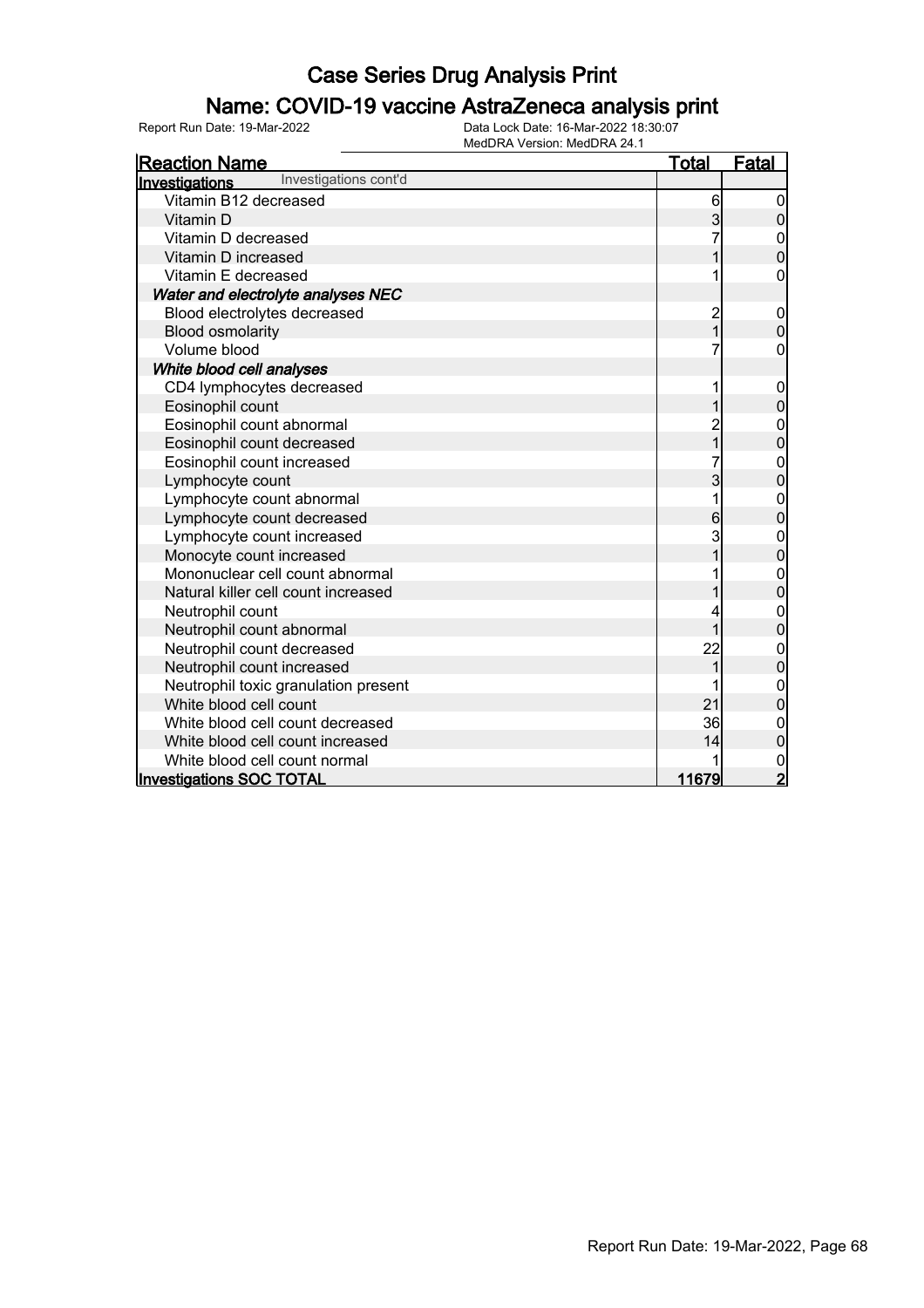### Name: COVID-19 vaccine AstraZeneca analysis print

| <b>Reaction Name</b>                                                  | <b>Total</b>    | <b>Fatal</b>                         |
|-----------------------------------------------------------------------|-----------------|--------------------------------------|
| <b>Metabolic disorders</b>                                            |                 |                                      |
| <b>Appetite disorders</b>                                             |                 |                                      |
| Appetite disorder                                                     | 38              | $\boldsymbol{0}$                     |
| Decreased appetite                                                    | 6501            | $\overline{0}$                       |
| Diet refusal                                                          | $\overline{c}$  | $\pmb{0}$                            |
| Eating disorder symptom                                               | 1               | $\mathbf{0}$                         |
| Food craving                                                          | 26              | $\overline{0}$                       |
| Food refusal                                                          | 44              | $\mathbf{0}$                         |
| Hyperphagia                                                           | 10              | $\overline{0}$                       |
| Hypophagia                                                            | 39              | $\mathbf{0}$                         |
| Increased appetite                                                    | 61              | $\overline{0}$                       |
| Salt craving                                                          | 4               | $\boldsymbol{0}$                     |
| Calcium metabolism disorders                                          |                 |                                      |
| Hypercalcaemia                                                        |                 | $\boldsymbol{0}$                     |
| Hypocalcaemia                                                         | $\frac{2}{8}$   | $\mathbf 0$                          |
|                                                                       | 1               | $\boldsymbol{0}$                     |
| Tetany                                                                |                 |                                      |
| Copper metabolism disorders                                           | 1               |                                      |
| Copper deficiency                                                     |                 | $\boldsymbol{0}$                     |
| Diabetes mellitus (incl subtypes)                                     |                 |                                      |
| Diabetes mellitus                                                     | 124             | $\mathbf 0$                          |
| Diabetes mellitus inadequate control                                  | 29              | $\pmb{0}$                            |
| Increased insulin requirement                                         | 1               | $0\atop 0$                           |
| Insulin resistant diabetes                                            |                 |                                      |
| Steroid diabetes                                                      |                 | $\mathbf{0}$                         |
| Type 1 diabetes mellitus                                              | 26              | $\mathbf 0$                          |
| Type 2 diabetes mellitus                                              | 6               | $\mathbf 0$                          |
| <b>Diabetic complications NEC</b>                                     |                 |                                      |
| Diabetic ketoacidosis                                                 | 42              | $\begin{matrix} 2 \\ 0 \end{matrix}$ |
| Diabetic ketosis                                                      | 5               |                                      |
| Euglycaemic diabetic ketoacidosis                                     | 1               | $\pmb{0}$                            |
| Diabetic complications neurological                                   |                 |                                      |
| Hyperglycaemic hyperosmolar nonketotic syndrome                       | $\overline{2}$  | $\boldsymbol{0}$                     |
| Disorders of purine metabolism                                        |                 |                                      |
| Gout                                                                  | 188             | $\mathbf 0$                          |
| Electrolyte imbalance NEC                                             |                 |                                      |
| Electrolyte imbalance                                                 | $\overline{4}$  | $\mathbf 0$                          |
| Fluid imbalance                                                       | $\mathbf{1}$    | 0                                    |
| Hyperosmolar state                                                    | 1               | $\overline{0}$                       |
| Fat soluble vitamin deficiencies and disorders                        |                 |                                      |
| Vitamin D deficiency                                                  | 19              | $\mathbf 0$                          |
| Fluid intake decreased                                                |                 |                                      |
| Fluid intake reduced                                                  | 11              | $\boldsymbol{0}$                     |
| Fluid intake increased                                                |                 |                                      |
| Polydipsia                                                            | 16              | $\mathbf 0$                          |
| Food malabsorption and intolerance syndromes (excl sugar intolerance) |                 |                                      |
| Alcohol intolerance                                                   | 15              | $\boldsymbol{0}$                     |
| Dairy intolerance                                                     | 6               | $\pmb{0}$                            |
| Food intolerance                                                      | 27              | $\boldsymbol{0}$                     |
| Gluten sensitivity                                                    | $6 \overline{}$ | $\mathbf 0$                          |
| Histamine intolerance                                                 | 4               | $\mathbf 0$                          |
| General nutritional disorders NEC                                     |                 |                                      |
| Abnormal loss of weight                                               | 91              | $\overline{0}$                       |
| Abnormal weight gain                                                  | 40              | $\boldsymbol{0}$                     |
| <b>Cachexia</b>                                                       | $\overline{2}$  | $\overline{0}$                       |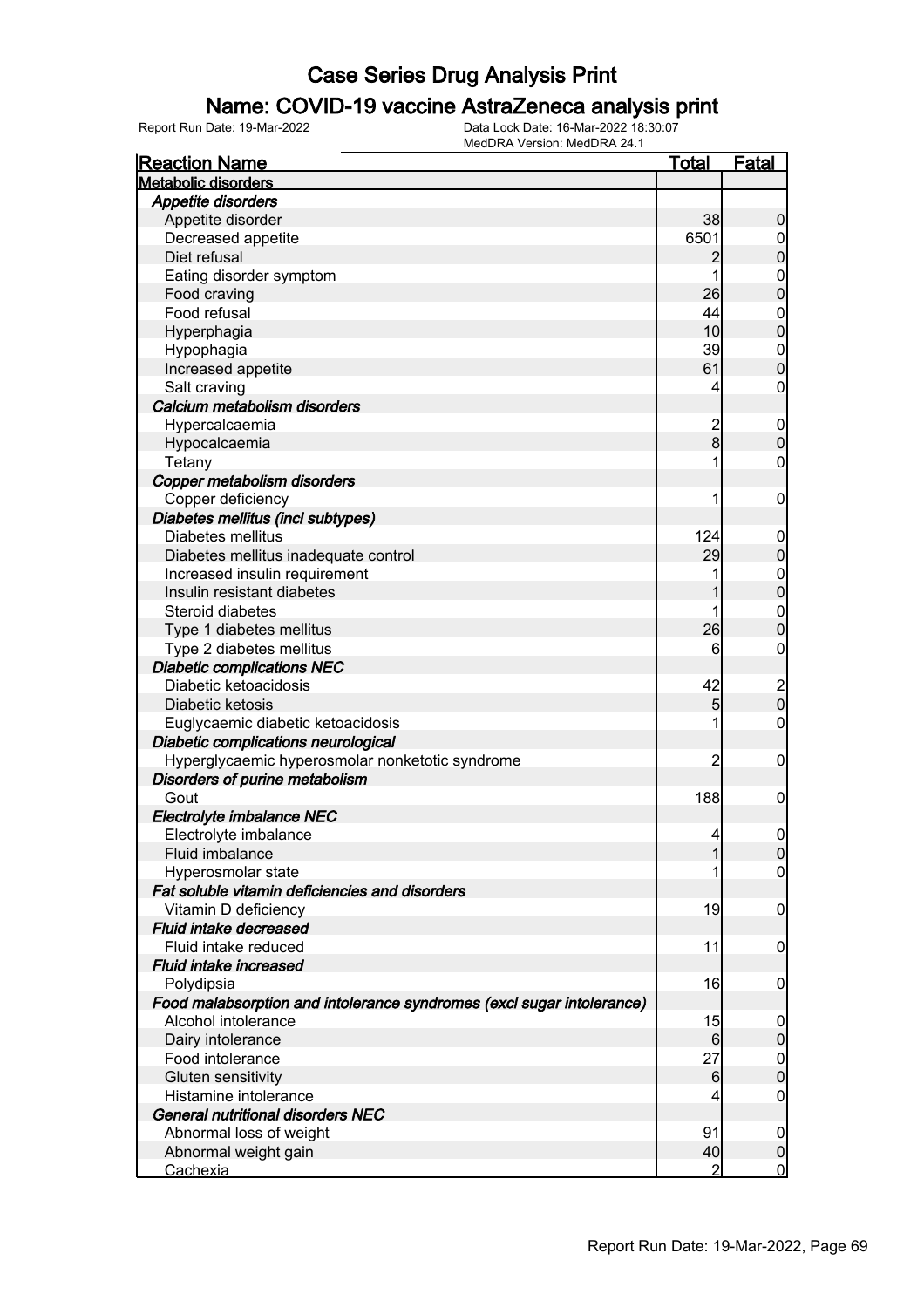### Name: COVID-19 vaccine AstraZeneca analysis print

| <b>Reaction Name</b>                           | <u>Total</u>            | Fatal                                |
|------------------------------------------------|-------------------------|--------------------------------------|
| Metabolic disorders Metabolic disorders cont'd |                         |                                      |
| Feeding disorder                               | 219                     | $\overline{0}$                       |
| Food aversion                                  | 57                      | 0                                    |
| Malnutrition                                   |                         | $\mathbf 0$                          |
| Neonatal insufficient breast milk syndrome     |                         | $\mathbf 0$                          |
| Obesity                                        | 1                       | $\overline{0}$                       |
| Overfeeding of infant                          |                         | $\mathbf 0$                          |
| Overweight                                     | $\overline{2}$          | $\overline{0}$                       |
| Poor feeding infant                            | 17                      | $\mathbf 0$                          |
| Protein deficiency                             | 1                       | $\overline{0}$                       |
| Starvation                                     |                         | $\boldsymbol{0}$                     |
| Underweight                                    | $\overline{2}$          | $\overline{0}$                       |
| Weight loss poor                               | 4                       | 0                                    |
| <b>Hyperglycaemic conditions NEC</b>           |                         |                                      |
| Glucose tolerance impaired                     | 4                       |                                      |
|                                                | 135                     | $\boldsymbol{0}$<br>$\boldsymbol{0}$ |
| Hyperglycaemia                                 |                         |                                      |
| Insulin resistance                             | 10                      | $\mathbf 0$                          |
| Metabolic syndrome                             |                         | $\overline{0}$                       |
| <b>Hyperlipidaemias NEC</b>                    |                         |                                      |
| Hyperlipidaemia                                | 4                       | $\mathbf 0$                          |
| <b>Hypoglycaemic conditions NEC</b>            |                         |                                      |
| Hyperinsulinaemic hypoglycaemia                | 1                       | $\boldsymbol{0}$                     |
| Hypoglycaemia                                  | 105                     | $\mathbf 0$                          |
| Hypoglycaemia unawareness                      | $\overline{c}$          | $\overline{0}$                       |
| Postprandial hypoglycaemia                     | 3                       | $\mathbf 0$                          |
| Iron deficiencies                              |                         |                                      |
| Iron deficiency                                | 18                      | $\mathbf 0$                          |
| Iron excess                                    |                         |                                      |
| Iron overload                                  | 1                       | $\mathbf 0$                          |
| Lipid metabolism and deposit disorders NEC     |                         |                                      |
| Lipoedema                                      | 1                       | $\mathbf 0$                          |
| Magnesium metabolism disorders                 |                         |                                      |
| Hypomagnesaemia                                | 1                       | $\mathbf 0$                          |
| Metabolic acidoses (excl diabetic acidoses)    |                         |                                      |
| Hyperlactacidaemia                             | $\overline{\mathbf{c}}$ | $\boldsymbol{0}$                     |
| Ketoacidosis                                   | $\mathbf{1}$            | $\overline{0}$                       |
| Ketosis                                        | 6                       | 0                                    |
| Lactic acidosis                                | $\mathbf{3}$            | $\overline{0}$                       |
| Metabolic acidosis                             | 13                      | 0                                    |
| <b>Metabolic disorders NEC</b>                 |                         |                                      |
| Hypometabolism                                 |                         | $\overline{0}$                       |
| Metabolic disorder                             | $\overline{2}$          | $\mathbf 0$                          |
| Mixed acid-base disorders                      |                         |                                      |
| Acidosis                                       | 5 <sub>5</sub>          | $\mathbf 0$                          |
| Phosphorus metabolism disorders                |                         |                                      |
| Hypophosphataemia                              | $\overline{2}$          | $\mathbf 0$                          |
| Potassium imbalance                            |                         |                                      |
| Hyperkalaemia                                  | 8                       | $\mathbf 0$                          |
| Hypokalaemia                                   | 6                       | $\boldsymbol{0}$                     |
| Hypokalaemic syndrome                          | 3                       | $\overline{0}$                       |
| Protein metabolism disorders NEC               |                         |                                      |
|                                                | 1                       | $\mathbf 0$                          |
| Hypoalbuminaemia                               |                         |                                      |
| Sodium imbalance                               | 3                       | $\mathbf 0$                          |
| <b>Hypernatraemia</b>                          |                         |                                      |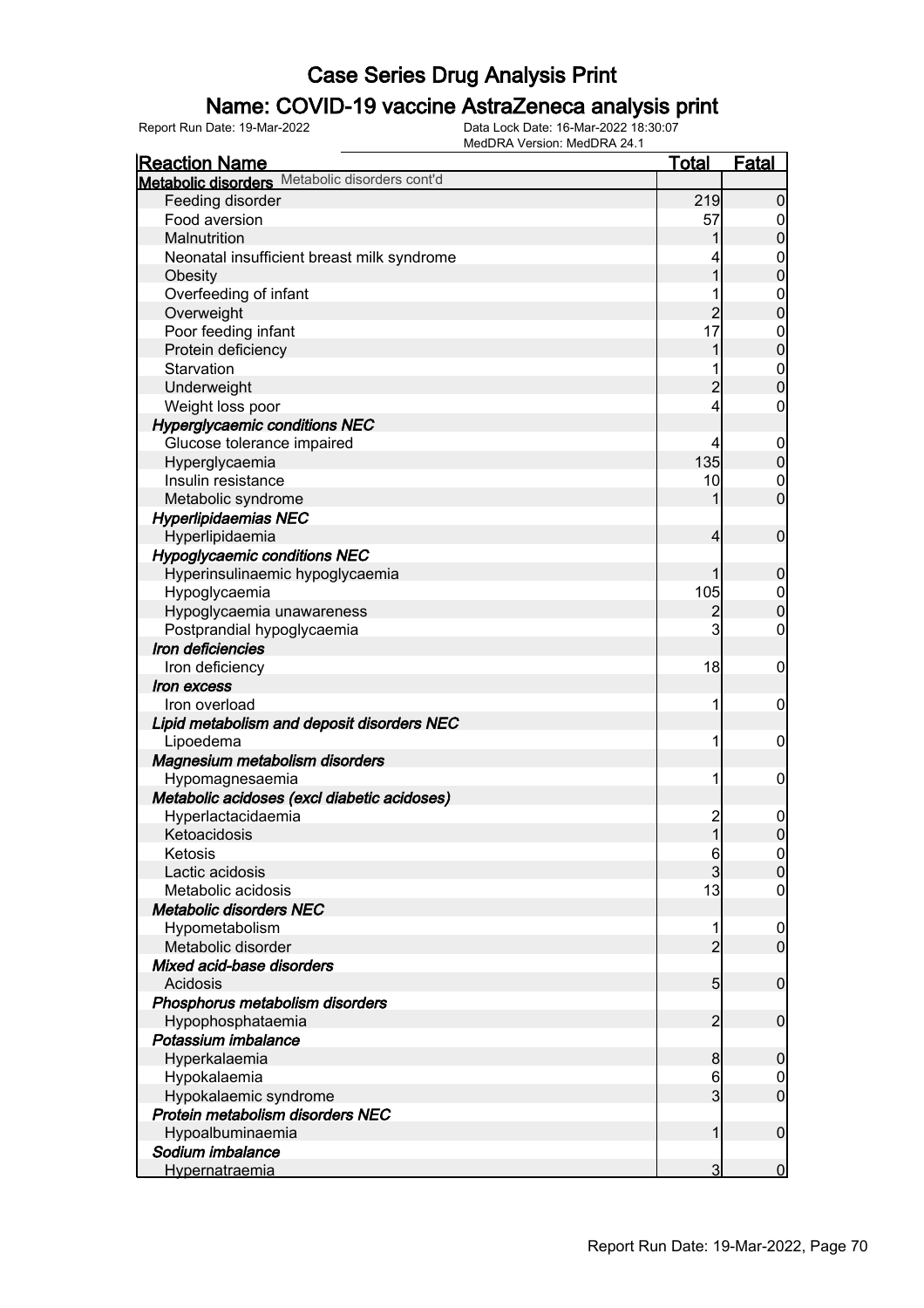### Name: COVID-19 vaccine AstraZeneca analysis print

| <b>Reaction Name</b>                           | <u>Total</u> | Fatal          |
|------------------------------------------------|--------------|----------------|
| Metabolic disorders Metabolic disorders cont'd |              |                |
| Hyponatraemia                                  | 30           |                |
| Hyponatraemic syndrome                         |              |                |
| Sugar intolerance (excl glucose intolerance)   |              |                |
| Lactose intolerance                            | 9            | 0              |
| Total fluid volume decreased                   |              |                |
| Dehydration                                    | 699          |                |
| Hypovolaemia                                   |              |                |
| Total fluid volume increased                   |              |                |
| Fluid retention                                | 98           |                |
| Hypervolaemia                                  | 13           | ი              |
| <b>Vitamin deficiencies NEC</b>                |              |                |
| Hypovitaminosis                                | 4            | 0              |
| Water soluble vitamin deficiencies             |              |                |
| Folate deficiency                              | 13           |                |
| Vitamin B complex deficiency                   |              |                |
| Vitamin B12 deficiency                         | 18           |                |
| <b>Metabolic disorders SOC TOTAL</b>           | 8951         | 3 <sub>l</sub> |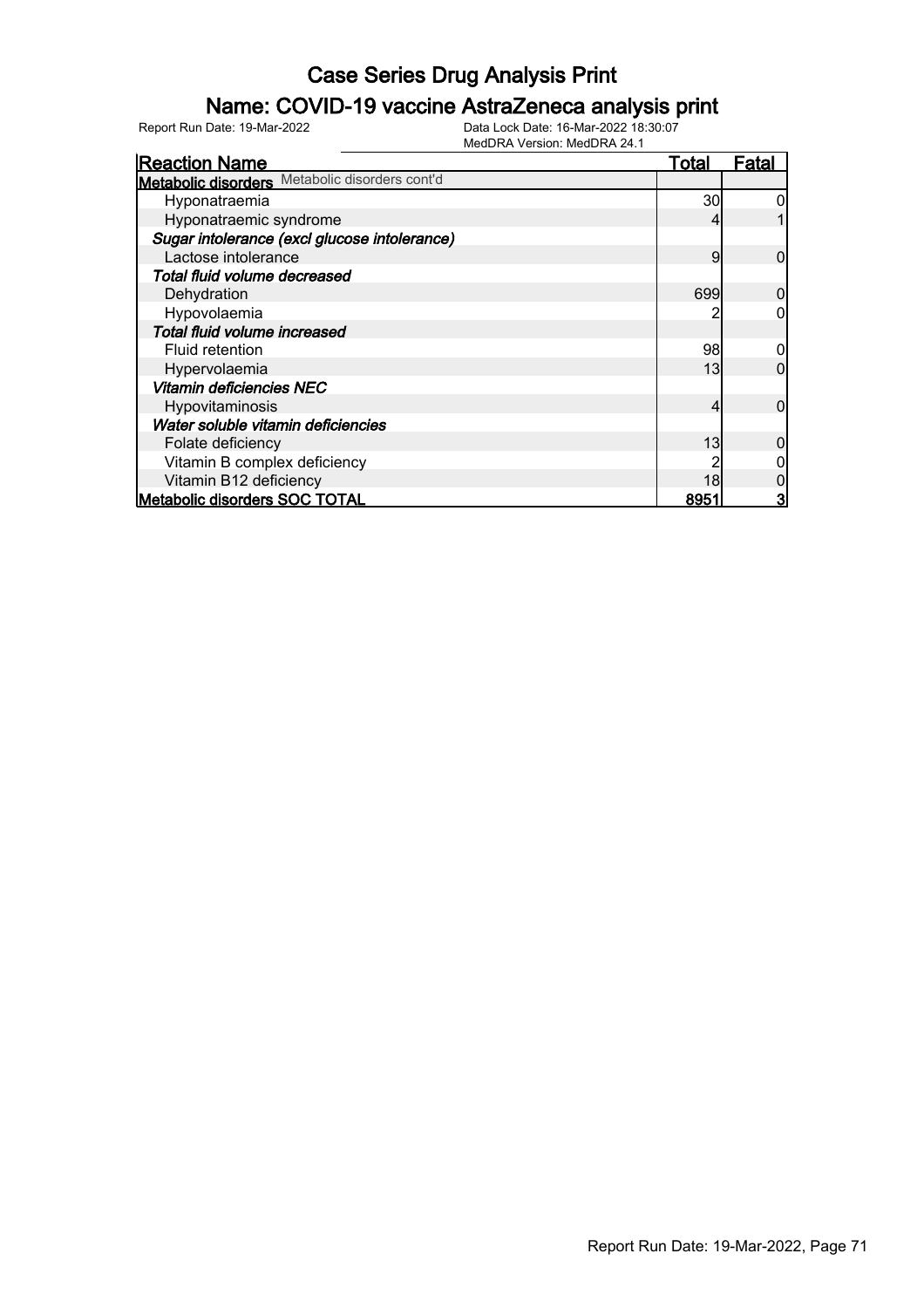### Name: COVID-19 vaccine AstraZeneca analysis print

| <b>Reaction Name</b>                    | <u>Total</u>   | <b>Fatal</b>     |
|-----------------------------------------|----------------|------------------|
| Muscle & tissue disorders               |                |                  |
| <b>Arthropathies NEC</b>                |                |                  |
| Arthritis                               | 643            | $\boldsymbol{0}$ |
| Arthritis enteropathic                  |                | $\overline{0}$   |
| Arthropathy                             | 42             | $\pmb{0}$        |
| Autoimmune arthritis                    | 12             | $\boldsymbol{0}$ |
| Haemarthrosis                           | 9              | $\mathbf 0$      |
| Oligoarthritis                          |                | $\mathbf{0}$     |
| Palindromic rheumatism                  |                | $\overline{0}$   |
| Polyarthritis                           | 21             | $\mathbf{0}$     |
| <b>Rheumatic fever</b>                  | 8              | $\mathbf 0$      |
| Sacroiliitis                            | 4              | $\mathbf{0}$     |
| Seronegative arthritis                  | 4              | $\overline{0}$   |
| Sympathetic posterior cervical syndrome | 1              | $\boldsymbol{0}$ |
| <b>Bone disorders NEC</b>               |                |                  |
| Bone disorder                           | 3              | $\boldsymbol{0}$ |
| Bone erosion                            | 1              | $\mathbf 0$      |
| Bone loss                               | 2<br>2         | $\mathbf{0}$     |
| Exostosis                               |                | $\mathbf 0$      |
| Jaw cyst                                | 1              | $\mathbf{0}$     |
| Jaw disorder                            | 5              | $\mathbf 0$      |
| Medial tibial stress syndrome           | 9              | $\mathbf{0}$     |
| Osteitis                                | 12             | $\mathbf 0$      |
| Osteonecrosis                           | 4              | $\mathbf{0}$     |
| Osteonecrosis of jaw                    | 4              | $\mathbf 0$      |
| Osteosclerosis                          | 2<br>2         | $\mathbf 0$      |
| Spinal disorder                         |                | $\overline{0}$   |
| Bone related signs and symptoms         |                |                  |
| Bone pain                               | 1118           | $\boldsymbol{0}$ |
| Bone swelling                           | 11             | $\boldsymbol{0}$ |
| Coccydynia                              | 8              | $\mathbf 0$      |
| Pain in jaw                             | 635            | $\mathbf{0}$     |
| Pubic pain                              |                | $\mathbf 0$      |
| Spinal pain                             | 279            | $\boldsymbol{0}$ |
| <b>Bursal disorders</b>                 |                |                  |
| <b>Bursitis</b>                         | 236            | $\boldsymbol{0}$ |
| Cartilage disorders                     |                |                  |
| Chondritis                              | 1              | $\overline{0}$   |
| Chondropathy                            | $\overline{2}$ | $\pmb{0}$        |
| Costochondritis                         | 94             | $\boldsymbol{0}$ |
| Osteochondrosis                         | 1              | $\overline{0}$   |
| Polychondritis                          |                | $\boldsymbol{0}$ |
| <b>Connective tissue disorders NEC</b>  |                |                  |
| Collagen disorder                       | $\frac{2}{5}$  | $\mathbf 0$      |
| Connective tissue disorder              |                | $\pmb{0}$        |
| Eosinophilic fasciitis                  | 1              | $\boldsymbol{0}$ |
| Mixed connective tissue disease         | 1              | $\pmb{0}$        |
| Morphoea                                | 4              | $\boldsymbol{0}$ |
| Polymyalgia rheumatica                  | 114            | $\mathbf 0$      |
| Reynold's syndrome                      | 6              | $\boldsymbol{0}$ |
| Scleroderma                             | 4              | $\pmb{0}$        |
| Sjogren's syndrome                      | 4              | $\mathbf{0}$     |
| Systemic scleroderma                    | $\overline{3}$ | $\boldsymbol{0}$ |
| Crystal arthropathic disorders          |                |                  |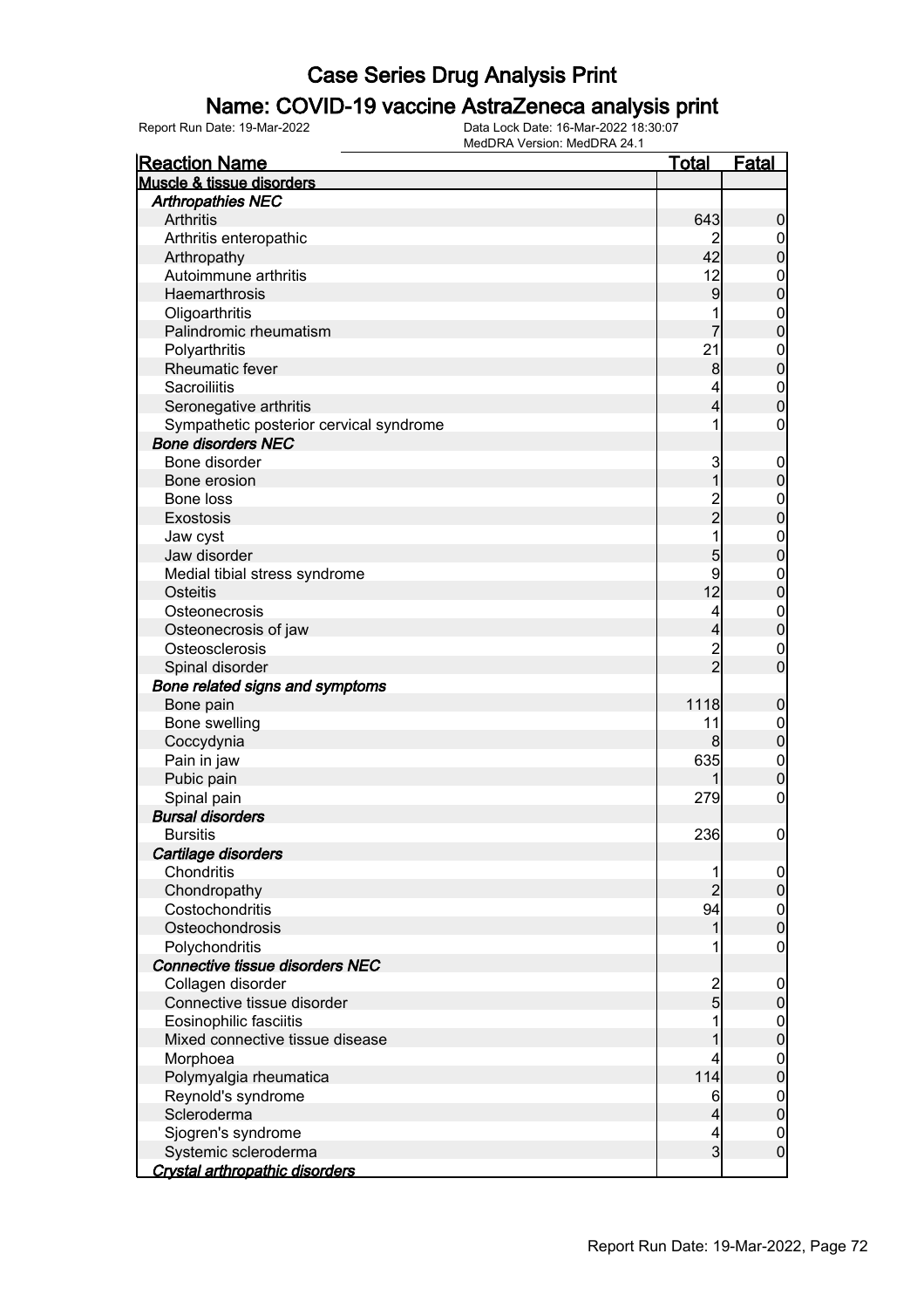#### Name: COVID-19 vaccine AstraZeneca analysis print

| <b>Reaction Name</b>                                  | <b>Total</b>   | <b>Fatal</b>                         |
|-------------------------------------------------------|----------------|--------------------------------------|
| Muscle & tissue disordersle & tissue disorders cont'd |                |                                      |
| Chondrocalcinosis pyrophosphate                       | 4              | $\boldsymbol{0}$                     |
| Gouty tophus                                          |                | 0                                    |
| <b>Epiphyseal disorders</b>                           |                |                                      |
| Epiphyses premature fusion                            | 1              | $\mathbf 0$                          |
| <b>Extremity deformities</b>                          |                |                                      |
| Acquired claw toe                                     |                | $\mathbf 0$                          |
| Elbow deformity                                       |                | $\pmb{0}$                            |
| Finger deformity                                      |                | $\boldsymbol{0}$                     |
| Foot deformity                                        | 5<br>7         | $\overline{0}$                       |
| Hand deformity                                        | 4              |                                      |
| Knee deformity                                        | $\overline{1}$ | $\begin{matrix} 0 \\ 0 \end{matrix}$ |
| Limb deformity                                        | 9              | $\mathbf 0$                          |
| Wrist deformity                                       | $\overline{2}$ | $\mathbf 0$                          |
| <b>Fractures NEC</b>                                  |                |                                      |
| Osteoporotic fracture                                 | 3              | $\boldsymbol{0}$                     |
| Pathological fracture                                 | 1              | 0                                    |
| Intervertebral disc disorders NEC                     |                |                                      |
| Intervertebral disc degeneration                      | 3              | $\mathbf 0$                          |
| Intervertebral disc disorder                          | $\mathbf{1}$   | $\mathbf 0$                          |
| Intervertebral disc protrusion                        | 11             | 0                                    |
| Joint related disorders NEC                           |                |                                      |
| Ankle impingement                                     |                | $\mathbf 0$                          |
| Femoroacetabular impingement                          | $\overline{2}$ | $\overline{0}$                       |
| Hypermobility syndrome                                | $\mathbf{3}$   | $\boldsymbol{0}$                     |
| Joint adhesion                                        | $\overline{1}$ | $\overline{0}$                       |
| Joint ankylosis                                       |                | $\boldsymbol{0}$                     |
| Joint contracture                                     | $\frac{2}{1}$  | $\overline{0}$                       |
| Joint instability                                     | 3              | $\boldsymbol{0}$                     |
| Joint laxity                                          | $6 \mid$       | $\overline{0}$                       |
| Joint lock                                            | 63             | $\boldsymbol{0}$                     |
| <b>Ligament laxity</b>                                |                | $\overline{0}$                       |
| Patellofemoral pain syndrome                          |                |                                      |
| Periarthritis                                         | 544            | $0$<br>0                             |
| Rotator cuff syndrome                                 | 105            | $\mathbf{0}$                         |
| Temporomandibular joint syndrome                      | 23             | $\overline{0}$                       |
| Joint related signs and symptoms                      |                |                                      |
| Arthralgia                                            | 23524          | 0                                    |
| Jaw clicking                                          | 5              | $\overline{0}$                       |
| Joint effusion                                        | 12             | $\overline{0}$                       |
| Joint noise                                           | 53             |                                      |
| Joint range of motion decreased                       | 7              | $\begin{matrix} 0 \\ 0 \end{matrix}$ |
| Joint stiffness                                       | 491            |                                      |
| Joint swelling                                        | 1109           | $\begin{matrix} 0 \\ 0 \end{matrix}$ |
| Joint vibration                                       | 6              | $\boldsymbol{0}$                     |
| Joint warmth                                          | 39             | $\overline{0}$                       |
| Loose body in joint                                   |                | $\mathbf 0$                          |
| <b>Ligament disorders</b>                             |                |                                      |
| Ligament pain                                         | 11             | $\mathbf 0$                          |
| Lupus erythematosus (incl subtypes)                   |                |                                      |
| Lupus-like syndrome                                   | 3              | $\overline{0}$                       |
| Systemic lupus erythematosus                          | 40             | $\overline{0}$                       |
| Metabolic bone disorders                              |                |                                      |
| <b>Dwarfism</b>                                       |                | $\mathbf 0$                          |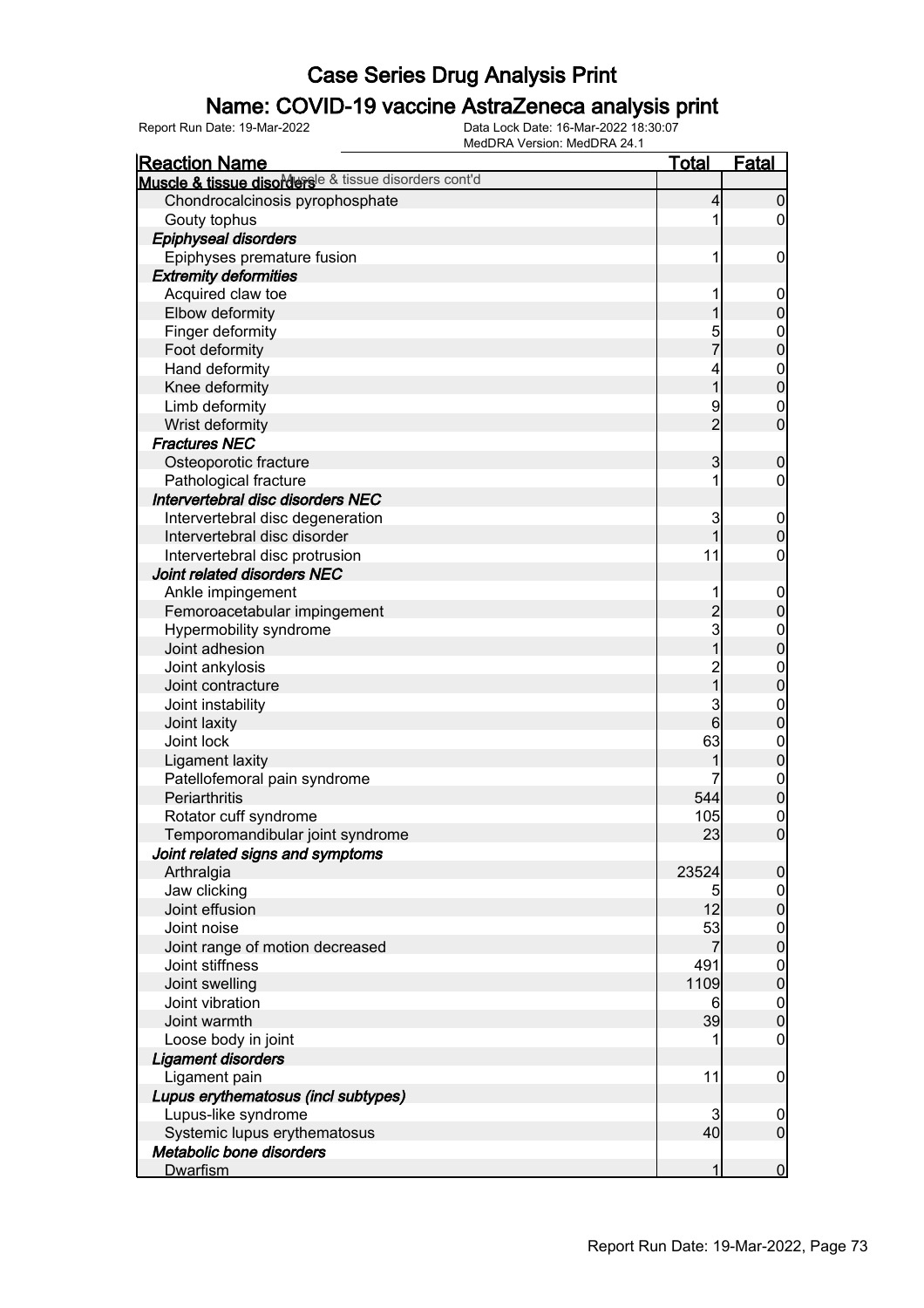### Name: COVID-19 vaccine AstraZeneca analysis print

| <b>Reaction Name</b>                                                 | <u>Total</u>   | Fatal            |
|----------------------------------------------------------------------|----------------|------------------|
| Muscle & tissue disorderse & tissue disorders cont'd                 |                |                  |
| Osteopenia                                                           | $\overline{2}$ | $\boldsymbol{0}$ |
| Osteoporosis                                                         | 12             | $\overline{0}$   |
| <b>Muscle infections and inflammations</b>                           |                |                  |
| Autoimmune myositis                                                  | 1              | $\boldsymbol{0}$ |
| <b>Myositis</b>                                                      | 58             | $\mathbf 0$      |
| Polymyositis                                                         | 5              | $\overline{0}$   |
| Muscle pains                                                         |                |                  |
| Fibromyalgia                                                         | 318            | $\boldsymbol{0}$ |
| Myalgia                                                              | 27067          | $\boldsymbol{0}$ |
| Myalgia intercostal                                                  | $\overline{3}$ | $\overline{0}$   |
| Myofascial pain syndrome                                             | 29             | 0                |
| Muscle related signs and symptoms NEC                                |                |                  |
| Haematoma muscle                                                     |                | $\mathbf 0$      |
| Muscle atrophy                                                       | 44             | $\mathbf 0$      |
| Muscle discomfort                                                    | 22             | $\boldsymbol{0}$ |
| Muscle disorder                                                      | 15             | $\overline{0}$   |
| Muscle fatigue                                                       | 1028           |                  |
| Muscle haemorrhage                                                   | 5              | $0\atop 0$       |
| Muscle hypertrophy                                                   | 1              | $\mathbf{0}$     |
| Muscle mass                                                          | 13             | $\overline{0}$   |
| Muscle oedema                                                        | 3              | $\mathbf{0}$     |
| Muscle spasms                                                        | 3642           | $\overline{0}$   |
| Muscle swelling                                                      | 35             | $\mathbf{0}$     |
| Muscle tightness                                                     | 203            | $\overline{0}$   |
| Muscle twitching                                                     | 624            | 0                |
| <b>Muscle tone abnormalities</b>                                     |                |                  |
| Muscle rigidity                                                      | 54             | $\mathbf 0$      |
| Nuchal rigidity                                                      | 18             | $\mathbf 0$      |
| <b>Torticollis</b>                                                   | 14             | $\mathbf 0$      |
| <b>Trismus</b>                                                       | 58             | $\overline{0}$   |
| Muscle weakness conditions                                           |                |                  |
| Muscular weakness                                                    | 2332           | $\boldsymbol{0}$ |
| Sarcopenia                                                           | 1              | $\boldsymbol{0}$ |
| Musculoskeletal and connective tissue conditions NEC                 |                |                  |
| Back disorder                                                        | $\overline{4}$ | $\mathbf 0$      |
| Camptocormia                                                         | 1              | 0                |
| <b>Extremity contracture</b>                                         |                | $\overline{0}$   |
| Infantile back arching                                               | 1              | $\overline{0}$   |
| Limb mass                                                            | 21             | $\boldsymbol{0}$ |
| Mandibular mass                                                      | 1              | $\overline{0}$   |
| <b>Mastication disorder</b>                                          | 9              | $\overline{0}$   |
| Mobility decreased                                                   | 196            | $\overline{0}$   |
| Muscle contracture                                                   | 5              | $\overline{0}$   |
| Musculoskeletal disorder                                             | $\overline{3}$ | $\overline{0}$   |
| Musculoskeletal stiffness                                            | 2452           | $\boldsymbol{0}$ |
| Pelvic misalignment                                                  | 1              | $\mathbf 0$      |
| Posture abnormal                                                     | 3              | $\boldsymbol{0}$ |
| Somatic dysfunction                                                  | 1              | $\mathbf 0$      |
| Weight bearing difficulty                                            | 14             | $\overline{0}$   |
| Winged scapula                                                       | $\overline{2}$ | $\overline{0}$   |
| Musculoskeletal and connective tissue deformities of skull, face and |                |                  |
| buccal cavity                                                        |                |                  |
| <b>Facial asymmetry</b>                                              | $\overline{3}$ | $\overline{0}$   |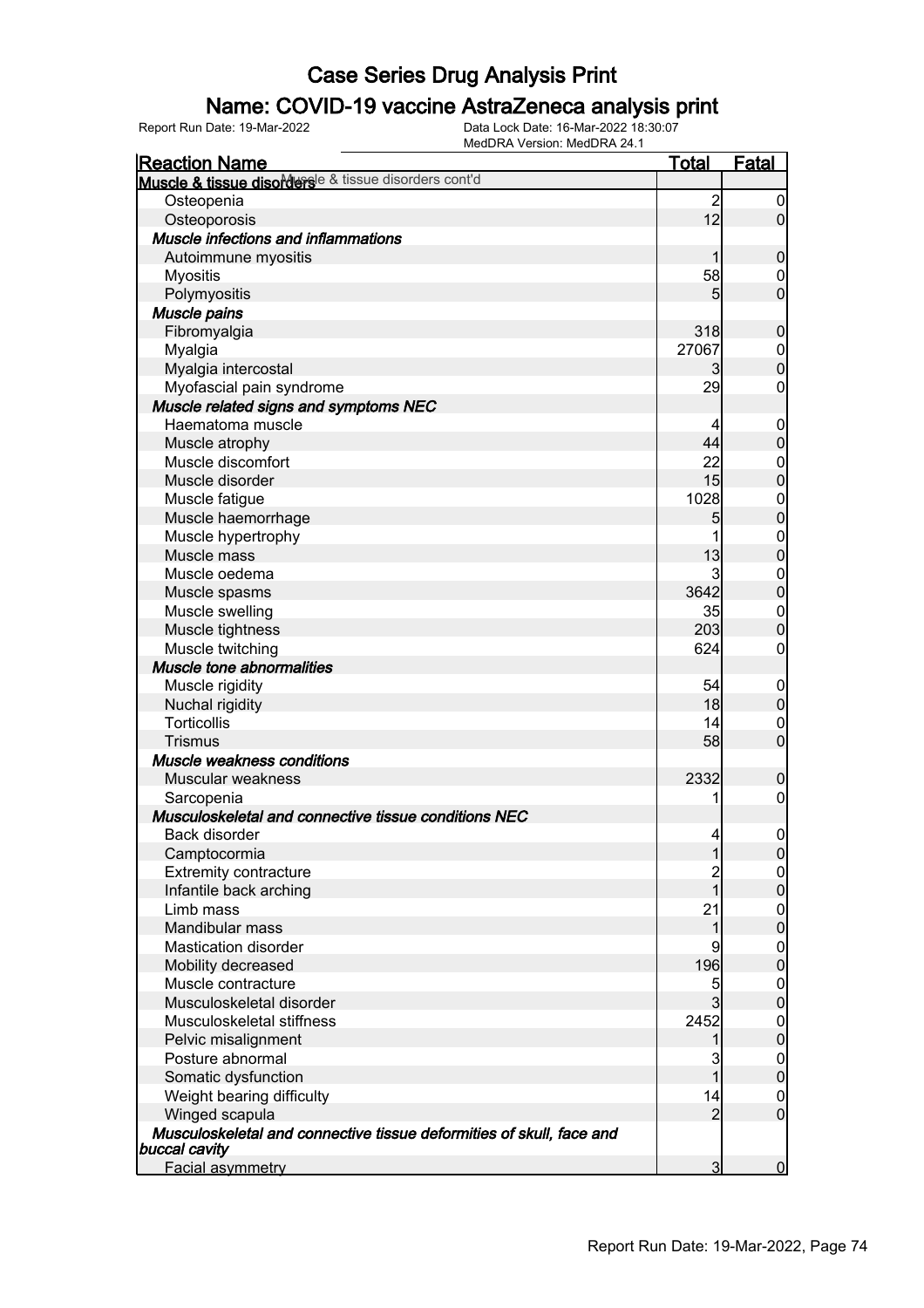### Name: COVID-19 vaccine AstraZeneca analysis print

| <b>Reaction Name</b>                                                   | <u>Total</u>    | Fatal               |
|------------------------------------------------------------------------|-----------------|---------------------|
| Muscle & tissue disorderse & tissue disorders cont'd                   |                 |                     |
| Head deformity                                                         | 1               | $\overline{0}$      |
| Musculoskeletal and connective tissue infections and inflammations NEC |                 |                     |
| Connective tissue inflammation                                         | 4               | $\mathbf 0$         |
| Dactylitis                                                             | $\overline{3}$  | $\mathbf 0$         |
| Dupuytren's contracture                                                | 5               |                     |
| <b>Fasciitis</b>                                                       | $\overline{1}$  | $0$<br>0            |
| <b>Plantar fasciitis</b>                                               | 15              | $\mathbf 0$         |
| Musculoskeletal and connective tissue pain and discomfort              |                 |                     |
| Amplified musculoskeletal pain syndrome                                |                 | $\mathbf 0$         |
| Back pain                                                              | 6009            | $\mathbf 0$         |
| Flank pain                                                             | 97              | $\mathbf{0}$        |
| Growing pains                                                          | 8               | $\mathbf 0$         |
| Limb discomfort                                                        | 2431            | $\boldsymbol{0}$    |
| Musculoskeletal chest pain                                             | 435             | $\overline{0}$      |
| Musculoskeletal discomfort                                             | 169             | $\mathbf{0}$        |
| Musculoskeletal pain                                                   | 173             | $\mathbf 0$         |
| Neck pain                                                              | 3206            | $\boldsymbol{0}$    |
| Pain in extremity                                                      | 22723           | $\overline{0}$      |
| Rheumatic disorder                                                     | 32              | $\mathbf 0$         |
| Sacral pain                                                            | 7               | $\overline{0}$      |
| <b>Myopathies</b>                                                      |                 |                     |
| Compartment syndrome                                                   | 6               | $\boldsymbol{0}$    |
| Muscle necrosis                                                        | 1               | $\mathbf 0$         |
| Myopathy                                                               | 6               | $\overline{0}$      |
| Rhabdomyolysis                                                         | 10              | 1                   |
| <b>Osteoarthropathies</b>                                              |                 |                     |
| Nodal osteoarthritis                                                   | 1               | $\mathbf 0$         |
| Osteoarthritis                                                         | 108             | $\pmb{0}$           |
| Spinal osteoarthritis                                                  | 11              | $\mathbf 0$         |
| Psoriatic arthropathies                                                |                 |                     |
| Psoriatic arthropathy                                                  | 35              | $\mathbf 0$         |
| <b>Rheumatoid arthropathies</b>                                        |                 |                     |
| Felty's syndrome                                                       |                 | $\boldsymbol{0}$    |
| Juvenile idiopathic arthritis                                          | $\overline{2}$  | $\overline{0}$      |
| <b>Rheumatoid arthritis</b>                                            | 224             | $\mathsf{O}\xspace$ |
| Rheumatoid nodule                                                      | 1               | 0                   |
| Still's disease                                                        | 6               | $\overline{0}$      |
| Soft tissue disorders NEC                                              |                 |                     |
| Axillary mass                                                          | 87              | $\mathbf 0$         |
| Clubbing                                                               | 1               | $\pmb{0}$           |
| Fistula                                                                | 3               | $\overline{0}$      |
| Groin pain                                                             | 238             | $\overline{0}$      |
| Neck mass                                                              | 27              | $\boldsymbol{0}$    |
| Soft tissue disorder                                                   | $\mathbf{3}$    | $\mathbf 0$         |
| Soft tissue mass                                                       |                 | $\mathbf 0$         |
| Soft tissue swelling                                                   | $rac{3}{7}$     | $\overline{0}$      |
| Spine and neck deformities                                             |                 |                     |
| Kyphosis                                                               | $6 \overline{}$ | $\boldsymbol{0}$    |
| Scoliosis                                                              | 4               | $\overline{0}$      |
| Spinal stenosis                                                        | $\overline{3}$  | $\pmb{0}$           |
| Thoracic spinal stenosis                                               |                 | $\mathbf 0$         |
| Spondyloarthropathies                                                  |                 |                     |
| <b>Ankylosing spondylitis</b>                                          | 34              | $\mathbf 0$         |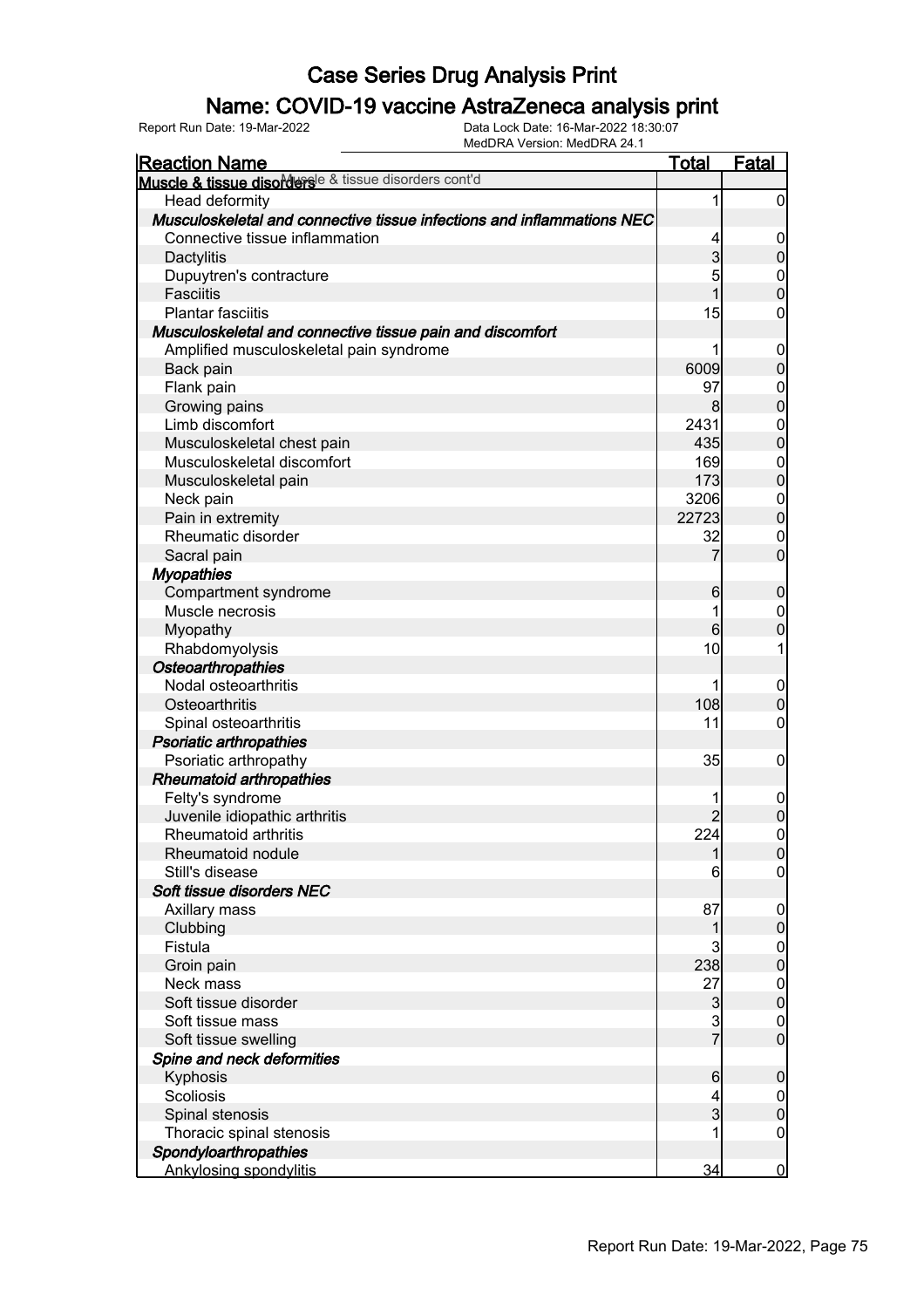### Name: COVID-19 vaccine AstraZeneca analysis print

| <b>Reaction Name</b>                                  | <u>Total</u> | <b>Fatal</b> |
|-------------------------------------------------------|--------------|--------------|
| Muscle & tissue disordersle & tissue disorders cont'd |              |              |
| Arthritis reactive                                    | 71           |              |
| Axial spondyloarthritis                               |              |              |
| Spondylitis                                           | 8            |              |
| Spondyloarthropathy                                   |              |              |
| <b>Synovial disorders</b>                             |              |              |
| Synovial cyst                                         | 17           |              |
| Synovitis                                             | 22           |              |
| <b>Tendon disorders</b>                               |              |              |
| Enthesopathy                                          | 2            |              |
| <b>Tendon discomfort</b>                              |              |              |
| Tendon disorder                                       | 10           |              |
| Tendon pain                                           | 50           |              |
| Tendon sheath disorder                                |              |              |
| Tendonitis                                            | 109          |              |
| Tenosynovitis                                         |              |              |
| Tenosynovitis stenosans                               |              |              |
| Trigger finger                                        | 36           |              |
| Muscle & tissue disorders SOC TOTAL                   | 104272       |              |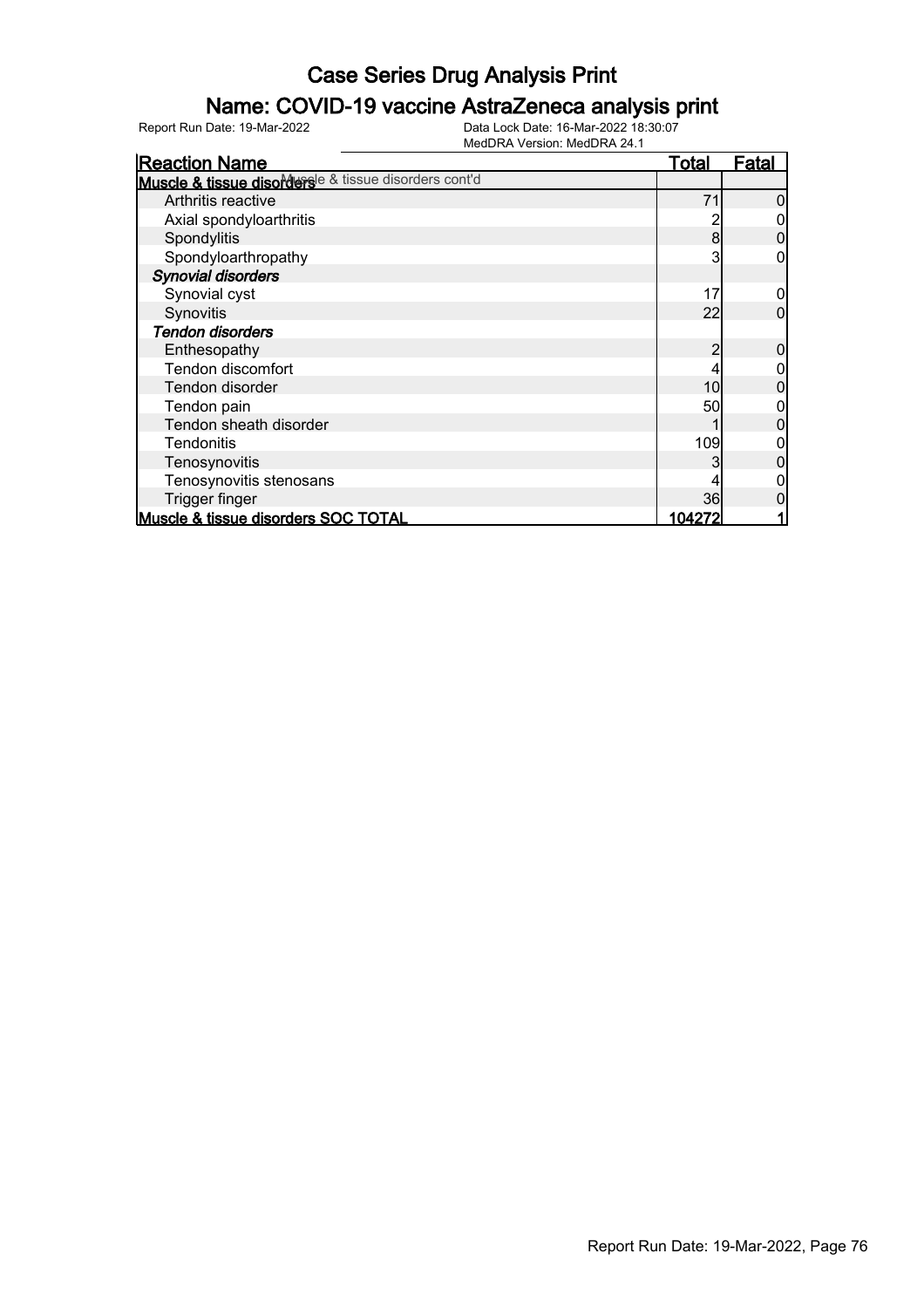### Name: COVID-19 vaccine AstraZeneca analysis print

| <b>Reaction Name</b>                                   | <u>Total</u>                     | <b>Fatal</b>                     |
|--------------------------------------------------------|----------------------------------|----------------------------------|
| <b>Neoplasms</b>                                       |                                  |                                  |
| Anal canal neoplasms malignant                         |                                  |                                  |
| Anal cancer                                            | 1                                | $\mathbf 0$                      |
| Anaplastic large cell lymphomas T- and null-cell types |                                  |                                  |
| T-cell lymphoma                                        | 1                                | 1                                |
| Aural neoplasms benign                                 |                                  |                                  |
| Benign ear neoplasm                                    | 1                                | $\mathbf 0$                      |
| Cholesterol granuloma                                  | 1                                | $\mathbf 0$                      |
| <b>B-cell lymphomas NEC</b>                            |                                  |                                  |
| B-cell lymphoma                                        | $\overline{c}$                   | $\overline{0}$                   |
| Follicular lymphoma                                    | $\overline{2}$                   | $\overline{0}$                   |
| Bile duct neoplasms malignant                          |                                  |                                  |
| Bile duct cancer                                       | 1                                | $\mathbf 0$                      |
| Cholangiocarcinoma                                     | 1                                | $\mathbf 0$                      |
| Cholangiosarcoma                                       | 1                                | $\overline{0}$                   |
| <b>Bladder neoplasms malignant</b>                     |                                  |                                  |
| <b>Bladder cancer</b>                                  | $\overline{2}$                   | $\mathbf 0$                      |
| Bone neoplasms malignant (excl sarcomas)               |                                  |                                  |
| Bone cancer                                            | $\overline{2}$                   | $\mathbf 0$                      |
| Breast and nipple neoplasms benign                     |                                  |                                  |
| Benign breast neoplasm                                 | 4                                | $\mathbf 0$                      |
| Fibroadenoma of breast                                 | 1                                | 0                                |
| <b>Breast and nipple neoplasms malignant</b>           |                                  |                                  |
| <b>Breast cancer</b>                                   | 55                               | $\boldsymbol{0}$                 |
| <b>Breast cancer female</b>                            |                                  | $\mathbf 0$                      |
| Breast cancer in situ                                  |                                  | $\mathbf{0}$                     |
| Breast cancer male                                     | 3                                | $\overline{0}$                   |
| Breast cancer metastatic                               | 1                                | $\mathbf{0}$                     |
| Breast cancer stage I                                  |                                  | $\overline{0}$                   |
| Breast cancer stage III                                | 3                                | $\mathbf{0}$                     |
| Breast cancer stage IV                                 | 1                                | $\overline{0}$                   |
| Inflammatory carcinoma of breast stage III             | 1                                | $\mathbf{0}$                     |
| Intraductal proliferative breast lesion                | 1                                | $\overline{0}$                   |
| Triple negative breast cancer                          | 1                                | $\mathbf 0$                      |
| Cardiovascular neoplasms benign                        |                                  |                                  |
| Haemangioma                                            | 7                                | $\boldsymbol{0}$                 |
| Central nervous system neoplasms malignant NEC         |                                  |                                  |
| Brain cancer metastatic                                | $\overline{c}$<br>$\overline{3}$ | $\overline{0}$<br>$\overline{0}$ |
| Brain neoplasm malignant                               |                                  |                                  |
| Cervix neoplasms benign<br>Cervix warts                |                                  | $\mathbf 0$                      |
|                                                        | $\mathbf{1}$                     |                                  |
| Cervix neoplasms malignant<br>Cervix carcinoma         | $\overline{3}$                   | $\boldsymbol{0}$                 |
| Colorectal neoplasms malignant                         |                                  |                                  |
| Colon cancer                                           | $\overline{2}$                   | $\mathbf 0$                      |
| Colorectal cancer                                      | $\overline{3}$                   | $\mathbf 0$                      |
| Diffuse large B-cell lymphomas                         |                                  |                                  |
| Diffuse large B-cell lymphoma                          | 1                                | $\mathbf 0$                      |
| Diffuse large B-cell lymphoma stage IV                 | $\mathbf{1}$                     | $\overline{0}$                   |
| Endocrine neoplasms benign NEC                         |                                  |                                  |
| Pituitary tumour benign                                | $\overline{2}$                   | $\boldsymbol{0}$                 |
| Endocrine neoplasms malignant and unspecified NEC      |                                  |                                  |
| Neuroendocrine tumour                                  | 1                                | $\boldsymbol{0}$                 |
| Endometrial neoplasms malignant                        |                                  |                                  |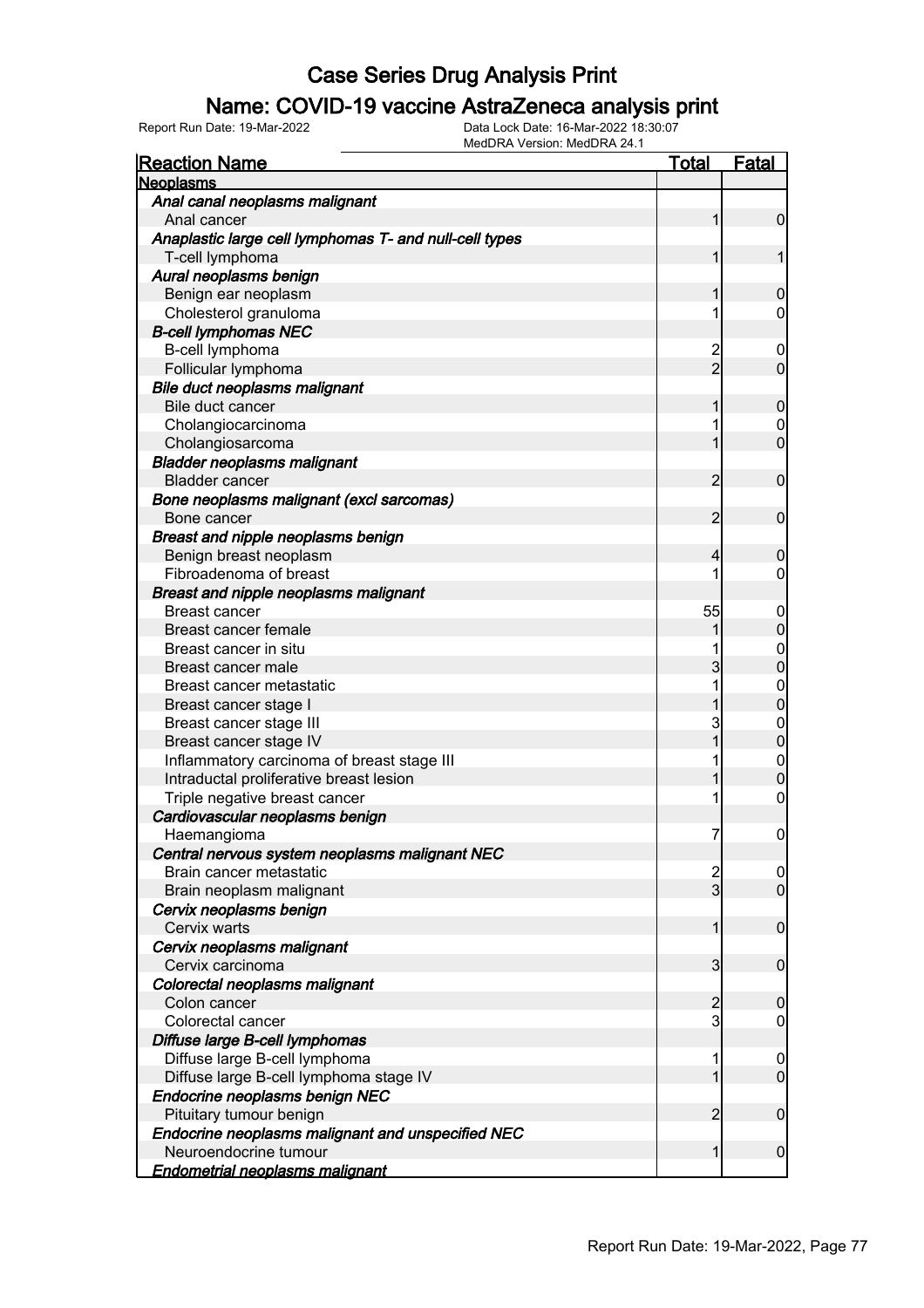### Name: COVID-19 vaccine AstraZeneca analysis print

| <b>Reaction Name</b>                                              | <b>Total</b>   | Fatal            |
|-------------------------------------------------------------------|----------------|------------------|
| Neoplasms cont'd<br><b>Neoplasms</b>                              |                |                  |
| Clear cell endometrial carcinoma                                  | 1              | $\overline{0}$   |
| <b>Endometrial cancer</b>                                         | $\overline{c}$ | 0                |
| Gastric neoplasms malignant                                       |                |                  |
| Gastric cancer                                                    |                | $\mathbf 0$      |
| Gastrointestinal neoplasms benign NEC                             |                |                  |
| Gastrointestinal tract adenoma                                    | 1              | $\mathbf 0$      |
| Gastrointestinal neoplasms malignant NEC                          |                |                  |
| Gastrointestinal carcinoma                                        | 8              | $\mathbf 0$      |
| Glial tumours malignant                                           |                |                  |
| Glioblastoma                                                      | 4              | $\mathbf 0$      |
| Glioblastoma multiforme                                           | 1              | $\overline{0}$   |
| Haematologic neoplasms NEC                                        |                |                  |
| Benign lymph node neoplasm                                        |                | $\mathbf 0$      |
| Haematological malignancy                                         | $\overline{c}$ | 0                |
| Systemic mastocytosis                                             | $\mathbf{1}$   | $\overline{0}$   |
| Hepatic neoplasms malignant                                       |                |                  |
| Hepatic cancer                                                    |                | $\boldsymbol{0}$ |
| Hepatocellular carcinoma                                          | 4              | 0                |
| Hepatobiliary neoplasms malignancy unspecified                    |                |                  |
| Hepatic neoplasm                                                  |                | $\mathbf 0$      |
| Hepatoblastomas                                                   |                |                  |
| Hepatoblastoma                                                    | 1              | $\mathbf 0$      |
| <b>Hodgkin's disease NEC</b>                                      |                |                  |
| Hodgkin's disease                                                 | 2              | $\mathbf 0$      |
| Leiomyosarcomas                                                   |                |                  |
| Pleomorphic leiomyosarcoma                                        | 1              | $\mathbf 0$      |
| Leukaemias NEC                                                    |                |                  |
| Leukaemia                                                         | 5              |                  |
| Leukaemia recurrent                                               | 1              | $\overline{0}$   |
| Leukaemias acute myeloid                                          |                |                  |
| Acute myeloid leukaemia                                           | 5 <sub>5</sub> | 1                |
| Leukaemias chronic lymphocytic                                    |                |                  |
| Chronic lymphocytic leukaemia                                     | $6 \mid$       | $\mathbf 0$      |
| Leukaemias chronic myeloid                                        |                |                  |
| Chronic myeloid leukaemia                                         | $\mathbf{1}$   | $\overline{0}$   |
| Leukaemias myeloid NEC                                            |                |                  |
| Myeloid leukaemia                                                 | 1              | $\overline{0}$   |
| Lip and oral cavity neoplasms benign                              |                |                  |
| Papillary cystadenoma lymphomatosum                               |                | $\overline{0}$   |
| Lip and oral cavity neoplasms malignant                           |                |                  |
| Lip and/or oral cavity cancer                                     |                | $\mathbf 0$      |
| Lip neoplasm malignant stage unspecified                          |                | 0                |
| Squamous cell carcinoma of the oral cavity                        | $\overline{c}$ | $\overline{0}$   |
| <b>Lymphomas unspecified NEC</b>                                  |                |                  |
| Lymphoma                                                          | 21             | $\mathbf 0$      |
| Lymphoproliferative disorders NEC (excl leukaemias and lymphomas) |                |                  |
| Epstein Barr virus positive mucocutaneous ulcer                   |                | $\mathbf 0$      |
| Histiocytic necrotising lymphadenitis                             | $\overline{c}$ | $\boldsymbol{0}$ |
| Lymphoproliferative disorder                                      | $\overline{1}$ | $\mathbf 0$      |
| Lymphoproliferative disorder in remission                         |                | 0                |
| Mediastinal neoplasms malignancy unspecified NEC                  |                |                  |
| Good syndrome                                                     | 4              | $\mathbf 0$      |
| <b>Mesotheliomas malignant and unspecified</b>                    |                |                  |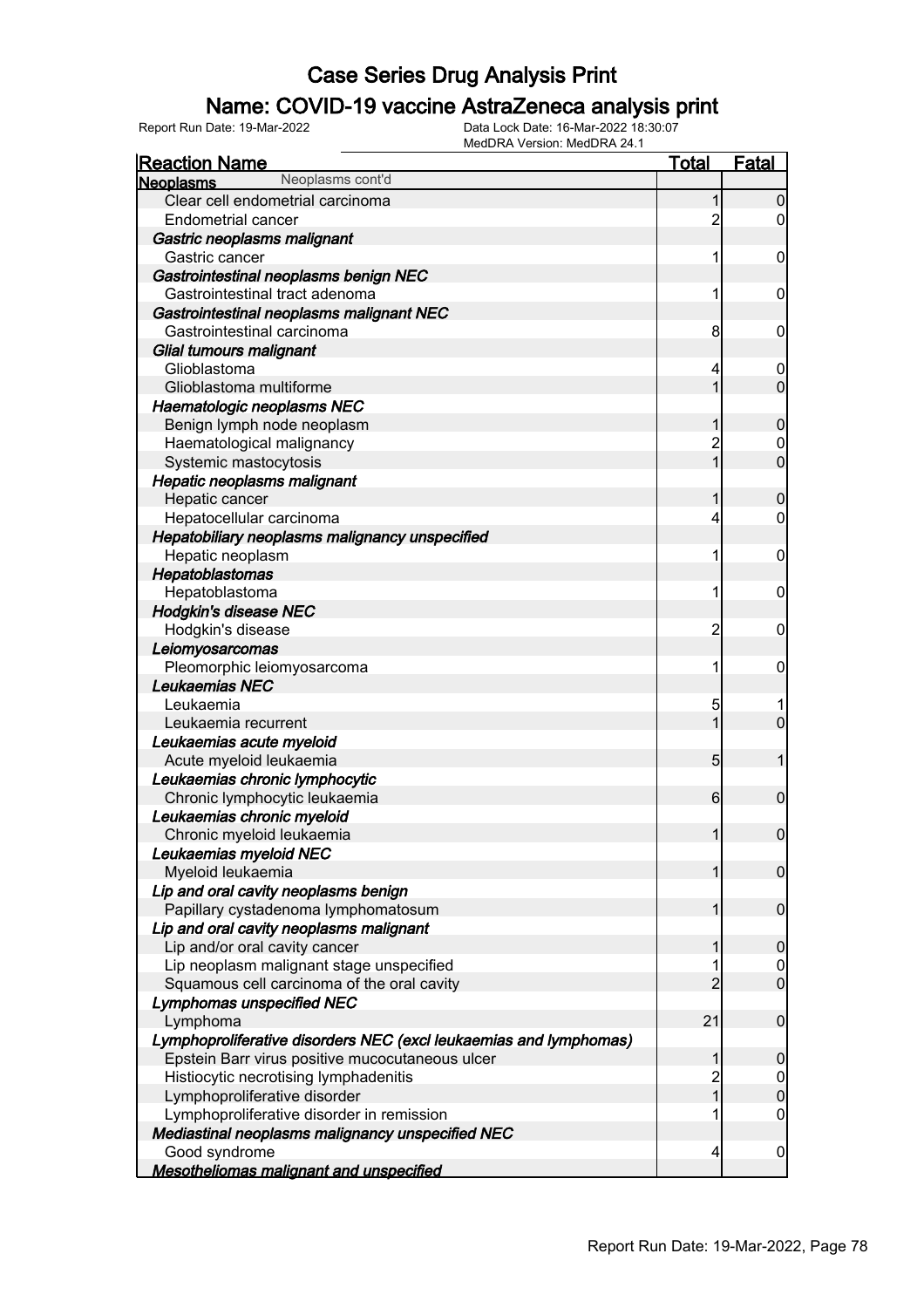### Name: COVID-19 vaccine AstraZeneca analysis print

| <b>Reaction Name</b>                                                               | <b>Total</b>   | <b>Fatal</b>     |
|------------------------------------------------------------------------------------|----------------|------------------|
| Neoplasms cont'd<br><b>Neoplasms</b>                                               |                |                  |
| Mesothelioma                                                                       | 1              | $\boldsymbol{0}$ |
| Metastases to specified sites                                                      |                |                  |
| Metastases to bone                                                                 | $\overline{c}$ | 0                |
| Metastases to central nervous system                                               | 1              |                  |
| Metastases to liver                                                                |                | 0                |
| Metastases to lung                                                                 | 1              | 1                |
| Metastases to unknown and unspecified sites                                        |                |                  |
| Metastasis                                                                         | $\overline{4}$ | 1                |
| Myelodysplastic syndromes                                                          |                |                  |
| Myelodysplastic syndrome                                                           | 1              | $\mathbf 0$      |
| Myeloproliferative disorders (excl leukaemias)                                     |                |                  |
| Essential thrombocythaemia                                                         | $\overline{2}$ | $\mathbf 0$      |
| Neoplasms benign site unspecified NEC                                              |                |                  |
| Fibroma                                                                            | 1              | $\mathbf 0$      |
| Neoplasms malignant site unspecified NEC                                           |                |                  |
| Adenocarcinoma                                                                     | $\overline{c}$ | $\mathbf 0$      |
| Malignant neoplasm progression                                                     | 1              |                  |
| Metastatic neoplasm                                                                | 3              | 0<br>0           |
| Neoplasm malignant                                                                 | 14             |                  |
| Recurrent cancer                                                                   | 1              | $\frac{3}{0}$    |
| Squamous cell carcinoma                                                            | 4              | $\mathbf 0$      |
| Neoplasms unspecified malignancy and site unspecified NEC                          |                |                  |
| Neoplasm                                                                           | $\overline{c}$ | $\mathbf 0$      |
| Neoplasm progression                                                               | $\overline{1}$ | $\mathbf 0$      |
| Neoplasm recurrence                                                                | 9              | $\mathbf 0$      |
| Nervous system neoplasms unspecified malignancy NEC                                |                |                  |
| Brain neoplasm                                                                     | 11             |                  |
| Meningioma                                                                         | 6              | $\frac{3}{0}$    |
| Schwannoma                                                                         | 1              | $\mathbf 0$      |
| <b>Neuromas</b>                                                                    |                |                  |
| Acoustic neuroma                                                                   | 7              | $\mathbf 0$      |
| Non-Hodgkin's lymphomas NEC                                                        |                |                  |
| Cutaneous lymphoma                                                                 | 1              | $\mathbf{0}$     |
| Non-Hodgkin's lymphoma                                                             | $\overline{2}$ | $\overline{1}$   |
| Non-small cell neoplasms malignant of the respiratory tract cell type              |                |                  |
| specified                                                                          |                |                  |
| Lung adenocarcinoma                                                                | 1              | 1                |
| Ocular neoplasms benign                                                            |                |                  |
| Eye naevus                                                                         | 4              | $\mathbf 0$      |
| Oesophageal neoplasms malignant                                                    |                |                  |
| Oesophageal cancer metastatic                                                      | 6              | 0                |
| Oesophageal carcinoma                                                              | 4              | $\boldsymbol{0}$ |
| Oesophageal squamous cell carcinoma                                                | 1              | $\mathbf 0$      |
| Oncologic complications and emergencies                                            |                |                  |
| Cancer fatigue                                                                     | 4              | 0                |
| Cancer pain                                                                        | $\overline{c}$ | $\boldsymbol{0}$ |
| Intracranial tumour haemorrhage                                                    | 1              | 0                |
| Tumour pain                                                                        | 1              | 0                |
| Oropharyngeal, nasopharyngeal and tonsillar neoplasms malignant and<br>unspecified |                |                  |
| Tonsil cancer                                                                      | 4              | 0                |
| Ovarian neoplasms malignant (excl germ cell)                                       |                |                  |
| Ovarian cancer                                                                     | 10             | $\Omega$         |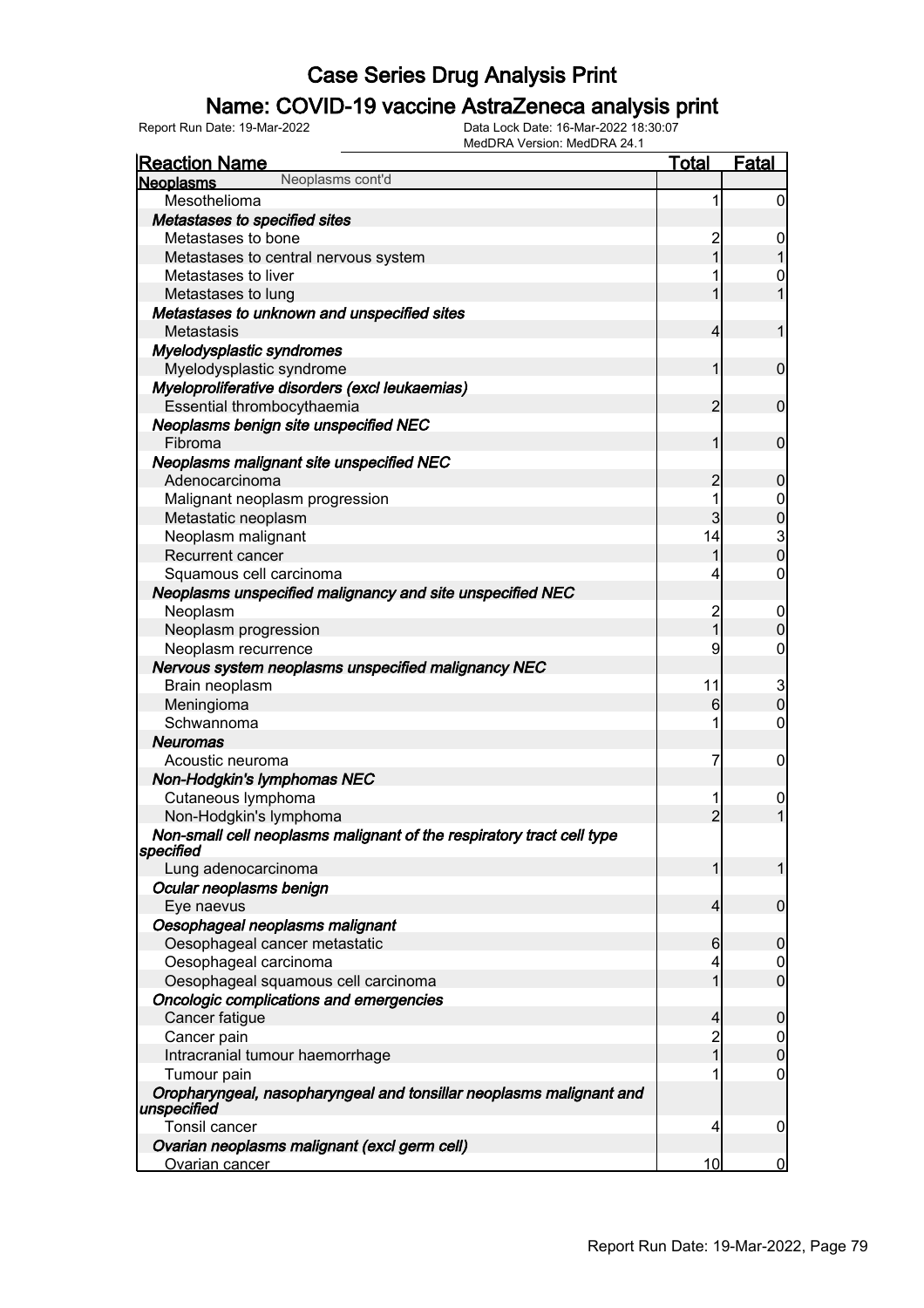### Name: COVID-19 vaccine AstraZeneca analysis print

| <b>Reaction Name</b>                                                    | <u>Total</u>   | <b>Fatal</b>        |
|-------------------------------------------------------------------------|----------------|---------------------|
| Neoplasms cont'd<br>Neoplasms                                           |                |                     |
| Ovarian cancer recurrent                                                | 2              | $\overline{0}$      |
| Ovarian cancer stage IV                                                 | 1              | $\overline{0}$      |
| Pancreatic neoplasms malignant (excl islet cell and carcinoid)          |                |                     |
| Pancreatic carcinoma                                                    | 6              | 0                   |
| Pancreatic carcinoma metastatic                                         | 1              | $\overline{0}$      |
| Paranasal sinus and nasal cavity neoplasms malignant and unspecified    |                |                     |
| Nasal cavity cancer                                                     | 1              | $\mathbf 0$         |
| Penile neoplasms malignant                                              |                |                     |
| Penile cancer                                                           | 1              | $\mathbf 0$         |
| Plasma cell myelomas                                                    |                |                     |
| Plasma cell myeloma                                                     | 3              | $\mathbf 0$         |
| Plasmacytoma                                                            | 1              | $\overline{0}$      |
| Plasma cell neoplasms NEC                                               |                |                     |
| Hypergammaglobulinaemia benign monoclonal                               | 3              | 0                   |
| Prostatic neoplasms malignant                                           |                |                     |
| Prostate cancer                                                         | 9              | 0                   |
| Renal neoplasms malignant                                               |                |                     |
| Clear cell renal cell carcinoma                                         | $\overline{c}$ | $\boldsymbol{0}$    |
| Metastatic renal cell carcinoma                                         | $\overline{1}$ | $\mathbf 0$         |
| Renal cancer                                                            | $\overline{c}$ | 0                   |
| Reproductive neoplasms female benign NEC                                |                |                     |
| Benign hydatidiform mole                                                | $\overline{c}$ | 0                   |
| Reproductive neoplasms male benign NEC                                  |                |                     |
| Testicle adenoma                                                        | $\overline{c}$ | 0                   |
| Respiratory tract and pleural neoplasms malignancy unspecified NEC      |                |                     |
| Maxillofacial sinus neoplasm                                            | 1              | 0                   |
| Respiratory tract and pleural neoplasms malignant cell type unspecified |                |                     |
| NEC                                                                     |                |                     |
| Bronchial carcinoma                                                     | 4              | 0                   |
| Lung cancer metastatic                                                  | 17             | 0                   |
| Lung neoplasm malignant<br>Throat cancer                                |                | 0                   |
| Respiratory tract small cell carcinomas                                 |                |                     |
| Small cell lung cancer                                                  |                |                     |
| Small cell lung cancer metastatic                                       | 1              | 0<br>1              |
|                                                                         |                |                     |
| Salivary gland neoplasms malignant<br>Salivary gland cancer stage 0     | 1              |                     |
| Salivary gland cancer stage III                                         |                | 0<br>$\overline{0}$ |
| Skin melanomas (excl ocular)                                            |                |                     |
| Acral lentiginous melanoma stage III                                    |                | 0                   |
| Malignant melanoma                                                      | 5              | $\mathbf 0$         |
| Malignant melanoma in situ                                              | 3              | 0                   |
| Metastatic malignant melanoma                                           | 1              | 0                   |
| Skin neoplasms benign                                                   |                |                     |
| Acrochordon                                                             | 7              | 0                   |
| Anogenital warts                                                        | 4              | 0                   |
| Haemangioma of skin                                                     | 19             | 0                   |
| Melanocytic naevus                                                      | 5              | 0                   |
| Seborrhoeic keratosis                                                   | 2              | 0                   |
| Skin papilloma                                                          | 31             | $\overline{0}$      |
| Skin neoplasms malignant and unspecified (excl melanoma)                |                |                     |
| Basal cell carcinoma                                                    | 6              | 0                   |
| Bowen's disease                                                         | 1              | $\overline{0}$      |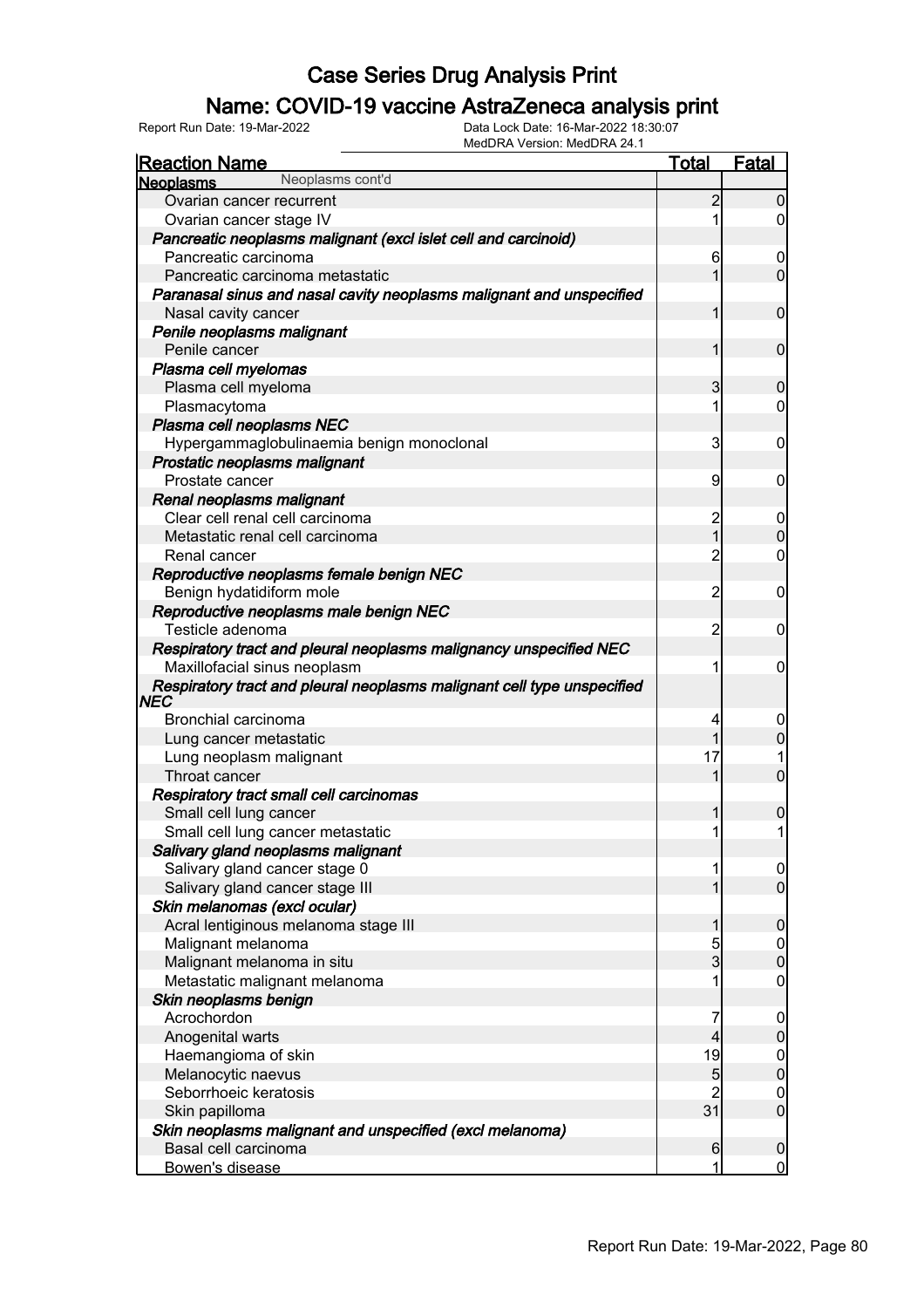### Name: COVID-19 vaccine AstraZeneca analysis print

| <b>Reaction Name</b>                 | <b>Total</b> | <u>Fatal</u> |
|--------------------------------------|--------------|--------------|
| Neoplasms cont'd<br><b>Neoplasms</b> |              |              |
| Neoplasm skin                        |              |              |
| Skin cancer                          |              |              |
| Squamous cell carcinoma of skin      |              |              |
| Soft tissue neoplasms benign NEC     |              |              |
| Knuckle pads                         |              |              |
| Leiomyoma                            |              |              |
| Lipoma                               | 10           |              |
| Thyroid neoplasms benign             |              |              |
| Benign neoplasm of thyroid gland     |              |              |
| Thyroid adenoma                      |              |              |
| Uterine neoplasms benign             |              |              |
| Uterine leiomyoma                    | 22           |              |
| Uterine neoplasms malignant NEC      |              |              |
| Uterine cancer                       | 5            |              |
| Vulval neoplasms malignant           |              |              |
| Squamous cell carcinoma of the vulva |              |              |
| Vulval cancer                        |              |              |
| <b>Neoplasms SOC TOTAL</b>           | 524          | 16           |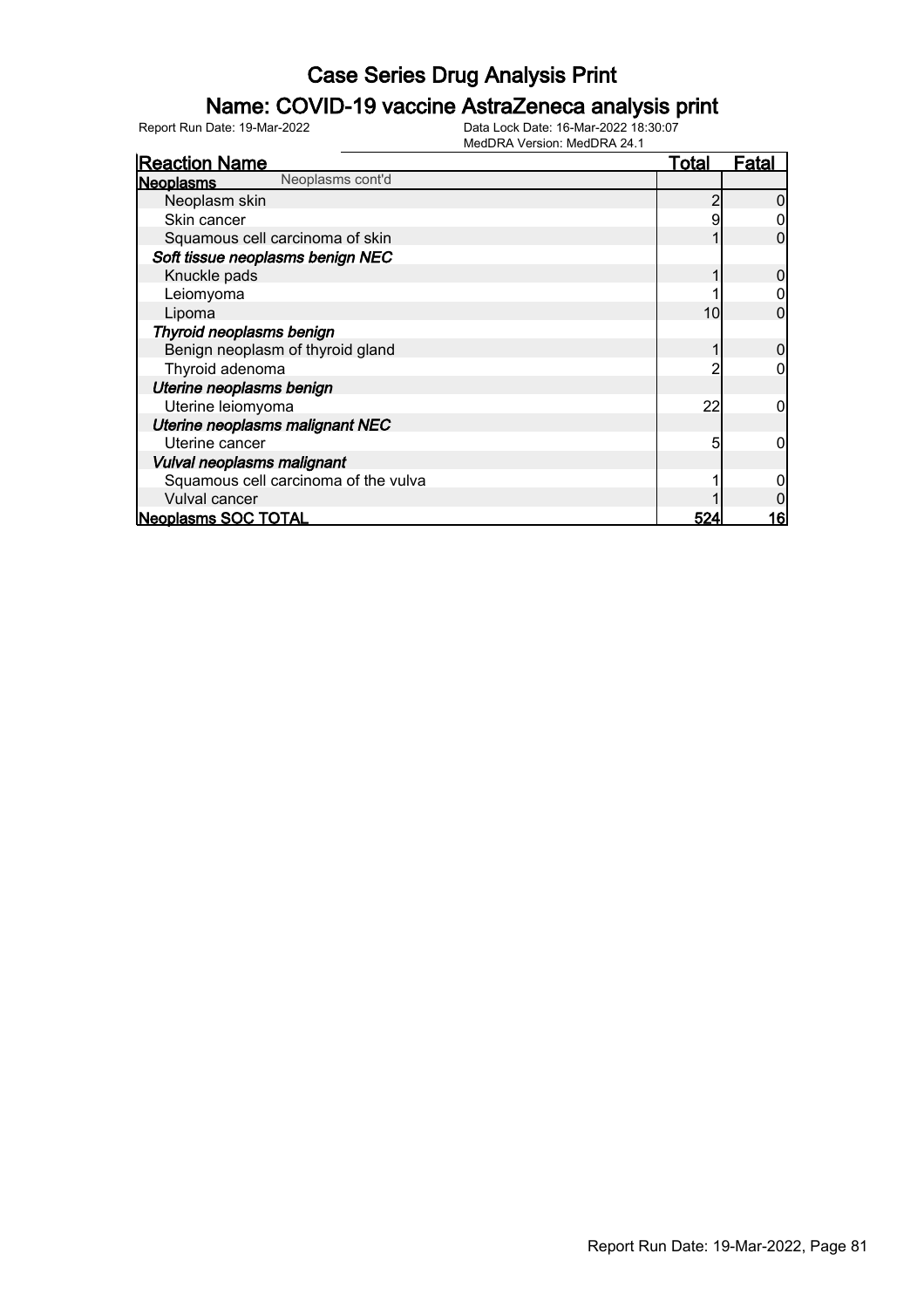#### Name: COVID-19 vaccine AstraZeneca analysis print

| <b>Reaction Name</b>                                              | <u>Total</u>    | <b>Fatal</b>                  |
|-------------------------------------------------------------------|-----------------|-------------------------------|
| Nervous system disorders                                          |                 |                               |
| <b>Abnormal reflexes</b>                                          |                 |                               |
| Areflexia                                                         | 34              | 0                             |
| Extensor plantar response                                         | 3               | 0                             |
| Hyperreflexia                                                     | 10              | $\overline{0}$                |
| Hyporeflexia                                                      | 24              | $\mathbf{0}$                  |
| Poor sucking reflex                                               | 4               | $\overline{0}$                |
| Reflexes abnormal                                                 | 1               | 0                             |
| Abnormal sleep-related events                                     |                 |                               |
| Sleep paralysis                                                   | 26              | $\mathbf 0$                   |
| Absence seizures                                                  |                 |                               |
| Petit mal epilepsy                                                | 42              | 0                             |
| Acute polyneuropathies                                            |                 |                               |
| Acute motor axonal neuropathy                                     | 8               | $\mathbf 0$                   |
| Acute polyneuropathy                                              | $\overline{3}$  | 0                             |
| Guillain-Barre syndrome                                           | 490             |                               |
| Miller Fisher syndrome                                            | 29              | $\frac{4}{0}$                 |
| Subacute inflammatory demyelinating polyneuropathy                | 4               | 0                             |
| Alzheimer's disease (incl subtypes)                               |                 |                               |
| Dementia Alzheimer's type                                         | 1               | $\mathbf 0$                   |
| Mixed dementia                                                    | 1               | $\overline{0}$                |
| Autonomic nervous system disorders                                |                 |                               |
| Autonomic nervous system imbalance                                | 25              | 0                             |
| Autonomic neuropathy                                              |                 |                               |
|                                                                   | $\frac{2}{2}$   | $\mathbf 0$<br>$\overline{0}$ |
| Horner's syndrome                                                 | 8 <sup>1</sup>  |                               |
| Orthostatic intolerance                                           |                 | 0                             |
| Central nervous system aneurysms and dissections                  |                 |                               |
| Carotid artery aneurysm                                           | $\overline{c}$  | $\mathbf 0$                   |
| Carotid artery dissection                                         | 1               | 0                             |
| Intracranial aneurysm                                             | 6               |                               |
| Vertebral artery dissection                                       | $\overline{3}$  | $\mathbf{0}$                  |
| Central nervous system haemorrhages and cerebrovascular accidents |                 |                               |
| Basal ganglia haemorrhage                                         | 3               | 0                             |
| Basal ganglia infarction                                          | 1               | $\boldsymbol{0}$              |
| Basal ganglia stroke                                              | $\overline{2}$  |                               |
| Basilar artery occlusion                                          | 1               | $\mathbf{0}$                  |
| Basilar artery thrombosis                                         | $\overline{4}$  |                               |
| Brain stem embolism                                               | 1               | 1                             |
| Brain stem haemorrhage                                            | 5               |                               |
| Brain stem infarction                                             | $\overline{2}$  | 2<br>2                        |
| Brain stem stroke                                                 | $\overline{8}$  |                               |
| Brain stem thrombosis                                             | 1               | $\boldsymbol{0}$              |
| Carotid artery occlusion                                          | $\overline{3}$  | $\overline{0}$                |
| Carotid artery thrombosis                                         | 11              | $\mathbf{0}$                  |
| Cerebellar haemorrhage                                            | $5\overline{)}$ | $\mathbf 0$                   |
| Cerebellar infarction                                             | 6               | $\mathbf 0$                   |
| Cerebellar stroke                                                 | 11              | $\mathbf 0$                   |
| Cerebral artery embolism                                          | 12              | $\boldsymbol{0}$              |
| Cerebral artery occlusion                                         | 5 <sub>5</sub>  |                               |
| Cerebral artery thrombosis                                        | 17              | $\boldsymbol{0}$              |
| Cerebral haematoma                                                | 14              |                               |
| Cerebral haemorrhage                                              | 201             | 52                            |
| Cerebral infarction                                               | 98              | 6                             |
| Cerebral ischaemia                                                | $\vert 4 \vert$ | $\overline{0}$                |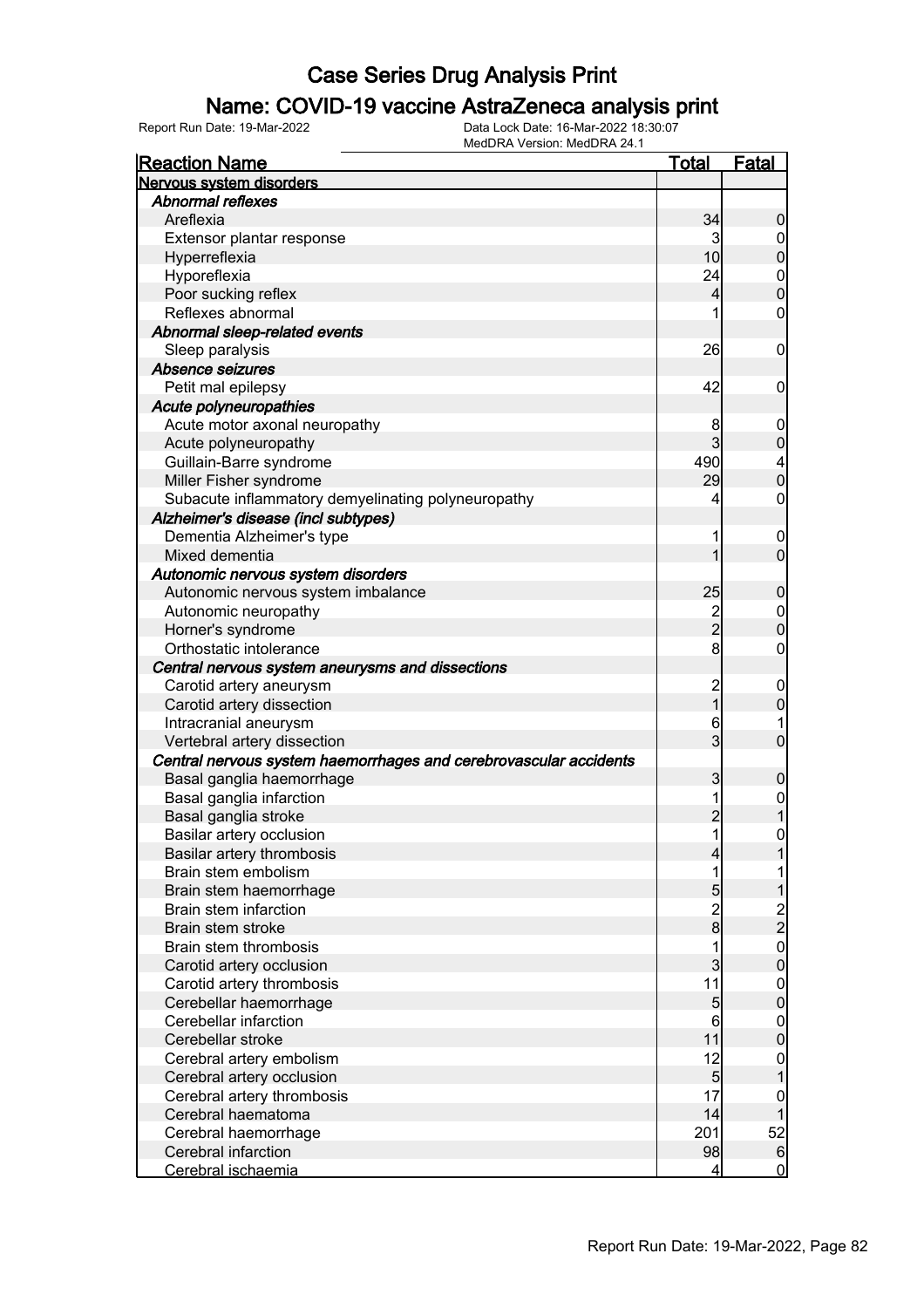### Name: COVID-19 vaccine AstraZeneca analysis print

| <b>Reaction Name</b>                               | <b>Total</b>   | <b>Fatal</b>                         |
|----------------------------------------------------|----------------|--------------------------------------|
| Nervous system disordersus system disorders cont'd |                |                                      |
| Cerebral thrombosis                                | 43             | 4                                    |
| Cerebral vascular occlusion                        | 2              | $\Omega$                             |
| Cerebrovascular accident                           | 1359           | 52                                   |
| Embolic stroke                                     | 21             |                                      |
| Haemorrhage intracranial                           | 57             | 14                                   |
| Haemorrhagic cerebellar infarction                 | 1              | $\mathbf 0$                          |
| Haemorrhagic cerebral infarction                   | $\mathbf{3}$   |                                      |
| Haemorrhagic stroke                                | 49             |                                      |
| Haemorrhagic transformation stroke                 | 8              | $\frac{8}{3}$                        |
| Internal capsule infarction                        |                | $\mathbf{0}$                         |
| Intracranial haematoma                             | 8              | $\mathbf{1}$                         |
| Intraventricular haemorrhage                       | 6              | $\mathbf{0}$                         |
| Ischaemic cerebral infarction                      | $\overline{3}$ | $\mathbf 0$                          |
| Ischaemic stroke                                   | 164            |                                      |
| Lacunar infarction                                 | 6              | $\begin{matrix} 8 \\ 0 \end{matrix}$ |
| Lacunar stroke                                     | 29             | $\boldsymbol{0}$                     |
| Perinatal stroke                                   | 1              | $\overline{0}$                       |
| Pseudostroke                                       | 3              |                                      |
| Ruptured cerebral aneurysm                         | 1              | $0\atop 0$                           |
| Spinal cord haematoma                              |                |                                      |
| Spinal cord infarction                             |                | $0\atop 0$                           |
| Spinal stroke                                      | 5              | $\mathbf{0}$                         |
| Stroke in evolution                                | 1              | $\mathbf 0$                          |
| Subarachnoid haemorrhage                           | 119            |                                      |
| Thalamic infarction                                | 1              | $\begin{matrix} 8 \\ 0 \end{matrix}$ |
| Thalamus haemorrhage                               | 10             | $\boldsymbol{0}$                     |
| Thrombotic stroke                                  | 16             | $\mathbf 0$                          |
| Vertebral artery occlusion                         |                | $\mathbf 0$                          |
| Vertebral artery thrombosis                        | 1              | $\overline{0}$                       |
| Central nervous system inflammatory disorders NEC  |                |                                      |
| Arachnoiditis                                      | $\overline{4}$ | $\mathbf 0$                          |
| Central nervous system inflammation                | 15             | $\mathbf 0$                          |
| Neurosarcoidosis                                   | $\overline{4}$ | $\mathbf 0$                          |
| Central nervous system vascular disorders NEC      |                |                                      |
| Brain hypoxia                                      | $\mathbf{1}$   | $\boldsymbol{0}$                     |
| Brain stem microhaemorrhage                        | 1              |                                      |
| Carotid arteriosclerosis                           |                | $\Omega$<br>$\overline{0}$           |
| Carotid artery stenosis                            | 4              | $\mathbf 0$                          |
| Central nervous system vasculitis                  | $\overline{3}$ | $\mathbf 0$                          |
| Cerebral amyloid angiopathy                        |                | $\mathbf 0$                          |
| Cerebral arteriosclerosis                          | $\frac{5}{2}$  | $\mathbf 0$                          |
| Cerebral arteritis                                 | 1              | $\mathbf 0$                          |
| Cerebral congestion                                | 4              | $\mathbf 0$                          |
| Cerebral microangiopathy                           | 1              |                                      |
| Cerebral microhaemorrhage                          | 4              | $\mathbf{0}$<br>$\mathbf 0$          |
| Cerebral small vessel ischaemic disease            |                |                                      |
| Cerebral vasoconstriction                          | $\frac{3}{2}$  | $\mathbf 0$                          |
|                                                    |                | $\mathbf 0$                          |
| Cerebrovascular disorder                           | 4<br>1         | $\mathbf{0}$                         |
| Cerebrovascular insufficiency                      |                | $\mathbf 0$                          |
| Dural arteriovenous fistula                        |                | $\mathbf 0$                          |
| Internal carotid artery deformity                  | 1              | $\mathbf 0$                          |
| Reversible cerebral vasoconstriction syndrome      | 4              | $\boldsymbol{0}$                     |
| Cerebrovascular venous and sinus thrombosis        |                |                                      |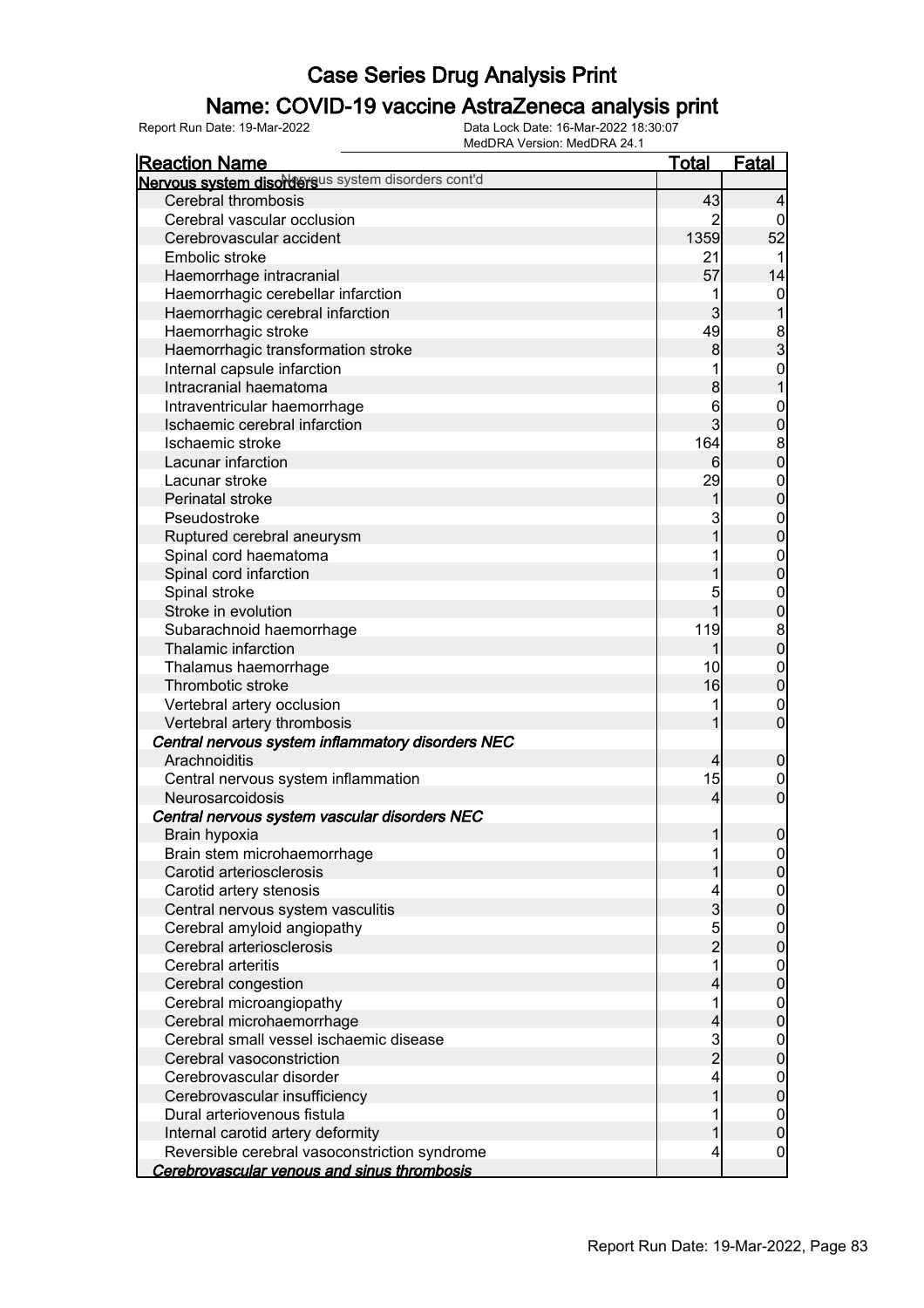### Name: COVID-19 vaccine AstraZeneca analysis print

| IVIEGURA VEISIOII. IVIEGURA 24. I<br><b>Reaction Name</b> | <u>Total</u>   | <b>Fatal</b>               |
|-----------------------------------------------------------|----------------|----------------------------|
| Nervous system disordersus system disorders cont'd        |                |                            |
| Cerebral venous sinus thrombosis                          | 218            | 26                         |
| Cerebral venous thrombosis                                | 51             | $\overline{5}$             |
| Superior sagittal sinus thrombosis                        | 34             |                            |
| Transverse sinus thrombosis                               | 10             | $\frac{3}{0}$              |
| Cervical spinal cord and nerve root disorders             |                |                            |
| Cervical radiculopathy                                    | $\overline{4}$ | $\mathbf 0$                |
| Cervicobrachial syndrome                                  | 8              | 0                          |
| <b>Choreiform movements</b>                               |                |                            |
| Chorea                                                    | 3              | $\mathbf 0$                |
| Choreoathetosis                                           | 1              | $\mathbf 0$                |
| Sydenham's chorea                                         |                | 0                          |
| Chronic polyneuropathies                                  |                |                            |
| Chronic inflammatory demyelinating polyradiculoneuropathy | 10             | $\mathbf 0$                |
| Demyelinating polyneuropathy                              | 11             | $\mathbf 0$                |
| Diabetic neuropathy                                       | 3              | 0                          |
| Polyneuropathy chronic                                    | $\overline{2}$ | $\overline{0}$             |
| Coma states                                               |                |                            |
| Coma                                                      | 26             | $\mathbf 0$                |
| Diabetic coma                                             | 3              | 0                          |
| Hypoglycaemic coma                                        | $\overline{2}$ | $\overline{0}$             |
| Coordination and balance disturbances                     |                |                            |
| Ataxia                                                    | 53             | $\mathbf 0$                |
| Balance disorder                                          | 1011           | 0                          |
| Cerebellar ataxia                                         | 5              | $\overline{0}$             |
| Cerebellar syndrome                                       |                | 0                          |
| Coordination abnormal                                     | 140            | $\overline{0}$             |
| Dysdiadochokinesis                                        |                | $\mathbf 0$                |
| Dysstasia                                                 | 126            | $\overline{0}$             |
| Hand-eye coordination impaired                            |                | 0                          |
| Nystagmus                                                 | 24             | $\overline{0}$             |
| <b>Cortical dysfunction NEC</b>                           |                |                            |
| Agraphia                                                  |                | 0                          |
| Alexia                                                    |                | 0                          |
| Aphasia                                                   | 190            | 0                          |
| Apraxia                                                   | 4              | 0                          |
| Dysgraphia                                                | 8              | $\overline{0}$             |
| Dyslexia                                                  | $\frac{2}{8}$  |                            |
| Dyspraxia                                                 |                | $\overline{0}$             |
| Neurologic neglect syndrome                               | 3              | $0\atop 0$                 |
| Sensory processing disorder                               | $\overline{1}$ |                            |
| Visuospatial deficit                                      | $\overline{c}$ | 0                          |
| Cranial nerve disorders NEC<br>Cranial nerve disorder     |                |                            |
|                                                           | 2<br>1         | $\mathbf 0$<br>$\mathbf 0$ |
| Cranial nerve paralysis<br>Neurovascular conflict         | 1              |                            |
| Paresis cranial nerve                                     | $\overline{c}$ | 0<br>$\overline{0}$        |
| Dementia (excl Alzheimer's type)                          |                |                            |
| Dementia                                                  | 35             |                            |
| Dementia with Lewy bodies                                 |                | 0                          |
| Frontotemporal dementia                                   |                | $\mathbf 0$<br>$\mathbf 0$ |
| Senile dementia                                           | 1              | 0                          |
| Vascular dementia                                         | 5              | $\overline{0}$             |
| <b>Demyelinating disorders NEC</b>                        |                |                            |
|                                                           |                |                            |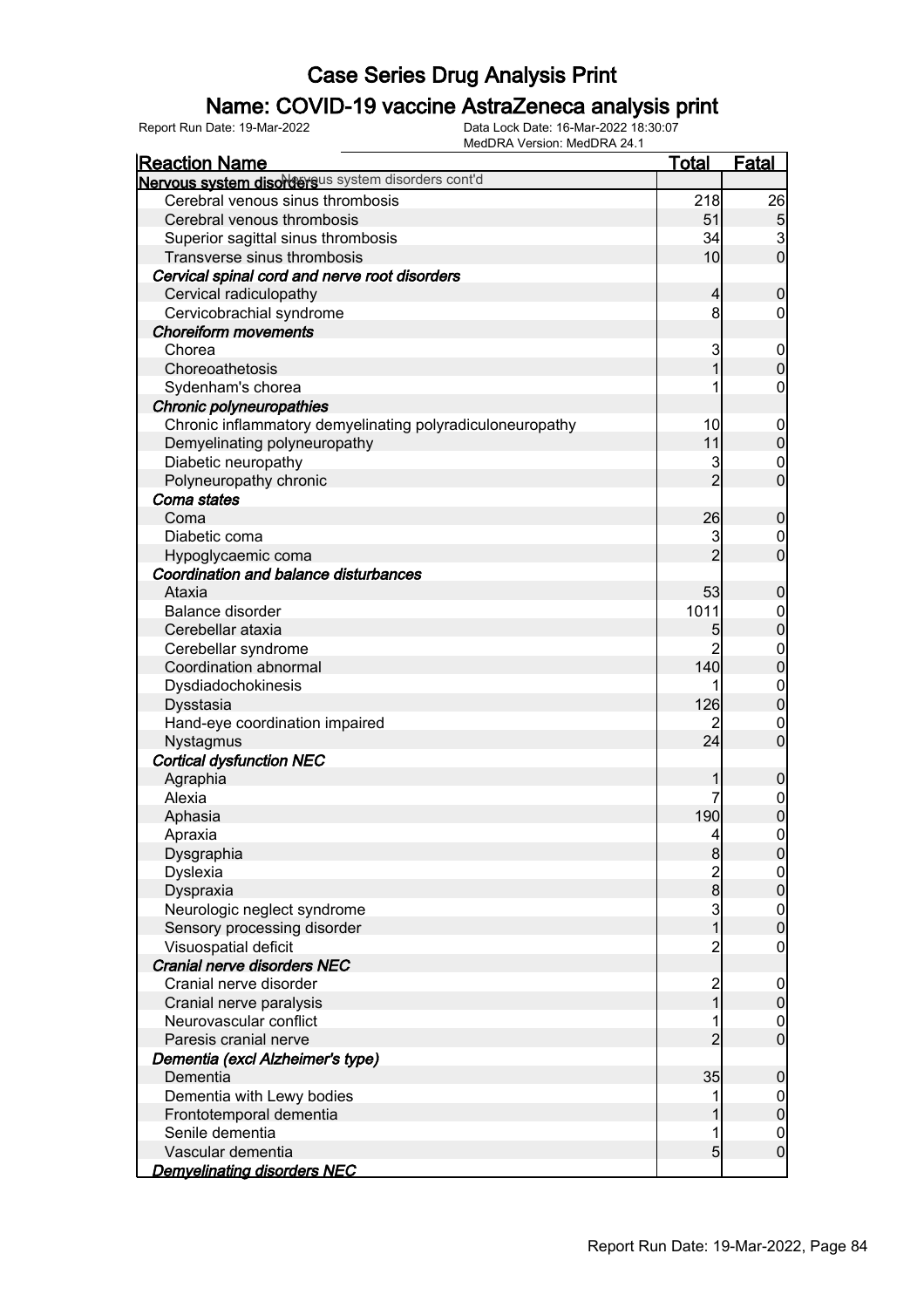### Name: COVID-19 vaccine AstraZeneca analysis print

| <b>Reaction Name</b>                               | <u>Total</u>   | <u>Fatal</u>                         |
|----------------------------------------------------|----------------|--------------------------------------|
| Nervous system disordersus system disorders cont'd |                |                                      |
| Acute disseminated encephalomyelitis               | 16             | $\overline{0}$                       |
| Autoimmune demyelinating disease                   |                | 0                                    |
| Clinically isolated syndrome                       | $\mathbf{3}$   | $\overline{0}$                       |
| Demyelination                                      | 28             | 0                                    |
| Neuromyelitis optica spectrum disorder             | 5              | $\overline{0}$                       |
| Disturbances in consciousness NEC                  |                |                                      |
| Altered state of consciousness                     | 20             | $\mathbf 0$                          |
| <b>Consciousness fluctuating</b>                   |                | $\mathbf 0$                          |
| Depressed level of consciousness                   | 94             | $\overline{0}$                       |
| Hypoglycaemic unconsciousness                      |                | $\mathbf 0$                          |
| Lethargy                                           | 4998           | $\overline{0}$                       |
| Loss of consciousness                              | 1130           | $\boldsymbol{0}$                     |
| Postictal state                                    | 1              | $\overline{0}$                       |
| Sedation                                           | 19             | $\mathbf 0$                          |
| Somnolence                                         | 1998           | $\overline{0}$                       |
| Stupor                                             |                | $\mathbf 0$                          |
|                                                    | 2663           | $\overline{0}$                       |
| Syncope                                            |                |                                      |
| Disturbances in sleep phase rhythm                 |                |                                      |
| Advanced sleep phase                               | 1              | $\mathbf 0$                          |
| Circadian rhythm sleep disorder                    | 6              | $\mathbf 0$<br>$\overline{0}$        |
| Delayed sleep phase                                |                |                                      |
| Irregular sleep phase                              | 4              | $\mathbf 0$                          |
| Irregular sleep wake rhythm disorder               | $\overline{1}$ | $\overline{0}$                       |
| Non-24-hour sleep-wake disorder                    | $\overline{2}$ | 0                                    |
| Dyskinesias and movement disorders NEC             |                |                                      |
| Akathisia                                          | 10             | $\mathbf 0$                          |
| Akinesia                                           | 1              | $\overline{0}$                       |
| <b>Ballismus</b>                                   |                | $\mathbf 0$                          |
| Bradykinesia                                       | 37             | $\overline{0}$                       |
| Clumsiness                                         | 55             | $\mathbf 0$                          |
| Dyskinesia                                         | 127            | $\overline{0}$                       |
| Extrapyramidal disorder                            | 18             | $\mathbf{0}$                         |
| Fine motor delay                                   | 3              | $\overline{0}$                       |
| Fine motor skill dysfunction                       | 23             | $\mathbf 0$                          |
| Hyperkinesia                                       | 27             | $\overline{0}$                       |
| Hypokinesia                                        | 116            | 0                                    |
| Meige's syndrome                                   |                | 0                                    |
| Motor dysfunction                                  | 21             | $\begin{matrix} 0 \\ 0 \end{matrix}$ |
| Movement disorder                                  | 119            |                                      |
| Psychomotor hyperactivity                          | 40             | $\mathbf 0$                          |
| Tardive dyskinesia                                 |                | $\overline{0}$                       |
| <b>Dystonias</b>                                   |                |                                      |
| Dystonia                                           | 22             | $\boldsymbol{0}$                     |
| Dystonic tremor                                    | 3              | $\mathbf 0$                          |
| Opisthotonus                                       | 4              | $\overline{0}$                       |
| Writer's cramp                                     |                | $\mathbf 0$                          |
| <b>Encephalitis NEC</b>                            |                |                                      |
| Bickerstaff's encephalitis                         |                | $\mathbf 0$                          |
| Encephalitis autoimmune                            | 4              | $\mathbf 0$                          |
| Limbic encephalitis                                |                | $\overline{0}$                       |
| Noninfective encephalitis                          | 15             | $\overline{0}$                       |
| <b>Encephalopathies NEC</b>                        |                |                                      |
| Autoimmune encephalopathy                          | 6              | 1                                    |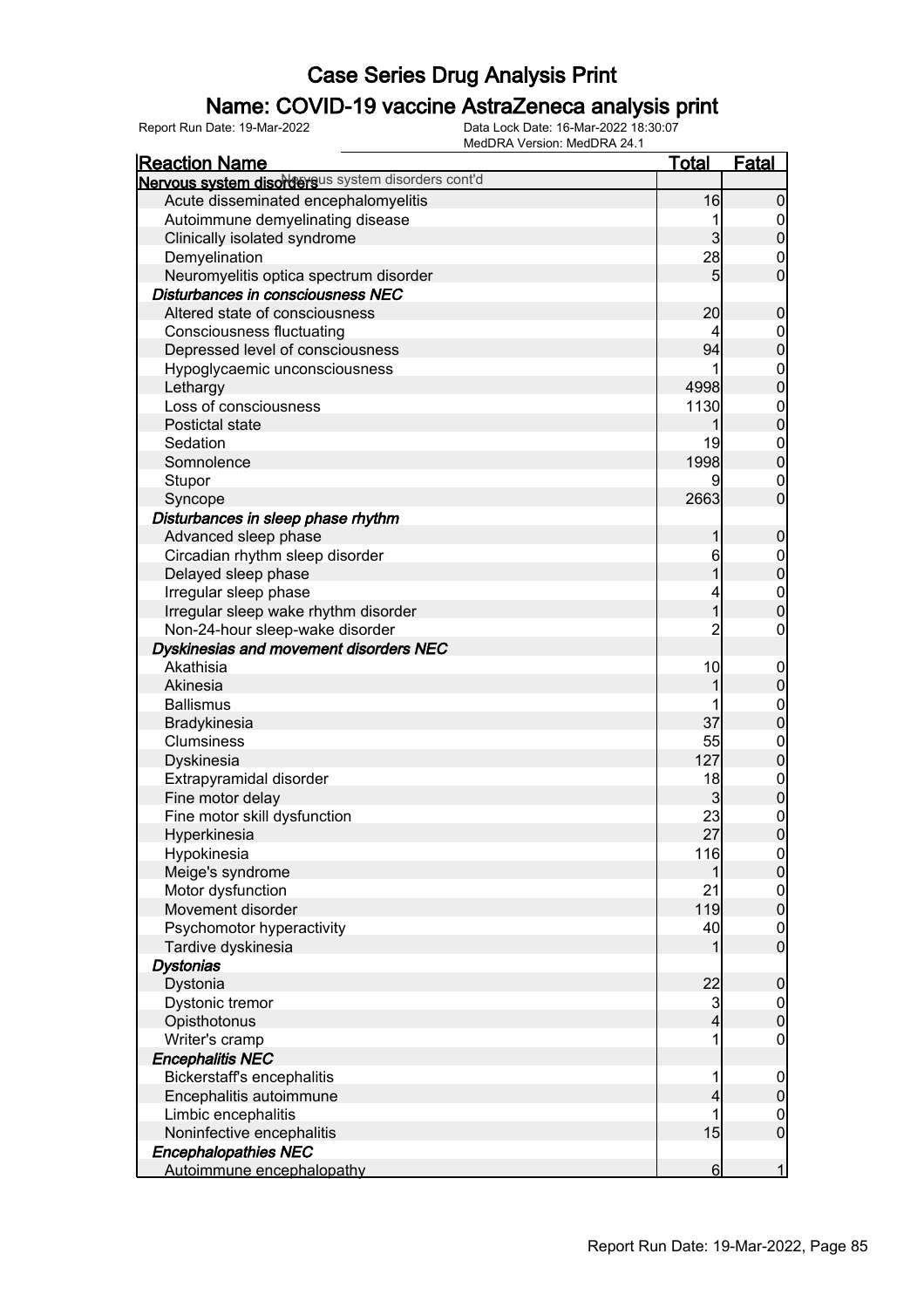### Name: COVID-19 vaccine AstraZeneca analysis print

| <b>Reaction Name</b>                               | <u>Total</u>    | <b>Fatal</b>     |
|----------------------------------------------------|-----------------|------------------|
| Nervous system disordersus system disorders cont'd |                 |                  |
| Encephalopathy                                     | 10              | $\overline{0}$   |
| Hypertensive encephalopathy                        | 1               | $\overline{0}$   |
| Hypoxic-ischaemic encephalopathy                   |                 | 0                |
| Posterior reversible encephalopathy syndrome       | $\overline{3}$  | $\overline{0}$   |
| Encephalopathies toxic and metabolic               |                 |                  |
| Hepatic encephalopathy                             | $\overline{2}$  | $\mathbf 0$      |
| Eye movement disorders                             |                 |                  |
| Illrd nerve disorder                               | 1               | $\mathbf 0$      |
| Illrd nerve paralysis                              | 7               | $\boldsymbol{0}$ |
| Illrd nerve paresis                                | 1               | $\overline{0}$   |
| IVth nerve paralysis                               |                 | $\boldsymbol{0}$ |
| Microvascular cranial nerve palsy                  | $\overline{2}$  | $\overline{0}$   |
| VIth nerve paralysis                               | 10              | 0                |
| <b>Facial cranial nerve disorders</b>              |                 |                  |
| Bell's palsy                                       | 630             | $\mathbf 0$      |
| Facial nerve disorder                              | $\overline{9}$  | $\mathbf 0$      |
| Facial paralysis                                   | 374             | $\boldsymbol{0}$ |
| Facial paresis                                     | 179             | $\overline{0}$   |
| Facial spasm                                       | 46              | $\mathbf 0$      |
| Oculofacial paralysis                              |                 | $\mathbf 0$      |
| Generalised tonic-clonic seizures                  |                 |                  |
| Generalised tonic-clonic seizure                   | 105             | $\mathbf 0$      |
| Glossopharyngeal nerve disorders                   |                 |                  |
| Glossopharyngeal neuralgia                         | 1               | $\mathbf 0$      |
| <b>Headaches NEC</b>                               |                 |                  |
| Cervicogenic headache                              | 6               | $\boldsymbol{0}$ |
| Chronic paroxysmal hemicrania                      |                 | $\boldsymbol{0}$ |
| Cluster headache                                   | 772             | $\overline{0}$   |
| Cold-stimulus headache                             | 91              | $\mathbf{0}$     |
| Drug withdrawal headache                           | 17              | $\overline{0}$   |
| <b>Exertional headache</b>                         | 12              | $\boldsymbol{0}$ |
| External compression headache                      | $5\overline{)}$ | $\overline{0}$   |
| Headache                                           | 81828           | $\mathbf{0}$     |
| Medication overuse headache                        | 19              | $\overline{0}$   |
| New daily persistent headache                      | 20              | $\overline{0}$   |
| Occipital neuralgia                                | 28              | 0                |
| Ophthalmoplegic migraine                           | 1               | $\overline{0}$   |
| Post-traumatic headache                            | 3               | $\overline{0}$   |
| Primary cough headache                             | $\overline{2}$  | $\boldsymbol{0}$ |
| Primary headache associated with sexual activity   | 13              | $\overline{0}$   |
| Sinus headache                                     | 962             | $\boldsymbol{0}$ |
| <b>Tension headache</b>                            | 1543            | $\overline{0}$   |
| Thunderclap headache                               | 51              | $\mathbf 0$      |
| Vascular headache                                  | 86              | $\overline{0}$   |
| <b>Hydrocephalic conditions</b>                    |                 |                  |
| Hydrocephalus                                      | 18              | $\mathbf 1$      |
| Hypoglossal nerve disorders                        |                 |                  |
| Tongue paralysis                                   | 6               | $\boldsymbol{0}$ |
| Increased intracranial pressure disorders          |                 |                  |
| <b>Brain compression</b>                           | 4               | $\boldsymbol{0}$ |
| Brain oedema                                       | 39              |                  |
| Cerebrospinal fluid circulation disorder           | 6               | $\frac{2}{0}$    |
| Cytotoxic oedema                                   | 1               | $\overline{0}$   |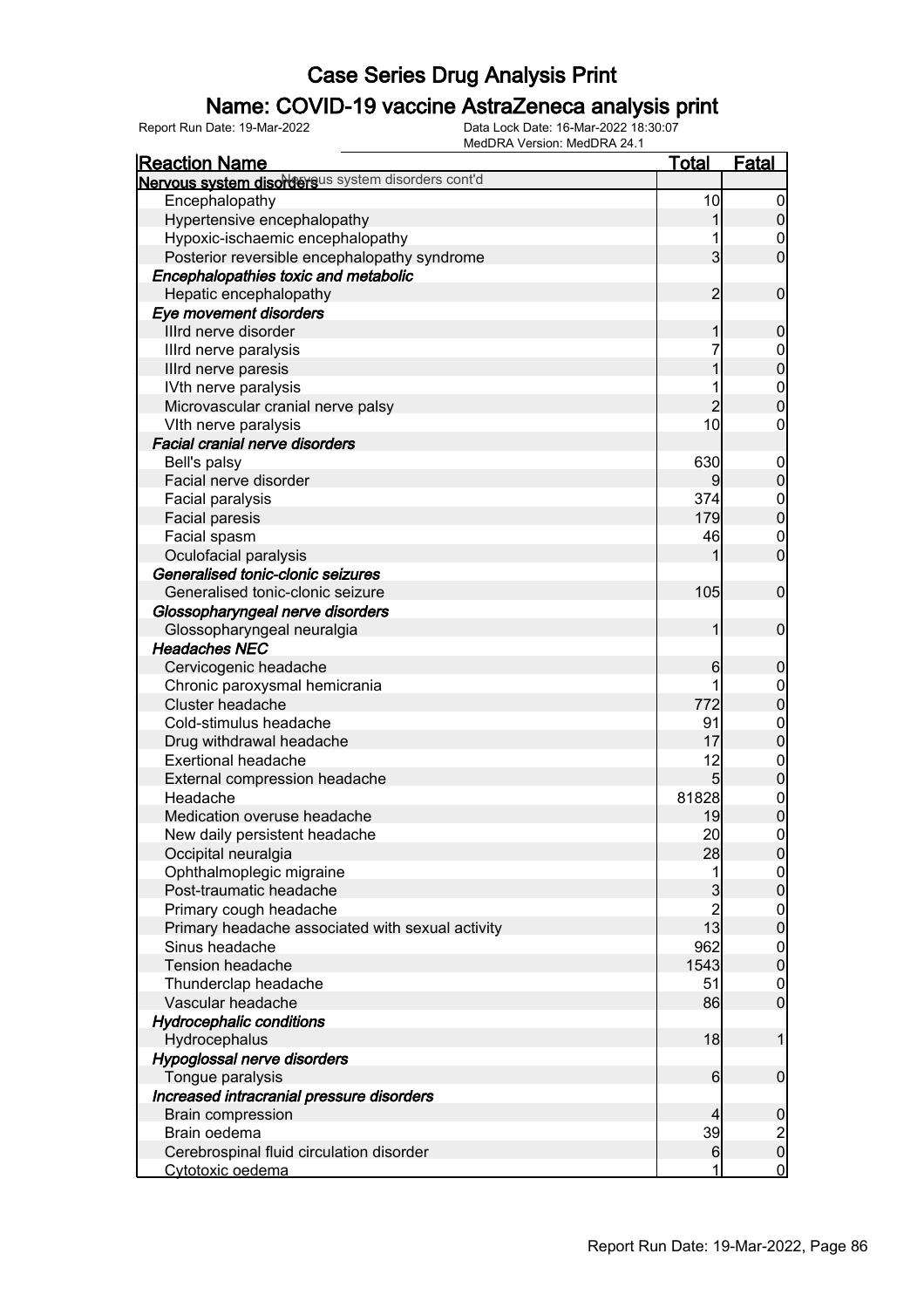### Name: COVID-19 vaccine AstraZeneca analysis print

| INICULITA VEISION. INICULITA Z4. I<br><b>Reaction Name</b> | <u>Total</u>                                     | Fatal            |
|------------------------------------------------------------|--------------------------------------------------|------------------|
| Nervous system disordersus system disorders cont'd         |                                                  |                  |
| Idiopathic intracranial hypertension                       | 7                                                | 0                |
| Intracranial pressure increased                            | 36                                               | 0                |
| Vasogenic cerebral oedema                                  |                                                  | $\overline{0}$   |
| Intellectual disabilities                                  |                                                  |                  |
| Intellectual disability                                    | 11                                               | $\mathbf 0$      |
| Lumbar spinal cord and nerve root disorders                |                                                  |                  |
| Lumbar radiculopathy                                       | 5                                                | 0                |
| Sciatica                                                   | 244                                              | 0                |
| Memory loss (excl dementia)                                |                                                  |                  |
| Amnesia                                                    | 452                                              | $\mathbf 0$      |
| Memory impairment                                          | 418                                              | $\overline{0}$   |
| Retrograde amnesia                                         |                                                  | $\mathbf 0$      |
| Transient global amnesia                                   | 25                                               | $\overline{0}$   |
| <b>Meningitis NEC</b>                                      |                                                  |                  |
| Meningitis noninfective                                    | 1                                                | $\mathbf 0$      |
| Mental impairment (excl dementia and memory loss)          |                                                  |                  |
| Cognitive disorder                                         | 216                                              | 0                |
| Disturbance in attention                                   | 774                                              | $\boldsymbol{0}$ |
| Judgement impaired                                         | 5                                                | $\overline{0}$   |
| Mental impairment                                          | 149                                              | 0                |
| Migraine headaches                                         |                                                  |                  |
| Basilar migraine                                           | 5                                                | $\boldsymbol{0}$ |
| Hemiplegic migraine                                        | 54                                               | $\mathbf 0$      |
| Migraine                                                   | 7789                                             | $\mathbf 0$      |
| Migraine with aura                                         | 403                                              | $\overline{0}$   |
| Migraine without aura                                      | 49                                               | $\mathbf 0$      |
| Ophthalmic migraine                                        | 14                                               | $\overline{0}$   |
| Retinal migraine                                           | 90                                               | $\mathbf 0$      |
| Status migrainosus                                         | 5                                                | $\overline{0}$   |
| Typical aura without headache                              | 19                                               | $\mathbf 0$      |
| Vestibular migraine                                        | 41                                               | $\overline{0}$   |
| Mixed cranial nerve disorders                              |                                                  |                  |
| <b>Bulbar palsy</b>                                        | 4                                                | $\pmb{0}$        |
| Mononeuropathies                                           |                                                  |                  |
| Carpal tunnel syndrome                                     | 45                                               | $\mathbf 0$      |
| Cubital tunnel syndrome                                    |                                                  |                  |
| Diabetic mononeuropathy                                    |                                                  | 0                |
| Long thoracic nerve palsy                                  |                                                  | $\mathbf 0$      |
| Meralgia paraesthetica                                     | 2<br>3                                           | 0                |
| Mononeuritis                                               | 4                                                | $\overline{0}$   |
| Mononeuropathy                                             | 3                                                | $\overline{0}$   |
| Nerve compression                                          | 58                                               | $\overline{0}$   |
| Peripheral nerve lesion                                    | 1                                                | $\overline{0}$   |
| Peroneal nerve palsy                                       | 19                                               | $\overline{0}$   |
| Piriformis syndrome                                        | 4                                                | $\mathbf 0$      |
| Radial nerve palsy                                         | $\begin{array}{c}\n 2 \\  5 \\  3\n \end{array}$ | $0\atop 0$       |
| Sciatic nerve neuropathy                                   |                                                  |                  |
| Ulnar nerve palsy                                          |                                                  | $\overline{0}$   |
| <b>Ulnar neuritis</b>                                      | $\overline{\mathbf{4}}$                          | $\overline{0}$   |
| Ulnar tunnel syndrome                                      | 1                                                | 0                |
| Motor neurone diseases                                     |                                                  |                  |
| Amyotrophic lateral sclerosis                              | $\frac{2}{1}$                                    | $\mathbf 0$      |
| Lower motor neurone lesion                                 |                                                  | $\overline{0}$   |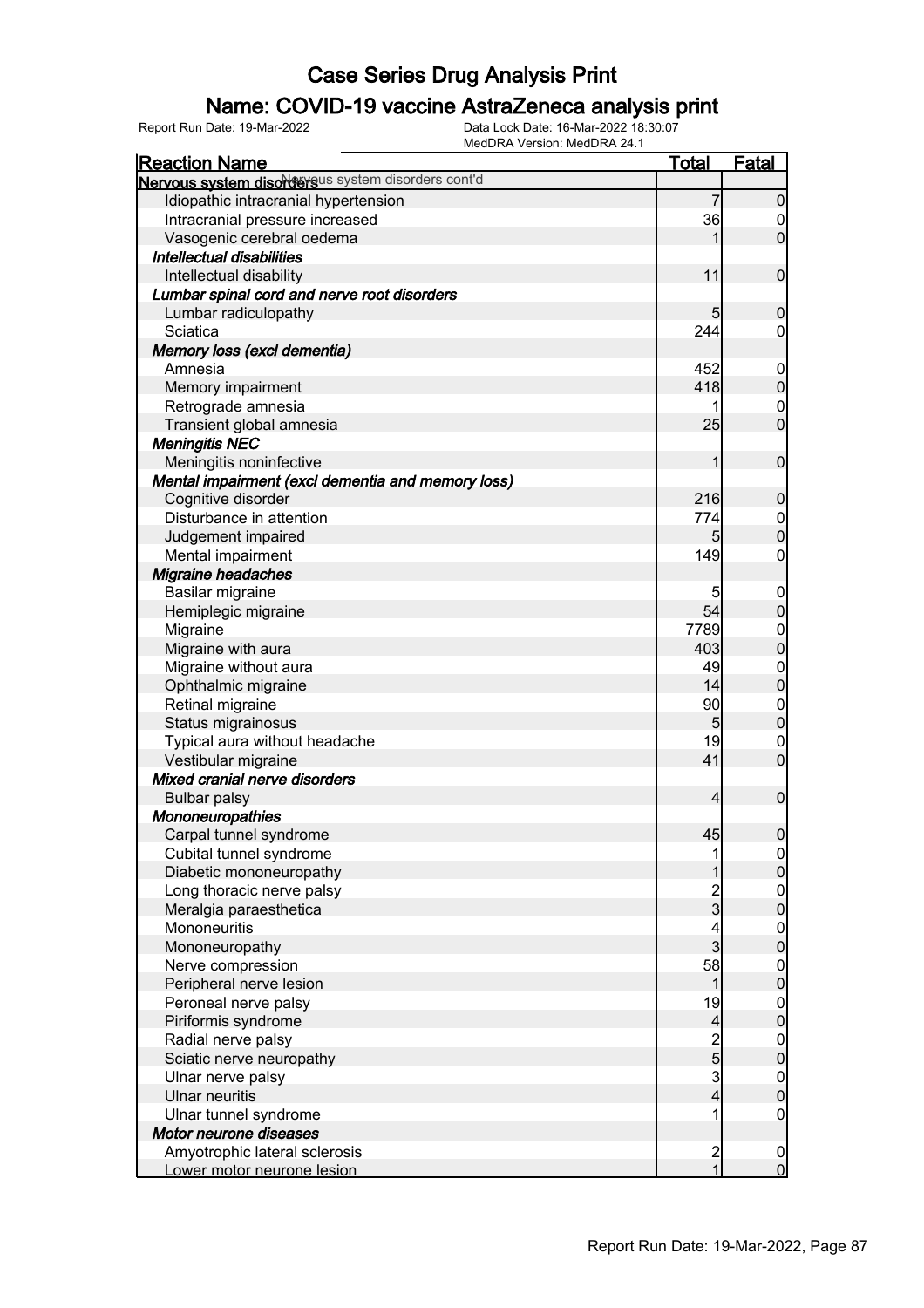### Name: COVID-19 vaccine AstraZeneca analysis print

| <b>Reaction Name</b>                               | <u>Total</u>   | <b>Fatal</b>                  |
|----------------------------------------------------|----------------|-------------------------------|
| Nervous system disordersus system disorders cont'd |                |                               |
| Motor neurone disease                              | 6              | $\overline{0}$                |
| Multiple sclerosis acute and progressive           |                |                               |
| <b>Band sensation</b>                              | 6              | $\boldsymbol{0}$              |
| Multiple sclerosis                                 | 64             | $\overline{0}$                |
| Multiple sclerosis pseudo relapse                  | $\overline{c}$ | $\mathbf{0}$                  |
| Multiple sclerosis relapse                         | 62             | $\overline{0}$                |
| Progressive multiple sclerosis                     |                | $\mathbf{0}$                  |
| Relapsing multiple sclerosis                       |                | $\overline{0}$                |
| Relapsing-remitting multiple sclerosis             | 1              | $\mathbf{0}$                  |
| Tumefactive multiple sclerosis                     | 1              | $\overline{0}$                |
| Uhthoff's phenomenon                               | $\overline{2}$ | 0                             |
| Muscle tone abnormal                               |                |                               |
| Drop attacks                                       |                | $\boldsymbol{0}$              |
| Hypertonia                                         | $\frac{2}{5}$  | $\overline{0}$                |
| Hypotonia                                          | 43             | $\mathbf 0$                   |
| Serotonin syndrome                                 |                | $\overline{0}$                |
| Stiff leg syndrome                                 | 10             | $\overline{0}$                |
| Stiff person syndrome                              |                | $\overline{0}$                |
| <b>Myelitis (incl infective)</b>                   |                |                               |
| Acute flaccid myelitis                             |                | $\mathbf 0$                   |
| Myelitis transverse                                | 121            | 0                             |
|                                                    |                |                               |
| Narcolepsy and hypersomnia                         |                |                               |
| Cataplexy                                          |                | $\mathbf 0$<br>$\overline{0}$ |
| Hypersomnia                                        | 230            |                               |
| Narcolepsy                                         | 22             | 0                             |
| Nervous system cysts and polyps                    |                |                               |
| Arachnoid cyst                                     |                | $\mathbf 0$<br>$\overline{0}$ |
| Cerebral cyst                                      |                |                               |
| Pineal gland cyst                                  |                | 0                             |
| Nervous system disorders NEC                       |                |                               |
| Brain stem syndrome                                | $\overline{c}$ | $\mathbf 0$                   |
| Central nervous system lesion                      | 11             | $\mathbf 0$                   |
| Cerebral disorder                                  |                | $\mathbf{0}$                  |
| Microglial nodules                                 |                | $\overline{0}$                |
| Nervous system disorder                            | 86             | $\mathbf 0$                   |
| Neurotoxicity                                      | 5 <sub>5</sub> | 0                             |
| Psychomotor skills impaired                        | 5              | 0                             |
| Neurologic visual problems NEC                     |                |                               |
| Hemianopia                                         | 9              | $\overline{0}$                |
| Hemianopia homonymous                              | 3              | $\overline{0}$                |
| Quadrantanopia                                     |                | $\mathbf 0$                   |
| <b>Tunnel vision</b>                               | 23             | $\overline{0}$                |
| <b>Neurological signs and symptoms NEC</b>         |                |                               |
| Agitation neonatal                                 |                | $\mathbf 0$                   |
| Cerebrospinal fluid leakage                        |                | $\overline{0}$                |
| Clonus                                             |                | $\overline{0}$                |
| <b>Dizziness</b>                                   | 22767          | $\mathbf{0}$                  |
| Dizziness exertional                               | 103            | $\overline{0}$                |
| Dizziness postural                                 | 2184           | 1                             |
| Drooling                                           | 27             | $\pmb{0}$                     |
| Exaggerated startle response                       | 4              | $\mathbf 0$                   |
| Fontanelle bulging                                 | 4              | $\mathbf 0$                   |
| Head discomfort                                    | 780            | $\overline{0}$                |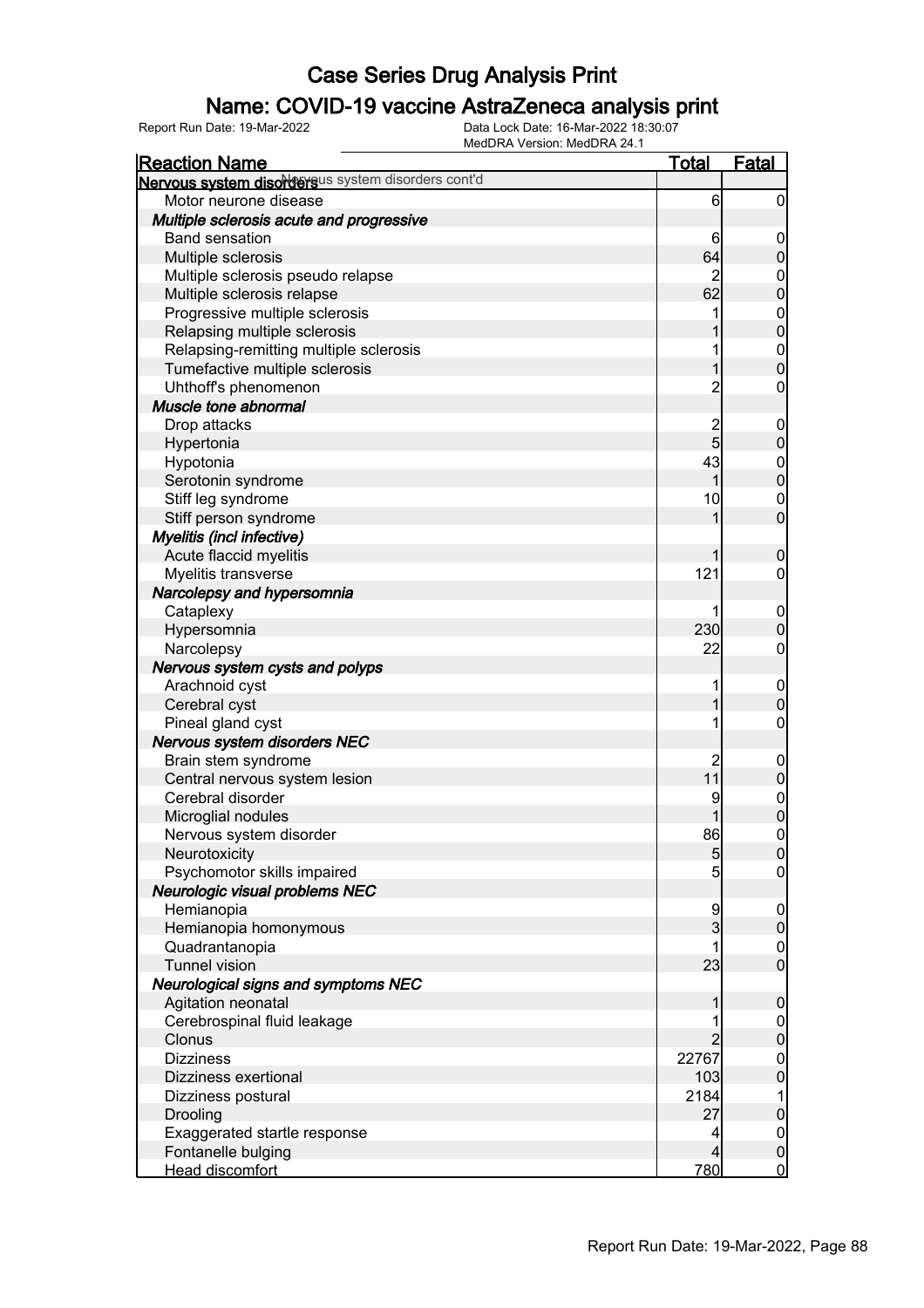### Name: COVID-19 vaccine AstraZeneca analysis print

| <b>Reaction Name</b>                                    | <u>Total</u>         | <b>Fatal</b>                  |
|---------------------------------------------------------|----------------------|-------------------------------|
| Nervous system disordersus system disorders cont'd      |                      |                               |
| Hyporesponsive to stimuli                               | 4                    | $\mathbf 0$                   |
| Inability to crawl                                      |                      | 0                             |
| Infant irritability                                     | $\frac{2}{6}$        | $\pmb{0}$                     |
| Intracranial hypotension                                |                      |                               |
| Meningism                                               | 3                    | $0\atop 0$                    |
| Myoclonus                                               | 35                   |                               |
| Neurological decompensation                             | 4                    | $0\atop 0$                    |
| Neurological symptom                                    | 150                  |                               |
| Patient elopement                                       | 3                    | $0\atop 0$                    |
| Persistent postural-perceptual dizziness                | 43                   |                               |
| Pleocytosis                                             | 4                    | $0\atop 0$                    |
| Presyncope                                              | 624                  |                               |
| Sensory overload                                        | 12                   | $0\atop 0$                    |
| Slow response to stimuli                                | 8                    |                               |
| Spontaneous cerebrospinal fluid leak syndrome           | $\overline{2}$       | $0\atop 0$                    |
| Tongue biting                                           | 10                   | $\mathbf 0$                   |
| Unresponsive to stimuli                                 | 110                  | $\overline{0}$                |
| <b>Neuromuscular disorders NEC</b>                      |                      |                               |
| Hypotonic-hyporesponsive episode                        | 1                    | $\boldsymbol{0}$              |
| Muscle contractions involuntary                         | 41                   |                               |
| Muscle spasticity                                       | 35                   | $0\atop 0$                    |
| Neuromuscular pain                                      | 6                    |                               |
| Neuromyopathy                                           | 3                    | $0\atop 0$                    |
| Neuromyotonia                                           |                      |                               |
| Sensorimotor disorder                                   |                      | $\mathbf 0$<br>$\overline{0}$ |
|                                                         |                      |                               |
| Neuromuscular junction dysfunction<br>Myasthenia gravis | 21                   | $\boldsymbol{0}$              |
|                                                         | 3                    | 0                             |
| Myasthenia gravis crisis                                |                      |                               |
| <b>Olfactory nerve disorders</b><br>Anosmia             | 370                  |                               |
|                                                         | 11                   | $\mathbf 0$<br>$\mathbf 0$    |
| Hyposmia<br>Parosmia                                    | 417                  | $\mathbf 0$                   |
|                                                         |                      |                               |
| Optic nerve disorders NEC                               |                      |                               |
| Optic neuritis                                          | 64                   | $\mathbf 0$                   |
| Paraesthesias and dysaesthesias                         |                      |                               |
| Anaesthesia                                             | $\overline{3}$<br>34 | $\frac{0}{0}$                 |
| Burning feet syndrome                                   |                      |                               |
| <b>Burning sensation</b>                                | 1060                 | $0\atop 0$                    |
| Burning sensation mucosal                               | 3                    |                               |
| Dysaesthesia                                            | 18                   | $0\atop 0$                    |
| Formication                                             | 85                   |                               |
| Hand-arm vibration syndrome                             | 3                    | $0\atop 0$                    |
| Hemianaesthesia                                         | $\overline{5}$       |                               |
| Hemiparaesthesia                                        | 5                    | $0\atop 0$                    |
| Hyperaesthesia                                          | 277                  |                               |
| Hypoaesthesia                                           | 6228                 | $0\atop 0$                    |
| Lhermitte's sign                                        | 4                    |                               |
| Paraesthesia                                            | 9991                 | $\boldsymbol{0}$              |
| Reversed hot-cold sensation                             |                      | $\overline{0}$                |
| Paralysis and paresis (excl cranial nerve)              |                      |                               |
| Diplegia                                                | 39                   | $\mathbf 0$                   |
| Gait spastic                                            |                      | $\overline{0}$                |
| <b>Hemiparesis</b>                                      | 123                  | $\overline{0}$                |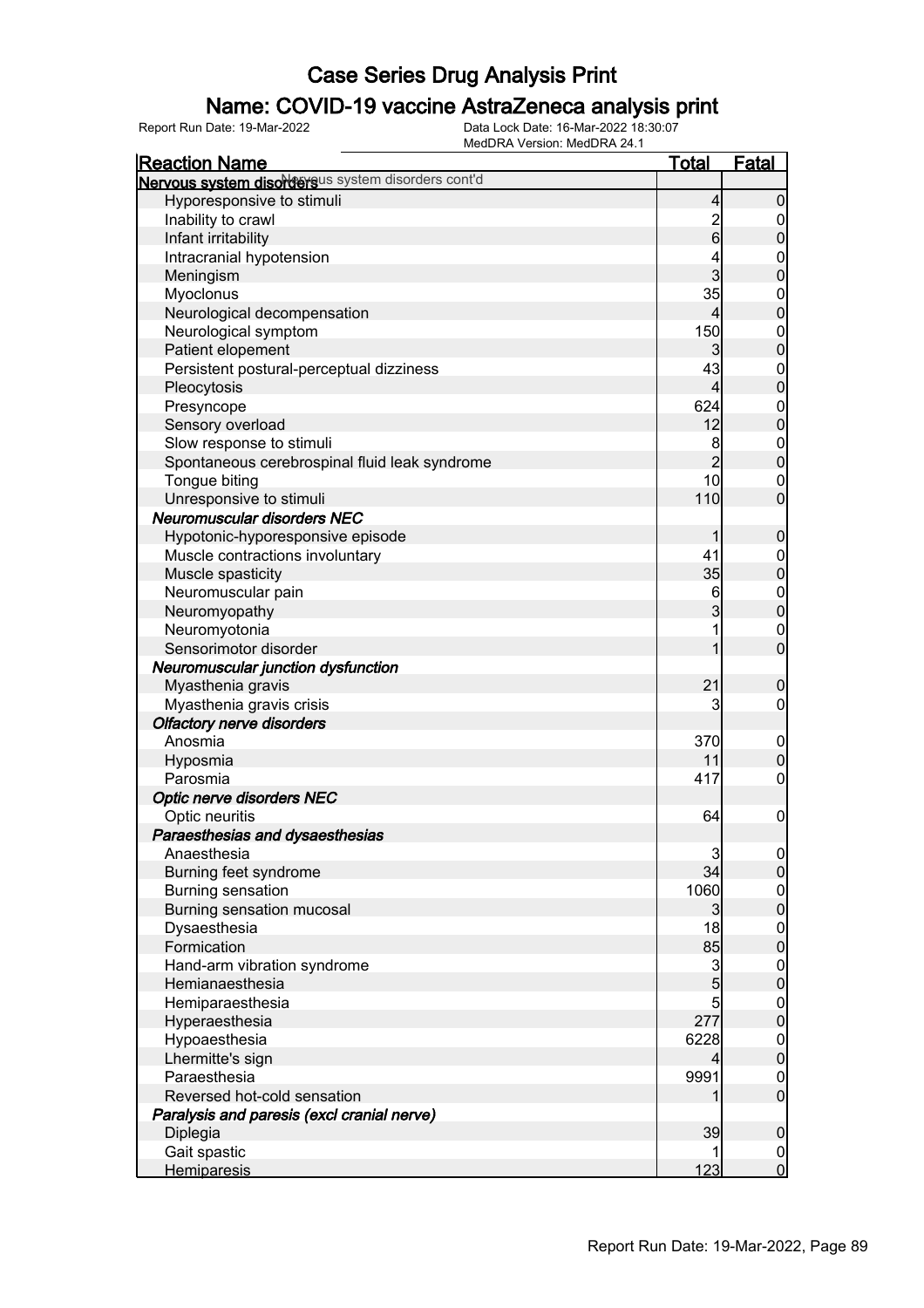#### Name: COVID-19 vaccine AstraZeneca analysis print

| <b>Reaction Name</b>                                            | <u>Total</u>     | <b>Fatal</b>                  |
|-----------------------------------------------------------------|------------------|-------------------------------|
| Nervous system disordersus system disorders cont'd              |                  |                               |
| Hemiplegia                                                      | 56               | $\overline{0}$                |
| Monoparesis                                                     | 122              | $\mathbf 0$                   |
| Monoplegia                                                      | 150              | $\mathbf 0$                   |
| Paralysis                                                       | 360              | $\mathbf 0$                   |
| Paraparesis                                                     | 6                | $\boldsymbol{0}$              |
| Paraplegia                                                      | $\overline{3}$   | $\overline{0}$                |
| Paresis                                                         | 10               | $\boldsymbol{0}$              |
| Peripheral nerve palsy                                          | 1                | $\overline{0}$                |
| Peripheral paralysis                                            |                  |                               |
| Postictal paralysis                                             | $\overline{3}$   | $0\atop 0$                    |
| Quadriparesis                                                   | 3                | $\mathbf 0$                   |
| Quadriplegia                                                    | 4                | $\overline{0}$                |
| Parkinson's disease and parkinsonism                            |                  |                               |
| Freezing phenomenon                                             | 163              | $\boldsymbol{0}$              |
| Parkinson's disease                                             | 18               | $\boldsymbol{0}$              |
| Parkinsonism                                                    | 13               | $\mathbf 0$                   |
| Reduced facial expression                                       | 9                | $\mathbf 0$                   |
| Vascular parkinsonism                                           |                  | $\overline{0}$                |
| <b>Partial complex seizures</b>                                 |                  |                               |
| Dreamy state                                                    | 21               | $\boldsymbol{0}$              |
|                                                                 | 7                |                               |
| Focal dyscognitive seizures                                     | $6 \overline{6}$ | $\mathbf 0$<br>$\overline{0}$ |
| Temporal lobe epilepsy                                          |                  |                               |
| Partial simple seizures NEC                                     |                  |                               |
| Autonomic seizure                                               | 1                | $\boldsymbol{0}$              |
| Simple partial seizures                                         | 7                | $\boldsymbol{0}$              |
| Peripheral neuropathies NEC                                     |                  |                               |
| Autoimmune neuropathy                                           | 3                | $\mathbf 0$                   |
| Axonal and demyelinating polyneuropathy                         | 1                | $\mathbf 0$                   |
| Axonal neuropathy                                               | 2<br>1           | $\boldsymbol{0}$              |
| <b>Brachial plexopathy</b>                                      |                  | $\overline{0}$                |
| Ischaemic neuropathy                                            | $\overline{c}$   | $0$<br>0                      |
| Neuralgic amyotrophy                                            | 11               |                               |
| <b>Neuritis</b>                                                 | 19               | $\boldsymbol{0}$              |
| Neuropathy peripheral                                           | 298              | $\overline{0}$                |
| Peripheral motor neuropathy                                     | $\overline{2}$   | $\boldsymbol{0}$              |
| Peripheral sensorimotor neuropathy                              | $\overline{3}$   | 0                             |
| Peripheral sensory neuropathy                                   | 19               | 0                             |
| Polyneuropathy                                                  | 16               | 0                             |
| Small fibre neuropathy                                          | 4                | $\overline{0}$                |
| Thoracic outlet syndrome                                        | $\overline{2}$   | $\overline{0}$                |
| Seizures and seizure disorders NEC                              |                  |                               |
| Acute encephalitis with refractory, repetitive partial seizures |                  | $\mathbf 0$                   |
| Alcoholic seizure                                               |                  | $\overline{0}$                |
| Atonic seizures                                                 | 12               | $\pmb{0}$                     |
| Change in seizure presentation                                  | 7                | $\mathbf 0$                   |
| Clonic convulsion                                               | 10               | $\mathbf 0$                   |
| Convulsive threshold lowered                                    |                  | $\boldsymbol{0}$              |
| Drug withdrawal convulsions                                     | $\overline{2}$   | $\overline{0}$                |
| Epilepsy                                                        | 357              | 1                             |
| Epileptic aura                                                  | 3                | $\pmb{0}$                     |
| Febrile convulsion                                              | 93               | $\boldsymbol{0}$              |
| Hypoglycaemic seizure                                           | 1                | $\mathbf 0$                   |
| Migraine-triggered seizure                                      | 2                | $\overline{0}$                |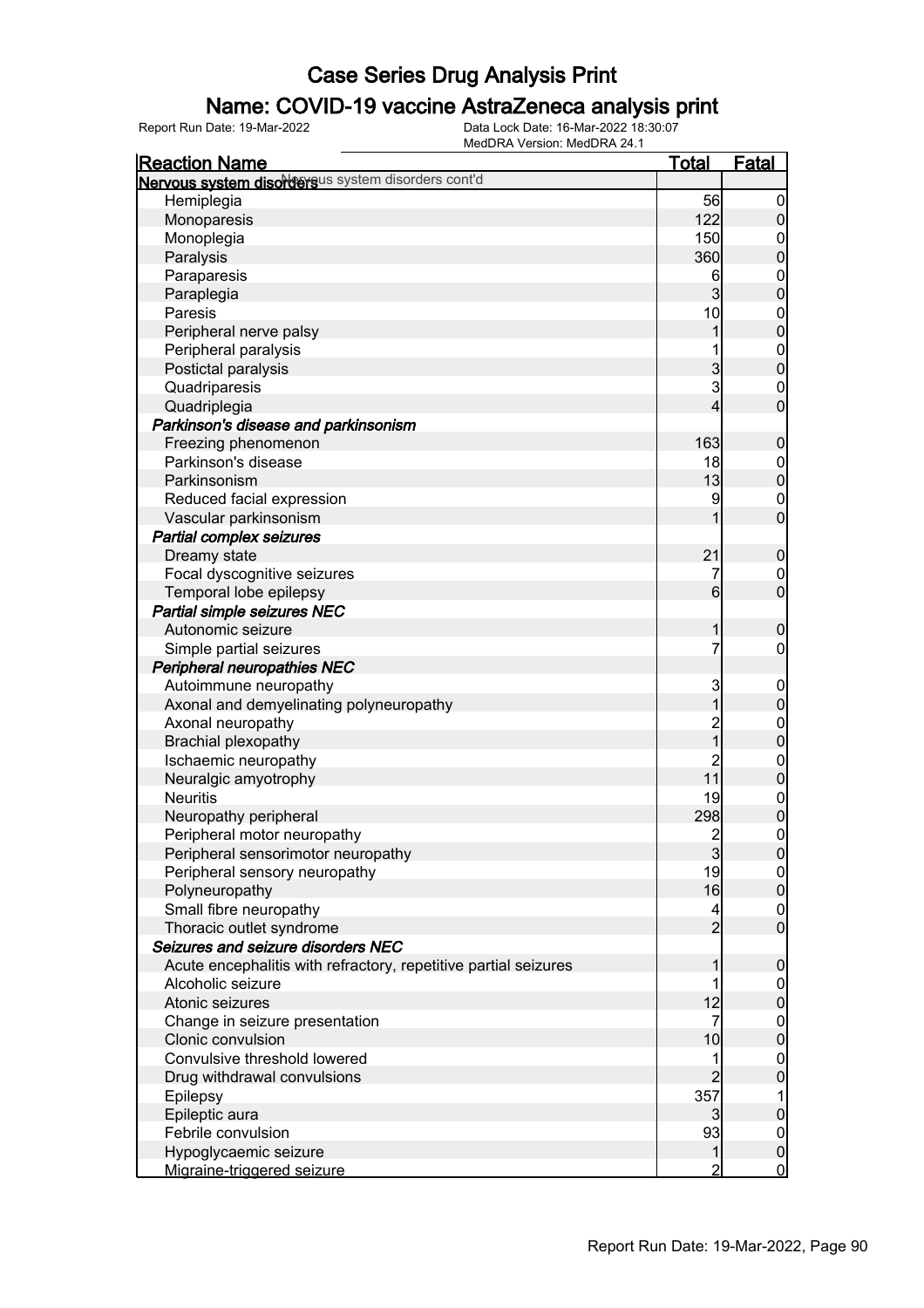### Name: COVID-19 vaccine AstraZeneca analysis print

| <b>Reaction Name</b>                               | <u>Total</u>                           | Fatal                                  |
|----------------------------------------------------|----------------------------------------|----------------------------------------|
| Nervous system disordersus system disorders cont'd |                                        |                                        |
| Myoclonic epilepsy                                 | 5                                      | $\mathbf 0$                            |
| Partial seizures                                   | 60                                     | 0                                      |
| Psychogenic seizure                                | $5\overline{)}$                        | $\mathbf 0$                            |
| Seizure                                            | 1414                                   |                                        |
| Seizure anoxic                                     | 4                                      | $\frac{3}{0}$                          |
| Seizure cluster                                    | 9                                      |                                        |
| Seizure like phenomena                             | 3                                      | $0\atop 0$                             |
| Status epilepticus                                 | 30                                     |                                        |
| Tonic clonic movements                             | 3                                      | $\begin{bmatrix} 2 \\ 0 \end{bmatrix}$ |
| Tonic convulsion                                   | 39                                     | $\mathbf 0$                            |
| <b>Sensory abnormalities NEC</b>                   |                                        |                                        |
| Ageusia                                            | 1118                                   | $\mathbf 0$                            |
| Allodynia                                          | 63                                     | $\mathbf 0$                            |
| Aura                                               | 26                                     | $\boldsymbol{0}$                       |
| Central pain syndrome                              | $\overline{2}$                         | $\mathbf 0$                            |
| Complex regional pain syndrome                     | 15                                     | $\boldsymbol{0}$                       |
| Decreased vibratory sense                          | 1                                      | $\overline{0}$                         |
| Dysgeusia                                          | 2031                                   | $\boldsymbol{0}$                       |
| Electric shock sensation                           | 116                                    | $\overline{0}$                         |
| Hypogeusia                                         | 8                                      | $\boldsymbol{0}$                       |
| Intercostal neuralgia                              | $\overline{3}$                         | $\overline{0}$                         |
| Loss of proprioception                             |                                        | $\boldsymbol{0}$                       |
| Neuralgia                                          | 1552                                   | $\overline{0}$                         |
| Persistent genital arousal disorder                | 2                                      | $\boldsymbol{0}$                       |
| Phantom limb syndrome                              | 19                                     | $\overline{0}$                         |
| Post herpetic neuralgia                            | 15                                     | $\boldsymbol{0}$                       |
| Restless arm syndrome                              | 15                                     | $\pmb{0}$                              |
| Restless legs syndrome                             | 412                                    | $\boldsymbol{0}$                       |
| Sensory disturbance                                | 171                                    | $\mathbf 0$                            |
| Sensory loss                                       | 256                                    | $\boldsymbol{0}$                       |
| Taste disorder                                     | 529                                    | $\boldsymbol{0}$                       |
| Vibratory sense increased                          | 5                                      | $\mathbf 0$                            |
| Visual perseveration                               |                                        | $\mathbf 0$                            |
| <b>Sleep disturbances NEC</b>                      |                                        |                                        |
| Microsleep                                         | $\overline{3}$                         | $\boldsymbol{0}$                       |
| Periodic limb movement disorder                    | $\begin{array}{c} 2 \\ 53 \end{array}$ | $\begin{bmatrix} 0 \\ 0 \end{bmatrix}$ |
| Sleep deficit                                      |                                        |                                        |
| Sudden onset of sleep                              |                                        | $\mathbf 0$                            |
| Speech and language abnormalities                  |                                        |                                        |
| Dysarthria                                         | 469                                    | $\mathbf 0$                            |
| Incoherent                                         | 21                                     | $\pmb{0}$                              |
| Language disorder                                  | 3                                      | 0                                      |
| Muscle tension dysphonia                           |                                        |                                        |
| Repetitive speech                                  |                                        | $\begin{matrix} 0 \\ 0 \end{matrix}$   |
| Slow speech                                        | 42                                     |                                        |
| Speech disorder                                    | 144                                    | $\begin{matrix} 0 \\ 0 \end{matrix}$   |
| Speech disorder developmental                      |                                        |                                        |
| Spinal cord and nerve root disorders NEC           |                                        |                                        |
| Acquired syringomyelia                             | 1                                      | $\boldsymbol{0}$                       |
| Cauda equina syndrome                              | 6                                      | $\boldsymbol{0}$                       |
| Myelopathy                                         |                                        | $\mathbf 0$                            |
| Radicular pain                                     |                                        | $\boldsymbol{0}$                       |
| Radiculitis brachial                               | 31                                     | $\overline{0}$                         |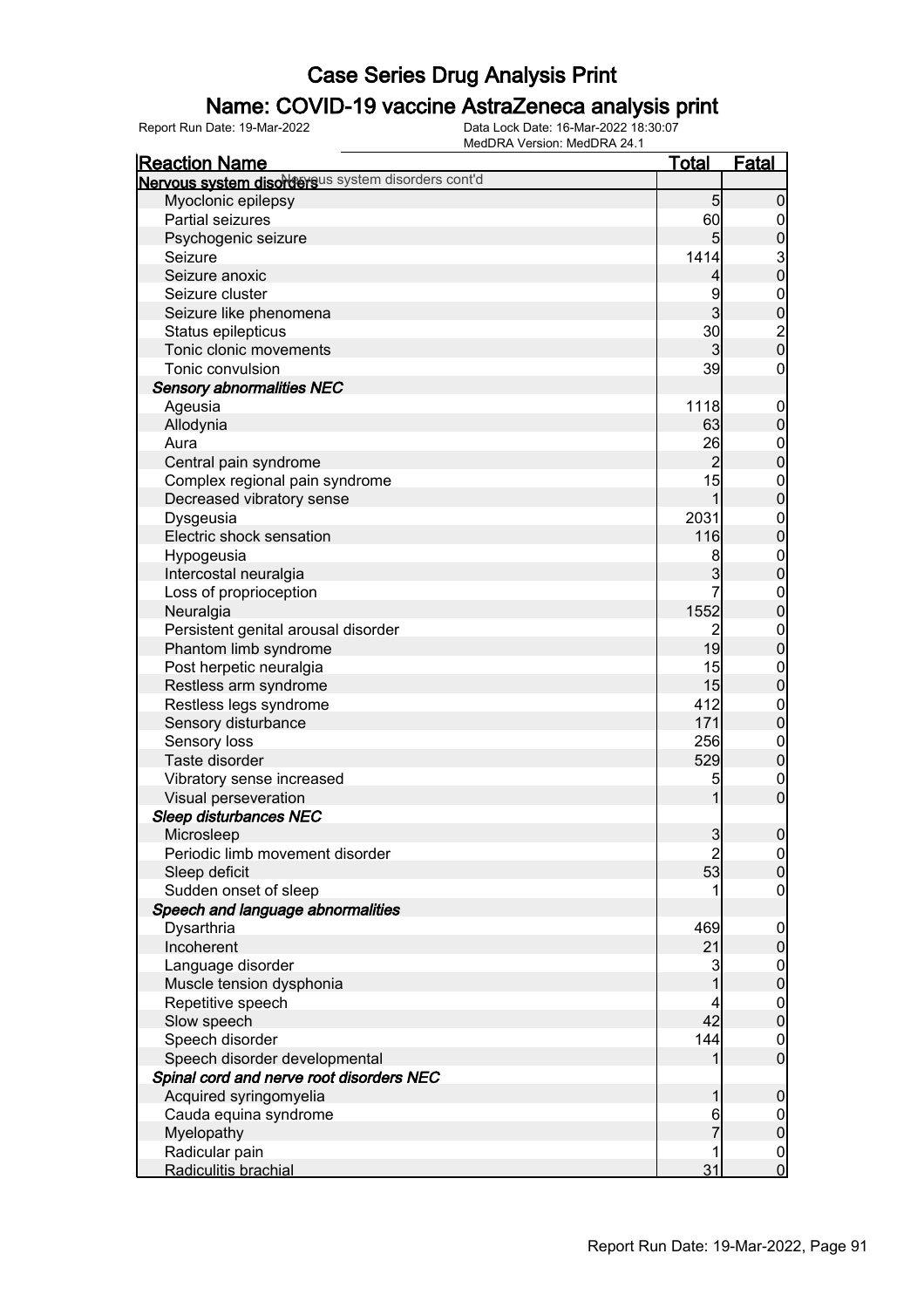### Name: COVID-19 vaccine AstraZeneca analysis print

| <b>Reaction Name</b>                               | <u>Total</u>   | <b>Fatal</b>   |
|----------------------------------------------------|----------------|----------------|
| Nervous system disordersus system disorders cont'd |                |                |
| Radiculopathy                                      |                | 0              |
| Spinal cord disorder                               |                | $\overline{0}$ |
| Spinal cord ischaemia                              |                |                |
| Spinal cord oedema                                 |                | $\overline{0}$ |
| Subacute combined cord degeneration                |                | 0              |
| <b>Structural brain disorders NEC</b>              |                |                |
| Brain injury                                       | 47             | $\frac{3}{0}$  |
| Cerebral mass effect                               | 10             |                |
| Encephalomalacia                                   |                | $\mathbf{0}$   |
| Intracranial mass                                  | 4              | $\overline{0}$ |
| White matter lesion                                | 5              | 0              |
| Transient cerebrovascular events                   |                |                |
| Transient ischaemic attack                         | 524            | $\overline{c}$ |
| Tremor (excl congenital)                           |                |                |
| Action tremor                                      |                | $\mathbf 0$    |
| Asterixis                                          | 1              | $\mathbf 0$    |
| <b>Essential tremor</b>                            |                | $\mathbf{0}$   |
| <b>Head titubation</b>                             | 27             | $\overline{0}$ |
| Intention tremor                                   |                | $\mathbf{0}$   |
| Postural tremor                                    | $\overline{2}$ | $\overline{0}$ |
| Resting tremor                                     | 8              | 0              |
| Tremor                                             | 9888           |                |
| <b>Trigeminal disorders</b>                        |                |                |
| Numb chin syndrome                                 | 3              | $\mathbf 0$    |
| Trigeminal nerve disorder                          |                | $\mathbf{0}$   |
| Trigeminal neuralgia                               | 151            | $\overline{0}$ |
| <b>Trigeminal neuritis</b>                         |                | $\mathbf 0$    |
| <b>Trigeminal palsy</b>                            |                | O              |
| Vagus nerve disorders                              |                |                |
| Vagus nerve paralysis                              |                | 0              |
| Vocal cord paralysis                               | 5              | 0              |
| <b>Vertigos NEC</b>                                |                |                |
| Vertigo CNS origin                                 |                |                |
| Nervous system disorders SOC TOTAL                 | 182490         | 224            |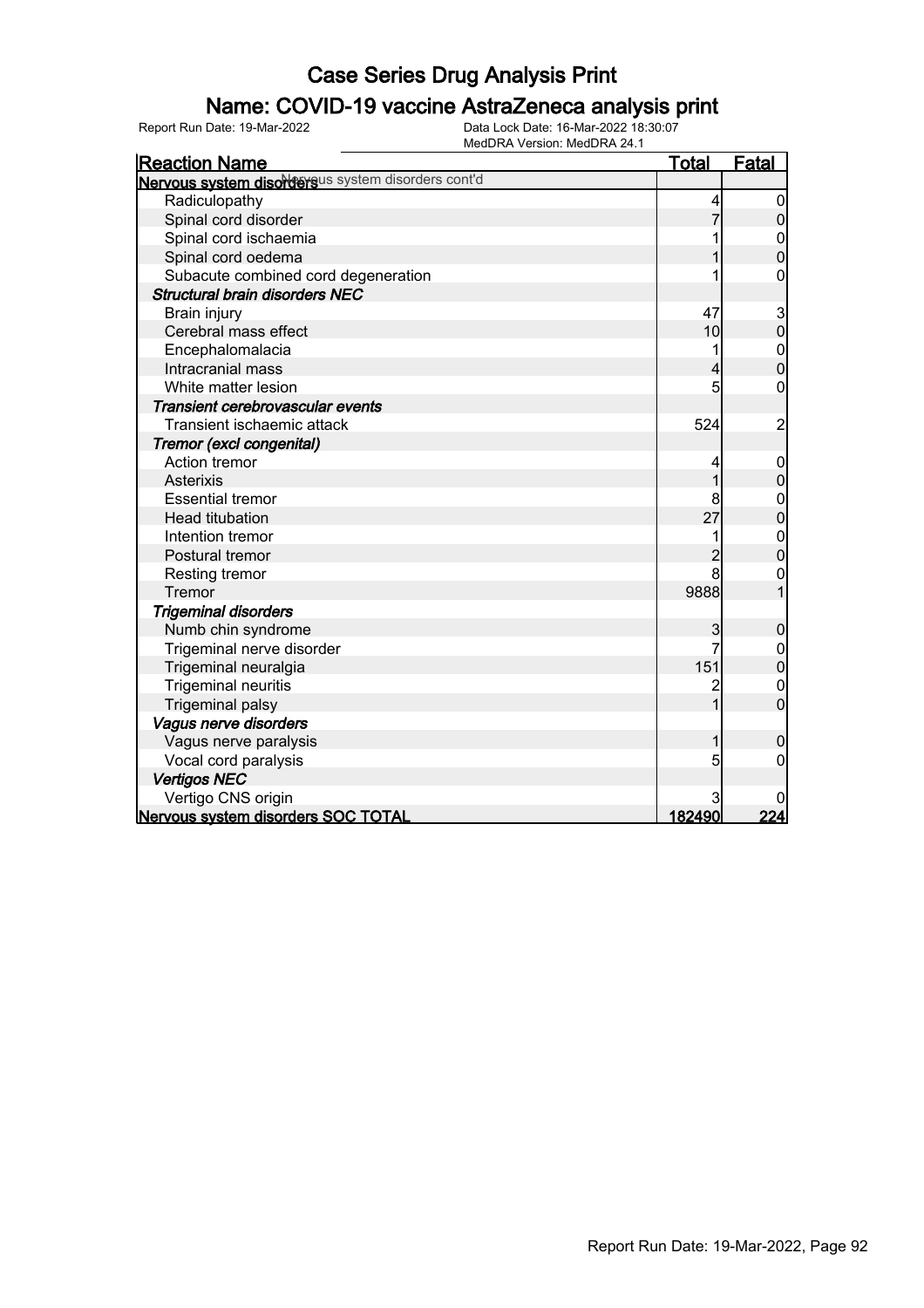### Name: COVID-19 vaccine AstraZeneca analysis print

| <b>Reaction Name</b>                              | <b>Total</b>   | <b>Fatal</b>                  |
|---------------------------------------------------|----------------|-------------------------------|
| <b>Pregnancy conditions</b>                       |                |                               |
| Abortion related conditions and complications     |                |                               |
| Anembryonic gestation                             | 1              | $\mathbf 0$                   |
| Abortions not specified as induced or spontaneous |                |                               |
| Abortion missed                                   | 1              | $\mathbf 0$                   |
| <b>Abortions spontaneous</b>                      |                |                               |
| Abortion spontaneous                              | 231            | $\mathbf 0$                   |
| <b>Foetal complications NEC</b>                   |                |                               |
| Haemorrhage foetal                                | 1              | $\mathbf 0$                   |
| Foetal position and presentation abnormalities    |                |                               |
| Face presentation                                 | 1              | $\mathbf 0$                   |
| Gestational age and weight conditions             |                |                               |
| Low birth weight baby                             | 1              | $\mathbf 0$                   |
| Premature baby                                    | $\overline{c}$ | $\overline{0}$                |
| Haemorrhagic complications of pregnancy           |                |                               |
| Haemorrhage in pregnancy                          | 1              | $\boldsymbol{0}$              |
| Subchorionic haemorrhage                          | 1              | $\mathbf 0$                   |
| <b>High risk pregnancies</b>                      |                |                               |
| Pregnancy of unknown location                     | 1              | $\mathbf 0$                   |
| Hypertension associated disorders of pregnancy    |                |                               |
| Pre-eclampsia                                     | 3              | $\mathbf 0$                   |
| Labour onset and length abnormalities             |                |                               |
| Precipitate labour                                | 1              | $\mathbf 0$                   |
| Premature labour                                  | 3              | $\boldsymbol{0}$              |
| Premature rupture of membranes                    | 3              | $\overline{0}$                |
| Prolonged labour                                  | 1              | $\boldsymbol{0}$              |
| <b>Maternal complications of delivery NEC</b>     |                |                               |
| Traumatic delivery                                | 1              | $\mathbf 0$                   |
| <b>Maternal complications of labour NEC</b>       |                |                               |
| Uterine contractions abnormal                     | $\overline{c}$ | $\mathbf 0$                   |
| Uterine hypertonus                                | 1              | $\mathbf 0$                   |
| <b>Maternal complications of pregnancy NEC</b>    |                |                               |
| <b>Biochemical pregnancy</b>                      | 3              | $\mathbf 0$                   |
| Decidual cast                                     | 3              |                               |
| Ectopic pregnancy                                 | 8              | $0\atop 0$                    |
| Hyperemesis gravidarum                            | $\overline{2}$ | $\pmb{0}$                     |
| Morning sickness                                  | 1              | 0                             |
| Pelvic girdle pain                                | $\overline{c}$ | 0                             |
| Preterm premature rupture of membranes            | $\mathbf{1}$   | $\pmb{0}$                     |
| Somatic symptom disorder of pregnancy             |                | $\mathbf 0$                   |
| Multiple pregnancies                              |                |                               |
| Twin pregnancy                                    | $\overline{c}$ | $\mathbf 0$                   |
| Normal pregnancy, labour and delivery             |                |                               |
| Delivery                                          | 1              | $\mathbf 0$                   |
| Labour pain                                       |                | $\pmb{0}$                     |
| Live birth                                        | $\overline{c}$ |                               |
| Pregnancy                                         | 24             | $0\atop 0$                    |
| Uterine contractions during pregnancy             | 1              | $\mathbf 0$                   |
| Placental abnormalities (excl neoplasms)          |                |                               |
| Foetal vascular malperfusion                      | 1              | $\mathbf 0$                   |
| Pregnancy complicated by maternal disorders       |                |                               |
| <b>Gestational diabetes</b>                       | 6              |                               |
| Peripartum cardiomyopathy                         | 1              | $\mathbf 0$<br>$\overline{0}$ |
|                                                   |                |                               |
| <b>Stillbirth and foetal death</b>                |                |                               |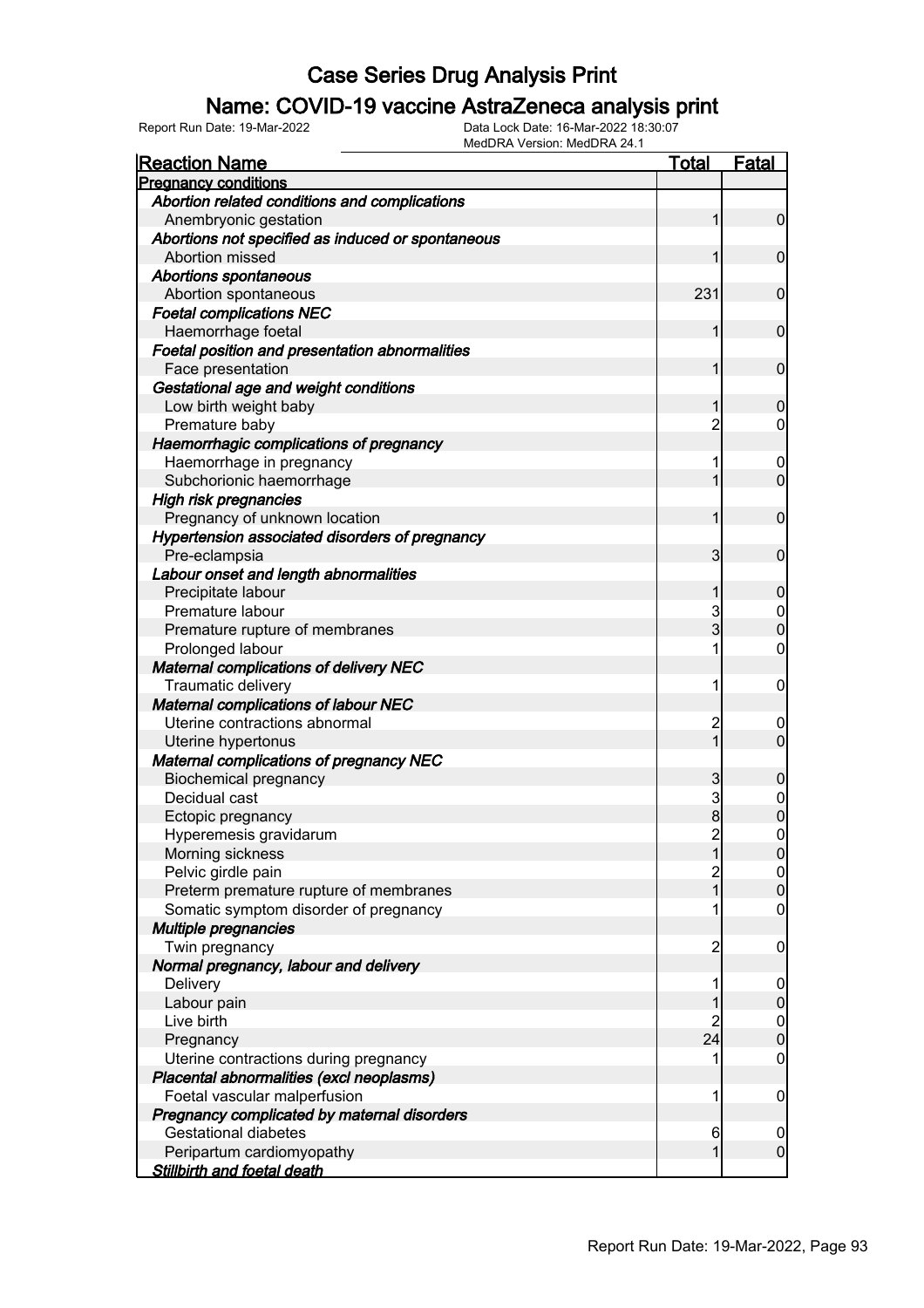### Name: COVID-19 vaccine AstraZeneca analysis print

|                                                 | $1010011171$ $0.0131011$ . $101001117727$ . |       |      |
|-------------------------------------------------|---------------------------------------------|-------|------|
| <b>Reaction Name</b>                            |                                             | Total | Fata |
| Pregnancy conditions regnancy conditions cont'd |                                             |       |      |
| Stillbirth                                      |                                             | 5     |      |
| <b>Umbilical cord complications</b>             |                                             |       |      |
| Umbilical cord around neck                      |                                             |       |      |
| Unintended pregnancies                          |                                             |       |      |
| Pregnancy after post coital contraception       |                                             |       |      |
| Pregnancy on contraceptive                      |                                             |       |      |
| Pregnancy with implant contraceptive            |                                             |       |      |
| Unintended pregnancy                            |                                             |       |      |
| <b>Pregnancy conditions SOC TOTAL</b>           |                                             | つつつ   |      |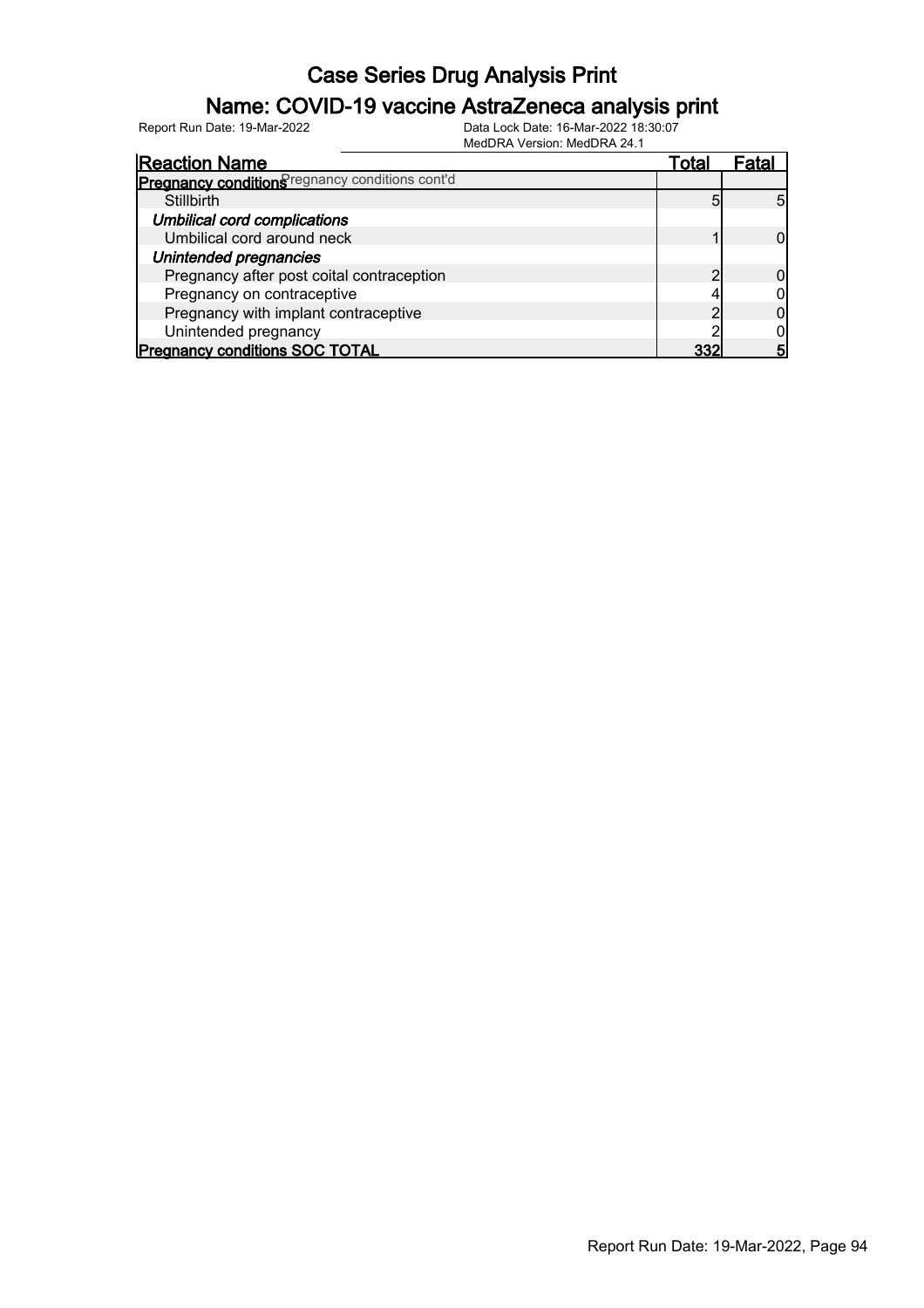#### Name: COVID-19 vaccine AstraZeneca analysis print

| <b>IVICULIVA VEISIUII. IVICULIVA 24.</b><br><b>Reaction Name</b> | <u>Total</u>   | Fatal            |
|------------------------------------------------------------------|----------------|------------------|
| Counterfeit, falsified and substandard products                  |                |                  |
| Suspected counterfeit product                                    | 2              | $\boldsymbol{0}$ |
| <b>Device electrical issues</b>                                  |                |                  |
| Device electrical impedance issue                                | 1              | 0                |
| Electromagnetic interference                                     | 1              | 0                |
| Device incompatibility issues                                    |                |                  |
| Patient-device incompatibility                                   | $\overline{c}$ | 0                |
| <b>Device issues NEC</b>                                         |                |                  |
| Device expulsion                                                 | 3              | $\overline{0}$   |
| Device issue                                                     | 4              | 0                |
| Device leakage                                                   | $\overline{c}$ | 0                |
| Device malfunction events NEC                                    |                |                  |
| Device occlusion                                                 | 1              | $\mathbf 0$      |
| Oversensing                                                      | 36             | 0                |
| Stent malfunction                                                | 1              | $\mathbf 0$      |
| Thrombosis in device                                             | 69             |                  |
| Undersensing                                                     | 7              | $\mathbf 0$      |
| Device physical property and chemical issues                     |                |                  |
| Needle issue                                                     | 11             | $\overline{0}$   |
| Syringe issue                                                    |                | $\overline{0}$   |
| Manufacturing facilities and equipment issues                    |                |                  |
| Manufacturing equipment issue                                    | 1              | $\mathbf 0$      |
| Product contamination and sterility issues                       |                |                  |
| <b>Product contamination</b>                                     | 1              | 0                |
| Suspected product contamination                                  | 1              | 0                |
| Product distribution and storage issues                          |                |                  |
| Product temperature excursion issue                              | 5              | 0                |
| <b>Product label issues</b>                                      |                |                  |
| Product barcode issue                                            | 1              | $\boldsymbol{0}$ |
| Product label issue                                              | $\overline{2}$ | $\overline{0}$   |
| <b>Product packaging issues</b>                                  |                |                  |
| Product container issue                                          | $\overline{2}$ | $\mathbf 0$      |
| <b>Product physical issues</b>                                   |                |                  |
| Liquid product physical issue                                    | 1              | 0                |
| Product after taste                                              | 8              | $\mathbf 0$      |
| Product colour issue                                             | $\vert$        | $\overline{0}$   |
| Product leakage                                                  |                | $\overline{0}$   |
| Product odour abnormal                                           | 3              | $\overline{0}$   |
| Product physical issue                                           | $\overline{c}$ | 0                |
| Product taste abnormal                                           | $\mathbf{8}$   | 0                |
| <b>Product quality issues NEC</b>                                |                |                  |
| Product formulation issue                                        | 1              | $\mathbf 0$      |
| Product origin unknown                                           | 3              | $\mathbf 0$      |
| Product quality issue                                            | 1              | 0                |
| Suspected product quality issue                                  | 2              | 0                |
| Product supply and availability issues                           |                |                  |
| Product availability issue                                       | 4              | $\boldsymbol{0}$ |
| null SOC TOTAL                                                   | 192            | $\mathbf{1}$     |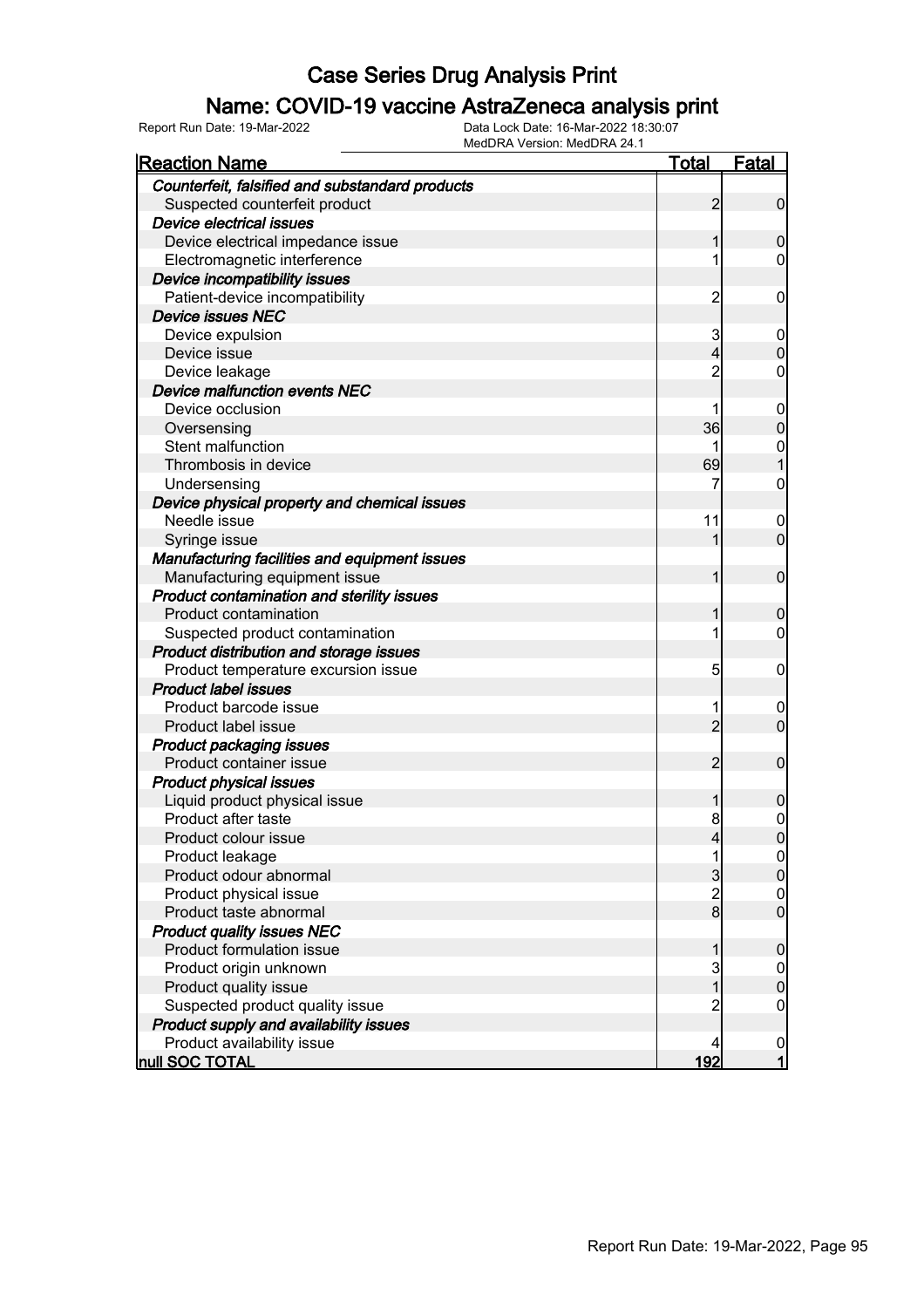### Name: COVID-19 vaccine AstraZeneca analysis print

| <b>Reaction Name</b>                                      | <u>Total</u>   | <b>Fatal</b>                         |
|-----------------------------------------------------------|----------------|--------------------------------------|
| <b>Psychiatric disorders</b>                              |                |                                      |
| <b>Abnormal behaviour NEC</b>                             |                |                                      |
| Abnormal behaviour                                        | 27             | $\boldsymbol{0}$                     |
| Behaviour disorder                                        | 1              |                                      |
| <b>Breath holding</b>                                     | 5              | $\begin{matrix} 0 \\ 0 \end{matrix}$ |
| Sexually inappropriate behaviour                          | 1              | $\mathbf 0$                          |
| Staring                                                   | 14             | $\overline{0}$                       |
| Abnormal food elimination                                 |                |                                      |
| Self-induced vomiting                                     | 1              | $\mathbf 0$                          |
| <b>Adjustment disorders</b>                               |                |                                      |
| Adjustment disorder                                       | 1              | $\mathbf 0$                          |
| Adjustment disorder with depressed mood                   | 6              | $\mathbf{0}$                         |
| Adjustment disorder with mixed anxiety and depressed mood | $\overline{2}$ | $\overline{0}$                       |
| <b>Affect alterations NEC</b>                             |                |                                      |
| Affect lability                                           | 14             | $\mathbf 0$                          |
| <b>Blunted affect</b>                                     | 1              |                                      |
| <b>Constricted affect</b>                                 | 16             | $0$<br>0                             |
| Flat affect                                               | 12             | $\mathbf{0}$                         |
| Inappropriate affect                                      | 18             | $\overline{0}$                       |
| Amnestic symptoms                                         |                |                                      |
| Paramnesia                                                | 9              | $\mathbf 0$                          |
| <b>Anxiety disorders NEC</b>                              |                |                                      |
| Anxiety disorder                                          | 6              | $\mathbf 0$                          |
| Generalised anxiety disorder                              | 5              |                                      |
| <b>Neurosis</b>                                           | 1              | $\begin{matrix} 0 \\ 0 \end{matrix}$ |
| <b>Anxiety symptoms</b>                                   |                |                                      |
| Agitation                                                 | 213            | $\mathbf 0$                          |
| Anxiety                                                   | 1362           |                                      |
| Immunisation anxiety related reaction                     | $\overline{2}$ | $\begin{matrix}0\\0\end{matrix}$     |
| <b>Nervousness</b>                                        | 611            |                                      |
| Procedural anxiety                                        | 1              | $\begin{matrix}0\\0\end{matrix}$     |
| <b>Stress</b>                                             | 171            | $\mathbf 0$                          |
| Tension                                                   | 73             | $\overline{0}$                       |
| Attention deficit and disruptive behaviour disorders      |                |                                      |
| Attention deficit hyperactivity disorder                  | 21             | $\mathbf 0$                          |
| <b>Behaviour and socialisation disturbances</b>           |                |                                      |
| Aggression                                                | 19             | 0                                    |
| Antisocial behaviour                                      | $\overline{c}$ | $\overline{0}$                       |
| Asocial behaviour                                         | 1              | $\mathsf{O}\xspace$                  |
| Attention-seeking behaviour                               | 1              | $\boldsymbol{0}$                     |
| Aversion                                                  | 1              | $\overline{0}$                       |
| Disinhibition                                             | $\overline{c}$ | $\boldsymbol{0}$                     |
| Homicidal ideation                                        | $\frac{1}{1}$  | $\overline{0}$                       |
| Impatience                                                | $\overline{2}$ | $\boldsymbol{0}$                     |
| Indifference                                              | 10             | $\overline{0}$                       |
| Paranoia                                                  | 43             | $\boldsymbol{0}$                     |
| Personality change                                        | 11             | $\pmb{0}$                            |
| Social avoidant behaviour                                 | 8              | $\boldsymbol{0}$                     |
| Soliloquy                                                 | $\mathbf{3}$   | $\overline{0}$                       |
| Violence-related symptom                                  | $\overline{3}$ | $\mathbf 0$                          |
| <b>Bipolar disorders</b>                                  |                |                                      |
| Bipolar I disorder                                        | 8              | $\mathbf 0$                          |
| Bipolar disorder                                          | 6              | $\overline{0}$                       |
|                                                           |                |                                      |
| Cognitive and attention disorders and disturbances NEC    |                |                                      |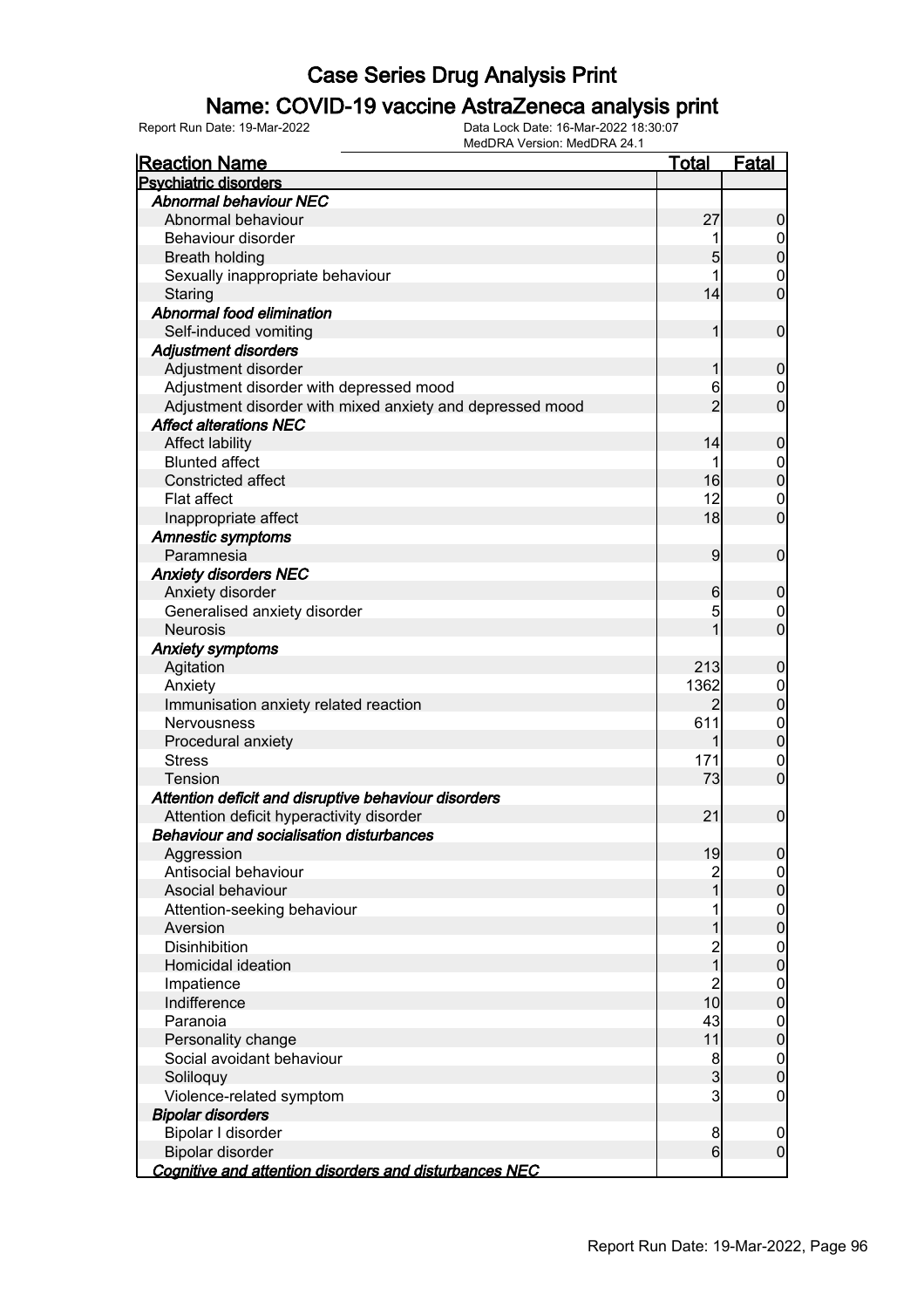### Name: COVID-19 vaccine AstraZeneca analysis print

| <b>Reaction Name</b>                                          | <u>Total</u>   | Fatal            |
|---------------------------------------------------------------|----------------|------------------|
| Psychiatric disorders <sup>Psychiatric disorders cont'd</sup> |                |                  |
| Change in sustained attention                                 | $\mathbf{1}$   | $\overline{0}$   |
| Daydreaming                                                   | 17             | $\overline{0}$   |
| Distractibility                                               | $\overline{2}$ | $\mathbf 0$      |
| Mental fatigue                                                | 501            | 0                |
| <b>Communications disorders</b>                               |                |                  |
| Communication disorder                                        | 10             | $\mathbf 0$      |
| Mutism                                                        | 6              | $\mathbf 0$      |
| Speech sound disorder                                         | 2              | $\mathbf 0$      |
| <b>Confusion and disorientation</b>                           |                |                  |
| Confusional state                                             | 2222           | $\mathbf 0$      |
| Disorientation                                                | 746            | $\overline{0}$   |
| Decreased physical activity levels                            |                |                  |
| Catatonia                                                     | $\overline{3}$ | $\mathbf 0$      |
| Deliria                                                       |                |                  |
| Delirium                                                      | 490            | $\mathbf 0$      |
| Delirium febrile                                              | 3              | $\mathbf 0$      |
| <b>Delusional disorders</b>                                   |                |                  |
| Alice in wonderland syndrome                                  | 3              | $\mathbf 0$      |
| <b>Delusional symptoms</b>                                    |                |                  |
| Delusion                                                      | 54             | $\mathbf 0$      |
| Delusion of parasitosis                                       | 3              | $\boldsymbol{0}$ |
| Mixed delusion                                                |                | $\mathbf 0$      |
| Thought withdrawal                                            |                | $\overline{0}$   |
| <b>Dementia NEC</b>                                           |                |                  |
| Pseudodementia                                                | 1              | $\mathbf 0$      |
| Depressive disorders                                          |                |                  |
| Agitated depression                                           | 4              | $\mathbf 0$      |
| Childhood depression                                          |                | $\boldsymbol{0}$ |
| Depression                                                    | 721            | $\mathbf 0$      |
| Depression suicidal                                           | 17             | $\boldsymbol{0}$ |
| Major depression                                              | 25             | $\mathbf 0$      |
| Menopausal depression                                         | $\overline{c}$ | $\mathbf 0$      |
| Mixed anxiety and depressive disorder                         | $\overline{3}$ | $\overline{0}$   |
| <b>Dissociative states</b>                                    |                |                  |
| Depersonalisation/derealisation disorder                      | 20             | $\mathbf 0$      |
| Dissociation                                                  | 80             | 0                |
| Dissociative amnesia                                          | 1              | 0                |
| Dissociative disorder                                         |                | $\mathbf 0$      |
| Disturbances in initiating and maintaining sleep              |                |                  |
| Initial insomnia                                              | 44             | $\overline{0}$   |
| Insomnia                                                      | 3179           | $\overline{0}$   |
| Middle insomnia                                               | 73             | $\overline{0}$   |
| Terminal insomnia                                             | 27             | $\overline{0}$   |
| <b>Dyssomnias</b>                                             |                |                  |
| Dyssomnia                                                     | 5 <sub>5</sub> | $\mathbf 0$      |
| Poor quality sleep                                            | 677            | 0                |
| <b>Eating disorders NEC</b>                                   |                |                  |
| <b>Binge eating</b>                                           |                | $\overline{0}$   |
| Eating disorder                                               | 20             | $\pmb{0}$        |
| Pica                                                          |                | $\overline{0}$   |
| Selective eating disorder                                     | $\overline{2}$ | $\overline{0}$   |
| <b>Emotional and mood disturbances NEC</b>                    |                |                  |
| Anger                                                         | 91             | $\overline{0}$   |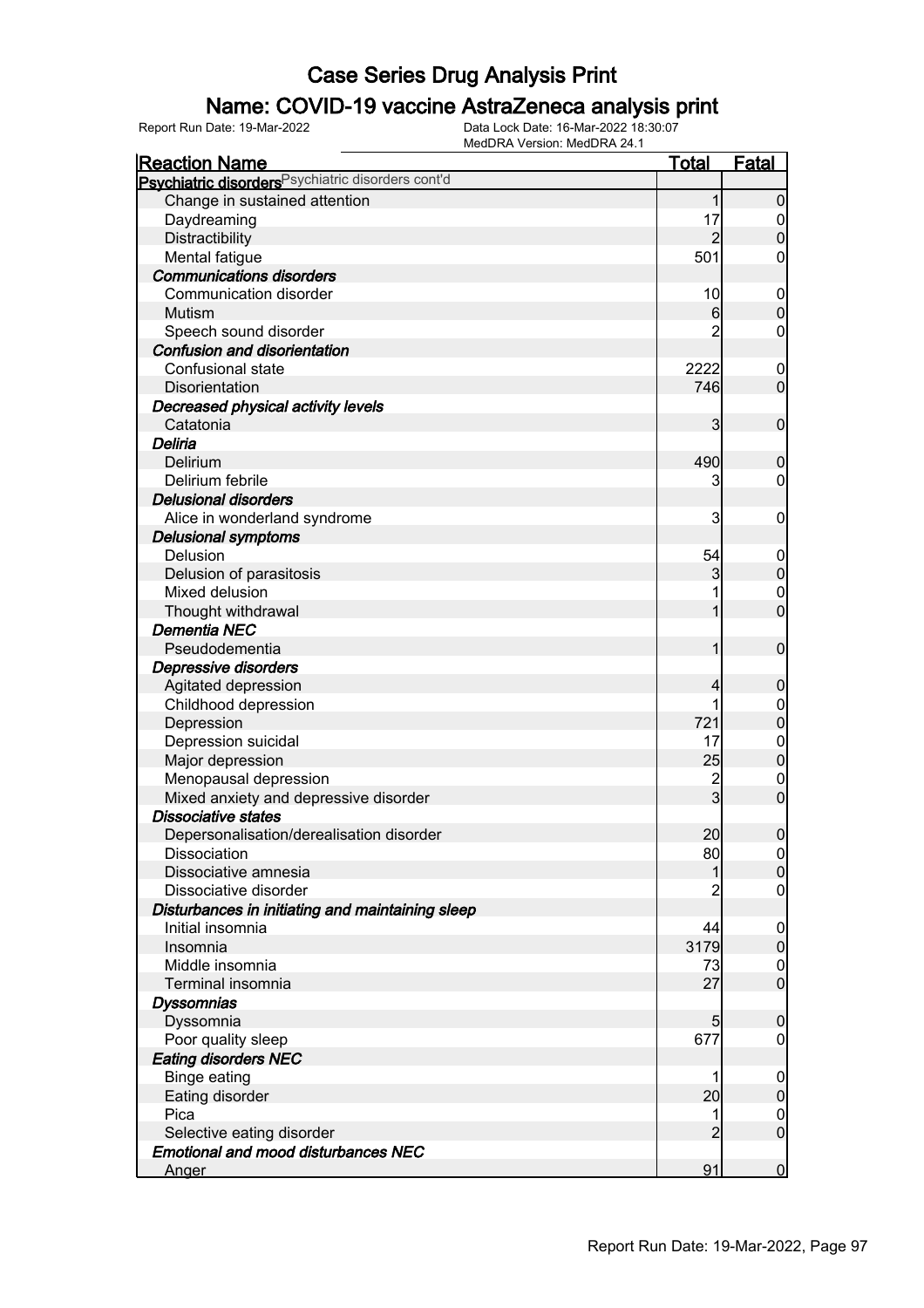### Name: COVID-19 vaccine AstraZeneca analysis print

| Psychiatric disorders <sup>Psychiatric disorders cont'd</sup><br>$\overline{2}$<br>Dysphoria<br><b>Emotional disorder</b><br>104<br>90<br><b>Emotional distress</b><br><b>Emotional poverty</b><br>2<br>69<br>Euphoric mood<br>$\mathbf 0$<br>Frustration tolerance decreased<br>16<br>326<br><b>Irritability</b><br>90<br>Mood altered<br><b>Factitious disorders</b><br>Factitious disorder<br>$\overline{4}$<br>Fear symptoms and phobic disorders (incl social phobia)<br>$\overline{c}$<br>Acrophobia<br>5<br>Agoraphobia<br>$\mathbf 0$<br>76<br>Fear<br>Fear of death<br>20<br>$\boldsymbol{0}$<br>$\overline{c}$<br>Fear of disease<br>Fear of eating<br>$\boldsymbol{0}$<br>Fear of falling<br>$6\phantom{.0}$<br>Fear of injection<br>$\boldsymbol{0}$<br>$\overline{1}$<br>$\pmb{0}$<br>Fear of open spaces<br>Fear-related avoidance of activities<br>3<br>$\boldsymbol{0}$<br>$\overline{0}$<br>1<br>Performance fear<br>3<br>Phobia<br>$\boldsymbol{0}$<br>$\overline{5}$<br>$\overline{0}$<br>Phonophobia<br>Social anxiety disorder<br>$\boldsymbol{0}$<br>$\mathbf 0$<br>$\overline{2}$<br>Social fear<br>Thanatophobia<br>0<br><b>Fluctuating mood symptoms</b><br>Mood swings<br>150<br>$\mathbf 0$<br>Hallucinations (excl sleep-related)<br>Hallucination<br>946<br>$\mathbf 0$<br>$\boldsymbol{0}$<br>Hallucination, auditory<br>49<br>Hallucination, olfactory<br>14<br>$\boldsymbol{0}$<br>$\overline{0}$<br>Hallucination, tactile<br>60<br>$\mathbf 0$<br>Hallucination, visual<br>$\overline{9}$<br>Hallucinations, mixed<br> 0 <br>Somatic hallucination<br>$\overline{0}$<br>Impulse control disorders<br>Clinomania<br>$\overline{0}$<br>$\overline{3}$<br>Impulse-control disorder<br>$\overline{c}$<br>Impulsive behaviour<br>$\mathbf 0$<br>1<br>Intermittent explosive disorder<br>Increased physical activity levels<br>Restlessness<br>493<br>Infancy, childhood and adolescence psychiatric disorders NEC<br>$\overline{0}$<br>Emotional disorder of childhood<br>1<br>Learning disorders<br>$\overline{2}$<br>$\overline{0}$<br>Reading disorder<br><b>Mental disorders NEC</b><br>32<br>Mental disorder<br>$\mathbf 0$ | <b>Reaction Name</b> | <u>Total</u> | Fatal            |
|---------------------------------------------------------------------------------------------------------------------------------------------------------------------------------------------------------------------------------------------------------------------------------------------------------------------------------------------------------------------------------------------------------------------------------------------------------------------------------------------------------------------------------------------------------------------------------------------------------------------------------------------------------------------------------------------------------------------------------------------------------------------------------------------------------------------------------------------------------------------------------------------------------------------------------------------------------------------------------------------------------------------------------------------------------------------------------------------------------------------------------------------------------------------------------------------------------------------------------------------------------------------------------------------------------------------------------------------------------------------------------------------------------------------------------------------------------------------------------------------------------------------------------------------------------------------------------------------------------------------------------------------------------------------------------------------------------------------------------------------------------------------------------------------------------------------------------------------------------------------------------------------------------------------------------------------------------------------------------------------------------------------------------------------------------------------------------------------------------------------------------------------------------------|----------------------|--------------|------------------|
|                                                                                                                                                                                                                                                                                                                                                                                                                                                                                                                                                                                                                                                                                                                                                                                                                                                                                                                                                                                                                                                                                                                                                                                                                                                                                                                                                                                                                                                                                                                                                                                                                                                                                                                                                                                                                                                                                                                                                                                                                                                                                                                                                               |                      |              |                  |
|                                                                                                                                                                                                                                                                                                                                                                                                                                                                                                                                                                                                                                                                                                                                                                                                                                                                                                                                                                                                                                                                                                                                                                                                                                                                                                                                                                                                                                                                                                                                                                                                                                                                                                                                                                                                                                                                                                                                                                                                                                                                                                                                                               |                      |              | $\boldsymbol{0}$ |
|                                                                                                                                                                                                                                                                                                                                                                                                                                                                                                                                                                                                                                                                                                                                                                                                                                                                                                                                                                                                                                                                                                                                                                                                                                                                                                                                                                                                                                                                                                                                                                                                                                                                                                                                                                                                                                                                                                                                                                                                                                                                                                                                                               |                      |              | $\overline{0}$   |
|                                                                                                                                                                                                                                                                                                                                                                                                                                                                                                                                                                                                                                                                                                                                                                                                                                                                                                                                                                                                                                                                                                                                                                                                                                                                                                                                                                                                                                                                                                                                                                                                                                                                                                                                                                                                                                                                                                                                                                                                                                                                                                                                                               |                      |              | 0                |
|                                                                                                                                                                                                                                                                                                                                                                                                                                                                                                                                                                                                                                                                                                                                                                                                                                                                                                                                                                                                                                                                                                                                                                                                                                                                                                                                                                                                                                                                                                                                                                                                                                                                                                                                                                                                                                                                                                                                                                                                                                                                                                                                                               |                      |              | $\boldsymbol{0}$ |
|                                                                                                                                                                                                                                                                                                                                                                                                                                                                                                                                                                                                                                                                                                                                                                                                                                                                                                                                                                                                                                                                                                                                                                                                                                                                                                                                                                                                                                                                                                                                                                                                                                                                                                                                                                                                                                                                                                                                                                                                                                                                                                                                                               |                      |              |                  |
|                                                                                                                                                                                                                                                                                                                                                                                                                                                                                                                                                                                                                                                                                                                                                                                                                                                                                                                                                                                                                                                                                                                                                                                                                                                                                                                                                                                                                                                                                                                                                                                                                                                                                                                                                                                                                                                                                                                                                                                                                                                                                                                                                               |                      |              | $\mathbf 0$      |
|                                                                                                                                                                                                                                                                                                                                                                                                                                                                                                                                                                                                                                                                                                                                                                                                                                                                                                                                                                                                                                                                                                                                                                                                                                                                                                                                                                                                                                                                                                                                                                                                                                                                                                                                                                                                                                                                                                                                                                                                                                                                                                                                                               |                      |              | 0                |
|                                                                                                                                                                                                                                                                                                                                                                                                                                                                                                                                                                                                                                                                                                                                                                                                                                                                                                                                                                                                                                                                                                                                                                                                                                                                                                                                                                                                                                                                                                                                                                                                                                                                                                                                                                                                                                                                                                                                                                                                                                                                                                                                                               |                      |              | $\mathbf 0$      |
|                                                                                                                                                                                                                                                                                                                                                                                                                                                                                                                                                                                                                                                                                                                                                                                                                                                                                                                                                                                                                                                                                                                                                                                                                                                                                                                                                                                                                                                                                                                                                                                                                                                                                                                                                                                                                                                                                                                                                                                                                                                                                                                                                               |                      |              |                  |
|                                                                                                                                                                                                                                                                                                                                                                                                                                                                                                                                                                                                                                                                                                                                                                                                                                                                                                                                                                                                                                                                                                                                                                                                                                                                                                                                                                                                                                                                                                                                                                                                                                                                                                                                                                                                                                                                                                                                                                                                                                                                                                                                                               |                      |              | $\mathbf 0$      |
|                                                                                                                                                                                                                                                                                                                                                                                                                                                                                                                                                                                                                                                                                                                                                                                                                                                                                                                                                                                                                                                                                                                                                                                                                                                                                                                                                                                                                                                                                                                                                                                                                                                                                                                                                                                                                                                                                                                                                                                                                                                                                                                                                               |                      |              |                  |
|                                                                                                                                                                                                                                                                                                                                                                                                                                                                                                                                                                                                                                                                                                                                                                                                                                                                                                                                                                                                                                                                                                                                                                                                                                                                                                                                                                                                                                                                                                                                                                                                                                                                                                                                                                                                                                                                                                                                                                                                                                                                                                                                                               |                      |              | $\boldsymbol{0}$ |
|                                                                                                                                                                                                                                                                                                                                                                                                                                                                                                                                                                                                                                                                                                                                                                                                                                                                                                                                                                                                                                                                                                                                                                                                                                                                                                                                                                                                                                                                                                                                                                                                                                                                                                                                                                                                                                                                                                                                                                                                                                                                                                                                                               |                      |              |                  |
|                                                                                                                                                                                                                                                                                                                                                                                                                                                                                                                                                                                                                                                                                                                                                                                                                                                                                                                                                                                                                                                                                                                                                                                                                                                                                                                                                                                                                                                                                                                                                                                                                                                                                                                                                                                                                                                                                                                                                                                                                                                                                                                                                               |                      |              | $\pmb{0}$        |
|                                                                                                                                                                                                                                                                                                                                                                                                                                                                                                                                                                                                                                                                                                                                                                                                                                                                                                                                                                                                                                                                                                                                                                                                                                                                                                                                                                                                                                                                                                                                                                                                                                                                                                                                                                                                                                                                                                                                                                                                                                                                                                                                                               |                      |              |                  |
|                                                                                                                                                                                                                                                                                                                                                                                                                                                                                                                                                                                                                                                                                                                                                                                                                                                                                                                                                                                                                                                                                                                                                                                                                                                                                                                                                                                                                                                                                                                                                                                                                                                                                                                                                                                                                                                                                                                                                                                                                                                                                                                                                               |                      |              | $\mathbf 0$      |
|                                                                                                                                                                                                                                                                                                                                                                                                                                                                                                                                                                                                                                                                                                                                                                                                                                                                                                                                                                                                                                                                                                                                                                                                                                                                                                                                                                                                                                                                                                                                                                                                                                                                                                                                                                                                                                                                                                                                                                                                                                                                                                                                                               |                      |              |                  |
|                                                                                                                                                                                                                                                                                                                                                                                                                                                                                                                                                                                                                                                                                                                                                                                                                                                                                                                                                                                                                                                                                                                                                                                                                                                                                                                                                                                                                                                                                                                                                                                                                                                                                                                                                                                                                                                                                                                                                                                                                                                                                                                                                               |                      |              | $\mathbf 0$      |
|                                                                                                                                                                                                                                                                                                                                                                                                                                                                                                                                                                                                                                                                                                                                                                                                                                                                                                                                                                                                                                                                                                                                                                                                                                                                                                                                                                                                                                                                                                                                                                                                                                                                                                                                                                                                                                                                                                                                                                                                                                                                                                                                                               |                      |              |                  |
|                                                                                                                                                                                                                                                                                                                                                                                                                                                                                                                                                                                                                                                                                                                                                                                                                                                                                                                                                                                                                                                                                                                                                                                                                                                                                                                                                                                                                                                                                                                                                                                                                                                                                                                                                                                                                                                                                                                                                                                                                                                                                                                                                               |                      |              |                  |
|                                                                                                                                                                                                                                                                                                                                                                                                                                                                                                                                                                                                                                                                                                                                                                                                                                                                                                                                                                                                                                                                                                                                                                                                                                                                                                                                                                                                                                                                                                                                                                                                                                                                                                                                                                                                                                                                                                                                                                                                                                                                                                                                                               |                      |              |                  |
|                                                                                                                                                                                                                                                                                                                                                                                                                                                                                                                                                                                                                                                                                                                                                                                                                                                                                                                                                                                                                                                                                                                                                                                                                                                                                                                                                                                                                                                                                                                                                                                                                                                                                                                                                                                                                                                                                                                                                                                                                                                                                                                                                               |                      |              |                  |
|                                                                                                                                                                                                                                                                                                                                                                                                                                                                                                                                                                                                                                                                                                                                                                                                                                                                                                                                                                                                                                                                                                                                                                                                                                                                                                                                                                                                                                                                                                                                                                                                                                                                                                                                                                                                                                                                                                                                                                                                                                                                                                                                                               |                      |              |                  |
|                                                                                                                                                                                                                                                                                                                                                                                                                                                                                                                                                                                                                                                                                                                                                                                                                                                                                                                                                                                                                                                                                                                                                                                                                                                                                                                                                                                                                                                                                                                                                                                                                                                                                                                                                                                                                                                                                                                                                                                                                                                                                                                                                               |                      |              |                  |
|                                                                                                                                                                                                                                                                                                                                                                                                                                                                                                                                                                                                                                                                                                                                                                                                                                                                                                                                                                                                                                                                                                                                                                                                                                                                                                                                                                                                                                                                                                                                                                                                                                                                                                                                                                                                                                                                                                                                                                                                                                                                                                                                                               |                      |              |                  |
|                                                                                                                                                                                                                                                                                                                                                                                                                                                                                                                                                                                                                                                                                                                                                                                                                                                                                                                                                                                                                                                                                                                                                                                                                                                                                                                                                                                                                                                                                                                                                                                                                                                                                                                                                                                                                                                                                                                                                                                                                                                                                                                                                               |                      |              |                  |
|                                                                                                                                                                                                                                                                                                                                                                                                                                                                                                                                                                                                                                                                                                                                                                                                                                                                                                                                                                                                                                                                                                                                                                                                                                                                                                                                                                                                                                                                                                                                                                                                                                                                                                                                                                                                                                                                                                                                                                                                                                                                                                                                                               |                      |              |                  |
|                                                                                                                                                                                                                                                                                                                                                                                                                                                                                                                                                                                                                                                                                                                                                                                                                                                                                                                                                                                                                                                                                                                                                                                                                                                                                                                                                                                                                                                                                                                                                                                                                                                                                                                                                                                                                                                                                                                                                                                                                                                                                                                                                               |                      |              |                  |
|                                                                                                                                                                                                                                                                                                                                                                                                                                                                                                                                                                                                                                                                                                                                                                                                                                                                                                                                                                                                                                                                                                                                                                                                                                                                                                                                                                                                                                                                                                                                                                                                                                                                                                                                                                                                                                                                                                                                                                                                                                                                                                                                                               |                      |              |                  |
|                                                                                                                                                                                                                                                                                                                                                                                                                                                                                                                                                                                                                                                                                                                                                                                                                                                                                                                                                                                                                                                                                                                                                                                                                                                                                                                                                                                                                                                                                                                                                                                                                                                                                                                                                                                                                                                                                                                                                                                                                                                                                                                                                               |                      |              |                  |
|                                                                                                                                                                                                                                                                                                                                                                                                                                                                                                                                                                                                                                                                                                                                                                                                                                                                                                                                                                                                                                                                                                                                                                                                                                                                                                                                                                                                                                                                                                                                                                                                                                                                                                                                                                                                                                                                                                                                                                                                                                                                                                                                                               |                      |              |                  |
|                                                                                                                                                                                                                                                                                                                                                                                                                                                                                                                                                                                                                                                                                                                                                                                                                                                                                                                                                                                                                                                                                                                                                                                                                                                                                                                                                                                                                                                                                                                                                                                                                                                                                                                                                                                                                                                                                                                                                                                                                                                                                                                                                               |                      |              |                  |
|                                                                                                                                                                                                                                                                                                                                                                                                                                                                                                                                                                                                                                                                                                                                                                                                                                                                                                                                                                                                                                                                                                                                                                                                                                                                                                                                                                                                                                                                                                                                                                                                                                                                                                                                                                                                                                                                                                                                                                                                                                                                                                                                                               |                      |              |                  |
|                                                                                                                                                                                                                                                                                                                                                                                                                                                                                                                                                                                                                                                                                                                                                                                                                                                                                                                                                                                                                                                                                                                                                                                                                                                                                                                                                                                                                                                                                                                                                                                                                                                                                                                                                                                                                                                                                                                                                                                                                                                                                                                                                               |                      |              |                  |
|                                                                                                                                                                                                                                                                                                                                                                                                                                                                                                                                                                                                                                                                                                                                                                                                                                                                                                                                                                                                                                                                                                                                                                                                                                                                                                                                                                                                                                                                                                                                                                                                                                                                                                                                                                                                                                                                                                                                                                                                                                                                                                                                                               |                      |              |                  |
|                                                                                                                                                                                                                                                                                                                                                                                                                                                                                                                                                                                                                                                                                                                                                                                                                                                                                                                                                                                                                                                                                                                                                                                                                                                                                                                                                                                                                                                                                                                                                                                                                                                                                                                                                                                                                                                                                                                                                                                                                                                                                                                                                               |                      |              |                  |
|                                                                                                                                                                                                                                                                                                                                                                                                                                                                                                                                                                                                                                                                                                                                                                                                                                                                                                                                                                                                                                                                                                                                                                                                                                                                                                                                                                                                                                                                                                                                                                                                                                                                                                                                                                                                                                                                                                                                                                                                                                                                                                                                                               |                      |              |                  |
|                                                                                                                                                                                                                                                                                                                                                                                                                                                                                                                                                                                                                                                                                                                                                                                                                                                                                                                                                                                                                                                                                                                                                                                                                                                                                                                                                                                                                                                                                                                                                                                                                                                                                                                                                                                                                                                                                                                                                                                                                                                                                                                                                               |                      |              |                  |
|                                                                                                                                                                                                                                                                                                                                                                                                                                                                                                                                                                                                                                                                                                                                                                                                                                                                                                                                                                                                                                                                                                                                                                                                                                                                                                                                                                                                                                                                                                                                                                                                                                                                                                                                                                                                                                                                                                                                                                                                                                                                                                                                                               |                      |              |                  |
|                                                                                                                                                                                                                                                                                                                                                                                                                                                                                                                                                                                                                                                                                                                                                                                                                                                                                                                                                                                                                                                                                                                                                                                                                                                                                                                                                                                                                                                                                                                                                                                                                                                                                                                                                                                                                                                                                                                                                                                                                                                                                                                                                               |                      |              | $\overline{0}$   |
|                                                                                                                                                                                                                                                                                                                                                                                                                                                                                                                                                                                                                                                                                                                                                                                                                                                                                                                                                                                                                                                                                                                                                                                                                                                                                                                                                                                                                                                                                                                                                                                                                                                                                                                                                                                                                                                                                                                                                                                                                                                                                                                                                               |                      |              |                  |
|                                                                                                                                                                                                                                                                                                                                                                                                                                                                                                                                                                                                                                                                                                                                                                                                                                                                                                                                                                                                                                                                                                                                                                                                                                                                                                                                                                                                                                                                                                                                                                                                                                                                                                                                                                                                                                                                                                                                                                                                                                                                                                                                                               |                      |              | $\overline{0}$   |
|                                                                                                                                                                                                                                                                                                                                                                                                                                                                                                                                                                                                                                                                                                                                                                                                                                                                                                                                                                                                                                                                                                                                                                                                                                                                                                                                                                                                                                                                                                                                                                                                                                                                                                                                                                                                                                                                                                                                                                                                                                                                                                                                                               |                      |              |                  |
|                                                                                                                                                                                                                                                                                                                                                                                                                                                                                                                                                                                                                                                                                                                                                                                                                                                                                                                                                                                                                                                                                                                                                                                                                                                                                                                                                                                                                                                                                                                                                                                                                                                                                                                                                                                                                                                                                                                                                                                                                                                                                                                                                               |                      |              | $\mathbf 0$      |
|                                                                                                                                                                                                                                                                                                                                                                                                                                                                                                                                                                                                                                                                                                                                                                                                                                                                                                                                                                                                                                                                                                                                                                                                                                                                                                                                                                                                                                                                                                                                                                                                                                                                                                                                                                                                                                                                                                                                                                                                                                                                                                                                                               |                      |              |                  |
|                                                                                                                                                                                                                                                                                                                                                                                                                                                                                                                                                                                                                                                                                                                                                                                                                                                                                                                                                                                                                                                                                                                                                                                                                                                                                                                                                                                                                                                                                                                                                                                                                                                                                                                                                                                                                                                                                                                                                                                                                                                                                                                                                               |                      |              |                  |
|                                                                                                                                                                                                                                                                                                                                                                                                                                                                                                                                                                                                                                                                                                                                                                                                                                                                                                                                                                                                                                                                                                                                                                                                                                                                                                                                                                                                                                                                                                                                                                                                                                                                                                                                                                                                                                                                                                                                                                                                                                                                                                                                                               |                      |              |                  |
|                                                                                                                                                                                                                                                                                                                                                                                                                                                                                                                                                                                                                                                                                                                                                                                                                                                                                                                                                                                                                                                                                                                                                                                                                                                                                                                                                                                                                                                                                                                                                                                                                                                                                                                                                                                                                                                                                                                                                                                                                                                                                                                                                               |                      |              |                  |
|                                                                                                                                                                                                                                                                                                                                                                                                                                                                                                                                                                                                                                                                                                                                                                                                                                                                                                                                                                                                                                                                                                                                                                                                                                                                                                                                                                                                                                                                                                                                                                                                                                                                                                                                                                                                                                                                                                                                                                                                                                                                                                                                                               |                      |              |                  |
| Mental status changes<br>6                                                                                                                                                                                                                                                                                                                                                                                                                                                                                                                                                                                                                                                                                                                                                                                                                                                                                                                                                                                                                                                                                                                                                                                                                                                                                                                                                                                                                                                                                                                                                                                                                                                                                                                                                                                                                                                                                                                                                                                                                                                                                                                                    |                      |              |                  |
|                                                                                                                                                                                                                                                                                                                                                                                                                                                                                                                                                                                                                                                                                                                                                                                                                                                                                                                                                                                                                                                                                                                                                                                                                                                                                                                                                                                                                                                                                                                                                                                                                                                                                                                                                                                                                                                                                                                                                                                                                                                                                                                                                               |                      |              | $\boldsymbol{0}$ |
| Mental disorders due to a general medical condition NEC<br>Mental disorder due to a general medical condition<br>1                                                                                                                                                                                                                                                                                                                                                                                                                                                                                                                                                                                                                                                                                                                                                                                                                                                                                                                                                                                                                                                                                                                                                                                                                                                                                                                                                                                                                                                                                                                                                                                                                                                                                                                                                                                                                                                                                                                                                                                                                                            |                      |              | $\overline{0}$   |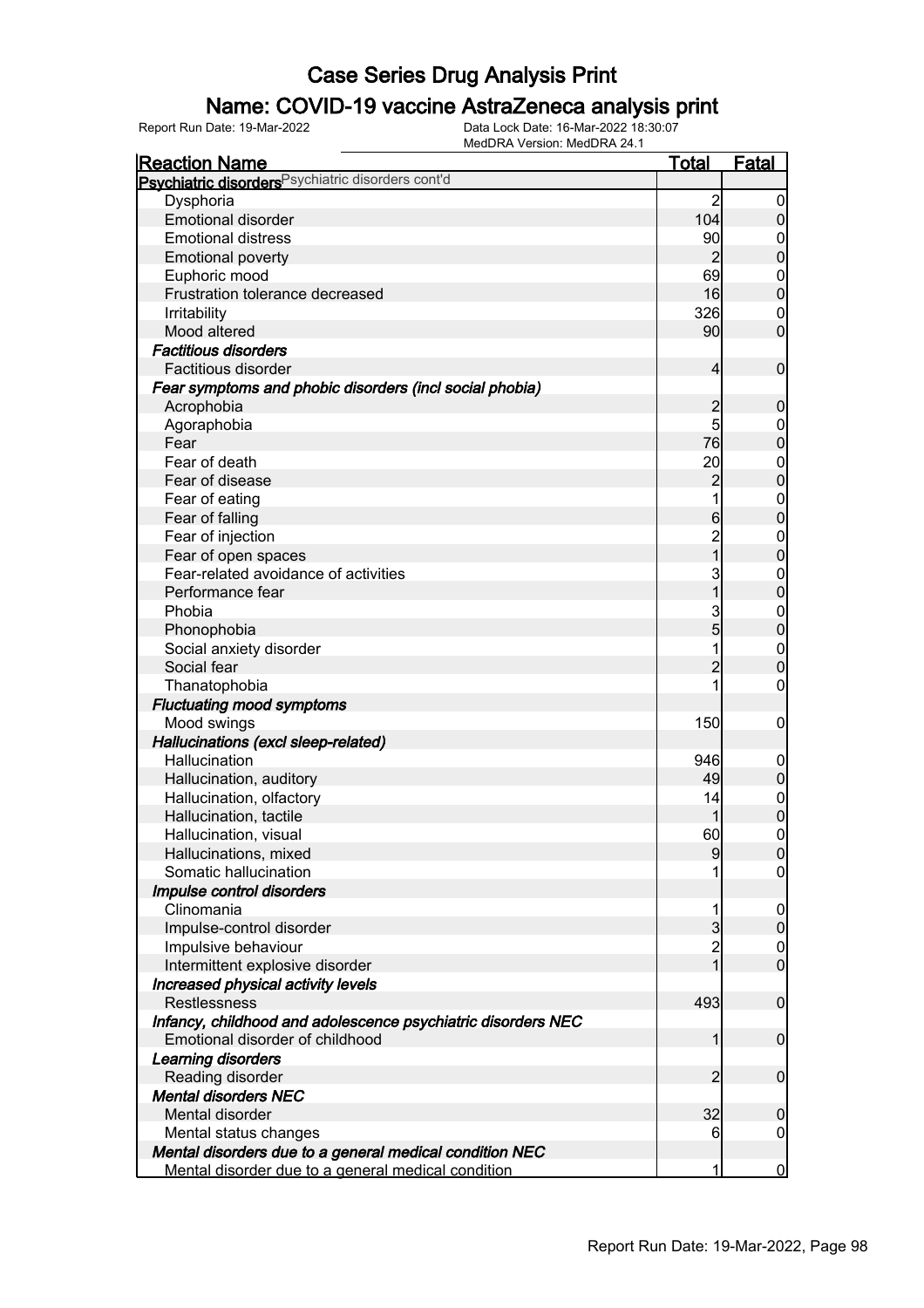### Name: COVID-19 vaccine AstraZeneca analysis print

| <b>Reaction Name</b>                                          | <u>Total</u>    | <b>Fatal</b>     |
|---------------------------------------------------------------|-----------------|------------------|
| Psychiatric disorders <sup>Psychiatric disorders cont'd</sup> |                 |                  |
| Neuropsychiatric symptoms                                     | $\overline{2}$  | $\mathbf 0$      |
| Mood alterations with depressive symptoms                     |                 |                  |
| Anhedonia                                                     | 4               | $\mathbf 0$      |
| Decreased interest                                            | 18              | 0                |
| Depressed mood                                                | 714             | $\overline{0}$   |
| Depressive symptom                                            | 2               |                  |
| Feeling guilty                                                | $\mathbf{1}$    | $0\atop 0$       |
| Feeling of despair                                            | 20              |                  |
| Negative thoughts                                             | 11              | $0\atop 0$       |
| Sense of a foreshortened future                               | 3               | $\boldsymbol{0}$ |
| <b>Tearfulness</b>                                            | 104             | $\overline{0}$   |
| Mood alterations with manic symptoms                          |                 |                  |
| Hypomania                                                     |                 | $\boldsymbol{0}$ |
| Mania                                                         | 31              | 0                |
| <b>Mood disorders NEC</b>                                     |                 |                  |
| Affective disorder                                            | 4               | $\mathbf 0$      |
| Apathy                                                        | 80              | $\pmb{0}$        |
| Laziness                                                      |                 |                  |
| Listless                                                      | 125             | $0\atop 0$       |
| Mood disorder due to a general medical condition              |                 | $\mathbf 0$      |
| Substance-induced mood disorder                               |                 | $\overline{0}$   |
| Narcolepsy and associated conditions                          |                 |                  |
| Hypnagogic hallucination                                      | 4               | $\boldsymbol{0}$ |
| Sleep attacks                                                 | $\overline{2}$  | 0                |
| Obsessive-compulsive disorders and symptoms                   |                 |                  |
| Body dysmorphic disorder                                      |                 | $\mathbf 0$      |
| Compulsive shopping                                           | 2<br>2          | $\pmb{0}$        |
| Dermatillomania                                               |                 |                  |
| Obsessive thoughts                                            | $\frac{2}{3}$   | $0\atop 0$       |
| Obsessive-compulsive disorder                                 | $\overline{2}$  | $\mathbf 0$      |
| Obsessive-compulsive symptom                                  | $\overline{1}$  | $\overline{0}$   |
| Orgasmic disorders and disturbances                           |                 |                  |
| Anorgasmia                                                    | $6\phantom{.0}$ | $\mathbf 0$      |
| Female orgasmic disorder                                      |                 | $\mathbf{0}$     |
| Orgasm abnormal                                               | 1               | $\overline{0}$   |
| Orgasmic sensation decreased                                  | 4               | 0                |
| Premature ejaculation                                         | 3               | $\overline{0}$   |
| Panic attacks and disorders                                   |                 |                  |
| Limited symptom panic attack                                  |                 | $\mathbf 0$      |
| Panic attack                                                  | 361             | $\mathbf 0$      |
| Panic disorder                                                | 9               | $\pmb{0}$        |
| Panic reaction                                                | 42              | $\mathbf 0$      |
| Paraphilias and paraphilic disorders                          |                 |                  |
| Fetishism                                                     | $\overline{2}$  | $\mathbf 0$      |
| <b>Parasomnias</b>                                            |                 |                  |
| Abnormal dreams                                               | 371             | $\mathbf 0$      |
| Abnormal sleep-related event                                  | $\overline{2}$  | $\pmb{0}$        |
| Confusional arousal                                           | 3               | $\boldsymbol{0}$ |
| Exploding head syndrome                                       | $\overline{7}$  | $\overline{0}$   |
| Nightmare                                                     | 468             | $\boldsymbol{0}$ |
| Parasomnia                                                    | 1               | $\overline{0}$   |
| Rapid eye movements sleep abnormal                            | 4               | $\overline{0}$   |
| Sleep inertia                                                 | 1               | $\overline{0}$   |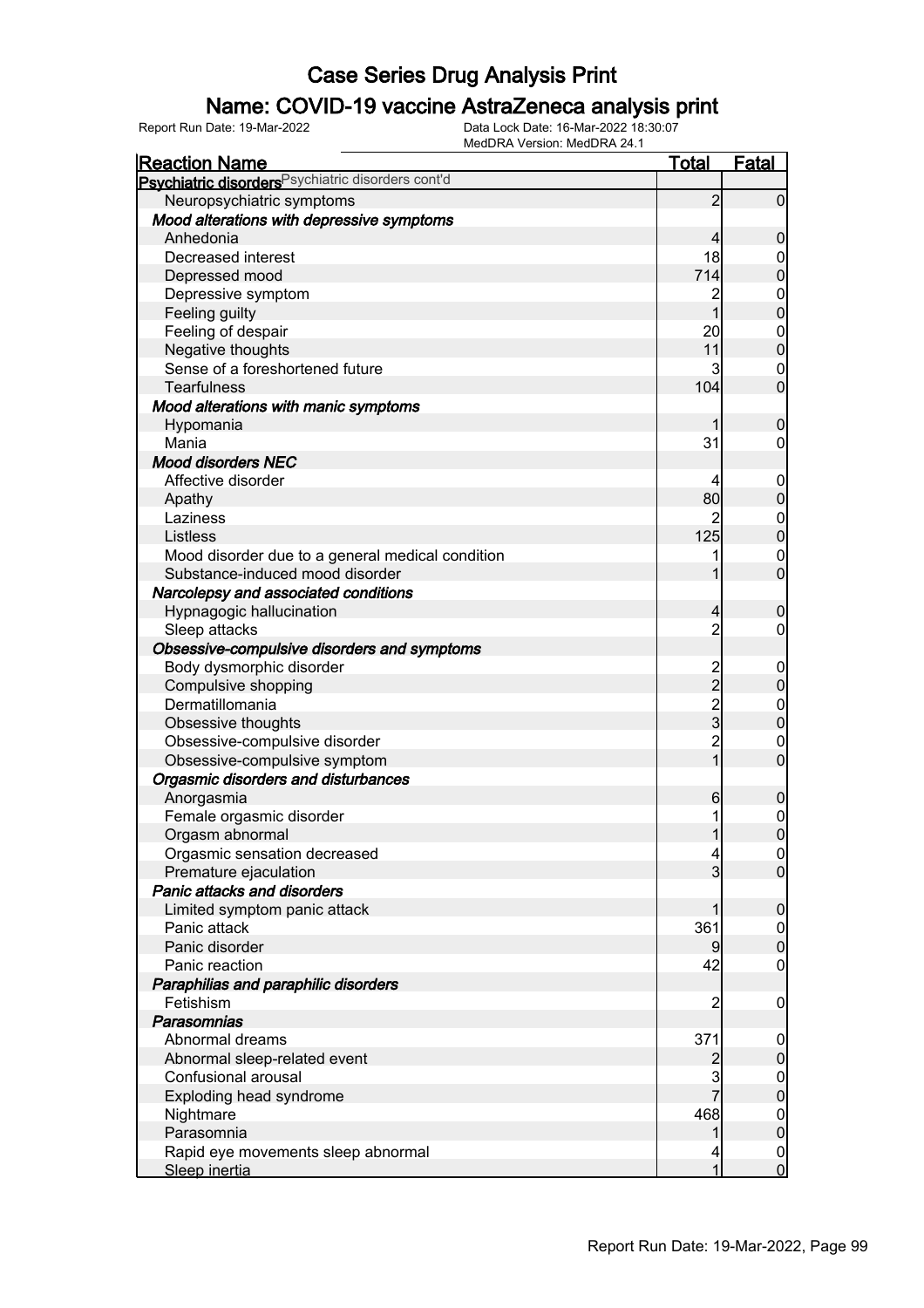#### Name: COVID-19 vaccine AstraZeneca analysis print

| <b>Reaction Name</b>                                           | <u>Total</u>    | <b>Fatal</b>     |
|----------------------------------------------------------------|-----------------|------------------|
| Psychiatric disorders <sup>Psychiatric disorders cont'd</sup>  |                 |                  |
| Sleep talking                                                  | 16              | $\overline{0}$   |
| Sleep terror                                                   | 63              | $\mathbf 0$      |
| Sleep-related eating disorder                                  | $\overline{c}$  | 0                |
| Somnambulism                                                   | 11              | $\mathbf 0$      |
| <b>Perception disturbances NEC</b>                             |                 |                  |
| Autoscopy                                                      | 29              | $\boldsymbol{0}$ |
| Deja vu                                                        | 4               | $\boldsymbol{0}$ |
| Delusional perception                                          | $\overline{2}$  | $\overline{0}$   |
| Derealisation                                                  | 18              | $\boldsymbol{0}$ |
| Flashback                                                      | 3               | $\overline{0}$   |
| Illusion                                                       | 12              | $\boldsymbol{0}$ |
| Imperception                                                   | 1               | $\overline{0}$   |
| Jamais vu                                                      |                 | $\mathbf{0}$     |
| Near death experience                                          |                 | $\overline{0}$   |
| Pseudohallucination                                            |                 | $\mathbf 0$      |
| Time perception altered                                        | 6               | $\mathbf 0$      |
| <b>Personality disorders NEC</b>                               |                 |                  |
| Personality disorder                                           | 1               | $\mathbf 0$      |
| Pervasive developmental disorders NEC                          |                 |                  |
| Autism spectrum disorder                                       | 4               | $\mathbf 0$      |
| Psychiatric elimination disorders                              |                 |                  |
| <b>Enuresis</b>                                                | 62              | $\mathbf 0$      |
| <b>Psychiatric symptoms NEC</b>                                |                 |                  |
| Decreased eye contact                                          | $\overline{c}$  | $\boldsymbol{0}$ |
| Helplessness                                                   | 3               | $\boldsymbol{0}$ |
| Hypervigilance                                                 | 12              | $\mathbf 0$      |
| Psychiatric symptom                                            | 16              | $\mathbf 0$      |
| Psychological trauma                                           | 5               | $\mathbf 0$      |
| <b>Psychotic disorder NEC</b>                                  |                 |                  |
| Acute psychosis                                                | $6\phantom{.0}$ | $\boldsymbol{0}$ |
| Psychotic behaviour                                            | $\overline{c}$  | $\boldsymbol{0}$ |
| Psychotic disorder                                             | 47              | $\mathbf 0$      |
| Psychotic symptom                                              |                 | $\boldsymbol{0}$ |
| Rebound psychosis                                              |                 | $\mathbf 0$      |
| Schizoaffective and schizophreniform disorders                 |                 |                  |
| Schizoaffective disorder                                       | 1               | 0                |
| Schizophrenia NEC                                              |                 |                  |
| Schizophrenia                                                  |                 | $\overline{0}$   |
| Sexual arousal disorders                                       |                 |                  |
| Disturbance in sexual arousal                                  | 5 <sub>5</sub>  | $\mathbf 0$      |
| Sexual desire disorders                                        |                 |                  |
| Excessive masturbation                                         |                 | $\mathbf 0$      |
| Hypersexuality                                                 |                 | $\overline{0}$   |
| Libido decreased                                               | 25              | $\pmb{0}$        |
| Libido disorder                                                |                 | $\mathbf 0$      |
| Libido increased                                               | 9               | $\boldsymbol{0}$ |
| Loss of libido                                                 | 58              | 0                |
| <b>Sexual dysfunction NEC</b>                                  |                 |                  |
| Genito-pelvic pain/penetration disorder                        |                 | $\mathbf 0$      |
| <b>Sleep disorders NEC</b>                                     |                 |                  |
| Sleep disorder                                                 | 452             | 0                |
| Sleep disorder due to a general medical condition              |                 | $\pmb{0}$        |
| Sleep disorder due to general medical condition, insomnia type | 3               | $\overline{0}$   |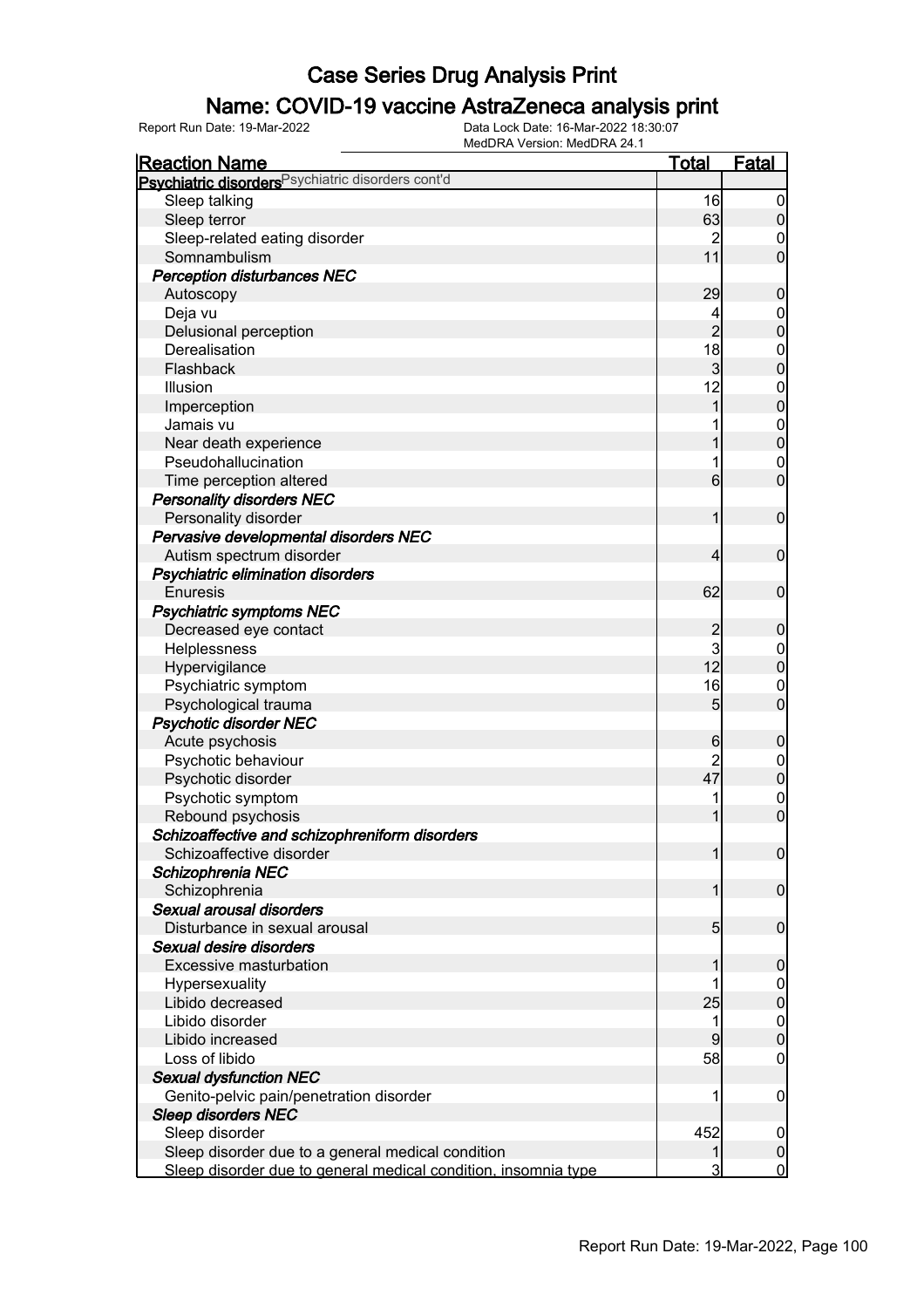#### Name: COVID-19 vaccine AstraZeneca analysis print

| <b>Reaction Name</b>                               | <u>Total</u>         | <b>Fatal</b>                       |
|----------------------------------------------------|----------------------|------------------------------------|
| Psychiatric disorders Psychiatric disorders cont'd |                      |                                    |
| Somatic symptom disorders                          |                      |                                    |
| <b>Conversion disorder</b>                         | 38                   | $\mathbf 0$                        |
| Habit cough                                        | 39                   | $\mathbf 0$                        |
| Illness anxiety disorder                           |                      | $\mathbf 0$                        |
| Psychogenic tremor                                 | 2<br>2               | $\overline{0}$                     |
| Somatic symptom disorder                           |                      | $\mathbf 0$                        |
| Speech and language usage disturbances             |                      |                                    |
| Disorganised speech                                | 23                   | $\mathbf 0$                        |
| Logorrhoea                                         | 3                    | $\pmb{0}$                          |
| Pedantic speech                                    |                      |                                    |
| Poverty of speech                                  |                      | $0\atop 0$                         |
| Verbigeration                                      |                      | $\boldsymbol{0}$                   |
| Speech articulation and rhythm disturbances        |                      |                                    |
| Dysphemia                                          | 37                   | $\mathbf 0$                        |
| Lack of spontaneous speech                         | 3                    | $\mathbf 0$                        |
| <b>Stereotypies and automatisms</b>                |                      |                                    |
| <b>Bruxism</b>                                     | 35                   | $\boldsymbol{0}$                   |
| Head banging                                       | 49                   | $\mathbf 0$                        |
| Waxy flexibility                                   | $\overline{2}$       | $\mathbf 0$                        |
| <b>Stress disorders</b>                            |                      |                                    |
| Acute stress disorder                              | $\overline{4}$       | $\boldsymbol{0}$                   |
| Burnout syndrome                                   | 15                   | $\mathbf{0}$                       |
| Catastrophic reaction                              |                      | $\mathbf 1$                        |
| Hyperarousal                                       | $\frac{2}{3}$        | $\mathbf 0$                        |
| Post-traumatic stress disorder                     | 16                   | $\overline{0}$                     |
| Substance related and addictive disorders          |                      |                                    |
| Alcohol abuse                                      |                      | $\boldsymbol{0}$                   |
| Alcohol use disorder                               | $\frac{2}{3}$        | $\boldsymbol{0}$                   |
| Alcoholic hangover                                 | $\overline{1}$       | $\mathbf 0$                        |
| Alcoholism                                         |                      | $\boldsymbol{0}$                   |
| Dependence                                         | 3<br>2               | $\overline{0}$                     |
| Drug abuse                                         |                      |                                    |
| Drug dependence                                    |                      | $0$ 0                              |
| Nicotine dependence                                |                      |                                    |
| Substance abuse                                    | $\overline{2}$       | $\begin{matrix}0\\0\end{matrix}$   |
| Suicidal and self-injurious behaviour              |                      |                                    |
| Completed suicide                                  | $\overline{4}$       | $\overline{a}$                     |
| Intentional self-injury                            | 9                    | $\overline{0}$                     |
| Self-injurious ideation                            | $\overline{3}$       | $\mathbf 0$                        |
| Suicidal behaviour                                 | 5                    |                                    |
| Suicidal ideation                                  | 121                  | $0$<br>0                           |
| Suicide attempt                                    | 31                   |                                    |
| Suicide threat                                     | 1                    | $\boldsymbol{0}$<br>$\overline{0}$ |
|                                                    |                      |                                    |
| <b>Thinking disturbances</b><br>Bradyphrenia       | 95                   |                                    |
| Confabulation                                      | 1                    | $\pmb{0}$                          |
|                                                    |                      | $\overline{0}$                     |
| Illogical thinking                                 |                      | $\mathbf 0$                        |
| Impaired reasoning                                 | $\frac{3}{6}$        | $\boldsymbol{0}$<br>$\mathbf 0$    |
| Intrusive thoughts                                 |                      |                                    |
| Morbid thoughts                                    | $\overline{5}$<br>23 | $\boldsymbol{0}$                   |
| Tachyphrenia                                       |                      | $\mathbf 0$                        |
| Thinking abnormal<br><b>Thought blocking</b>       | 31<br>$\bf{8}$       | $\boldsymbol{0}$<br>$\overline{0}$ |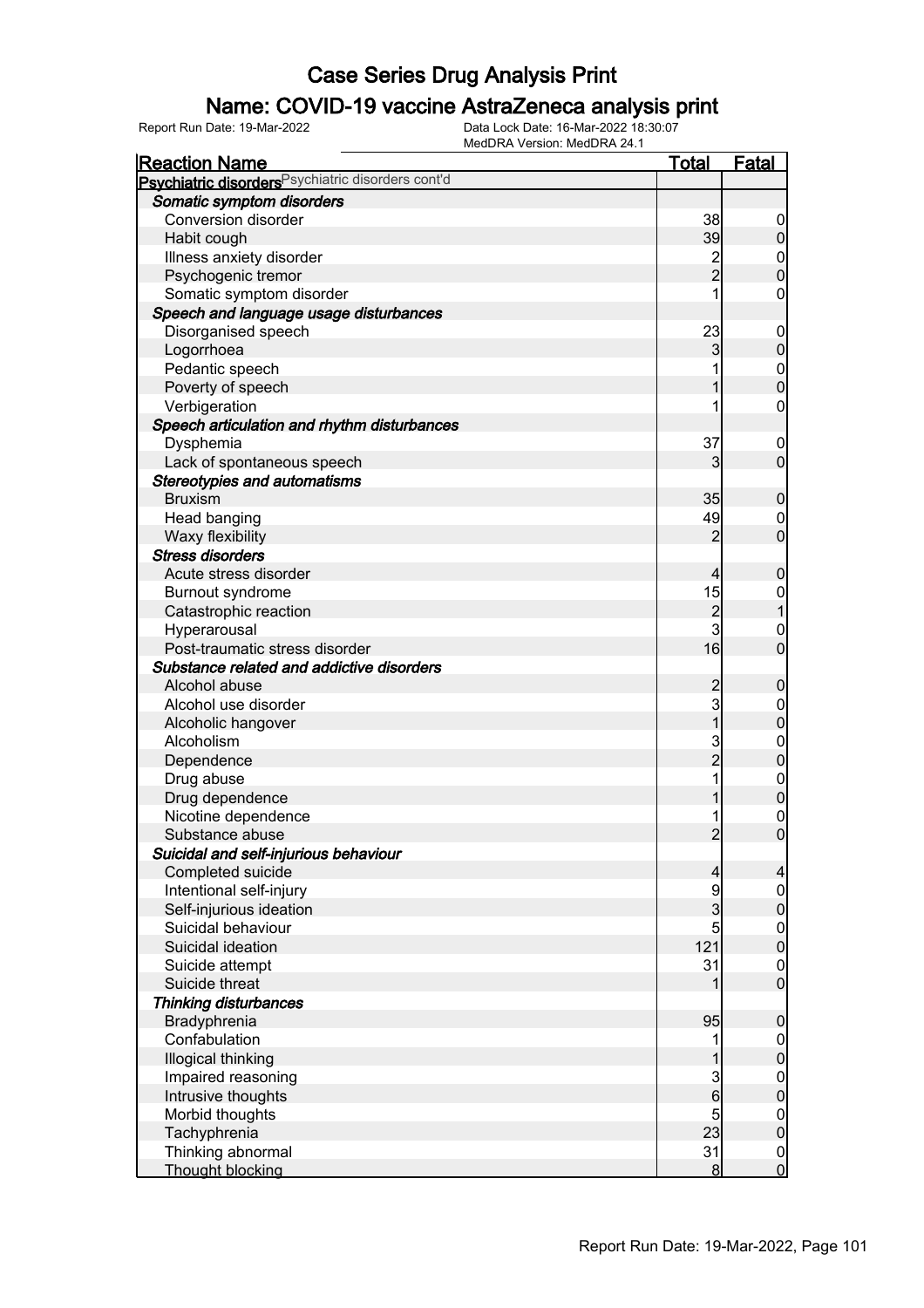#### Name: COVID-19 vaccine AstraZeneca analysis print

Report Run Date: 19-Mar-2022 Data Lock Date: 16-Mar-2022 18:30:07

MedDRA Version: MedDRA 24.1

| <b>Reaction Name</b>                               | ™ota∟ | Fata |
|----------------------------------------------------|-------|------|
| Psychiatric disorders Psychiatric disorders cont'd |       |      |
| <b>Tic disorders</b>                               |       |      |
| Secondary tic                                      |       |      |
| Tic:                                               | 23    |      |
| <b>Psychiatric disorders SOC TOTAL</b>             | 18368 | Б    |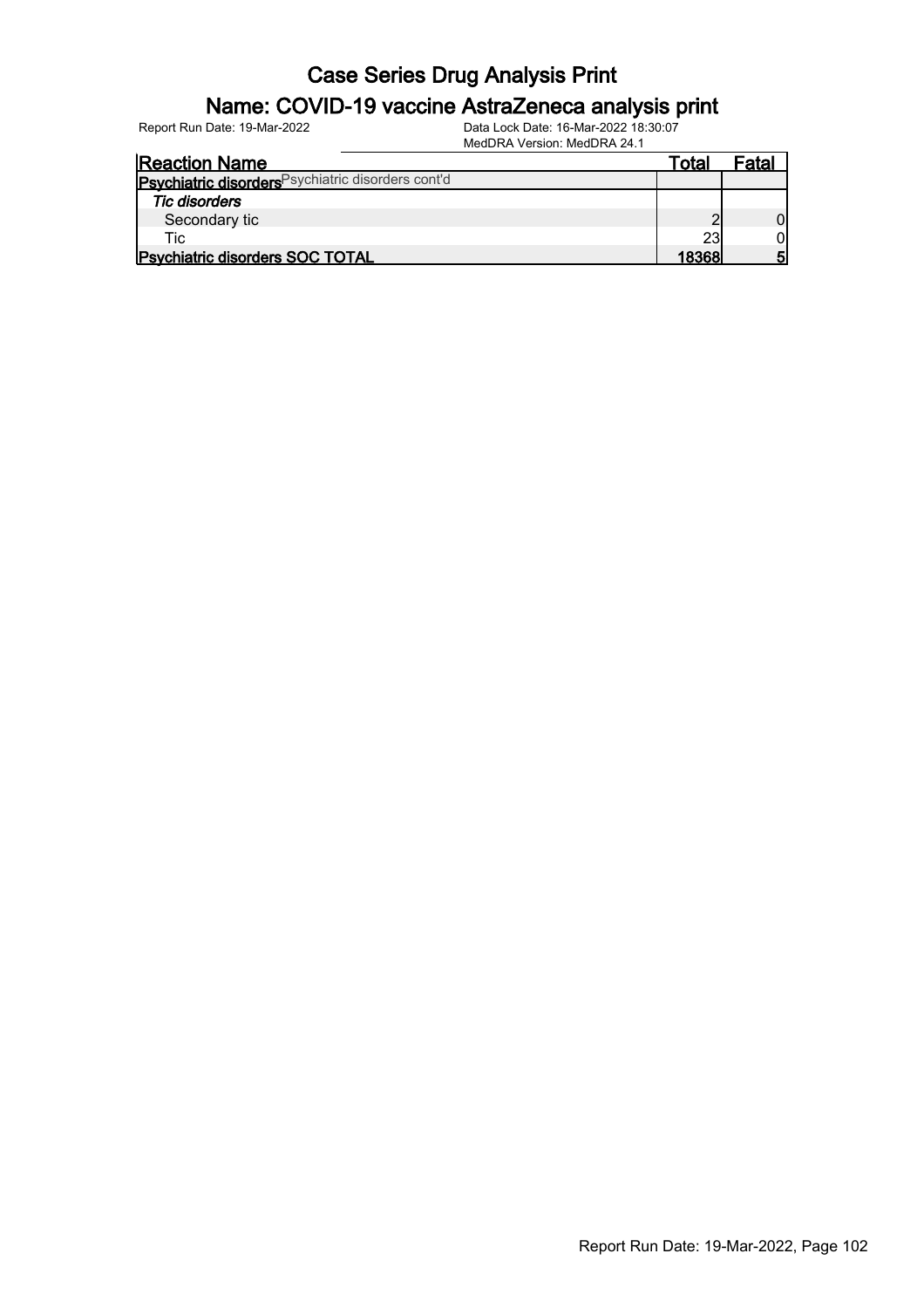#### Name: COVID-19 vaccine AstraZeneca analysis print

| <b>Reaction Name</b>                        | <u>Total</u>            | <b>Fatal</b>                         |
|---------------------------------------------|-------------------------|--------------------------------------|
| Renal & urinary disorders                   |                         |                                      |
| <b>Bladder and urethral symptoms</b>        |                         |                                      |
| <b>Bladder discomfort</b>                   | 9                       | $\boldsymbol{0}$                     |
| <b>Bladder irritation</b>                   | 7                       | $\mathbf 0$                          |
| <b>Bladder pain</b>                         | 67                      | $\overline{0}$                       |
| Bladder spasm                               |                         |                                      |
| Dysuria                                     | 91                      | $\begin{matrix}0\\0\end{matrix}$     |
| Incontinence                                | 99                      |                                      |
| Micturition disorder                        | 4                       | $0\atop 0$                           |
| Micturition frequency decreased             |                         |                                      |
| Micturition urgency                         | 103                     | $0\atop 0$                           |
| Mixed incontinence                          |                         |                                      |
| Pollakiuria                                 | 308                     | $0\atop 0$                           |
| Stress urinary incontinence                 | 1                       |                                      |
| Urethral pain                               | 6                       | $0\atop 0$                           |
| Urge incontinence                           | $\overline{2}$          |                                      |
| Urinary hesitation                          | 7                       | $\begin{matrix}0\\0\end{matrix}$     |
| Urinary incontinence                        | 133                     |                                      |
|                                             |                         | $\begin{matrix}0\\0\end{matrix}$     |
| Urinary retention<br>Urine flow decreased   | 103                     |                                      |
|                                             | 23                      | $\mathbf 0$                          |
| <b>Bladder disorders NEC</b>                |                         |                                      |
| <b>Bladder dilatation</b>                   | 1                       | $\boldsymbol{0}$                     |
| Bladder disorder                            | 23                      | $\overline{0}$                       |
| <b>Bladder prolapse</b>                     | 1                       | $\mathbf{0}$                         |
| Urinary bladder haemorrhage                 | 18                      | $\overline{1}$                       |
| Urinary bladder rupture                     | 1                       | $\mathbf 0$                          |
| <b>Bladder infections and inflammations</b> |                         |                                      |
| Cystitis haemorrhagic                       | 1                       | $\mathbf 0$                          |
| Cystitis interstitial                       | 12                      | $\overline{0}$                       |
| Cystitis noninfective                       | $\mathbf{3}$            | 0                                    |
| <b>Bladder neoplasms</b>                    |                         |                                      |
| <b>Bladder cyst</b>                         | 1                       | $\mathbf 0$                          |
| Genital and urinary tract disorders NEC     |                         |                                      |
| Urinary tract disorder                      | 12                      | $\mathbf{0}$                         |
| Urogenital haemorrhage                      | 1                       | $\overline{0}$                       |
| Glomerulonephritis and nephrotic syndrome   |                         |                                      |
| Anti-glomerular basement membrane disease   | 1                       | 0                                    |
| Focal segmental glomerulosclerosis          | $\overline{\mathbf{c}}$ | $\Omega$                             |
| Glomerulonephritis                          | $\mathbf{1}$            | $\pmb{0}$                            |
| Glomerulonephritis membranoproliferative    | 1                       |                                      |
| Glomerulonephritis membranous               | 1                       | $\begin{matrix} 0 \\ 0 \end{matrix}$ |
| Glomerulonephritis minimal lesion           | $\overline{5}$          |                                      |
| IgA nephropathy                             | $\overline{4}$          | $\begin{matrix} 0 \\ 0 \end{matrix}$ |
| Nephrotic syndrome                          | 19                      | $\boldsymbol{0}$                     |
| Myoneurogenic bladder disorders             |                         |                                      |
| Atonic urinary bladder                      | 1                       | $\boldsymbol{0}$                     |
| Automatic bladder                           | 1                       | $\pmb{0}$                            |
| <b>Bladder dysfunction</b>                  | 15                      |                                      |
| Hypertonic bladder                          | 17                      | $0\atop 0$                           |
| Loss of bladder sensation                   | 13                      |                                      |
| Neurogenic bladder                          | $\overline{4}$          | $\begin{matrix} 0 \\ 0 \end{matrix}$ |
| <b>Nephritis NEC</b>                        |                         |                                      |
| Lupus nephritis                             | $\overline{c}$          | $\boldsymbol{0}$                     |
| <b>Nephritis</b>                            | 7                       | $\overline{0}$                       |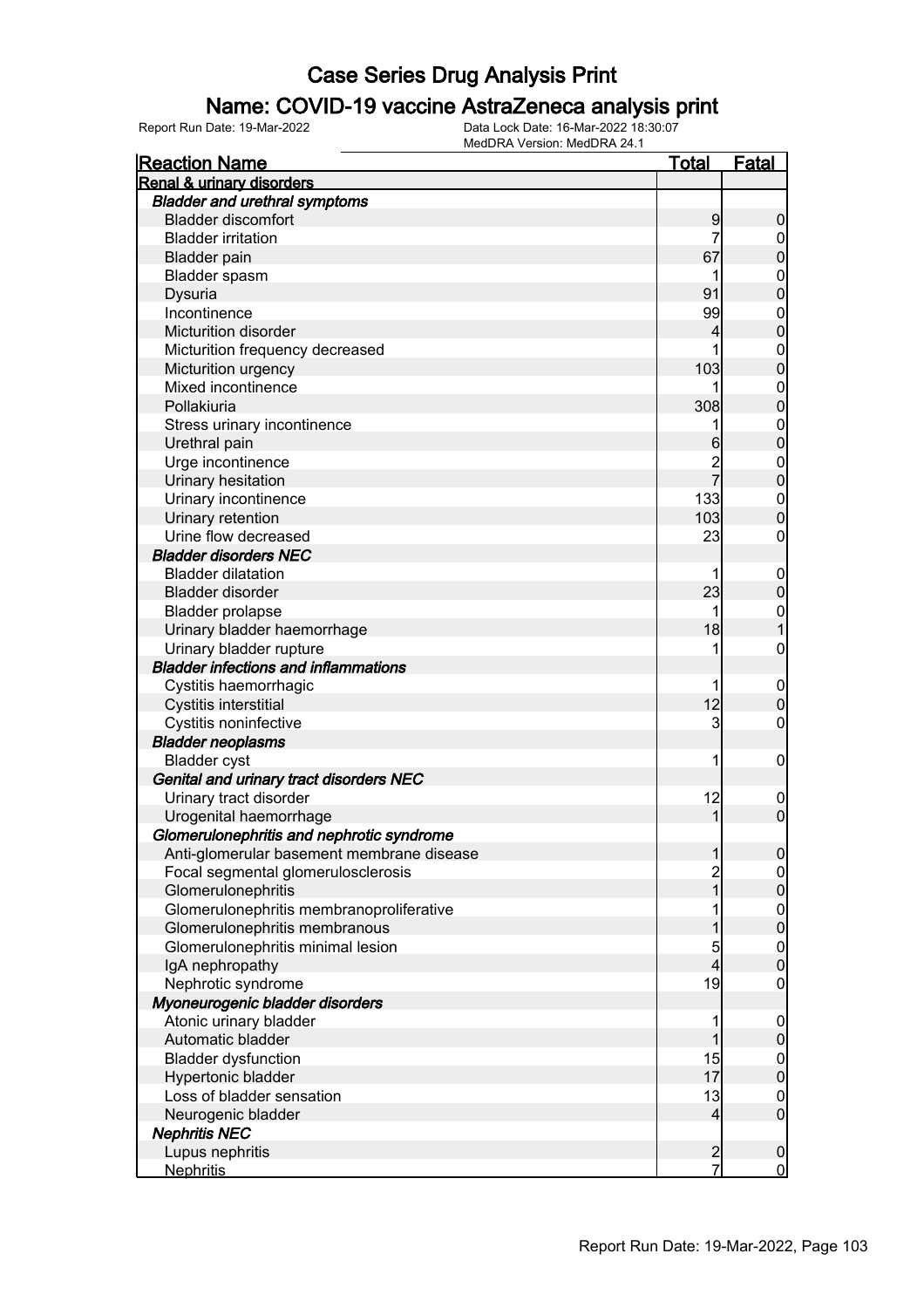### Name: COVID-19 vaccine AstraZeneca analysis print

| <b>Reaction Name</b>                                            | Total                   | Fatal            |
|-----------------------------------------------------------------|-------------------------|------------------|
| Renal & urinary disorders & urinary disorders cont'd            |                         |                  |
| Tubulointerstitial nephritis                                    | 7                       | $\mathbf 0$      |
| Nephropathies and tubular disorders NEC                         |                         |                  |
| Nephropathy                                                     | $\overline{2}$          | $\mathbf 0$      |
| <b>Renal disorders NEC</b>                                      |                         |                  |
| Oedematous kidney                                               |                         | $\mathbf 0$      |
| Renal disorder                                                  | 16                      | 0                |
| Renal haemorrhage                                               | 3                       | $\overline{0}$   |
| Renal failure and impairment                                    |                         |                  |
| Acute kidney injury                                             | 74                      | 1                |
| Anuria                                                          | 5                       | 0                |
| Chronic kidney disease                                          | 15                      | $\overline{1}$   |
| End stage renal disease                                         |                         | $\boldsymbol{0}$ |
| Oliguria                                                        | 11                      | $\bf{0}$         |
| Renal failure                                                   | 51                      |                  |
| Renal impairment                                                | 29                      | $\frac{2}{0}$    |
| Renal injury                                                    | 9                       | 1                |
| Renal hypertension and related conditions                       |                         |                  |
| Hypertensive nephropathy                                        | 1                       | $\mathbf 0$      |
| <b>Renal lithiasis</b>                                          |                         |                  |
| Nephrolithiasis                                                 | 23                      | $\mathbf 0$      |
| Renal obstructive disorders                                     |                         |                  |
| Hydronephrosis                                                  | 1                       | $\mathbf 0$      |
| Renal structural abnormalities and trauma                       |                         |                  |
| Acquired cystic kidney disease                                  |                         | $\boldsymbol{0}$ |
| Kidney enlargement                                              |                         | $\boldsymbol{0}$ |
| Renal atrophy                                                   | $\overline{c}$          | $\mathbf 0$      |
| Renal vascular and ischaemic conditions                         |                         |                  |
| Renal artery occlusion                                          | 2                       | $\mathbf 0$      |
| Renal artery thrombosis                                         |                         | $\mathbf 0$      |
| Renal cortical necrosis                                         |                         | $\mathbf{0}$     |
| Renal embolism                                                  | 1                       | $\mathbf 0$      |
| Renal infarct                                                   | 17                      |                  |
| Renal ischaemia                                                 |                         | $\pmb{0}$        |
| Renal tubular injury                                            |                         | $\mathbf{0}$     |
| Renal vascular thrombosis                                       | $\overline{2}$          | $\overline{0}$   |
| Renal vasculitis                                                | $\overline{\mathbf{c}}$ | 0                |
| Renal vein embolism                                             | $\overline{1}$          | $\overline{0}$   |
| Renal vein occlusion                                            | 3                       | $\mathbf 0$      |
| Renal vein thrombosis                                           | $\overline{9}$          | $\overline{0}$   |
| Structural and obstructive urethral disorders (excl congenital) |                         |                  |
| Urethral spasm                                                  | 1                       | $\boldsymbol{0}$ |
| Urethral stenosis                                               |                         | 0                |
| <b>Ureteric disorders NEC</b>                                   |                         |                  |
| Ureteral disorder                                               | 2                       | $\mathbf 0$      |
| Urinary abnormalities                                           |                         |                  |
| Chromaturia                                                     | 111                     | 0                |
| Glycosuria                                                      |                         | $\boldsymbol{0}$ |
| Haematinuria                                                    |                         | $\overline{0}$   |
| Haematuria                                                      | 70                      | $\pmb{0}$        |
| Microalbuminuria                                                |                         | $\mathbf 0$      |
| Proteinuria                                                     | 12                      | $\pmb{0}$        |
| Urine abnormality                                               | 21                      | $\mathbf 0$      |
| Urine odour abnormal                                            | 22                      | $\overline{0}$   |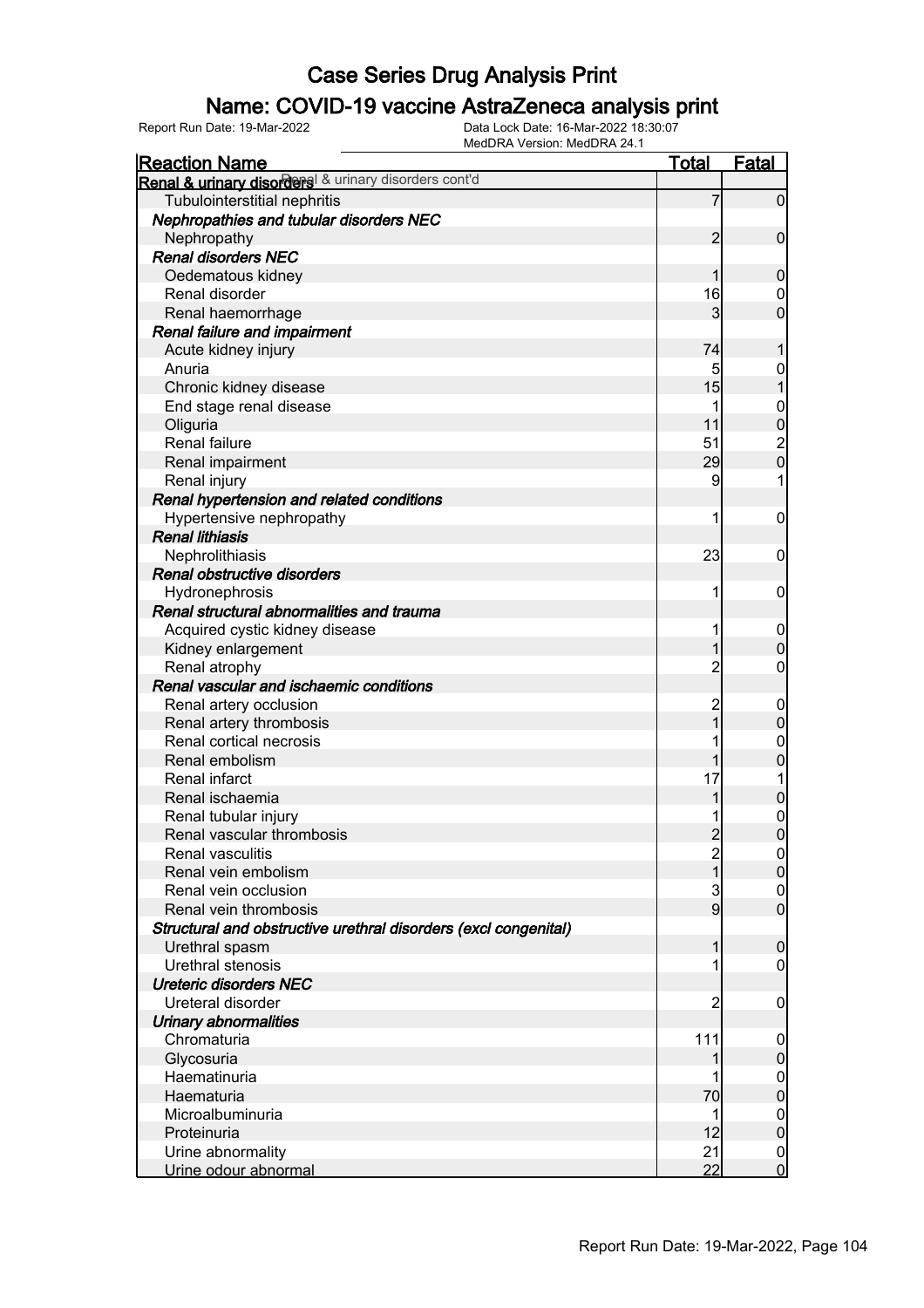#### Name: COVID-19 vaccine AstraZeneca analysis print

| <b>Reaction Name</b>                                 | Total | ⊦ata |
|------------------------------------------------------|-------|------|
| Renal & urinary disorders & urinary disorders cont'd |       |      |
| Urinary tract signs and symptoms NEC                 |       |      |
| Costovertebral angle tenderness                      |       |      |
| Haemorrhage urinary tract                            | 59    |      |
| Nocturia                                             | 23    |      |
| Polyuria                                             | 34    |      |
| Renal colic                                          |       |      |
| Renal pain                                           | 952   |      |
| Urinary tract discomfort                             |       |      |
| Urinary tract pain                                   | 16    |      |
| Renal & urinary disorders SOC TOTAL                  |       |      |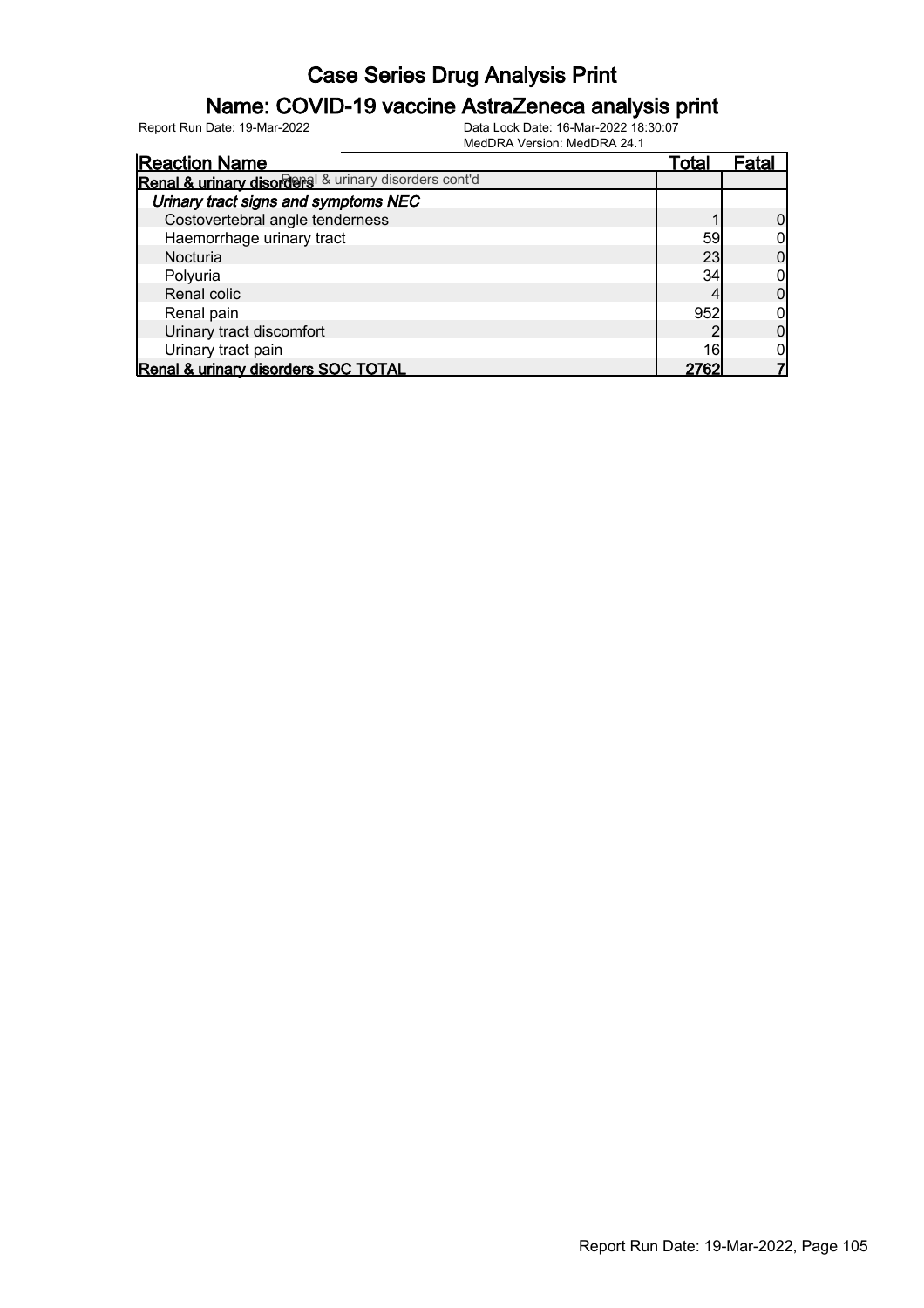#### Name: COVID-19 vaccine AstraZeneca analysis print

| Reproductive & breast disorders                       |                             | <b>Fatal</b>                |
|-------------------------------------------------------|-----------------------------|-----------------------------|
|                                                       |                             |                             |
| Benign and malignant breast neoplasms                 |                             |                             |
| <b>Breast cyst</b>                                    | 14                          | $\mathbf 0$                 |
| <b>Breast disorders NEC</b>                           |                             |                             |
| Anisomastia                                           |                             | $\boldsymbol{0}$            |
| <b>Breast disorder</b>                                |                             | 0                           |
| Breast enlargement                                    | 11                          | $\mathbf 0$                 |
| <b>Breast mass</b>                                    | 76                          | 0                           |
| Gynaecomastia                                         | 10                          | $\mathbf 0$                 |
| Mammary duct ectasia                                  |                             | $\mathbf 0$                 |
| Nipple disorder                                       |                             | $\mathbf 0$                 |
| <b>Breast infections and inflammations</b>            |                             |                             |
| <b>Breast inflammation</b>                            | 4                           | $\mathbf 0$                 |
| Nipple inflammation                                   |                             | 0                           |
| <b>Breast signs and symptoms</b>                      |                             |                             |
| Breast discharge                                      | 9                           | $\overline{0}$              |
| <b>Breast discolouration</b>                          | 1                           | $\pmb{0}$                   |
| <b>Breast discomfort</b>                              | 12                          | 0                           |
| Breast engorgement                                    | 6                           | $\mathbf 0$                 |
| Breast haemorrhage                                    |                             | $\mathbf 0$                 |
| <b>Breast induration</b>                              |                             | $\mathbf 0$                 |
| Breast oedema                                         |                             | $\mathbf 0$                 |
| <b>Breast pain</b>                                    | 506                         | $\mathbf 0$                 |
| <b>Breast swelling</b>                                | 74                          | $\mathbf 0$                 |
| <b>Breast tenderness</b>                              | 79                          | $\mathbf 0$                 |
| Nipple exudate bloody                                 |                             | $\mathbf 0$                 |
| Nipple pain                                           | 38                          | $\mathbf 0$                 |
| Nipple swelling                                       | 4                           | $\mathbf 0$                 |
| <b>Cervix disorders NEC</b>                           |                             |                             |
| Cervical friability                                   |                             | $\overline{0}$              |
| Cervix haemorrhage uterine                            | 1                           | $\boldsymbol{0}$            |
| Ectropion of cervix                                   | $\overline{c}$              | 0                           |
| Cervix neoplasms                                      |                             |                             |
| Cervical polyp                                        | 1                           | $\mathbf 0$                 |
| Erection and ejaculation conditions and disorders     |                             |                             |
| Ejaculation delayed                                   | $\overline{2}$              | $\mathbf 0$                 |
| Ejaculation disorder                                  | $\overline{4}$              | $\overline{0}$              |
| Ejaculation failure                                   | 4                           | $\overline{0}$              |
| Erectile dysfunction                                  | 101                         | $\pmb{0}$                   |
| Erection increased                                    | 7                           | $\overline{0}$              |
| Organic erectile dysfunction                          | 20                          | $\mathbf 0$                 |
| Painful ejaculation                                   | 1                           | $\overline{0}$              |
| Painful erection                                      |                             | $\mathbf 0$                 |
| Priapism                                              | $\frac{2}{3}$               | $\boldsymbol{0}$            |
| Retrograde ejaculation                                | $\overline{4}$              | $\boldsymbol{0}$            |
| Spontaneous penile erection                           | 4                           | $\mathbf 0$                 |
| Fallopian tube and ovary infections and inflammations |                             |                             |
| Noninfective oophoritis                               | 1                           | $\mathbf 0$                 |
| <b>Lactation disorders</b>                            |                             |                             |
| Galactorrhoea                                         |                             | $\mathbf 0$                 |
| Galactostasis                                         |                             | $\pmb{0}$                   |
| Lactation disorder                                    |                             |                             |
| Lactation puerperal increased                         | $\frac{3}{2}$ $\frac{2}{6}$ | $\overline{0}$<br>$\pmb{0}$ |
| <b>Suppressed lactation</b>                           | 27                          | $\overline{0}$              |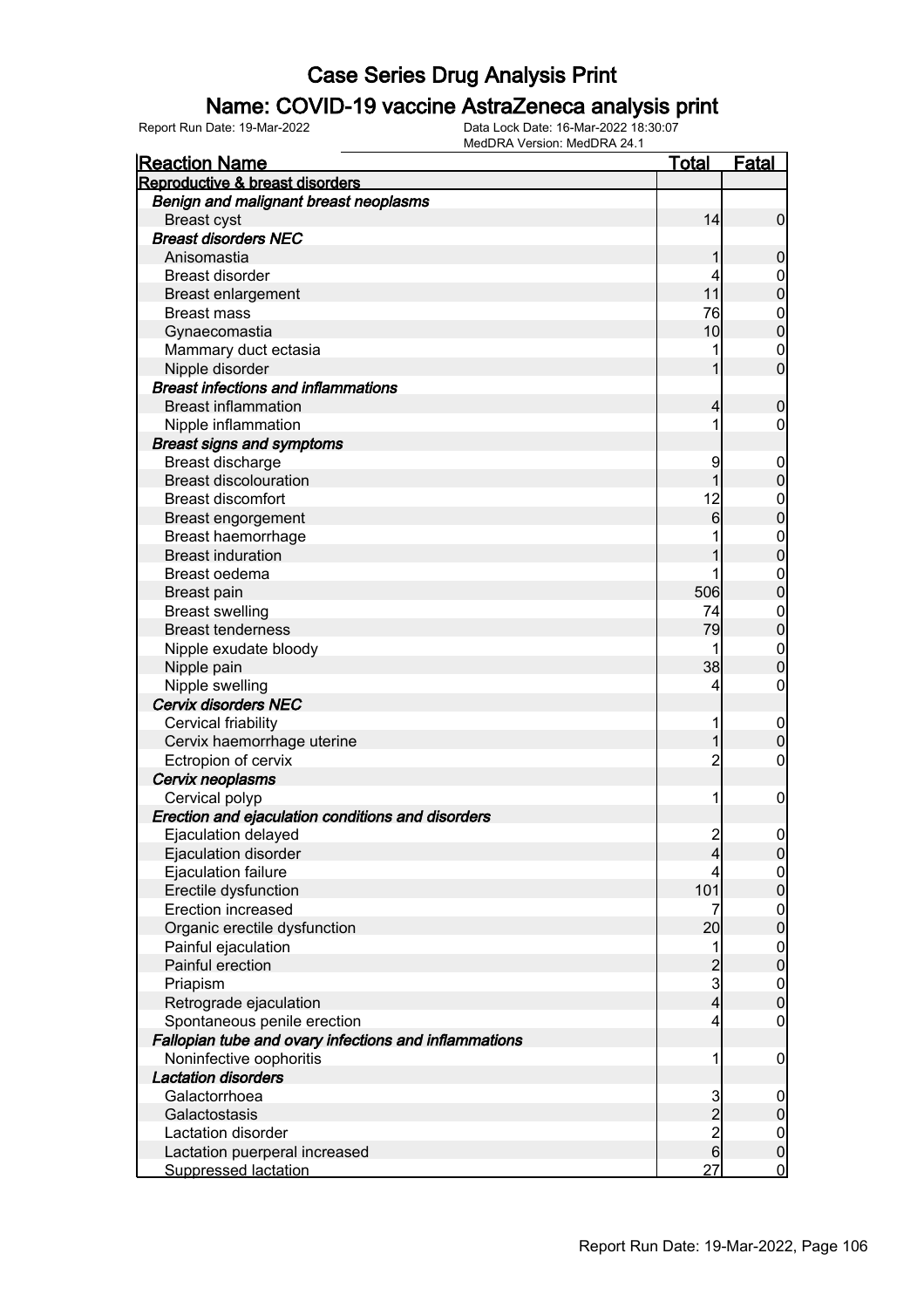### Name: COVID-19 vaccine AstraZeneca analysis print

| <b>Reaction Name</b>                                      | <u>Total</u>   | <b>Fatal</b>                         |
|-----------------------------------------------------------|----------------|--------------------------------------|
| Reproductive & breast disorders & breast disorders cont'd |                |                                      |
| <b>Menopausal effects NEC</b>                             |                |                                      |
| Artificial menopause                                      |                | $\overline{0}$                       |
| Menopausal disorder                                       | $\frac{2}{3}$  | $\overline{0}$                       |
| Menopausal symptoms                                       | 68             | $\mathbf 0$                          |
| Menopause delayed                                         | 5 <sub>5</sub> | $\overline{0}$                       |
| Premature menopause                                       | 52             | $\mathbf 0$                          |
| Menopausal effects on the genitourinary tract             |                |                                      |
| Atrophic vulvovaginitis                                   |                | $\mathbf 0$                          |
| Postmenopausal haemorrhage                                | 309            | $\overline{0}$                       |
| <b>Menstruation and uterine bleeding NEC</b>              |                |                                      |
| Abnormal uterine bleeding                                 | 9              | $\mathbf 0$                          |
| Abnormal withdrawal bleeding                              | 6              | $\boldsymbol{0}$                     |
| Dysmenorrhoea                                             | 1493           | $\overline{0}$                       |
| Intermenstrual bleeding                                   | 719            |                                      |
| Menstrual discomfort                                      | 18             | $0\atop 0$                           |
| Menstrual disorder                                        | 1603           |                                      |
| Menstruation irregular                                    | 2424           | $\begin{matrix} 0 \\ 0 \end{matrix}$ |
| Premenstrual dysphoric disorder                           | 6              |                                      |
| Premenstrual headache                                     | 12             | $\begin{matrix} 0 \\ 0 \end{matrix}$ |
| Premenstrual pain                                         | 86             | $\mathbf{0}$                         |
| Premenstrual syndrome                                     | 61             | $\overline{0}$                       |
| Retrograde menstruation                                   | 4              | $\mathbf 0$                          |
| Withdrawal bleed                                          | 14             | $\overline{0}$                       |
| <b>Menstruation with decreased bleeding</b>               |                |                                      |
| Amenorrhoea                                               | 629            | $\boldsymbol{0}$                     |
| Hypomenorrhoea                                            | 445            | $\mathbf{0}$                         |
| Menstruation delayed                                      | 3338           | $\overline{0}$                       |
| Oligomenorrhoea                                           | 127            | $\boldsymbol{0}$                     |
| <b>Menstruation with increased bleeding</b>               |                |                                      |
| Heavy menstrual bleeding                                  | 4828           | $\mathbf 0$                          |
| Menometrorrhagia                                          | 18             | $\mathbf 0$                          |
| Polymenorrhoea                                            | 723            | $\boldsymbol{0}$                     |
| Ovarian and fallopian tube cysts and neoplasms            |                |                                      |
| Ovarian cyst                                              | 35             | $\mathbf 0$                          |
| Ovarian cyst ruptured                                     | $\overline{2}$ | $\overline{0}$                       |
| Polycystic ovaries                                        | 45             | $\overline{0}$                       |
| Ovarian and fallopian tube disorders NEC                  |                |                                      |
| Fallopian tube spasm                                      |                | $\overline{0}$                       |
| Ovarian adhesion                                          | 1              | $\boldsymbol{0}$                     |
| Ovarian enlargement                                       | 3              | $\overline{0}$                       |
| Ovarian failure                                           | 4              | $\overline{0}$                       |
| Ovarian haemorrhage                                       | 5              | $\boldsymbol{0}$                     |
| Ovarian hyperstimulation syndrome                         | 1              | $\overline{0}$                       |
| Ovarian mass                                              |                | $\mathbf{0}$                         |
| Ovarian necrosis                                          |                | $\overline{0}$                       |
| Ovarian oedema                                            |                | $\mathbf 0$                          |
| Ovarian vein thrombosis                                   | $\overline{2}$ | $\mathbf 0$                          |
| Ovulation pain                                            | 63             | $\mathbf 0$                          |
| Premature ovulation                                       | 8              | $\mathbf 0$                          |
| Pelvic prolapse conditions                                |                |                                      |
| Cystocele                                                 | 1              | $\boldsymbol{0}$                     |
| Vaginal prolapse                                          | $\overline{2}$ | 0                                    |
| <b>Pelvis and broad ligament disorders NEC</b>            |                |                                      |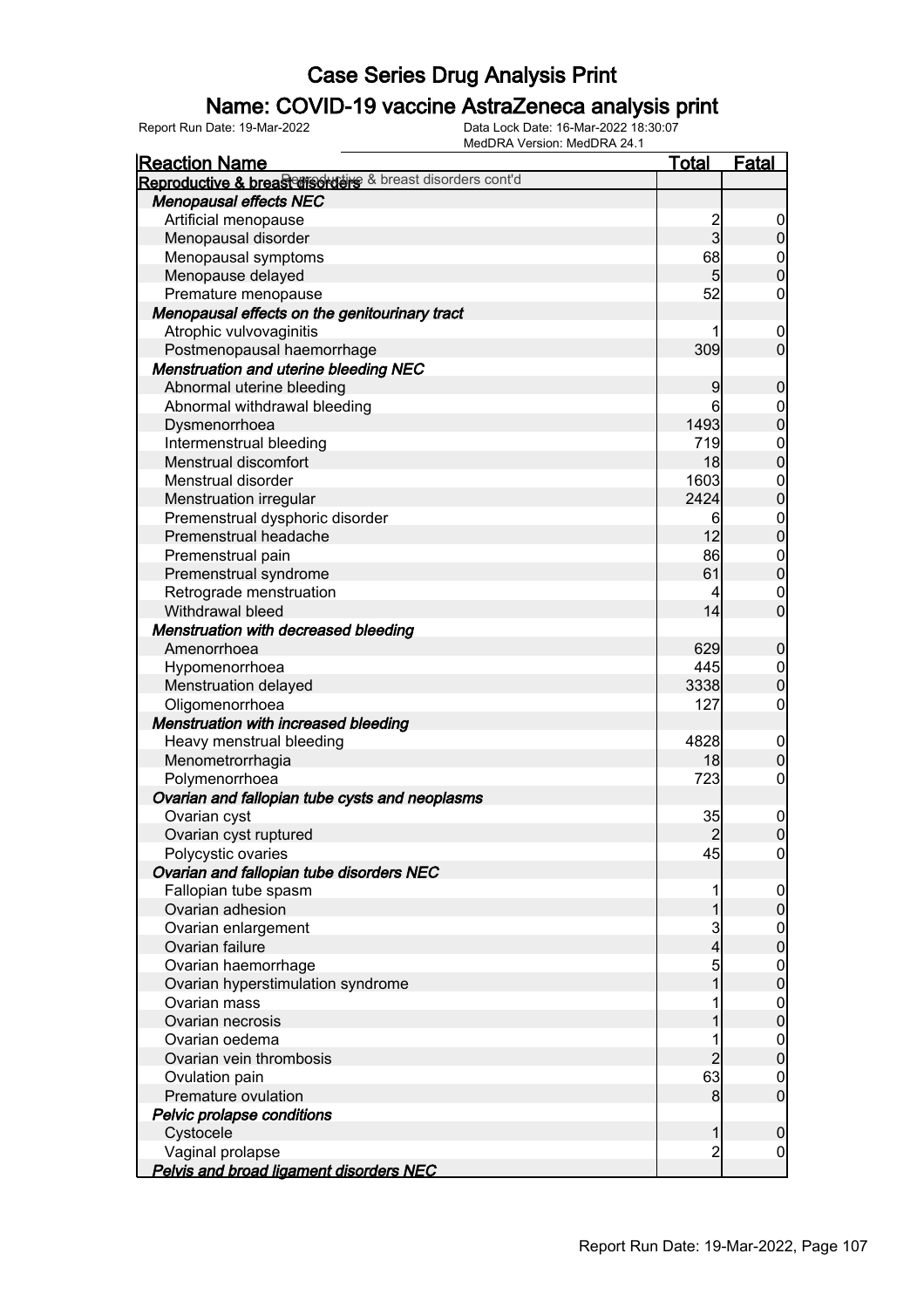### Name: COVID-19 vaccine AstraZeneca analysis print

| <b>Reaction Name</b>                                        | <u>Total</u>    | Fatal                                |
|-------------------------------------------------------------|-----------------|--------------------------------------|
| Reproductive & breas conservative & breast disorders cont'd |                 |                                      |
| Adnexa uteri pain                                           | 44              | $\overline{0}$                       |
| Pelvic haematoma                                            | 1               | $\overline{0}$                       |
| Pelvic haemorrhage                                          | 27              | 0                                    |
| Pelvic organ prolapse                                       | 1               | $\mathbf 0$                          |
| Penile and scrotal infections and inflammations             |                 |                                      |
| Balanoposthitis                                             | 4               | $\mathbf 0$                          |
| Penile disorders NEC (excl erection and ejaculation)        |                 |                                      |
| Penile blister                                              | 6               | $\boldsymbol{0}$                     |
| Penile burning sensation                                    |                 | $\boldsymbol{0}$                     |
| Penile curvature                                            | 4               | $\overline{0}$                       |
| Penile discharge                                            | 5               |                                      |
| Penile erosion                                              | 1               | $0\atop 0$                           |
| Penile exfoliation                                          |                 | $\mathbf{0}$                         |
| Penile haemorrhage                                          |                 | $\overline{0}$                       |
| Penile oedema                                               | 3               | $\boldsymbol{0}$                     |
| Penile pain                                                 | $\overline{c}$  | $\overline{0}$                       |
| Penile size reduced                                         | $\overline{c}$  | $\mathbf{0}$                         |
| Penis disorder                                              | 11              | $\mathbf 0$                          |
| Peyronie's disease                                          | 4               | $\boldsymbol{0}$                     |
| Prostate and seminal vesicles infections and inflammations  |                 |                                      |
| <b>Prostatitis</b>                                          | 6               | $\mathbf 0$                          |
| Prostatic neoplasms and hypertrophy                         |                 |                                      |
| Benign prostatic hyperplasia                                | $\overline{c}$  | $\mathbf 0$                          |
| Prostatic signs, symptoms and disorders NEC                 |                 |                                      |
| Prostatic pain                                              | 1               | $\mathbf 0$                          |
| Prostatism                                                  | 1               | $\mathbf 0$                          |
| Prostatomegaly                                              | 3               | $\boldsymbol{0}$                     |
| Reproductive tract disorders NEC (excl neoplasms)           |                 |                                      |
| Female genital tract fistula                                |                 | $\mathbf 0$                          |
| <b>Genital blister</b>                                      | 5               | $\mathbf 0$                          |
| Genital dysaesthesia                                        |                 | $\boldsymbol{0}$                     |
| Genital haemorrhage                                         | 34              | $\mathbf 0$                          |
| Genital hyperaesthesia                                      |                 | $\begin{matrix} 0 \\ 0 \end{matrix}$ |
| Genital hypoaesthesia                                       |                 |                                      |
| <b>Genital lesion</b>                                       | $\overline{2}$  | $\mathbf 0$                          |
| Genital paraesthesia                                        | $5\overline{)}$ | 0                                    |
| <b>Genital ulceration</b>                                   | 14              | 0                                    |
| Perineal disorder                                           | $\overline{2}$  | $\overline{0}$                       |
| Varicose veins pelvic                                       | 1               | $\mathbf 0$                          |
| Reproductive tract infections and inflammations NEC         |                 |                                      |
| Genital tract inflammation                                  | $\overline{c}$  | $\mathbf 0$                          |
| Reproductive tract neoplasms NEC                            |                 |                                      |
| Genital cyst                                                | $\overline{c}$  | $\mathbf 0$                          |
| Reproductive tract signs and symptoms NEC                   |                 |                                      |
| Genital burning sensation                                   | 8               | $\overline{0}$                       |
| Genital discomfort                                          | 3               | $\pmb{0}$                            |
| Genital erythema                                            | 1               | $0\atop 0$                           |
| Genital pain                                                | 5               |                                      |
| Genital rash                                                | 6               | $\boldsymbol{0}$                     |
| <b>Genital swelling</b>                                     | $\overline{2}$  | $\overline{0}$                       |
| Pelvic discomfort                                           | 4               | $\overline{0}$                       |
| Pelvic pain                                                 | 181             | $\mathbf 0$                          |
| Perineal pain                                               | $\overline{2}$  | $\overline{0}$                       |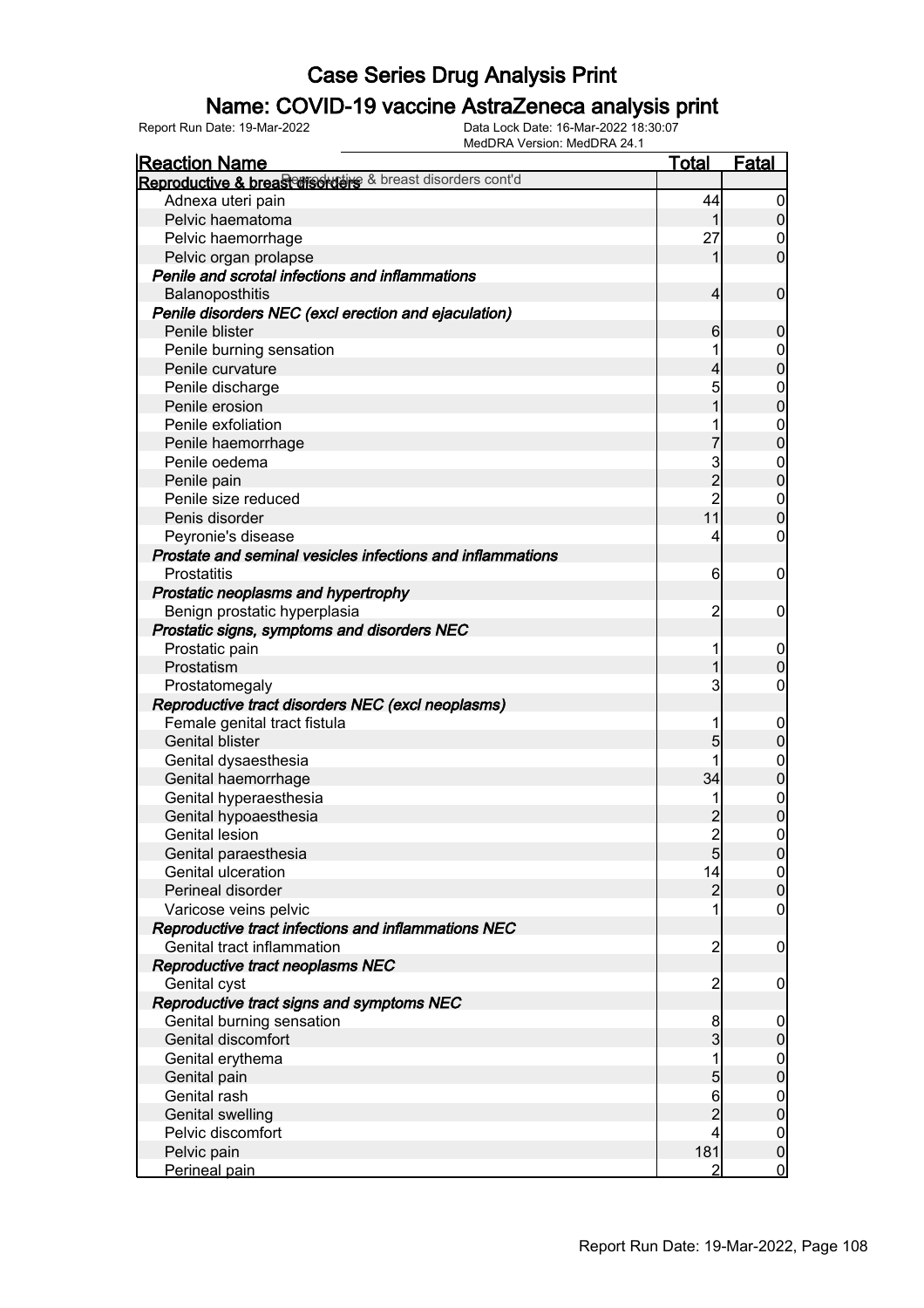### Name: COVID-19 vaccine AstraZeneca analysis print

| <b>Reaction Name</b>                                      | <u>Total</u>            | Fatal                                |
|-----------------------------------------------------------|-------------------------|--------------------------------------|
| Reproductive & breast disorders & breast disorders cont'd |                         |                                      |
| Pruritus genital                                          | 9                       | $\overline{0}$                       |
| <b>Scrotal disorders NEC</b>                              |                         |                                      |
| Scrotal dermatitis                                        |                         | $\mathbf 0$                          |
| Scrotal oedema                                            |                         | $\mathbf 0$                          |
| Scrotal pain                                              | 20 <sup>1</sup>         | $\pmb{0}$                            |
| Scrotal swelling                                          |                         | $\mathbf 0$                          |
| Varicocele                                                | $\overline{2}$          | $\mathbf 0$                          |
| Sexual function and fertility disorders NEC               |                         |                                      |
| Dyspareunia                                               | 7                       | $\boldsymbol{0}$                     |
| Female sexual dysfunction                                 |                         | $\mathbf 0$                          |
| Infertility                                               | 15                      | $\overline{0}$                       |
| Infertility female                                        | 7                       | $\boldsymbol{0}$                     |
| Infertility male                                          | $\overline{3}$          | $\overline{0}$                       |
| Male sexual dysfunction                                   | $\overline{c}$          | $\mathbf 0$                          |
| Sexual dysfunction                                        | 15                      | $\mathbf 0$                          |
| Spermatogenesis and semen disorders                       |                         |                                      |
| Aspermia                                                  | $\overline{2}$          | $\boldsymbol{0}$                     |
| Haematospermia                                            | 18                      | $\mathbf 0$                          |
| Semen discolouration                                      | $\overline{2}$          | $\mathbf 0$                          |
| Testicular and epididymal disorders NEC                   |                         |                                      |
| Testicular atrophy                                        | 1                       | $\boldsymbol{0}$                     |
| <b>Testicular disorder</b>                                | 9                       | $\boldsymbol{0}$                     |
| <b>Testicular mass</b>                                    |                         | $\overline{0}$                       |
| Testicular oedema                                         | 2                       | $\boldsymbol{0}$                     |
| Testicular pain                                           | 115                     | $\mathbf 0$                          |
| <b>Testicular retraction</b>                              | 3                       | $\mathbf 0$                          |
| <b>Testicular swelling</b>                                | 25                      | $\boldsymbol{0}$                     |
| Testis discomfort                                         | 6                       | $\boldsymbol{0}$                     |
| Testicular and epididymal infections and inflammations    |                         |                                      |
| Orchitis noninfective                                     | 1                       | $\mathbf 0$                          |
| Testicular and epididymal neoplasms                       |                         |                                      |
| Epididymal cyst                                           |                         | $\boldsymbol{0}$                     |
| <b>Testicular cyst</b>                                    |                         | $\overline{0}$                       |
| <b>Uterine disorders NEC</b>                              |                         |                                      |
| Adenomyosis                                               | 15                      | $\boldsymbol{0}$                     |
| Endometrial hyperplasia                                   |                         | 0                                    |
| <b>Endometrial thickening</b>                             | $\frac{2}{3}$           | 0                                    |
| Endometriosis                                             | 90                      |                                      |
| Metrorrhoea                                               | 1                       | $\begin{matrix} 0 \\ 0 \end{matrix}$ |
| Uterine enlargement                                       | $\overline{\mathbf{c}}$ | $\overline{0}$                       |
| Uterine haemorrhage                                       | 72                      | $\overline{0}$                       |
| Uterine pain                                              | 10                      | $\mathbf 0$                          |
| <b>Uterine neoplasms</b>                                  |                         |                                      |
| Uterine cyst                                              |                         | $\overline{0}$                       |
| Uterine polyp                                             | 4                       | $\overline{0}$                       |
| <b>Uterine tone disorders</b>                             |                         |                                      |
| Uterine spasm                                             | 24                      | $\mathbf 0$                          |
| Vaginal and vulval infections and inflammations           |                         |                                      |
| Vulvovaginal inflammation                                 | 3                       | $\bf 0$                              |
| Vulvovaginal cysts and neoplasms                          |                         |                                      |
| Bartholin's cyst                                          | $\overline{3}$          | $\mathbf 0$                          |
| Vaginal cyst                                              | 15                      | $\overline{0}$                       |
| Vulva cyst                                                | 1                       | $\overline{0}$                       |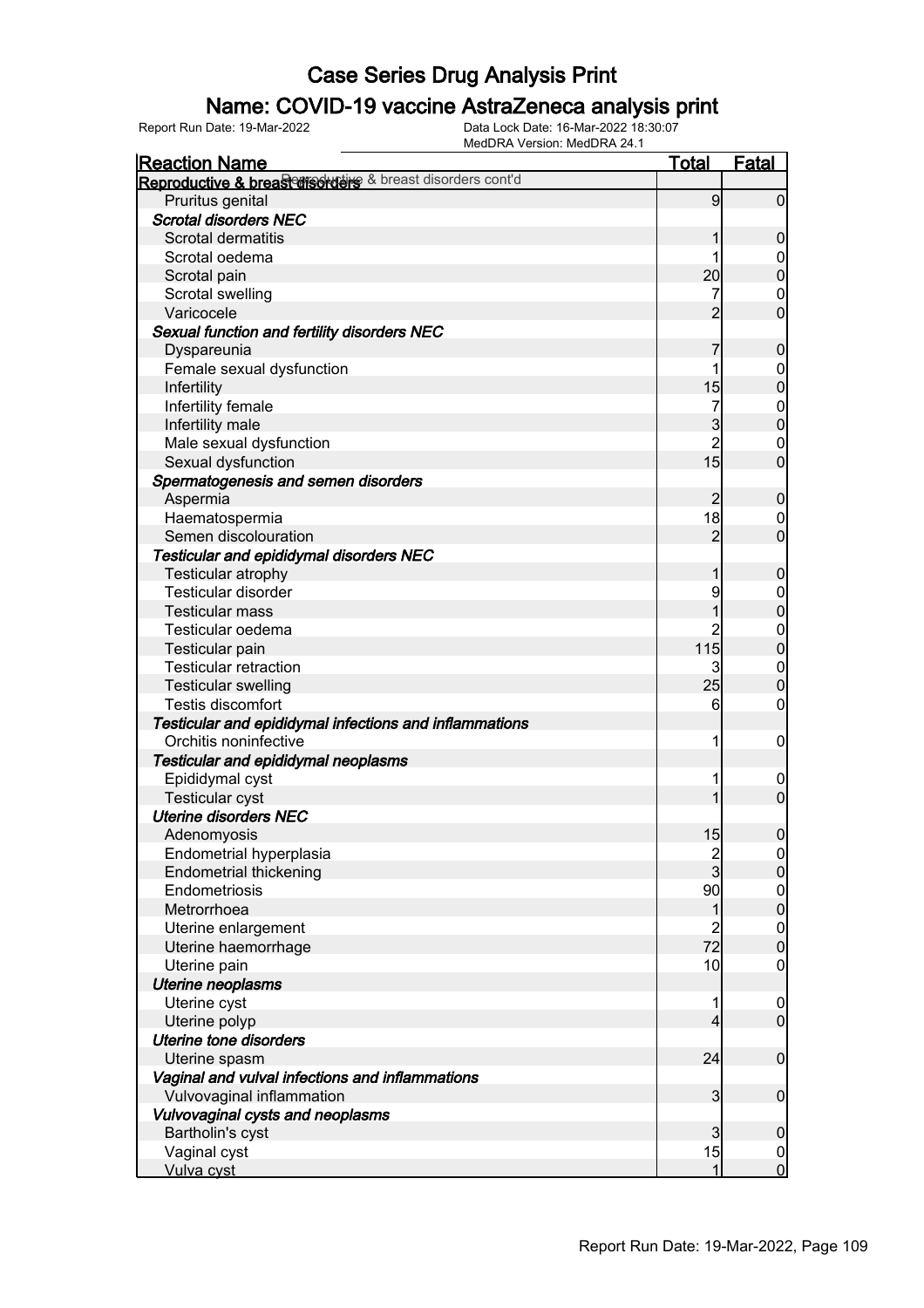### Name: COVID-19 vaccine AstraZeneca analysis print

| <b>Reaction Name</b>                                      | <u>Total</u> | <b>Fatal</b>   |
|-----------------------------------------------------------|--------------|----------------|
| Reproductive & breast disorders & breast disorders cont'd |              |                |
| <b>Vulvovaginal disorders NEC</b>                         |              |                |
| Vaginal disorder                                          | 2            | 0              |
| Vaginal haemorrhage                                       | 1331         |                |
| Vaginal mucosal blistering                                |              | 0              |
| Vaginal ulceration                                        |              | 0              |
| Vulval disorder                                           | 3            | 0              |
| Vulval haemorrhage                                        | 34           | 0              |
| <b>Vulval ulceration</b>                                  |              | 0              |
| Vulvovaginal disorder                                     |              | $\mathbf 0$    |
| Vulvovaginal ulceration                                   | 2            | $\overline{0}$ |
| Vulvovaginal signs and symptoms                           |              |                |
| Clitoral engorgement                                      | 1            | $\mathbf 0$    |
| Coital bleeding                                           | 8            | 0              |
| <b>Enlarged clitoris</b>                                  |              | $\overline{0}$ |
| Labia enlarged                                            | 2            | 0              |
| Vaginal discharge                                         | 92           | $\overline{0}$ |
| Vaginal lesion                                            |              | $\mathbf{0}$   |
| Vaginal odour                                             |              | $\overline{0}$ |
| Vulval oedema                                             |              | 0              |
| Vulvovaginal burning sensation                            | 11           | $\mathbf 0$    |
| Vulvovaginal discomfort                                   | 10           | 0              |
| Vulvovaginal dryness                                      | 13           | $\overline{0}$ |
| Vulvovaginal erythema                                     |              | 0              |
| Vulvovaginal pain                                         | 40           | 0              |
| Vulvovaginal pruritus                                     | 12           | 0              |
| Vulvovaginal rash                                         | 3            | 0              |
| Vulvovaginal swelling                                     |              | 0              |
| Reproductive & breast disorders SOC TOTAL                 | 20781        | $\mathbf 0$    |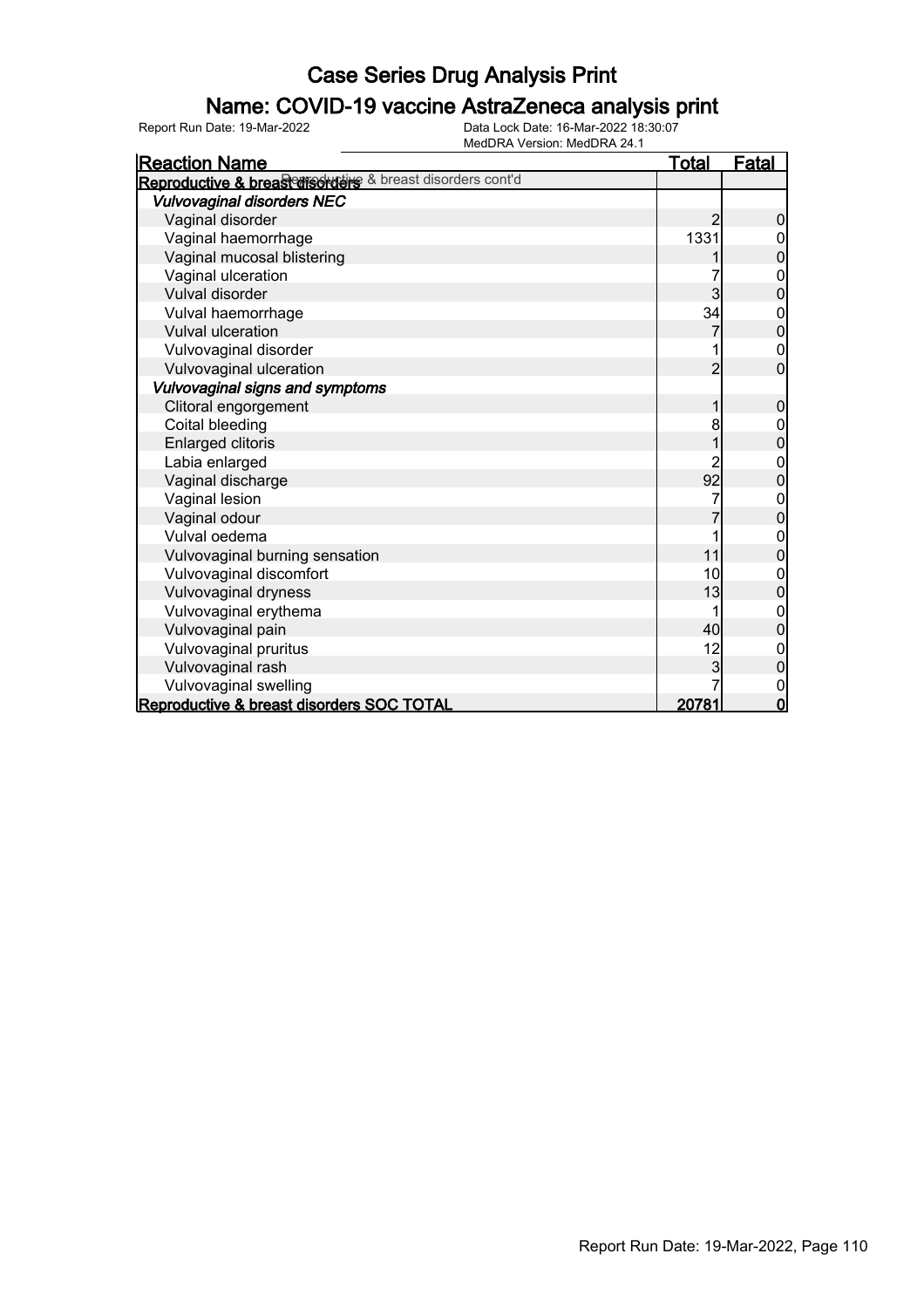### Name: COVID-19 vaccine AstraZeneca analysis print

| <b>Reaction Name</b>                                          | <u>Total</u>   | <u>Fatal</u>     |
|---------------------------------------------------------------|----------------|------------------|
| <b>Respiratory disorders</b>                                  |                |                  |
| <b>Breathing abnormalities</b>                                |                |                  |
| Apnoea                                                        | 13             | $\boldsymbol{0}$ |
| Apnoeic attack                                                |                | $\overline{0}$   |
| Cheyne-Stokes respiration                                     | $\overline{2}$ | $\mathbf 0$      |
| Dyspnoea                                                      | 8067           | $\mathbf 0$      |
| Dyspnoea at rest                                              | 15             | $\overline{0}$   |
| Dyspnoea exertional                                           | 62             | $\mathbf{0}$     |
| Dyspnoea paroxysmal nocturnal                                 | 1              | $\overline{0}$   |
| Grunting                                                      | $\overline{2}$ | $\mathbf 0$      |
| Hyperventilation                                              | 101            | $\overline{0}$   |
| Hypopnoea                                                     | 238            | $\mathbf{0}$     |
| Hypoventilation                                               |                | $\overline{0}$   |
| Irregular breathing                                           | 29             | $\mathbf{0}$     |
| Mouth breathing                                               | 8              | $\overline{0}$   |
| Orthopnoea                                                    | 3              | $\mathbf{0}$     |
| Respiration abnormal                                          | 119            | $\overline{0}$   |
| Respiratory arrest                                            | 28             | $\mathbf{0}$     |
| Respiratory distress                                          | 13             | $\overline{0}$   |
| Respiratory fatigue                                           | 8              | $\mathbf{0}$     |
| Sleep apnoea syndrome                                         | 34             | $\overline{0}$   |
| Tachypnoea                                                    | 40             | $\mathbf 0$      |
| <b>Bronchial conditions NEC</b>                               |                |                  |
| Bronchial haemorrhage                                         | 1              | $\mathbf 0$      |
| <b>Bronchial secretion retention</b>                          | $\overline{2}$ | $\overline{0}$   |
| <b>Bronchiectasis</b>                                         | 16             | $\mathbf 0$      |
| Bronchospasm and obstruction                                  |                |                  |
| Aspirin-exacerbated respiratory disease                       | 1              | $\mathbf 0$      |
| Asthma                                                        | 656            | $\mathbf 0$      |
| Asthma exercise induced                                       | 4              | $\mathbf 0$      |
| Asthma late onset                                             | 3              | $\overline{0}$   |
| Asthma-chronic obstructive pulmonary disease overlap syndrome |                | $\mathbf{0}$     |
| Asthmatic crisis                                              | $\frac{2}{6}$  | $\overline{0}$   |
| <b>Bronchial oedema</b>                                       | 1              | $\mathbf{0}$     |
| <b>Bronchitis chronic</b>                                     |                | $\overline{0}$   |
| Bronchospasm                                                  | 19             | $\mathbf 0$      |
| Chronic obstructive pulmonary disease                         | 56             | $\overline{4}$   |
| Cough variant asthma                                          | 9              | 0                |
| Obstructive airways disorder                                  |                | $\overline{0}$   |
| Reversible airways obstruction                                |                | $\boldsymbol{0}$ |
| Wheezing                                                      | 652            | $\mathbf 0$      |
| Conditions associated with abnormal gas exchange              |                |                  |
| Asphyxia                                                      | 4              | 1                |
| Hypercapnia                                                   | 1              | $\boldsymbol{0}$ |
| Hypoxia                                                       | 73             | $\overline{1}$   |
| Coughing and associated symptoms                              |                |                  |
| Allergic cough                                                | 8              | $\mathbf 0$      |
| Cough                                                         | 4068           | $\overline{0}$   |
| Haemoptysis                                                   | 148            | $\mathbf 0$      |
| Productive cough                                              | 218            | $\boldsymbol{0}$ |
| Sputum discoloured                                            | 15             | $\overline{0}$   |
| Sputum increased                                              | 3              | $\boldsymbol{0}$ |
| Sputum retention                                              | $\mathbf{1}$   | $\mathbf 0$      |
| Diaphragmatic disorders                                       |                |                  |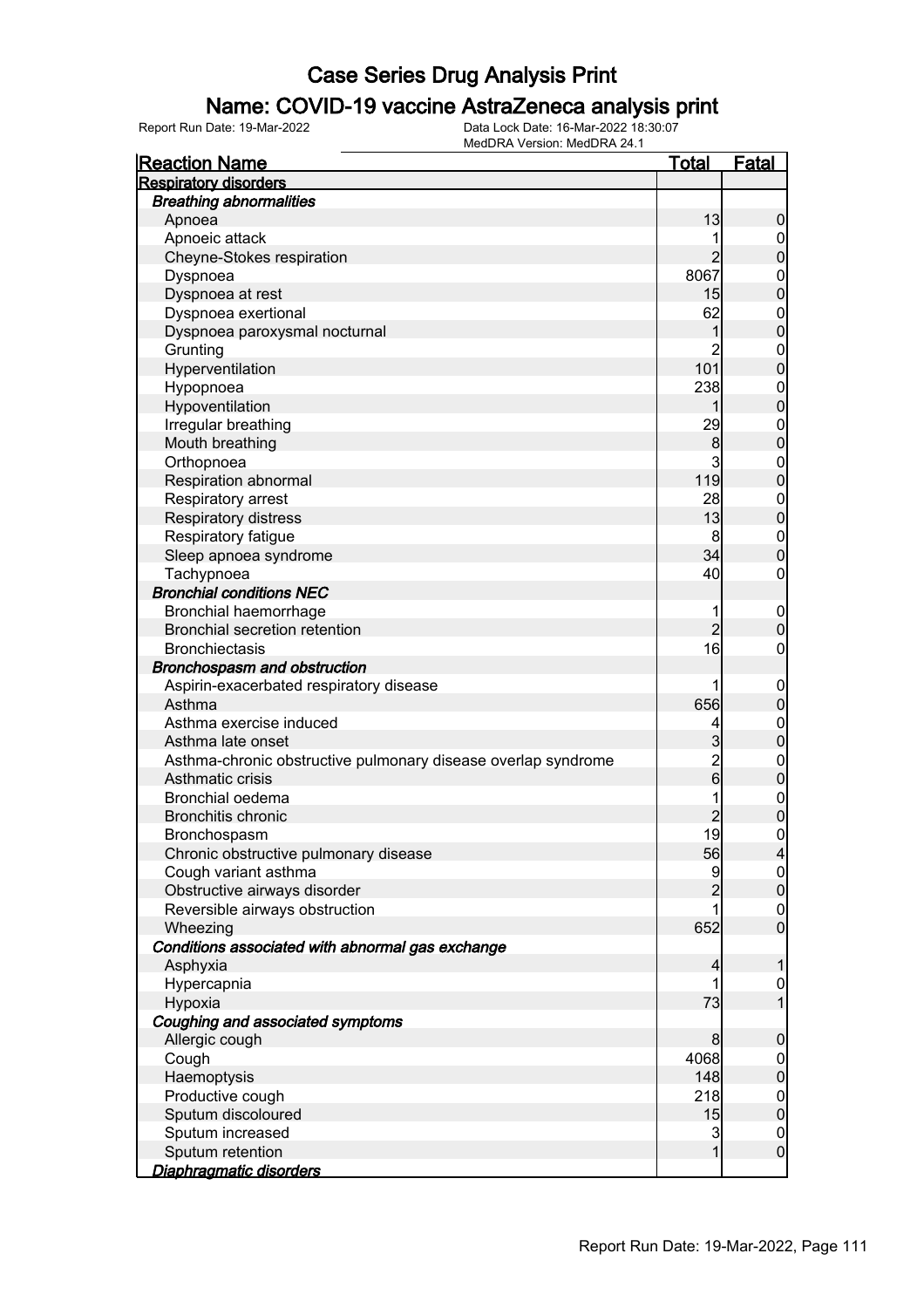### Name: COVID-19 vaccine AstraZeneca analysis print

| Respiratory disorders espiratory disorders cont'd<br>Diaphragmatic paralysis<br>1<br>0<br>Diaphragmatic spasm<br>$\overline{2}$<br>0<br>Laryngeal and adjacent sites disorders NEC (excl infections and<br>neoplasms)<br>Reflux laryngitis<br>4<br>0<br>5<br>Vocal cord disorder<br>0<br>8<br>Vocal cord dysfunction<br>0<br>$\overline{2}$<br>0<br>Vocal cord thickening<br>Laryngeal spasm, oedema and obstruction<br>Epiglottic oedema<br>0<br>1<br>3<br>Laryngeal oedema<br>$\boldsymbol{0}$<br>3<br>0<br>Laryngospasm<br>23<br>Stridor<br>0<br>Lower respiratory tract inflammatory and immunologic conditions<br><b>Alveolitis</b><br>$\overline{c}$<br>$\overline{0}$<br>1<br>Autoimmune lung disease<br>0<br>2<br>2<br>Eosinophilic pneumonia<br>0<br>Hypersensitivity pneumonitis<br>0<br>38<br>Pneumonitis<br>1<br>3<br>0<br>Pulmonary sarcoidosis<br>1<br>0<br>Pulmonary vasculitis<br>Lower respiratory tract signs and symptoms<br>Hiccups<br>48<br>$\mathbf 0$<br>0<br>Lower respiratory tract congestion<br>4<br>8<br>Lung opacity<br>0<br>49<br>0<br>Pleuritic pain<br>Pulmonary haemorrhage<br>8<br>1<br>238<br>Pulmonary pain<br>0<br>Rales<br>0<br>2<br><b>Mediastinal disorders</b><br>Pulmonary hilum mass<br>1<br>0<br>Nasal congestion and inflammations<br>Nasal congestion<br>479<br>$\mathbf 0$<br>Nasal inflammation<br>$\overline{0}$<br>$\overline{0}$<br>28<br>Rhinitis allergic<br>Rhinitis perennial<br><sup>0</sup><br><b>Nasal disorders NEC</b><br>Epistaxis<br>2303<br>0<br>Intranasal hypoaesthesia<br>1<br>$\mathbf 0$<br>Nasal crusting<br>0<br>6<br>Nasal cyst<br>$\frac{2}{8}$<br>$\mathbf 0$<br>Nasal disorder<br>0<br>71<br>Nasal dryness<br>$\mathbf 0$ | <b>Reaction Name</b>     | <b>Total</b> | <b>Fatal</b> |
|-----------------------------------------------------------------------------------------------------------------------------------------------------------------------------------------------------------------------------------------------------------------------------------------------------------------------------------------------------------------------------------------------------------------------------------------------------------------------------------------------------------------------------------------------------------------------------------------------------------------------------------------------------------------------------------------------------------------------------------------------------------------------------------------------------------------------------------------------------------------------------------------------------------------------------------------------------------------------------------------------------------------------------------------------------------------------------------------------------------------------------------------------------------------------------------------------------------------------------------------------------------------------------------------------------------------------------------------------------------------------------------------------------------------------------------------------------------------------------------------------------------------------------------------------------------------------------------------------------------------------------------------------------------------------------------------------------|--------------------------|--------------|--------------|
|                                                                                                                                                                                                                                                                                                                                                                                                                                                                                                                                                                                                                                                                                                                                                                                                                                                                                                                                                                                                                                                                                                                                                                                                                                                                                                                                                                                                                                                                                                                                                                                                                                                                                                     |                          |              |              |
|                                                                                                                                                                                                                                                                                                                                                                                                                                                                                                                                                                                                                                                                                                                                                                                                                                                                                                                                                                                                                                                                                                                                                                                                                                                                                                                                                                                                                                                                                                                                                                                                                                                                                                     |                          |              |              |
|                                                                                                                                                                                                                                                                                                                                                                                                                                                                                                                                                                                                                                                                                                                                                                                                                                                                                                                                                                                                                                                                                                                                                                                                                                                                                                                                                                                                                                                                                                                                                                                                                                                                                                     |                          |              |              |
|                                                                                                                                                                                                                                                                                                                                                                                                                                                                                                                                                                                                                                                                                                                                                                                                                                                                                                                                                                                                                                                                                                                                                                                                                                                                                                                                                                                                                                                                                                                                                                                                                                                                                                     |                          |              |              |
|                                                                                                                                                                                                                                                                                                                                                                                                                                                                                                                                                                                                                                                                                                                                                                                                                                                                                                                                                                                                                                                                                                                                                                                                                                                                                                                                                                                                                                                                                                                                                                                                                                                                                                     |                          |              |              |
|                                                                                                                                                                                                                                                                                                                                                                                                                                                                                                                                                                                                                                                                                                                                                                                                                                                                                                                                                                                                                                                                                                                                                                                                                                                                                                                                                                                                                                                                                                                                                                                                                                                                                                     |                          |              |              |
|                                                                                                                                                                                                                                                                                                                                                                                                                                                                                                                                                                                                                                                                                                                                                                                                                                                                                                                                                                                                                                                                                                                                                                                                                                                                                                                                                                                                                                                                                                                                                                                                                                                                                                     |                          |              |              |
|                                                                                                                                                                                                                                                                                                                                                                                                                                                                                                                                                                                                                                                                                                                                                                                                                                                                                                                                                                                                                                                                                                                                                                                                                                                                                                                                                                                                                                                                                                                                                                                                                                                                                                     |                          |              |              |
|                                                                                                                                                                                                                                                                                                                                                                                                                                                                                                                                                                                                                                                                                                                                                                                                                                                                                                                                                                                                                                                                                                                                                                                                                                                                                                                                                                                                                                                                                                                                                                                                                                                                                                     |                          |              |              |
|                                                                                                                                                                                                                                                                                                                                                                                                                                                                                                                                                                                                                                                                                                                                                                                                                                                                                                                                                                                                                                                                                                                                                                                                                                                                                                                                                                                                                                                                                                                                                                                                                                                                                                     |                          |              |              |
|                                                                                                                                                                                                                                                                                                                                                                                                                                                                                                                                                                                                                                                                                                                                                                                                                                                                                                                                                                                                                                                                                                                                                                                                                                                                                                                                                                                                                                                                                                                                                                                                                                                                                                     |                          |              |              |
|                                                                                                                                                                                                                                                                                                                                                                                                                                                                                                                                                                                                                                                                                                                                                                                                                                                                                                                                                                                                                                                                                                                                                                                                                                                                                                                                                                                                                                                                                                                                                                                                                                                                                                     |                          |              |              |
|                                                                                                                                                                                                                                                                                                                                                                                                                                                                                                                                                                                                                                                                                                                                                                                                                                                                                                                                                                                                                                                                                                                                                                                                                                                                                                                                                                                                                                                                                                                                                                                                                                                                                                     |                          |              |              |
|                                                                                                                                                                                                                                                                                                                                                                                                                                                                                                                                                                                                                                                                                                                                                                                                                                                                                                                                                                                                                                                                                                                                                                                                                                                                                                                                                                                                                                                                                                                                                                                                                                                                                                     |                          |              |              |
|                                                                                                                                                                                                                                                                                                                                                                                                                                                                                                                                                                                                                                                                                                                                                                                                                                                                                                                                                                                                                                                                                                                                                                                                                                                                                                                                                                                                                                                                                                                                                                                                                                                                                                     |                          |              |              |
|                                                                                                                                                                                                                                                                                                                                                                                                                                                                                                                                                                                                                                                                                                                                                                                                                                                                                                                                                                                                                                                                                                                                                                                                                                                                                                                                                                                                                                                                                                                                                                                                                                                                                                     |                          |              |              |
|                                                                                                                                                                                                                                                                                                                                                                                                                                                                                                                                                                                                                                                                                                                                                                                                                                                                                                                                                                                                                                                                                                                                                                                                                                                                                                                                                                                                                                                                                                                                                                                                                                                                                                     |                          |              |              |
|                                                                                                                                                                                                                                                                                                                                                                                                                                                                                                                                                                                                                                                                                                                                                                                                                                                                                                                                                                                                                                                                                                                                                                                                                                                                                                                                                                                                                                                                                                                                                                                                                                                                                                     |                          |              |              |
|                                                                                                                                                                                                                                                                                                                                                                                                                                                                                                                                                                                                                                                                                                                                                                                                                                                                                                                                                                                                                                                                                                                                                                                                                                                                                                                                                                                                                                                                                                                                                                                                                                                                                                     |                          |              |              |
|                                                                                                                                                                                                                                                                                                                                                                                                                                                                                                                                                                                                                                                                                                                                                                                                                                                                                                                                                                                                                                                                                                                                                                                                                                                                                                                                                                                                                                                                                                                                                                                                                                                                                                     |                          |              |              |
|                                                                                                                                                                                                                                                                                                                                                                                                                                                                                                                                                                                                                                                                                                                                                                                                                                                                                                                                                                                                                                                                                                                                                                                                                                                                                                                                                                                                                                                                                                                                                                                                                                                                                                     |                          |              |              |
|                                                                                                                                                                                                                                                                                                                                                                                                                                                                                                                                                                                                                                                                                                                                                                                                                                                                                                                                                                                                                                                                                                                                                                                                                                                                                                                                                                                                                                                                                                                                                                                                                                                                                                     |                          |              |              |
|                                                                                                                                                                                                                                                                                                                                                                                                                                                                                                                                                                                                                                                                                                                                                                                                                                                                                                                                                                                                                                                                                                                                                                                                                                                                                                                                                                                                                                                                                                                                                                                                                                                                                                     |                          |              |              |
|                                                                                                                                                                                                                                                                                                                                                                                                                                                                                                                                                                                                                                                                                                                                                                                                                                                                                                                                                                                                                                                                                                                                                                                                                                                                                                                                                                                                                                                                                                                                                                                                                                                                                                     |                          |              |              |
|                                                                                                                                                                                                                                                                                                                                                                                                                                                                                                                                                                                                                                                                                                                                                                                                                                                                                                                                                                                                                                                                                                                                                                                                                                                                                                                                                                                                                                                                                                                                                                                                                                                                                                     |                          |              |              |
|                                                                                                                                                                                                                                                                                                                                                                                                                                                                                                                                                                                                                                                                                                                                                                                                                                                                                                                                                                                                                                                                                                                                                                                                                                                                                                                                                                                                                                                                                                                                                                                                                                                                                                     |                          |              |              |
|                                                                                                                                                                                                                                                                                                                                                                                                                                                                                                                                                                                                                                                                                                                                                                                                                                                                                                                                                                                                                                                                                                                                                                                                                                                                                                                                                                                                                                                                                                                                                                                                                                                                                                     |                          |              |              |
|                                                                                                                                                                                                                                                                                                                                                                                                                                                                                                                                                                                                                                                                                                                                                                                                                                                                                                                                                                                                                                                                                                                                                                                                                                                                                                                                                                                                                                                                                                                                                                                                                                                                                                     |                          |              |              |
|                                                                                                                                                                                                                                                                                                                                                                                                                                                                                                                                                                                                                                                                                                                                                                                                                                                                                                                                                                                                                                                                                                                                                                                                                                                                                                                                                                                                                                                                                                                                                                                                                                                                                                     |                          |              |              |
|                                                                                                                                                                                                                                                                                                                                                                                                                                                                                                                                                                                                                                                                                                                                                                                                                                                                                                                                                                                                                                                                                                                                                                                                                                                                                                                                                                                                                                                                                                                                                                                                                                                                                                     |                          |              |              |
|                                                                                                                                                                                                                                                                                                                                                                                                                                                                                                                                                                                                                                                                                                                                                                                                                                                                                                                                                                                                                                                                                                                                                                                                                                                                                                                                                                                                                                                                                                                                                                                                                                                                                                     |                          |              |              |
|                                                                                                                                                                                                                                                                                                                                                                                                                                                                                                                                                                                                                                                                                                                                                                                                                                                                                                                                                                                                                                                                                                                                                                                                                                                                                                                                                                                                                                                                                                                                                                                                                                                                                                     |                          |              |              |
|                                                                                                                                                                                                                                                                                                                                                                                                                                                                                                                                                                                                                                                                                                                                                                                                                                                                                                                                                                                                                                                                                                                                                                                                                                                                                                                                                                                                                                                                                                                                                                                                                                                                                                     |                          |              |              |
|                                                                                                                                                                                                                                                                                                                                                                                                                                                                                                                                                                                                                                                                                                                                                                                                                                                                                                                                                                                                                                                                                                                                                                                                                                                                                                                                                                                                                                                                                                                                                                                                                                                                                                     |                          |              |              |
|                                                                                                                                                                                                                                                                                                                                                                                                                                                                                                                                                                                                                                                                                                                                                                                                                                                                                                                                                                                                                                                                                                                                                                                                                                                                                                                                                                                                                                                                                                                                                                                                                                                                                                     |                          |              |              |
|                                                                                                                                                                                                                                                                                                                                                                                                                                                                                                                                                                                                                                                                                                                                                                                                                                                                                                                                                                                                                                                                                                                                                                                                                                                                                                                                                                                                                                                                                                                                                                                                                                                                                                     |                          |              |              |
|                                                                                                                                                                                                                                                                                                                                                                                                                                                                                                                                                                                                                                                                                                                                                                                                                                                                                                                                                                                                                                                                                                                                                                                                                                                                                                                                                                                                                                                                                                                                                                                                                                                                                                     |                          |              |              |
|                                                                                                                                                                                                                                                                                                                                                                                                                                                                                                                                                                                                                                                                                                                                                                                                                                                                                                                                                                                                                                                                                                                                                                                                                                                                                                                                                                                                                                                                                                                                                                                                                                                                                                     |                          |              |              |
|                                                                                                                                                                                                                                                                                                                                                                                                                                                                                                                                                                                                                                                                                                                                                                                                                                                                                                                                                                                                                                                                                                                                                                                                                                                                                                                                                                                                                                                                                                                                                                                                                                                                                                     |                          |              |              |
|                                                                                                                                                                                                                                                                                                                                                                                                                                                                                                                                                                                                                                                                                                                                                                                                                                                                                                                                                                                                                                                                                                                                                                                                                                                                                                                                                                                                                                                                                                                                                                                                                                                                                                     |                          |              |              |
|                                                                                                                                                                                                                                                                                                                                                                                                                                                                                                                                                                                                                                                                                                                                                                                                                                                                                                                                                                                                                                                                                                                                                                                                                                                                                                                                                                                                                                                                                                                                                                                                                                                                                                     |                          |              |              |
|                                                                                                                                                                                                                                                                                                                                                                                                                                                                                                                                                                                                                                                                                                                                                                                                                                                                                                                                                                                                                                                                                                                                                                                                                                                                                                                                                                                                                                                                                                                                                                                                                                                                                                     |                          |              |              |
|                                                                                                                                                                                                                                                                                                                                                                                                                                                                                                                                                                                                                                                                                                                                                                                                                                                                                                                                                                                                                                                                                                                                                                                                                                                                                                                                                                                                                                                                                                                                                                                                                                                                                                     |                          |              |              |
| 0                                                                                                                                                                                                                                                                                                                                                                                                                                                                                                                                                                                                                                                                                                                                                                                                                                                                                                                                                                                                                                                                                                                                                                                                                                                                                                                                                                                                                                                                                                                                                                                                                                                                                                   | Nasal mucosal blistering |              |              |
| Nasal mucosal discolouration                                                                                                                                                                                                                                                                                                                                                                                                                                                                                                                                                                                                                                                                                                                                                                                                                                                                                                                                                                                                                                                                                                                                                                                                                                                                                                                                                                                                                                                                                                                                                                                                                                                                        |                          |              |              |
| $\mathbf 0$<br>Nasal odour<br>2<br>0                                                                                                                                                                                                                                                                                                                                                                                                                                                                                                                                                                                                                                                                                                                                                                                                                                                                                                                                                                                                                                                                                                                                                                                                                                                                                                                                                                                                                                                                                                                                                                                                                                                                |                          |              |              |
| 17                                                                                                                                                                                                                                                                                                                                                                                                                                                                                                                                                                                                                                                                                                                                                                                                                                                                                                                                                                                                                                                                                                                                                                                                                                                                                                                                                                                                                                                                                                                                                                                                                                                                                                  |                          |              |              |
| Nasal oedema<br>0<br>0<br>1                                                                                                                                                                                                                                                                                                                                                                                                                                                                                                                                                                                                                                                                                                                                                                                                                                                                                                                                                                                                                                                                                                                                                                                                                                                                                                                                                                                                                                                                                                                                                                                                                                                                         |                          |              |              |
| Nasal polyps<br>12                                                                                                                                                                                                                                                                                                                                                                                                                                                                                                                                                                                                                                                                                                                                                                                                                                                                                                                                                                                                                                                                                                                                                                                                                                                                                                                                                                                                                                                                                                                                                                                                                                                                                  |                          |              |              |
| Nasal pruritus<br>0<br>1                                                                                                                                                                                                                                                                                                                                                                                                                                                                                                                                                                                                                                                                                                                                                                                                                                                                                                                                                                                                                                                                                                                                                                                                                                                                                                                                                                                                                                                                                                                                                                                                                                                                            |                          |              |              |
| Nasal septum deviation<br>0                                                                                                                                                                                                                                                                                                                                                                                                                                                                                                                                                                                                                                                                                                                                                                                                                                                                                                                                                                                                                                                                                                                                                                                                                                                                                                                                                                                                                                                                                                                                                                                                                                                                         |                          |              |              |
| Nasal septum perforation<br>1<br>$\mathbf 0$<br>$\mathbf 0$<br>Nasal ulcer<br>4                                                                                                                                                                                                                                                                                                                                                                                                                                                                                                                                                                                                                                                                                                                                                                                                                                                                                                                                                                                                                                                                                                                                                                                                                                                                                                                                                                                                                                                                                                                                                                                                                     |                          |              |              |
| <b>Neonatal hypoxic conditions</b>                                                                                                                                                                                                                                                                                                                                                                                                                                                                                                                                                                                                                                                                                                                                                                                                                                                                                                                                                                                                                                                                                                                                                                                                                                                                                                                                                                                                                                                                                                                                                                                                                                                                  |                          |              |              |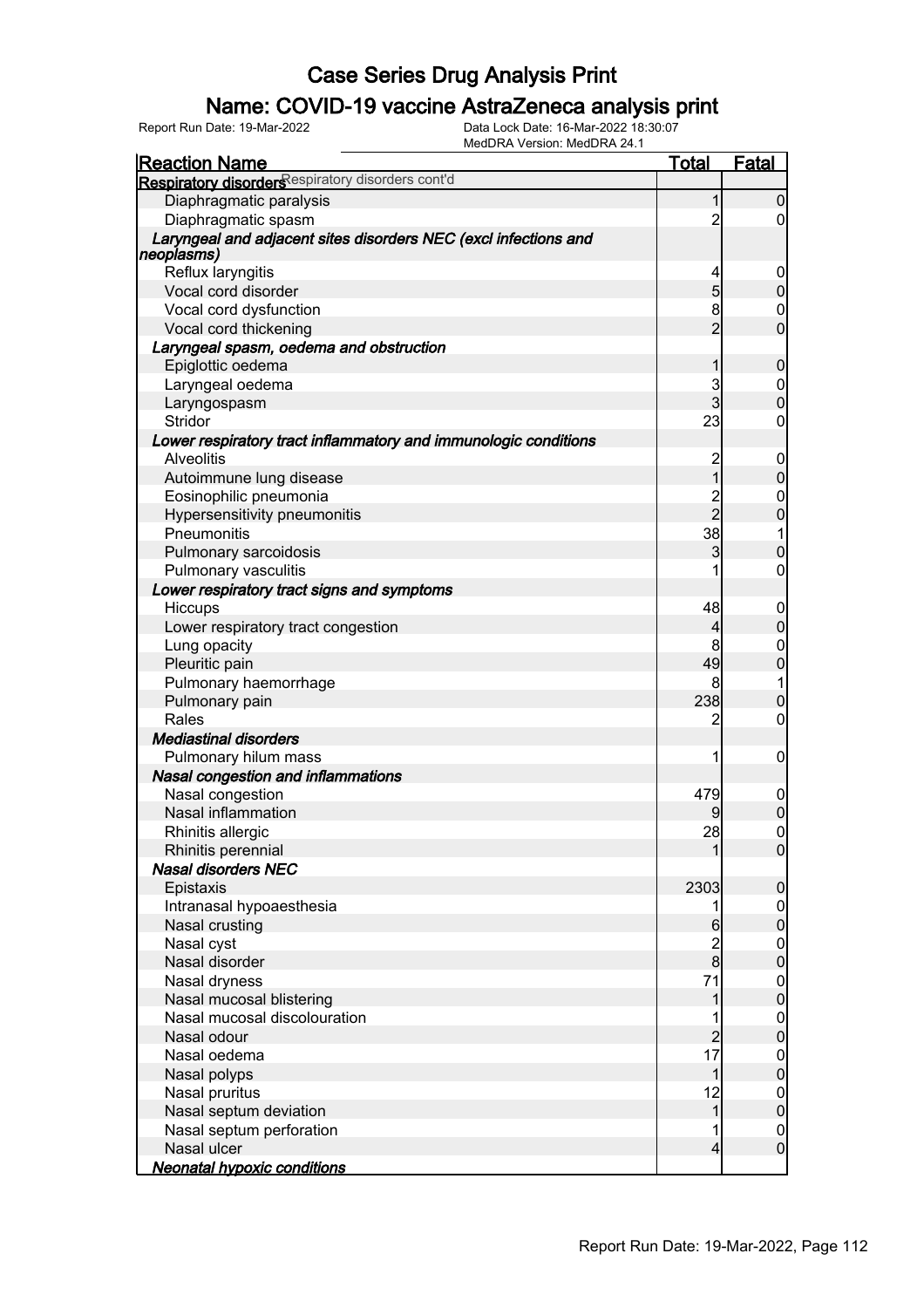### Name: COVID-19 vaccine AstraZeneca analysis print

| <u>Reaction Name</u>                                      | <u>Total</u>            | <b>Fatal</b>                           |
|-----------------------------------------------------------|-------------------------|----------------------------------------|
| Respiratory disorders espiratory disorders cont'd         |                         |                                        |
| Brief resolved unexplained event                          | 1                       | $\boldsymbol{0}$                       |
| Gasping syndrome                                          | $\overline{c}$          | $\overline{0}$                         |
| Paranasal sinus disorders (excl infections and neoplasms) |                         |                                        |
| Allergic sinusitis                                        |                         | $\mathbf 0$                            |
| Paranasal sinus haemorrhage                               | $\frac{2}{5}$           | $\pmb{0}$                              |
| Paranasal sinus hypersecretion                            | 1                       | $\boldsymbol{0}$                       |
| Paranasal sinus inflammation                              | $\overline{\mathbf{4}}$ | $\overline{0}$                         |
| Sinonasal obstruction                                     | 13                      | $\boldsymbol{0}$                       |
| Sinus congestion                                          | 92                      | $\overline{0}$                         |
| Sinus disorder                                            | 20                      | $\mathbf 0$                            |
| Sinus polyp                                               | 3                       | $\mathbf 0$                            |
| Parenchymal lung disorders NEC                            |                         |                                        |
| Alveolar proteinosis                                      | 1                       | $\mathbf 0$                            |
| Atelectasis                                               | 8                       | $\boldsymbol{0}$                       |
| Cystic lung disease                                       | 1                       | $\mathbf 0$                            |
| Emphysema                                                 | 6                       | $\mathbf{0}$                           |
| Idiopathic pulmonary fibrosis                             | 4                       | $\mathbf{1}$                           |
| Interstitial lung disease                                 | 9                       |                                        |
| Lung consolidation                                        | 10                      | $\begin{bmatrix} 2 \\ 0 \end{bmatrix}$ |
| Lung cyst                                                 | 1                       |                                        |
| Lung induration                                           |                         | $0\atop 0$                             |
| Lung infiltration                                         |                         |                                        |
| Pulmonary alveolar haemorrhage                            | 2<br>1                  | $0\atop 0$                             |
| Pulmonary calcification                                   | 1                       | $\mathbf{0}$                           |
| Pulmonary cavitation                                      | 3                       | $\mathbf 0$                            |
| Pulmonary fibrosis                                        | 11                      | $\boldsymbol{0}$                       |
| Pharyngeal disorders (excl infections and neoplasms)      |                         |                                        |
| Oropharyngeal swelling                                    |                         | $\mathbf 0$                            |
| Pharyngeal erythema                                       | $\frac{2}{5}$           | $\pmb{0}$                              |
| Pharyngeal haemorrhage                                    | 1                       |                                        |
| Pharyngeal hypoaesthesia                                  | 40                      | $0\atop 0$                             |
| Pharyngeal inflammation                                   | 1                       |                                        |
| Pharyngeal oedema                                         | 14                      | $\begin{matrix} 0 \\ 0 \end{matrix}$   |
| Pharyngeal paraesthesia                                   | 37                      | $\mathbf{0}$                           |
| Pharyngeal swelling                                       | 313                     | $\overline{0}$                         |
| Pharyngeal ulceration                                     | 17                      | 0                                      |
| Tonsillar disorder                                        | 1                       | 0                                      |
| Tonsillar erythema                                        |                         |                                        |
| Tonsillar haemorrhage                                     | $\overline{1}$          | $\begin{matrix} 0 \\ 0 \end{matrix}$   |
| Tonsillar hypertrophy                                     | 65                      |                                        |
| <b>Tonsillar inflammation</b>                             | $\overline{5}$          | $\begin{matrix} 0 \\ 0 \end{matrix}$   |
| Tonsillar ulcer                                           |                         | $\boldsymbol{0}$                       |
| Tonsillolith                                              | $\frac{2}{1}$           | $\mathbf 0$                            |
| <b>Pleural conditions NEC</b>                             |                         |                                        |
| Pleural thickening                                        | 1                       | $\boldsymbol{0}$                       |
| <b>Pleural infections and inflammations</b>               |                         |                                        |
| Lupus pleurisy                                            | $\overline{2}$          | $\mathbf 0$                            |
| Pleurisy                                                  | 55                      | $\boldsymbol{0}$                       |
| Pneumothorax and pleural effusions NEC                    |                         |                                        |
| Haemothorax                                               | 1                       | $\mathbf 0$                            |
| Pleural effusion                                          | 54                      | 1                                      |
| Pneumothorax                                              | 14                      | $\boldsymbol{0}$                       |
| Pneumothorax spontaneous                                  | $\overline{2}$          | $\mathbf 0$                            |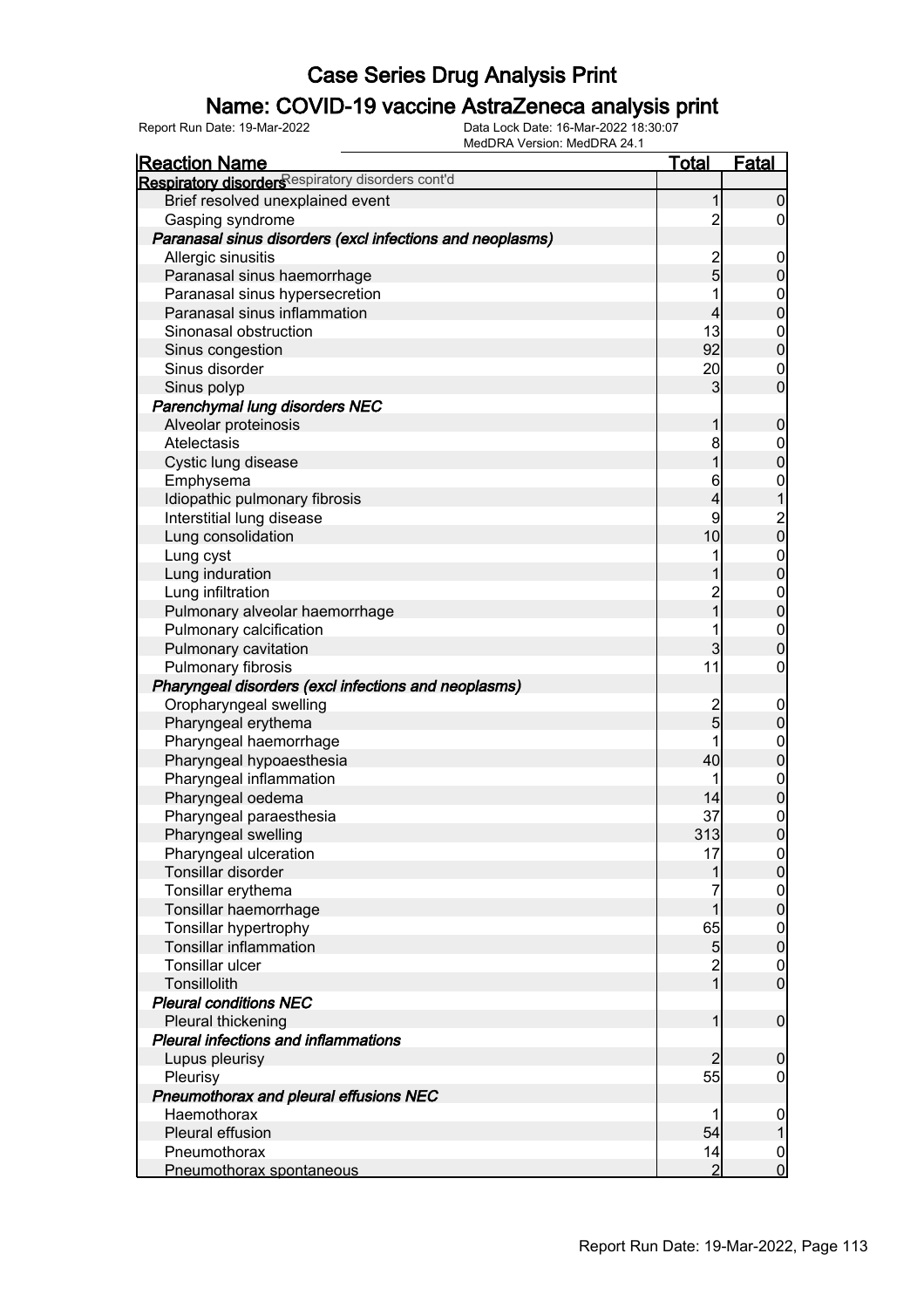### Name: COVID-19 vaccine AstraZeneca analysis print

| <b>Reaction Name</b>                               | <b>Total</b>   | <b>Fatal</b>                          |
|----------------------------------------------------|----------------|---------------------------------------|
| Respiratory disorders espiratory disorders cont'd  |                |                                       |
| <b>Pulmonary hypertensions</b>                     |                |                                       |
| Pulmonary hypertension                             | 6              | 1                                     |
| <b>Pulmonary oedemas</b>                           |                |                                       |
| Acute lung injury                                  |                | $\mathbf 0$                           |
| Acute pulmonary oedema                             | 3              |                                       |
| Acute respiratory distress syndrome                | 1              | $0\atop 0$                            |
| Pulmonary congestion                               | 23             | $\mathbf 0$                           |
| Pulmonary oedema                                   | 42             | 1                                     |
| Pulmonary thrombotic and embolic conditions        |                |                                       |
| Pulmonary artery thrombosis                        | 3              | $\mathbf 0$                           |
| Pulmonary embolism                                 | 1750           | 117                                   |
| Pulmonary infarction                               | 15             |                                       |
| Pulmonary thrombosis                               | 34             | 7                                     |
| Pulmonary venous thrombosis                        | 4              | $\overline{0}$                        |
| <b>Respiratory failures (excl neonatal)</b>        |                |                                       |
| Acute respiratory failure                          | 3              | 1                                     |
| Respiratory failure                                | 29             | 3                                     |
| Respiratory signs and symptoms NEC                 |                |                                       |
| Allergic respiratory symptom                       | 11             | $\mathbf 0$                           |
| Diaphragmalgia                                     | 16             | $\pmb{0}$                             |
| Nasal flaring                                      | 1              |                                       |
| Painful respiration                                | 12             | $0\atop 0$                            |
| Pleural rub                                        | 1              |                                       |
| Respiratory symptom                                | 26             | $0$<br>0                              |
| Suffocation feeling                                | 5              | $\mathbf 0$                           |
| Use of accessory respiratory muscles               | 3              | $\mathbf 0$                           |
| <b>Respiratory tract disorders NEC</b>             |                |                                       |
| Allergic respiratory disease                       | 1              | $\boldsymbol{0}$                      |
| Aspiration                                         | 10             |                                       |
| Chronic respiratory disease                        | $\overline{c}$ | $\begin{array}{c} 2 \\ 1 \end{array}$ |
| Lung disorder                                      | 15             |                                       |
| Pulmonary mass                                     | 9              | $0$<br>0                              |
| Respiratory disorder                               | 8              |                                       |
| Respiratory tract congestion                       | 10             | $0$<br>0                              |
| Respiratory tract haemorrhage                      | $\overline{2}$ | $\pmb{0}$                             |
| Respiratory tract irritation                       | 10             | 0                                     |
| Respiratory tract oedema                           | 3              | $\overline{0}$                        |
| Thoracic musculoskeletal disorders                 |                |                                       |
| Respiratory muscle weakness                        | $\overline{c}$ | $\mathbf 0$                           |
| Tracheal disorders (excl infections and neoplasms) |                |                                       |
| <b>Tracheal fistula</b>                            | 1              | $\mathbf 0$                           |
| Tracheal pain                                      | 4              | $\overline{0}$                        |
| Upper respiratory tract signs and symptoms         |                |                                       |
| Aphonia                                            | 124            | $\mathbf 0$                           |
| Catarrh                                            | 69             | $\overline{0}$                        |
| Choking                                            | 22             | $\pmb{0}$                             |
| Choking sensation                                  | 13             | $\overline{0}$                        |
| Dry throat                                         | 262            | $\pmb{0}$                             |
| Dysphonia                                          | 179            | $\overline{0}$                        |
| Increased upper airway secretion                   | 4              | $\pmb{0}$                             |
| Increased viscosity of upper respiratory secretion | 23             | $\overline{0}$                        |
| Laryngeal pain                                     | $\mathbf{1}$   | $\pmb{0}$                             |
| Nasal discharge discolouration                     | 2              | $\overline{0}$                        |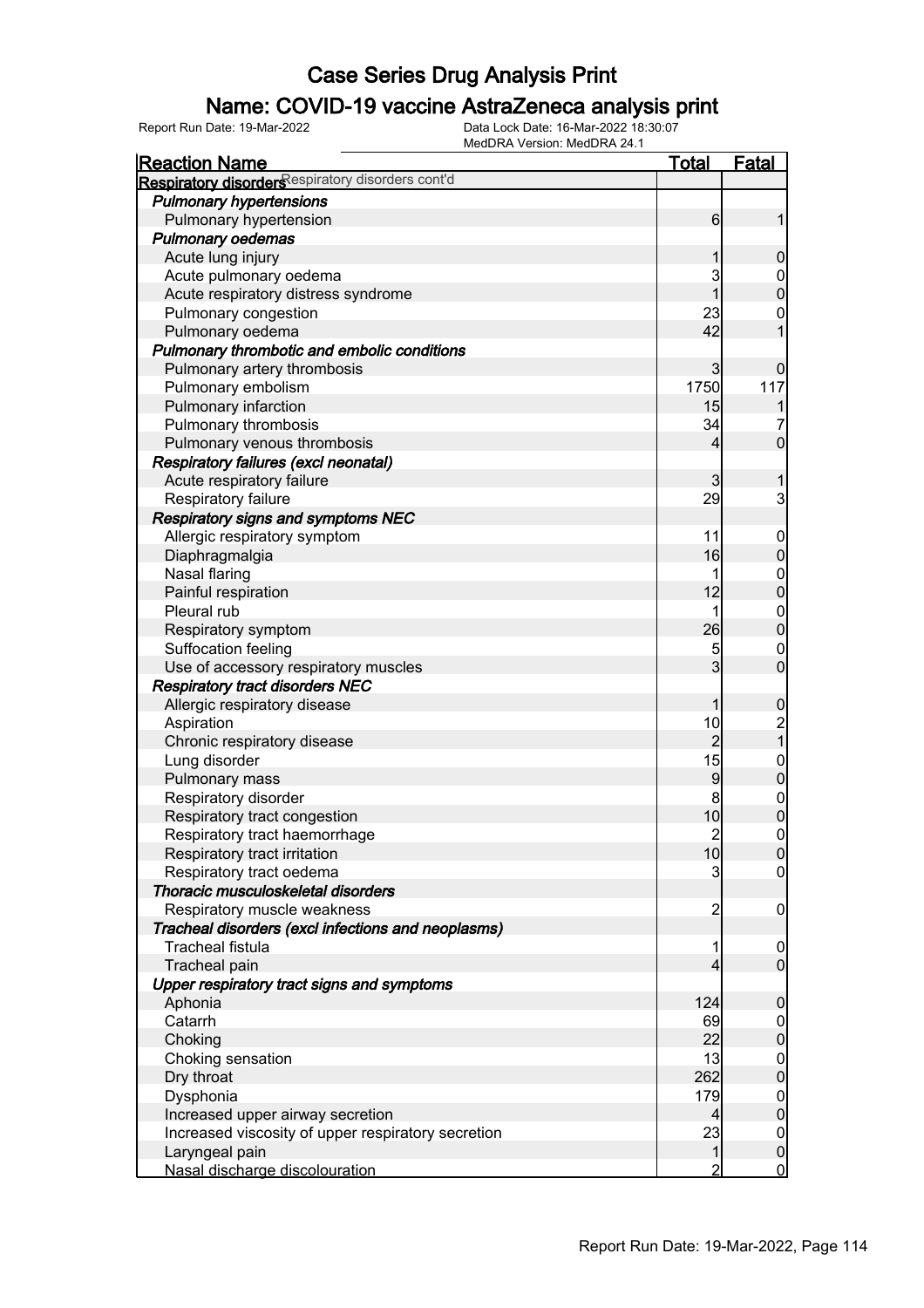### Name: COVID-19 vaccine AstraZeneca analysis print

| <b>Reaction Name</b>                              | Total | Fatal          |
|---------------------------------------------------|-------|----------------|
| Respiratory disorders espiratory disorders cont'd |       |                |
| Nasal discomfort                                  | 115   | 0              |
| Nasal obstruction                                 |       |                |
| Oropharyngeal blistering                          | 27    |                |
| Oropharyngeal discolouration                      |       | 0              |
| Oropharyngeal discomfort                          | 42    | 0              |
| Oropharyngeal pain                                | 4252  |                |
| Oropharyngeal plaque                              |       | 0              |
| Paranasal sinus discomfort                        | 79    | 0              |
| Rhinalgia                                         | 35    | 0              |
| Rhinorrhoea                                       | 1705  | 0              |
| Sinus pain                                        | 611   | $\overline{0}$ |
| Sneezing                                          | 531   | 0              |
| Snoring                                           | 6     | 0              |
| Throat clearing                                   | 8     | 0              |
| Throat irritation                                 | 219   | 0              |
| <b>Throat lesion</b>                              |       | 0              |
| Throat tightness                                  | 239   | 0              |
| Upper airway obstruction                          |       | 0              |
| Upper respiratory tract congestion                |       | $\Omega$       |
| Upper-airway cough syndrome                       | 29    | 0              |
| Yawning                                           | 73    | 0              |
| Vascular pulmonary disorders NEC                  |       |                |
| Pulmonary artery occlusion                        |       | 0              |
| Pulmonary vascular disorder                       |       |                |
| <b>Respiratory disorders SOC TOTAL</b>            | 29752 | 146            |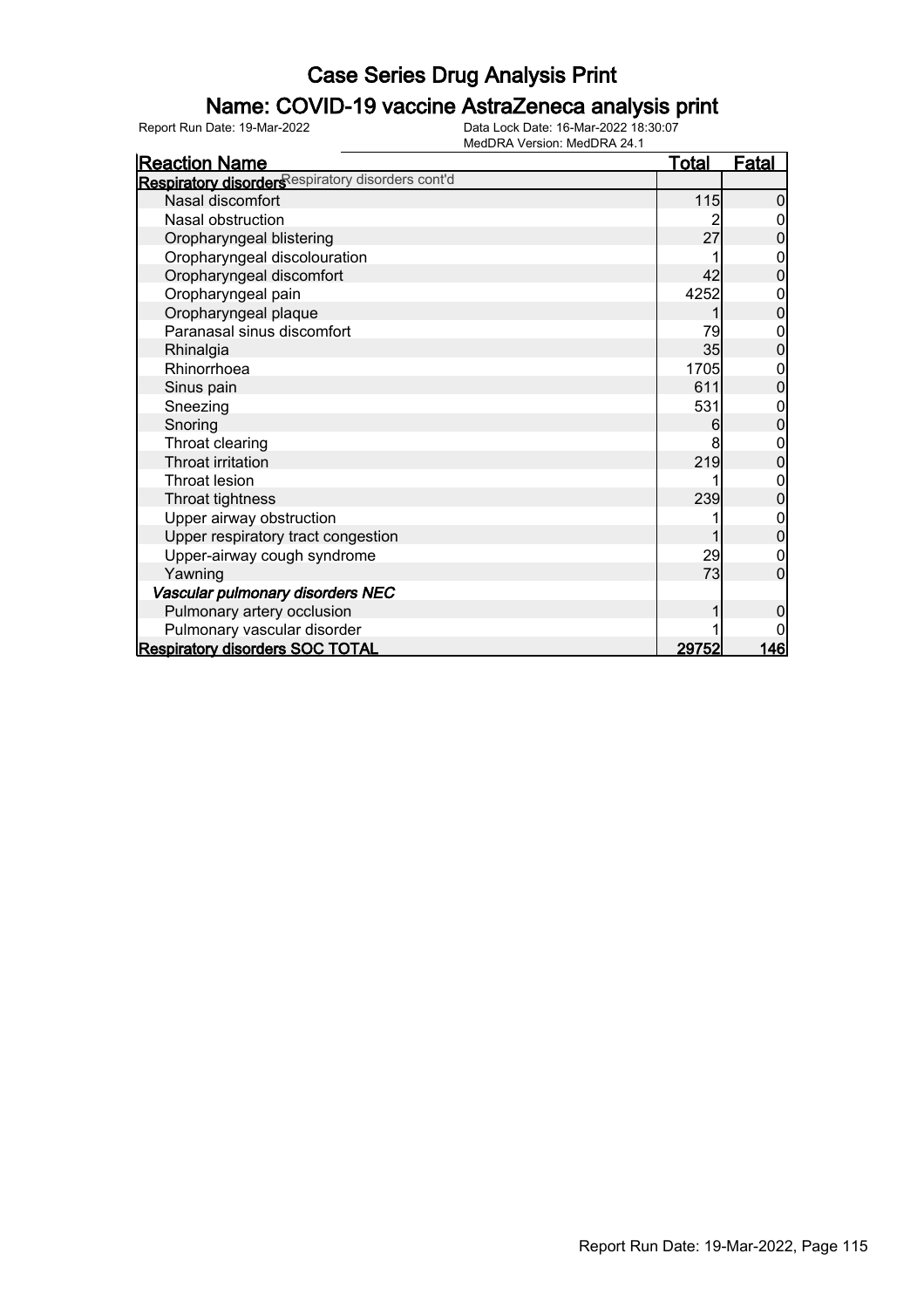### Name: COVID-19 vaccine AstraZeneca analysis print

| <b>Reaction Name</b>                   | <u>Total</u>            | <b>Fatal</b>     |
|----------------------------------------|-------------------------|------------------|
| <b>Skin disorders</b>                  |                         |                  |
| Acnes                                  |                         |                  |
| Acne                                   | 152                     | 0                |
| Acne cystic                            | 12                      | $\mathbf 0$      |
| Acne varioliformis                     | 1                       | $\overline{0}$   |
| Dermatitis acneiform                   | 12                      | 0                |
| Alopecias                              |                         |                  |
| Alopecia                               | 498                     | $\overline{0}$   |
| Alopecia areata                        | 55                      | $\mathbf 0$      |
| Alopecia scarring                      | $\overline{\mathbf{c}}$ | $\boldsymbol{0}$ |
| Alopecia totalis                       | 3                       | 0                |
| Alopecia universalis                   | 3                       | $\mathbf 0$      |
| Androgenetic alopecia                  | $\overline{2}$          | 0                |
| Diffuse alopecia                       | 5                       | $\mathbf{0}$     |
| Hypotrichosis                          |                         | $\overline{0}$   |
| Lichen planopilaris                    | $\overline{c}$          | $\mathbf 0$      |
| Madarosis                              | 6                       | 0                |
| Angioedemas                            |                         |                  |
| Angioedema                             | 366                     | 0                |
| Circumoral oedema                      | 2                       | $\boldsymbol{0}$ |
| Idiopathic angioedema                  | 3                       | $\overline{0}$   |
| Apocrine and eccrine gland disorders   |                         |                  |
| Anhidrosis                             | 2                       | 0                |
| Cold sweat                             | 1734                    | $\boldsymbol{0}$ |
| Hidradenitis                           |                         | 0                |
| Hyperhidrosis                          | 9302                    | $\mathbf 0$      |
| Hypohidrosis                           | 6                       | $\overline{0}$   |
| Miliaria                               | 225                     | $\mathbf{0}$     |
| <b>Night sweats</b>                    | 1950                    | $\overline{0}$   |
| Sweat discolouration                   | 3                       | $\mathbf{0}$     |
| Sweat gland disorder                   |                         | $\overline{0}$   |
| <b>Bullous conditions</b>              |                         |                  |
| Autoimmune blistering disease          |                         | 0                |
| <b>Blister</b>                         | 664                     | $\mathbf 0$      |
| <b>Blister rupture</b>                 |                         | $\overline{0}$   |
| <b>Blood blister</b>                   | 115                     | $\overline{0}$   |
| Bullous haemorrhagic dermatosis        | 1                       | U                |
| <b>Dermatitis bullous</b>              | 19                      | $\overline{0}$   |
| Dermatitis herpetiformis               | 2                       | 0                |
| Erythema multiforme                    | 40                      | $\mathbf 0$      |
| Linear IgA disease                     |                         | $\overline{0}$   |
| Oedema blister                         | 1                       | $\boldsymbol{0}$ |
| Pemphigoid                             | 38                      | $\overline{0}$   |
| Pemphigus                              | 9                       | $\mathbf 0$      |
| Stevens-Johnson syndrome               | 7                       | $\overline{0}$   |
| Toxic epidermal necrolysis             | $\overline{c}$          | 0                |
| Connective tissue disorders            |                         |                  |
| Chronic cutaneous lupus erythematosus  | 1                       | $\boldsymbol{0}$ |
| Cutaneous lupus erythematosus          | 3                       | 0                |
| Dermatomyositis                        | 7                       | $\boldsymbol{0}$ |
| Subacute cutaneous lupus erythematosus | 1                       | $\overline{0}$   |
| Dermal and epidermal conditions NEC    |                         |                  |
| Acute febrile neutrophilic dermatosis  | 4                       | $\mathbf 0$      |
| <b>Dermatosis</b>                      | 1                       | $\mathbf 0$      |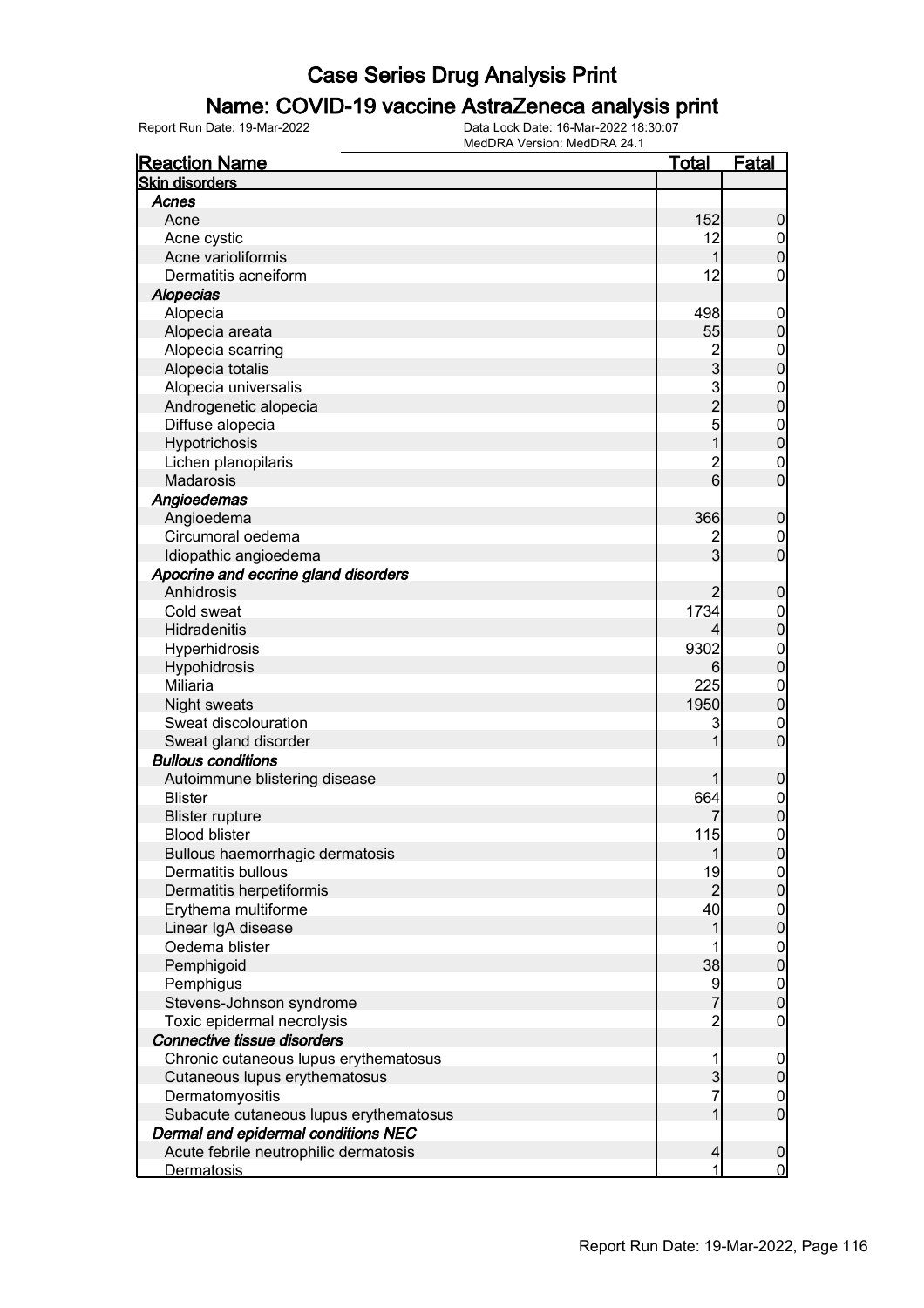### Name: COVID-19 vaccine AstraZeneca analysis print

| <b>Reaction Name</b>                           | <u>Total</u>    | Fatal                                |
|------------------------------------------------|-----------------|--------------------------------------|
| Skin disorders cont'd<br><b>Skin disorders</b> |                 |                                      |
| Dry skin                                       | 474             | $\boldsymbol{0}$                     |
| Macule                                         | 13              | $\mathbf 0$                          |
| Myxoid cyst                                    | 1               | $\mathbf 0$                          |
| Neutrophilic dermatosis                        |                 | $\mathbf{0}$                         |
| Pain of skin                                   | 951             | $\mathbf 0$                          |
| Papule                                         | 127             | $\mathbf{0}$                         |
| Scab                                           | 33              | $\overline{0}$                       |
| Scar discomfort                                |                 | $\mathbf{0}$                         |
| Scar pain                                      | 19              | $\overline{0}$                       |
| Sensitive skin                                 | 603             | $\mathbf{0}$                         |
| Skin burning sensation                         | 598             | $\overline{0}$                       |
| Skin discolouration                            | 232             | $\mathbf{0}$                         |
| Skin discomfort                                | 6               | $\overline{0}$                       |
| Skin disorder                                  | 50              | $\mathbf{0}$                         |
| <b>Skin fissures</b>                           | 17              | $\overline{0}$                       |
| Skin fragility                                 | 3               | $\mathbf{0}$                         |
| Skin indentation                               | 18              | $\overline{0}$                       |
| Skin induration                                | 18              | $\mathbf{0}$                         |
| Skin laxity                                    | 1               | $\overline{0}$                       |
| Skin lesion                                    | 67              |                                      |
| Skin necrosis                                  | 8               | $\mathbf{0}$<br>$\overline{0}$       |
| Skin odour abnormal                            | 52              |                                      |
|                                                |                 | $\mathbf{0}$                         |
| Skin plaque<br>Skin reaction                   | $\overline{3}$  | $\overline{0}$                       |
|                                                | 280             | $\mathbf{0}$                         |
| Skin sensitisation                             | 90              | $\overline{0}$                       |
| Skin swelling                                  | 101             | $\mathbf{0}$                         |
| Skin texture abnormal                          | $\overline{2}$  | $\overline{0}$                       |
| Skin tightness                                 | 44              | $\mathbf{0}$                         |
| Skin warm                                      | 589             | $\overline{0}$                       |
| Skin weeping                                   | 10              | $\mathbf{0}$                         |
| Sticky skin                                    | 9               | $\mathbf 0$                          |
| Target skin lesion                             | $\overline{c}$  | $\boldsymbol{0}$                     |
| Transient acantholytic dermatosis              | $\overline{2}$  | $\mathbf 0$                          |
| <b>Yellow skin</b>                             | 33              | $\mathbf 0$                          |
| Dermatitis and eczema                          |                 |                                      |
| Autoimmune dermatitis                          | $\overline{c}$  | 0                                    |
| <b>Dermatitis</b>                              | 204             | 0                                    |
| Dermatitis allergic                            | 334             | $\boldsymbol{0}$                     |
| Dermatitis atopic                              | 46              | $\overline{0}$                       |
| Dermatitis contact                             | 37              | $\boldsymbol{0}$                     |
| Dermatitis diaper                              | $\mathbf{3}$    | $\mathbf 0$                          |
| Dyshidrotic eczema                             | 21              | $\boldsymbol{0}$                     |
| Eczema                                         | 398             | $\mathbf 0$                          |
| Eczema asteatotic                              | 22              | $\boldsymbol{0}$                     |
| Eczema nummular                                | 5               | $\mathbf 0$                          |
| Eczema weeping                                 |                 | $\boldsymbol{0}$                     |
| Hand dermatitis                                |                 | $\overline{0}$                       |
| Intertrigo                                     |                 | $\boldsymbol{0}$                     |
| Neurodermatitis                                |                 | $\mathbf 0$                          |
| Perioral dermatitis                            | 2 0 0 0 0 0 0 0 | $\boldsymbol{0}$                     |
| Prurigo                                        |                 | $\overline{0}$                       |
| Rebound eczema                                 | $\overline{1}$  |                                      |
| Seborrhoeic dermatitis                         | 15              | $\begin{matrix} 0 \\ 0 \end{matrix}$ |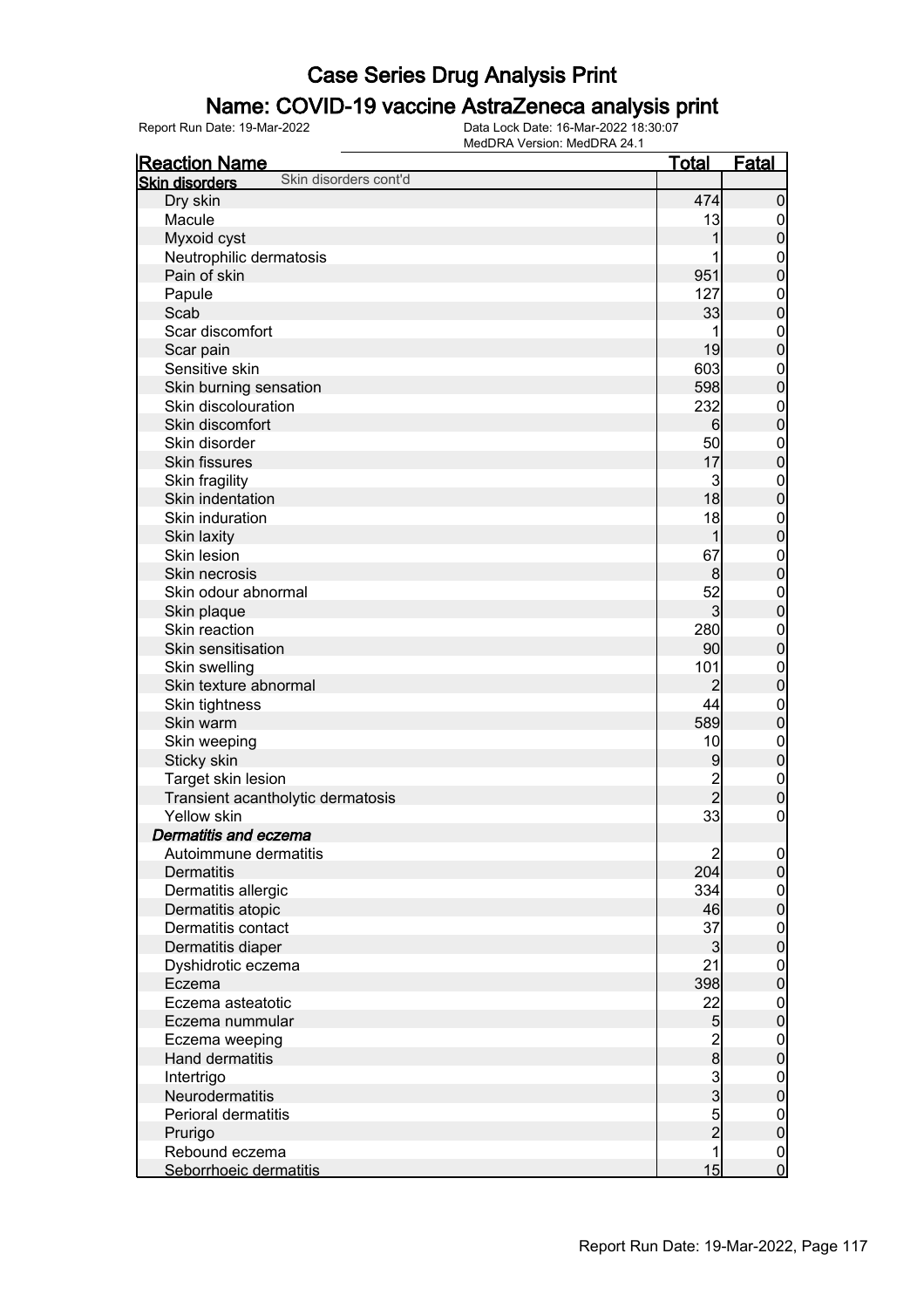### Name: COVID-19 vaccine AstraZeneca analysis print

| Skin disorders cont'd<br><b>Skin disorders</b><br><b>Skin irritation</b><br>163<br>Stasis dermatitis | $\mathbf 0$<br>$\boldsymbol{0}$ |
|------------------------------------------------------------------------------------------------------|---------------------------------|
|                                                                                                      |                                 |
|                                                                                                      |                                 |
|                                                                                                      |                                 |
| <b>Urticarial dermatitis</b>                                                                         | $\overline{0}$                  |
| Dermatitis ascribed to specific agent                                                                |                                 |
| 38<br>Drug eruption                                                                                  | $\mathbf 0$                     |
| Drug reaction with eosinophilia and systemic symptoms<br>14                                          | $\pmb{0}$                       |
| Fixed eruption<br>9                                                                                  | $\mathbf 0$                     |
| Palmar-plantar erythrodysaesthesia syndrome<br>3                                                     | $\overline{0}$                  |
| Erythemas                                                                                            |                                 |
| Erythema<br>3447                                                                                     | $\boldsymbol{0}$                |
| Erythema ab igne<br>1                                                                                | $\boldsymbol{0}$                |
| Palmar erythema<br>7                                                                                 | $\mathbf 0$                     |
| 3<br>Plantar erythema                                                                                | $\mathbf 0$                     |
| <b>Exfoliative conditions</b>                                                                        |                                 |
| Dermatitis exfoliative<br>$\overline{c}$                                                             | $\boldsymbol{0}$                |
| $\overline{9}$<br>Dermatitis exfoliative generalised                                                 | $\pmb{0}$                       |
| Exfoliative rash<br>20                                                                               | $\mathbf 0$                     |
| 201<br>Skin exfoliation                                                                              | $\overline{0}$                  |
|                                                                                                      |                                 |
| Granulomatous and deep cutaneous inflammatory conditions                                             |                                 |
| Cutaneous sarcoidosis<br>1                                                                           | $\mathbf 0$                     |
| 10<br>Granuloma annulare                                                                             | $\boldsymbol{0}$                |
| 1<br>Granuloma skin                                                                                  | $\overline{0}$                  |
| <b>Hyperkeratoses</b>                                                                                |                                 |
| Hyperkeratosis<br>$\overline{c}$                                                                     | $\mathbf 0$                     |
| 1<br>Lichenoid keratosis                                                                             | $\mathbf 0$                     |
| <b>Hyperpigmentation disorders</b>                                                                   |                                 |
| $\overline{c}$<br>Chloasma                                                                           | $\mathbf 0$                     |
| $\overline{1}$<br><b>Ephelides</b>                                                                   | $\mathbf 0$                     |
| $\overline{2}$<br>Melanoderma                                                                        | $\mathbf{0}$                    |
| 10<br>Skin hyperpigmentation                                                                         | $\overline{0}$                  |
| 7<br>Solar lentigo                                                                                   | $\boldsymbol{0}$                |
| <b>Hypertrichoses</b>                                                                                |                                 |
| Hypertrichosis<br>5                                                                                  | $\mathbf 0$                     |
| <b>Hypopigmentation disorders</b>                                                                    |                                 |
| 10<br>Skin depigmentation                                                                            | $\mathbf 0$                     |
| Skin hypopigmentation<br>$\mathbf{3}$                                                                | 0                               |
| 36<br>Vitiligo                                                                                       | $\overline{0}$                  |
| Lipodystrophies                                                                                      |                                 |
| Lipoatrophy<br>$\frac{2}{2}$                                                                         | $\boldsymbol{0}$                |
| Lipohypertrophy                                                                                      | $\pmb{0}$                       |
| Progressive facial hemiatrophy<br>1                                                                  | $\mathbf 0$                     |
| Nail and nail bed conditions (excl infections and infestations)                                      |                                 |
| Anonychia<br>1                                                                                       | $\boldsymbol{0}$                |
| Ingrowing nail                                                                                       | $\pmb{0}$                       |
| $\begin{array}{c}\n 2 \\ 2 \\ 1\n \end{array}$<br>Nail bed bleeding                                  | $\boldsymbol{0}$                |
| Nail bed disorder                                                                                    | $\mathbf 0$                     |
| Nail bed inflammation                                                                                | $\boldsymbol{0}$                |
| $\overline{2}$<br>Nail bed tenderness                                                                | $\mathbf 0$                     |
| 16<br>Nail discolouration                                                                            | $\boldsymbol{0}$                |
| $\overline{\mathcal{L}}$<br>Nail disorder                                                            | $\mathbf 0$                     |
| $\mathbf{3}$<br>Nail growth abnormal                                                                 | $\boldsymbol{0}$                |
| $\overline{1}$<br>Nail hypertrophy                                                                   | $\mathbf 0$                     |
| Nail necrosis<br>1                                                                                   | $\overline{0}$                  |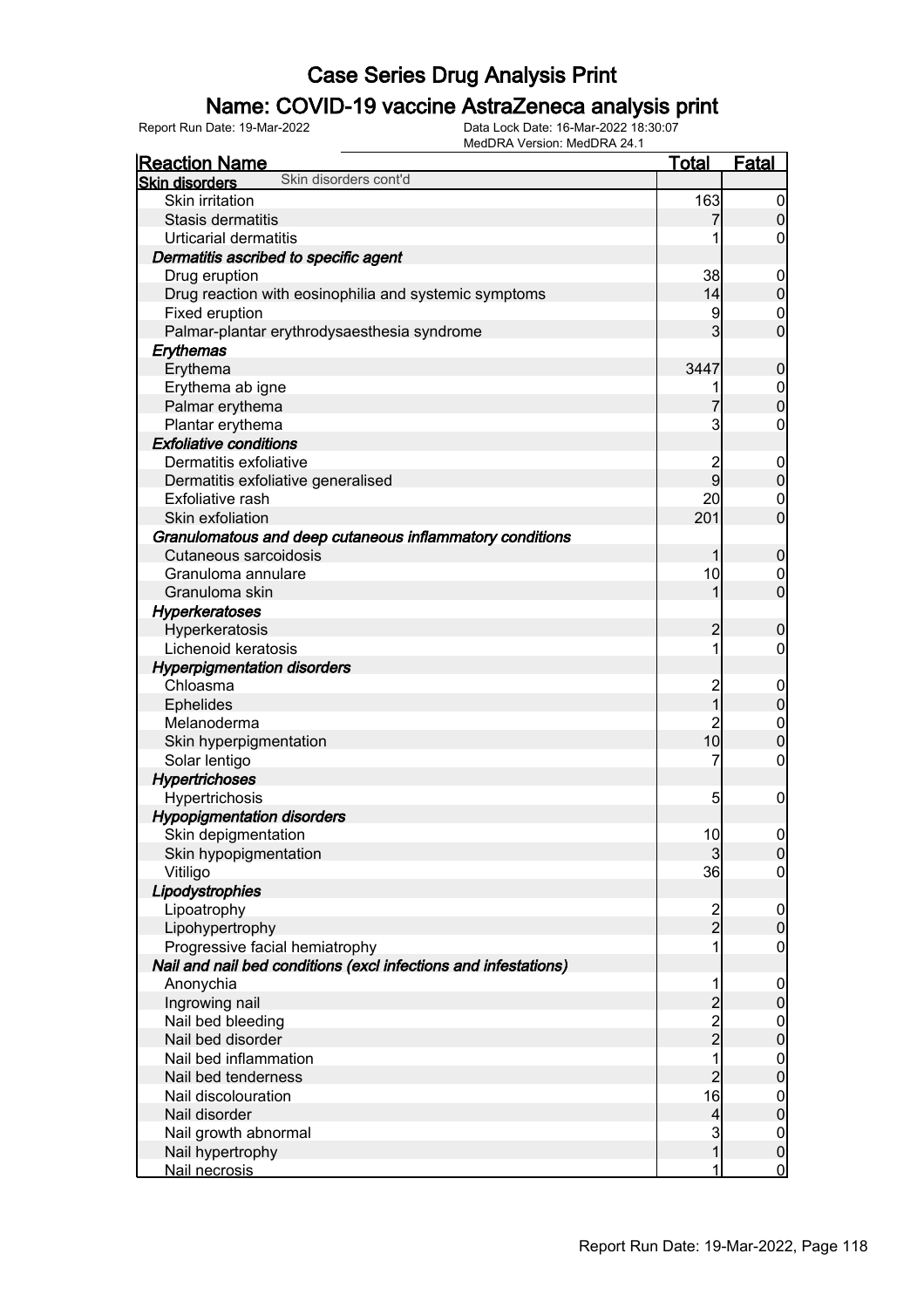### Name: COVID-19 vaccine AstraZeneca analysis print

| <b>Reaction Name</b>                            | <u>Total</u>   | <b>Fatal</b>                       |
|-------------------------------------------------|----------------|------------------------------------|
| Skin disorders cont'd<br><b>Skin disorders</b>  |                |                                    |
| Nail pigmentation                               | $\overline{c}$ | $\boldsymbol{0}$                   |
| Nail pitting                                    | 1              | $\overline{0}$                     |
| Nail ridging                                    | 9              | $\boldsymbol{0}$                   |
| Onychalgia                                      | 7              | $\boldsymbol{0}$                   |
| Onychoclasis                                    | 12             | $\overline{0}$                     |
| Onycholysis                                     | 4              | $\boldsymbol{0}$                   |
| Onychomadesis                                   | $\overline{5}$ | $\overline{0}$                     |
| Splinter haemorrhages                           | 6              | 0                                  |
| <b>Panniculitides</b>                           |                |                                    |
| Erythema nodosum                                | 41             | $\boldsymbol{0}$                   |
| <b>Panniculitis</b>                             | 5              | $\overline{0}$                     |
| Papulosquamous conditions                       |                |                                    |
| Erythema annulare                               | $\overline{2}$ | $\boldsymbol{0}$                   |
| Lichen planus                                   | 43             | $\boldsymbol{0}$                   |
| Lichen sclerosus                                | 9              | $\mathbf 0$                        |
| Lichen striatus                                 |                |                                    |
| Parapsoriasis                                   | $\overline{2}$ | $\boldsymbol{0}$<br>$\overline{0}$ |
|                                                 | 1              |                                    |
| Pityriasis lichenoides et varioliformis acuta   |                | $\mathbf{0}$<br>$\overline{0}$     |
| Pityriasis rosea                                | 69             |                                    |
| Pityriasis rubra pilaris                        | $\overline{2}$ | 0                                  |
| Photosensitivity and photodermatosis conditions |                |                                    |
| Photodermatosis                                 | $\overline{2}$ | $\mathbf 0$                        |
| Photosensitivity reaction                       | 171            | $\mathbf 0$                        |
| Polymorphic light eruption                      | 6              | $\mathbf 0$                        |
| Solar dermatitis                                |                | $\overline{0}$                     |
| <b>Pigmentation changes NEC</b>                 |                |                                    |
| <b>Pigmentation disorder</b>                    | 17             | $\boldsymbol{0}$                   |
| <b>Pilar disorders NEC</b>                      |                |                                    |
| Hair colour changes                             | 16             | $\mathbf 0$                        |
| Hair disorder                                   | $\overline{c}$ | $\boldsymbol{0}$                   |
| Hair growth abnormal                            | $\overline{9}$ | $\overline{0}$                     |
| Hair texture abnormal                           | 15             | $\boldsymbol{0}$                   |
| Piloerection                                    | 101            | $\mathbf 0$                        |
| Pseudofolliculitis                              | $\overline{c}$ | $\mathbf 0$                        |
| Trichodynia                                     | $\overline{7}$ | $\overline{0}$                     |
| <b>Trichorrhexis</b>                            | 7              | $\overline{0}$                     |
| <b>Pruritus NEC</b>                             |                |                                    |
| Itching scar                                    | 5              | $\overline{0}$                     |
| Pruritus                                        | 8437           | $\overline{0}$                     |
| Pruritus allergic                               |                | $\boldsymbol{0}$                   |
| Senile pruritus                                 |                | $\overline{0}$                     |
| <b>Psoriatic conditions</b>                     |                |                                    |
| Dermatitis psoriasiform                         | $\overline{c}$ | $\boldsymbol{0}$                   |
| Erythrodermic psoriasis                         | $\overline{4}$ | $\overline{0}$                     |
| Guttate psoriasis                               | 31             | $\overline{0}$                     |
| Nail psoriasis                                  |                | $0\atop 0$                         |
| Palmoplantar pustulosis                         | 4              |                                    |
| Psoriasis                                       | 272            | $\mathbf 0$                        |
| Pustular psoriasis                              | 9              | $\overline{0}$                     |
| Purpura and related conditions                  |                |                                    |
| Ecchymosis                                      | 5              | $\boldsymbol{0}$                   |
| Henoch-Schonlein purpura                        | 18             | $\overline{0}$                     |
| Petechiae                                       | 381            | $\overline{0}$                     |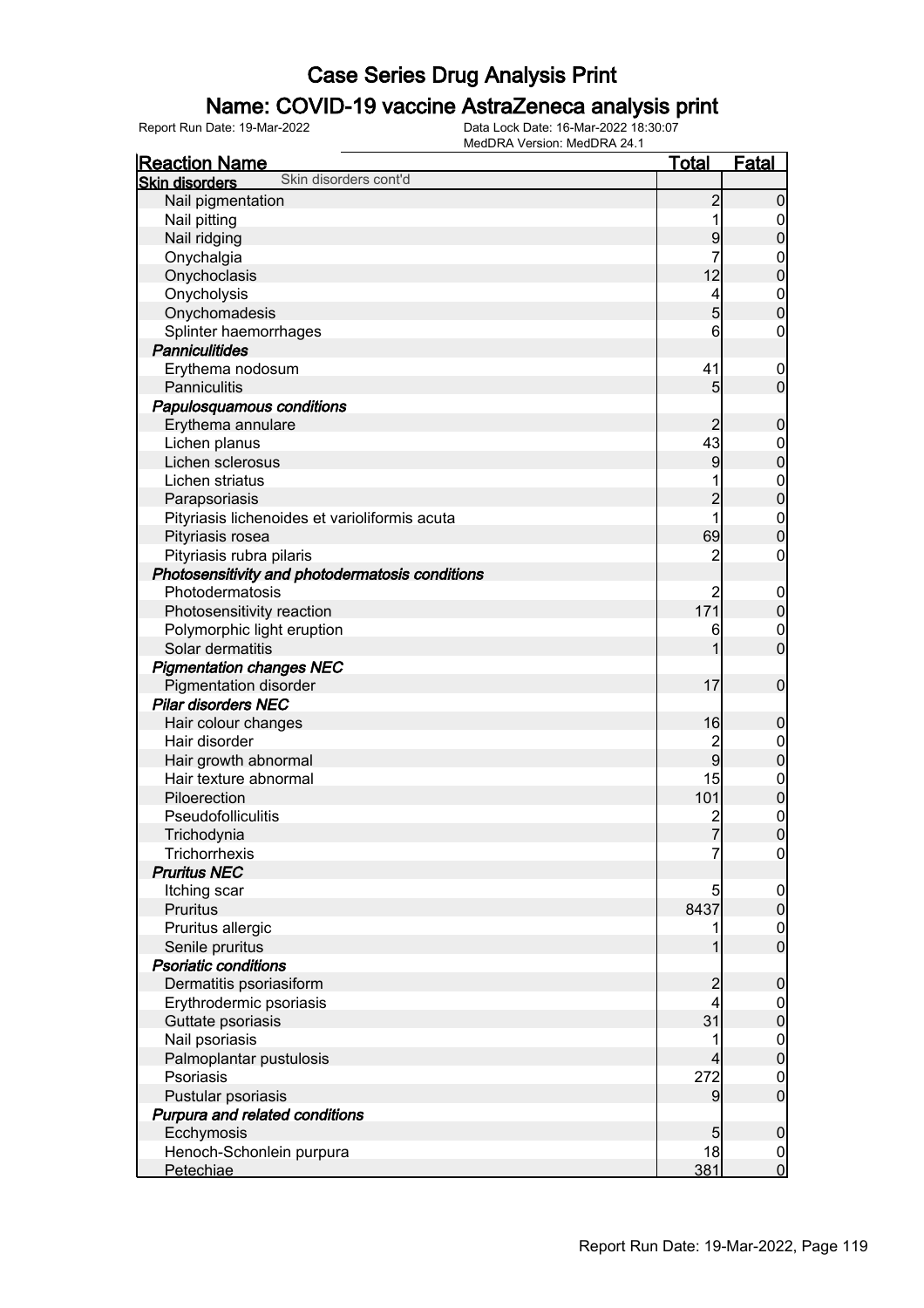### Name: COVID-19 vaccine AstraZeneca analysis print

| <b>Reaction Name</b>                           | <u>Total</u>   | Fatal            |
|------------------------------------------------|----------------|------------------|
| Skin disorders cont'd<br><b>Skin disorders</b> |                |                  |
| Purpura                                        | 150            | $\mathbf 0$      |
| <b>Pustular conditions</b>                     |                |                  |
| Acute generalised exanthematous pustulosis     |                | $\mathbf 0$      |
| Rash follicular                                | 4              | $\mathbf 0$      |
| Rashes, eruptions and exanthems NEC            |                |                  |
| <b>Butterfly rash</b>                          | 8              | $\boldsymbol{0}$ |
| Nodular rash                                   |                | $\boldsymbol{0}$ |
| Rash                                           | 9277           | $\overline{0}$   |
| Rash erythematous                              | 2298           | $\mathbf{0}$     |
| Rash macular                                   | 787            | $\overline{0}$   |
| Rash maculo-papular                            | 71             | $\boldsymbol{0}$ |
| Rash morbilliform                              | 50             | $\overline{0}$   |
| Rash papular                                   | 584            | $\mathbf{0}$     |
| Rash pruritic                                  | 1999           | $\mathbf 0$      |
| Rash rubelliform                               | 1              | $\boldsymbol{0}$ |
| Rash scarlatiniform                            | $\overline{2}$ | $\mathbf 0$      |
| Rash vesicular                                 | 108            | $\mathbf 0$      |
| Systemic lupus erythematosus rash              | 9              | $\mathbf 0$      |
| <b>Rosaceas</b>                                |                |                  |
| Erythematotelangiectatic rosacea               | 3              | $\boldsymbol{0}$ |
| Granulomatous rosacea                          |                | $\boldsymbol{0}$ |
| Papulopustular rosacea                         |                | $\overline{0}$   |
| Rosacea                                        | 49             | $\boldsymbol{0}$ |
| <b>Scaly conditions</b>                        |                |                  |
| Dandruff                                       | 3              | $\boldsymbol{0}$ |
| Pityriasis                                     | 13             | $\overline{0}$   |
| Sebaceous gland disorders                      |                |                  |
| Sebaceous glands overactivity                  | 1              | $\boldsymbol{0}$ |
| Seborrhoea                                     | 16             | 0                |
| Skin and subcutaneous conditions NEC           |                |                  |
| Cellulite                                      | 3              | $\mathbf 0$      |
| Cutaneous symptom                              | 11             | $\boldsymbol{0}$ |
| Skin discharge                                 |                | $\mathbf 0$      |
| Skin mass                                      | 48             | $\overline{0}$   |
| Skin and subcutaneous tissue ulcerations       |                |                  |
| Diabetic foot                                  | $\overline{c}$ | 0                |
| Diabetic ulcer                                 |                | $\overline{0}$   |
| Ischaemic skin ulcer                           |                | $\mathbf 0$      |
| Pyoderma gangrenosum                           | 3              | $0\atop 0$       |
| Skin erosion                                   | 60             |                  |
| Skin ulcer                                     | 37             | $\boldsymbol{0}$ |
| Vasculitic ulcer                               |                | $\overline{0}$   |
| Skin cysts and polyps                          |                |                  |
| Dermal cyst                                    | 28             | $\mathbf 0$      |
| Skin dystrophies                               |                |                  |
| Keloid scar                                    | $\mathbf{3}$   | $\mathbf 0$      |
| Skin wrinkling                                 | 6              | 0                |
| Skin haemorrhages                              |                |                  |
| Haemorrhage subcutaneous                       | 22             | $\mathbf 0$      |
| Mucocutaneous haemorrhage                      | 3              | $\pmb{0}$        |
| Skin haemorrhage                               | 53             | $\mathbf 0$      |
| Skin hyperplasias and hypertrophies            |                |                  |
| Skin hypertrophy                               | 4              | $\overline{0}$   |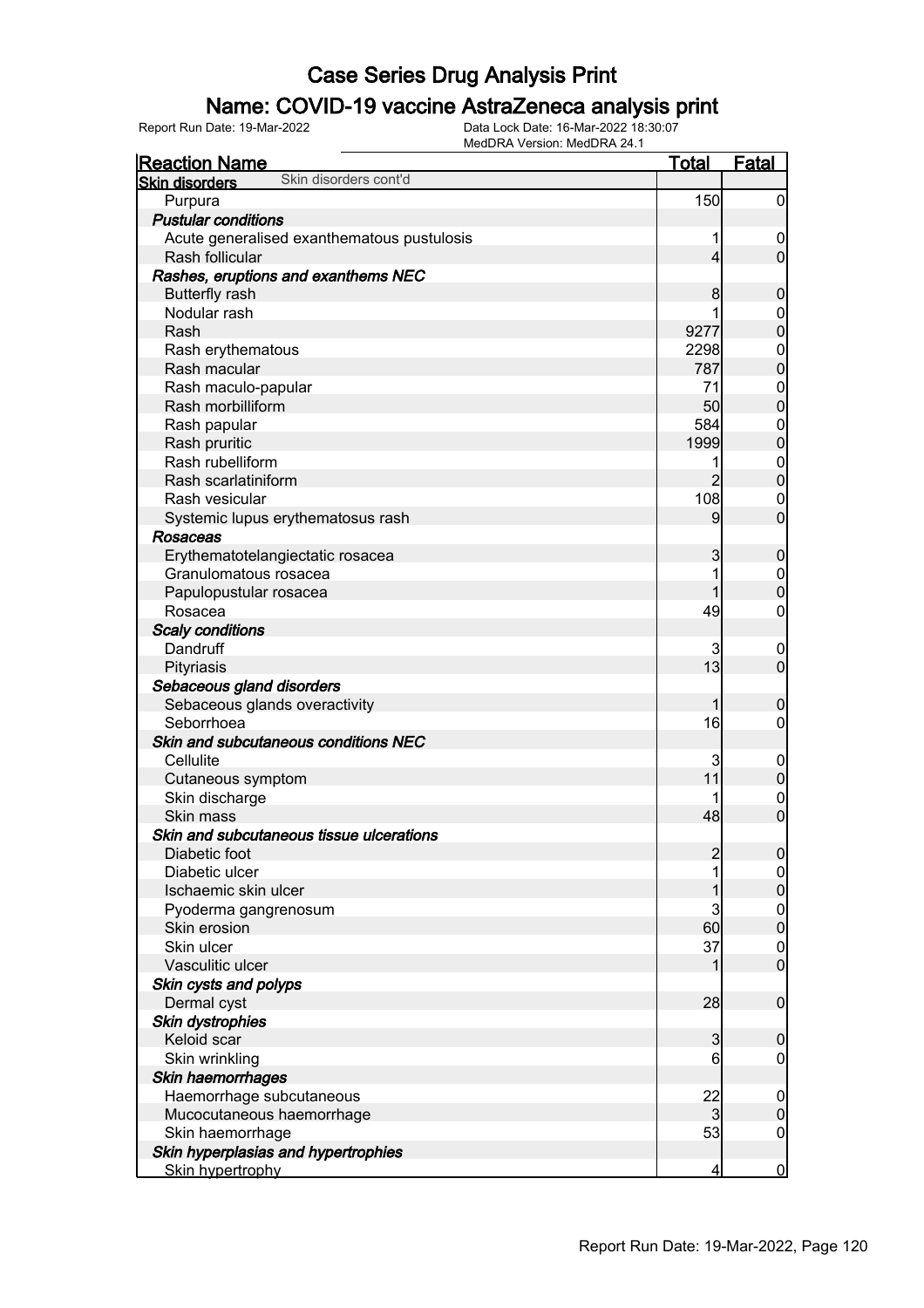### Name: COVID-19 vaccine AstraZeneca analysis print

| <b>Reaction Name</b>                           | <u>Total</u> | <b>Fatal</b>                         |
|------------------------------------------------|--------------|--------------------------------------|
| Skin disorders cont'd<br><b>Skin disorders</b> |              |                                      |
| Skin hypoplasias and atrophies                 |              |                                      |
| Skin atrophy                                   | 13           | $\overline{0}$                       |
| Skin striae                                    | 13           | $\overline{0}$                       |
| Skin injuries and mechanical dermatoses        |              |                                      |
| Decubitus ulcer                                | 7            | $\boldsymbol{0}$                     |
| Needle track marks                             | 3            | $\mathbf 0$                          |
| Skin preneoplastic conditions NEC              |              |                                      |
| Actinic keratosis                              | 3            | $\mathbf 0$                          |
| Leukoplakia                                    | 1            | $\overline{0}$                       |
| Skin vascular conditions NEC                   |              |                                      |
| Angiodermatitis                                |              | $\boldsymbol{0}$                     |
| Haemangioma-thrombocytopenia syndrome          | 1            | $\mathbf 0$                          |
| Skin oedema                                    | 3            | $\overline{0}$                       |
| <b>Skin vasculitides</b>                       |              |                                      |
| Capillaritis                                   | 1            | $\pmb{0}$                            |
| <b>Cutaneous vasculitis</b>                    | 15           | $\begin{matrix} 0 \\ 0 \end{matrix}$ |
| Hypersensitivity vasculitis                    | 4            |                                      |
| Nodular vasculitis                             |              | $\mathbf 0$                          |
| Vasculitic rash                                | 30           | $\overline{0}$                       |
| Skin vasomotor conditions                      |              |                                      |
| Livedo reticularis                             | 59           | $\mathbf 0$                          |
| Telangiectasia and related conditions          |              |                                      |
| Spider naevus                                  | 5            | $\boldsymbol{0}$                     |
| Telangiectasia                                 | 5            | $\mathbf 0$                          |
| <b>Urticarias</b>                              |              |                                      |
| Chronic spontaneous urticaria                  | 8            | $\boldsymbol{0}$                     |
| Cold urticaria                                 | 11           | $\mathbf 0$                          |
| Idiopathic urticaria                           | 11           | $\begin{matrix} 0 \\ 0 \end{matrix}$ |
| Mechanical urticaria                           | 9            |                                      |
| Solar urticaria                                | 1            | $\begin{matrix}0\\0\end{matrix}$     |
| Urticaria                                      | 2661         |                                      |
| Urticaria cholinergic                          | 2            | $\mathbf{0}$                         |
| Urticaria chronic                              | 54           | $\overline{0}$                       |
| Urticaria contact                              | 3            | $\mathbf{0}$                         |
| Urticaria papular                              | 3            | $\overline{0}$                       |
| Urticaria pigmentosa                           | 1            | $\begin{matrix}0\\0\end{matrix}$     |
| Urticaria thermal                              |              |                                      |
| Urticarial vasculitis                          |              | $\mathbf 0$                          |
| <b>Skin disorders SOC TOTAL</b>                | 53314        | $\overline{0}$                       |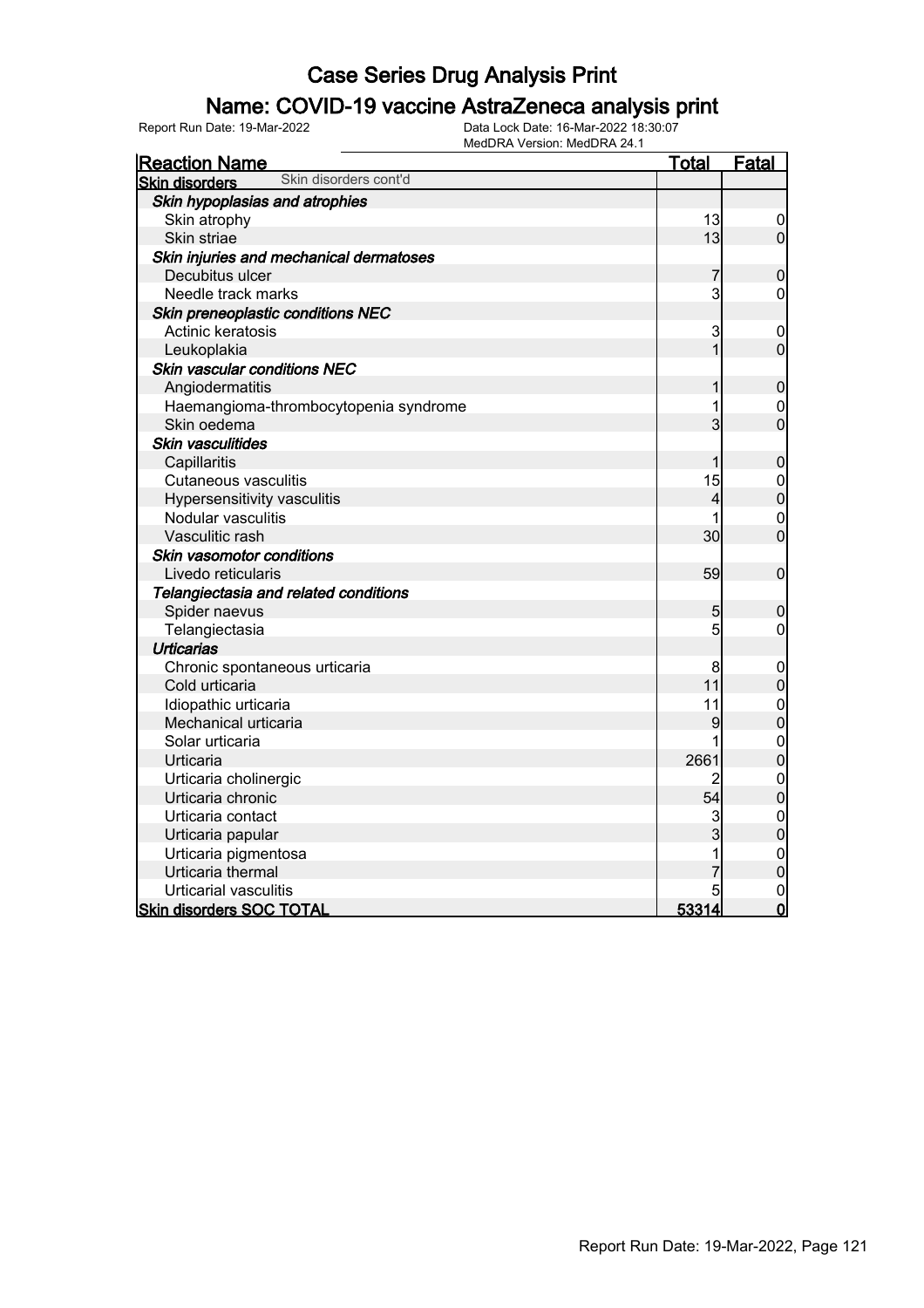### Name: COVID-19 vaccine AstraZeneca analysis print

| <b>Reaction Name</b>                                    | <u>Total</u>                          | <u>Fatal</u>                     |
|---------------------------------------------------------|---------------------------------------|----------------------------------|
| Social circumstances                                    |                                       |                                  |
| Age related issues                                      |                                       |                                  |
| Childhood                                               | 1                                     | 0                                |
| Life expectancy shortened                               | $\frac{2}{3}$                         | $\boldsymbol{0}$                 |
| Menarche                                                |                                       | $\overline{0}$                   |
| Menopause                                               | 79                                    | $\mathbf 0$                      |
| Postmenopause                                           | 18                                    | $\overline{0}$                   |
| Alcohol product use                                     |                                       |                                  |
| Alcoholic                                               | 4                                     | $\mathbf 0$                      |
| Crime victims                                           |                                       |                                  |
| Victim of abuse                                         | 1                                     | $\mathbf 0$                      |
| Criminal activity                                       |                                       |                                  |
| <b>Chemical submission</b>                              | 1                                     | $\mathbf 0$                      |
| Verbal abuse                                            | 1                                     | 0                                |
| <b>Dependents</b>                                       |                                       |                                  |
| Sick relative                                           | 1                                     | $\mathbf 0$                      |
| Dietary and nutritional issues                          |                                       |                                  |
| Inadequate diet                                         | 1                                     | $\mathbf 0$                      |
| Kosher diet                                             |                                       | $\mathbf 0$                      |
| <b>Disability issues</b>                                |                                       |                                  |
| Bedridden                                               | 100                                   | $\boldsymbol{0}$                 |
| Breast prosthesis user                                  |                                       | $\boldsymbol{0}$                 |
| Corrective lens user                                    | 1                                     | $\overline{0}$                   |
| Dependence on oxygen therapy                            |                                       | $\mathbf{0}$                     |
| <b>Disability</b>                                       | 10                                    | $\overline{0}$                   |
| Hearing aid user                                        | 3                                     | $\mathbf{0}$                     |
| Hearing disability                                      | $\overline{2}$                        | $\overline{0}$                   |
| Housebound                                              | 4                                     | $\mathbf{0}$                     |
| Immobile                                                | 59                                    | $\overline{0}$                   |
| Immobilisation prolonged                                | 4                                     | $\mathbf{0}$                     |
| Impaired driving ability                                | 7                                     | $\overline{0}$                   |
| Impaired work ability                                   | 37                                    |                                  |
| Loss of personal independence in daily activities       | 14                                    | $\begin{matrix}0\\0\end{matrix}$ |
| Mental disability                                       | 1                                     | $\begin{matrix}0\\0\end{matrix}$ |
| Paralytic disability                                    | 1                                     |                                  |
| Physical disability                                     | 3                                     | $\mathbf 0$                      |
| Sight disability                                        | 27                                    | 0                                |
| Sitting disability                                      | 4                                     | $\overline{0}$                   |
| Walking aid user                                        | $\overline{c}$                        | $\boldsymbol{0}$                 |
| Walking disability                                      | 9                                     | $\mathbf 0$                      |
| Wheelchair user                                         | $\overline{3}$                        | $\overline{0}$                   |
| <b>Educational issues</b>                               |                                       |                                  |
| <b>Educational problem</b>                              | 1                                     | $\mathbf 0$                      |
| Illiteracy                                              | 4                                     | 0                                |
| <b>Employment issues</b>                                |                                       |                                  |
| Job dissatisfaction                                     | 3                                     | $\mathbf 0$                      |
| Retirement                                              | $\overline{5}$                        | $\boldsymbol{0}$                 |
| Stress at work                                          | $\begin{array}{c} 2 \\ 1 \end{array}$ | $\mathbf 0$                      |
| Unemployment                                            |                                       | $\overline{0}$                   |
| <b>Family and partner issues</b>                        |                                       |                                  |
| Homosexual parent                                       | 1                                     | $\mathbf 0$                      |
| <b>Partner stress</b>                                   | 1                                     | $\boldsymbol{0}$                 |
| Non-occupational and unspecified environmental problems |                                       |                                  |
| Food contamination                                      | 1                                     | $\mathbf 0$                      |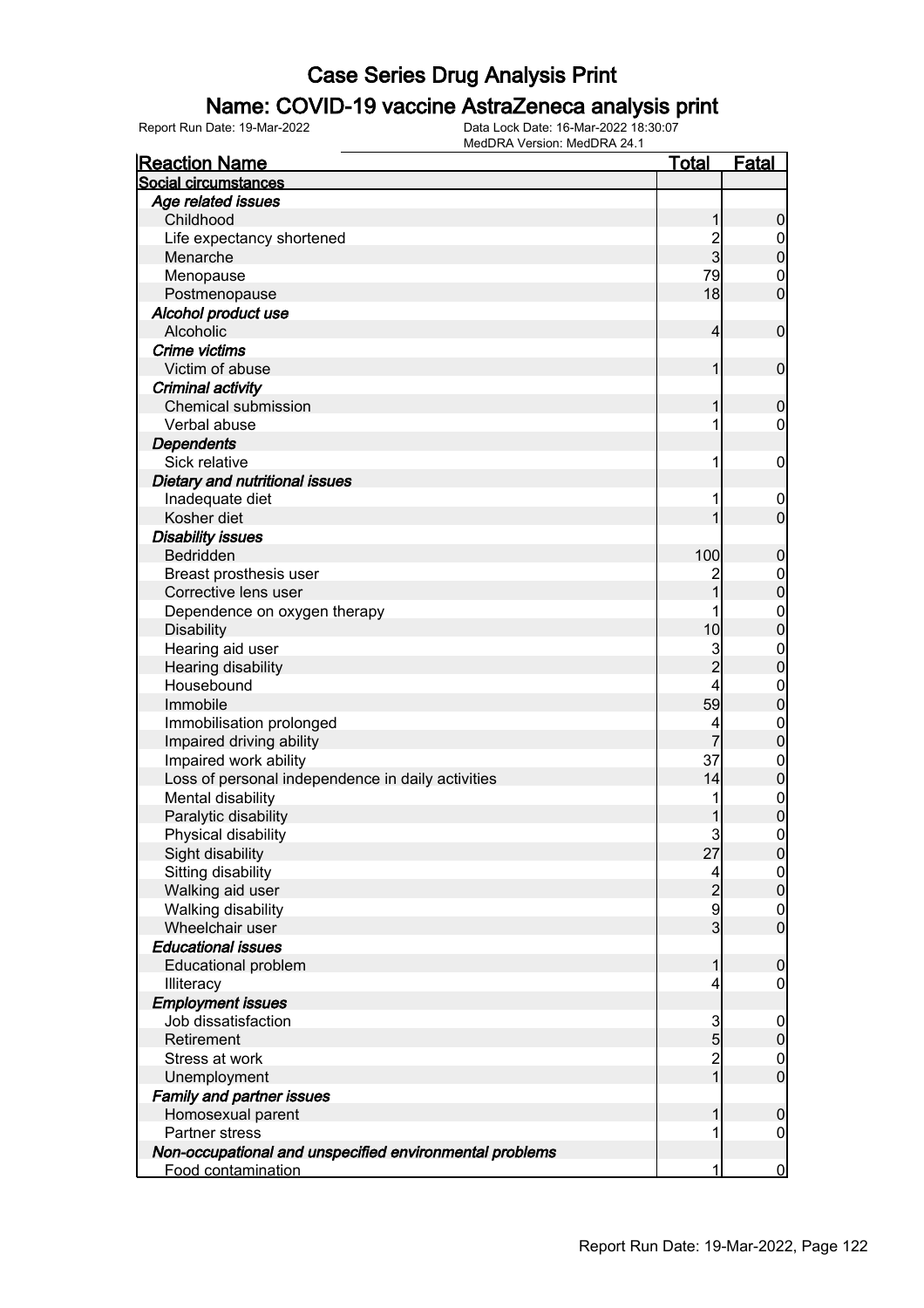### Name: COVID-19 vaccine AstraZeneca analysis print

| <b>Reaction Name</b>                            | Total | Fatal |
|-------------------------------------------------|-------|-------|
| Social circumstances ocial circumstances cont'd |       |       |
| Water pollution                                 | 4     |       |
| <b>Pregnancy related circumstances</b>          |       |       |
| <b>Breast feeding</b>                           | 9     | O     |
| <b>Sexuality issues</b>                         |       |       |
| Anal sex                                        |       |       |
| Homosexuality                                   |       |       |
| <b>Social issues NEC</b>                        |       |       |
| Blood donor                                     |       |       |
| Contraindication to medical treatment           |       |       |
| Contraindication to vaccination                 |       |       |
| Convalescent                                    |       |       |
| Hair dye user                                   |       |       |
| Impaired quality of life                        | 6     |       |
| Refusal of treatment by patient                 |       |       |
| Refusal of vaccination                          |       |       |
| Tanning                                         |       |       |
| Tattoo                                          |       |       |
| Tobacco use                                     |       |       |
| Non-tobacco user                                |       |       |
| Tobacco user                                    |       |       |
| Social circumstances SOC TOTAL                  | 470   | Π     |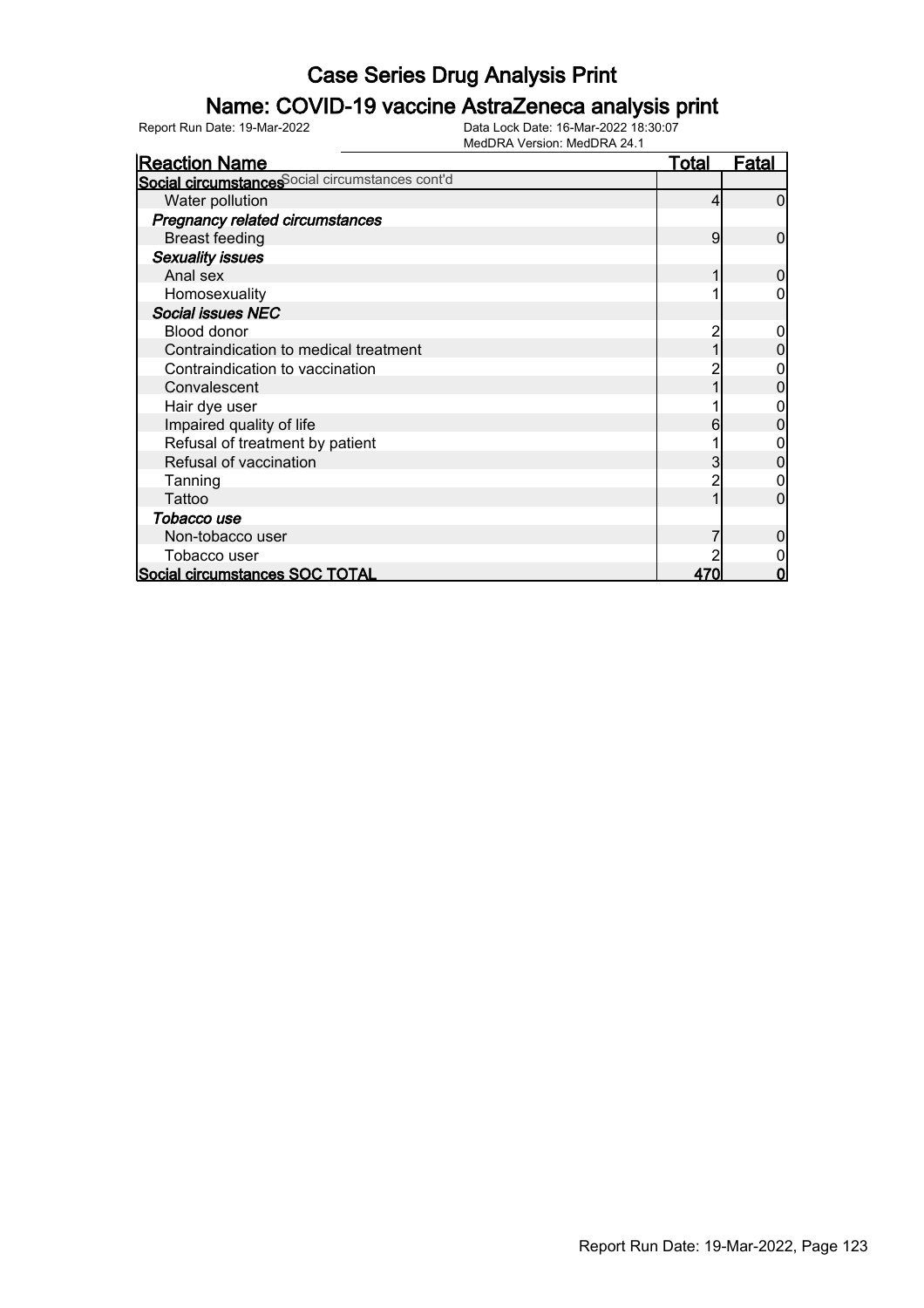#### Name: COVID-19 vaccine AstraZeneca analysis print

| <b>Reaction Name</b>                                 | <u>Total</u>    | <u>Fatal</u>     |
|------------------------------------------------------|-----------------|------------------|
| Surgical & medical procedures                        |                 |                  |
| Anaesthesia and allied procedures                    |                 |                  |
| Local anaesthesia                                    | 3               | 0                |
| Nerve block                                          | $5\overline{)}$ | 0                |
| Analgesia supportive care                            |                 |                  |
| Analgesic therapy                                    | 1               | $\mathbf 0$      |
| Antiinfective therapies                              |                 |                  |
| Antibiotic therapy                                   |                 | $\mathbf 0$      |
| COVID-19 treatment                                   | 2<br>7          | $\overline{0}$   |
| Arterial therapeutic procedures (excl aortic)        |                 |                  |
| Cerebral revascularisation                           | 1               | 0                |
| Coronary artery bypass                               | $\overline{2}$  | 0                |
| Autonomic nerve therapeutic procedures               |                 |                  |
| Vagotomy                                             | 3               | $\mathbf 0$      |
| Biliary tract and gallbladder therapeutic procedures |                 |                  |
| Cholecystectomy                                      | 1               | $\mathbf 0$      |
| Cholelithotomy                                       | 1               | $\overline{0}$   |
| <b>Blood and blood product treatment</b>             |                 |                  |
| Photopheresis                                        | 1               | 0                |
| Transfusion                                          | 1               | $\mathbf 0$      |
| <b>Breast therapeutic procedures NEC</b>             |                 |                  |
| Axillary lymphadenectomy                             | 1               | $\mathbf 0$      |
| Bronchial and pulmonary therapeutic procedures       |                 |                  |
| Airway secretion clearance therapy                   | 1               | $\overline{0}$   |
| Antitussive therapy                                  | 1               | $\overline{0}$   |
| Cardiac device therapeutic procedures                |                 |                  |
| Cardiac pacemaker insertion                          | 2               | 0                |
| Pacemaker generated rhythm                           | 1               | $\mathbf 0$      |
| Cardiac therapeutic procedures NEC                   |                 |                  |
| Cardiac operation                                    | 1               | $\overline{0}$   |
| Pericardial excision                                 | $\overline{2}$  | $\overline{0}$   |
| Cardiac valve therapeutic procedures                 |                 |                  |
| Aortic valve replacement                             | 1               | 0                |
| Heart valve replacement                              | 1               | $\mathbf 0$      |
| <b>Chemotherapies</b>                                |                 |                  |
| Chemotherapy toxicity attenuation                    | 1               | $\mathbf 0$      |
| Contraceptive methods female                         |                 |                  |
| Contraception                                        | 3               | $\overline{0}$   |
| Contraceptive diaphragm                              | $\overline{3}$  | $\mathbf 0$      |
| Intrauterine contraception                           | 1               | $\overline{0}$   |
| Oral contraception                                   | $\overline{2}$  | $\overline{0}$   |
| Corneal and scleral therapeutic procedures           |                 |                  |
| Corneal transplant                                   | $\overline{2}$  | $\boldsymbol{0}$ |
| Dental and gingival therapeutic procedures           |                 |                  |
| Dental care                                          | 1               | $\boldsymbol{0}$ |
| Tooth extraction                                     | 3               | $\mathbf 0$      |
| Tooth restoration                                    | 4               | $\mathbf 0$      |
| Wisdom teeth removal                                 | 1               | $\boldsymbol{0}$ |
| Dietary and nutritional therapies                    |                 |                  |
| Fluid replacement                                    | 1               | $\boldsymbol{0}$ |
| Gluten free diet                                     |                 | $\pmb{0}$        |
| Medical diet                                         | 6               | $\mathbf 0$      |
| Mineral supplementation                              | 1               | $\mathbf 0$      |
| Nothing by mouth order                               | 8               | $\overline{0}$   |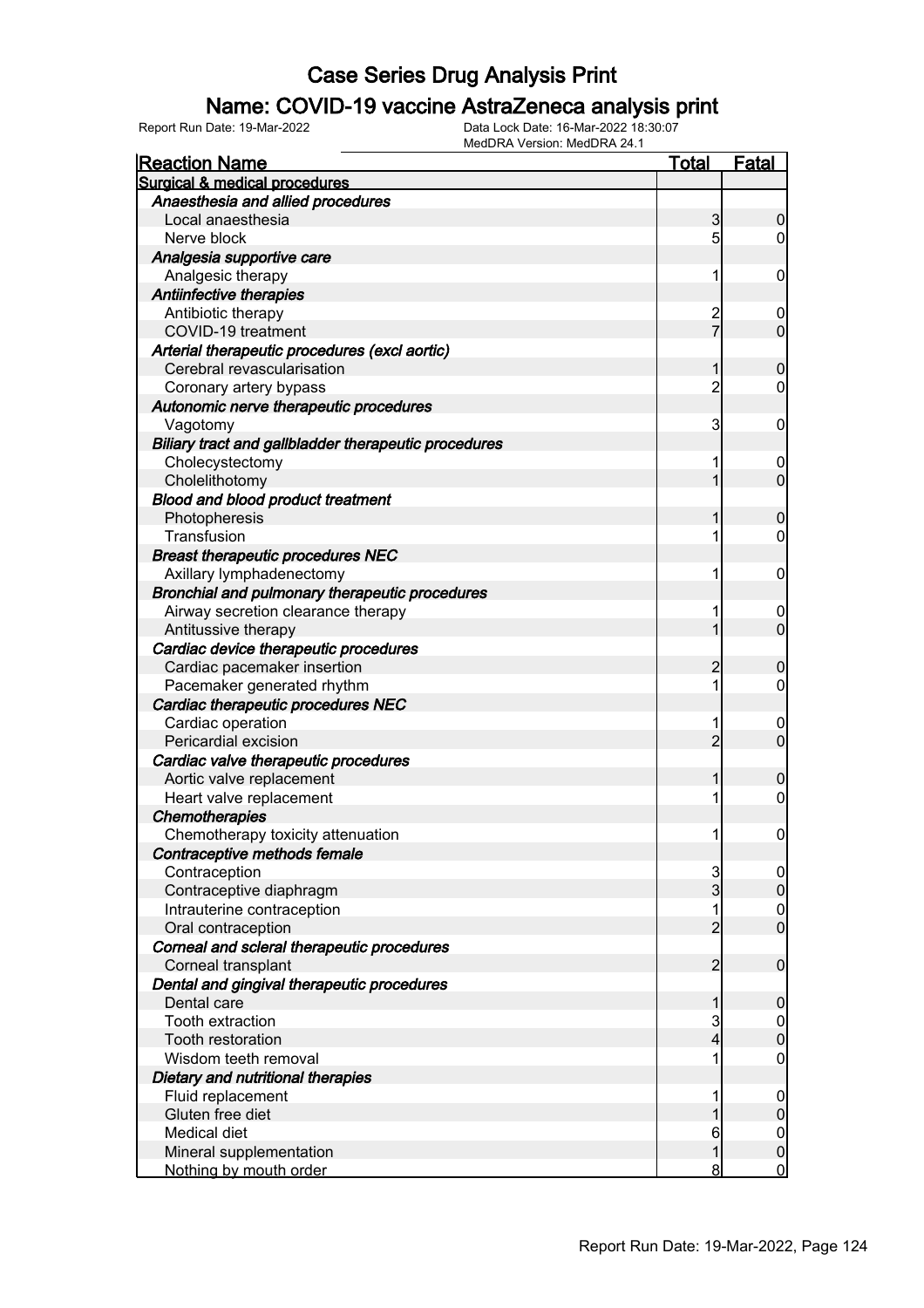### Name: COVID-19 vaccine AstraZeneca analysis print

| <b>Reaction Name</b>                                    | <b>Total</b>   | <b>Fatal</b>     |
|---------------------------------------------------------|----------------|------------------|
| Surgical & medical proceed example al procedures cont'd |                |                  |
| <b>External ear therapeutic procedures</b>              |                |                  |
| Cerumen removal                                         | $\overline{c}$ | $\boldsymbol{0}$ |
| Eye therapeutic procedures NEC                          |                |                  |
| Eye irrigation                                          | $\overline{4}$ | $\boldsymbol{0}$ |
| <b>Facial therapeutic procedures</b>                    |                |                  |
| Face lift                                               | 3              | 0                |
| Fallopian tube therapeutic procedures                   |                |                  |
| Fallopian tube operation                                | 1              | $\mathbf 0$      |
| <b>Fascial and bursal therapeutic procedures</b>        |                |                  |
| Bursa removal                                           | 1              | $\mathbf 0$      |
| Fertility and fertilisation interventions female        |                |                  |
| Ovulation induction                                     | $\overline{2}$ | $\mathbf 0$      |
| Gastric therapeutic procedures                          |                |                  |
| Antacid therapy                                         | 1              | $\mathbf 0$      |
| Gastrointestinal therapeutic procedures NEC             |                |                  |
| Intestinal resection                                    | 1              | $\mathbf 0$      |
| Prophylaxis against gastrointestinal ulcer              | 1              | $\mathbf 0$      |
| Prophylaxis of nausea and vomiting                      | 28             | $\mathbf 0$      |
| Gynaecological therapeutic procedures NEC               |                |                  |
| Gynaecological disorder prophylaxis                     | 1              | 0                |
| Menstrual cycle management                              | $\overline{4}$ | $\mathbf 0$      |
| Haematological therapeutic procedures NEC               |                |                  |
| Anticoagulant therapy                                   | $\overline{c}$ | $\mathbf 0$      |
| Haemofiltration                                         | 1              | 0                |
| Thrombosis prophylaxis                                  | $\overline{2}$ | $\mathbf 0$      |
| Head, neck and oral cavity therapeutic procedures NEC   |                |                  |
| Neck lift                                               | 1              | $\mathbf 0$      |
| Hormonal therapeutic procedures NEC                     |                |                  |
| Hormone replacement therapy                             | 6              | $\mathbf 0$      |
| Hormone therapy                                         | 9              | 0                |
| Steroid therapy                                         |                | $\mathbf 0$      |
| <b>Immunisations</b>                                    |                |                  |
| COVID-19 immunisation                                   | 220            | $\mathbf 0$      |
| Immunisation                                            | 116            | $\mathbf{0}$     |
| Influenza immunisation                                  | 1              | $\overline{0}$   |
| Tuberculosis immunisation                               | 1              | 0                |
| Induced abortions                                       |                |                  |
| Abortion induced                                        | $\overline{c}$ | $\mathbf 0$      |
| Iris and ciliary body therapeutic procedures            |                |                  |
| Pupil constriction procedure                            | 1              | $\mathbf 0$      |
| Joint therapeutic procedures                            |                |                  |
| Hip surgery                                             | 1              | $\mathbf 0$      |
| Joint injection                                         | $6\phantom{.}$ | $\pmb{0}$        |
| Joint stabilisation                                     |                |                  |
| Knee operation                                          | $\frac{2}{2}$  | $0\atop 0$       |
| Shoulder operation                                      | 3              | $\mathbf 0$      |
| Large intestine therapeutic procedures                  |                |                  |
| Appendicectomy                                          | 8              | $\mathbf 0$      |
| Colectomy                                               | $\overline{2}$ | $\mathbf 0$      |
| Limb therapeutic procedures                             |                |                  |
| Arm amputation                                          | 1              | $\mathbf 0$      |
| Foot amputation                                         | $\overline{c}$ | $\mathbf 0$      |
| Leg amputation                                          | $6 \mid$       | $\overline{0}$   |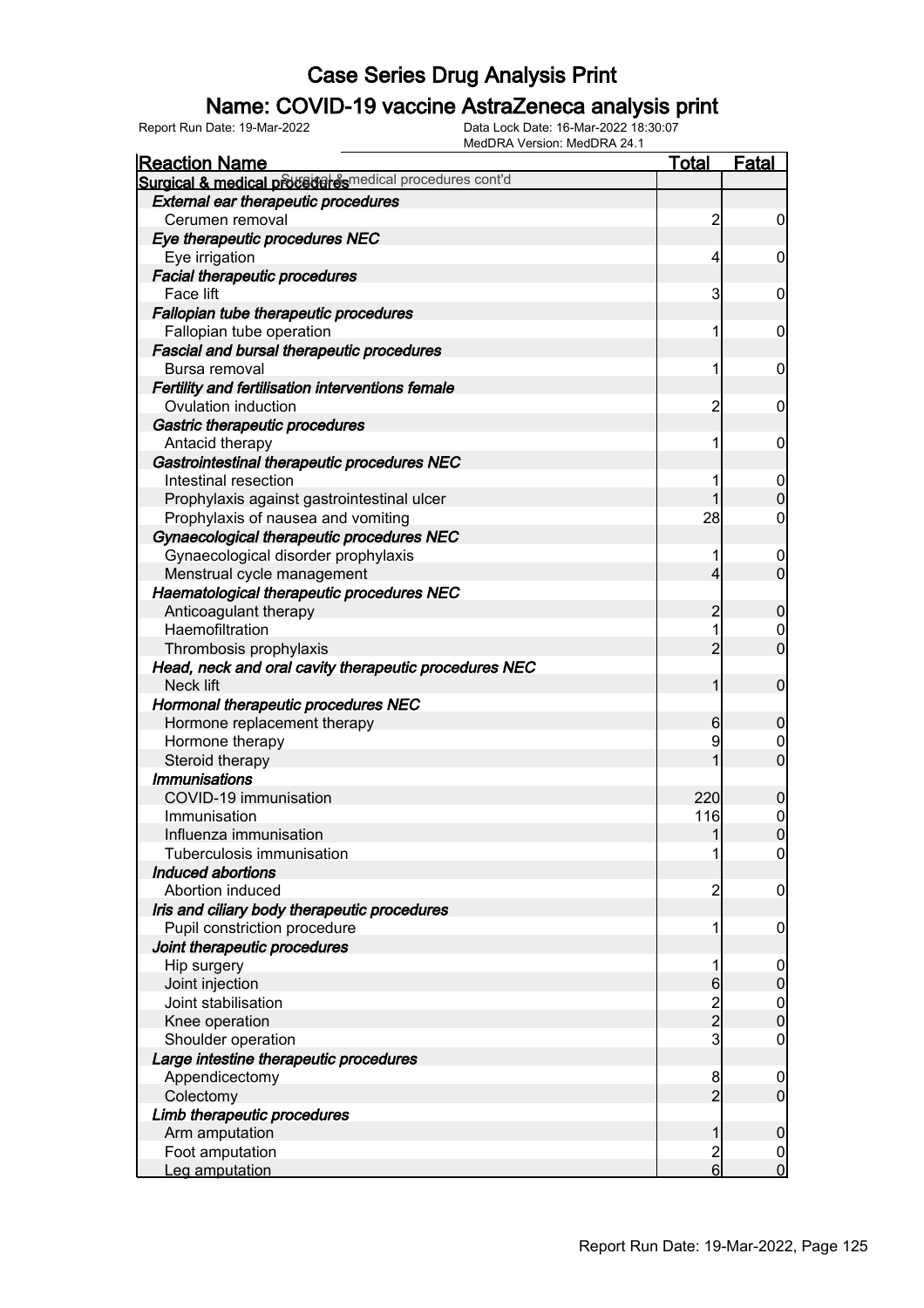### Name: COVID-19 vaccine AstraZeneca analysis print

| <b>Reaction Name</b>                                     | <b>Total</b>    | <b>Fatal</b>               |
|----------------------------------------------------------|-----------------|----------------------------|
| Surgical & medical proceduares medical procedures cont'd |                 |                            |
| Limb immobilisation                                      | 28              | $\boldsymbol{0}$           |
| Limb operation                                           | 16              | $\overline{0}$             |
| Limb reattachment surgery                                |                 | 0                          |
| Toe amputation                                           | $5\overline{)}$ | $\overline{0}$             |
| <b>Mastectomies</b>                                      |                 |                            |
| Breast conserving surgery                                | $\overline{2}$  | $\mathbf 0$                |
| Muscle therapeutic procedures                            |                 |                            |
| Muscle relaxant therapy                                  | 3               | $\mathbf 0$                |
| Nail therapeutic procedures                              |                 |                            |
| Nail operation                                           | 2               | $\mathbf 0$                |
| Nasal therapeutic procedures                             |                 |                            |
| Nasal irrigation                                         | 1               | $\mathbf 0$                |
| Nervous system therapeutic procedures NEC                |                 |                            |
| Central nervous system stimulation                       | 3               | $\boldsymbol{0}$           |
| Multiple sclerosis relapse prophylaxis                   | $\overline{2}$  | $\mathbf 0$                |
| Neurological rehabilitation                              | $\overline{1}$  | $\overline{0}$             |
| Orbit and globe therapeutic procedures                   |                 |                            |
| Eye muscle operation                                     | 1               | $\mathbf 0$                |
| <b>Patient positioning</b>                               |                 |                            |
| Prone position                                           |                 | $\mathbf 0$                |
| Peripheral nerve therapeutic procedures                  |                 |                            |
| Carpal tunnel decompression                              |                 | $\mathbf 0$                |
|                                                          |                 |                            |
| Phototherapies                                           | 1               | $\mathbf 0$                |
| UV light therapy                                         |                 |                            |
| Prophylactic procedures NEC                              |                 |                            |
| Anaphylaxis prophylaxis                                  | 3               | $\mathbf 0$                |
| Reproductive system disorder prophylaxis                 |                 | 0                          |
| <b>Psychiatric therapies</b>                             |                 |                            |
| Antidepressant therapy                                   | 1               | $\mathbf 0$<br>$\mathbf 0$ |
| Psychotherapy                                            |                 |                            |
| Renal therapeutic procedures                             |                 | $\mathbf 0$                |
| <b>Dialysis</b>                                          |                 |                            |
| Respiratory tract therapeutic procedures NEC             |                 |                            |
| Asthma prophylaxis                                       | 1               | $\mathbf 0$                |
| Respiratory therapy                                      |                 | $\overline{0}$             |
| Skin and subcutaneous tissue therapeutic procedures NEC  |                 |                            |
| Dermal filler injection                                  | 1               | $\overline{0}$             |
| <b>Skin lesion excisions</b>                             |                 |                            |
| Skin neoplasm excision                                   |                 | $\overline{0}$             |
| Tattoo excision                                          |                 | $\overline{0}$             |
| Skull and brain therapeutic procedures                   |                 |                            |
| <b>Brain operation</b>                                   | 1               | $\mathbf 0$                |
| Small intestine therapeutic procedures                   |                 |                            |
| lleostomy                                                | $\mathbf{3}$    | $\mathbf 0$                |
| Spine and spinal cord therapeutic procedures             |                 |                            |
| Spinal operation                                         |                 | $\mathbf 0$                |
| Testicular and scrotal therapeutic procedures            |                 |                            |
| Testes exploration                                       |                 | $\boldsymbol{0}$           |
| <b>Therapeutic procedures NEC</b>                        |                 |                            |
| Anaphylaxis treatment                                    |                 | $\boldsymbol{0}$           |
| Antiallergic therapy                                     |                 | $\overline{0}$             |
| <b>Bed rest</b>                                          | 26              | $\pmb{0}$                  |
| Catheter management                                      | 4               | $\overline{0}$             |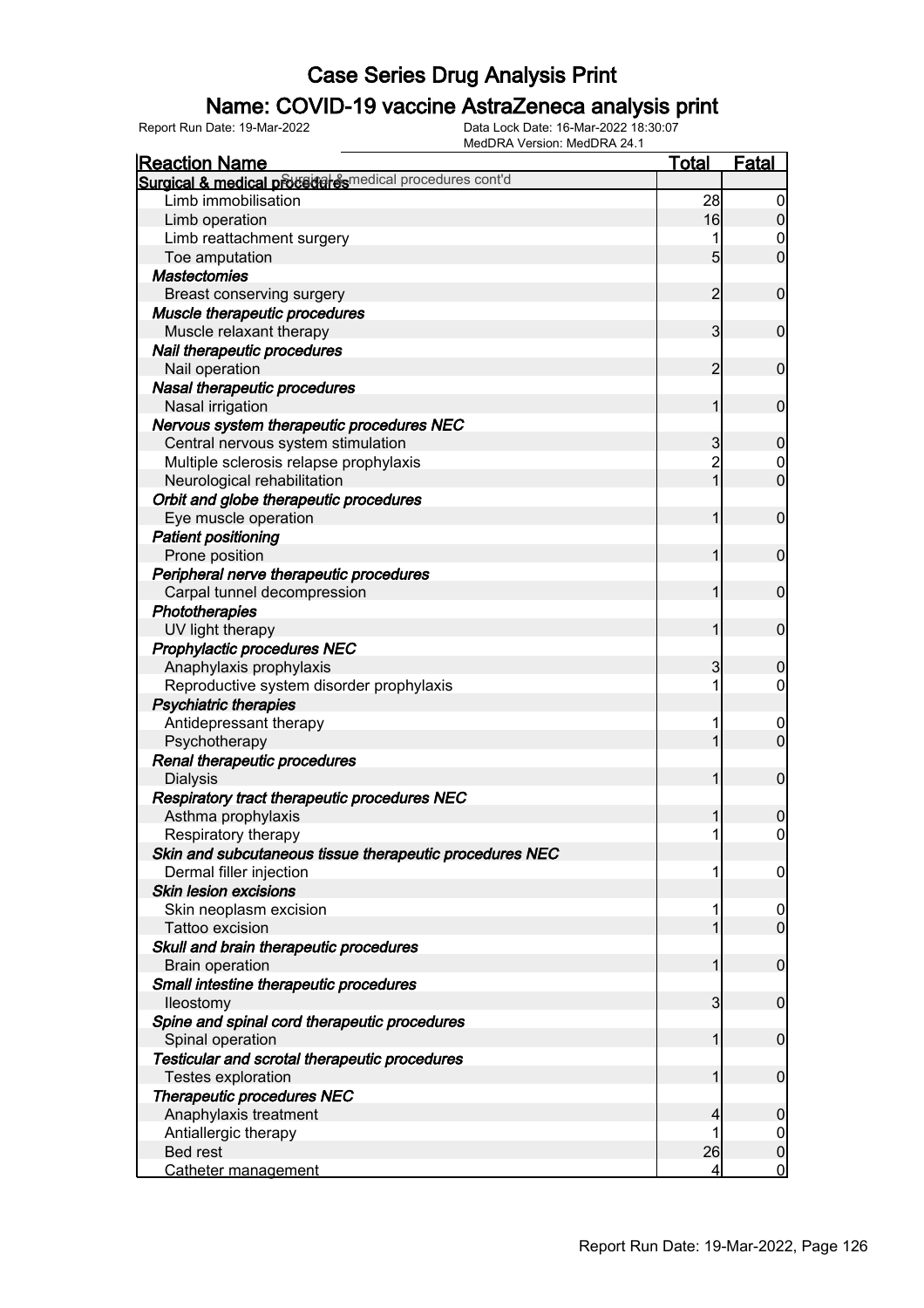### Name: COVID-19 vaccine AstraZeneca analysis print

| <b>Reaction Name</b>                                    | <u>Total</u>   | <b>Fatal</b>     |
|---------------------------------------------------------|----------------|------------------|
| Surgical & medical proceed desmedical procedures cont'd |                |                  |
| Catheter placement                                      | $\overline{2}$ | $\boldsymbol{0}$ |
| Continuous passive motion machine therapy               | 1              | $\boldsymbol{0}$ |
| Fatigue management                                      |                | $\overline{0}$   |
| Heat therapy                                            | 3              | $\boldsymbol{0}$ |
| Hospitalisation                                         | 30             | $\overline{0}$   |
| Immobilisation bandage                                  |                | $\boldsymbol{0}$ |
| Injection                                               | 54             | $\overline{0}$   |
| Interchange of vaccine products                         | 80             | $\boldsymbol{0}$ |
| Localised alternating hot and cold therapy              | 6              | $\overline{0}$   |
| Magnetic therapy                                        |                | $\mathbf{0}$     |
| Manipulation                                            | 1              | $\overline{0}$   |
| Mass excision                                           | 10             | $\boldsymbol{0}$ |
| <b>Medication dilution</b>                              | $\overline{3}$ | $\overline{0}$   |
| Occupational therapy                                    | 1              | $0$<br>0         |
| Physical fitness training                               | 4              |                  |
| Physiotherapy                                           | 1              | $\boldsymbol{0}$ |
| Product used for unknown indication                     | $\overline{2}$ | $\overline{0}$   |
| Promotion of wound healing                              | 1              | $\boldsymbol{0}$ |
| Self-medication                                         |                | $\overline{0}$   |
| Smoking cessation therapy                               |                | $\boldsymbol{0}$ |
| Specialist consultation                                 |                | $\overline{0}$   |
| Stoma care                                              | 1              | $\boldsymbol{0}$ |
| Surgery                                                 | $\overline{2}$ | $\overline{0}$   |
| Therapeutic hypothermia                                 | $\frac{2}{3}$  | $\boldsymbol{0}$ |
| Therapy change                                          |                | $\overline{0}$   |
| Transgender operation                                   | 1              | $\mathbf{0}$     |
| Tumour excision                                         | 1              | $\overline{0}$   |
| Wound treatment                                         | 1              | 0                |
| Tonsillar therapeutic procedures                        |                |                  |
| Tonsillectomy                                           | 1              | $\boldsymbol{0}$ |
| Tracheal therapeutic procedures                         |                |                  |
| Tracheostomy                                            | 1              | $\mathbf 0$      |
| <b>Tumour vaccine therapies</b>                         |                |                  |
| Tumour vaccine therapy                                  | 1              | $\boldsymbol{0}$ |
| Uterine therapeutic procedures                          |                |                  |
| <b>Endometrial ablation</b>                             | 6              | 0                |
| Hysterectomy                                            | 1              | $\overline{0}$   |
| Uterine dilation and evacuation                         |                | 0                |
| Vascular therapeutic procedures NEC                     |                |                  |
| Clamping of blood vessel                                |                | $\overline{0}$   |
| Thrombectomy                                            | $\overline{3}$ | $\pmb{0}$        |
| Thromboembolectomy                                      | 1              | $\overline{0}$   |
| Thrombolysis                                            | $\overline{2}$ | $\mathbf 0$      |
| Vascular graft                                          |                | $\boldsymbol{0}$ |
| Venous therapeutic procedures                           |                |                  |
| Phlebotomy                                              | $\overline{2}$ | $\overline{0}$   |
| Surgical & medical procedures SOC TOTAL                 | 880            | $\overline{0}$   |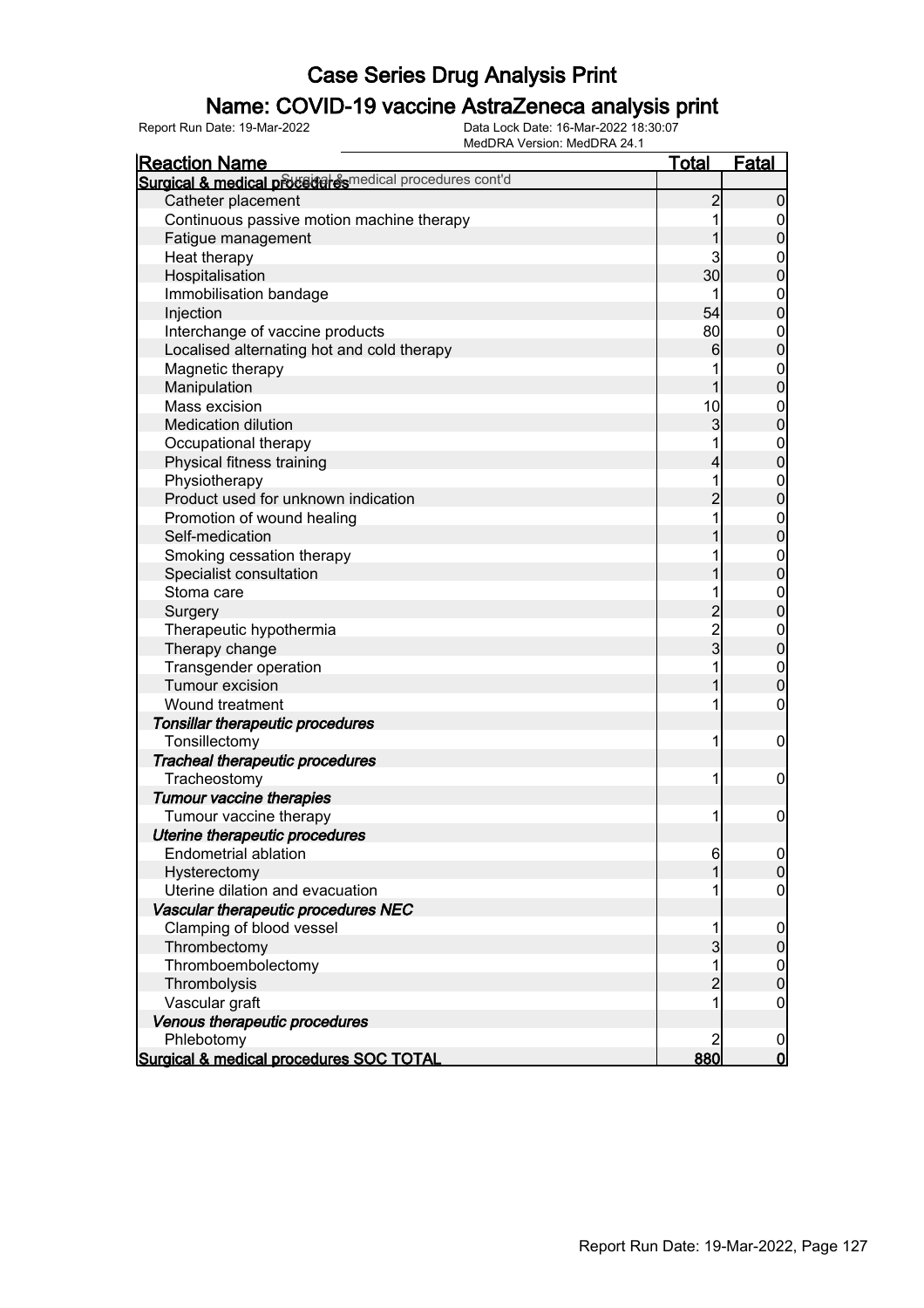### Name: COVID-19 vaccine AstraZeneca analysis print

| <u>Reaction Name</u>                        | <u>Total</u>     | <b>Fatal</b>                         |
|---------------------------------------------|------------------|--------------------------------------|
| <b>Vascular disorders</b>                   |                  |                                      |
| Accelerated and malignant hypertension      |                  |                                      |
| Accelerated hypertension                    | 1                | 0                                    |
| Hypertensive crisis                         | 16               | $\mathbf 0$                          |
| Hypertensive emergency                      | 2                | 0                                    |
| Hypertensive urgency                        |                  | $\mathbf{0}$                         |
| Malignant hypertension                      | 7                | 0                                    |
| Tyramine reaction                           |                  | 0                                    |
| Aneurysms and dissections non-site specific |                  |                                      |
| Aneurysm                                    | 14               |                                      |
| Aneurysm ruptured                           |                  | 0                                    |
| Artery dissection                           | 4                | $\mathbf 0$                          |
| Venous aneurysm                             | 1                | $\overline{0}$                       |
| Aortic aneurysms and dissections            |                  |                                      |
| Acute aortic syndrome                       |                  | 0                                    |
| Aortic aneurysm                             | 7                | 0                                    |
| Aortic aneurysm rupture                     |                  |                                      |
| Aortic dissection                           | 4                | 1                                    |
| Aortic intramural haematoma                 | 1                | 0                                    |
| Penetrating aortic ulcer                    |                  | 0                                    |
| Aortic embolism and thrombosis              |                  |                                      |
| Aortic embolus                              | 25               |                                      |
| Aortic thrombosis                           | 14               | 3                                    |
| Aortic infections and inflammations         |                  |                                      |
| Aortitis                                    | 3                | $\mathbf 0$                          |
| Aortic necrosis and vascular insufficiency  |                  |                                      |
| Aortic arteriosclerosis                     |                  | 0                                    |
| Aortic occlusion                            | 1                | $\mathbf 0$                          |
| Aortic stenosis                             | 5                | $\overline{0}$                       |
| Arterial infections and inflammations       |                  |                                      |
| <b>Arteritis</b>                            | 6                | 0                                    |
| Giant cell arteritis                        | 62               | 0                                    |
| <b>Blood pressure disorders NEC</b>         |                  |                                      |
| <b>Blood pressure fluctuation</b>           | 25               | $\overline{0}$                       |
| Labile blood pressure                       | 5                | $\mathbf 0$                          |
| Bruising, ecchymosis and purpura            |                  |                                      |
| Achenbach syndrome                          | 10               | 0                                    |
| Circulatory collapse and shock              |                  |                                      |
| Circulatory collapse                        | 135              | $\overline{c}$                       |
| Distributive shock                          | $\overline{c}$   | $\mathbf 0$                          |
| Hypoperfusion                               | $\overline{2}$   | $\boldsymbol{0}$                     |
| Hypovolaemic shock                          | 1                | $\boldsymbol{0}$                     |
| Neurogenic shock                            | 10               | $\overline{0}$                       |
| Peripheral circulatory failure              | 4                | $\begin{matrix} 0 \\ 1 \end{matrix}$ |
| Shock                                       | 60               |                                      |
| Shock haemorrhagic                          | 1                | $\mathbf{0}$                         |
| Shock symptom                               | $6 \overline{6}$ | $\overline{0}$                       |
| <b>Haemorrhages NEC</b>                     |                  |                                      |
| Bloody discharge                            | 16               | $\mathbf 0$                          |
| Haematoma                                   | 118              |                                      |
| Haemorrhage                                 | 1485             | $\frac{0}{2}$                        |
| Internal haemorrhage                        | 31               | $\mathbf{0}$                         |
| Venous haemorrhage                          | 9                | $\mathbf 0$                          |
| <u>Lymphangiopathies</u>                    |                  |                                      |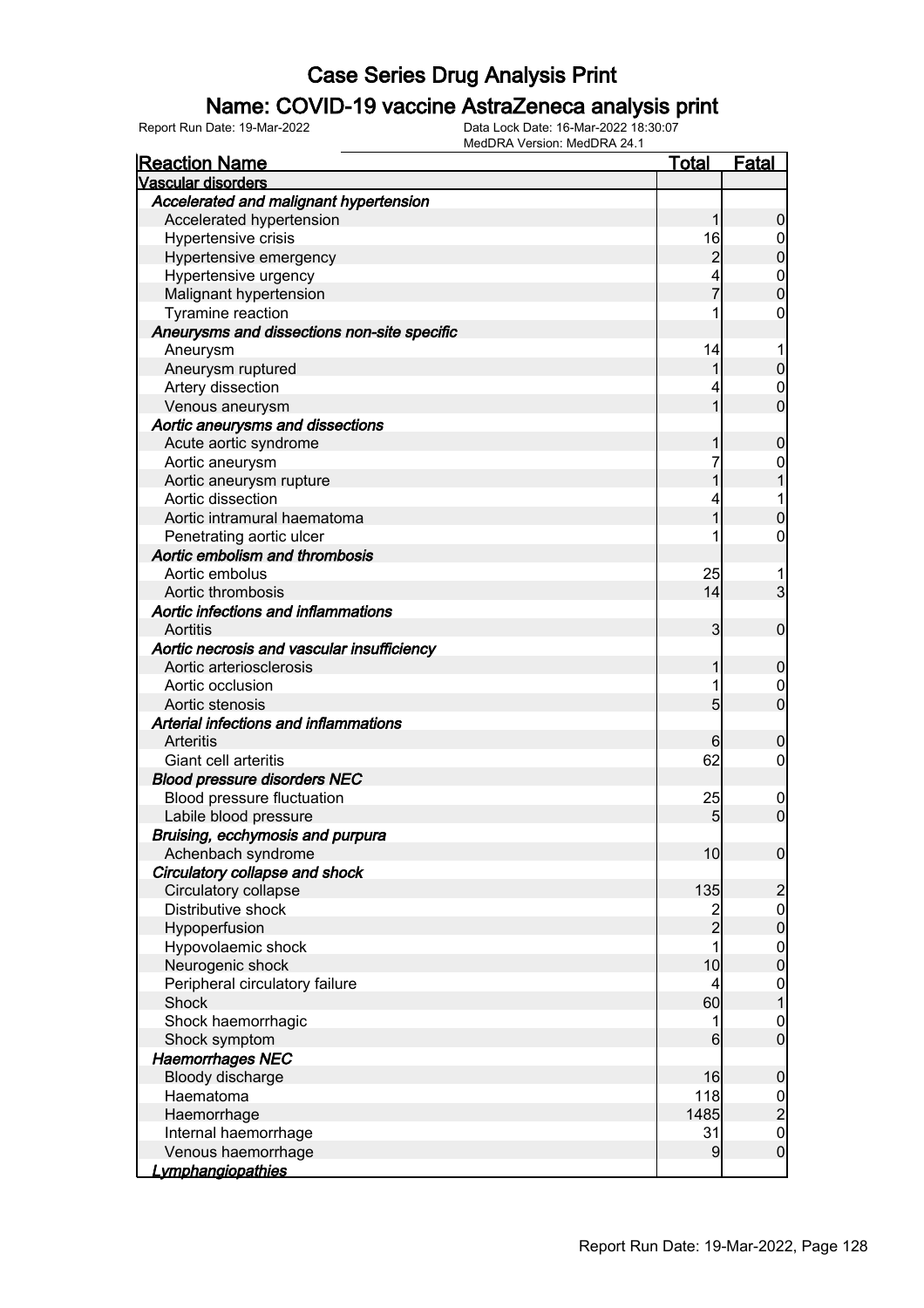### Name: COVID-19 vaccine AstraZeneca analysis print

| <b>Reaction Name</b>                                      | <b>Total</b>    | Fatal            |
|-----------------------------------------------------------|-----------------|------------------|
| Vascular disorders Vascular disorders cont'd              |                 |                  |
| Lymphangiopathy                                           | $\overline{2}$  | $\mathbf 0$      |
| Lymphocele                                                | $\overline{2}$  | 0                |
| Lymphorrhoea                                              | 1               | $\overline{0}$   |
| Lymphoedemas                                              |                 |                  |
| Lymphoedema                                               | 80              | $\mathbf 0$      |
| Non-site specific embolism and thrombosis                 |                 |                  |
| Air embolism                                              |                 | $\boldsymbol{0}$ |
| Arterial thrombosis                                       | 32              |                  |
| Atheroembolism                                            | 1               | $\mathbf 0$      |
| Embolism                                                  | 255             |                  |
| Embolism arterial                                         | 4               | $\frac{3}{0}$    |
| Embolism venous                                           | 13              |                  |
| Microembolism                                             | 3               | $\mathbf 0$      |
| Paradoxical embolism                                      |                 | $\mathbf 0$      |
| Post thrombotic syndrome                                  | 4               | $\mathbf 0$      |
| Thrombophlebitis migrans                                  | $\overline{2}$  | 0                |
| Thrombosis                                                | 1934            | 40               |
| Venous thrombosis                                         | 40              | 0                |
| Non-site specific necrosis and vascular insufficiency NEC |                 |                  |
| Arterial occlusive disease                                | 17              | $\mathbf 0$      |
| Arterial spasm                                            | $\overline{c}$  | $\pmb{0}$        |
| Arterial stenosis                                         | 1               | $\mathbf{0}$     |
| Arteriosclerosis                                          | 9               | $\overline{0}$   |
| Haemorrhagic infarction                                   | 1               | $\mathbf{0}$     |
| Infarction                                                | 15              | $\overline{0}$   |
| Ischaemia                                                 | 16              | $\mathbf{0}$     |
| Peripheral venous disease                                 | 11              | $\pmb{0}$        |
| Vascular compression                                      | $\frac{2}{3}$   | $\mathbf 0$      |
| Vascular occlusion                                        |                 | $\overline{0}$   |
| Vasospasm                                                 | 13              | $\mathbf 0$      |
| Venous occlusion                                          | 1               | $\overline{0}$   |
| Non-site specific vascular disorders NEC                  |                 |                  |
| Angiopathy                                                | $6\phantom{.0}$ | $\boldsymbol{0}$ |
| Arterial rupture                                          |                 | $\mathbf 0$      |
| Capillary disorder                                        | $\overline{2}$  | $\overline{0}$   |
| Capillary fragility                                       | 12              | 0                |
| <b>Collateral circulation</b>                             | 1               | $\overline{0}$   |
| Haemodynamic instability                                  |                 | $0$ 0            |
| Hyperaemia                                                | $\overline{2}$  |                  |
| Neovascularisation                                        | 1               | $0\atop 0$       |
| Superficial vein prominence                               | 10              |                  |
| Vascular fragility                                        | 1               | $\boldsymbol{0}$ |
| Vascular pain                                             | 138             | $\mathbf 0$      |
| Vascular rupture                                          | $\overline{c}$  | $\boldsymbol{0}$ |
| Vascular wall discolouration                              | $\overline{1}$  | $\mathbf 0$      |
| Vasodilatation                                            | 125             | $\boldsymbol{0}$ |
| Vein collapse                                             | $\overline{2}$  | $\mathbf 0$      |
| Vein discolouration                                       | $\overline{9}$  | $\boldsymbol{0}$ |
| Vein disorder                                             | 26              | $\overline{0}$   |
| Vein rupture                                              | 17              | $\mathbf 0$      |
| Peripheral aneurysms and dissections                      |                 |                  |
| Peripheral artery aneurysm                                | $\overline{2}$  | $\overline{0}$   |
| Peripheral embolism and thrombosis                        |                 |                  |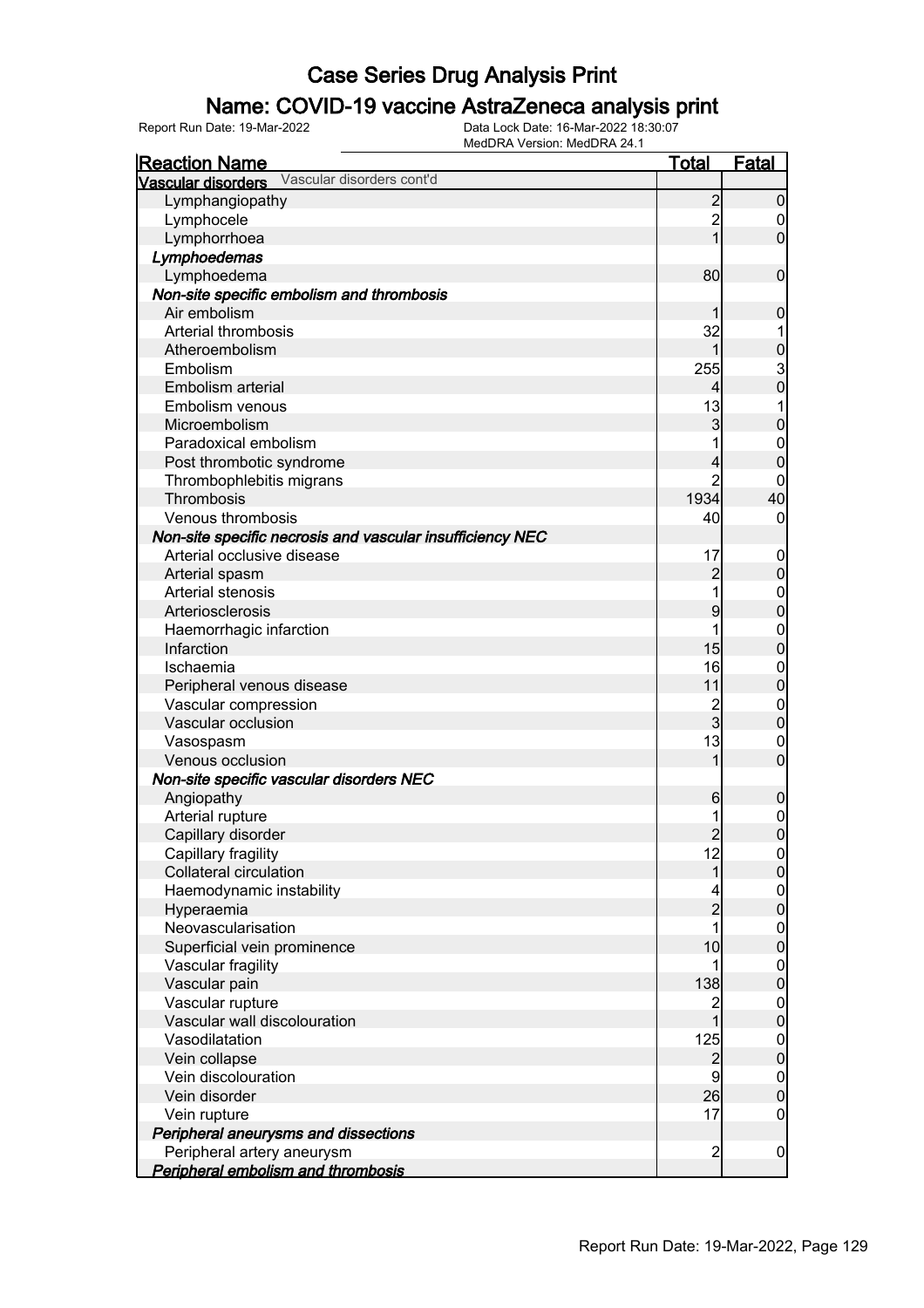### Name: COVID-19 vaccine AstraZeneca analysis print

| <b>Reaction Name</b>                                             | <u>Total</u>                          | <u>Fatal</u>                               |
|------------------------------------------------------------------|---------------------------------------|--------------------------------------------|
| Vascular disorders cont'd<br>Vascular disorders                  |                                       |                                            |
| Axillary vein thrombosis                                         | 1                                     | 0                                          |
| Blue toe syndrome                                                | 41                                    | 0                                          |
| Deep vein thrombosis                                             | 1299                                  | 10                                         |
| Femoral artery embolism                                          | $\overline{c}$                        | $\mathbf 0$                                |
| Iliac artery embolism                                            | $\overline{2}$                        | 0                                          |
| Jugular vein thrombosis                                          | 30                                    | $\mathbf{0}$                               |
| Pelvic venous thrombosis                                         | 24                                    | 1                                          |
| Peripheral artery thrombosis                                     | 20                                    | $\mathbf{0}$                               |
| Peripheral embolism                                              | 11                                    | $\mathbf{0}$                               |
| Peripheral vein thrombus extension                               | 1                                     | $\overline{0}$                             |
| Subclavian artery embolism                                       |                                       | $\mathbf{0}$                               |
| Subclavian artery thrombosis                                     | $\begin{array}{c} 2 \\ 1 \end{array}$ | $\overline{0}$                             |
| Subclavian vein thrombosis                                       | 4                                     | $\mathbf 0$                                |
| Superficial vein thrombosis                                      | 73                                    | $\overline{0}$                             |
| Thrombophlebitis                                                 | 146                                   | $\mathbf 0$                                |
| Venous thrombosis limb                                           | 7                                     | $\overline{0}$                             |
| Peripheral vascular disorders NEC                                |                                       |                                            |
| Cyanosis                                                         | 116                                   | $\mathbf 0$                                |
| Erythromelalgia                                                  | 8                                     | $\mathbf 0$                                |
| Flushing                                                         | 716                                   | $\overline{0}$                             |
| Hot flush                                                        | 2212                                  | $\mathbf 0$                                |
| Peripheral vascular disorder                                     | 7                                     | $\overline{0}$                             |
| Peripheral vasoconstriction, necrosis and vascular insufficiency |                                       |                                            |
| Dry gangrene                                                     |                                       | $\mathbf 0$                                |
| <b>Extremity necrosis</b>                                        | 2<br>3                                | $\boldsymbol{0}$                           |
| Iliac artery occlusion                                           | $\overline{2}$                        | $\overline{0}$                             |
| Intermittent claudication                                        | $\overline{7}$                        | $\mathbf{0}$                               |
| Ischaemic limb pain                                              | 5                                     | $\overline{0}$                             |
| Jugular vein occlusion                                           |                                       | $\mathbf 0$                                |
| May-Thurner syndrome                                             | $\frac{2}{1}$                         | $\mathbf 0$                                |
| Peripheral arterial occlusive disease                            | 5                                     | $\mathbf{0}$                               |
| Peripheral artery occlusion                                      | 9                                     | $\overline{0}$                             |
| Peripheral coldness                                              | 1343                                  |                                            |
| Peripheral ischaemia                                             | 35                                    | $\begin{array}{c} 0 \\ 2 \\ 0 \end{array}$ |
| Poor peripheral circulation                                      | 60                                    |                                            |
| Raynaud's phenomenon                                             | 158                                   | 0                                          |
| <b>Phlebitis NEC</b>                                             |                                       |                                            |
| Phlebitis                                                        | 66                                    | $\overline{0}$                             |
| Phlebitis superficial                                            | 13                                    | $\overline{0}$                             |
| Site specific embolism and thrombosis NEC                        |                                       |                                            |
| Brachiocephalic vein thrombosis                                  | 1                                     | $\mathbf 0$                                |
| Site specific necrosis and vascular insufficiency NEC            |                                       |                                            |
| Superior vena cava syndrome                                      | 1                                     | $\mathbf 0$                                |
| Site specific vascular disorders NEC                             |                                       |                                            |
| Aortic dilatation                                                | 1                                     | $\mathbf 0$                                |
| Aortic rupture                                                   |                                       | $\mathbf 0$                                |
| Pallor                                                           | 434                                   | $\mathbf 0$                                |
| Plethoric face                                                   | 1                                     | $\overline{0}$                             |
| Varicose veins NEC                                               |                                       |                                            |
| Bleeding varicose vein                                           | 2                                     | $\mathbf 0$                                |
| Spider vein                                                      | 21                                    | $\overline{0}$                             |
| Varicophlebitis                                                  | 10                                    | $\pmb{0}$                                  |
| Varicose ulceration                                              |                                       | $\overline{0}$                             |